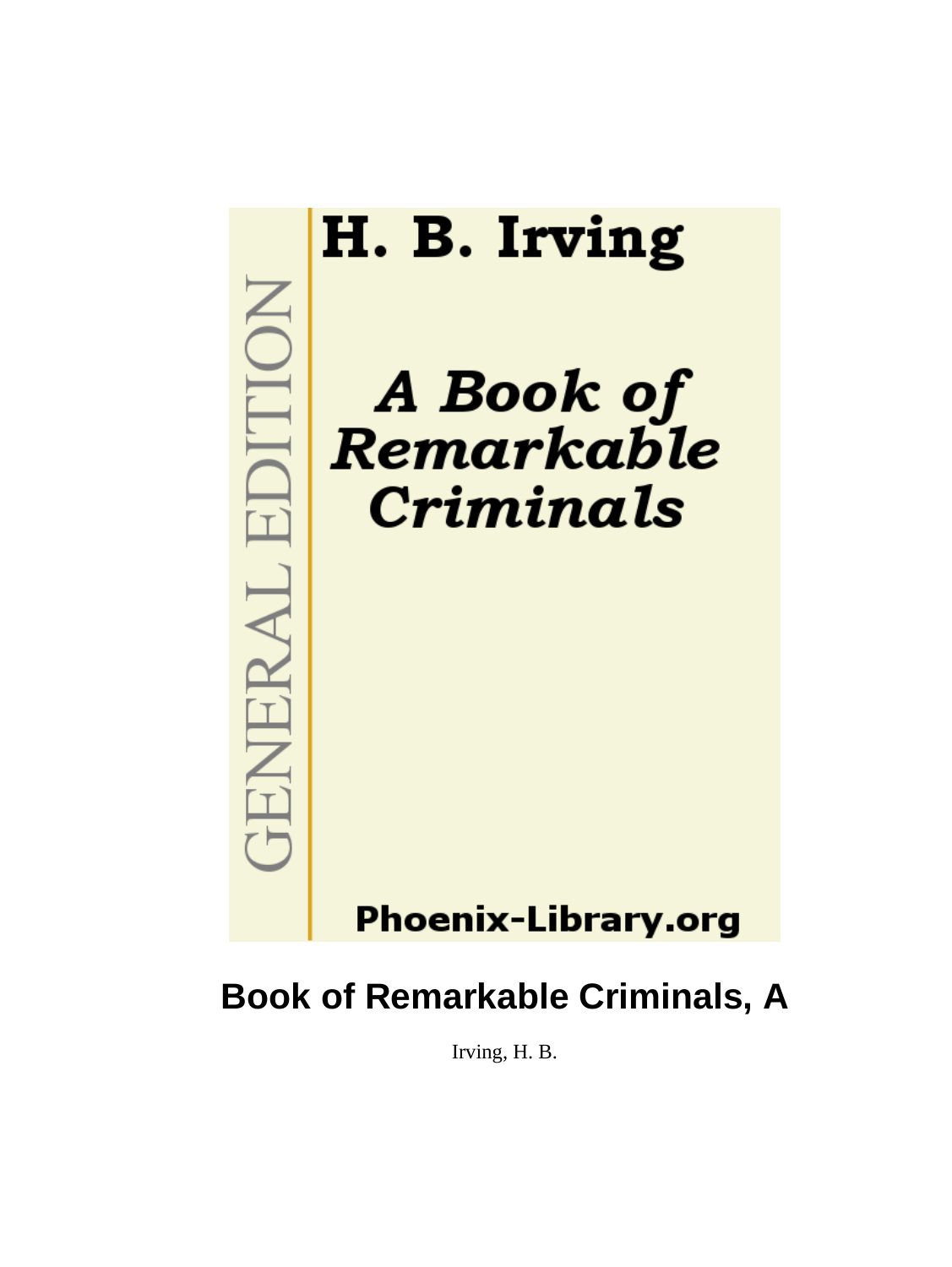[About Phoenix−Edition](#page-168-0) **[Copyright](#page-169-0)**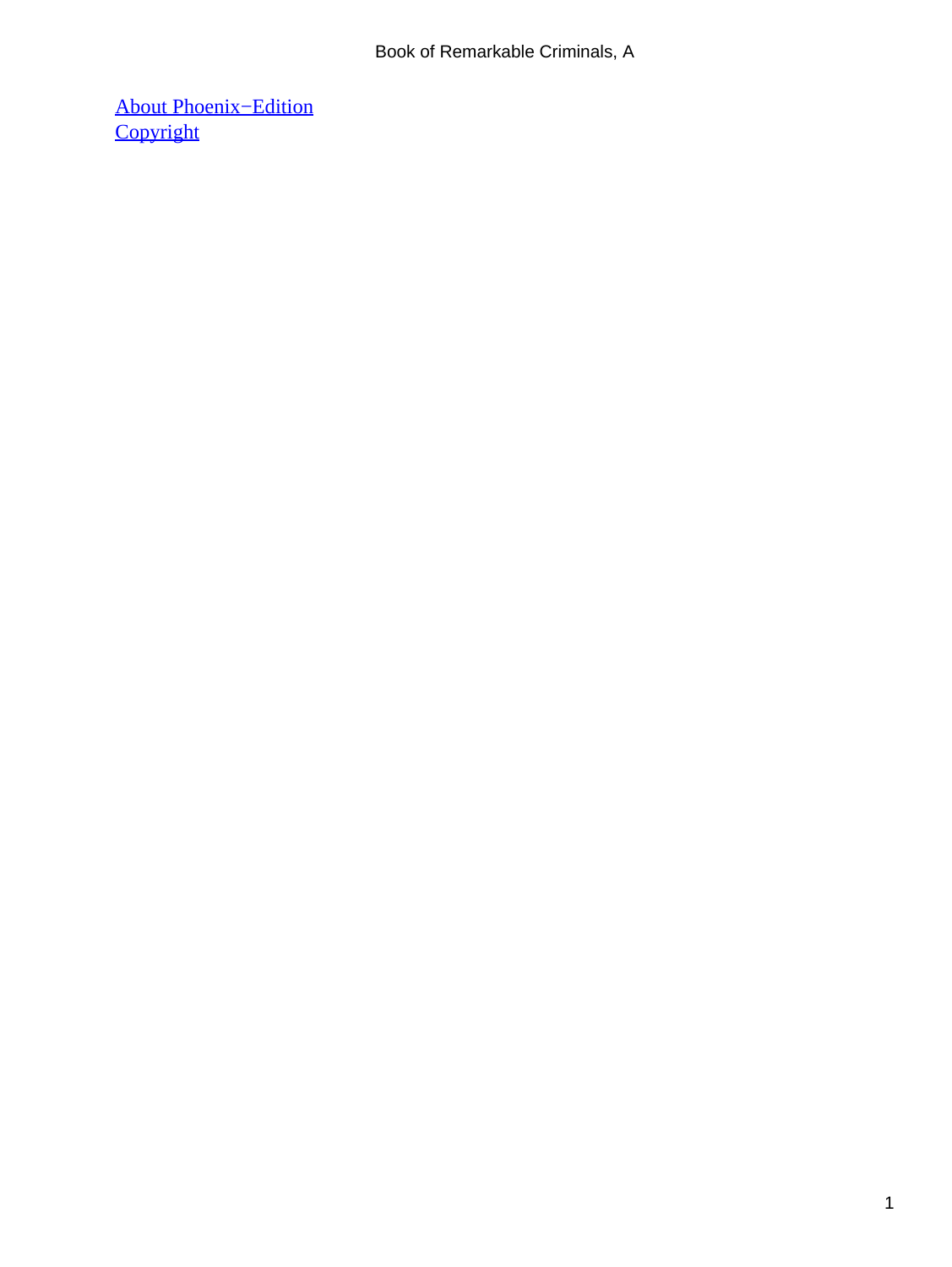*{keller – the upper outside corner of page 15 and 16 has been torn from the hardcopy.* The spots are marked with ?? and a best guess at missing words is in brackets. footnotes have been moved from end of page to end of paragraph positions, sequentially numbered

 There are a number of lines ending with hyphens and a hard return to an empty line−might have missed some.

## A **BOOK OF REMARKABLE CRIMINALS**

## BY H.B. **IRVING**

## TO **MY FRIEND E.** V. **LUCAS**

 «For violence and hurt tangle every man in their toils, and for the most part fall on the head of him from whom they had their rise; nor is it easy for one who by his act breaks the common pact of peace to lead a calm and quiet life.»

Lucretius on the Nature of Things.

## A **BOOK OF REMARKABLE CRIMINALS**

Introduction

 «The silent workings, and still more the explosions, of human passion which bring to light the darker elements of man's nature present to the philosophical observer considerations of intrinsic interest; while to the jurist, the study of human nature and human character with its infinite varieties, especially as affecting the connection between motive and action, between irregular desire or evil disposition and crime itself, is equally indispensable and difficult.» – *Wills on Circumstantial Evidence*.

 I **REMEMBER** my father telling me that sitting up late one night talking with Tennyson, the latter remarked that he had not kept such late hours since a recent visit of Jowett. On that occasion the poet and the philosopher had talked together well into the small hours of the morning. My father asked Tennyson what was the subject of conversation that had so engrossed them. «Murders,» replied Tennyson. It would have been interesting to have heard Tennyson and Jowett discussing such a theme. The fact is a tribute to the interest that crime has for many men of intellect and imagination. Indeed, how could it be otherwise? Rob history and fiction of crime, how tame and colourless would be the residue! We who are living and enduring in the presence of one of the greatest crimes on record, must realise that trying as this period of the world's history is to those who are passing through it, in the hands of some great historian it may make very good reading for posterity. Perhaps we may find some little consolation in this fact, like the unhappy victims of famous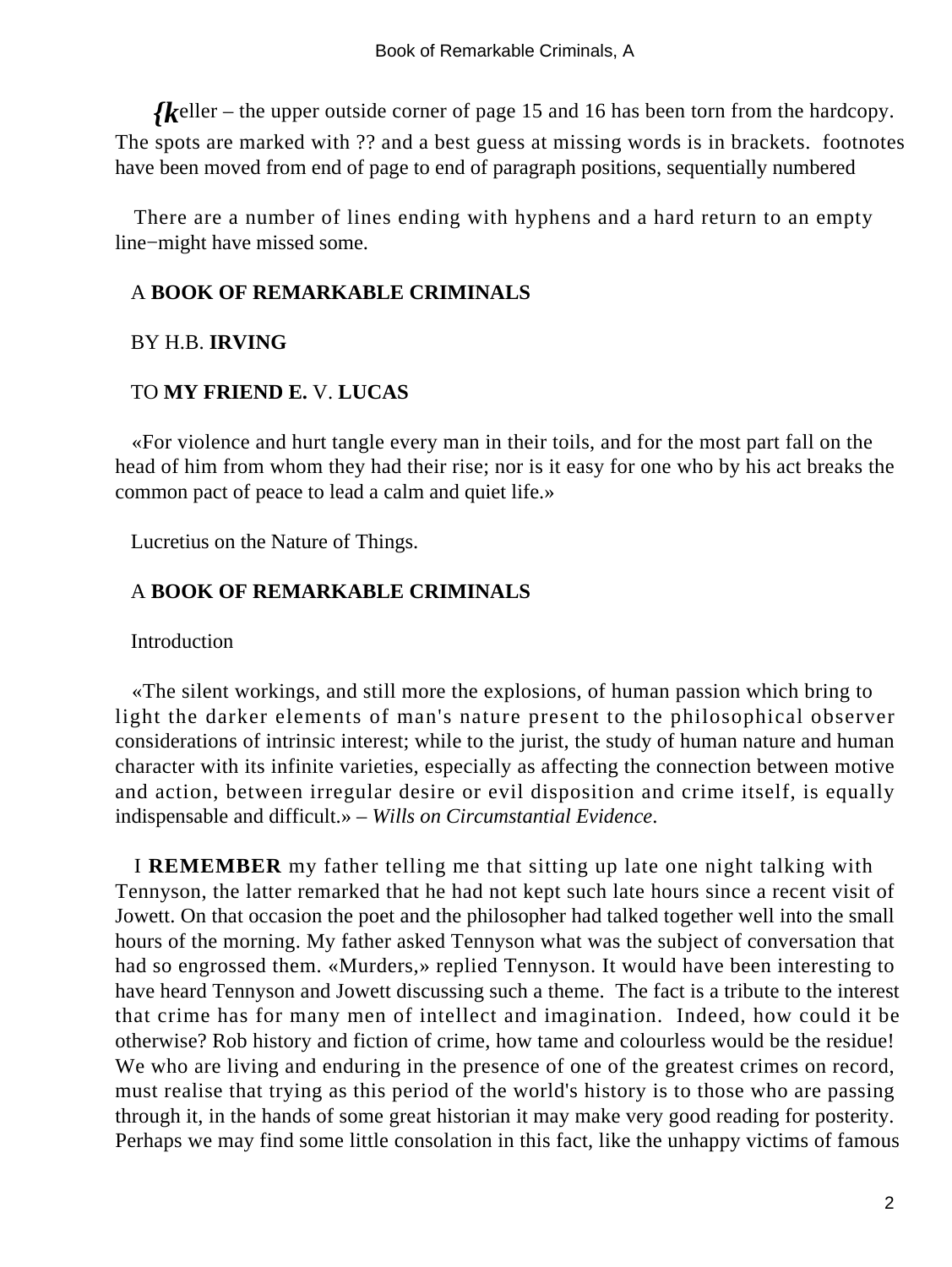freebooters such as Jack Sheppard or Charley Peace.

 But do not let us flatter ourselves. Do not let us, in all the pomp and circumstance of stately history, blind ourselves to the fact that the crimes of Frederick, or Napoleon, or their successors, are in essence no different from those of Sheppard or Peace. We must not imagine that the bad man who happens to offend against those particular laws which constitute the criminal code belongs to a peculiar or atavistic type, that he is a man set apart from the rest of his fellow−men by mental or physical peculiarities. That comforting theory of the Lombroso school has been exploded, and the ordinary inmates of our prisons shown to be only in a very slight degree below the average in mental and physical fitness of the normal man, a difference easily explained by the environment and conditions in which the ordinary criminal is bred.

 A certain English judge, asked as to the general characteristics of the prisoners tried before him, said: «They are just like other people; in fact, I often think that, but for different opportunities and other accidents, the prisoner and I might very well be in one another's places.» «Greed, love of pleasure,» writes a French judge, «lust, idleness, anger, hatred, revenge, these are the chief causes of crime. These passions and desires are shared by rich and poor alike, by the educated and uneducated. They are inherent in human nature; the germ is in every man.»

 Convicts represent those wrong−doers who have taken to a particular form of wrong−doing punishable by law. Of the larger army of bad men they represent a minority, who have been found out in a peculiarly unsatisfactory kind of misconduct. There are many men, some lying, unscrupulous, dishonest, others cruel, selfish, vicious, who go through life without ever doing anything that brings them within the scope of the criminal code, for whose offences the laws of society provide no punishment. And so it is with some of those heroes of history who have been made the theme of fine writing by gifted historians.

 Mr. Basil Thomson, the present head of the Criminal Investigation Department, has said recently that a great deal of crime is due to a spirit of «perverse adventure» on the part of the criminal. The same might be said with equal justice of the exploits of Alexander the Great and half the monarchs and conquerors of the world, whom we are taught in our childhood's days to look up to as shining examples of all that a great man should be. Because crimes are played on a great stage instead of a small, that is no reason why our moral judgment should be suspended or silenced. Class Machiavelli and Frederick the Great as a couple of rascals fit to rank with Jonathan Wild, and we are getting nearer a perception of what constitutes the real criminal. «If,» said Frederick the Great to his minister, Radziwill, «there is anything to be gained by it, we will be honest; if deception is necessary, let us be cheats.» These are the very sentiments of Jonathan Wild.

 Crime, broadly speaking, is the attempt by fraud or violence to possess oneself of something belonging to another, and as such the cases of it in history are as clear as those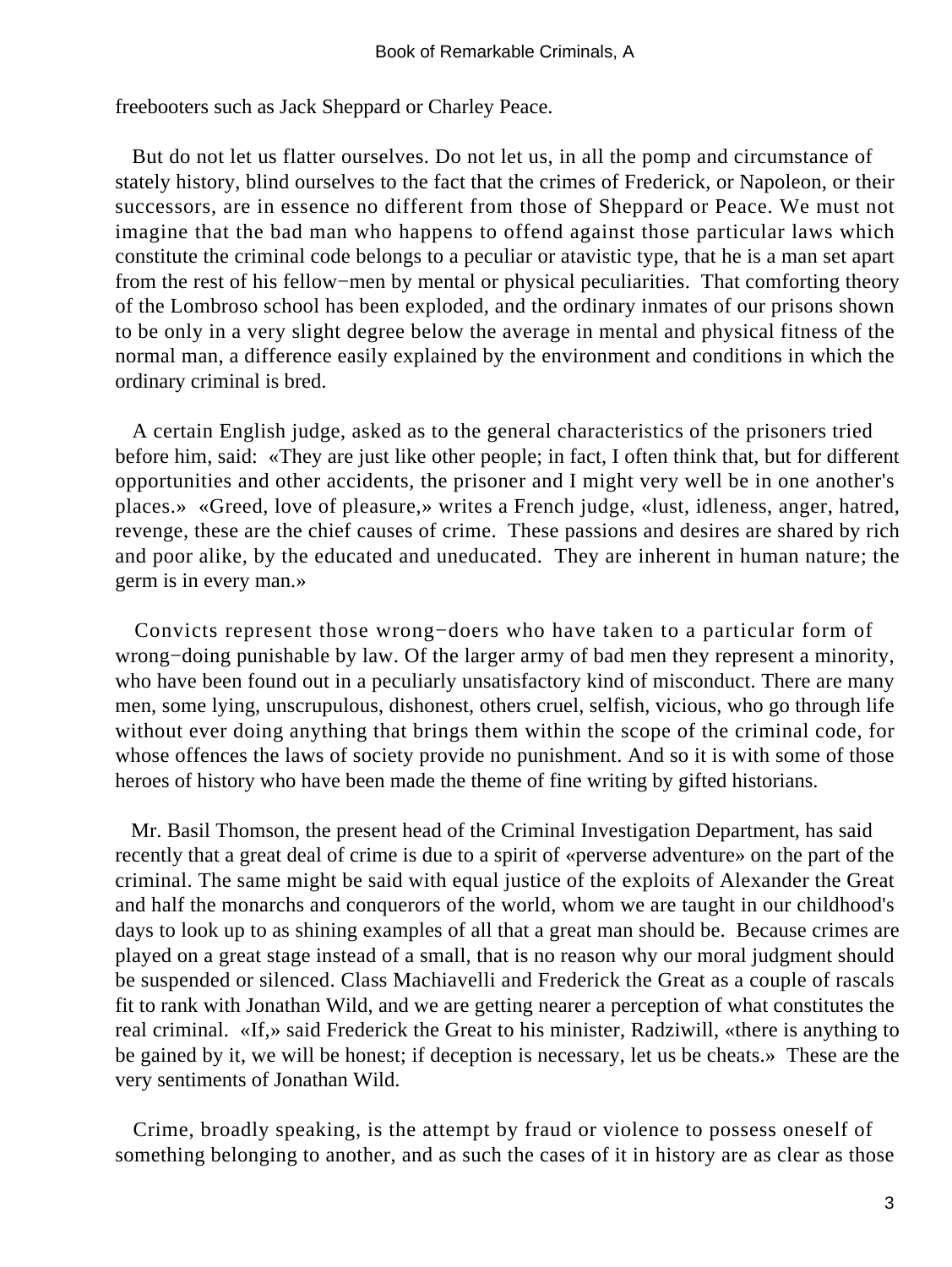dealt with in criminal courts. Germany to−day has been guilty of a perverse and criminal adventure, the outcome of that false morality applied to historical transactions, of which Carlyle's life of Frederick is a monumental example. In that book we have a man whose instincts in more ways than one were those of a criminal, held up for our admiration, in the same way that the same writer fell into dithyrambic praise over a villain called Francia, a former President of Paraguay. A most interesting work might be written on the great criminals of history, and might do something towards restoring that balance of moral judgment in historical transactions, for the perversion of which we are suffering to−day.

 In the meantime we must be content to study in the microcosm of ordinary crime those instincts, selfish, greedy, brutal which, exploited often by bad men in the so−called cause of nations, have wrought such havoc to the happiness of mankind. It is not too much to say that in every man there dwell the seeds of crime; whether they grow or are stifled in their growth by the good that is in us is a chance mysteriously determined. As children of nature we must not be surprised if our instincts are not all that they should be. «In sober truth,» writes John Stuart Mill, «nearly all the things for which men are hanged or imprisoned for doing to one another are nature's everyday performances,» and in another passage: «The course of natural phenomena being replete with everything which when committed by human beings is most worthy of abhorrence, anyone who endeavoured in his actions to imitate the natural course of things would be universally seen and acknowledged to be the wickedest of men.»

 Here is explanation enough for the presence of evil in our natures, that instinct to destroy which finds comparatively harmless expression in certain forms of taking life, which is at its worst when we fall to taking each other's. It is to check an inconvenient form of the expression of this instinct that we punish murderers with death. We must carry the definition of murder a step farther before we can count on peace or happiness??{in}??this world. We must concentrate all our strength on?? fighting criminal nature, both in ourselves and in the world around us. With the destructive forces of nature we are waging a perpetual struggle for our very existence. Why dissipate our strength by fighting among ourselves? By enlarging our conception of crime we move towards that end. What is anti− social, whether it be written in the pages of the historian or those of the Newgate Calendar, must in the future be regarded with equal abhorrence and subjected to equally sure punishment. Every professor of history should now and then climb down from the giddy heights of Thucydides and Gibbon and restore his moral balance by comparing the acts of some of his puppets with those of their less fortunate brethren who have dangled at the end of a rope. If this war is to mean anything to posterity, the crime against humanity must be judged in the future by the same rigid standard as the crime against the person.

 The individual criminals whose careers are given in this book have been chosen from among their fellows for their pre−eminence in character or achievement. Some of the cases, such as Butler, Castaing and Holmes, are new to most English readers.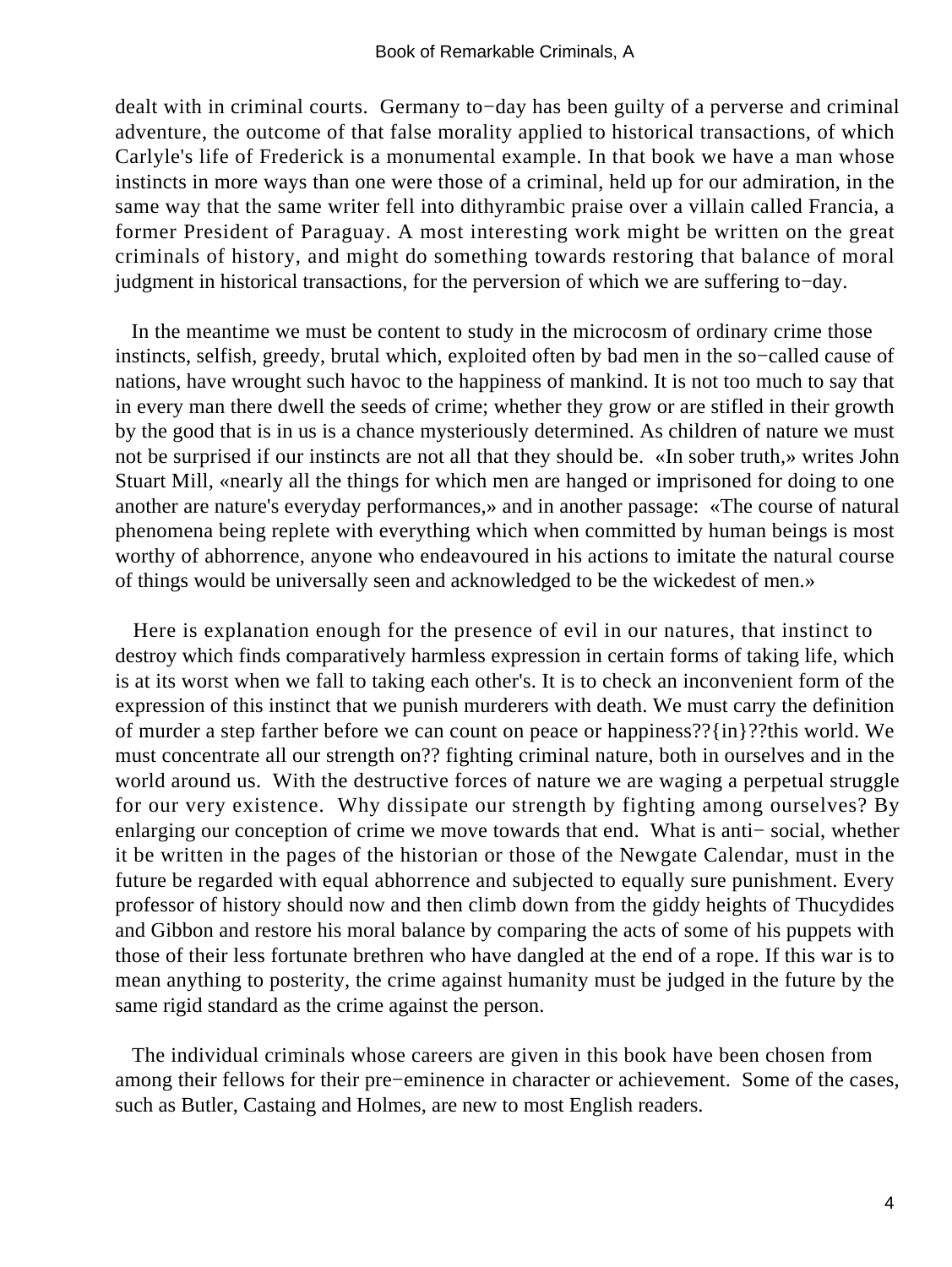Charles Peace is the outstanding popular figure in nineteenth− century crime. He is the type of the professional criminal who makes crime a business and sets about it methodically and persistently to the end. Here is a man, possessing many of those qualities which go to make the successful man of action in all walks of life, driven by circumstances to squander them on a criminal career. Yet it is a curious circumstance that this determined and ruthless burglar should have suffered for what would be classed in France as a «crime passionel.» There is more than a possibility that a French jury would have ?? ing circumstances in the murder of Dyson. ?? Peace is only another instance of the wreck− ?? ong man's career by his passion for a ??

 ?? bert Butler we have the criminal by conviction, a conviction which finds the ground ready prepared for its growth in the natural laziness and idleness of the man's disposition. The desire to acquire things by a short cut, without taking the trouble to work for them honestly, is perhaps the most fruitful of all sources of crime. Butler, a bit of a pedant, is pleased to justify his conduct by reason and philosophy – he finds in the acts of unscrupulous monarchs an analogy to his own attitude towards life. What is good enough for Caesar Borgia is good enough for Robert Butler. Like Borgia he comes to grief; criminals succeed and criminals fail. In the case of historical criminals their crimes are open; we can estimate the successes and failures. With ordinary criminals, we know only those who fail. The successful, the real geniuses in crime, those whose guilt remains undiscovered, are for the most part unknown to us. Occasionally in society a man or woman is pointed out as having once murdered somebody or other, and at times, no doubt, with truth. But the matter can only be referred to clandestinely; they are gazed at with awe or curiosity, mute witnesses to their own achievement. Some years ago James Payn, the novelist, hazarded the reckoning that one person in every five hundred was an undiscovered murderer. This gives us all a hope, almost a certainty, that we may reckon one such person at least among our acquaintances.[1]

[1] The author was one of three men discussing this subject in a London club. They were able to name six persons of their various acquaintance who were, or had been, suspected of being successful murderers.

 Derues is remarkable for the extent of his social ambition, the daring and impudent character of his attempts to gratify it, the skill, the consummate hypocrisy with which he played on the credulity of honest folk, and his flagrant employment of that weapon known and recognised to−day in the most exalted spheres by the expressive name of «bluff.» He is remarkable, too, for his mirth and high spirits, his genial buffoonery; the merry murderer is a rare bird.

 Professor Webster belongs to that order of criminal of which Eugene Aram and the Rev. John Selby Watson are our English examples, men of culture and studious habits who suddenly burst on the astonished gaze of their fellowmen as murderers. The exact process of mind by which these hitherto harmless citizens are converted into assassins is to a great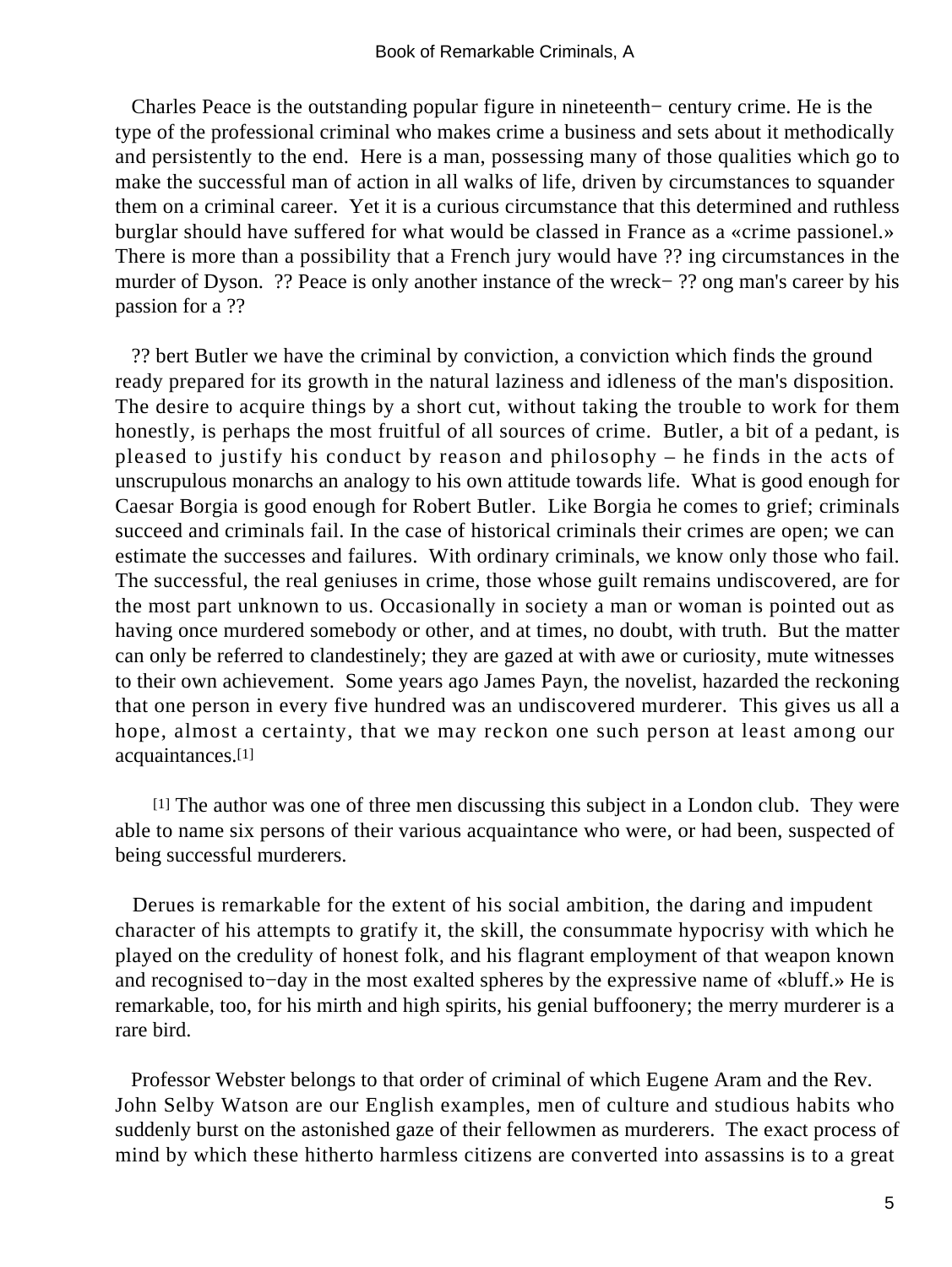extent hidden from us.

 Perhaps Webster's case is the clearest of the three. Here we have a selfish, self−indulgent and spendthrift gentleman who has landed himself in serious financial embarrassment, seeking by murder to escape from an importunate and relentless creditor. He has not, apparently, the moral courage to face the consequences of his own weakness. He forgets the happiness of his home, the love of those dear to him, in the desire to free himself from a disgrace insignificent{sic} in comparison with that entailed by committing the highest of all crimes. One would wish to believe that Webster's deed was unpremeditated, the result of a sudden gust of passion caused by his victim's acrimonious pursuit of his debtor. But there are circumstances in the case which tell powerfully against such a view. The character of the murderer seems curiously contradictory; both cunning and simplicity mark his proceedings; he makes a determined attempt to escape from the horrors of his situation and shows at the same time a curious insensibility to its real gravity. Webster was a man of refined tastes and seemingly gentle character, loved by those near to him, well liked by his friends.

 The mystery that surrounds the real character of Eugene Aram is greater, and we possess little or no means of solving it. From what motive this silent, arrogant man, despising his ineffectual wife, this reserved and moody scholar stooped to fraud and murder the facts of the case help us little to determine. Was it the hope of leaving the narrow surroundings of Knaresborough, his tiresome belongings, his own poor way of life, and seeking a wider field for the exercise of those gifts of scholarship which he undoubtedly possessed that drove him to commit fraud in company with Clark and Houseman, and then, with the help of the latter, murder the unsuspecting Clark? The fact of his humble origin makes his association with so low a ruffian as Houseman the less remarkable. Vanity in all probability played a considerable part in Aram's disposition. He would seem to have thought himself a superior person, above the laws that bind ordinary men. He showed at the end no consciousness of his guilt. Being something of a philosopher, he had no doubt constructed for himself a philosophy of life which served to justify his own actions. He was a deist, believing in «one almighty Being the God of Nature,» to whom he recommended himself at the last in the event of his «having done amiss.» He emphasised the fact that his life had been unpolluted and his morals irreproachable. But his views as to the murder of Clark he left unexpressed. He suggested as justification of it that Clark had carried on an intrigue with his neglected wife, but he never urged this circumstance in his defence, and beyond his own statement there is no evidence of such a connection.

 The Revd. John Selby Watson, headmaster of the Stockwell Grammar School, at the age of sixty−five killed his wife in his library one Sunday afternoon. Things had been going badly with the unfortunate man. After more than twenty−five years' service as headmaster of the school at a meagre salary of L400 a year, he was about to be dismissed; the number of scholars had been declining steadily and a change in the headmastership thought necessary; there was no suggestion of his receiving any kind of pension. The future for a man of his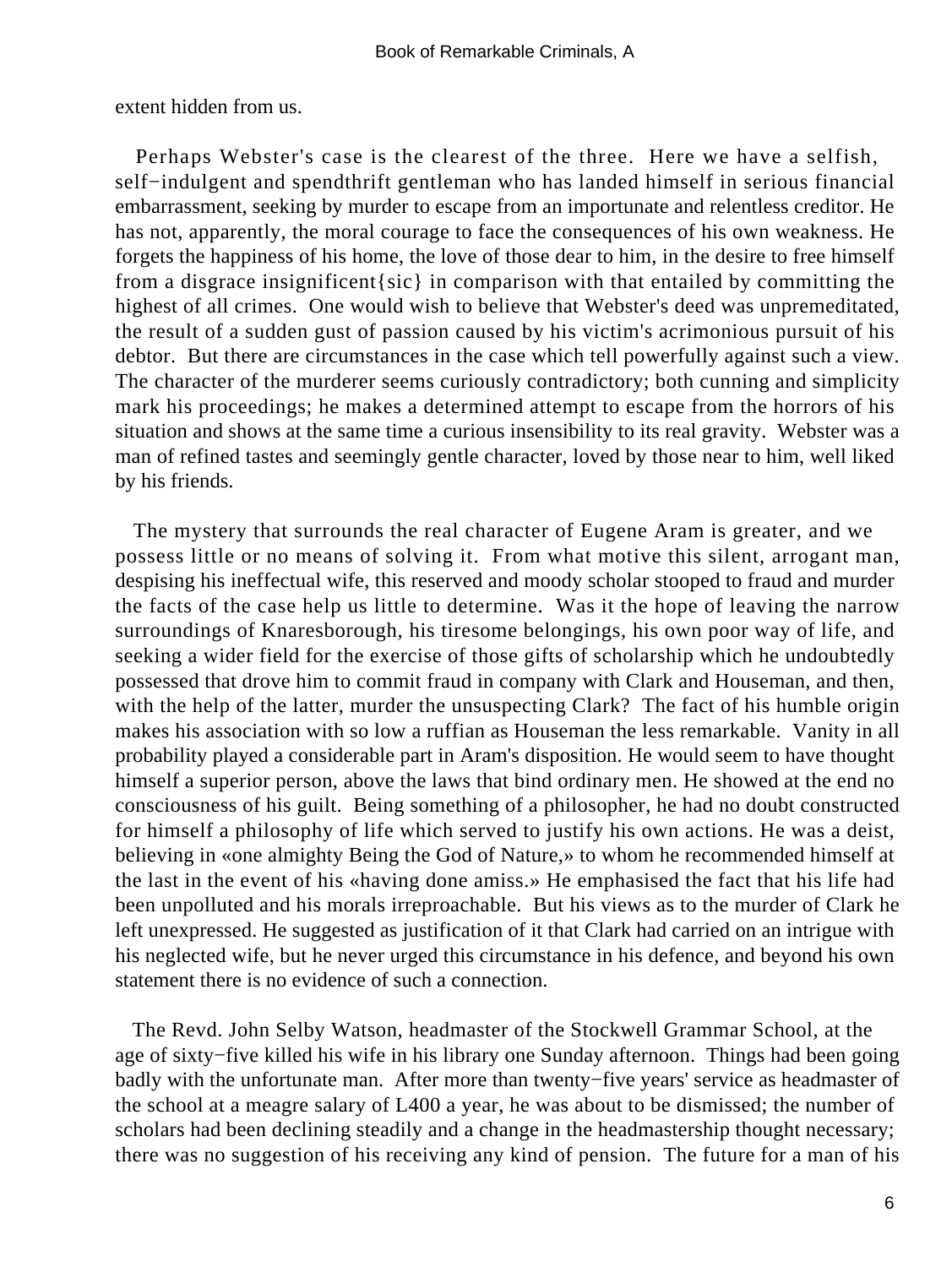years was dark enough. The author of several learned books, painstaking, scholarly, dull, he could hope to make but little money from literary work. Under a cold, reserved and silent exterior, Selby Watson concealed a violence of temper which he sought diligently to repress. His wife's temper was none of the best. Worried, depressed, hopeless of his future, he in all probability killed his wife in a sudden access of rage, provoked by some taunt or reproach on her part, and then, instead of calling in a policeman and telling him what he had done, made clumsy and ineffectual efforts to conceal his crime. Medical opinion was divided as to his mental condition. Those doctors called for the prosecution could find no trace of insanity about him, those called for the defence said that he was suffering from melancholia. The unhappy man would appear hardly to have realised the gravity of his situation. To a friend who visited him in prison he said: «Here's a man who can write Latin, which the Bishop of Winchester would commend, shut up in a place like this.» Coming from a man who had spent all his life buried in books and knowing little of the world the remark is not so greatly to be wondered at. Profound scholars are apt to be impatient of mundane things. Professor Webster showed a similar want of appreciation of the circumstances of a person charged with wilful murder. Selby Watson was convicted of murder and sentenced to death. The sentence was afterwards commuted to one of penal servitude for life, the Home Secretary of the day showing by his decision that, though not satisfied of the prisoner's insanity, he recognised certain extenuating circumstances in his guilt.[2]

[2] Selby Watson was tried at the Central Criminal Court January, 1872.

 In Castaing much ingenuity is shown in the conception of the crime, but the man is weak and timid; he is not the stuff of which the great criminal is made; Holmes is cast in the true mould of the instinctive murderer. Castaing is a man of sensibility, capable of domestic affection; Holmes completely insensible to all feelings of humanity. Taking life is a mere incident in the accomplishment of his schemes; men, women and children are sacrificed with equal mercilessness to the necessary end. A consummate liar and hypocrite, he has that strange power of fascination over others, women in particular, which is often independent altogether of moral or even physical attractiveness. We are accustomed to look for a certain vastness, grandeur of scale in the achievements of America. A study of American crime will show that it does not disappoint us in this expectation. The extent and audacity of the crimes of Holmes are proof of it.

 To find a counterpart in imaginative literature to the complete criminal of the Holmes type we must turn to the pages of Shakespeare. In the number of his victims, the cruelty and insensibility with which he attains his ends, his unblushing hypocrisy, the fascination he can exercise at will over others, the Richard III. of Shakespeare shows how clearly the poet understood the instinctive criminal of real life. The Richard of history was no doubt less instinctively and deliberately an assassin than the Richard of Shakespeare. In the former we can trace the gradual temptation to crime to which circumstances provoke him. The murder of the Princes, if, as one writer contends, it was not the work of Henry VII. – in which case that monarch deserves to be hailed as one of the most consummate criminals that ever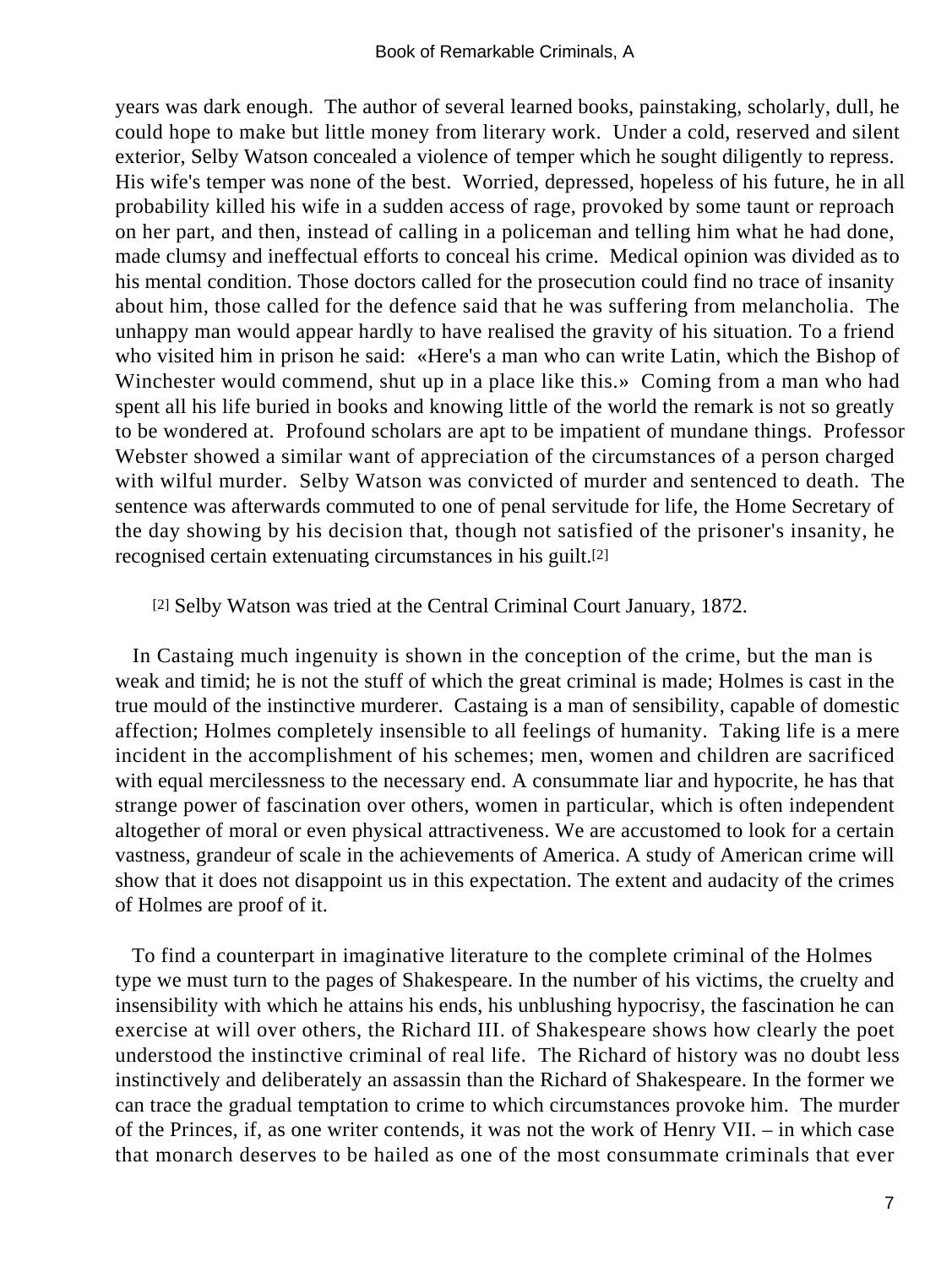breathed and the worthy father of a criminal son – was no doubt forced to a certain extent on Richard by the exigencies of his situation, one of those crimes to which bad men are driven in order to secure the fruits of other crimes. But the Richard of Shakespeare is no child of circumstance. He espouses deliberately a career of crime, as deliberately as Peace or Holmes or Butler; he sets out «determined to prove a villain,» to be «subtle, false and treacherous,» to employ to gain his ends «stern murder in the dir'st degree.» The character is sometimes criticised as being overdrawn and unreal. It may not be true to the Richard of history, but it is very true to crime, and to the historical criminal of the Borgian or Prussian type, in which fraud and violence are made part of a deliberate system of so− called statecraft.

 Shakespeare got nearer to what we may term the domestic as opposed to the political criminal when he created Iago. In their envy and dislike of their fellowmen, their contempt for humanity in general, their callousness to the ordinary sympathies of human nature, Robert Butler, Lacenaire, Ruloff are witnesses to the poet's fidelity to criminal character in his drawing of the Ancient. But there is a weakness in the character of Iago regarded as a purely instinctive and malignant criminal; indeed it is a weakness in the consistency of the play. On two occasions Iago states explicitly that Othello is more than suspected of having committed adultery with his wife, Emilia, and that therefore he has a strong and justifiable motive for being revenged on the Moor. The thought of it he describes as «gnawing his inwards.» Emilia's conversation with Desdemona in the last act lends some colour to the correctness of Iago's belief. If this belief be well−founded it must greatly modify his character as a purely wanton and mischievous criminal, a supreme villain, and lower correspondingly the character of Othello as an honourable and high−minded man. If it be a morbid suspicion, having no ground in fact, a mental obsession, then Iago becomes abnormal and consequently more or less irre−

 sponsible. But this suggestion of Emilia's faithlessness made in the early part of the play is never followed up by the dramatist, and the spectator is left in complete uncertainty as to whether there be any truth or not in Iago's suspicion. If Othello has played his Ancient false, that is an extenuating circumstance in the otherwise extraordinary guilt of Iago, and would no doubt be accorded to him as such, were he on trial before a French jury.

 The most successful, and therefore perhaps the greatest, criminal in Shakespeare is King Claudius of Denmark. His murder of his brother by pouring a deadly poison into his ear while sleeping, is so skilfully perpetrated as to leave no suspicion of foul play. But for a supernatural intervention, a contingency against which no murderer could be expected to have provided, the crime of Claudius would never have been discovered. Smiling, jovial, genial as M. Derues or Dr. Palmer, King Claudius might have gone down to his grave in peace as the bluff hearty man of action, while his introspective nephew would in all probability have ended his days in the cloister, regarded with amiable contempt by his bustling fellowmen. How Claudius got over the great dif−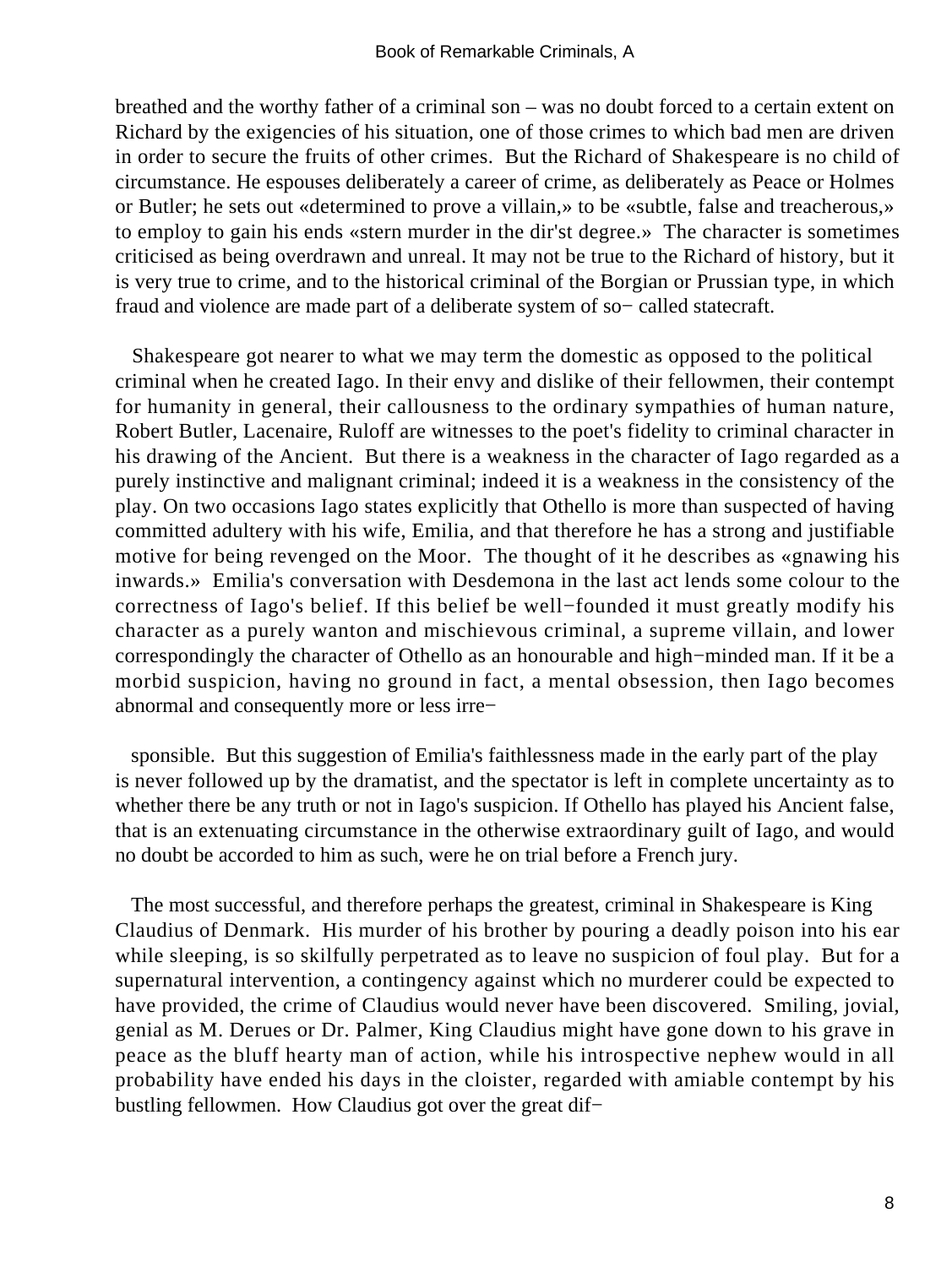ficulty of all poisoners, that of procuring the necessary poison without detection, we are not told; by what means he distilled the «juice of cursed hebenon»; how the strange appearance of the late King's body, which «an instant tetter» had barked about with «vile and loathsome crust,» was explained to the multitude we are left to imagine. There is no real evidence to show that Queen Gertrude was her lover's accomplice in her husband's murder. If that had been so, she would no doubt have been of considerable assistance to Claudius in the preparation of the crime. But in the absence of more definite proof we must assume Claudius' murder of his brother to have been a solitary achievement, skilfully carried out by one whose genial good− fellowship and convivial habits gave the lie to any suggestion of criminality. Whatever may have been his inward feelings of remorse or self−reproach, Claudius masked them successfully from the eyes of all. Hamlet's instinctive dislike of his uncle was not shared by the members of the Danish court. The «witchcraft of his wit,» his «traitorous gifts,» were powerful aids to Claudius, not only in the seduction of his sister−in−law, but the perpetration of secret murder.

 The case of the murder of King Duncan of Scotland by Macbeth and his wife belongs to a different class of crime. It is a striking example of dual crime, four instances of which are given towards the end of this book. An Italian advocate, Scipio Sighele, has devoted a monograph to the subject of dual crime, in which he examines a number of cases in which two persons have jointly committed heinous crimes.[3] He finds that in couples of this kind there is usually an incubus and a succubus, the one who suggests the crime, the other on whom the suggestion works until he or she becomes the accomplice or instrument of the stronger will; «the one playing the Mephistophelian part of tempter, preaching evil, urging to crime, the other allowing himself to be overcome by his evil genius.» In some cases these two roles are clearly differentiated; it is easy, as in the case of Iago and Othello, Cassius and Brutus, to say who prompted the crime. In others the guilt seems equally divided and the original suggestion of crime to spring from a mutual tendency towards the adoption of such an expedient. In Macbeth and his wife we have a perfect instance of the latter class. No sooner have the witches prophesied that Macbeth shall be a king than the «horrid image» of the suggestion to murder Duncan presents itself to his mind, and, on returning to his wife, he answers her question as to when Duncan is to leave their house by the significant remark, «To−morrow – as he proposes.» To Lady Macbeth from the moment she has received her husband's letter telling of the prophecy of the weird sisters, murder occurs as a means of accomplishing their prediction. In the minds of Macbeth and his wife the suggestion of murder is originally an auto−suggestion, coming to them independently of each other as soon as they learn from the witches that Macbeth is one day to be a king. To Banquo a somewhat similar intimation is given, but no foul thought of crime suggests itself for an instant to his loyal nature. What Macbeth and his wife lack at first as thorough−going murderers is that complete insensibility to taking human life that marks the really ruthless assassin. Lady Macbeth has the stronger will of the two for the commission of the deed. It is doubtful whether without her help Macbeth would ever have undertaken it. But even she, when her husband hesitates to strike, cannot bring herself to murder the aged Duncan with her own hands because of his resemblance as he sleeps to her father. It is only after a deal of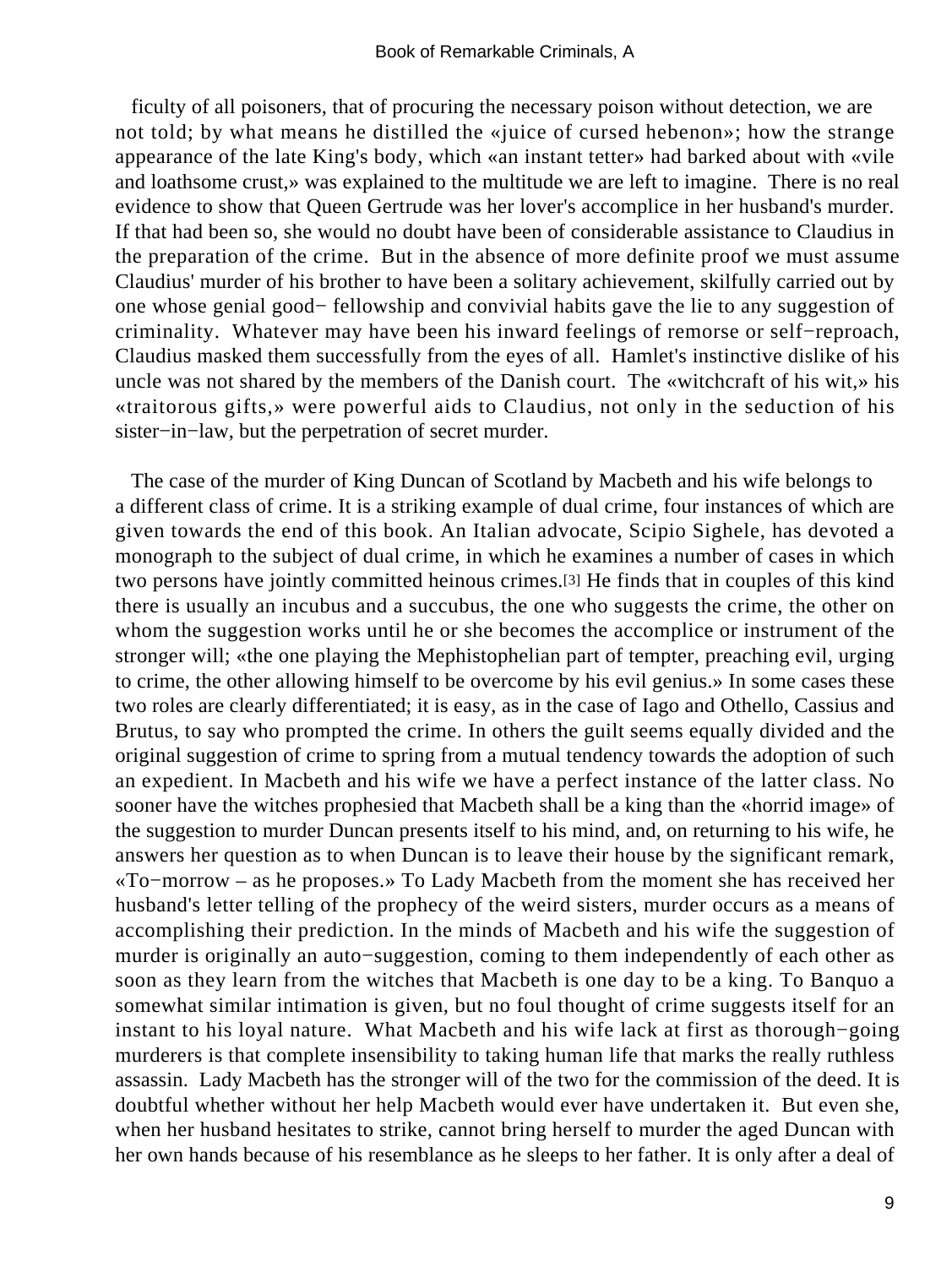boggling and at serious risk of untimely interruption that the two contrive to do the murder, and plaster with blood the «surfeited grooms.» In thus putting suspicion on the servants of Duncan the assassins cunningly avert suspicion from themselves, and Macbeth's killing of the unfortunate men in seeming indigna− tion at the discovery of their crime is a master−stroke of ingenuity. «Who,» he asks in a splendid burst of feigned horror, «can be wise, amazed, temperate and furious, loyal and natural in a moment?» At the same time Lady Macbeth affects to swoon away in the presence of so awful a crime. For the time all suspicion of guilt, except in the mind of Banquo, is averted from the real murderers. But, like so many criminals, Macbeth finds it impossible to rest on his first success in crime. His sensibility grows dulled; he «forgets the taste of fear»; the murder of Banquo and his son is diabolically planned, and that is soon followed by the outrageous slaughter of the wife and children of Macduff. Ferri, the Italian writer on crime, describes the psychical condition favourable to the commission of murder as an absence of both moral repugnance to the crime itself and the fear of the consequences following it. In the murder of Duncan, it is the first of these two states of mind to which Macbeth and his wife have only partially attained. The moral repugnance stronger in the man has not been wholly lost by the woman. But as soon as the crime is successfully accomplished, this repugnance begins to wear off until the King and Queen are able calmly and deliberately to contemplate those further crimes necessary to their peace of mind. But now Macbeth, at first the more compunctious of the two, has become the more ruthless; the germ of crime, developed by suggestion, has spread through his whole being; he has begun to acquire that indifference to human suffering with which Richard III. and Iago were gifted from the first. In both Macbeth and Lady Macbeth the germ of crime was latent; they wanted only favourable circumstances to convert them into one of those criminal couples who are the more dangerous for the fact that the temptation to crime has come to each spontaneously and grown and been fostered by mutual understanding, an elective affinity for evil. Such couples are frequent in the history of crime. Eyraud and Bompard, Mr. and Mrs. Manning, Burke and Hare, the Peltzer brothers, Barre and Lebiez, are instances of those collaborations in crime which find their counterpart in history, literature, drama and business. Antoninus and Aurelius, Ferdinand and Isabella, the De Goncourt brothers, Besant and Rice, Gilbert and Sullivan, Swan and Edgar leap to the memory.

[3] «Le Crime a Deux,» by Scipio Sighele (translated from the Italian), Lyons, 1893.

 In the cases of Eyraud and Bompard, both man and woman are idle, vicious criminals by instinct. They come together, lead an abandoned life, sinking lower and lower in moral degradation. In the hour of need, crime presents itself as a simple expedient for which neither of them has any natural aversion. The repugnance to evil, if they ever felt it, has long since disappeared from their natures. The man is serious, the woman frivolous, but the criminal tendency in both cases is the same; each performs his or her part in the crime with characteristic aptitude. Mrs. Manning was a creature of much firmer character than her husband, a woman of strong passions, a redoubtable murderess. Without her dominating force Manning might never have committed murder. But he was a criminal before the crime,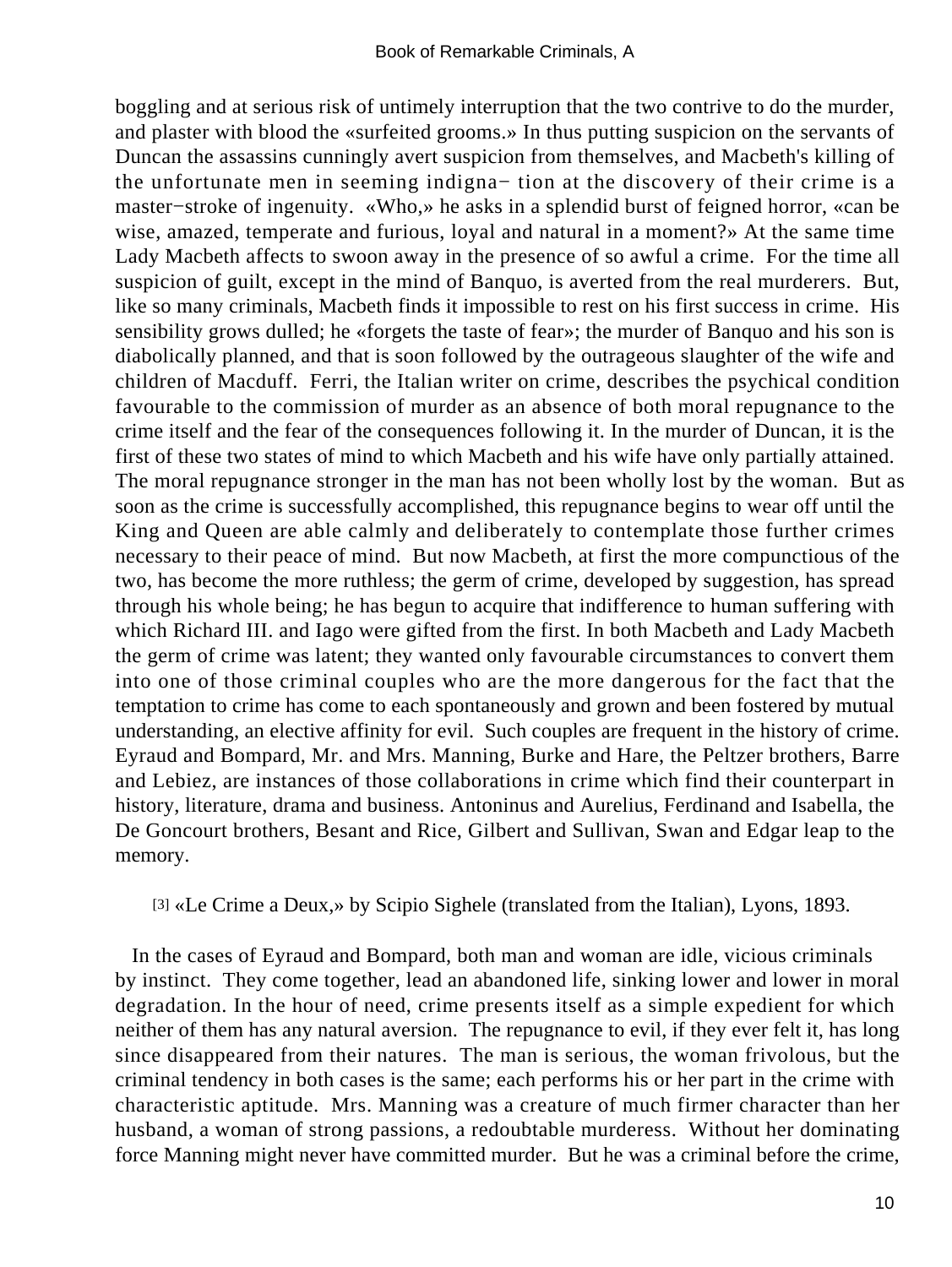more than suspected as a railway official of complicity in a considerable train robbery; in his case the suggestion of murder involved only the taking of a step farther in a criminal career. Manning suffered from nerves almost as badly as Macbeth; after the deed he sought to drown the prickings of terror and remorse by heavy drinking Mrs. Manning was never troubled with any feelings of this kind; after the murder of O'Connor the gratification of her sexual passion seemed uppermost in her mind; and she met the consequences of her crime fearlessly. Burke and Hare were a couple of ruffians, tempted by what must have seemed almost fabulous wealth to men of their wretched poverty to commit a series of cruel murders. Hare, with his queer, Mephistophelian countenance, was the wickeder of the two. Burke became haunted as time went on and flew to drink to banish horror, but Hare would seem to have been free from such «compunctious visitings of Nature.» He kept his head and turned King's evidence.

 In the case of the Peltzer brothers we have a man who is of good social position, falling desperately in love with the wife of a successful barrister. The wife, though unhappy in her domestic life, refuses to become her lover's mistress; marriage is the only way to secure her. So Armand Peltzer plots to murder the husband. For this purpose he calls in the help of a brother, a ne'er−do−well, who has left his native country under a cloud. He sends for this dubious person to Europe, and there between them they plan the murder of the inconvenient husband. Though the idea of the crime comes from the one brother, the other receives the idea without repugnance and enters wholeheartedly into the commission of the murder. The ascendency of the one is evident, but he knows his man, is sure that he will have no difficulty in securing the other's co−operation in his felonious purpose. Armand Peltzer should have lived in the Italy of the Renaissance.

 The crime was cunningly devised, and methodically and successfully accomplished. Only an over−anxiety to secure the fruits of it led to its detection. Barre and Lebiez are a perfect criminal couple, both young men of good education, trained to better things, but the one idle, greedy and vicious, the other cynical, indifferent, inclined at best to a lazy sentimentalism. Barre is a needy stockbroker at the end of his tether, desperate to find an expedient for raising the wind, Lebiez a medical student who writes morbid verses to a skull and lectures on Darwinism. To Barre belongs the original suggestion to murder an old woman who sells milk and is reputed to have savings. But his friend and former schoolfellow, Lebiez, accepts the suggestion placidly, and reconciles himself to the murder of an unnecessary old woman by the same argument as that used by Raskolnikoff in «Crime and Punishment» to justify the killing of his victim.

 In all the cases here quoted the couples are essentially criminal couples. From whichever of the two comes the first suggestion of crime, it falls on soil already prepared to receive it; the response to the suggestion is immediate. In degree of guilt there is little or nothing to choose between them. But the more interesting instances of dual crime are those in which one innocent hitherto of crime, to whom it is morally repugnant, is persuaded by another to the commission of a criminal act, as Cassius persuades Brutus; Iago, Othello.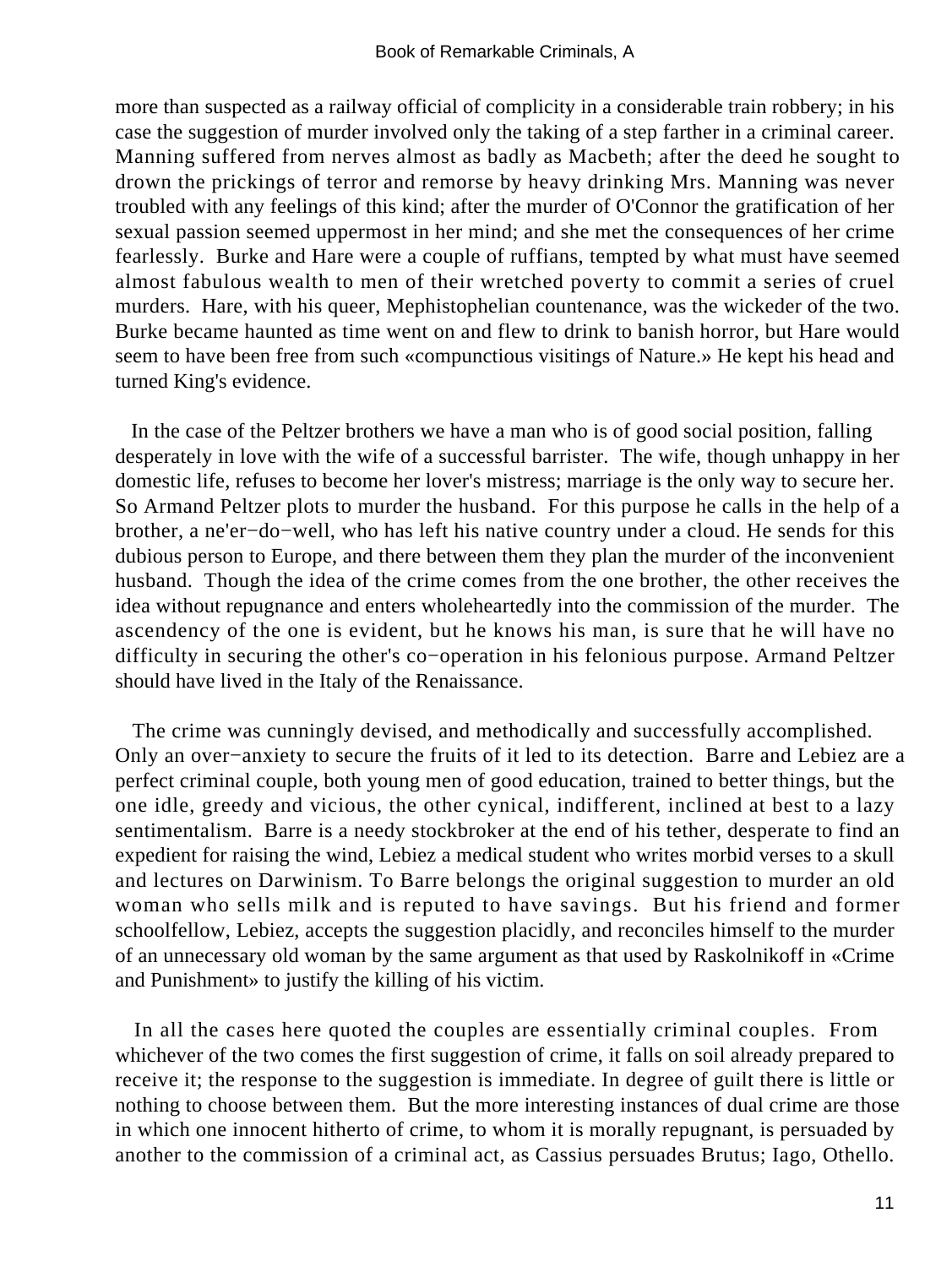Cassius is a criminal by instinct. Placed in a social position which removes him from the temptation to ordinary crime, circumstances combine in his case to bring out the criminal tendency and give it free play in the projected murder of Caesar. Sour, envious, unscrupulous, the suggestion to kill Caesar under the guise of the public weal is in reality a gratification to Cassius of his own ignoble instincts, and the deliberate unscrupulousness with which he seeks to corrupt the honourable metal, seduce the noble mind of his friend, is typical of the man's innate dishonesty. Cassius belongs to that particular type of the envious nature which Shakespeare is fond of exemplifying with more or less degree of villainy in such characters as Iago, Edmund, and Don John, of which Robert Butler, whose career is given in this book, is a living instance. Cassius on public grounds tempts Brutus to crime as subtly as on private grounds Iago tempts Othello, and with something of the same malicious satisfaction; the soliloquy of Cassius at the end of the second scene of the first act is that of a bad man and a false friend. Indeed, the quarrel between Brutus and Cassius after the murder of Caesar loses much of its sincerity and pathos unless we can forget for the moment the real character of Cassius. But the interest in the cases of Cassius and Brutus, Iago and Othello, lies not so much in the nature of the prompter of the crime. The instances in which an honest, honourable man is by force of another's suggestion converted into a criminal are psychologically remarkable. It is to be expected that we should look in the annals of real crime for confirmation of the truth to life of stories such as these, told in fiction or drama.

 The strongest influence, under which the naturally non−criminal person may be tempted in violation of instinct and better nature to the commission of a crime, is that of love or passion. Examples of this kind are frequent in the annals of crime. There is none more striking than that of the Widow Gras and Natalis Gaudry. Here a man, brave, honest, of hitherto irreproachable character, is tempted by a woman to commit the most cruel and infamous of crimes. At first he repels the suggestion; at last, when his senses have been excited, his passion inflamed by the cunning of the woman, as the jealous passion of Othello is played on and excited by Iago, the patriotism of Brutus artfully exploited by Cassius, he yields to the repeated solicitation and does a deed in every way repugnant to his normal character. Nothing seems so blinding in its effect on the moral sense as passion. It obscures all sense of humour, proportion, congruity; the murder of the man or woman who stands in the way of its full enjoyment becomes an act of inverted justice to the perpetrators; they reconcile themselves to it by the most perverse reasoning until they come to regard it as an act, in which they may justifiably invoke the help of God; eroticism and religion are often jumbled up together in this strange medley of conflicting emotions.

 A woman, urging her lover to the murder of her husband, writes of the roses that are to deck the path of the lovers as soon as the crime is accomplished; she sends him flowers and in the same letter asks if he has got the necessary cartridges. Her husband has been ill; she hopes that it is God helping them to the desired end; she burns a candle on the altar of a saint for the success of their murderous plan.[4] A jealous husband setting out to kill his wife carries in his pockets, beside a knife and a service revolver, a rosary, a medal of the Virgin and a holy image.[5] Marie Boyer in the blindness of her passion and jealousy believes God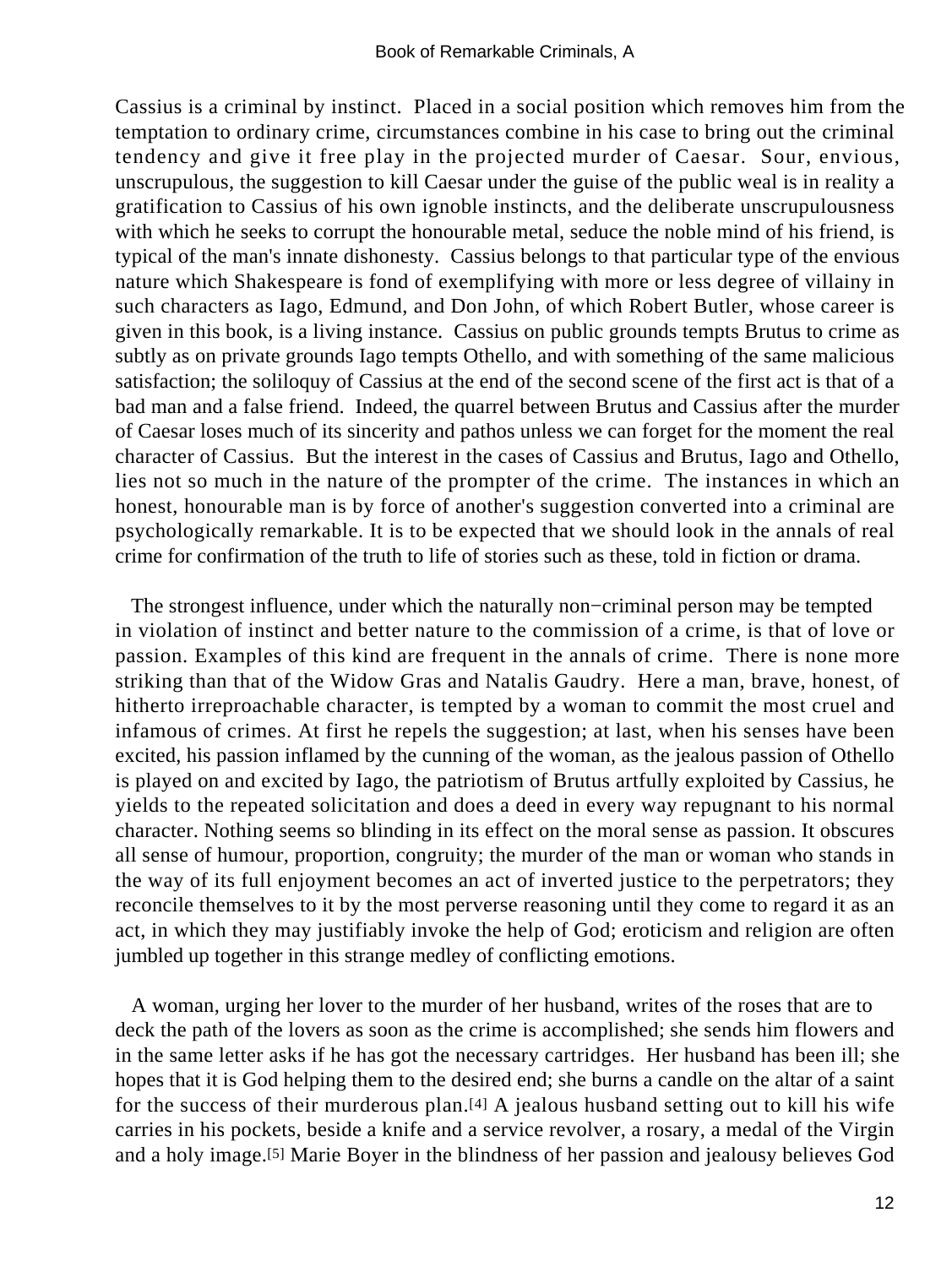to be helping her to get rid of her mother.

[4] Case of Garnier and the woman Aveline, 1884. [5] Case of the Comte de Cornulier: «Un An de Justice,» Henri Varennes, 1901.

 A lover persuades the wife to get rid of her husband. For a whole year he instils the poison into her soul until she can struggle no longer against the obsession; he offers to do the deed, but she writes that she would rather suffer all the risks and consequences herself. «How many times,» she writes, «have I wished to go away, leave home, but it meant leaving my children, losing them for ever . . that made my lover jealous, he believed that I could not bring myself to leave my husband. But if my husband were out of the way then I would keep my children, and my lover would see in my crime a striking proof of my devotion.» A curious farrago of slavish passion, motherly love and murder.[6]

[6] Case of Madame Weiss and the engineer Roques. If I may be permitted the reference, there is an account of this case and that of Barre and Lebiez in my book «French Criminals of the Nineteenth Century.»

 There are some women such as Marie Boyer and Gabrielle Fenayrou, who may be described as passively criminal, chameleon−like, taking colour from their surroundings. By the force of a man's influence they commit a dreadful crime, in the one instance it is matricide, in the other the murder of a former lover, but neither of the women is profoundly vicious or criminal in her instincts. In prison they become exemplary, their crime a thing of the past.

 Gabrielle Fenayrou during her imprisonment, having won the confidence of the religious sisters in charge of the convicts, is appointed head of one of the workshops. Marie Boyer is so contrite, exemplary in her behaviour that she is released after fifteen years' imprisonment. In some ways, perhaps, these malleable types of women, «soft paste» as one authority has described them, «effacees» in the words of another, are the most dangerous material of all for the commission of crime, their obedience is so complete, so cold and relentless.

 There are cases into which no element of passion enters, in which one will stronger than the other can so influence, so dominate the weaker as to persuade the individual against his or her better inclination to an act of crime, just as in the relations of ordinary life we see a man or woman led and controlled for good or ill by one stronger than themselves. There is no more extraordinary instance of this than the case of Catherine Hayes, immortalised by Thackeray, which occurred as long ago as the year 1726. This singular woman by her artful insinuations, by representing her husband as an atheist and a murderer, persuaded a young man of the name of Wood, of hitherto exemplary character, to assist her in murdering him. It was unquestionably the sinister influence of Captain Cranstoun that later in the same century persuaded the respectable Miss Mary Blandy to the murder of her father. The assassin of an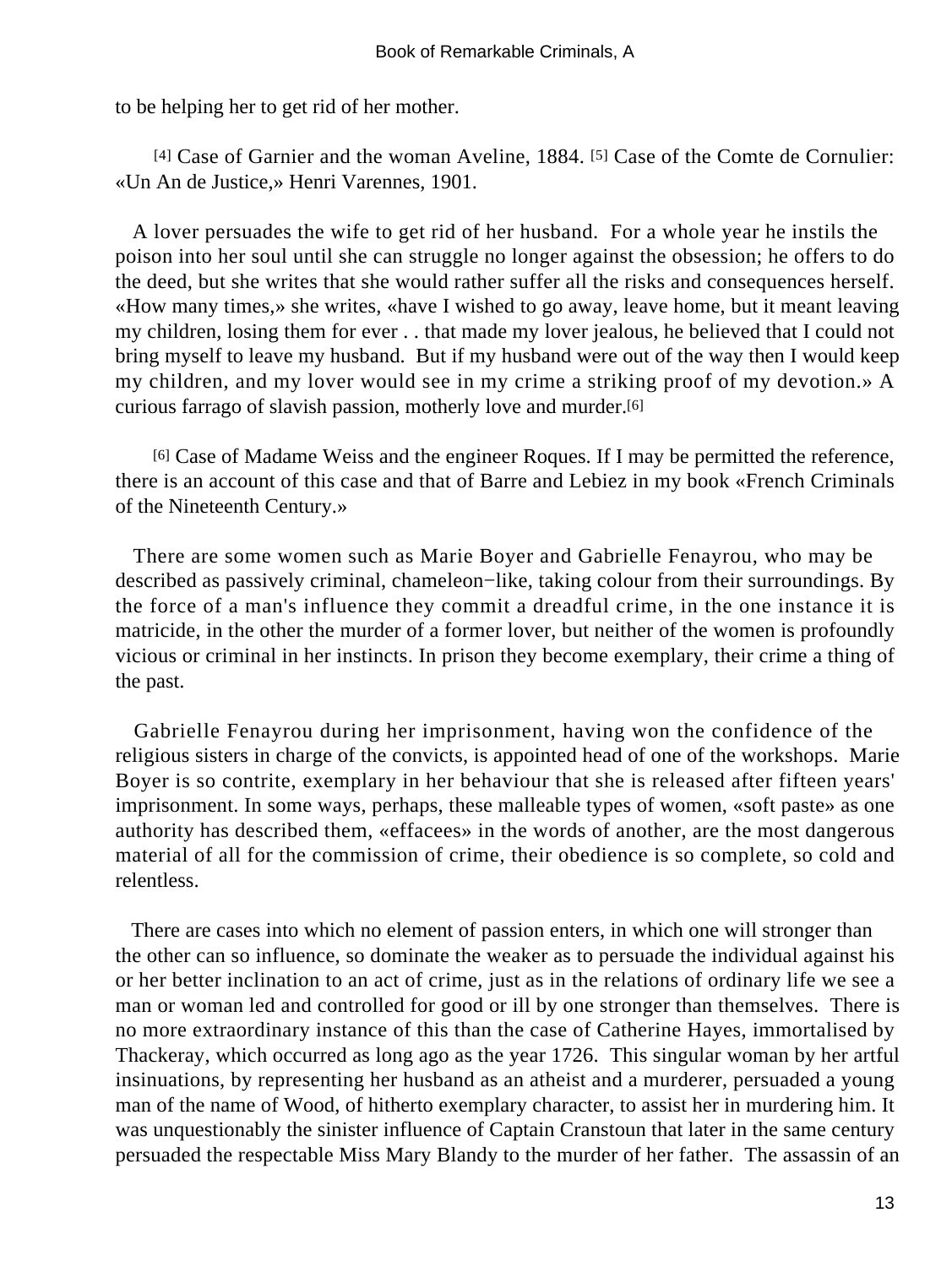old woman in Paris recounts thus the arguments used by his mistress to induce him to commit the crime: «She began by telling me about the money and jewellery in the old woman's possession which could no longer be of any use to her» – the argument of Raskolnikoff – «I resisted, but next day she began again, pointing out that one killed people in war, which was not considered a crime, and therefore one should not be afraid to kill a miserable old woman. I urged that the old woman had done us no harm, and that I did not see why one should kill her; she reproached me for my weakness and said that, had she been strong enough, she would soon have done this abominable deed herself. `God,' she added, `will forgive us because He knows how poor we are.'» When he came to do the murder, this determined woman plied her lover with brandy and put rouge on his cheeks lest his pallor should betray him.[7]

[7] Case of Albert and the woman Lavoitte, Paris, 1877.

 There are occasions when those feelings of compunction which troubled Macbeth and his wife are wellnigh proof against the utmost powers of suggestion, or, as in the case of Hubert and Prince Arthur, compel the criminal to desist from his enterprise.

 A man desires to get rid of his father and mother−in−law. By means of threats, reproaches and inducements he persuades another man to commit the crime. Taking a gun, the latter sets out to do the deed; but he realises the heinousness of it and turns back. «The next day,» he says, «at four o'clock in the morning I started again. I passed the village church. At the sight of the place where I had celebrated my first communion I was filled with remorse. I knelt down and prayed to God to make me good. But some unknown force urged me to the crime. I started again – ten times I turned back, but the more I hesitated the stronger was the desire to go on.» At length the faltering assassin arrived at the house, and in his painful anxiety of mind shot a servant instead of the intended victims.[8]

[8] Case of Porcher and Hardouin cited in Despine. «Psychologie Naturelle.»

 In a town in Austria there dwelt a happy and contented married couple, poor and hard−working. A charming young lady, a rich relation and an orphan, comes to live with them. She brings to their modest home wealth and comfort. But as time goes on, it is likely that the young lady will fall in love and marry. What then? Her hosts will have to return to their original poverty. The idea of how to secure to himself the advantages of his young kinswoman's fortune takes possession of the husband's mind. He revolves all manner of means, and gradually murder presents itself as the only way. The horrid suggestion fixes itself in his mind, and at last he communicates it to his wife. At first she resists, then yields to the temptation. The plan is ingenious. The wife is to disappear to America and be given out as dead. The husband will then marry his attractive kinswoman, persuade her to make a will in his favour, poison her and, the fortune secured, rejoin his wife. As if to help this cruel plan, the young lady has developed a sentimental affection for her relative. The wife goes to America, the husband marries the young lady. He commences to poison her, but, in the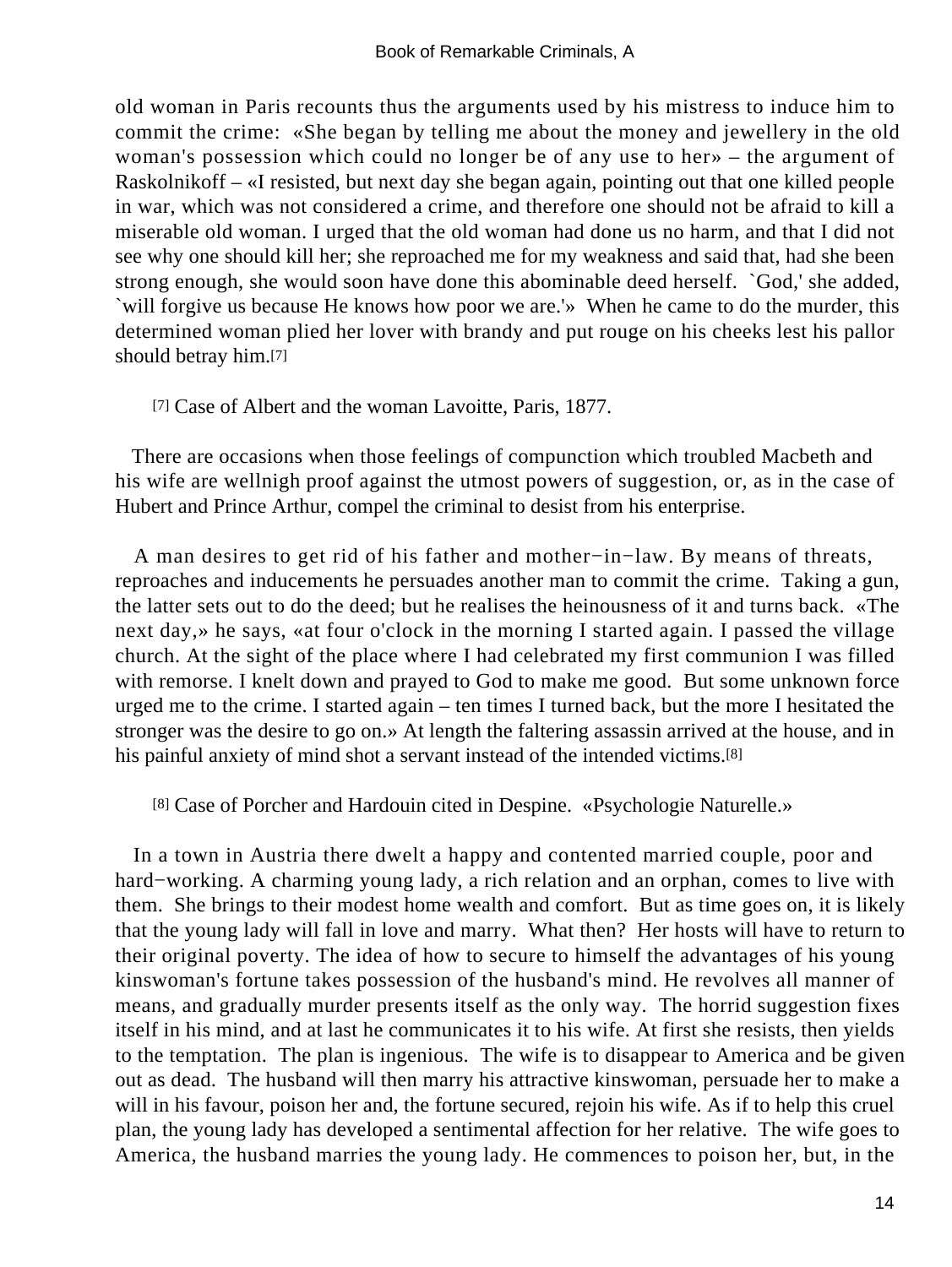presence of her youth, beauty and affection for him, relents, hesitates to commit a possibly unnecessary crime. He decides to forget and ignore utterly his wife who is waiting patiently in America. A year passes. The expectant wife gets no sign of her husband's existence. She comes back to Europe, visits under a false name the town in which her faithless husband and his bride are living, discovers the truth and divulges the intended crime to the authorities. A sentence of penal servitude for life rewards this perfidious criminal.[9]

[9] Case of the Scheffer couple at Linz, cited by Sighele.

 Derues said to a man who was looking at a picture in the Palais de Justice: «Why study copies of Nature when you can look at such a remarkable original as I?» A judge once told the present writer that he did not go often to the theatre because none of the dramas which he saw on the stage, seemed to him equal in in−

 tensity to those of real life which came before him in the course of his duties. The saying that truth is stranger than fiction applies more forcibly to crime than to anything else. But the ordinary man and woman prefer to take their crime romanticised, as it is administered to them in novel or play. The true stories told in this book represent the raw material from which works of art have been and may be yet created. The murder of Mr. Arden of Faversham inspired an Elizabethan tragedy attributed by some critics to Shakespeare. The Peltzer trial helped to inspire Paul Bourget's remarkable novel, «Andre Cornelis.» To Italian crime we owe Shelley's «Cenci» and Browning's «The Ring and the Book.» Mrs. Manning was the original of the maid Hortense in «Bleak House.» Jonathan Wild, Eugene Aram, Deacon Brodie, Thomas Griffiths Wainewright have all been made the heroes of books or plays of varying merit. But it is not only in its stories that crime has served to inspire romance. In the investigation of crime, especially on the broader lines of Continental procedure, we can track to the source the springs of conduct and character, and come near to solving as far as is humanly possible the mystery of human motive. There is always and must be in every crime a terra incognita which, unless we could enter into the very soul of a man, we cannot hope to reach. Thus far may we go, no farther. It is rarely indeed that a man lays bare his whole soul, and even when he does we can never be quite sure that he is telling us all the truth, that he is not keeping back some vital secret. It is no doubt better so, and that it should be left to the writer of imagination to picture for us a man's inmost soul. The study of crime will help him to that end. It will help us also in the ethical appreciation of good and evil in individual conduct, about which our notions have been somewhat obscured by too narrow a definition of what constitutes crime. These themes, touched on but lightly and imperfectly in these pages, are rich in human interest.

 And so it is hardly a matter for surprise that the poet and the philosopher sat up late one night talking about murders.

Story 1 − The Life of Charles Peace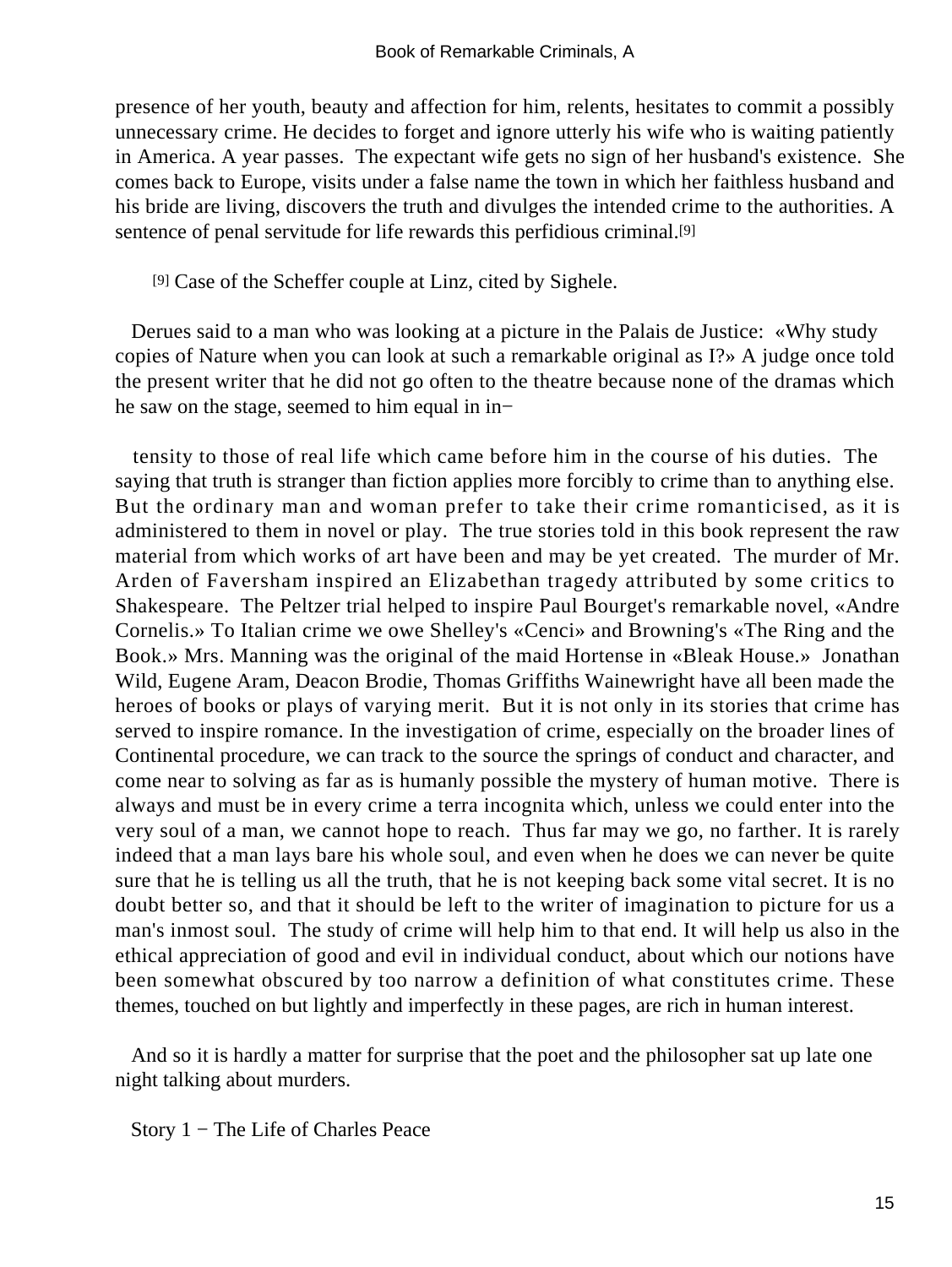«Charles Peace, or the Adventures of a Notorious Burglar,» a large volume published at the time of his death, gives a full and accurate account of the career of Peace side by side with a story of the Family Herald type, of which he is made the hero. «The Life and Trial of Charles Peace» (Sheffield, 1879), «The Romantic Career of a Great Criminal» (by N. Kynaston Gaskell, London 1906), and «The Master Criminal,» published recently in London give useful information. I have also consulted some of the newspapers of the time. There is a delightful sketch of Peace in Mr. Charles Whibley's «Book of Scoundrels.»

I

#### HIS **EARLY YEARS**

 Charles Peace told a clergyman who had an interview with him in prison shortly before his execution that he hoped that, after he was gone, he would be entirely forgotten by everybody and his name never mentioned again.

 Posterity, in calling over its muster−roll of famous men, has refused to fulfil this pious hope, and Charley Peace stands out as the one great personality among English criminals of the nineteenth century. In Charley Peace alone is revived that good− humoured popularity which in the seventeenth and eighteenth centuries fell to the lot of Claude Duval, Dick Turpin and Jack Sheppard. But Peace has one grievance against posterity; he has endured one humiliation which these heroes have been spared. His name has been omitted from the pages of the «Dictionary of National Biography.» From Duval, in the seventeenth, down to the Mannings, Palmer, Arthur Orton, Morgan and Kelly, the bushrangers, in the nineteenth century, many a criminal, far less notable or individual than Charley Peace, finds his or her place in that great record of the past achievements of our countrymen. Room has been denied to perhaps the greatest and most naturally gifted criminal England has produced, one whose character is all the more remarkable for its modesty, its entire freedom from that vanity and vain−gloriousness so common among his class.

 The only possible reason that can be suggested for so singular an omission is the fact that in the strict order of alphabetical succession the biography of Charles Peace would have followed immediately on that of George Peabody. It may have been thought that the contrast was too glaring, that even the exigencies of national biography had no right to make the philanthropist Pea−

 body rub shoulders with man's constant enemy, Peace. To the memory of Peace these few pages can make but poor amends for the supreme injustice, but, by giving a particular and authentic account of his career, they may serve as material for the correction of this grave omission should remorse overtake those responsible for so undeserved a slur on one of the most unruly of England's famous sons.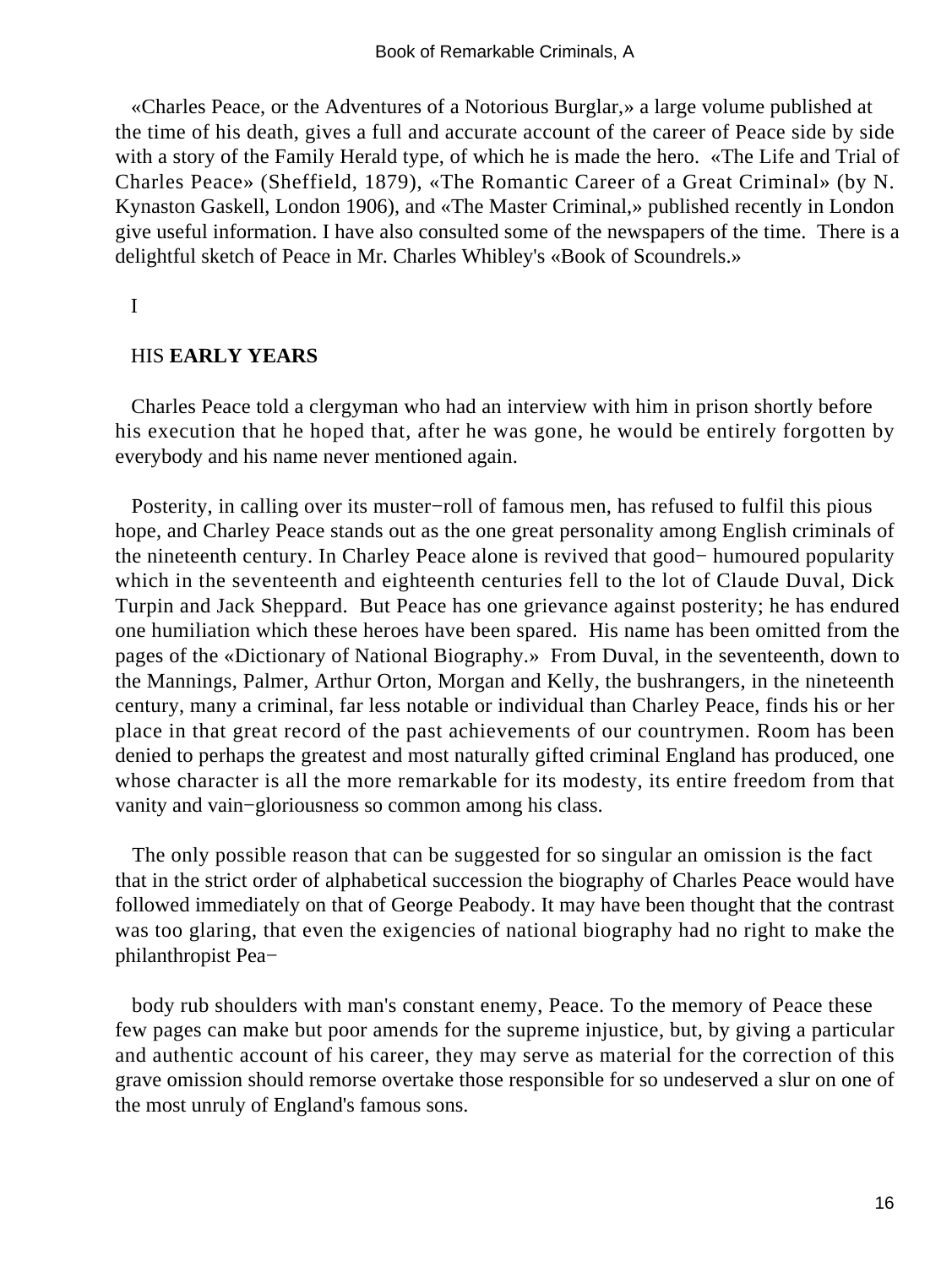From the literary point of view Peace was unfortunate even in the hour of his notoriety. In the very year of his trial and execution, the Annual Register, seized with a fit of respectability from which it has never recovered, announced that «the appetite for the strange and marvellous» having considerably abated since the year 1757 when the Register was first published, its «Chronicle,» hitherto a rich mine of extraordinary and sensational occurrences, would become henceforth a mere diary of important events. Simultaneously with the curtailment of its «Chronicle,» it ceased to give those excellent summaries of celebrated trials which for many years had been a feature of its volumes. The question whether «the appetite for the strange and marvellous» has abated in an appreciable degree with the passing of time and is not perhaps keener than it ever was, is a debatable one. But it is undeniable that the present volumes of the Annual Register have fallen away dismally from the variety and human interest of their predecessors. Of the trial and execution of Peace the volume for 1879 gives but the barest record.

 Charles Peace was not born of criminal parents. His father, John Peace, began work as a collier at Burton−on−Trent. Losing his leg in an accident, he joined Wombwell's wild beast show and soon acquired some reputation for his remarkable powers as a tamer of wild animals. About this time Peace married at Rotherham the daughter of a surgeon in the Navy. On the death of a favourite son to whom he had imparted successfully the secrets of his wonderful control over wild beasts of every kind, Mr. Peace gave up lion−taming and settled in Sheffield as a shoemaker.

 It was at Sheffield, in the county of Yorkshire, already famous in the annals of crime as the county of John Nevison and Eugene Aram, that Peace first saw the light. On May 14, 1832, there was born to John Peace in Sheffield a son, Charles, the youngest of his family of four. When he grew to boyhood Charles was sent to two schools near Sheffield, where he soon made himself remarkable, not as a scholar, but for his singular aptitude in a variety of other employments such as making paper models, taming cats, constructing a peep−show, and throwing up a heavy ball of shot which he would catch in a leather socket fixed on to his forehead.

 The course of many famous men's lives has been changed by what appeared at the time to be an unhappy accident. Who knows what may have been the effect on Charles Peace's subsequent career of an accident he met with in 1846 at some rolling mills, in which he was employed? A piece of red hot steel entered his leg just below the knee, and after eighteen months spent in the Sheffield Infirmary he left it a cripple for life. About this time Peace's father died. Peace and his family were fond of commemorating events of this kind in suitable verse; the death of John Peace was celebrated in the following lines:

«In peace he lived; In peace he died; Life was our desire, But God denied.»

 Of the circumstances that first led Peace to the commission of crime we know nothing. How far enforced idleness, bad companionship, according to some accounts the influence of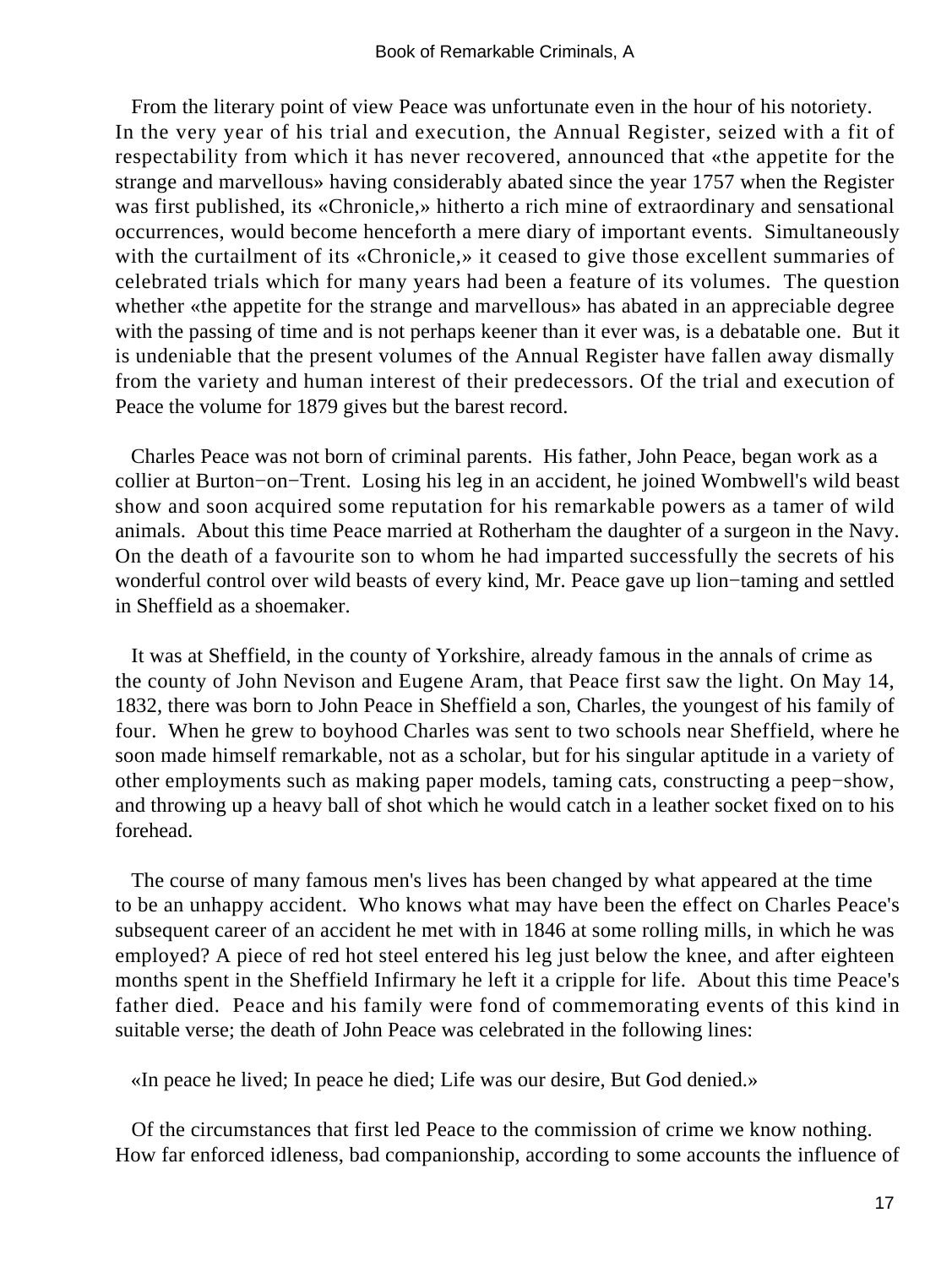a criminally disposed mother, how far his own daring and adventurous temper provoked him to robbery, cannot be determined accurately. His first exploit was the stealing of an old gentleman's gold watch, but he soon passed to greater things. On October 26, 1851, the house of a lady living in Sheffield was broken into and a quantity of her property stolen. Some of it was found in the possession of Peace, and he was arrested. Owing no doubt to a good character for honesty given him by his late employer Peace was let off lightly with a month's imprisonment.

 After his release Peace would seem to have devoted himself for a time to music, for which he had always a genuine passion. He taught himself to play tunes on a violin with one string, and at entertainments which he attended was described as «the modern Paganini.» In later life when he had attained to wealth and prosperity the violin and the harmonium were a constant source of solace during long winter evenings in Greenwich and Peckham. But playing a one−stringed violin at fairs and public−houses could not be more than a relaxation to a man of Peace's active temper, who had once tasted what many of those who have practised it, describe as the fascination of that particular form of nocturnal adventure known by the unsympathetic name of burglary. Among the exponents of the art Peace was at this time known as a «portico− thief,» that is to say one who contrived to get himself on to the portico of a house and from that point of vantage make his entrance into the premises. During the year 1854 the houses of a number of well−to−do residents in and about Sheffield were entered after this fashion, and much valuable property stolen. Peace was arrested, and with him a girl with whom he was keeping company, and his sister, Mary Ann, at that time Mrs. Neil. On October 20, 1854, Peace was sentenced at Doncaster Sessions to four years' penal servitude, and the ladies who had been found in possession of the stolen property to six months apiece. Mrs. Neil did not long survive her misfortune. She would seem to have been married to a brutal and drunken husband, whom Peace thrashed on more than one occasion for ill−treating his sister. After one of these punishments Neil set a bull−dog on to Peace; but Peace caught the dog by the lower jaw and punched it into a state of coma. The death in 1859 of the unhappy Mrs. Neil was lamented in appropriate verse, probably the work of her brother:

 «I was so long with pain opprest That wore my strength away; It made me long for endless rest Which never can decay.»

 On coming out of prison in 1858, Peace resumed his fiddling, but it was now no more than a musical accompaniment to burglary. This had become the serious business of Peace's life, to be pursued, should necessity arise, even to the peril of men's lives. His operations extended beyond the bounds of his native town. The house of a lady living in Manchester was broken into on the night of August 11, 1859, and a substantial booty carried away. This was found the following day concealed in a hole in a field. The police left it undisturbed and awaited the return of the robber. When Peace and another man arrived to carry it away, the officers sprang out on them. Peace, after nearly killing the officer who was trying to arrest him, would have made his escape, had not other policemen come to the rescue. For this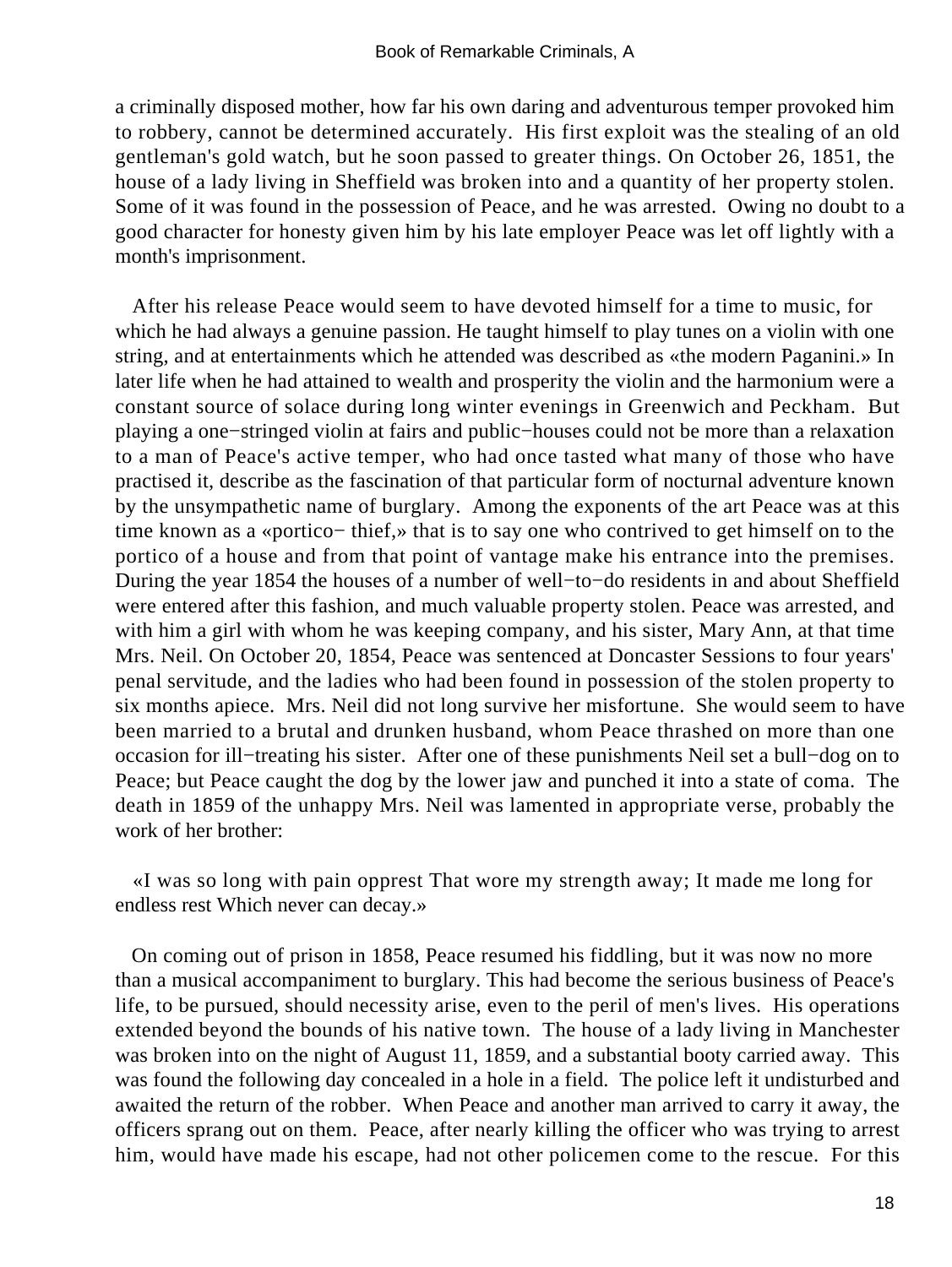crime Peace was sentenced to six years' penal servitude, in spite of a loyal act of perjury on the part of his aged mother, who came all the way from Sheffield to swear that he had been with her there on the night of the crime.

 He was released from prison again in 1864, and returned to Sheffield. Things did not prosper with him there, and he went back to Manchester. In 1866 he was caught in the act of burglary at a house in Lower Broughton. He admitted that at the time he was fuddled with whisky; otherwise his capture would have been more difficult and dangerous. Usually a temperate man, Peace realised on this occasion the value of sobriety even in burglary, and never after allowed intemperance to interfere with his success. A sentence of eight years' penal servitude at Manchester Assizes on December 3, 1866, emphasised this wholesome lesson.

 Whilst serving this sentence Peace emulated Jack Sheppard in a daring attempt to escape from Wakefield prison. Being engaged on some repairs, he smuggled a small ladder into his cell. With the help of a saw made out of some tin, he cut a hole through the ceiling of the cell, and was about to get out on to the roof when a warder came in. As the latter attempted to seize the ladder Peace knocked him down, ran along the wall of the prison, fell off on the inside owing to the looseness of the bricks, slipped into the governor's house where he changed his clothes, and there, for an hour and a half, waited for an opportunity to escape. This was denied him, and he was recaptured in the governor's bedroom. The prisons at Millbank, Chatham and Gibraltar were all visited by Peace before his final release in 1872. At Chatham he is said to have taken part in a mutiny and been flogged for his pains.

 On his liberation from prison Peace rejoined his family in Sheffield. He was now a husband and father. In 1859 he had taken to wife a widow of the name of Hannah Ward. Mrs. Ward was already the mother of a son, Willie. Shortly after her marriage with Peace she gave birth to a daughter, and during his fourth term of imprisonment presented him with a son. Peace never saw this child, who died before his release. But, true to the family custom, on his return from prison the untimely death of little «John Charles» was commemorated by the printing of a funeral card in his honour, bearing the following sanguine verses:

 «Farewell, my dear son, by us all beloved, Thou art gone to dwell in the mansions above. In the bosom of Jesus Who sits on the throne Thou art anxiously waiting to welcome us home.»

 Whether from a desire not to disappoint little John Charles, for some reason or other the next two or three years of Peace's career would seem to have been spent in an endeavour to earn an honest living by picture framing, a trade in which Peace, with that skill he displayed in whatever he turned his hand to, was remarkably proficient. In Sheffield his children attended the Sunday School. Though he never went to church himself, he was an avowed believer in both God and the devil. As he said, however, that he feared neither, no great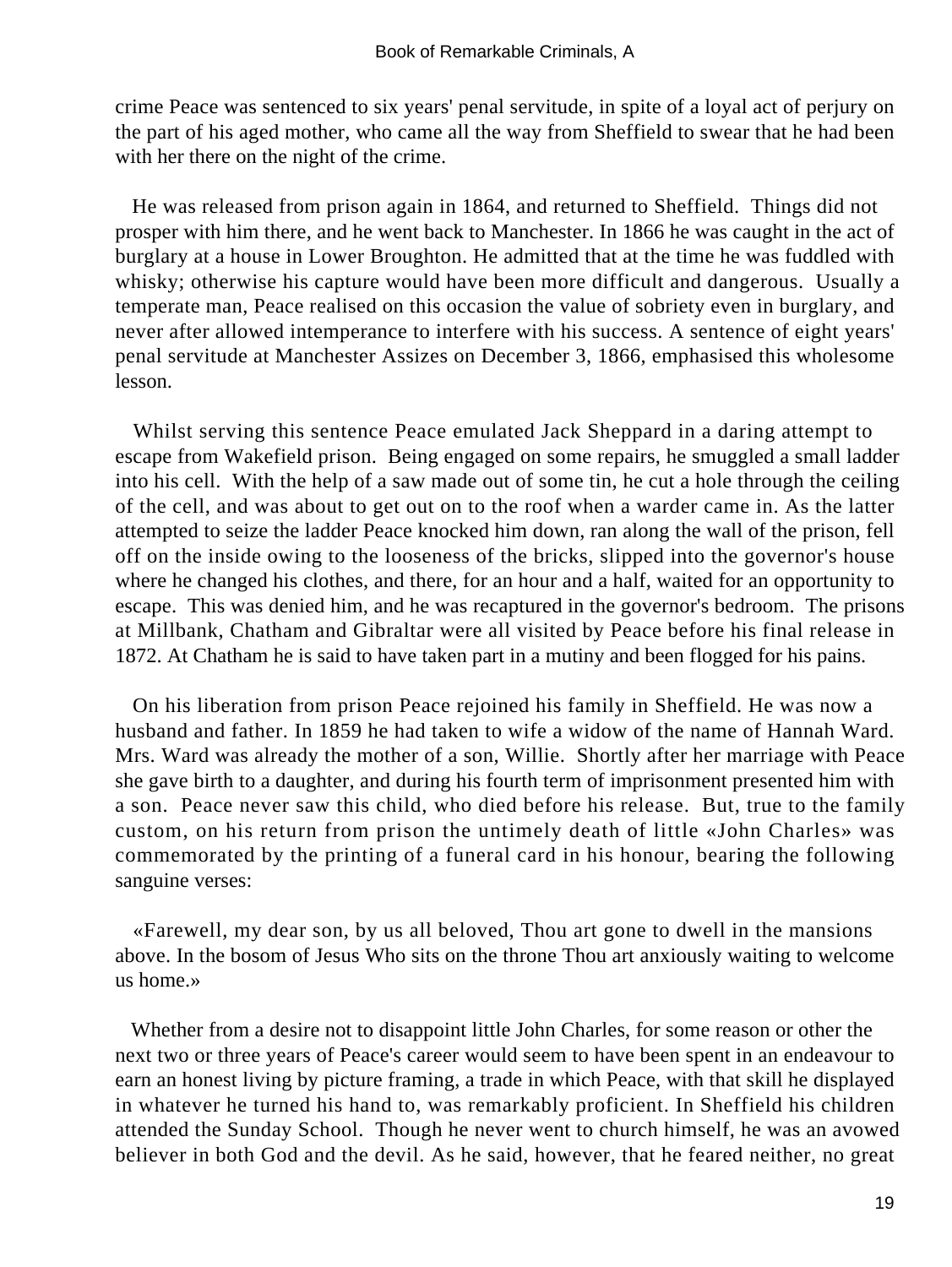reliance could be placed on the restraining force of such a belief to a man of Peace's daring spirit. There was only too good reason to fear that little John Charles' period of waiting would be a prolonged one.

 In 1875 Peace moved from Sheffield itself to the suburb of Darnall. Here Peace made the acquaintance – a fatal acquaintance, as it turned out – of a Mr. and Mrs. Dyson. Dyson was a civil engineer. He had spent some years in America, where, in 1866, he married.

 Toward the end of 1873 or the beginning of 1874, he came to England with his wife, and obtained a post on the North Eastern Railway. He was a tall man, over six feet in height, extremely thin, and gentlemanly in his bearing. His engagement with the North Eastern Railway terminated abruptly owing to Dyson's failing to appear at a station to which he had been sent on duty.

 It was believed at the time by those associated with Dyson that this unlooked−for dereliction of duty had its cause in domestic trouble. Since the year 1875, the year in which Peace came to Darnall, the domestic peace of Mr. Dyson had been rudely disturbed by this same ugly little picture−framer who lived a few doors away from the Dysons' house. Peace had got to know the Dysons, first as a tradesman, then as a friend. To what degree of intimacy he attained with Mrs. Dyson it is difficult to determine. In that lies the mystery of the case Mrs. Dyson is described as an attractive woman, «buxom and blooming»; she was dark−haired, and about twenty−five years of age. In an interview with the Vicar of Darnall a few days before his execution, Peace asserted positively that Mrs. Dyson had been his mistress. Mrs. Dyson as strenuously denied the fact. There was no question that on one occasion Peace and Mrs. Dyson had been photographed together, that he had given her a ring, and that he had been in the habit of going to music halls and public−houses with Mrs. Dyson, who was a woman of intemperate habits.

 Peace had introduced Mrs. Dyson to his wife and daughter, and on one occasion was said to have taken her to his mother's house, much to the old lady's indignation. If there were not many instances of ugly men who have been notably successful with women, one might doubt the likelihood of Mrs. Dyson falling a victim to the charms of Charles Peace. But Peace, for all his ugliness, could be wonderfully ingratiating when he chose. According to Mrs. Dyson, Peace was a demon, «beyond the power of even a Shakespeare to paint,» who persecuted her with his attentions, and, when he found them rejected, devoted all his malignant energies to making the lives of her husband and herself unbearable. According to Peace's story he was a slighted lover who had been treated by Mrs. Dyson with contumely and ingratitude.

 Whether to put a stop to his wife's intimacy with Peace, or to protect himself against the latter's wanton persecution, sometime about the end of June, 1876, Dyson threw over into the garden of Peace's house a card, on which was written: «Charles Peace is requested not to interfere with my family.» On July 1 Peace met Mr. Dyson in the street, and tried to trip him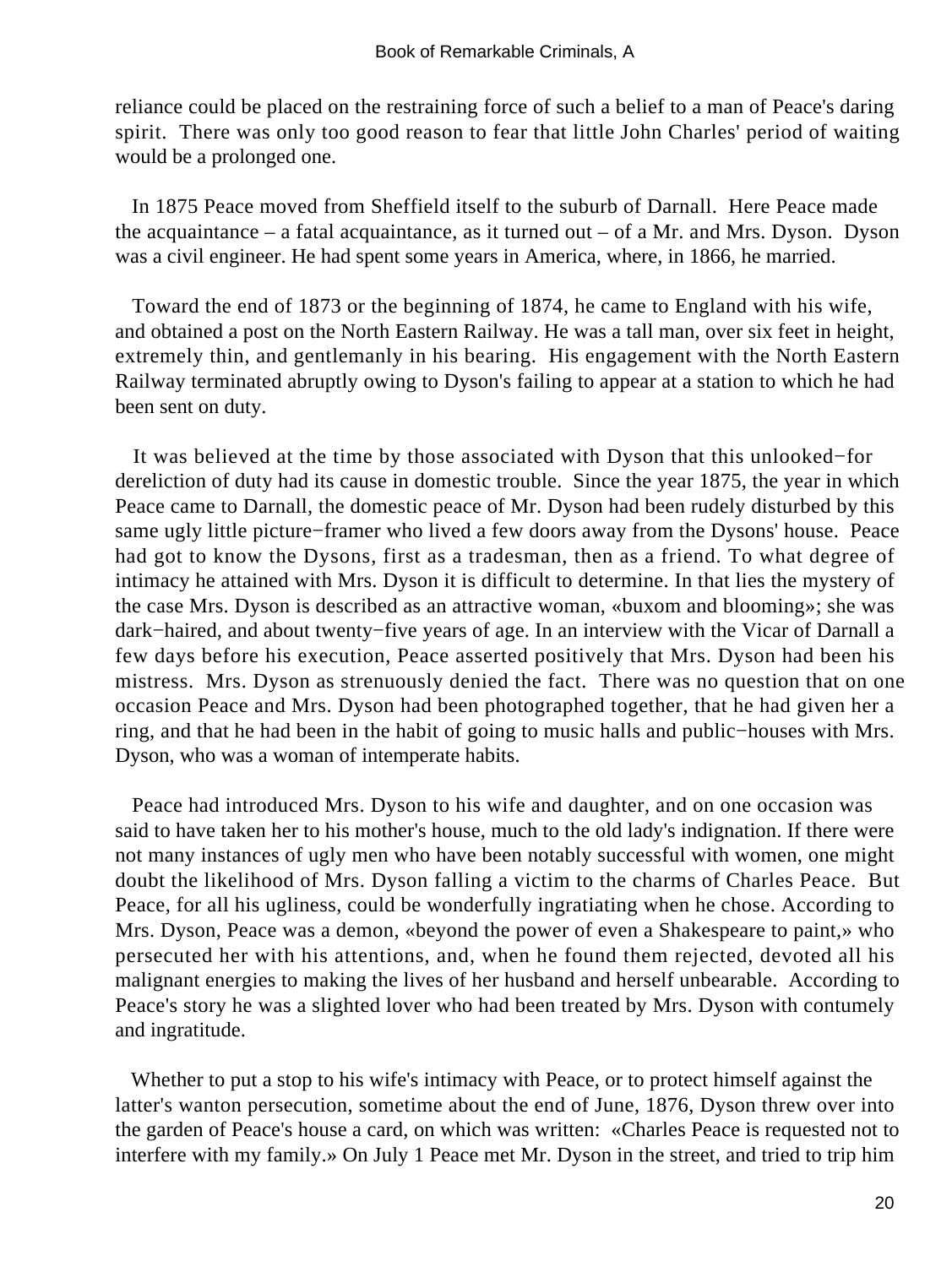up. The same night he came up to Mrs. Dyson, who was talking with some friends, and threatened in coarse and violent language to blow out her brains and those of her husband. In consequence of these incidents Mr. Dyson took out a summons against Peace, for whose apprehension a warrant was issued. To avoid the consequences of this last step Peace left Darnall for Hull, where he opened an eating−shop, presided over by Mrs. Peace.

 But he himself was not idle. From Hull he went to Manchester on business, and in Manchester he committed his first murder. Entering the grounds of a gentleman's home at Whalley Range, about midnight on August 1, he was seen by two policemen. One of them, Constable Cock, intercepted him as he was trying to escape.

 Peace took out his revolver and warned Cock to stand back. The policeman came on. Peace fired, but deliberately wide of him. Cock, undismayed, drew out his truncheon, and made for the burglar. Peace, desperate, determined not to be caught, fired again, this time fatally. Cock's comrade heard the shots, but before he could reach the side of the dying man, Peace had made off. He returned to Hull, and there learned shortly after, to his intense relief, that two brothers, John and William Habron, living near the scene of the murder, had been arrested and charged with the killing of Constable Cock.

 If the Dysons thought that they had seen the last of Peace, they were soon to be convinced to the contrary. Peace had not forgotten his friends at Darnall. By some means or other he was kept informed of all their doings, and on one occasion was seen by Mrs. Dyson lurking near her home. To get away from him the Dysons determined to leave Darnall. They took a house at Banner Cross, another suburb of Sheffield, and on October 29 moved into their new home. One of the first persons Mrs. Dyson saw on arriving at Banner Cross was Peace himself. «You see,» he said, «I am here to annoy you, and I'll annoy you wherever you go.» Later, Peace and a friend passed Mr. Dyson in the street. Peace took out his revolver. «If he offers to come near me,» said he, «I will make him stand back.» But Mr. Dyson took no notice of Peace and passed on. He had another month to live.

 Whatever the other motives of Peace may have been – unreasoning passion, spite, jealousy, or revenge it must not be forgotten that Dyson, by procuring a warrant against Peace, had driven him from his home in Sheffield. This Peace resented bitterly. According to the statements of many witnesses, he was at this time in a state of constant irritation and excitement on the Dyson's account. He struck his daughter because she alluded in a way he did not like to his relations with Mrs. Dyson. Peace always believed in corporal chastisement as a means of keeping order at home. Pleasant and entertaining as he could be, he was feared. It was very dangerous to incur his resentment. «Be sure,» said his wife, «you do nothing to offend our Charley, or you will suffer for it.» Dyson beyond a doubt had offended «our Charley.» But for the moment Peace was interested more immediately in the fate of John and William Habron, who were about to stand their trial for the murder of Constable Cock at Whalley Range.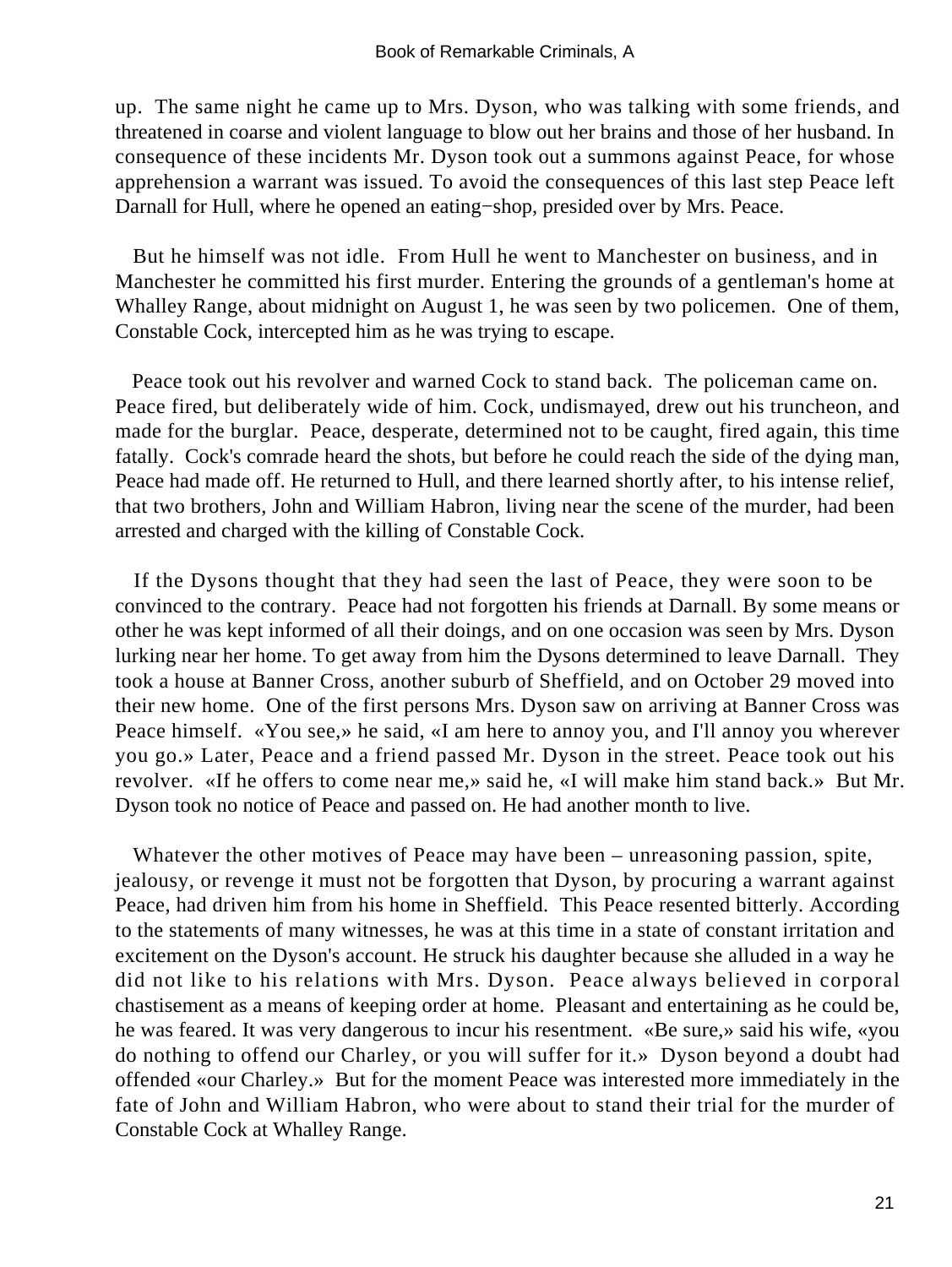The trial commenced at the Manchester Assizes before Mr. Justice (now Lord) Lindley on Monday, November 27. John Habron was acquitted.

 The case against William Habron depended to a great extent on the fact that he, as well as his brother, had been heard to threaten to «do for» the murdered man, to shoot the «little bobby.» Cock was a zealous young officer of twenty−three years of age, rather too eager perhaps in the discharge of his duty. In July of 1876 he had taken out summonses against John and William Habron, young fellows who had been several years in the employment of a nurseryman in Whalley Range, for being drunk and disorderly. On July 27 William was fined five shillings, and on August 1, the day of Cock's murder, John had been fined half a sovereign. Between these two dates the Habrons had been heard to threaten to «do for» Cock if he were not more careful. Other facts relied upon by the prosecution were that William Habron had inquired from a gunsmith the price of some cartridges a day or two before the murder; that two cartridge percussion caps had been found in the pocket of a waistcoat given to William Habron by his employer, who swore that they could not have been there while it was in his possession; that the other constable on duty with Cock stated that a man he had seen lurking near the house about twelve o'clock on the night of the murder appeared to be William Habron's age, height and complexion, and resembled him in general appearance; and that the boot on Habron's left foot, which was «wet and sludgy» at the time of his arrest, corresponded in certain respects with the footprints of the murderer. The prisoner did not help himself by an ineffective attempt to prove an alibi. The Judge was clearly not impressed by the strength of the case for the prosecution. He pointed out to the jury that neither the evidence of identification nor that of the footprint went very far. As to the latter, what evidence was there to show that it had been made on the night of the murder? If it had been made the day before, then the defence had proved that it could not have been Habron's. He called their attention to the facts that Habron bore a good character, that, when arrested on the night of the murder, he was in bed, and that no firearms had been traced to him. In spite, however, of the summing−up the jury convicted William Habron, but recommended him to mercy. The Judge without comment sentenced him to death. The Manchester Guardian expressed its entire concurrence with the verdict of the jury. «Few persons,» it wrote, «will be found to dispute the justice of the conclusions reached.» However, a few days later it opened its columns to a number of letters protesting against the unsatisfactory nature of the conviction. On December 6 a meeting of some forty gentlemen was held, at which it was resolved to petition Mr. Cross, the Home Secretary, to reconsider the sentence. Two days before the day of execution Habron was granted a respite, and later his sentence commuted to one of penal servitude for life. And so a tragic and irrevocable miscarriage of justice was happily averted.

 Peace liked attending trials. The fact that in Habron's case he was the real murderer would seem to have made him the more eager not to miss so unique an experience. Accordingly he went from Hull to Manchester, and was present in court during the two days that the trial lasted. No sooner had he heard the innocent man condemned to death than he left Manchester for Sheffield – now for all he knew a double murderer.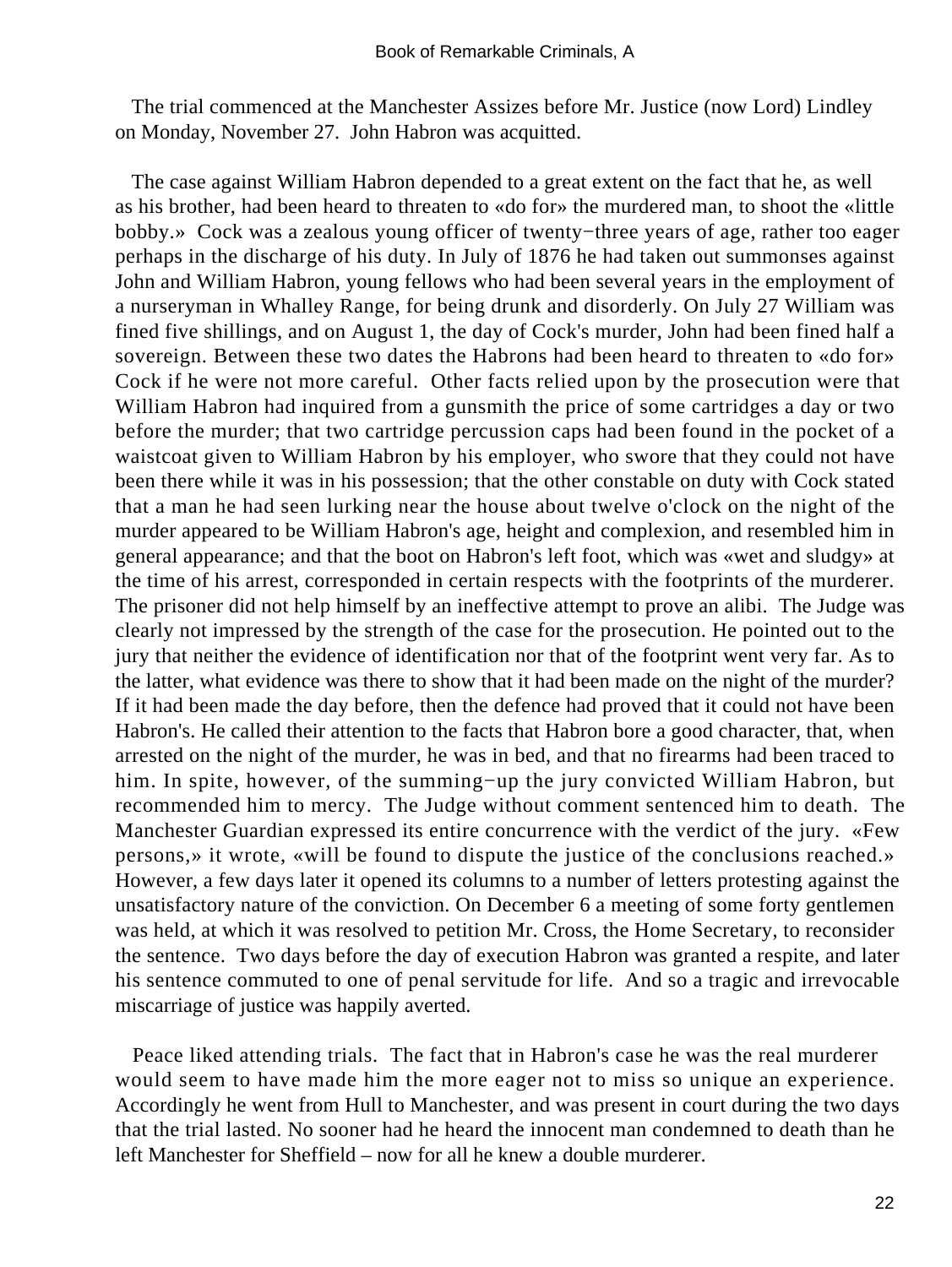It is a question whether, on the night of November 28, Peace met Mrs. Dyson at an inn in one of the suburbs of Sheffield. In any case, the next morning, Wednesday, the 29th, to his mother's surprise Peace walked into her house. He said that he had come to Sheffield for the fair. The afternoon of that day Peace spent in a public−house at Ecclesall, entertaining the customers by playing tunes on a poker suspended from a piece of strong string, from which he made music by beating it with a short stick. The musician was rewarded by drinks. It took very little drink to excite Peace. There was dancing, the fun grew fast and furious, as the strange musician beat out tune after tune on his fantastic instrument.

 At six o'clock the same evening a thin, grey−haired, insignificant−looking man in an evident state of unusual excitement called to see the Rev. Mr. Newman, Vicar of Ecclesall, near Banner Cross. Some five weeks before, this insignificant− looking man had visited Mr. Newman, and made certain statements in regard to the character of a Mr. and Mrs. Dyson who had come to live in the parish. The vicar had asked for proof of these statements. These proofs his visitor now produced. They consisted of a number of calling cards and photographs, some of them alleged to be in the handwriting of Mrs. Dyson, and showing her intimacy with Peace. The man made what purported to be a confession to Mr. Newman. Dyson, he said, had become jealous of him, whereupon Peace had suggested to Mrs. Dyson that they should give her husband something to be jealous about. Out of this proposal their intimacy had sprung. Peace spoke of Mrs. Dyson in terms of forgiveness, but his wrath against Dyson was extreme. He complained bitterly that by taking proceedings against him, Dyson had driven him to break up his home and become a fugitive in the land. He should follow the Dysons, he said, wherever they might go; he believed that they were at that moment intending to take further proceedings against him. As he left, Peace said that he should not go and see the Dysons that night, but would call on a friend of his, Gregory, who lived next door to them in Banner Cross Terrace. It was now about a quarter to seven.

 Peace went to Gregory's house, but his friend was not at home. The lure of the Dysons was irresistible. A little after eight o'clock Peace was watching the house from a passage−way that led up to the backs of the houses on the terrace. He saw Mrs. Dyson come out of the back door, and go to an outhouse some few yards distant. He waited. As soon as she opened the door to come out, Mrs. Dyson found herself confronted by Peace, holding his revolver in his hand. «Speak,» he said, «or I'll fire.» Mrs. Dyson in terror went back. In the meantime Dyson, hearing the disturbance, came quickly into the yard. Peace made for the passage. Dyson followed him. Peace fired once, the shot striking the lintel of the passage doorway. Dyson undaunted, still pursued. Then Peace, according to his custom, fired a second time, and Dyson fell, shot through the temple. Mrs. Dyson, who had come into the yard again on hearing the first shot, rushed to her husband's side, calling out: «Murder! You villain! You have shot my husband.» Two hours later Dyson was dead.

 After firing the second shot Peace had hurried down; the passage into the roadway. He stood there hesitating a moment, until the cries of Mrs. Dyson warned him of his danger. He crossed the road, climbed a wall, and made his way back to Sheffield. There he saw his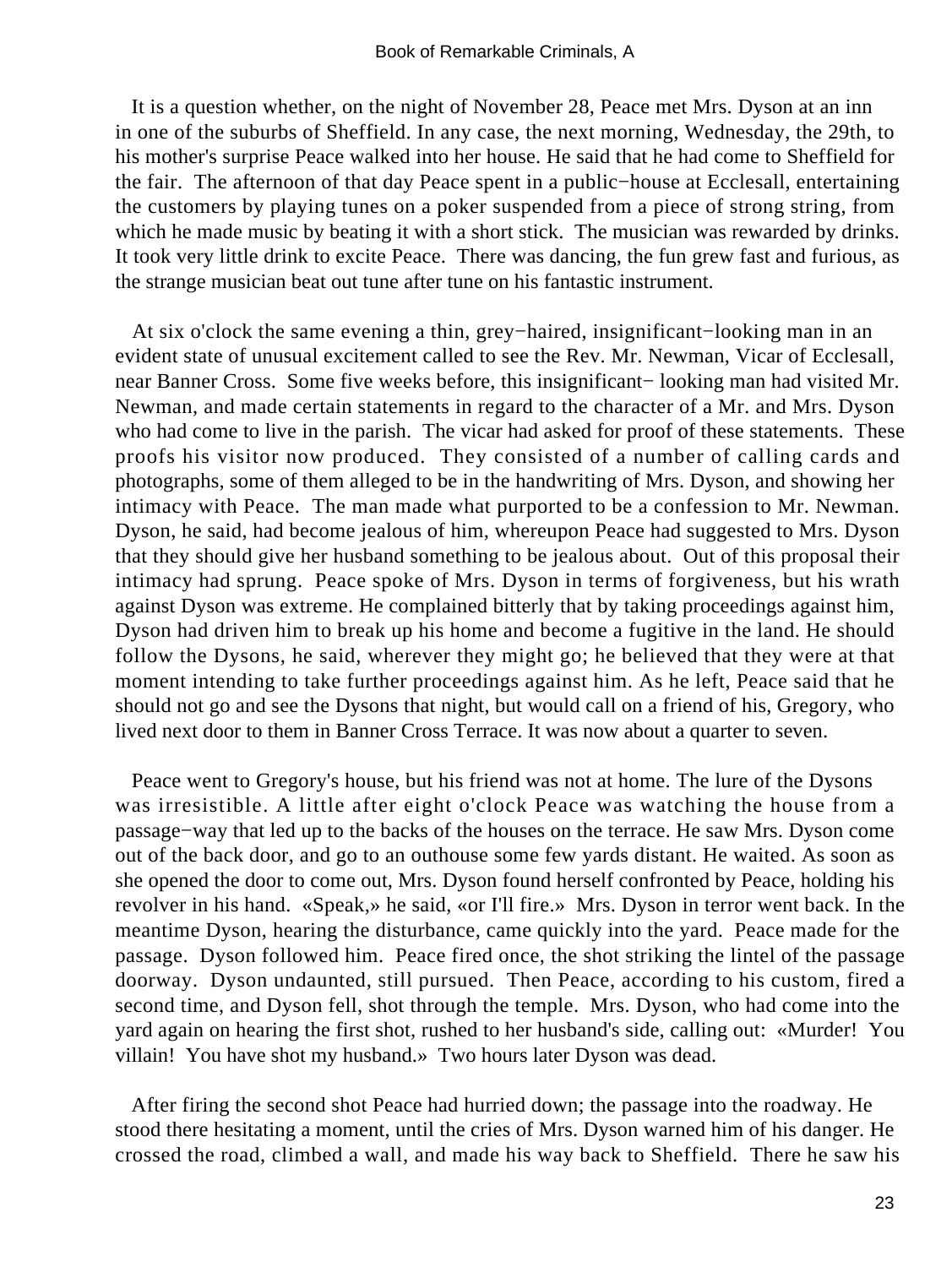mother and brother, told them that he had shot Mr. Dyson, and bade them a hasty good−bye. He then walked to At–

 tercliffe Railway Station, and took a ticket for Beverley. Something suspicious in the manner of the booking−clerk made him change his place of destination. Instead of going to Beverley that night he got out of the train at Normanton and went on to York. He spent the remainder of the night in the station yard. He took the first train in the morning for Beverley, and from there travelled via Collingham to Hull. He went straight to the eating−house kept by his wife, and demanded some dinner. He had hardly commenced to eat it when he heard two detectives come into the front shop and ask his wife if a man called Charles Peace was lodging with her. Mrs. Peace said that that was her husband's name, but that she had not seen him for two months. The detectives proposed to search the house. Some customers in the shop told them that if they had any business with Mrs. Peace, they ought to go round to the side door. The polite susceptibility of these customers gave Peace time to slip up to a back room, get out on to an adjoining roof, and hide behind a chimney stack, where he remained until the detectives had finished an exhaustive search. So importunate were the officers in Hull that once again during the day Peace had to repeat this experience. For some three weeks, however, he contrived to remain in Hull. He shaved the grey beard he was wearing at the time of Dyson's murder, dyed his hair, put on a pair of spectacles, and for the first time made use of his singular power of contorting his features in such a way as to change altogether the character of his face. But the hue and cry after him was unremitting. There was a price of L100 on his head, and the following description of him was circulated by the police:

 "Charles Peace wanted for murder on the night of the 29th inst. He is thin and slightly built, from fifty−five to sixty years of age. Five feet four inches or five feet high; grey (nearly white) hair, beard and whiskers. He lacks use of three fingers of left hand, walks with his legs rather wide apart, speaks some−

 what peculiarly as though his tongue were too large for his mouth, and is a great boaster. He is a picture−frame maker. He occasionally cleans and repairs clocks and watches and sometimes deals in oleographs, engravings and pictures. He has been in penal servitude for burglary in Manchester. He has lived in Manchester, Salford, and Liverpool and Hull."

 This description was altered later and Peace's age given as forty−six. As a matter of fact he was only forty−four at this time, but he looked very much older. Peace had lost one of his fingers. He said that it had been shot off by a man with whom he had quarrelled, but it was believed to be more likely that he had himself shot it off accidentally in handling one of his revolvers. It was to conceal this obvious means of identification that Peace made himself the false arm which he was in the habit of wearing. This was of gutta percha, with a hole down the middle of it into which he passed his arm; at the end was a steel plate to which was fixed a hook; by means of this hook Peace could wield a fork and do other dexterous feats.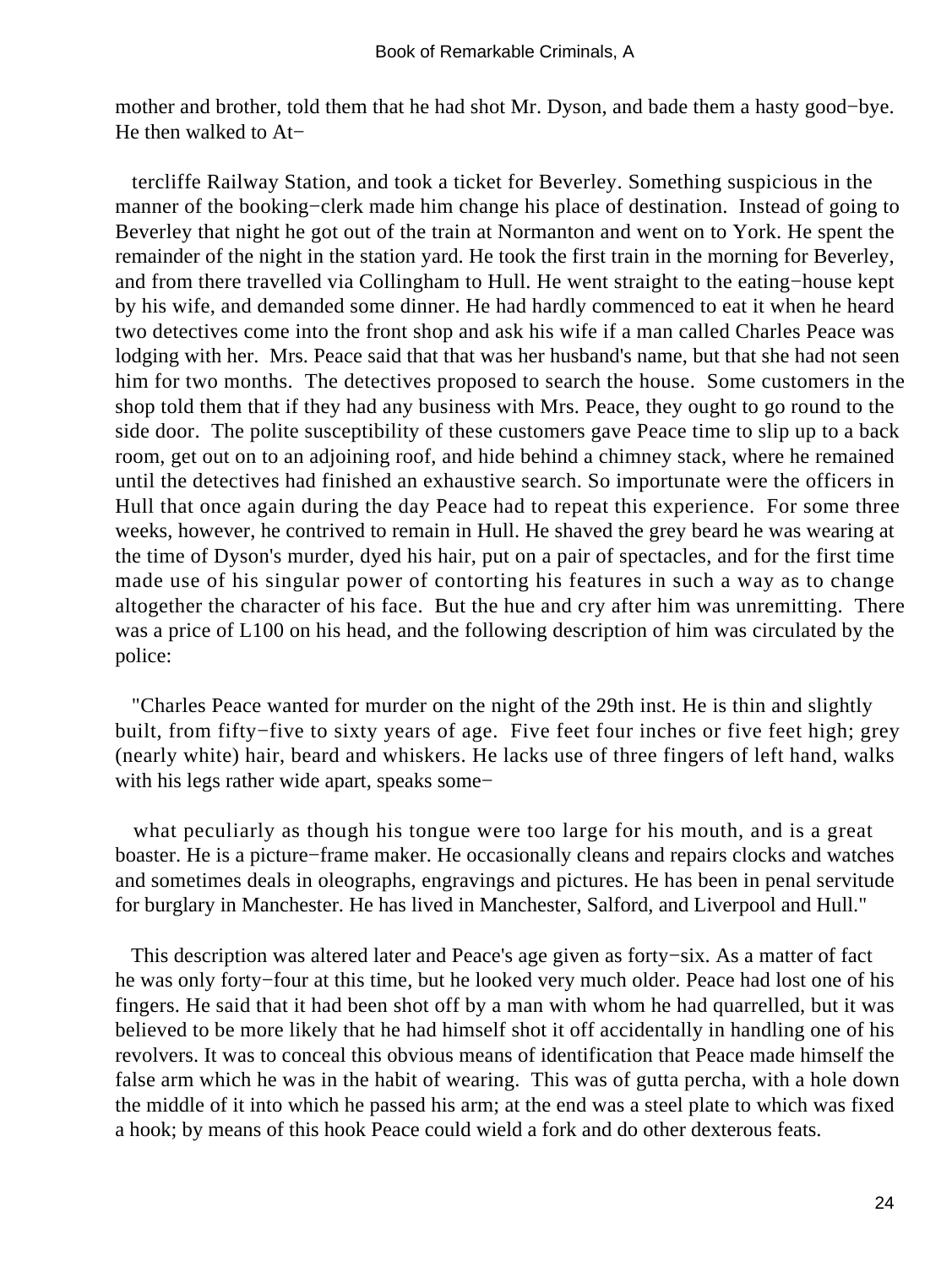Marked man as he was, Peace felt it dangerous to stay longer in Hull than he could help. During the closing days of the year 1876 and the beginning of 1877, Peace was perpetually on the move. He left Hull for Doncaster, and from there travelled to London. On arriving at King's Cross he took the underground railway to Paddington, and from there a train to Bristol. At the beginning of January he left Bristol for Bath, and from Bath, in the company of a sergeant of police, travelled by way of Didcot to Oxford. The officer had in his custody a young woman charged with stealing L40. Peace and the sergeant discussed the case during the journey. «He seemed a smart chap,» said Peace in re−

 lating the circumstances, «but not smart enough to know me.» From Oxford he went to Birmingham, where he stayed four or five days, then a week in Derby, and on January 9th he arrived in Nottingham.

 Here Peace found a convenient lodging at the house of one, Mrs. Adamson, a lady who received stolen goods and on occasion indicated or organised suitable opportunities for acquiring them.

 She lived in a low part of the town known as the Marsh. It was at her house that Peace met the woman who was to become his mistress and subsequently betray his identity to the police. Her maiden name was Susan Gray.

 She was at this time about thirty−five years of age, described as «taking» in appearance, of a fair complexion, and rather well educated. She had led a somewhat chequered married life with a gentleman named Bailey, from whom she continued in receipt of a weekly allowance until she passed under the protection of Peace. Her first meeting with her future lover took place on the occasion of Peace inviting Mrs. Adamson to dispose of a box of cigars for him, which that good woman did at a charge of something like thirty per cent. At first Peace gave himself out to Mrs. Bailey as a hawker, but before long he openly acknowledged his real character as an accomplished burglar. With characteristic insistence Peace declared his passion for Mrs. Bailey by threatening to shoot her if she did not become his. Anxious friends sent for her to soothe the distracted man. Peace had been drowning care with the help of Irish whiskey. He asked «his pet» if she were not glad to see him, to which the lady replied with possible sarcasm: «Oh, particularly, very, I like you so much.» Next day Peace apologised for his rude behaviour of the previous evening, and so melted the heart of Mrs. Bailey that she consented to become his mistress, and from that moment discarding the name of Bailey is known to history as Mrs. Thompson.

 Life in Nottingham was varied pleasantly by burglaries carried out with the help of information supplied by Mrs. Adamson. In the June of 1877 Peace was nearly detected in stealing, at the request of that worthy, some blankets, but by flourishing his revolver he contrived to get away, and, soon after, returned for a season to Hull. Here this hunted murderer, with L100 reward on his head, took rooms for Mrs. Thompson and himself at the house of a sergeant of police. One day Mrs. Peace, who was still keeping her shop in Hull,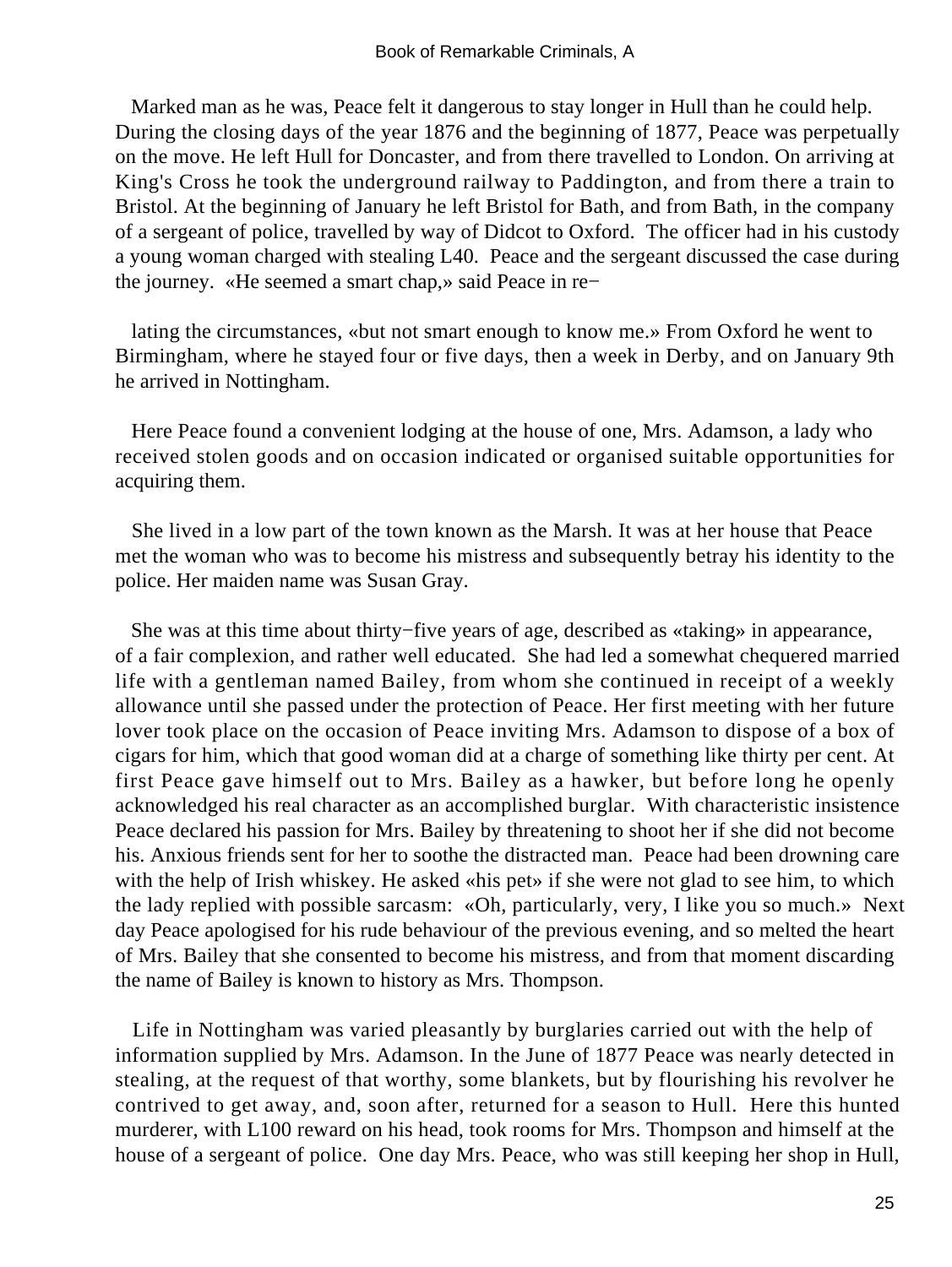received a pencilled note saying, «I am waiting to see you just up Anlaby Road.» She and her stepson, Willie Ward, went to the appointed spot, and there to their astonishment stood her husband, a distinguished figure in black coat and trousers, top hat, velvet waistcoat, with stick, kid gloves, and a pretty little fox terrier by his side. Peace told them of his whereabouts in the town, but did not disclose to them the fact that his mistress was there also. To the police sergeant with whom he lodged, Peace described himself as an agent. But a number of sensational and successful burglaries at the houses of Town Councillors and other well−to−do citizens of Hull revealed the presence in their midst of no ordinary robber. Peace had some narrow escapes, but with the help of his revolver, and on one occasion the pusillanimity of a policeman, he succeeded in getting away in safety. The bills offering a reward for his capture were still to be seen in the shop windows of Hull, so after a brief but brilliant adventure Peace and Mrs. Thompson returned to Nottingham.

 Here, as the result of further successful exploits, Peace found a reward of L50 offered for his capture. On one occasion the detectives came into the room where Peace and his mistress were in bed. After politely expressing his surprise at seeing «Mrs. Bailey» in such a situation, one of the officers asked Peace his name. He gave it as John Ward, and described himself as a hawker of spectacles. He refused to get up and dress in the presence of the detectives who were obliging enough to go downstairs and wait his convenience. Peace seized the opportunity to slip out of the house and get away to another part of the town. From there he sent a note to Mrs. Thompson insisting on her joining him. He soon after left Nottingham, paid another brief visit to Hull, but finding that his wife's shop was still frequented by the police, whom he designated freely as «a lot of fools,» determined to quit the North for good and begin life afresh in the ampler and safer field of London.

II

#### **PEACE IN LONDON**

 Peace's career in London extended over nearly two years, but they were years of copious achievement. In that comparatively short space of time, by the exercise of that art, to his natural gifts for which he had now added the wholesome tonic of experience, Peace passed from a poor and obscure lodging in a slum in Lambeth to the state and opulence of a comfortable suburban residence in Peckham. These were the halcyon days of Peace's enterprise in life. From No. 25 Stangate Street, Lambeth, the dealer in musical instruments, as Peace now described himself, sallied forth night after night, and in Camberwell and other parts of South London reaped the reward of skill and vigilance in entering other people's houses and carrying off their property. Though in the beginning there appeared to be but few musical instruments in Stangate Street to justify his reputed business, «Mr. Thompson,» as he now called himself, explained that he was not wholly depen−

dent on his business, as Mrs. Thompson «had money.»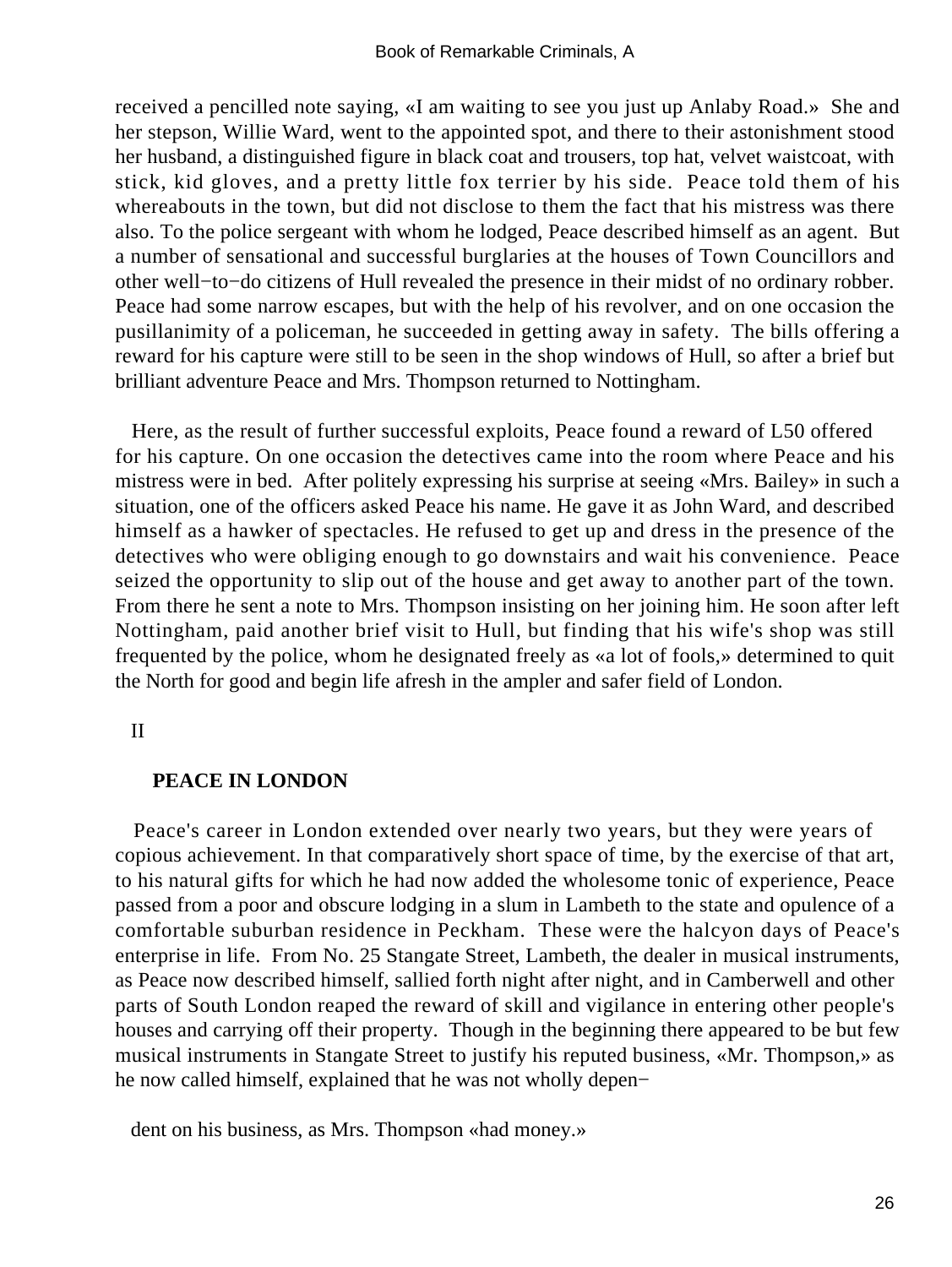So successful did the business prove that at the Christmas of 1877 Peace invited his daughter and her betrothed to come from Hull and spend the festive season with him. This, in spite of the presence of Mrs. Thompson, they consented to do. Peace, in a top hat and grey ulster, showed them the sights of London, always inquiring politely of a policeman if he found himself in any difficulty. At the end of the visit Peace gave his consent to his daughter's marriage with Mr. Bolsover, and before parting gave the young couple some excellent advice. For more reasons than one Peace was anxious to unite under the same roof Mrs. Peace and Mrs. Thompson. Things still prospering, Peace found himself able to remove from Lambeth to Crane Court, Greenwich, and before long to take a couple of adjoining houses in Billingsgate Street in the same district. These he furnished in style. In one he lived with Mrs. Thompson, while Mrs. Peace and her son, Willie, were persuaded after some difficulty to leave Hull and come to London to dwell in the other.

 But Greenwich was not to the taste of Mrs. Thompson. To gratify her wish, Peace, some time in May, 1877, removed the whole party to a house, No. 5, East Terrace, Evelina Road, Peckham. He paid thirty pounds a year for it, and obtained permission to build a stable for his pony and trap. When asked for his references, Peace replied by inviting the agent to dine with him at his house in Greenwich, a proceeding that seems to have removed all doubt from the agent's mind as to the desirability of the tenant.

 This now famous house in Peckham was of the ordinary type of suburban villa, with basement, ground floor, and one above; there were steps up to the front door, and a bow window to the front sitting−room. A garden at the back of the house ran down to the Chatham and Dover railway line. It was by an entrance at the back that Peace drove his horse and trap into the stable which he had erected in the garden. Though all living in the same house, Mrs. Peace, who passed as Mrs. Ward, and her son, Willie, inhabited the basement, while Peace and Mrs. Thompson occupied the best rooms on the ground floor. The house was fitted with Venetian blinds. In the drawing−room stood a good walnut suite of furniture; a Turkey carpet, gilded mirrors, a piano, an inlaid Spanish guitar, and, by the side of an elegant table, the beaded slippers of the good master of the house completed the elegance of the apartment. Everything confirmed Mr. Thompson's description of himself as a gentleman of independent means with a taste for scientific inventions. In association with a person of the name of Brion, Peace did, as a fact, patent an invention for raising sunken vessels, and it is said that in pursuing their project, the two men had obtained an interview with Mr. Plimsoll at the House of Commons. In any case, the Patent Gazette records the following grant:

 «2635 Henry Fersey Brion, 22 Philip Road, Peckham Rye, London, S.E., and John Thompson, 5 East Terrace, Evelina Road, Peckham Rye, London, S.E., for an invention for raising sunken vessels by the displacement of water within the vessels by air and gases.»

 At the time of his final capture Peace was engaged on other inventions, among them a smoke helmet for firemen, an improved brush for washing railway carriages, and a form of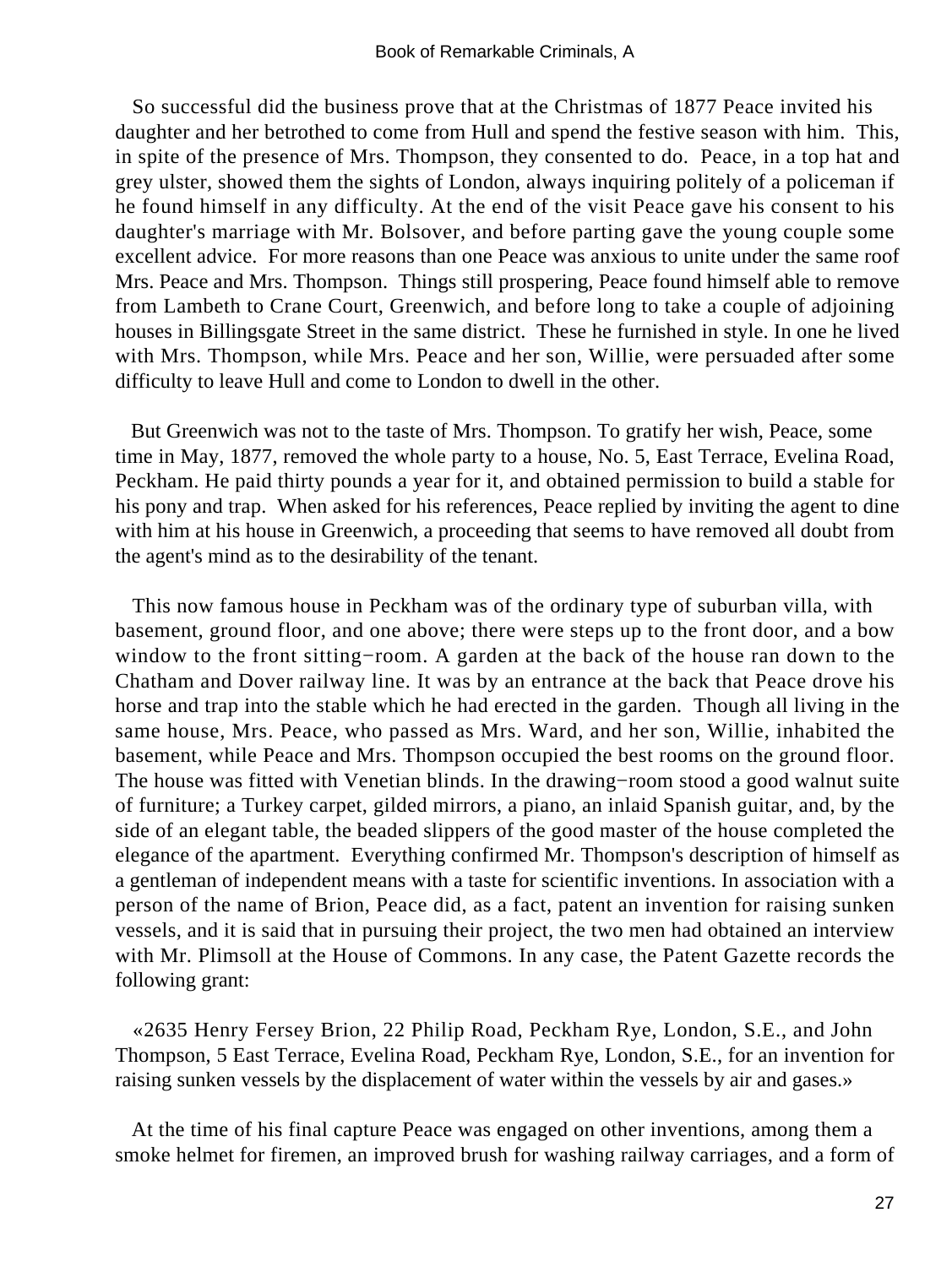hydraulic tank. To the anxious policeman who, seeing a light in Mr. Thompson's house in the small hours of the morning, rang the bell to warn the old gentleman of the possible presence of burglars, this business of scientific inventions was sufficient explana− tion.

 Socially Mr. Thompson became quite a figure in the neighbourhood. He attended regularly the Sunday evening services at the parish church, and it must have been a matter of anxious concern to dear Mr. Thompson that during his stay in Peckham the vicarage was broken into by a burglar and an unsuccessful attempt made to steal the communion plate which was kept there.

 Mr. Thompson was generous in giving and punctual in paying. He had his eccentricities. His love of birds and animals was remarkable. Cats, dogs, rabbits, guinea−pigs, canaries, parrots and cockatoos all found hospitality under his roof. It was certainly eccentricity in Mr. Thompson that he should wear different coloured wigs; and that his dark complexion should suggest the use of walnut juice. His love of music was evinced by the number of violins, banjoes, guitars, and other musical instruments that adorned his drawing−room. Tea and music formed the staple of the evening entertainments which Mr. and Mrs. Thompson would give occasionally to friendly neighbours. Not that the pleasures of conversation were neglected wholly in favour of art. The host was a voluble and animated talker, his face and body illustrating by appropriate twists and turns the force of his comments. The Russo−Turkish war, then raging, was a favourite theme of Mr. Thompson's. He asked, as we are still asking, what Christianity and civilisation mean by countenancing the horrors of war. He considered the British Government in the highest degree guilty in supporting the cruel Turks, a people whose sobriety seemed to him to be their only virtue, against the Christian Russians. He was confident that our Ministers would be punished for opposing the only Power which had shown any sympathy with suffering races. About ten o'clock Mr. Thompson, whose health, he said, could not stand late hours, would bid his guests good night, and by half−past ten the front door of No. 5, East Terrace, Evelina Road, would be locked and bolted, and the house plunged in darkness.

 Not that it must be supposed that family life at No. 5, East Terrace, was without its jars. These were due chiefly to the drunken habits of Mrs. Thompson. Peace was willing to overlook his mistress' failing as long as it was confined to the house. But Mrs. Thompson had an unfortunate habit of slipping out in an intoxicated condition, and chattering with the neighbours. As she was the repository of many a dangerous secret the inconvenience of her habit was serious. Peace was not the man to hesitate in the face of danger. On these occasions Mrs. Thompson was followed by Peace or his wife, brought back home and soundly beaten. To Hannah Peace there must have been some satisfaction in spying on her successful rival, for, in her own words, Peace never refused his mistress anything; he did not care what she cost him in dress; «she could swim in gold if she liked.» Mrs. Thompson herself admitted that with the exception of such punishment as she brought on herself by her inebriety, Peace was always fond of her, and treated her with great kindness. It was she to whom he would show with pride the proceeds of his nightly labours, to whom he would look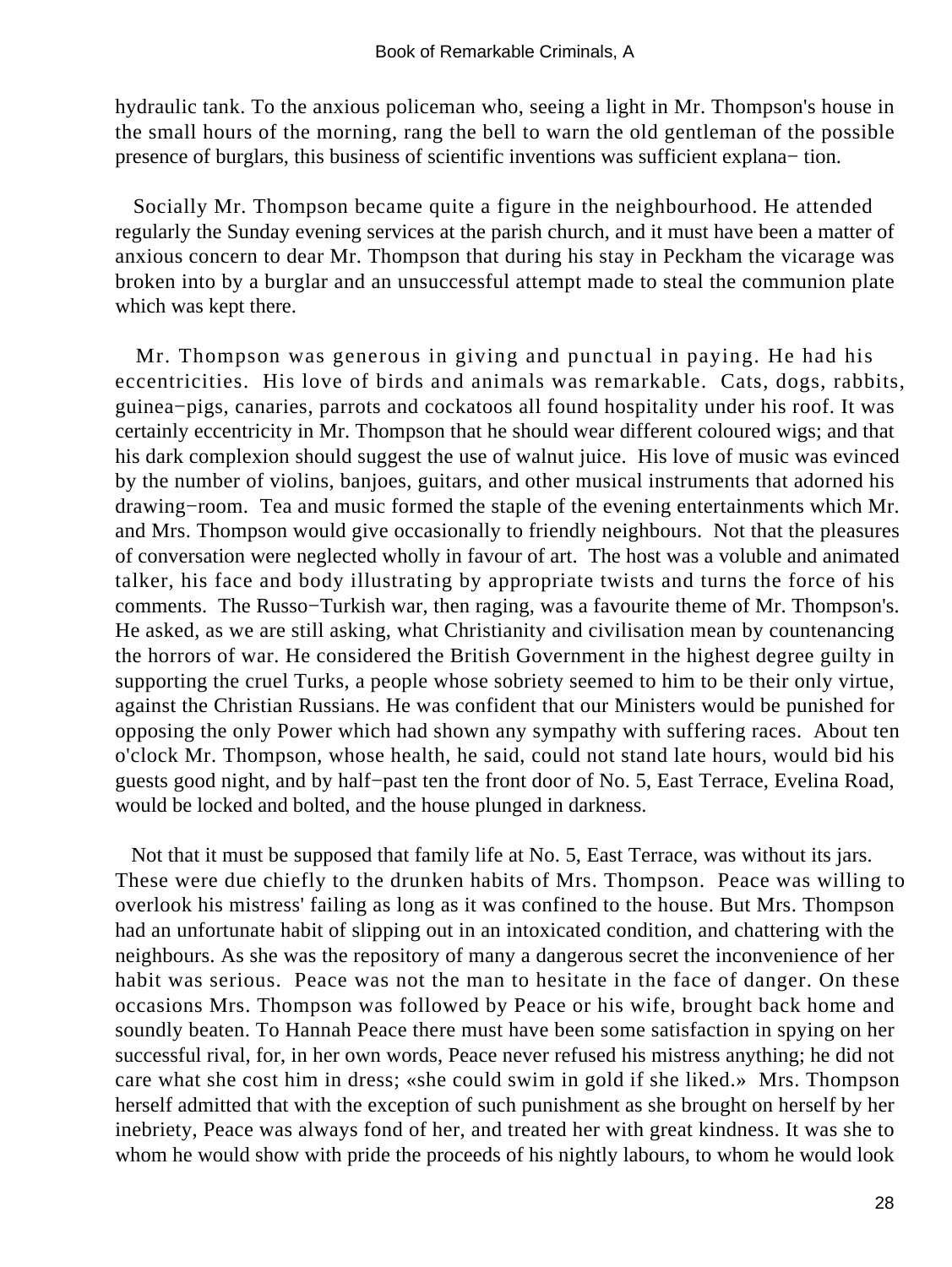for a smile when he returned home from his expeditions, haggard and exhausted

 Through all dangers and difficulties the master was busy in the practice of his art. Night after night, with few intervals of repose, he would sally forth on a plundering adventure. If the job was a distant one, he would take his pony and trap. Peace was devoted to his pony, Tommy, and great was his grief when at the end of six months' devotion to duty Tommy died after a few days' sickness, during which his master attended him with un−

 remitting care. Tommy had been bought in Greenwich for fourteen guineas, part of a sum of two hundred and fifty pounds which Peace netted from a rich haul of silver and bank−notes taken from a house in Denmark Hill. Besides the pony and trap, Peace would take with him on these expeditions a violin case containing his tools; at other times they would be stuffed into odd pockets made for the purpose in his trousers. These tools consisted of ten in all – a skeleton key, two pick−locks, a centre−bit, gimlet, gouge, chisel, vice jemmy and knife; a portable ladder, a revolver and life preserver completed his equipment.

 The range of Peace's activities extended as far as Southampton, Portsmouth and Southsea; but the bulk of his work was done in Blackheath, Streatham, Denmark Hill, and other suburbs of South London. Many dramatic stories are told of his exploits, but they rest for the most part on slender foundation. On one occasion, in getting on to a portico, he fell, and was impaled on some railings, fortunately in no vital part. His career as a burglar in London lasted from the beginning of the year 1877 until October, 1878. During that time this wanted man, under the very noses of the police, exercised with complete success his art as a burglar, working alone, depending wholly on his own mental and physical gifts, disposing in absolute secrecy of the proceeds of his work, and living openly the life of a respectable and industrious old gentleman.

 All the while the police were busily seeking Charles Peace, the murderer of Mr. Dyson. Once or twice they came near to capturing him. On one occasion a detective who had known Peace in Yorkshire met him in Farringdon Road, and pursued him up the steps of Holborn Viaduct, but just as the officer, at the top of the steps, reached out and was on the point of grabbing his man, Peace with lightning agility slipped through his fingers and disappeared. The police never had a shadow of suspicion that Mr. Thompson of Peckham was Charles Peace of Sheffield. They knew the former only as a polite and chatty old gentleman of a scientific turn of mind, who drove his own pony and trap, and had a fondness for music and keeping pet animals.

 Peace made the mistake of outstaying his welcome in the neighbourhood of South−East London. Perhaps he hardly realised the extent to which his fame was spreading. During the last three months of Peace's career, Blackheath was agog at the number of successful burglaries committed in the very midst of its peaceful residents. The vigilance of the local police was aroused, the officers on night duty were only too anxious to ef− fect the capture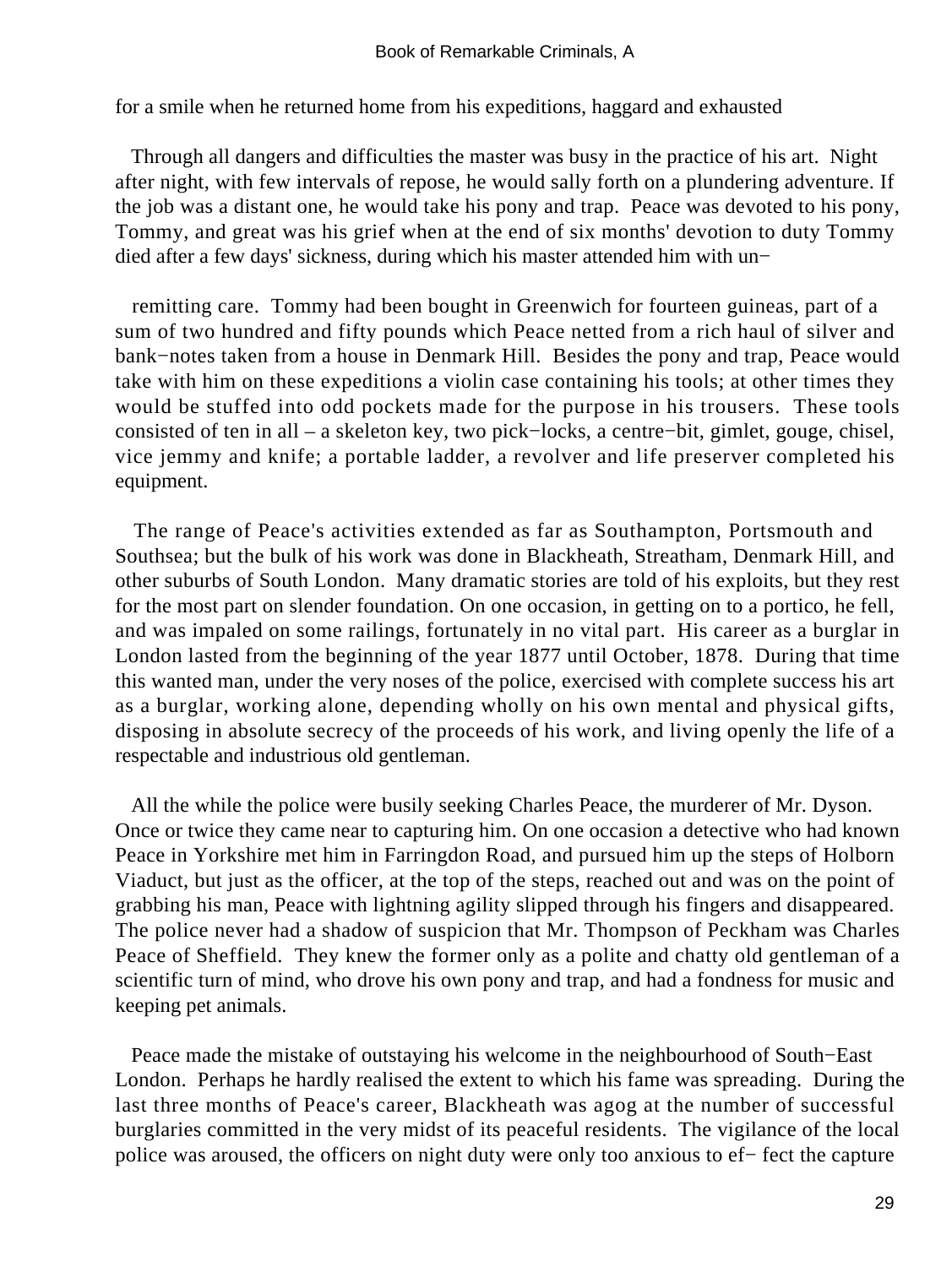of the mysterious criminal.

 About two o'clock in the morning of October 10, 1878, a police constable, Robinson by name, saw a light appear suddenly in a window at the back of a house in St. John's Park, Blackheath, the residence of a Mr. Burness. Had the looked−for opportunity arrived? Was the mysterious visitor, the disturber of the peace of Blackheath, at his burglarious employment? Without delay Robinson summoned to his aid two of his colleagues. One of them went round to the front of the house and rang the bell, the other waited in the road outside, while Robinson stayed in the garden at the back. No sooner had the bell rung than Robinson saw a man come from the dining−room window which opened on to the garden, and make quickly down the path. Robinson followed him. The man turned; «Keep back!» he said, «or by God I'll shoot you!» Robinson came on. The man fired three shots from a revolver, all of which passed close to the officer's head. Robinson made another rush for him, the man fired another shot. It missed its mark. The constable closed with his would−be assassin, and struck him in the face. «I'll settle you this time,» cried the man, and fired a fifth shot, which went through Robinson's arm just above the elbow. But, in spite of his wound, the valiant officer held his prisoner, succeeded in flinging him to the ground, and catching hold of the revolver that hung round the burglar's wrist, hit him on the head with it. Immediately after the other two constables came to the help of their colleague, and the struggling desperado was secured.

 Little did the police as they searched their battered and moaning prisoner realise the importance of their capture. When next morning Peace appeared before the magistrate at Greenwich Police Court he was not described by name – he had refused to give any – but as a half−caste about sixty years of age, of repellant aspect. He was remanded for a week. The first clue to the iden−

 tity of their prisoner was afforded by a letter which Peace, unable apparently to endure the loneliness and suspense of prison any longer, wrote to his co−inventor Mr. Brion. It is dated November 2, and is signed «John Ward.» Peace was disturbed at the absence of all news from his family. Immediately after his arrest, the home in Peckham had been broken up. Mrs. Thompson and Mrs. Peace, taking with them some large boxes, had gone first to the house of a sister of Mrs. Thompson's in Nottingham, and a day or two later Mrs. Peace had left Nottingham for Sheffield. There she went to a house in Hazel Road, occupied by her son−in− law Bolsover, a working collier.[10]

[10] Later, Mrs. Peace was arrested and charged with being in possession of stolen property. She was taken to London and tried at the Old Bailey before Mr. Commissioner Kerr, but acquitted on the ground of her having acted under the compulsion of her husband.

 It was no doubt to get news of his family that Peace wrote to Brion. But the letters are sufficiently ingenious. Peace represents himself as a truly penitent sinner who has got himself into a most unfortunate and unexpected «mess» by giving way to drink. The spelling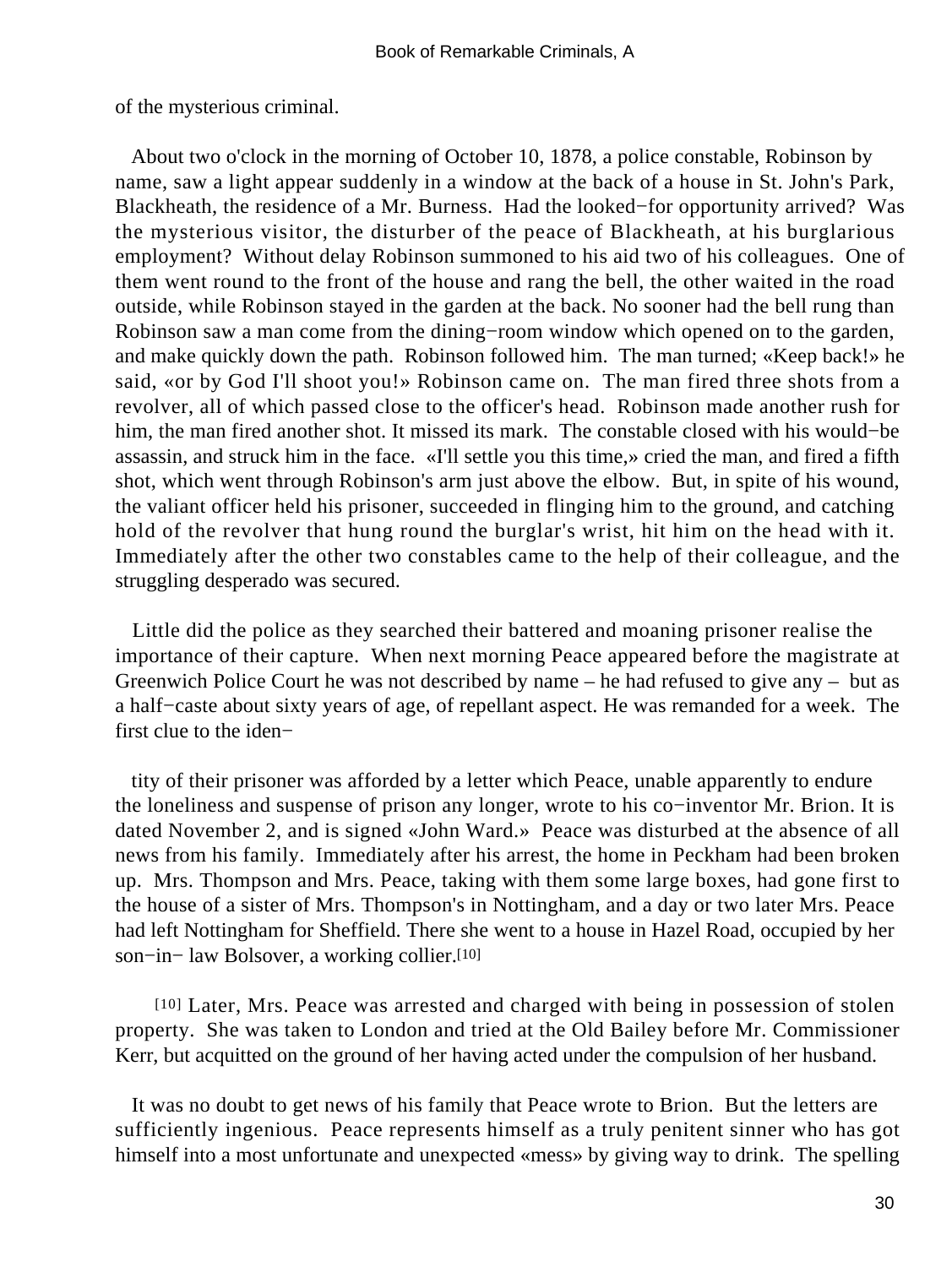of the letters is exaggeratedly illiterate. He asks Mr. Brion to take pity on him and not despise him as «his own famery has don,» to write him a letter to «hease his trobel hart,» if possible to come and see him. Mr. Brion complied with the request of the mysterious «John Ward,» and on arriving at Newgate where Peace was awaiting trial, found himself in the presence of his friend and colleague, Mr. Thompson.

 In the meantime the police were getting hot on the scent of the identity of «John Ward» with the great criminal who in spite of all their efforts had eluded them for two years. The honour and profit of putting the police on the right scent were claimed by Mrs. Thompson. To her Peace had contrived to get a letter conveyed about the same time that he wrote to Mr. Brion. It is addressed to his «dearly beloved wife.» He asks pardon for the «drunken madness» that has involved him in his present trouble, and gives her the names of certain witnesses whom he would wish to be called to prove his independent means and his dealings in musical instruments. It is, he writes, his first offence, and as he has «never been in prison before,» begs her not to feel it a disgrace to come and see him there. But Peace was leaning on a broken reed. Loyalty does not appear to have been Susan Thompson's strong point. In her own words she «was not of the sentimental sort.» The «traitress Sue,» as she is called by chroniclers of the time, had fallen a victim to the wiles of the police. Since, after Peace's arrest, she had been in possession of a certain amount of stolen property, it was easier no doubt to persuade her to be frank.

 In any case, we find that on February 5, 1879, the day after Peace had been sentenced to death for the murder of Dyson, Mrs. Thompson appealed to the Treasury for the reward of L100 offered for Peace's conviction. She based her application on information which she said she had supplied to the police officers in charge of the case on November 5 in the previous year, the very day on which Peace had first written to her from Newgate. In reply to her letter the Treasury referred «Mrs. S. Bailey, alias Thompson,» to the Home Office, but whether she received from that office the price of blood history does not relate.

 The police scouted the idea that any revelation of hers had assisted them to identify «John Ward» with Charles Peace. They said that it was information given them in Peckham, no doubt by Mr. Brion, who, on learning the deplorable character of his coadjutor, had placed himself unreservedly in their hands, which first set them on the track. From Peckham they went to Nottingham, where they no doubt came across Sue Thompson, and thence to Sheffield, where on November 6 they visited the house in Hazel Road, occupied by Mrs. Peace and her daughter, Mrs. Bolsover. There they found two of the boxes which Mrs. Peace had brought with her from Peckham. Besides stolen property, these boxes contained evidence of the identity of Ward with Peace. A constable who had known Peace well in Sheffield was sent to Newgate, and taken into the yard where the prisoners awaiting trial were exercising. As they passed round, the constable pointed to the fifth man: «That's Peace,» he said, «I'd know him anywhere.» The man left the ranks and, coming up to the constable, asked earnestly, «What do you want me for?» but the Governor ordered him to go on with his walk.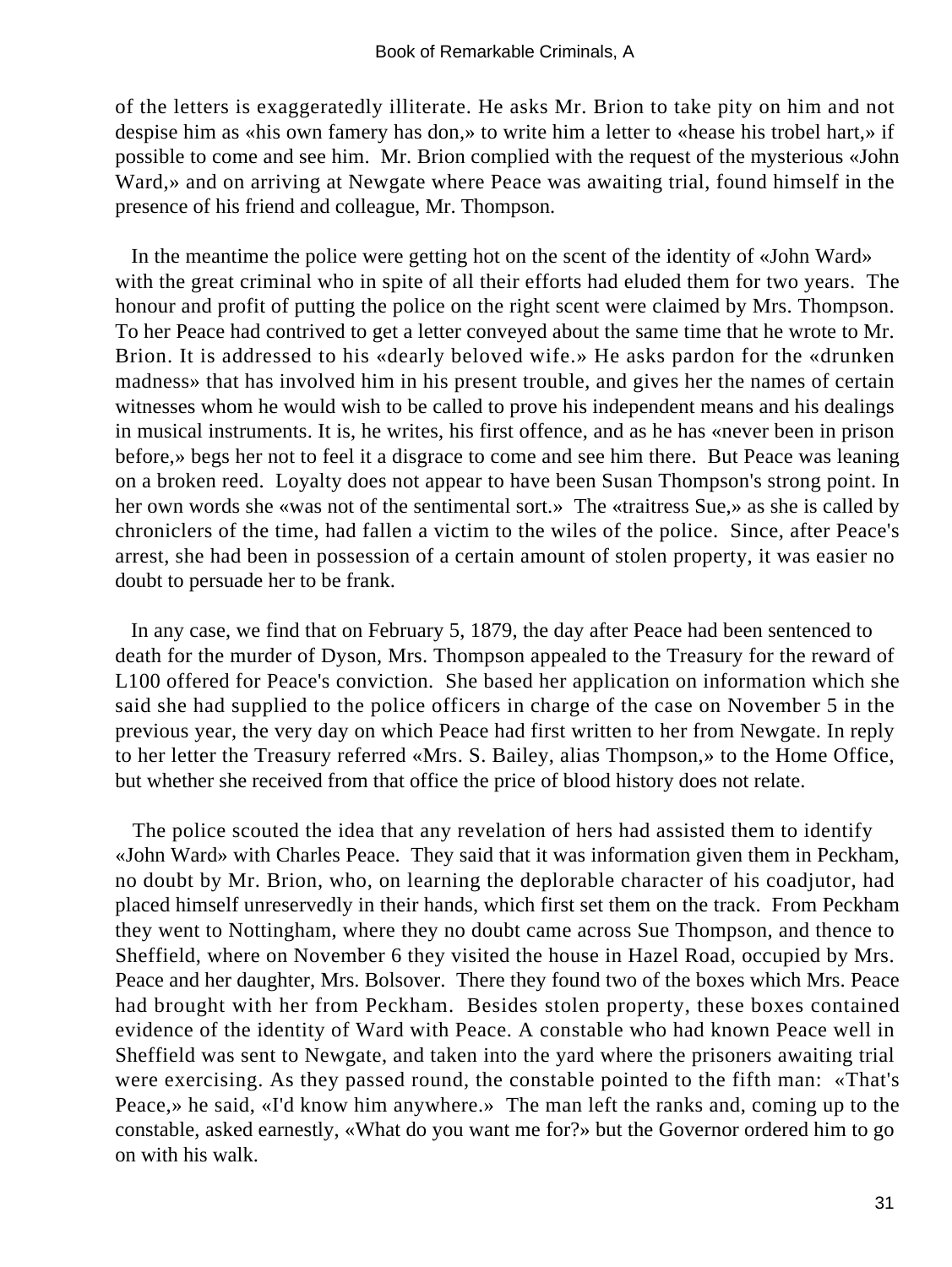It was as John Ward, alias Charles Peace, that Peace, on November 19, 1878, was put on his trial for burglary and the attempted murder of Police Constable Robinson, at the Old Bailey before Mr. Justice Hawkins. His age was given in the calendar as sixty, though Peace was actually forty−six. The evidence against the prisoner was clear enough. All Mr. Montagu Williams could urge in his defence was that Peace had never intended to kill the officer, merely to frighten him. The jury found Peace guilty of attempted murder. Asked if he had anything to say why judgment should not be passed upon him, he addressed the Judge. He protested that he had not been fairly dealt with, that he never intended to kill the prosecutor, that the pistol was one that went off very easily, and that the last shot had been fired by accident. «I really did not know,» he said, «that the pistol was loaded, and I hope, my lord, that you will have mercy on me. I feel that I have disgraced myself, I am not fit either to live or die. I am not prepared to meet my God, but still I feel that my career has been made to appear much worse than it really is. Oh, my lord, do have mercy on me; do give me one chance of repenting and of preparing to meet my God. Do, my lord, have mercy on me; and I assure you that you shall never repent it. As you hope for mercy yourself at the hands of the great God, do have mercy on me, and give me a chance of redeeming my character and preparing myself to meet my God. I pray, and beseech you to have mercy upon me.»

 Peace's assumption of pitiable senility, sustained throughout the trial, though it imposed on Sir Henry Hawkins, failed to melt his heart. He told Peace that he did not believe his statement that he had fired the pistol merely to frighten the constable; had not Robinson guarded his head with his arm he would have been wounded fatally, and Peace condemned to death. He did not consider it necessary, he said, to make an inquiry into Peace's antecedents; he was a desperate burglar, and there was an end of the matter. Notwithstanding his age, Mr. Justice Hawkins felt it his duty to sentence him to penal servitude for life. The severity of the sentence was undoubtedly a painful surprise to Peace; to a man of sixty years of age it would be no doubt less terrible, but to a man of forty−six it was crushing.

Not that Peace was fated to serve any great part of his sentence.

 With as little delay as possible he was to be called on to answer to the murder of Arthur Dyson. The buxom widow of the murdered man had been found in America, whither she had returned after her husband's death. She was quite ready to come to England to give evidence against her husband's murderer. On January 17, 1879, Peace was taken from Pentonville prison, where he was serving his sentence, and conveyed by an early morning train to Sheffield. There at the Town Hall he appeared before the stipendiary magistrate, and was charged with the murder of Arthur Dyson. When he saw Mrs. Dyson enter the witness box and tell her story of the crime, he must have realised that his case was desperate. Her cross−examination was adjourned to the next hearing, and Peace was taken back to London. On the 22nd, the day of the second hearing in Sheffield, an enormous crowd had assembled outside the Town Hall. Inside the court an anxious and expectant audiience{sic}, among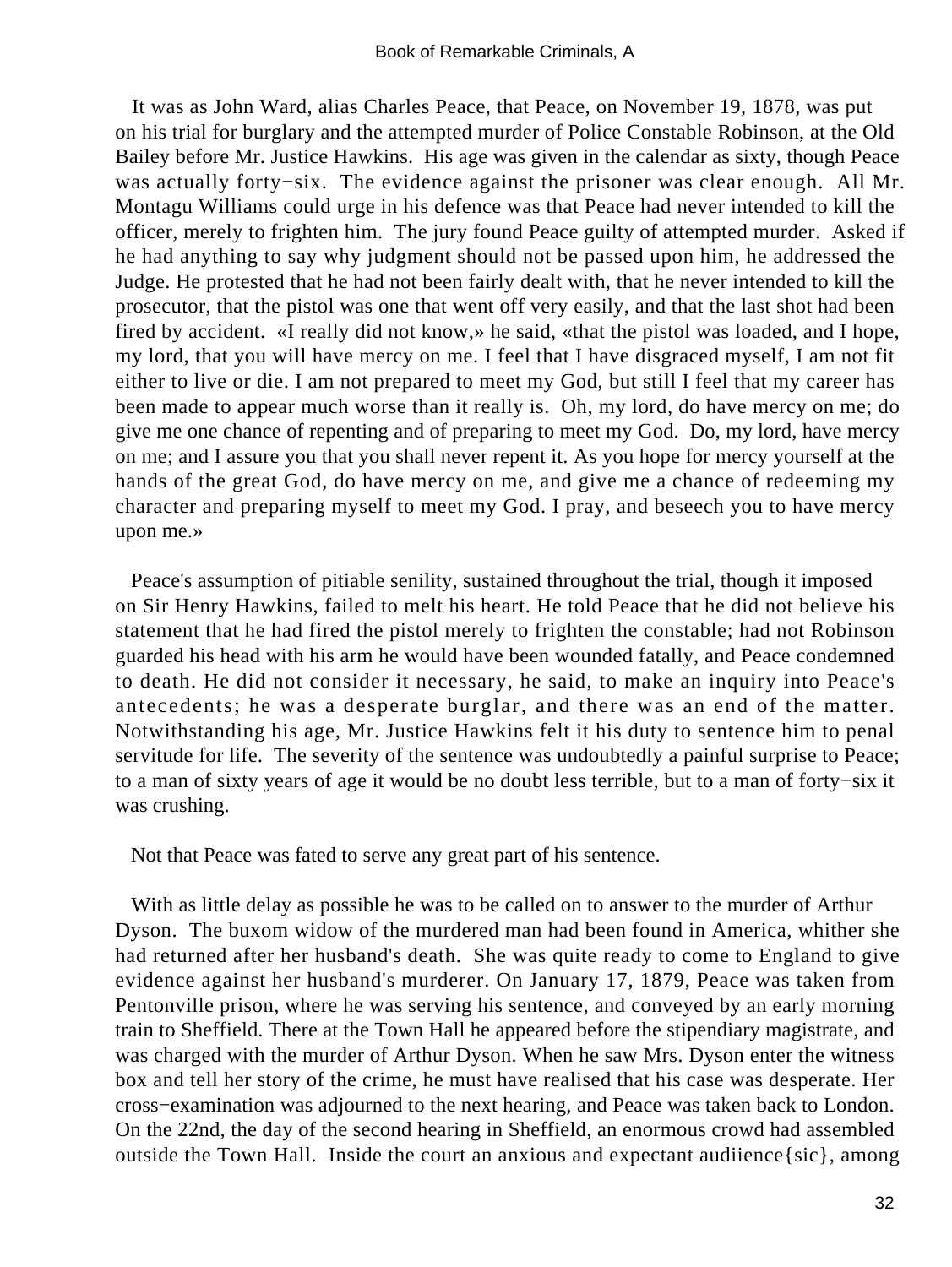them Mrs. Dyson, in the words of a con−

 temporary reporter, «stylish and cheerful,» awaited the appearance of the protagonist. Great was the disappointment and eager the excitement when the stipendiary came into the court about a quarter past ten and stated that Peace had attempted to escape that morning on the journey from London to Sheffield, and that in consequence of his injuries the case would be adjourned for eight days.

 What had happened was this. Peace had left King's Cross by the 5.15 train that morning, due to arrive at Sheffield at 8.45. From the very commencement of the journey he had been wilful and troublesome. He kept making excuses for leaving the carriage whenever the train stopped. To obviate this nuisance the two warders, in whose charge he was, had provided themselves with little bags which Peace could use when he wished and then throw out of the window. Just after the train passed Worksop, Peace asked for one of the bags. When the window was lowered to allow the bag to be thrown away, Peace with lightning agility took a flying leap through it. One of the warders caught him by the left foot. Peace, hanging from the carriage, grasped the footboard with his hands and kept kicking the warder as hard as he could with his right foot. The other warder, unable to get to the window to help his colleague, was making vain efforts to stop the train by pulling the communication cord. For two miles the train ran on, Peace struggling desperately to escape. At last he succeeded in kicking off his left shoe, and dropped on to the line. The train ran on another mile until, with the assistance of some gentlemen in other carriages, the warders were able to get it pulled up. They immediately hurried back along the line, and there, near a place called Kineton Park, they found their prisoner lying in the footway, apparently unconscious and bleeding from a severe wound in the scalp. A slow train from Sheffield stopped to pick up the injured man. As he was lifted into the guard's van, he asked them to cover him up as he was cold. On arriving at Sheffield, Peace was taken to the Police Station and there made as comfortable as possible in one of the cells. Even then he had energy enough to be troublesome over taking the brandy ordered for him by the surgeon, until one of the officers told «Charley» they would have none of his hanky− panky, and he had got to take it. «All right,» said Peace, «give me a minute,» after which he swallowed contentedly a couple of gills of the genial spirit.

 Peace's daring feat was not, according to his own account, a mere attempt to escape from the clutches of the law; it was noble and Roman in its purpose. This is what he told his stepson, Willie Ward: «I saw from the way I was guarded all the way down from London and all the way back, when I came for my first trial, that I could not get away from the warders, and I knew I could not jump from an express train without being killed. I took a look at Darnall as I went down and as I went back, and after I was put in my cell, I thought it all over. I felt that I could not get away, and then I made up my mind to kill myself. I got two bits of paper and pricked on them the words, `Bury me at Darnall. God bless you all!' With a bit of black dirt that I found on the floor of my cell I wrote the same words on another piece of paper, and then I hid them in my clothes. My hope was that, when I jumped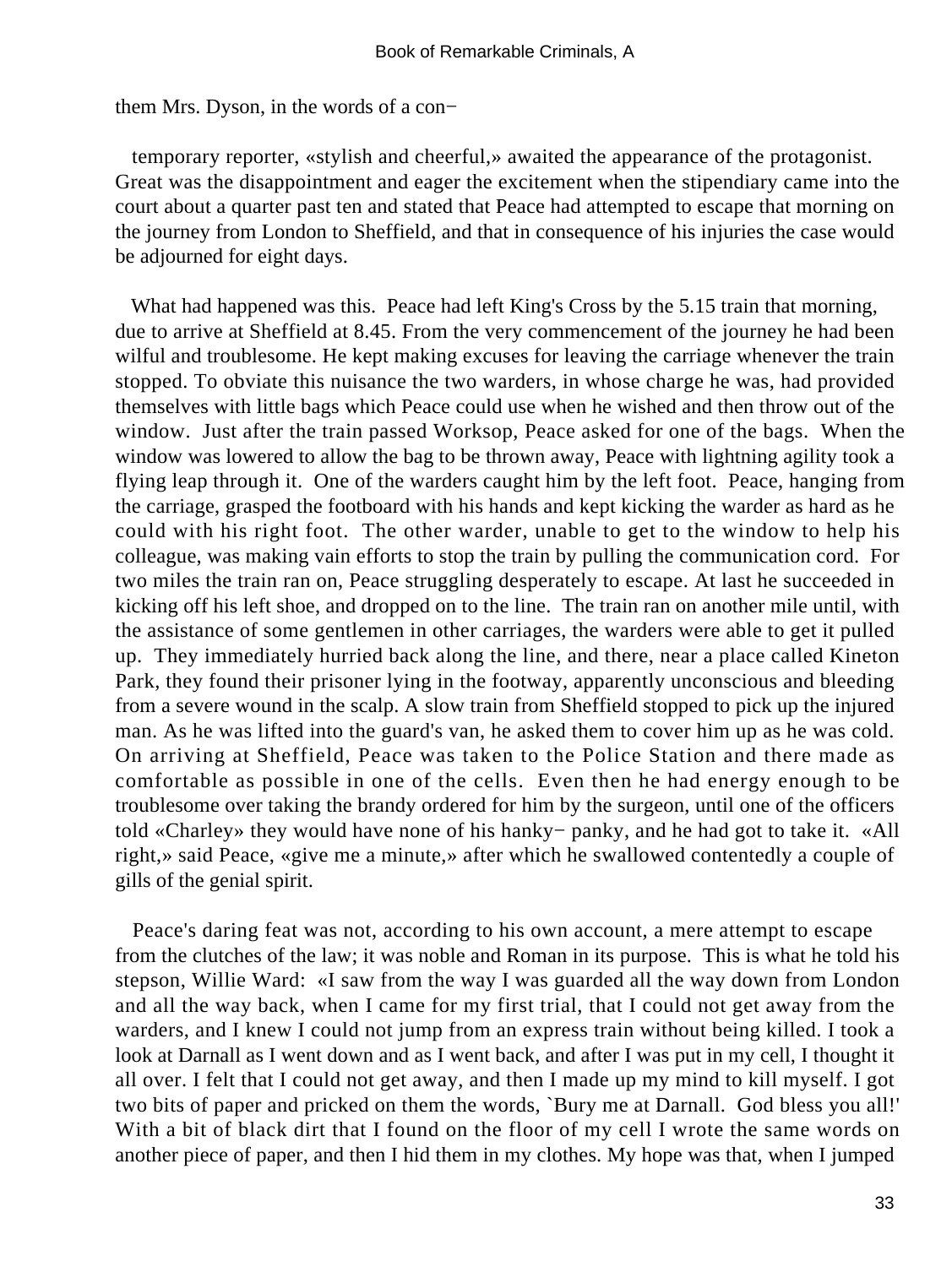from the train I should be cut to pieces under the wheels. Then I should have been taken to the Duke of York (a public−house at Darnall) and there would have been an inquest over me. As soon as the inquest was over you would have claimed my body, found the pieces of paper, and then you would have buried me at Darnall.»

 This statement of Peace is no doubt in the main correct. But it is difficult to believe that there was not present to his mind the sporting chance that he might not be killed in leaping from the train, in which event he would no doubt have done his best to get away, trusting to his considerable powers of ingenious disguise to elude pursuit. But such a chance was remote. Peace had faced boldly the possibility of a dreadful death.

 With that strain of domestic sentiment, which would appear to have been a marked characteristic of his family, Peace was the more ready to cheat the gallows in the hope of being by that means buried decently at Darnall. It was at Darnall that he had spent some months of comparative calm in his tempestuous career, and it was at Darnall that he had first met Mrs. Dyson. Another and more practical motive that may have urged Peace to attempt to injure seriously, if not kill himself, was the hope of thereby delaying his trial. If the magisterial investigation in Sheffield were completed before the end of January, Peace could be committed for trial to the ensuing Leeds Assizes which commenced in the first week in February. If he were injured too seriously, this would not be possible. Here again he was doomed to disappointment.

 Peace recovered so well from the results of his adventure on the railway that the doctor pronounced him fit to appear for his second examination before the magistrate on January 30. To avoid excitement, both on the part of the prisoner and the public, the court sat in one of the corridors of the Town Hall. The scene is described as dismal, dark and cheerless. The proceedings took place by candlelight, and Peace, who was seated in an armchair, complained frequently of the cold. At other times he moaned and groaned and protested against the injustice with which he was being treated. But the absence of any audience rather dashed the effect of his laments.

 The most interesting part of the proceedings was the cross− examination of Mrs. Dyson by Mr. Clegg, the prisoner's solicitor.

 Its purpose was to show that Mrs. Dyson had been on more intimate terms with Peace than she was ready to admit, and that Dyson had been shot by Peace in the course of a struggle, in which the former had been the aggressor.

 In the first part of his task Mr. Clegg met with some success. Mrs. Dyson, whose memory was certainly eccentric – she could not, she said, remember the year in which she had been married – was obliged to admit that she had been in the habit of going to Peace's house, that she had been alone with him to public−houses and places of entertainment, and that she and Peace had been photographed together during the summer fair at Sheffield. She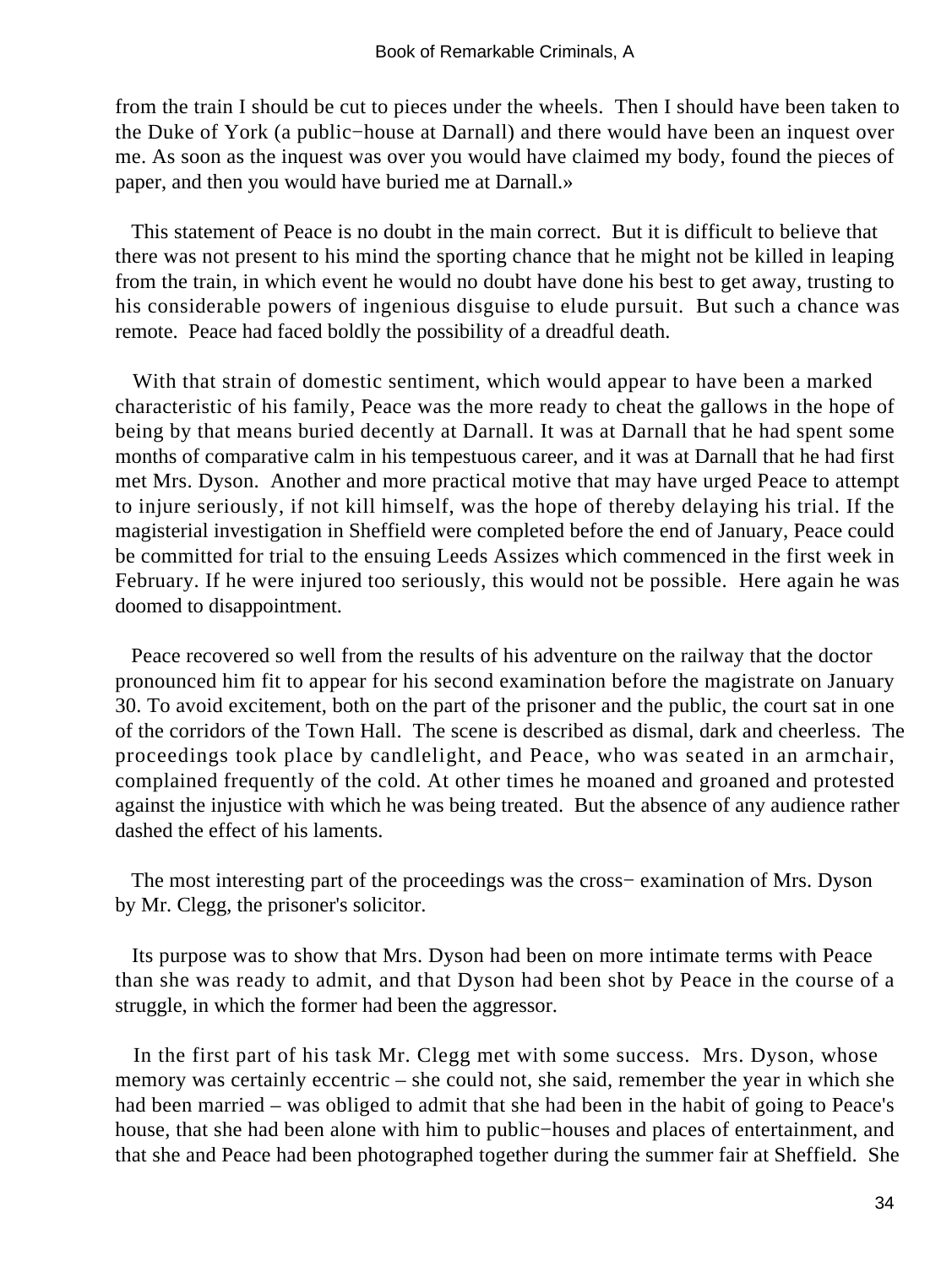could not «to her knowledge» recollect having told the landlord of a public−house to charge her drink to Peace.

 A great deal of Mrs. Dyson's cross−examination turned on a bundle of letters that had been found near the scene of Dyson's murder on the morning following the crime. These letters consisted for the most part of notes, written in pencil on scraps of paper, purporting to have been sent from Mrs. Dyson to Peace. In many of them she asks for money to get drink, others refer to oppor−

 tunities for their meetings in the absence of Dyson; there are kind messages to members of Peace's family, his wife and daughter, and urgent directions to Peace to hold his tongue and not give ground for suspicion as to their relations. This bundle of letters contained also the card which Dyson had thrown into Peace's garden requesting him not to interfere with his family. According to the theory of the defence, these letters had been written by Mrs. Dyson to Peace, and went to prove the intimacy of their relations. At the inquest after her husband's murder, Mrs. Dyson had been questioned by the coroner about these letters. She denied that she had ever written to Peace; in fact, she said, she «never did write.» It was stated that Dyson himself had seen the letters, and declared them to be forgeries written by Peace or members of his family for the purpose of annoyance. Neverthe−

 less, before the Sheffield magistrate Mr. Clegg thought it his duty to cross−examine Mrs. Dyson closely as to their authorship. He asked her to write out a passage from one of them: «You can give me something as a keepsake if you like, but I don't like to be covetous, and to take them from your wife and daughter. Love to all!» Mrs. Dyson refused to admit any likeness between what she had written and the handwriting of the letter in ques−

 tion. Another passage ran: «Will see you as soon as I possibly can. I think it would be easier after you move; he won't watch so. The  $r - g$  fits the little finger. Many thanks and love to – Jennie (Peace's daughter Jane). I will tell you what I thought of when I see you about arranging matters. Excuse this scribbling.» In answer to Mr. Clegg, Mrs. Dyson admitted that Peace had given her a ring, which she had worn for a short time on her little finger.

 Another letter ran: «If you have a note for me, send now whilst he is out; but you must not venture, for he is watching, and you cannot be too careful. Hope your foot is better. I went to Sheffield yesterday, but I could not see you anywhere. Were you out? Love to Jane.» Mrs. Dyson denied that she had known of an accident which Peace had had to his foot at this time. In spite of the ruling of the magistrate that Mr. Clegg had put forward quite enough, if true, to damage Mrs. Dyson's credibility, he continued to press her as to her authorship of these notes and letters, but Mrs. Dyson was firm in her repudiation of them. She was equally firm in denying that anything in the nature of a struggle had taken place between Peace and her husband previous to his murder.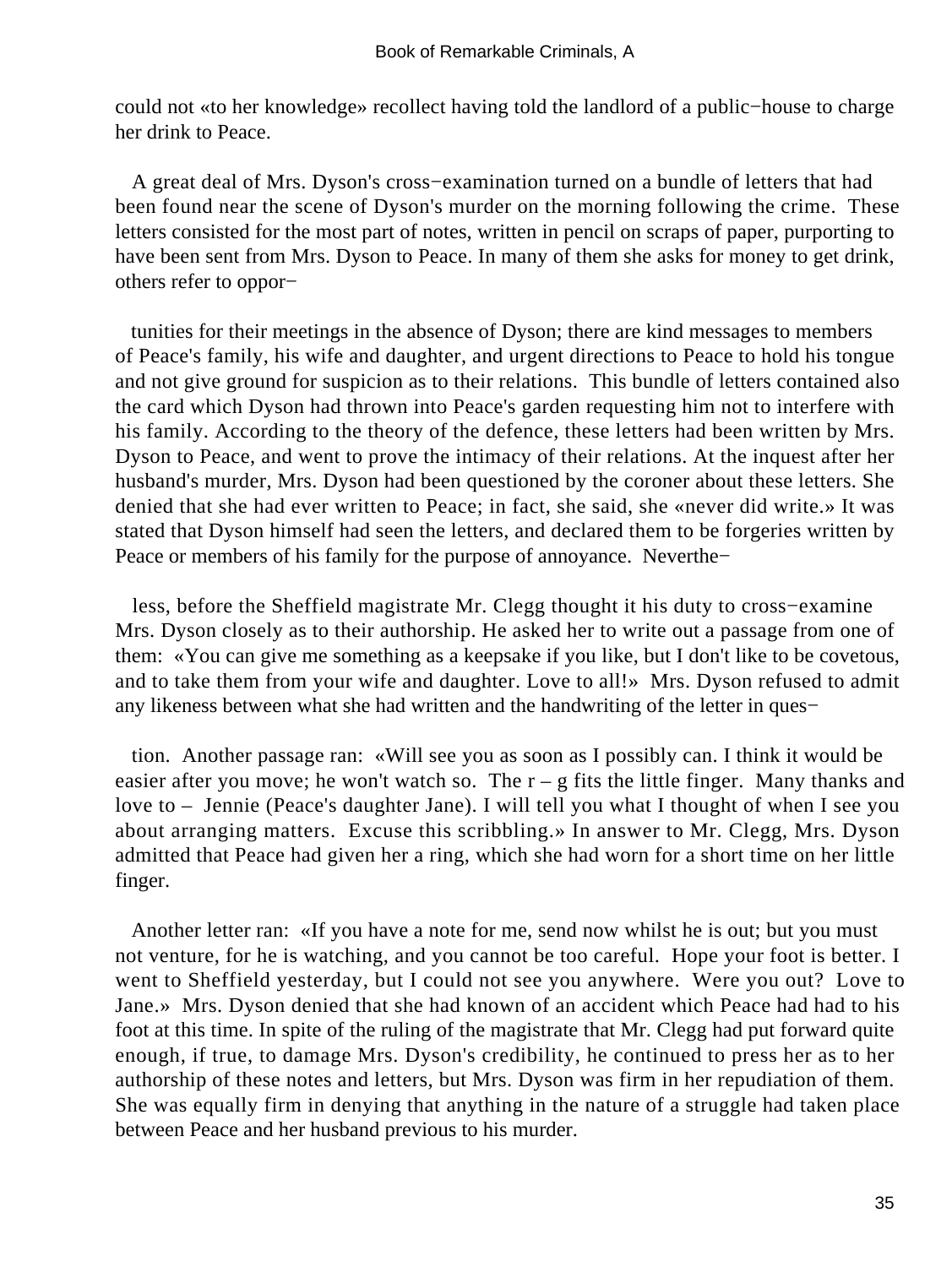At the conclusion of Mrs. Dyson's evidence the prisoner was committed to take his trial at the Leeds Assizes, which commenced the week following. Peace, who had groaned and moaned and constantly interrupted the proceedings, protested his innocence, and complained that his witnesses had not been called. The apprehension with which this daring malefactor was regarded by the authorities is shown by this clandestine hearing of his case in a cold corridor of the Town Hall, and the rapidity with which his trial followed on his committal. There is an appearance almost of precipitation in the haste with which Peace was bustled to his doom. After his committal he was taken to Wakefield Prison, and a few days later to Armley Jail, there to await his trial.

 This began on February 4, and lasted one day. Mr. Justice Lopes, who had tried vainly to persuade the Manchester Grand Jury to throw out the bill in the case of the brothers Habron, was the presiding judge. Mr. Campbell Foster, Q.C., led for the prosecution. Peace was defended by Mr. Frank Lockwood, then rising into that popular success at the bar which some fifteen years later made him Solicitor−General, and but for his premature death would have raised him to even higher honours in his profession.

 In addressing the jury, both Mr. Campbell Foster and Mr. Lockwood took occasion to protest against the recklessness with which the press of the day, both high and low, had circulated stories and rumours about the interesting convict. As early as November in 1878 one leading London daily newspaper had said that «it was now established beyond doubt that the burglar captured by Police Constable Robinson was one and the same as the Banner Cross murderer.» Since then, as the public excitement grew and the facts of Peace's extraordinary career came to light, the press had responded loyally to the demands of the greedy lovers of sensation, and piled fiction on fact with generous profusion. «Never,» said Mr. Lockwood, «in the whole course of his experience – and he defied any of his learned friends to quote an experience – had there been such an attempt made on the part of those who should be most careful of all others to preserve the liberties of their fellowmen and to preserve the dignity of the tribunals of justice to determine the guilt of a man.» Peace exclaimed «Hear, hear!» as Mr. Lockwood went on to say that «for the sake of snatching paltry pence from the public, these persons had wickedly sought to prejudice the prisoner's life.» Allowing for Mr. Lockwood's zeal as an advocate, there can be no question that, had Peace chosen or been in a position to take proceedings, more than one newspaper had at this time laid itself open to prosecution for contempt of Court. The Times was not far wrong in saying that, since Muller murdered Mr. Briggs on the North London Railway and the poisonings of William Palmer, no criminal case had created such excitement as that of Charles Peace. The fact that property seemed to be no more sacred to him than life aggravated in a singular degree the resentment of a commercial people.

 The first witness called by the prosecution was Mrs. Dyson. She described how on the night of November 29, 1876, she had come out of the outhouse in the yard at the back of her house, and found herself confronted by Peace holding a revolver; how he said: «Speak, or I'll fire!» and the sequence of events already related up to the moment when Dyson fell, shot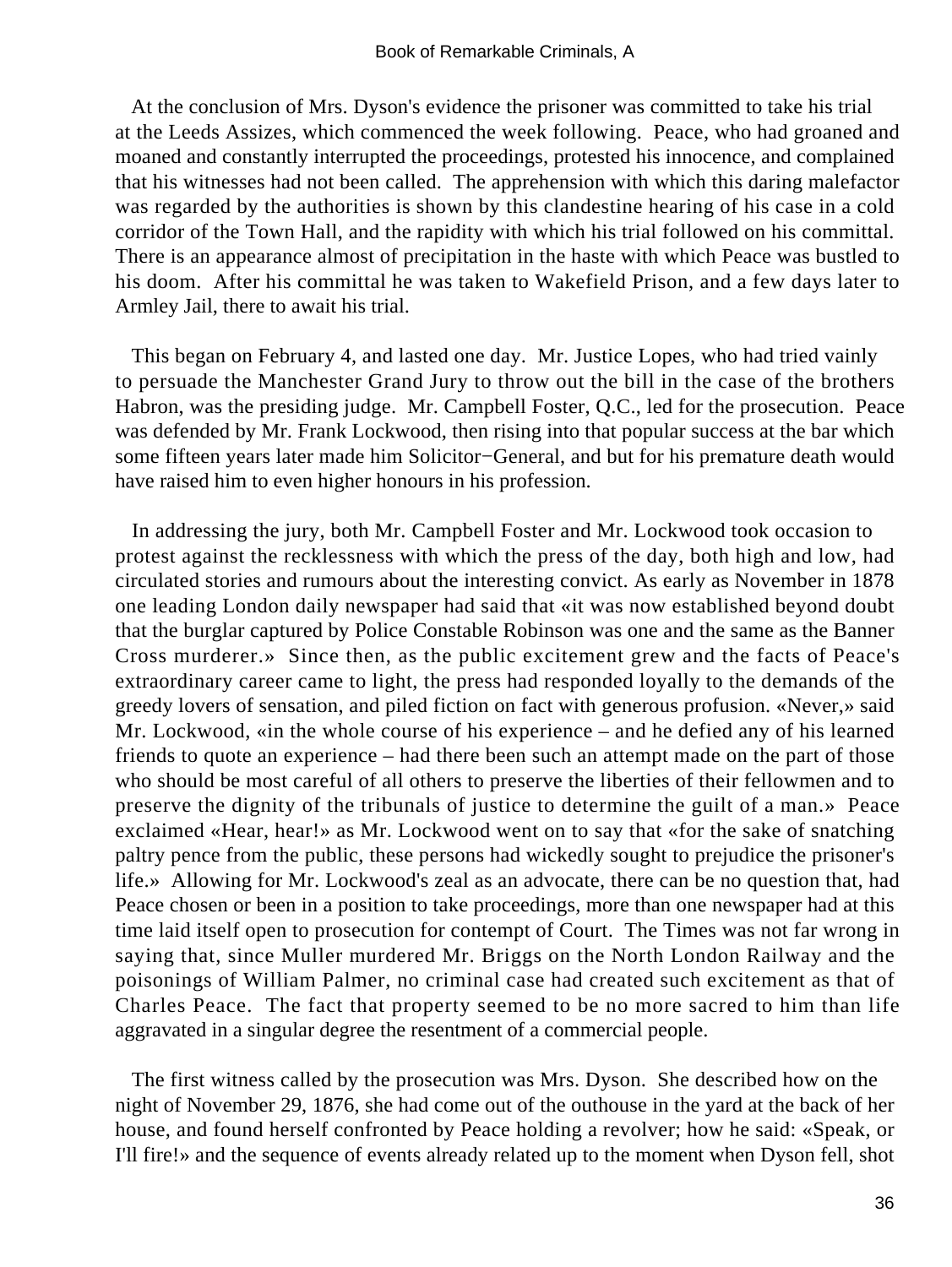in the temple.

 Mr. Lockwood commenced his cross−examination of Mrs. Dyson by endeavouring to get from her an admission; the most important to the defence, that Dyson had caught hold of Peace after the first shot had been fired, and that in the struggle which ensued, the revolver had gone off by accident. But he was not very successful. He put it to Mrs. Dyson that before the magistrate at Sheffield she had said: «I can't say my husband did not get hold of the prisoner.» «Put in the little word `try,' please,» answered Mrs. Dyson. In spite of Mr. Lockwood's questions, she maintained that, though her husband may have attempted to get hold of Peace, he did not succeed in doing so. As she was the only witness to the shooting there was no one to contradict her statement.

 Mr. Lockwood fared better when he came to deal with the relations of Mrs. Dyson with Peace previous to the crime. Mrs. Dyson admitted that in the spring of 1876 her husband had objected to her friendship with Peace, and that nevertheless, in the following summer, she and Peace had been photographed together at the Sheffield fair. She made a vain attempt to escape from such an admission by trying to shift the occasion of the summer fair to the previous year, 1875, but Mr. Lockwood put it to her that she had not come to Darnall, where she first met Peace, until the end of that year. Finally he drove her to say that she could not remember when she came to Darnall, whether in 1873, 1874, 1875, or 1876. She admitted that she had accepted a ring from Peace, but could not remember whether she had shown it to her husband. She had been perhaps twice with Peace to the Marquis of Waterford public−house, and once to the Star Music Hall. She could not swear one way or the other whether she had charged to Peace's account drink consumed by her at an inn in Darnall called the Half−way House. Confronted with a little girl and a man, whom Mr. Lockwood suggested she had employed to carry notes to Peace, Mrs. Dyson said that these were merely receipts for pictures which he had framed for her. On the day before her husband's murder, Mrs. Dyson was at the Stag Hotel at Sharrow with a little boy belonging to a neighbour. A man followed her in and sat beside her, and afterwards followed her out. In answer to Mr. Lockwood, Mrs. Dyson would «almost swear» the man was not Peace; he had spoken to her, but she could not remember whether she had spoken to him or not. She denied that this man had said to her that he would come and see her the next night. As the result of a parting shot Mr. Lockwood obtained from Mrs. Dyson a reluc−

 tant admission that she had been «slightly inebriated» at the Half−way House in Darnall, but had not to her knowledge« been turned out of the house on that account. »You may not have known you were inebriated? suggested Mr. Lockwood. «I always know what I am doing,» was Mrs. Dyson's reply, to which an unfriendly critic might have replied that she did not apparently know with anything like certainty what she had been doing during the last three or four years. In commenting on the trial the following day, the Times stigmatised as «feeble» the prevarications by which Mrs. Dyson tried to explain away her intimacy with Peace. In this part of his cross−examination Mr. Lockwood had made it appear at least highly probable that there had been a much closer relationship between Mrs. Dyson and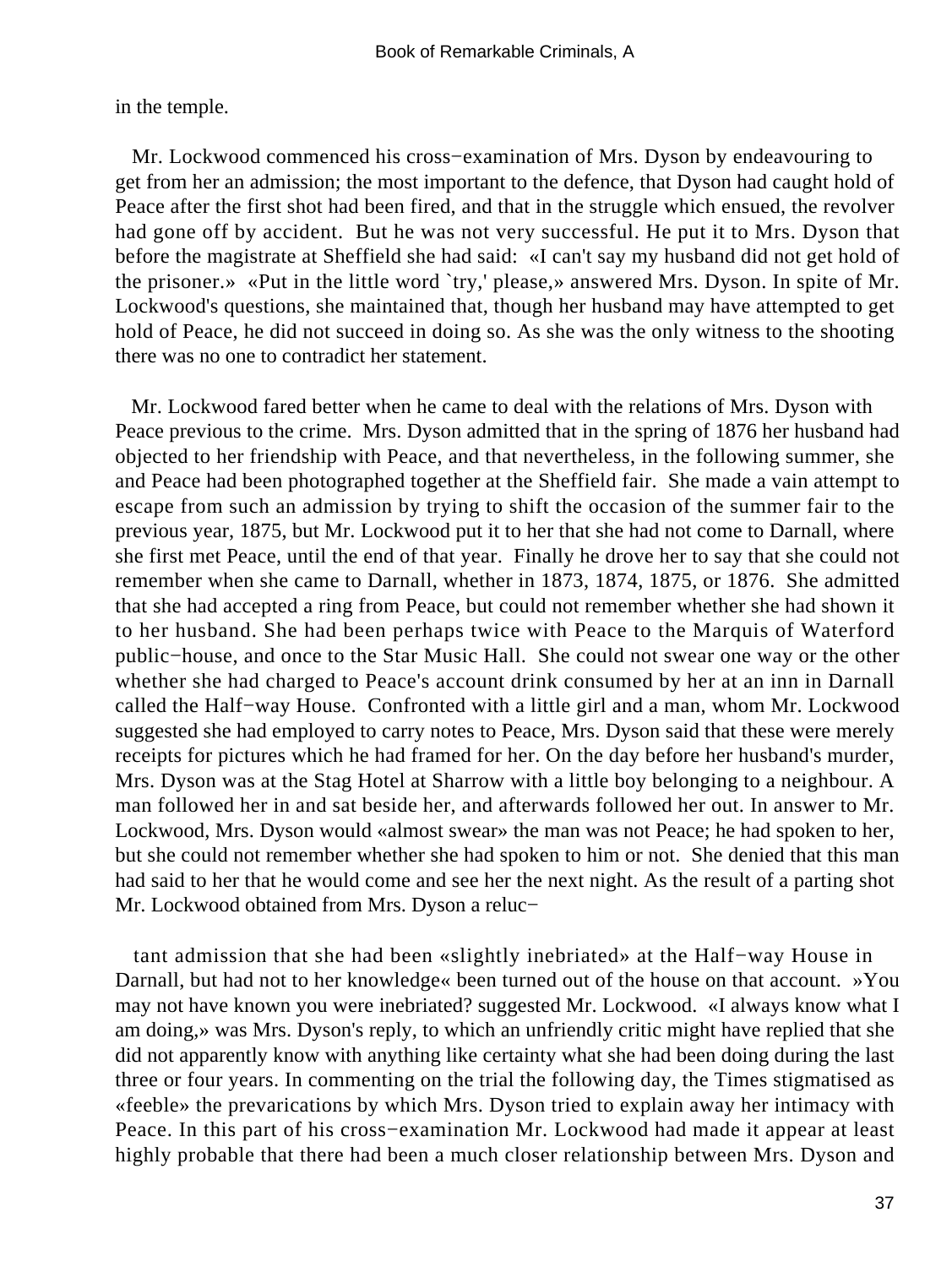Peace than the former was willing to acknowledge.

 The evidence of Mrs. Dyson was followed by that of five persons who had either seen Peace in the neighbourhood of Banner Cross Terrace on the night of the murder, or heard the screams and shots that accompanied it. A woman, Mrs. Gregory, whose house was between that of the Dysons and the passage in which Dyson was shot, said that she had heard the noise of the clogs Mrs. Dyson was wearing as she went across the yard. A minute later she heard a scream. She opened her back door and saw Dyson standing by his own. She told him to go to his wife. She then went back into her house, and almost directly after heard two shots, followed by another scream, but no sound as of any scuffling.

 Another witness was a labourer named Brassington. He was a stranger to Peace, but stated that about eight o'clock on the night of the murder a man came up to him outside the Banner Cross Hotel, a few yards from Dyson's house. He was standing under a gas lamp, and it was a bright moonlight night. The man asked him if he knew of any strange people who had come to live in the neighbourhood. Brassington answered that he did not. The man then produced a bundle of letters which he asked Brassington to read. But Brassington declined, as reading was not one of his accomplishments. The man then said that «he would make it a warm 'un for those strange folks before morning – he would shoot both of them,» and went off in the direction of Dyson's house. Brassington swore positively that Peace was the stranger who had accosted him that night, and Mr. Lockwood failed to shake him in his evidence. Nor could Mr. Lockwood persuade the surgeon who was called to Dyson at the time of his death to admit that the marks on the nose and chin of the dead man could have been caused by a blow; they were merely abrasions of the skin caused by the wounded man falling to the ground.

 Evidence was then given as to threats uttered by Peace against the Dysons in the July of 1876, and as to his arrest at Blackheath in the October of 1878. The revolver taken from Peace that night was produced, and it was shown that the rifling of the bullet extracted from Dyson's head was the same as that of the bullet fired from the revolver carried by Peace at the time of his capture.

 Mr. Campbell Foster wanted to put in as evidence the card that Dyson had flung into Peace's garden at Darnall requesting him not to interfere with his family. This card had been found among the bundle of letters dropped by Peace near the scene of the murder. Mr. Lockwood objected to the admission of the card unless all the letters were admitted at the same time. The Judge ruled that both the card and the letters were inadmissible, as irrelevant to the issue; Mr. Lockwood had, he said, very properly cross− examined Mrs. Dyson on these letters to test her credibility, but he was bound by her answers and could not contradict her by introducing them as evidence in the case.

 Mr. Lockwood in his address to the jury did his best to persuade them that the death of Dyson was the accidental result of a struggle between Peace and himself. He suggested that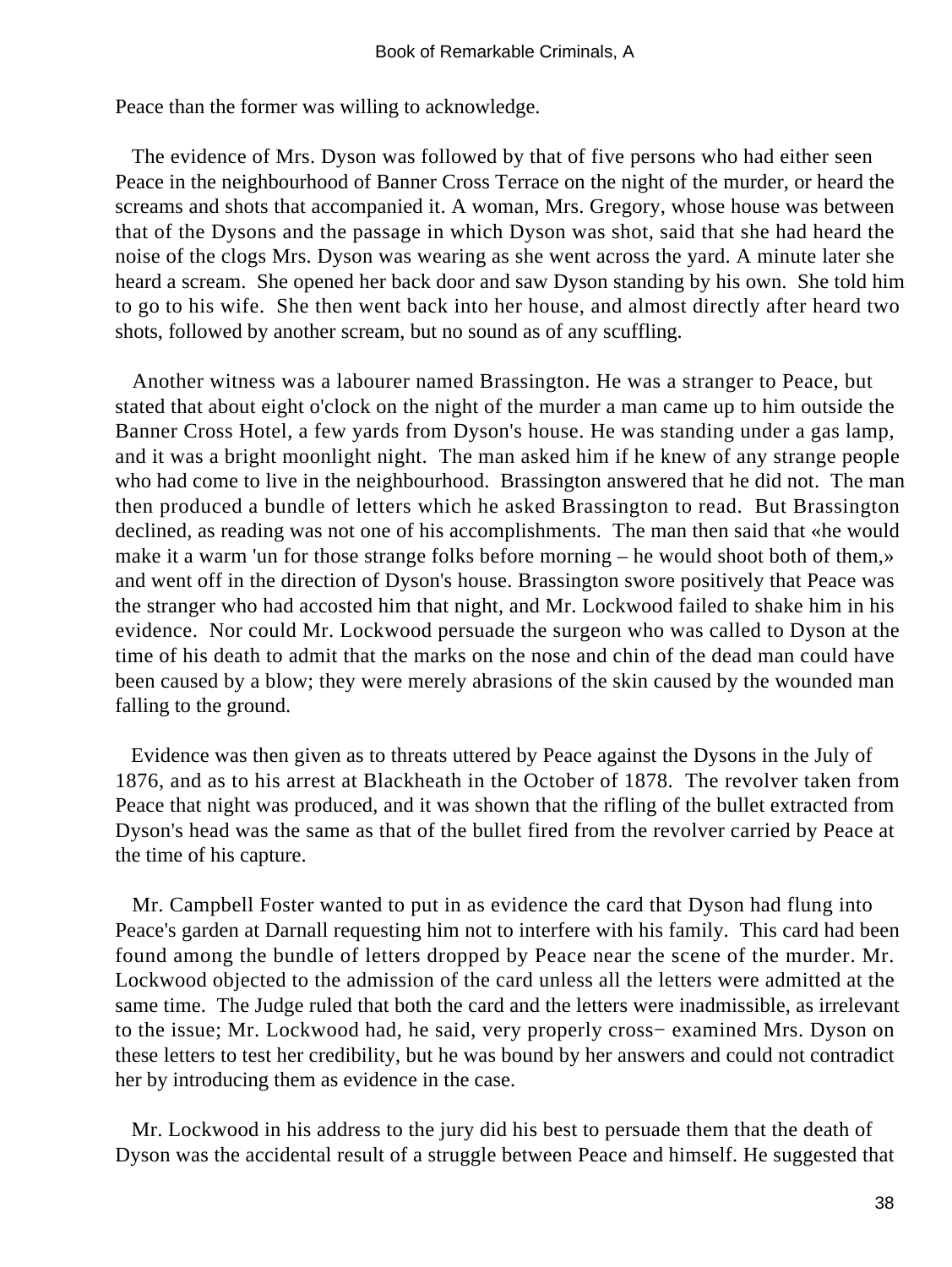Mrs. Dyson had left her house that night for the purpose of meeting Peace, and that Dyson, who was jealous of his wife's intimacy with him, had gone out to find her; that Dyson, seeing Peace, had caught hold of him; and that the revolver had gone off accidentally as Dyson tried to wrest it from his adversary. He repudiated the suggestion of Mr. Foster that the persons he had confronted with Mrs. Dyson in the course of his cross−examination had been hired for a paltry sum to come into court and lie.

 Twice, both at the beginning and the end of his speech, Mr. Lockwood urged as a reason for the jury being tender in taking Peace's life that he was in such a state of wickedness as to be quite unprepared to meet death. Both times that his counsel put forward this curious plea, Peace raised his eyes to heaven and exclaimed «I am not fit to die.»

 Mr. Justice Lopes in summing up described as an «absolute surmise» the theory of the accidental discharge of the pistol. He asked the jury to take Peace's revolver in their hands and try the trigger, so as to see for themselves whether it was likely to go off accidentally or not. He pointed out that the pistol produced might not have been the pistol used at Banner Cross; at the same time the bullet fired in November, 1876, bore marks such as would have been produced had it been fired from the pistol taken from Peace at Blackheath in October, 1878. He said that Mr. Lockwood had been perfectly justified in his attempt to discredit the evidence of Mrs. Dyson, but the case did not rest on her evidence alone. In her evidence as to the threats uttered by Peace in July, 1876, Mrs. Dyson was corroborated by three other witnesses. In the Judge's opinion it was clearly proved that no struggle or scuffle had taken place before the murder. If the defence, he concluded, rested on no solid founda−

 tion, then the jury must do their duty to the community at large and by the oath they had sworn.

 It was a quarter past seven when the jury retired. Ten minutes later they came back into court with a verdict of guilty. Asked if he had anything to say, Peace in a faint voice replied, «It is no use my saying anything.» The Judge, declining very properly to aggravate the prisoner's feelings by «a recapitulation of any portion of the details of what I fear, I can only call your criminal career,» passed on him sentence of death. Peace accepted his fate with composure.

 Before we proceed to describe the last days of Peace on earth, let us finish with the two women who had succeeded Mrs. Peace in his ardent affections.

 A few days after Peace's execution Mrs. Dyson left England for America, but before going she left behind her a narrative intended to contradict the imputations which she felt had been made against her moral character. An Irishwoman by birth, she said that she had gone to America when she was fifteen years old.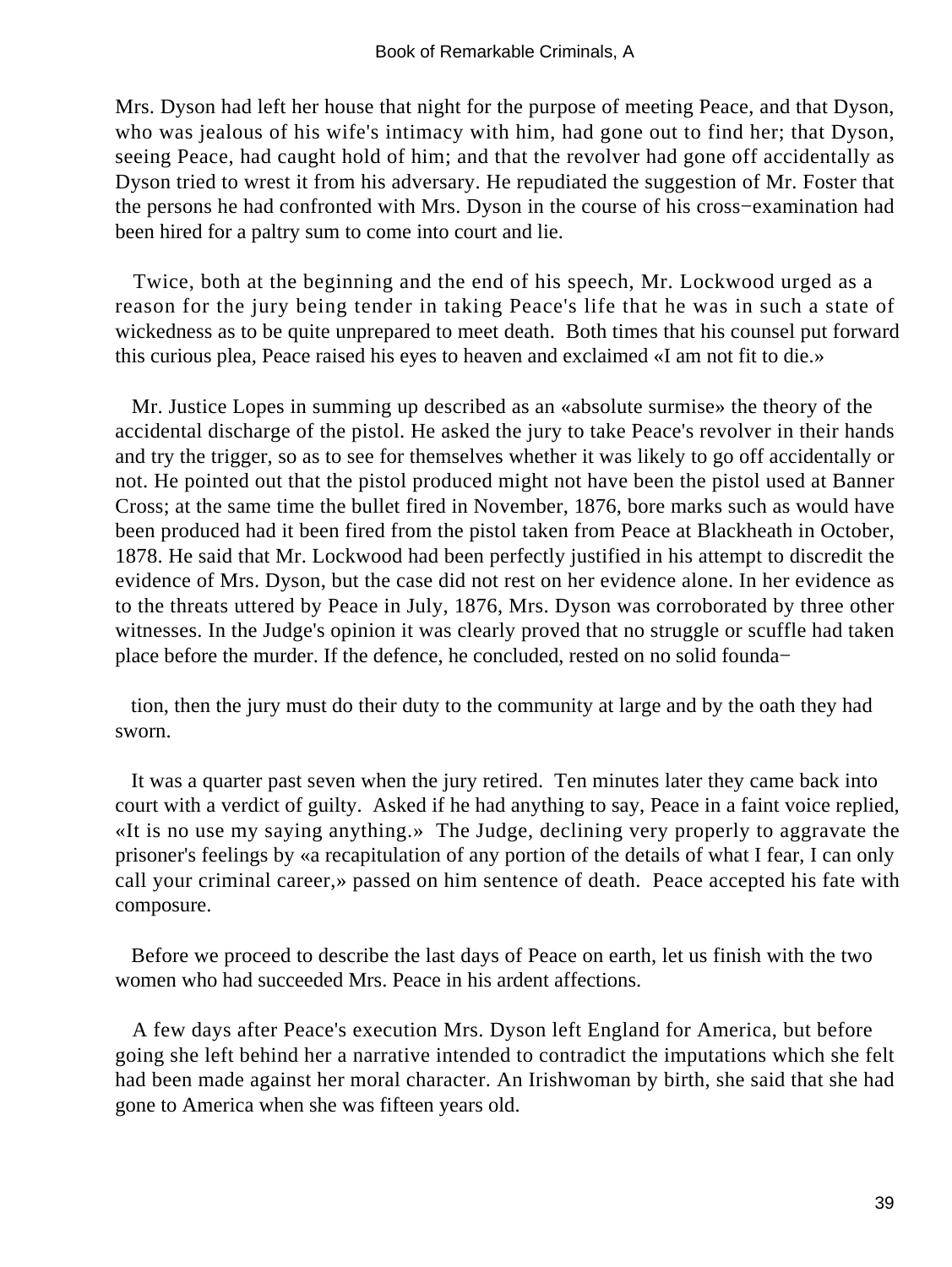There she met and married Dyson, a civil engineer on the Atlantic and Great Western Railway. Theirs was a rough and arduous life. But Mrs. Dyson was thoroughly happy in driving her husband about in a buggy among bears and creeks. She did not know fear and loved danger: «My husband loved me and I loved him, and in his company and in driving him about in this wild kind of fashion I derived much pleasure.» However, Mr. Dyson's health broke down, and he was obliged to return to England. It was at Darnall that the fatal acquaintance with Peace began. Living next door but one to the Dysons, Peace took the opportunity of introducing himself, and Mr. Dyson «being a gentleman,» took polite notice of his advances. He became a constant visitor at the house. But after a time Peace began to show that he was not the gentleman Mr. Dyson was. He disgusted the latter by offering to show him improper pictures and «the sights of the town» of Sheffield.

 The Dysons tried to shake off the unwelcome acquaintance, but that was easier said than done. By this time Peace had set his heart on making Mrs. Dyson leave her husband. He kept trying to persuade her to go to Manchester with him, where he would take a cigar or picture shop, to which Mrs. Dyson, in fine clothes and jewelry, should lend the charm of her comely presence. He of−

 fered her a sealskin jacket, yards of silk, a gold watch. She should, he said, live in Manchester like a lady, to which Mrs. Dyson replied coldly that she had always lived like one and should continue to do so quite independently of him. But Peace would listen to no refusal, however decided its tone. Dyson threw over the card into Peace's garden. This only served to aggravate his determination to possess himself of the wife. He would listen at keyholes, leer in at the window, and follow Mrs. Dyson wherever she went. When she was photographed at the fair, she found that Peace had stood behind her chair and by that means got himself included in the picture. At times he had threatened her with a revolver. On one occasion when he was more insulting than usual, Mrs. Dyson forgot her fear of him and gave him a thrashing. Peace threatened «to make her so that neither man nor woman should look at her, and then he would have her all to himself.» It was with some purpose of this kind, Mrs. Dyson suggested, that Peace stole a photograph of herself out of a locket, intending to make some improper use of it. At last, in desperation, the Dysons moved to Banner Cross. From the day of their arrival there until the murder, Mrs. Dyson never saw Peace. She denied altogether having been in his company the night before the murder. The letters were «bare forgeries,» written by Peace or members of his family to get her into their power.

 Against the advice of all her friends Mrs. Dyson had come back from America to give evidence against Peace. To the detective who saw her at Cleveland she said, «I will go back if I have to walk on my head all the way»; and though she little knew what she would have to go through in giving her evidence, she would do it again under the circumstances. «My opinion is,» she said, "that Peace is a perfect demon – not a man. I am told that since he has been sentenced to death he has become a changed character. That I don't believe. The place to which the wicked go is not bad enough for him. I think its occupants, bad as they might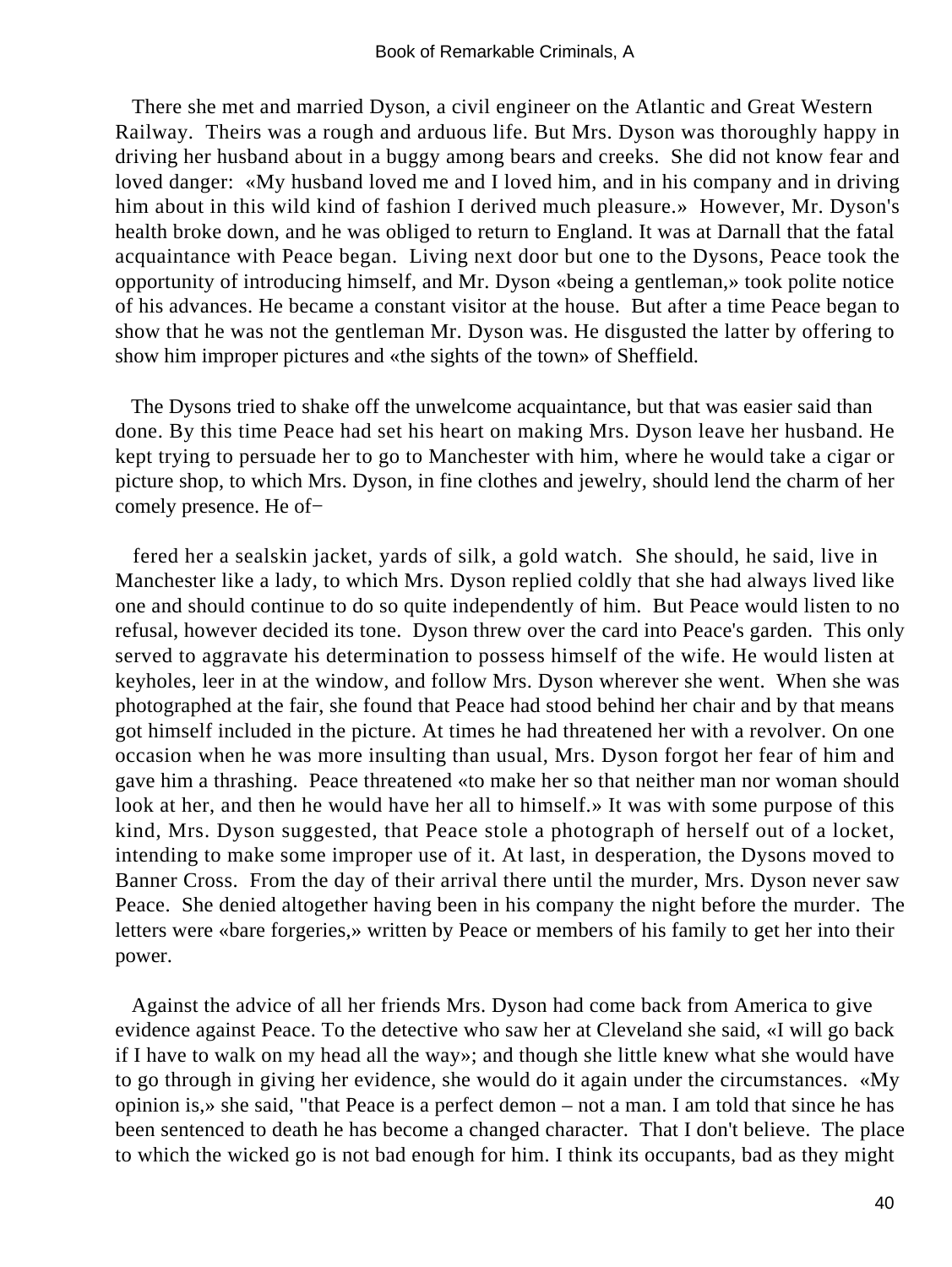be, are too good to be where he is. No matter where he goes, I am satis−

 fied that there will be hell. Not even a Shakespeare could adequately paint such a man as he has been. My lifelong regret will be that I ever knew him."

 With these few earnest words Mrs. Dyson quitted the shores of England, hardly clearing up the mystery of her actual relations with Peace.

 A woman with whom Mrs. Dyson very much resented finding herself classed – inebriety would appear to have been their only common weakness – was Mrs. Thompson, the «traitress Sue.» In spite of the fact that on February 5 Mrs. Thompson had applied to the Treasury for L100, blood money due her for assisting the police in the identification of Peace, she was at the same time carrying on a friendly correspondence with her lover and making attempts to see him. Peace had written to her before his trial hoping she would not forsake him; «you have been my bosom friend, and you have ofttimes said you loved me, that you would die for me.» He asked her to sell some goods which he had left with her in order to raise money for his defence. The traitress replied on January 27 that she had already sold everything and shared the proceeds with Mrs. Peace. «You are doing me great injustice,» she wrote, «by saying that I have been out to `work' with you. Do not die with such a base falsehood on your conscience, for you know I am young and have my living and character to redeem. I pity you and myself to think we should have met.» After his condemnation Mrs. Thompson made repeated efforts to see Peace, coming to Leeds for the purpose. Peace wrote a letter on February 9 to his «poor Sue,» asking her to come to the prison. But, partly at the wish of Peace's relatives and for reasons of their own, a permission given Mrs. Thompson by the authorities to visit the convict was suddenly withdrawn, and she never saw him again.

# III

# HIS **TRIAL AND EXECUTION**

 In the lives of those famous men who have perished on the scaffold their behaviour during the interval between their condemnation and their execution has always been the subject of curiosity and interest.

 It may be said at once that nothing could have been more deeply religious, more sincerely repentant, more Christian to all appearances than Peace's conduct and demeanour in the last weeks of his life. He threw himself into the work of atonement with the same uncompromising zeal and energy that he had displayed as a burglar. By his death a truly welcome and effective re−

 cruit was lost to the ranks of the contrite and converted sinners. However powerless as a controlling force – and he admitted it – his belief in God and the devil may have been in the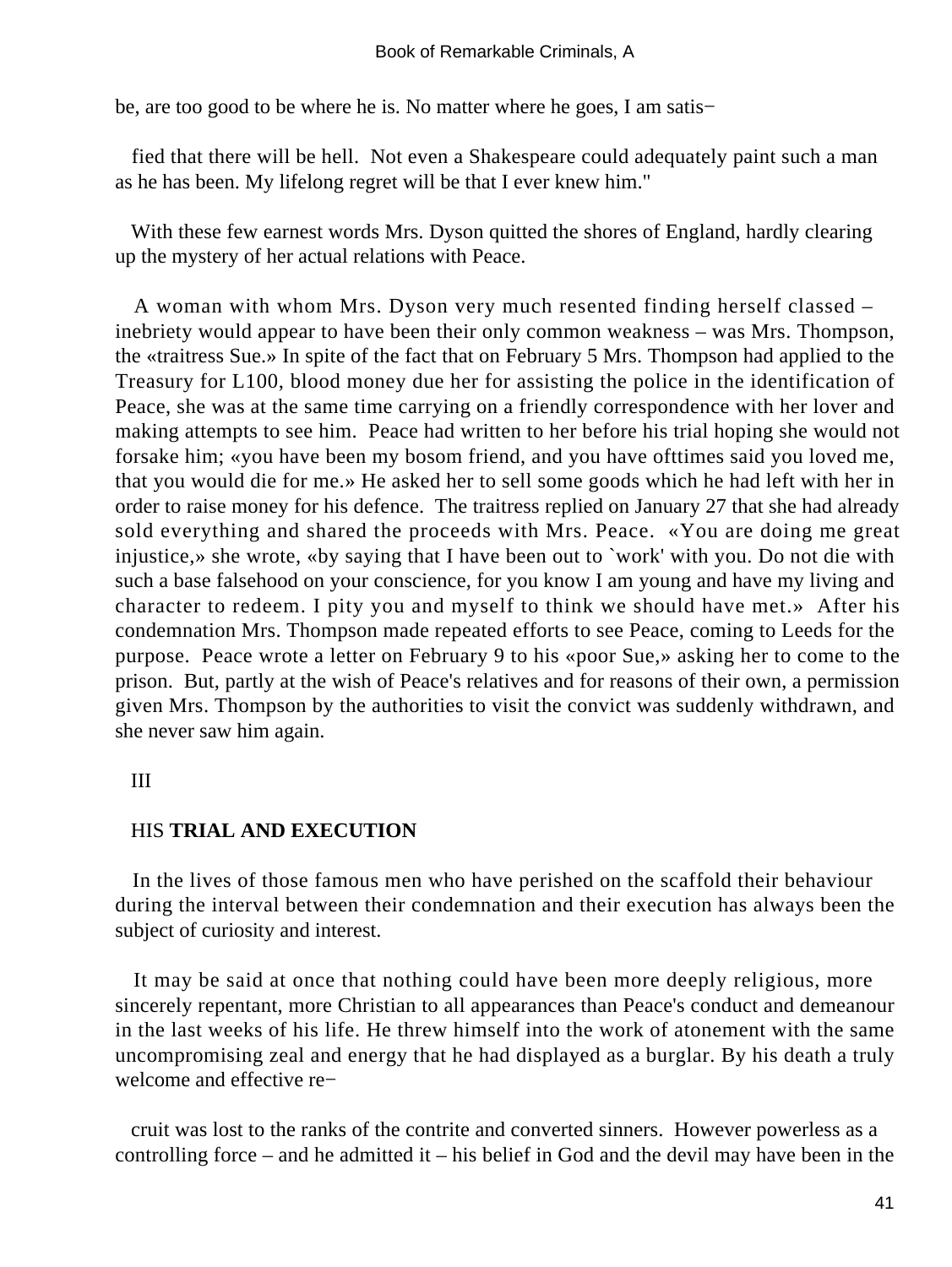past, that belief was assured and confident, and in the presence of death proclaimed itself with vigour, not in words merely, but in deeds.

 In obedience to the wishes of his family, Peace had refrained from seeing Sue Thompson. This was at some sacrifice, for he wished very much to see her and to the last, though he knew that she had betrayed him, sent her affectionate and forgiving messages. These were transmitted to Sue by Mr. Brion. This disingenuous gentleman was a fellow−applicant with Sue to the Treasury for pecuinary recognition of his efforts in bringing about the identification of Peace, and furnishing the police with information as to the convict's disposal of his stolen property. In his zeal he had even gone so far as to play the role of an accomplice of Peace, and by this means discovered a place in Petticoat Lane where the burglar got rid of some of his booty.

 After Peace's condemnation Mr. Brion visited him in Armley Jail. His purpose in doing so was to wring from his co−inventor an admission that the inventions which they had patented together were his work alone. Peace denied this, but offered to sell his share for L50. Brion refused the offer, and persisted in his assertion that Peace had got his name attached to the patents by undue influence, whatever that might mean. Peace, after wres−

 tling with the spirit, gave way. «Very well, my friend,» he said, «let it be as you say. I have not cheated you, Heaven knows. But I also know that this infamy of mine has been the cause of bringing harm to you, which is the last thing I should have wished to have caused to my friend.» A deed of gift was drawn up, making over to Brion Peace's share in their inventions; this Peace handed to Brion as the price of the latter's precious forgiveness and a token of the sincerity of his colleague's repentance. Thus, as has often happened in this sad world, was disreputable genius exploited once again by smug mediocrity. Mr. Brion, having got all he wanted, left the prison, assuring the Governor that Peace's repentance was «all bunkum,» and advising, with commendable anxiety for the public good, that the warders in the condemned cell should be doubled.

 Peace had one act of atonement to discharge more urgent than displaying Christian forbearance towards ignoble associates. That was the righting of William Habron, who was now serving the third year of his life sentence for the murder of Constable Cock at Whalley Range. Peace sent for the Governor of the jail a few days before his execution and obtained from him the materials necessary for drawing up a plan. Peace was quite an adept at making plans; he had already made an excellent one of the scene of Dyson's murder. He now drew a plan of the place where Cock had been shot, gave a detailed account of how he came by his death, and made a full confession of his own guilt.

 In the confession he described how, some days before the burglary, he had, according to his custom, «spotted» the house at Whalley Range. In order to do this he always dressed himself respectably, because he had found that the police never suspected anyone who wore good clothes. On the night of the crime he passed two policemen on the road to the house.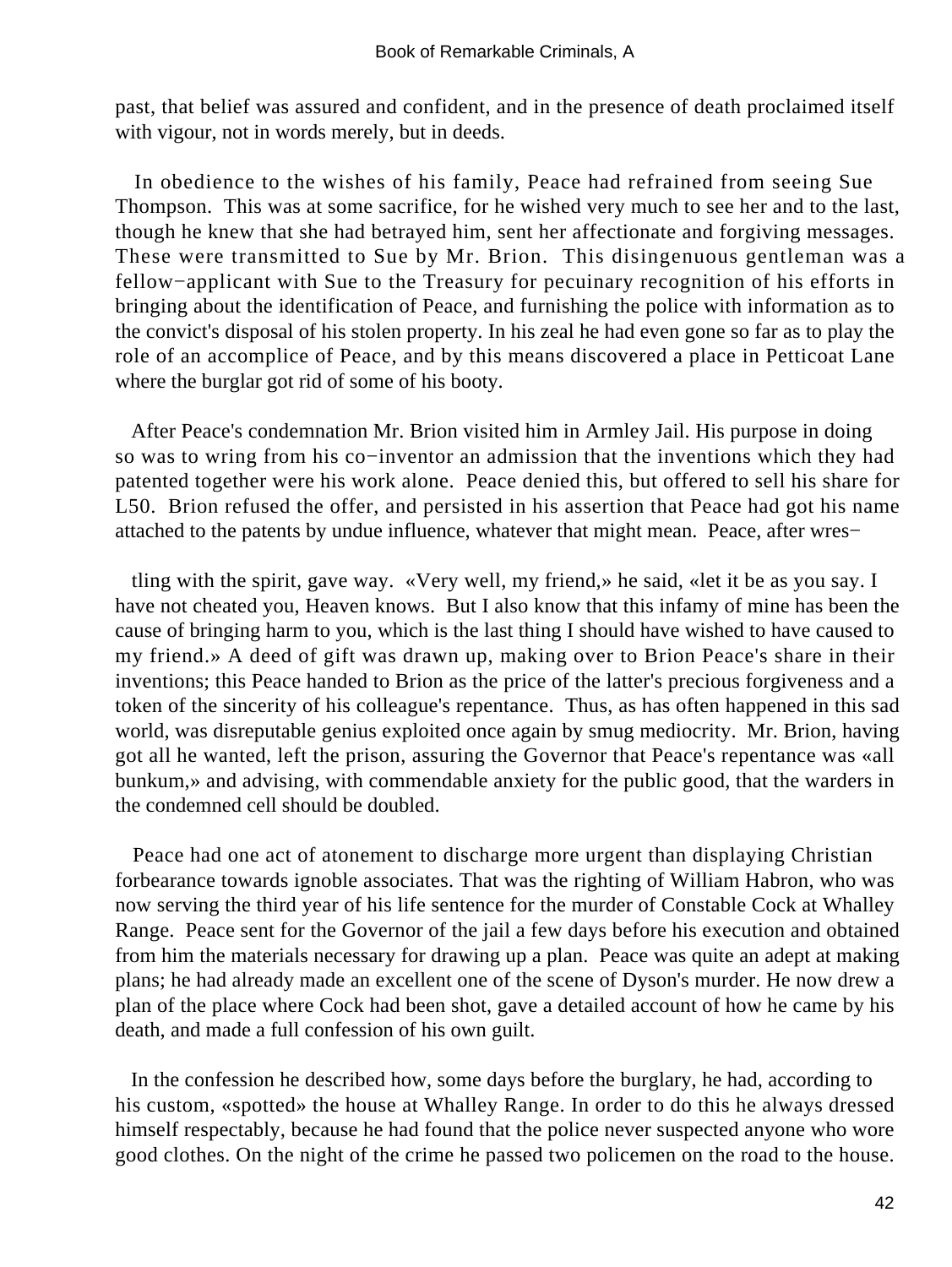He had gone into the grounds and was about to begin operations when he heard a rustle behind him and saw a policeman, whom he recognised as one of those he had met in the road, enter the garden. With his well−known agility Peace climbed on to the wall, and dropped on to the other side, only to find himself almost in the arms of the second policeman. Peace warned the officer to stand back and fired his revolver wide of him. But, as Peace said, «these Manchester policemen are a very obstinate lot.» The constable took out his truncheon. Peace fired again and killed him.

 Soon after the murderer saw in the newspapers that two men had been arrested for the crime. «This greatly interested me,» said Peace. «I always had a liking to be present at trials, as the public no doubt know by this time.» So he went to Manchester Assizes and saw William Habron sentenced to death. «People will say,» he said, "that I was a hardened wretch for allowing an in−

 nocent man to suffer for the crime of which I was guilty but what man would have given himself up under such circumstances, knowing as I did that I should certainly be hanged?« Peace's view of the question was a purely practical one: »Now that I am going to forfeit my own life and feel that I have nothing to gain by further secrecy, I think it is right in the sight of God and man to clear this innocent young man." It would have been more right in the sight of God and man to have done it before, but then Peace admitted that during all his career he had allowed neither God nor man to influence his actions.

 How many men in the situation of Peace at the time, with the certainty of death before him if he confessed, would have sacrificed themselves to save an innocent man? Cold−blooded heroism of this kind is rare in the annals of crime. Nor did Peace claim to have anything of the hero about him.

«Lion−hearted I've lived, And when my time comes Lion−hearted I'll die.»

 Though fond of repeating this piece of doggerel, Peace would have been the last man to have attributed to himself all those qualities associated symbolically with the lion.

 A few days before his execution Peace was visited in his prison by Mr. Littlewood, the Vicar of Darnall. Mr. Littlewood had known Peace a few years before, when he had been chaplain at Wakefield Prison. «Well, my old friend Peace,» he said as he entered the cell, «how are you to−day?» «`I am very poorly, sir,» replied the convict, «but I am exceedingly pleased to see you.» Mr. Littlewood assured Peace that there was at any rate one person in the world who had deep sympathy with him, and that was himself. Peace burst into tears. He expressed a wish to unburden himself to the vicar, but before doing so, asked for his assurance that he believed in the truth and sincerity of what he was about to say to him. He said that he preferred to be hanged to lingering out his life in penal servitude, that he was grieved and repentant for his past life. «If I could undo, or make amends for anything I have done, I would suffer my body as I now stand to be cut in pieces inch by inch. I feel, sir, that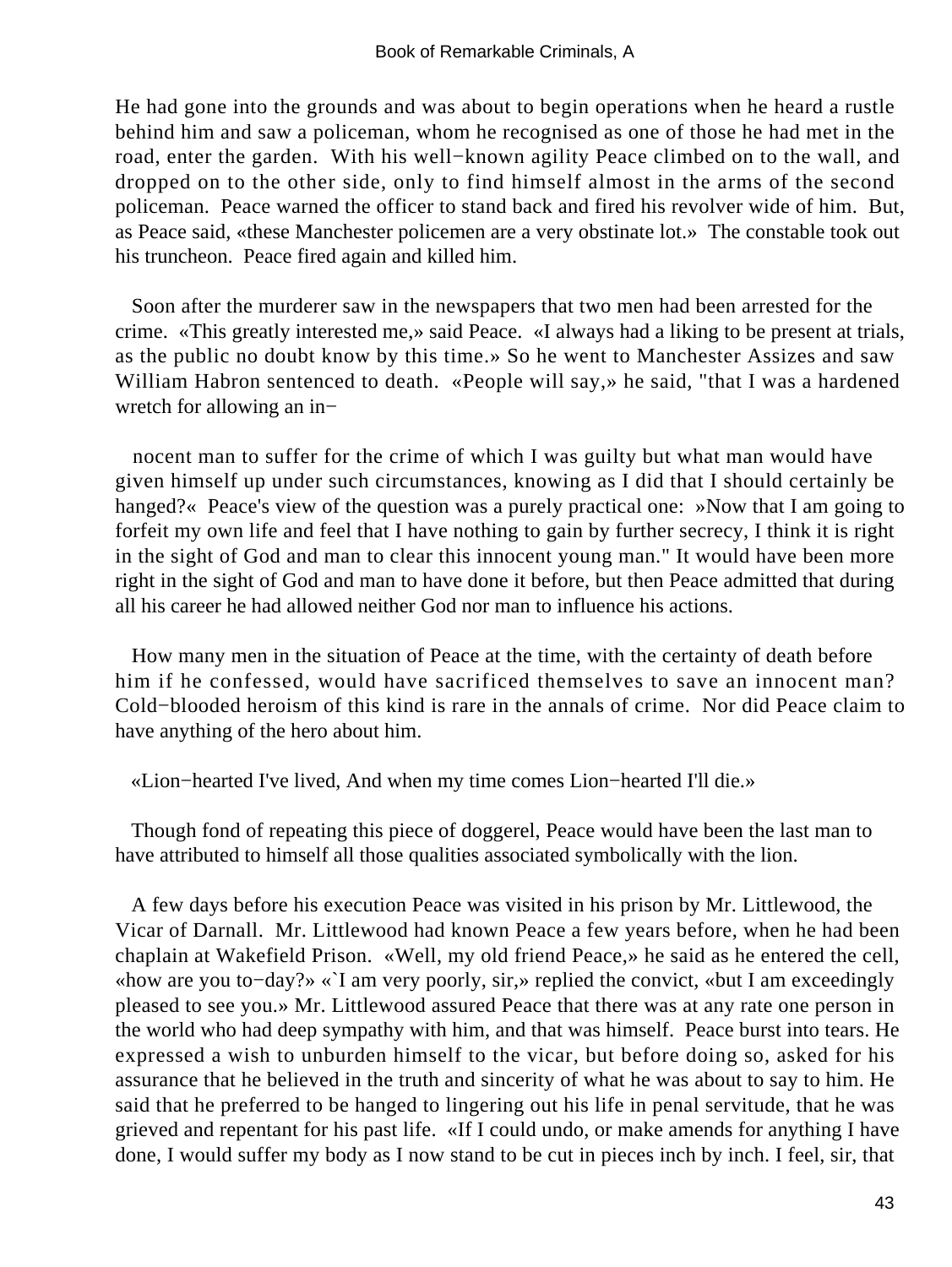I am too bad to live or die, and having this feeling I cannot think that either you or anyone else would believe me, and that is the reason why I ask you so much to try to be assured that you do not think I am telling lies. I call my God to witness that all I am saying and wish to say shall be the truth – the whole truth – nothing but the truth.» Mr. Littlewood said that, after carefully watching Peace and having regard to his experience of some of the most hardened of criminals during his service in Wakefield Prison, he felt convinced that Peace was in earnest and as sincere as any man could be; he spoke rationally, coherently, and without excitement.

 Peace was determined to test the extent of the reverend gentleman's faith in his asseverations. «Now, sir,» he said, «I understand that you still have the impression that I stole the clock from your day−schools.» Mr. Littlewood admitted that such was his impression. «I thought so,» replied Peace, «and this has caused me much grief and pain, for I can assure you I have so much respect for you personally that I would rather have given you a clock and much more besides than have taken it. At the time your clock was stolen I had reason for suspecting that it was taken by some colliers whom I knew.» There was a pause. Mr. Littlewood thought that Peace was going to give him the name of the colliers. But that was not Peace's way. He said sharply: «Do you now believe that I have spoken the truth in denying that I took your clock, and will you leave me to−day fully believing that I am innocent of doing that?» Mr. Littlewood looked at him closely and appeared to be deliberating on his reply. Peace watched him intently. At last Mr. Littlewood said, «Peace, I am convinced that you did not take the clock. I cannot believe that you dare deny it now in your position, if you really did.» Once more Peace burst into tears, and was unable for some time to speak.

 Having recovered his self−possession, Peace turned to the serious business of confession. He dealt first with the murder of Dyson.

 He maintained that his relations with Mrs. Dyson had been of an intimate character. He wanted to see her on the night of the crime in order to get her to induce her husband to withdraw the warrant which he had procured against him; he was tired, he said, of being hunted about from place to place. He intercepted Mrs. Dyson as she crossed the yard. Instead of listening to him quietly Mrs. Dyson became violent and threatening in her language. Peace took out his revolver, and, holding it close to her head, warned her that he was not to be trifled with. She refused to be warned. Dyson, hearing the loud voices, came out of his house. Peace tried to get away down the passage into Banner Cross Road, but Dyson followed and caught hold of him. In the struggle Peace fired one barrel of his revolver wide. Dyson seized the hand in which Peace was holding the weapon. «Then I knew,» said Peace, «I had not a moment to spare. I made a desperate effort, wrenched the arm from him and fired again. All that was in my head at the time was to get away. I never did intend, either there or anywhere else, to take a man's life; but I was determined that I should not be caught at that time, as the result, knowing what I had done before, would have been worse even than had I stayed under the warrant.» If he had intended to murder Dyson,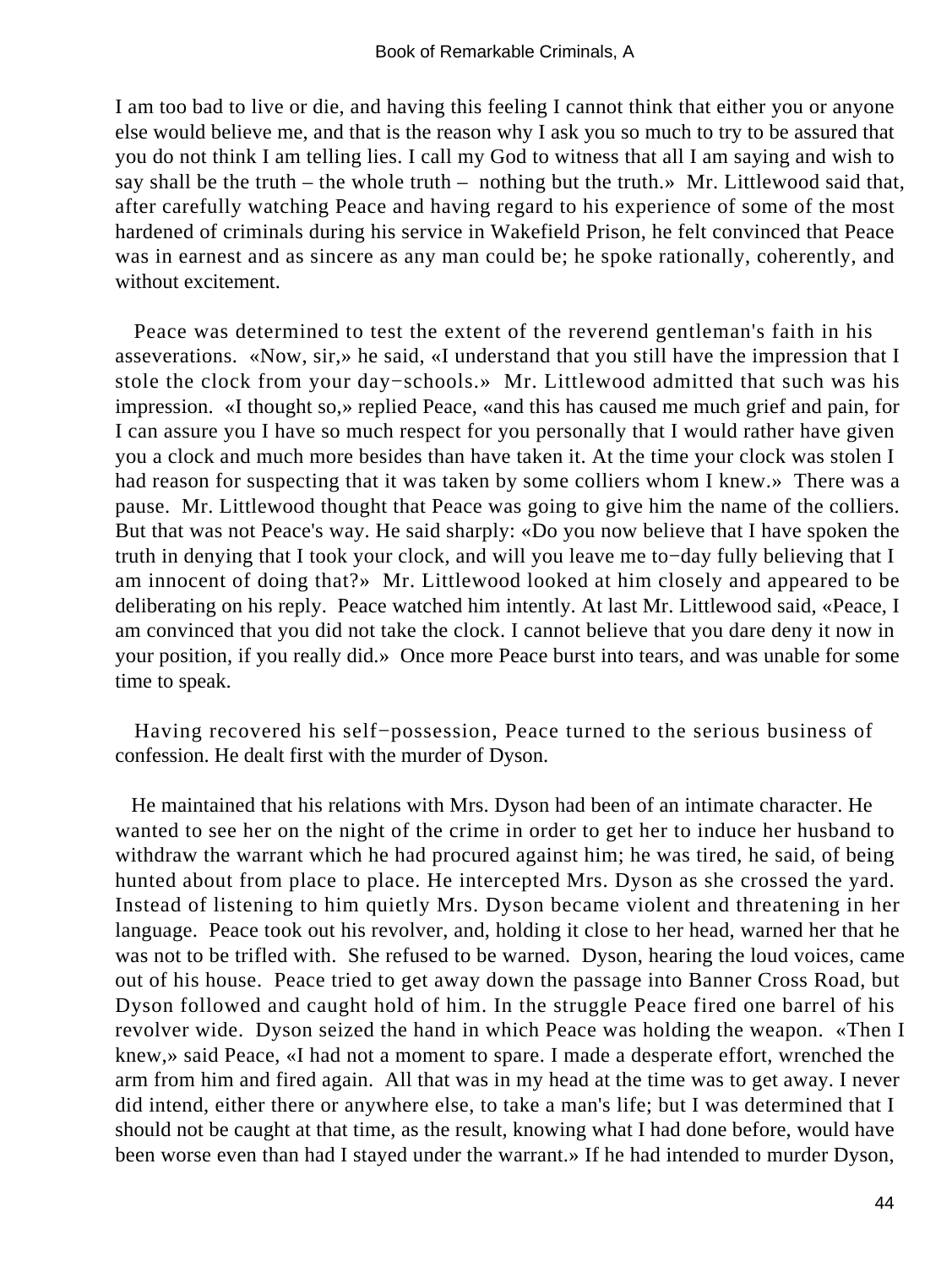Peace pointed out that he would have set about it in quite a different and more secret way; it was as unintentional a thing as ever was done; Mrs. Dyson had committed the grossest perjury in saying that no struggle had taken place between her husband and himself.

 It is to be remembered that Peace and Mrs. Dyson were the sole witnesses of what took place that night between the two men. In point of credibility there may be little to choose between them, but Peace can claim for his account that it was the statement of a dying, and, to all appearances, sincerely repentant sinner.

 Peace then repeated to Mr. Littlewood his confession of the killing of Constable Cock, and his desire that Habron should be set free.[11] As to this part of his career Peace indulged in some general reflections. «My great mistake, sir,» he said, «and I can see it now as my end approaches, has been this – in all my career I have used ball cartridge. I can see now that in using ball cartridge I did wrong I ought to have used blank cartridge; then I would not have taken life.» Peace said that he hoped he would meet his death like a hero. «I do not say this in any kind of bravado. I do not mean such a hero as some persons will understand when they read this. I mean such a hero as my God might wish me to be. I am deeply grieved for all I have done, and would atone for it to the utmost of my power.» To Mr. Littlewood the moment seemed convenient to suggest that as a practical means of atonement Peace should reveal to him the names of the persons with whom he had disposed of the greater part of his stolen property. But in spite of much attempted persuasion by the reverend gentleman Peace explained that he was a man and meant to be a man to the end.

[11] William Habron was subsequently given a free pardon and L800 by way of compensation.

 Earlier in their interview Peace had expressed to Mr. Littlewood a hope that after his execution his name would never be mentioned again, but before they parted he asked Mr. Littlewood, as a favour, to preach a sermon on him after his death to the good people of Darnall. He wished his career held up to them as a beacon, in order that all who saw might avoid his example, and so his death be of some service to society.

 Before Mr. Littlewood left, Peace asked him to hear him pray. Having requested the warders to kneel down, Peace began a prayer that lasted twenty minutes. He prayed for himself, his family, his victims, Mr. Littlewood, society generally, and all classes of the community. Mr. Littlewood described the prayer as earnest, fervent and fluent. At the end Peace asked Mr. Littlewood if he ought to see Mrs. Dyson and beg her forgiveness for having killed her husband. Mr. Littlewood, believing er−

 roneously that Mrs. Dyson had already left the country, told Peace that he should direct all his attention to asking forgiveness of his Maker. At the close of their interview Peace was lifted into bed and, turning his face to the wall, wept.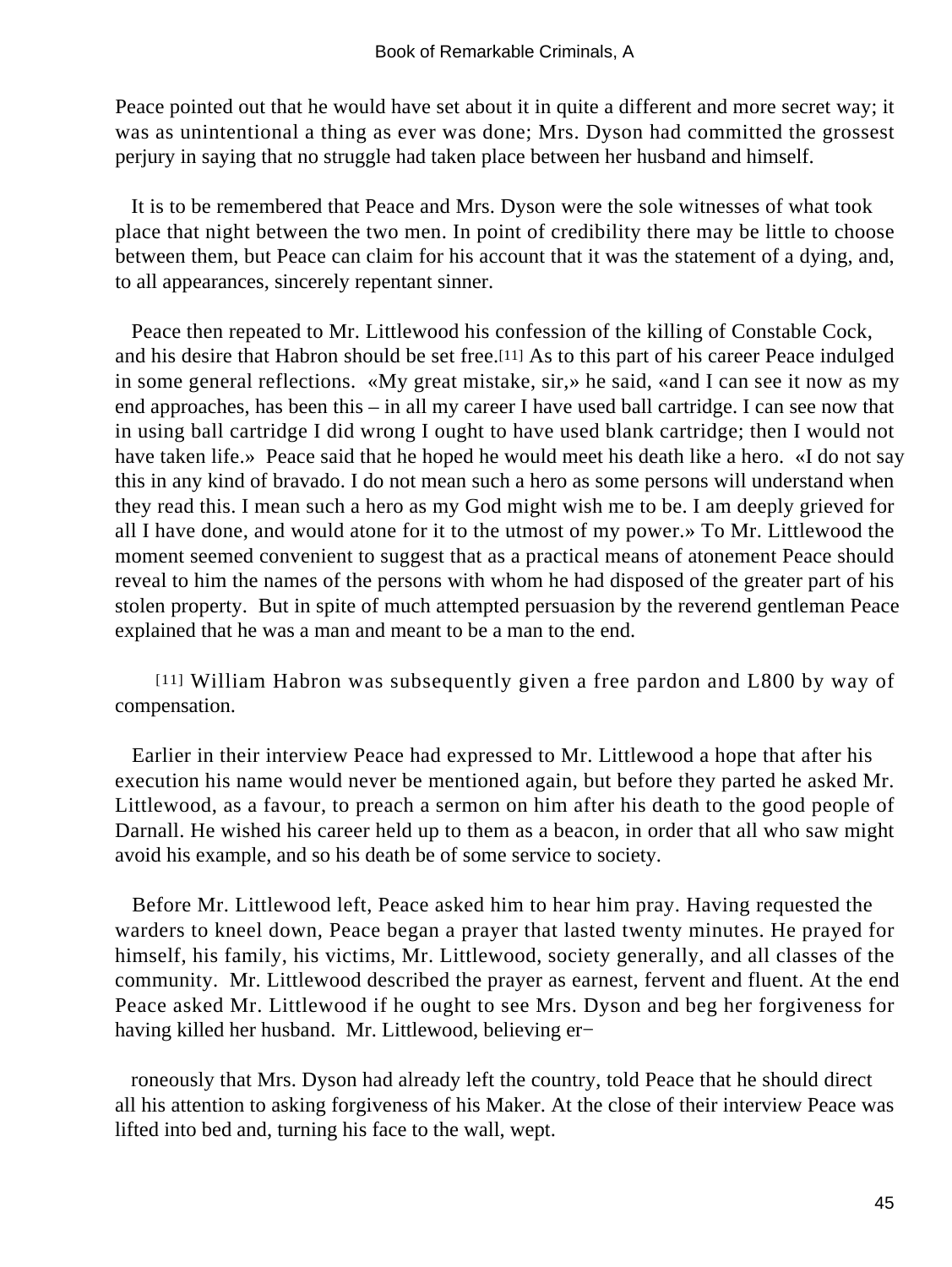Tuesday, February 25, was the day fixed for the, execution of Peace. As the time drew near, the convict's confidence in ultimate salvation increased. A Dr. Potter of Sheffield had declared in a sermon that «all hope of Peace's salvation was gone for ever.» Peace replied curtly, «Well, Dr. Potter may think so, but I don't.» Though his health had improved, Peace was still very feeble in body. But his soul was hopeful and undismayed. On the Saturday before his death his brother and sister−in−law, a nephew and niece visited him for the last time. He spoke with some emotion of his approaching end. He said he should die about eight o'clock, and that at four o'clock an inquest would be held on his body; he would then be thrown into his grave without service or sermon of any kind. He asked his relatives to plant a flower on a certain grave in a cemetery in Sheffield on the day of his execution. He was very weak, he said, but hoped he should have strength enough to walk to the scaffold. He sent messages to friends and warnings to avoid gambling and drinking. He begged his brother to change his manner of life and «become religious.» His good counsel was not apparently very well received. Peace's visitors took a depressing view of their relative's condition. They found him «a poor, wretched, haggard man,» and, meeting Mrs. Thompson who was waiting outside the gaol for news of «dear Jack,» wondered how she could have taken up with such a man.

 When, the day before his execution, Peace was visited for the last time by his wife, his stepson, his daughter, Mrs. Bolsover, and her husband, he was in much better spirits. He asked his visitors to restrain themselves from displays of emotion, as he felt very happy and did not wish to be disturbed. He advised them to sell or exhibit for money certain works of art of his own devising. Among them was a design in paper for a monument to be placed over his grave. The design is elaborate but well and ingeniously executed; in the opinion of Frith, the painter, it showed «the true feeling of an artist.» It is somewhat in the style of the Albert Memorial, and figures of angels are prominent in the scheme. The whole conception is typical of the artist's sanguine and confident assurance of his ultimate destiny. A model boat and a fiddle made out of a hollow bamboo cane he wished also to be made the means of raising money. He was describing with some detail the ceremony of his approaching death and burial when he was interrupted by a sound of hammering. Peace listened for a moment and then said, «That's a noise that would make some men fall on the floor. They are working at my own scaffold.» A warder said that he was mistaken. «No, I am not,» answered Peace, «I have not worked so long with wood without knowing the sound of deals; and they don't have deals inside a prison for anything else than scaffolds.» But the noise, he said, did not disturb him in the least, as he was quite prepared to meet his fate. He would like to have seen his grave and coffin; he knew that his body would be treated with scant ceremony after his death. But what of that? By that time his soul would be in Heaven. He was pleased that one sinner who had seen him on his way from Pentonville to Sheffield, had written to tell him that the sight of the convict had brought home to him the sins of his own past life, and by this means he had found salvation.

 The time had come to say good−bye for the last time. Peace asked his weeping relatives whether they had anything more that they wished to ask him. Mrs. Peace reminded him that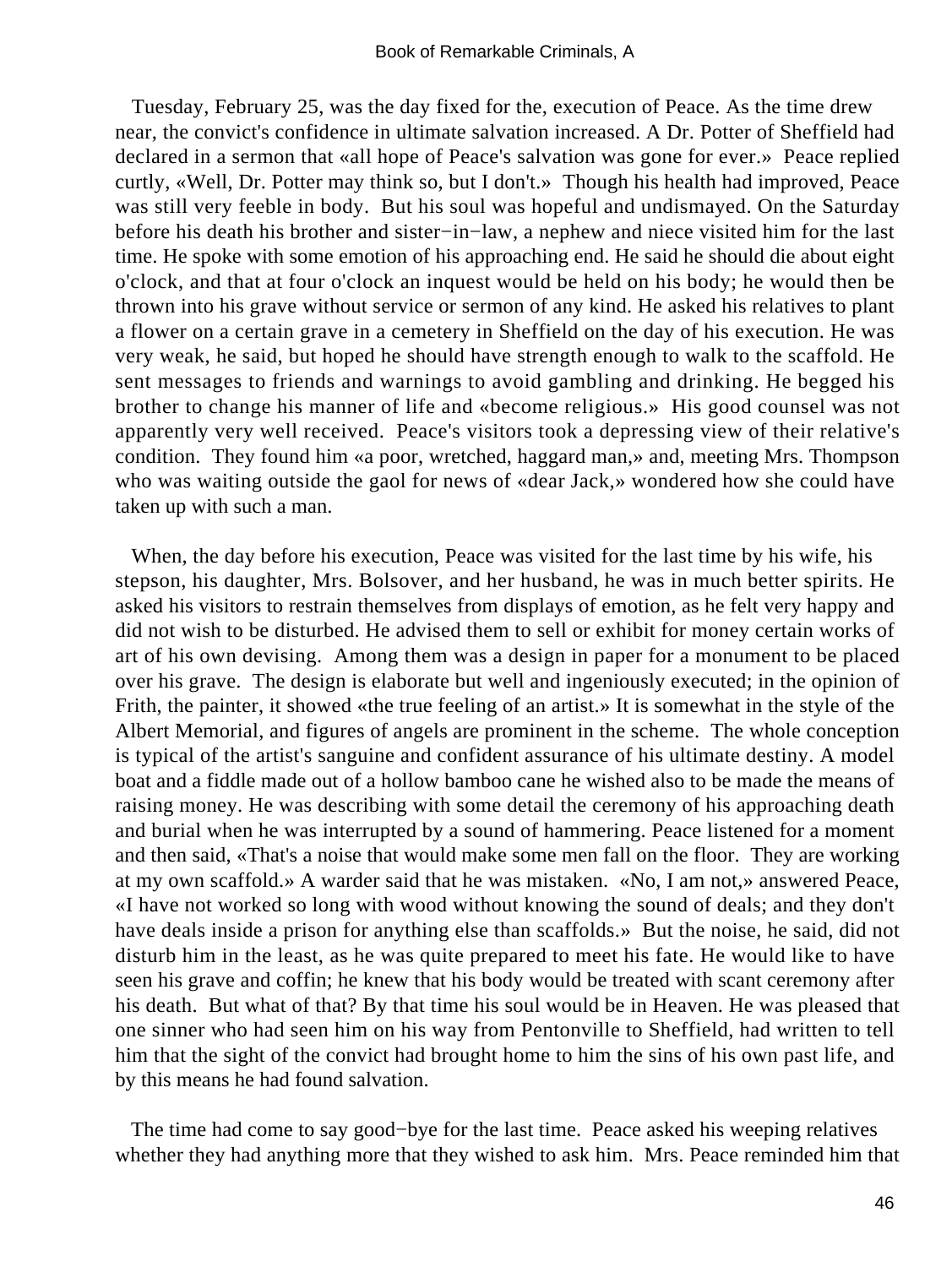he had promised to pray with them at the last. Peace, ever ready, knelt with them and prayed for half an hour. He then shook hands with them, prayed for and blessed each one singly, and himself gave way to tears as they left his presence. To his wife as she departed Peace gave a funeral card of his own designing. It ran:

 In Memory of Charles Peace Who was executed in Armley Prison Tuesday February 25th, 1879 Aged 47

For that I don but never Intended.

 The same day there arrived in the prison one who in his own trade had something of the personality and assurance of the culprit he was to execute. William Marwood – unlike his celebrated victim, he has his place in the Dictionary of National Biography – is perhaps the most remarkable of these persons who have held at different times the office of public executioner. As the inventor of the «long drop,» he has done a lasting service to humanity by enabling the death−sentence passed by the judge to be carried out with the minimum of possible suffering. Marwood took a lofty view of the office he held, and refused his assent to the somewhat hypocritical loathing, with which those who sanction and profit by his exertions are pleased to regard this servant of the law. «I am doing God's work,» said Marwood, «according to the divine command and the law of the British Crown. I do it simply as a matter of duty and as a Christian. I sleep as soundly as a child and am never disturbed by phantoms. Where there is guilt there is bad sleeping, but I am conscious that I try to live a blameless life. Detesting idleness, I pass my vacant time in business (he was a shoemaker at Horncastle, in Lincolnshire) and work in my shoeshop near the church day after day until such time as I am required elsewhere. It would have been better for those I executed if they had preferred industry to idleness.»

 Marwood had not the almost patriarchal air of benevolent respectability which his predecessor Calcraft had acquired during a short experience as a family butler; but as an executioner that kindly old gentleman had been a sad bungler in his time compared with the scientific and expeditious Marwood. The Horncastle shoemaker was saving, businesslike, pious and thoughtful. Like Peace, he had interests outside his ordinary profession. He had at one time propounded a scheme for the abolition of the National Debt, a man clearly determined to benefit his fellowmen in some way or other. A predilection for gin would seem to have been his only concession to the ordinary weakness of humanity. And now he had arrived in Armley Jail to exercise his happy dispatch on the greatest of the many criminals who passed through his hands, one who, in his own words, «met death with greater firmness» than any man on whom he had officiated during seven years of Crown employment.

 The day of February the 25th broke bitterly cold. Like Charles I. before him, Peace feared lest the extreme cold should make him appear to tremble on the scaffold. He had slept calmly till six o'clock in the morning. A great part of the two hours before the coming of the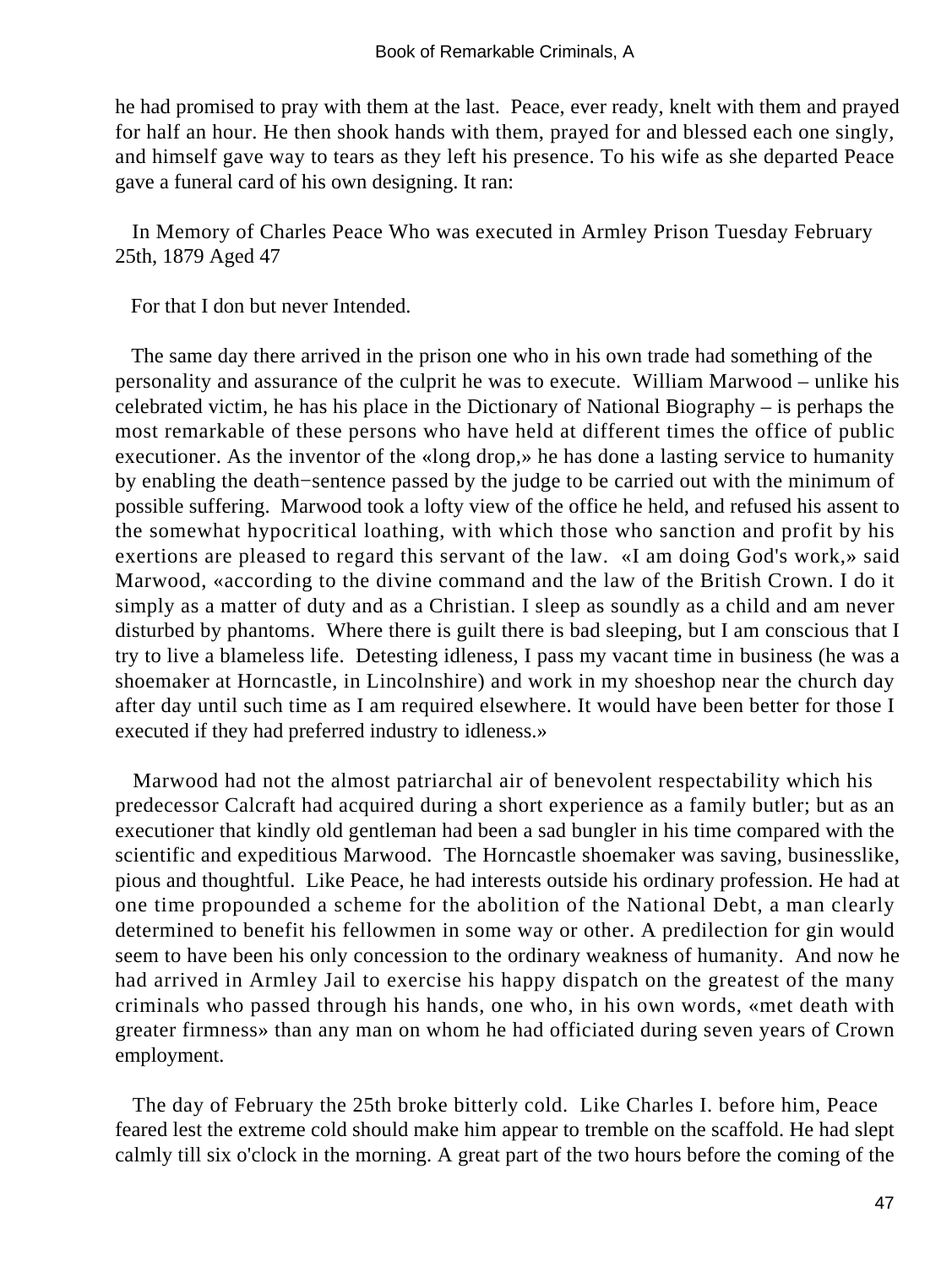hangman Peace spent in letter−writing. He wrote two letters to his wife, in one of which he copied out some verses he had written in Woking Prison on the death of their little boy John. In the second he expressed his satisfaction that he was to die now and not linger twenty years in prison. To his daughter, step−son and son−in−law he wrote letters of fervent, religious exhortation and sent them tracts and pictures which he had secured from well−intentioned persons anxious about his salvation. To an old friend, George Goodlad, a pianist, who had apparently lived up to his name, he wrote: "You chose an honest industrious way through life, but I chose the one of dis−

honesty, villainy and sin"; let his fate, he said, be a warning.

 Peace ate a hearty breakfast and awaited the coming of the executioner with calm. He had been troubled with an inconvenient cough the night before. «I wonder,» he said to one of his warders, «if Marwood could cure this cough of mine.» He had got an idea into his head that Marwood would «punish» him when he came to deal with him on the scaffold, and asked to see the hang−

 man a few minutes before the appointed hour. «I hope you will not punish me. I hope you will do your work quickly,» he said to Marwood. «You shall not suffer pain from my hand,» replied that worthy. «God bless you,» exclaimed Peace, «I hope to meet you all in heaven. I am thankful to say my sins are all forgiven.» And so these two pious men – on the morning of an execution Marwood always knelt down and asked God's blessing on the work he had to do – shook hands together and set about their business. Firmly and fearlessly Peace submitted himself to the necessary preparations. For one moment he faltered as the gallows came in sight, but recovered himself quickly.

 As Marwood was about to cover his face, Peace stopped him with some irritation of manner and said that he wished to speak to the gentlemen of the press who had been admitted to the ceremony. No one gainsaid him, and he thus addressed the reporters: «You gentlemen reporters, I wish you to notice the few words I am going to say. You know what my life has been. It has been base; but I wish you to notice, for the sake of others, how a man can die, as I am about to die, in fear of the Lord. Gentlemen, my heart says that I feel assured that my sins are forgiven me, that I am going to the Kingdom of Heaven, or else to the place prepared for those who rest until the great Judgment day. I do not think I have any enemies, but if there are any who would be so, I wish them well. Gentlemen, all and all, I wish them to come to the Kingdom of Heaven when they die, as I am going to die.» He asked a blessing on the officials of the prison and, in conclusion, sent his last wishes and respects to his dear children and their mother. «I hope,» he said, «no one will disgrace them by taunting them or jeering them on my account, but to have mercy upon them. God bless you, my dear children. Good− bye, and Heaven bless you. Amen: Oh, my Lord God, have mercy upon me!»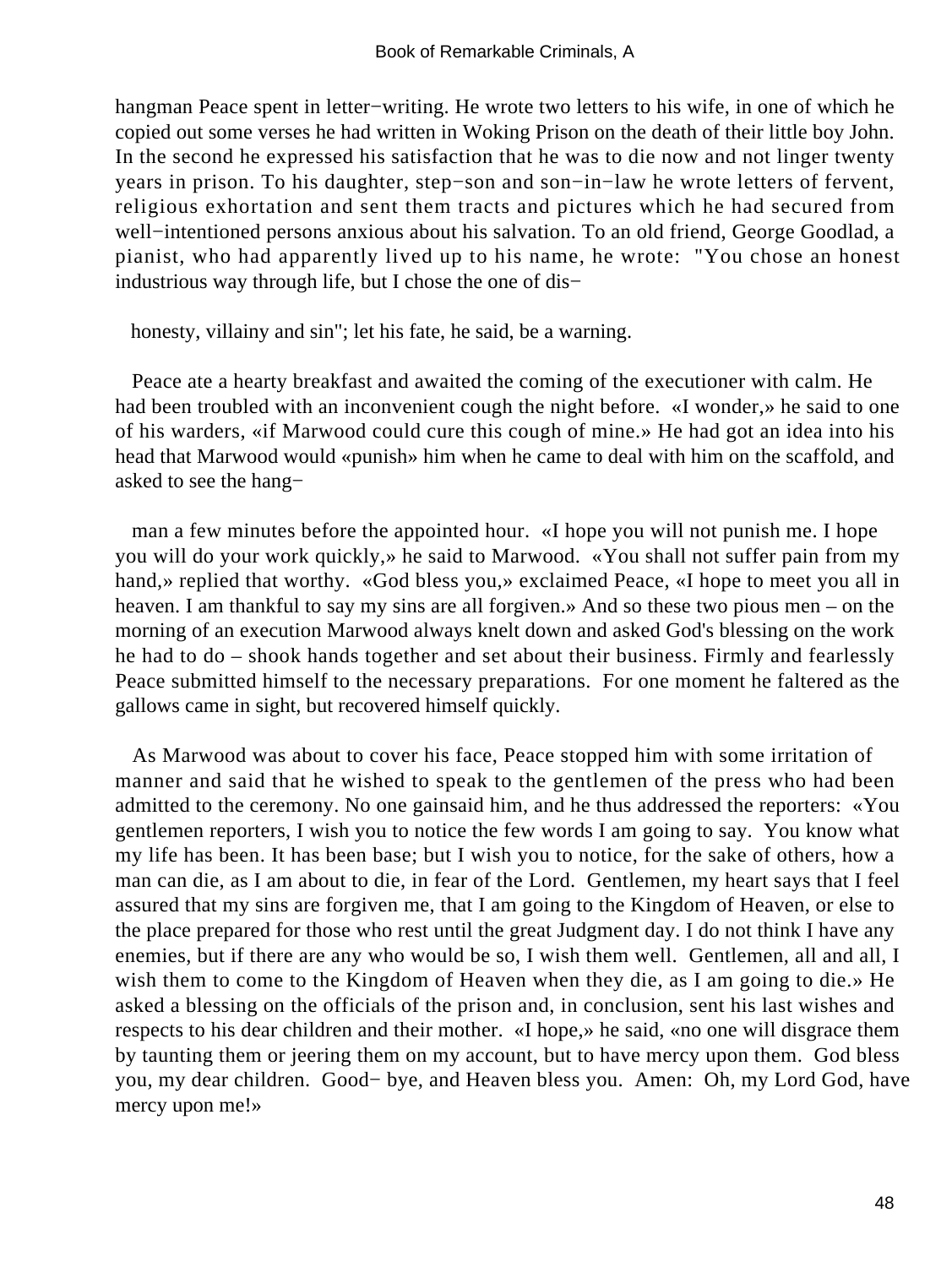After the cap had been placed over his head Peace asked twice very sharply, as a man who expected to be obeyed, for a drink of water. But this time his request was not compiled with. He died instantaneously and was buried in Armley Jail.

 Had Peace flourished in 1914 instead of 1874, his end might have been honourable instead of dishonourable. The war of to−day has no doubt saved many a man from a criminal career by turning to worthy account qualities which, dangerous in crime, are useful in war. Absolute fearlessness, agility, resource, cunning and determination; all these are admirable qualities in the soldier; and all these Charles Peace possessed in a signal degree. But fate denied him opportunity, he became a burglar and died on the scaffold. Years of prison life failed, as they did in those days, to make any impression for good on one resolute in whatever way he chose to go. Peace was a born fighter. A detective who knew him and had on one occasion come near capturing him in London, said that he was a fair fighter, that he always gave fair warning to those on whom he fired, and that, being a dead shot, the many wide shots which he fired are to be reckoned proofs of this. Peace maintained to the last that he had never intended to kill Dyson. This statement ex−detective Parrock believed, and that the fatal shot was fired over Peace's shoulder as he was making off. Though habitually sober, Peace was made intoxicated now and then by the drink, stood him by those whom he used to amuse with his musical tricks and antics in public− houses. At such times he would get fuddled and quarrelsome. He was in such a frame of mind on the evening of Dyson's murder. His visit to the Vicar of Ecclesall brought him little comfort or consolation. It was in this unsatisfactory frame of mind that he went to Dyson's house. This much the ex−detective would urge in his favour. To his neighbours he was an awe−inspiring but kind and sympathetic man. «If you want my true opinion of him,» says Detective Parrock, «he was a burglar to the backbone but not a murderer at heart. He deserved the fate that came to him as little as any who in modern times have met with a like one.» Those who are in the fighting line are always the most generous about their adversaries. Parrock as a potential target for Peace's revolver, may have erred on the side of generosity, but there is some truth in what he says.

 As Peace himself admitted, his life had been base. He was well aware that he had misused such gifts as nature had bestowed on him. One must go back to mediaeval times to find the counterpart of this daring ruffian who, believing in personal God and devil, refuses until the end to allow either to interfere with his business in life. In this respect Charles Peace reminds us irresistibly of our Angevin kings.

 There is only one criminal who vies with Charley Peace in that genial popular regard which makes Charles «Charley» and John «Jack,» and that is Jack Sheppard. What Jack was to the eighteenth century, that Charley was to the nineteenth. And each one is in a sense typical of his period. Lecky has said that the eighteenth century is richer than any other in the romance of crime. I think it may fairly be said that in the nineteenth century the romance of crime ceased to be. In the eighteenth century the scenery and dresses, all the stage setting of crime make for romance; its literature is quaint and picturesque; there is something gay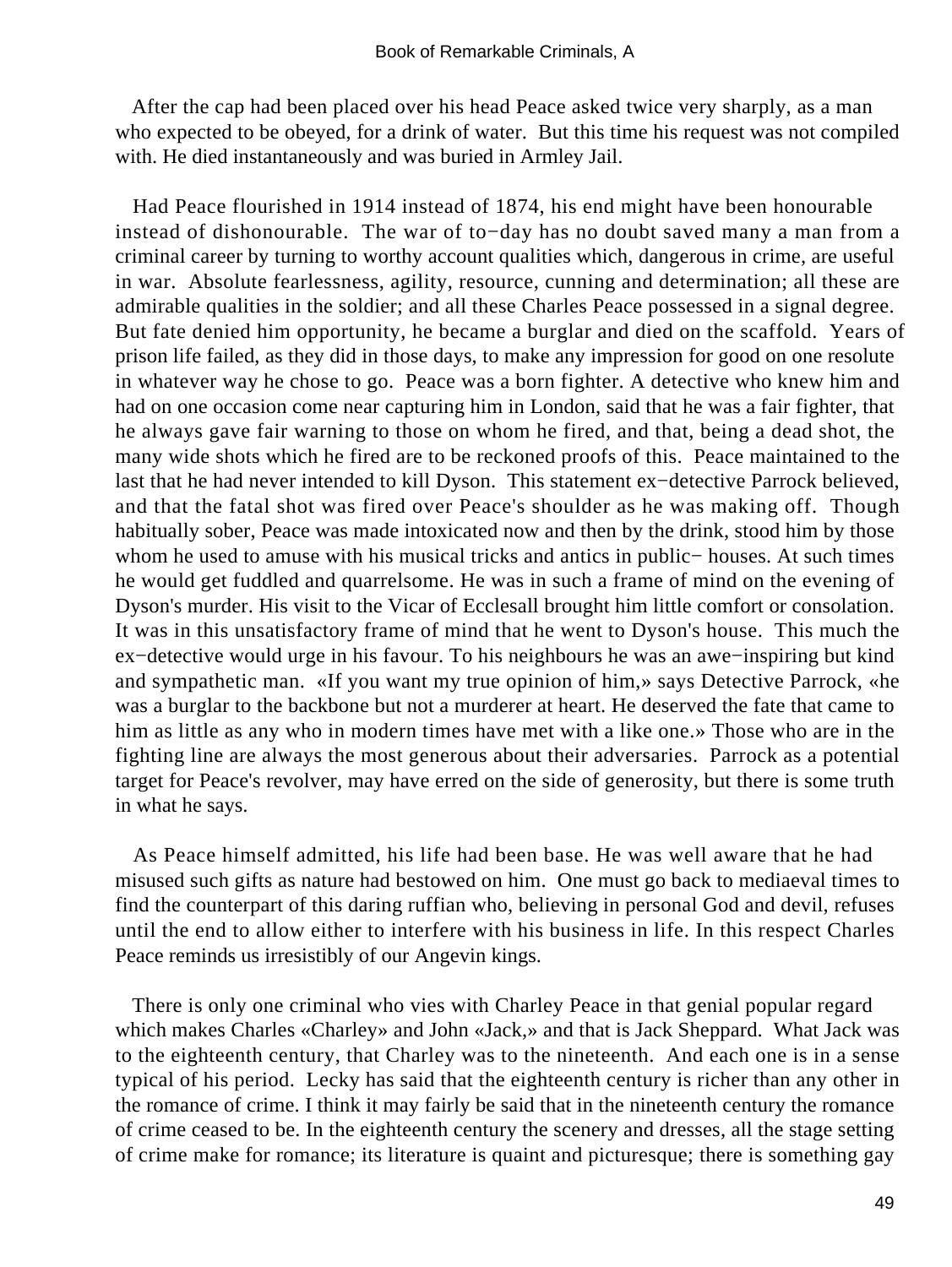and debonair about the whole business.

 Sheppard is typical of all this. There is a certain charm about the rascal; his humour is undeniable; he is a philosopher, taking all that comes with easy grace, even his betrayal by his brother and others who should have been loyal to him. Jack Sheppard has the good−humoured carelessness of that most engaging of all eighteenth century malefactors, Deacon Brodie. It is quite otherwise with Charley Peace. There is little enough gay or debonair about him. Compared with Sheppard, Peace is as drab as the surroundings of mid−Victorian crime are drab compared with the picturesqueness of eighteenth century England.

 Crime in the nineteenth century becomes more scientific in its methods and in its detection also. The revolver places a more hasty, less decorous weapon than the old−fashioned pistol in the hands of the determined burglar. The literature of crime, such as it is, becomes vulgar and prosaic. Peace has no charm about him, no gaiety, but he has the virtues of his defects. He, unlike Sheppard, shuns company; he works alone, never depending on accomplices; a «tight cock,» as Sheppard would have phrased it, and not relying on a like quality of tightness in his fellows. Sheppard is a slave to his women, Edgeworth Bess and Mrs. Maggot; Mrs. Peace and Sue Thompson are the slaves of Peace. Sheppard loves to stroll openly about the London streets in his fine suit of black, his ruffled shirt and his silver− hilted sword. Peace lies concealed at Peckham beneath the homely disguise of old Mr. Thompson. Sheppard is an imp, Peace a goblin. But both have that gift of personality which, in their own peculiar line, lifts them out from the ruck, and makes them Jack and Charley to those who like to know famous people by cheery nicknames.

 And so we must accept Charles Peace as a remarkable character, whose unquestioned gifts as a man of action were squandered on a criminal career; neither better nor worse than a great number of other persons, whose good fortune it has been to develop similar qualities under happier surroundings. There are many more complete villains than the ordinary criminal, who contrive to go through life without offending against the law. Close and scientific investigation has shown that the average convicted criminal differs intellectually from the normal person only in a slightly lower level of intelligence, a condition that may well be explained by the fact that the convicted criminal has been found out. Crime has been happily defined by a recent and most able investigator into the character of the criminal[12] as «an unusual act committed by a perfectly normal person.» At the same time, according to the same authority, there is a type of normal person who tends to be convicted of crime, and he is differentiated from his fellows by defective physique and mental capacity and an increased possession of antisocial qualities.[13]

[12] «The English Convict,» a statistical study, by Charles Goring, M.D. His Majesty's Stationery Office, 1913.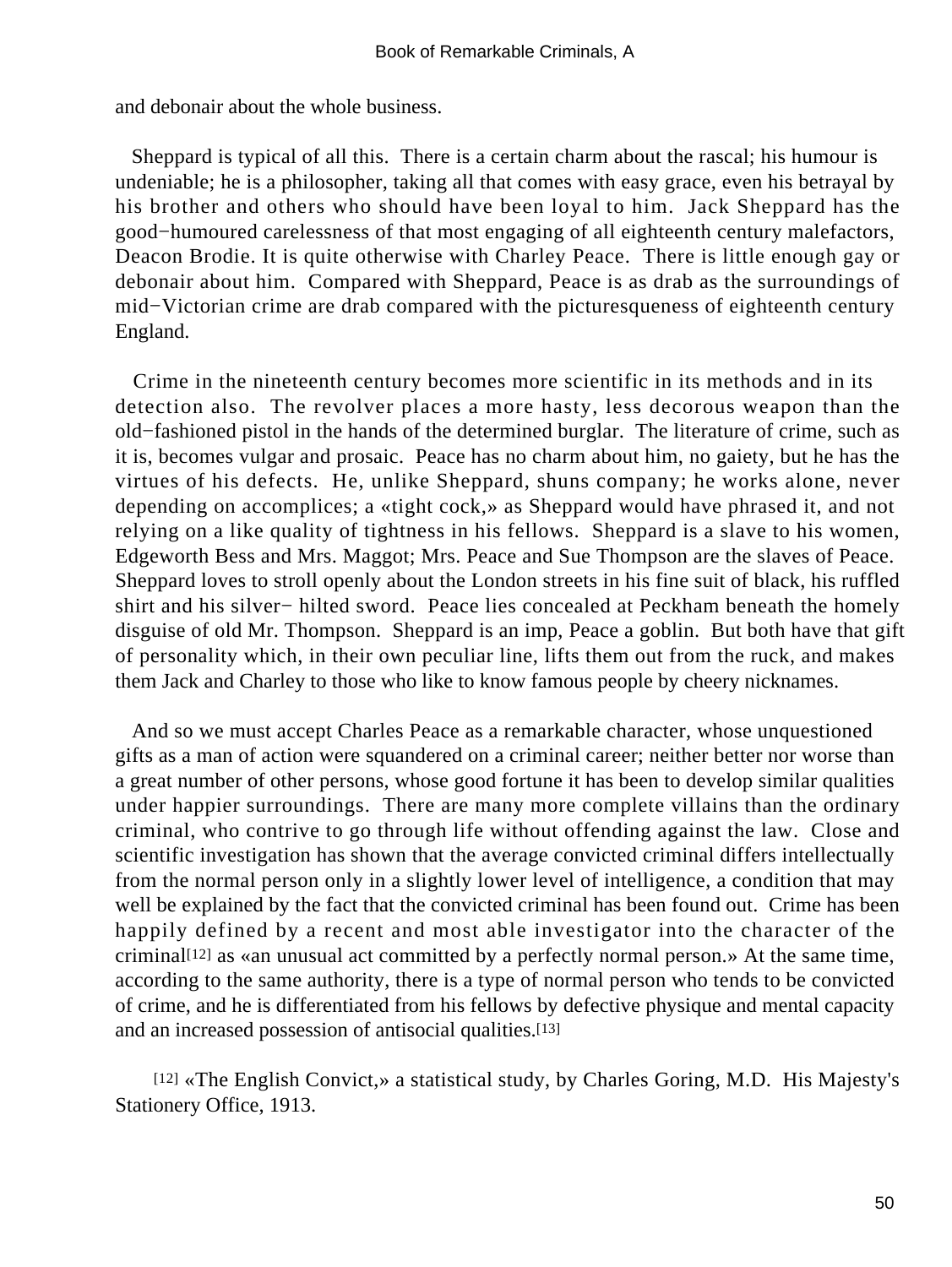[13] Murderers – at least those executed for their crimes – have not for obvious reasons been made the subject of close scientific observation. Their mental capacity would in all probability be found to be rather higher than that of less ambitious criminals.

 How does Peace answer to the definition? Though short in stature, his physical development left little to be desired: he was active, agile, and enjoyed excellent health at all times. For a man of forty−seven he had aged remarkably in appearance. That is probably to be accounted for by mental worry. With two murders on his conscience we know from Sue Thompson that all she learnt of his secrets was what escaped from him in his troubled dreams – Peace may well have shown traces of mental anxiety. But in all other respects Charles Peace would seem to have been physically fit. In intellectual capacity he was undoubtedly above the average of the ordinary criminal. The facts of his career, his natural gifts, speak for themselves. Of anti−social proclivities he no doubt possessed his share at the beginning, and these were aggravated, as in most cases they were in his day, by prison life and discipline.

 Judged as scientifically as is possible where the human being is concerned, Peace stands out physically and intellectually well above the average of his class, perhaps the most naturally gifted of all those who, without advantages of rank or education, have tried their hands at crime. Ordinary crime for the most part would appear to be little better than the last resort of the intellectually defective, and a poor game at that. The only interesting criminals are those worthy of something better. Peace was one of these. If his life may be said to point a moral, it is the very simple one that crime is no career for a man of brains.

Story 2 − The Career of Robert Butler

 There is a report of Butler's trial published in Dunedin. It gives in full the speeches and the cross−examination of the witnesses, but not in all cases the evidence−in−chief. By the kindness of a friend in New Zealand I obtained a copy of the depositions taken before the magistrate; with this I have been able to supplement the report of the trial. A collection of newspaper cuttings furnished me with the details of the rest of Butler's career.

I

#### THE **DUNEDIN MURDERS**

 On the evening of March 23, 1905, Mr. William Munday, a highly respected citizen of the town of Tooringa, in Queensland, was walking to the neighbouring town of Toowong to attend a masonic gathering. It was about eight o'clock, the moon shining brightly. Nearing Toowong, Mr. Munday saw a middle−aged man, bearded and wearing a white overcoat, step out into the moonlight from under the shadow of a tree. As Mr. Munday advanced, the man in the white coat stood directly in his way. «Out with all you have, and quick about it,» he said. Instead of complying with this peremptory summons, Mr. Munday attempted to close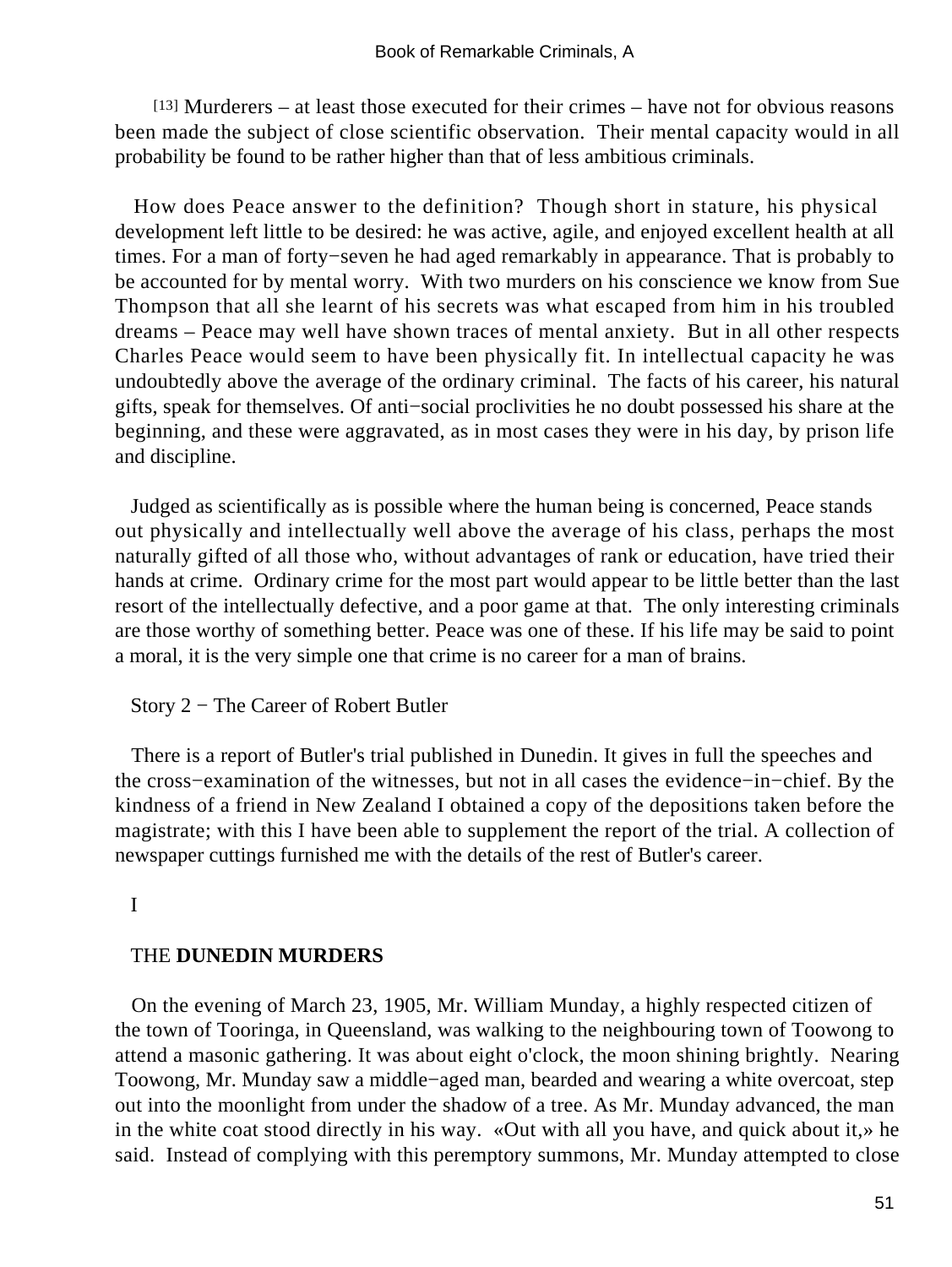with him. The man drew back quickly, whipped out a revolver, fired, and made off as fast as he could. The bullet, after passing through Mr. Munday's left arm, had lodged in the stomach. The unfortunate gentleman was taken to a neighbouring hospital where, within a few hours, he was dead.

 In the meantime a vigorous search was made for his assailant. Late the same night Constable Hennessy, riding a bicycle, saw a man in a white coat who seemed to answer to the description of the assassin. He dismounted, walked up to him and asked him for a match. The man put his hand inside his coat. «What have you got there?» asked the constable. «I'll – soon show you,» replied the man in the white coat, producing suddenly a large revolver. But Hennessy was too quick for him. Landing him one under the jaw, he sent him to the ground and, after a sharp struggle, secured him. Constable Hennessy little knew at the time that his capture in Queensland of the man in the white coat was almost as notable in the annals of crime as the affray at Blackheath on an autumn night in 1878, when Constable Robinson grappled successfully, wounded as he was, with Charles Peace.

 The man taken by Hennessy gave the name of James Wharton, and as James Wharton he was hanged at Brisbane. But before his death it was ascertained beyond doubt, though he never admitted it himself, that Wharton was none other than one Robert Butler, whose career as a criminal and natural wickedness may well rank him with Charles Peace in the hierarchy of scoundrels. Like Peace, Butler was, in the jargon of crime, a «hatter,» a «lone hand,» a solitary who conceived and executed his nefarious designs alone; like Peace, he supplemented an insignificant physique by a liberal employment of the revolver; like Peace, he was something of a musician, the day before his execution he played hymns for half an hour on the prison organ; like Peace, he knew when to whine when it suited his purpose; and like Peace, though not with the same intensity, he could be an uncomfortably persistent lover, when the fit was on him. Both men were cynics in their way and viewed their fellow−men with a measure of contempt. But here parallel ends. Butler was an intellectual, inferior as a craftsman to Peace, the essentially practical, unread, naturally gifted artist. Butler was a man of books. He had been schoolmaster, journalist. He had studied the lives of great men, and as a criminal, had devoted especial attention to those of Frederick the Great and Napoleon. Butler's defence in the Dunedin murder trial was a feat of skill quite beyond the power of Peace. Peace was a religious man after the fashion of the mediaeval tyrant, Butler an infidel. Peace, dragged into the light of a court of justice, cut a sorry figure; here Butler shone. Peace escaped a conviction for murder by letting another suffer in his place; Butler escaped a similar experience by the sheer ingenuity of his defence. Peace had the modesty and reticence of the sincere artist; Butler the loquacious vanity of the literary or forensic coxcomb. Lastly, and it is the supreme difference, Butler was a murderer by instinct and conviction, as Lacenaire or Ruloff; «a man's life,» he said, «was of no more importance than a dog's; nature respects the one no more than the other, a volcanic eruption kills mice and men with the one hand. The divine command, `kill, kill and spare not,' was intended not only for Joshua, but for men of all time; it is the example of our rulers, our Fredericks and Napoleons.»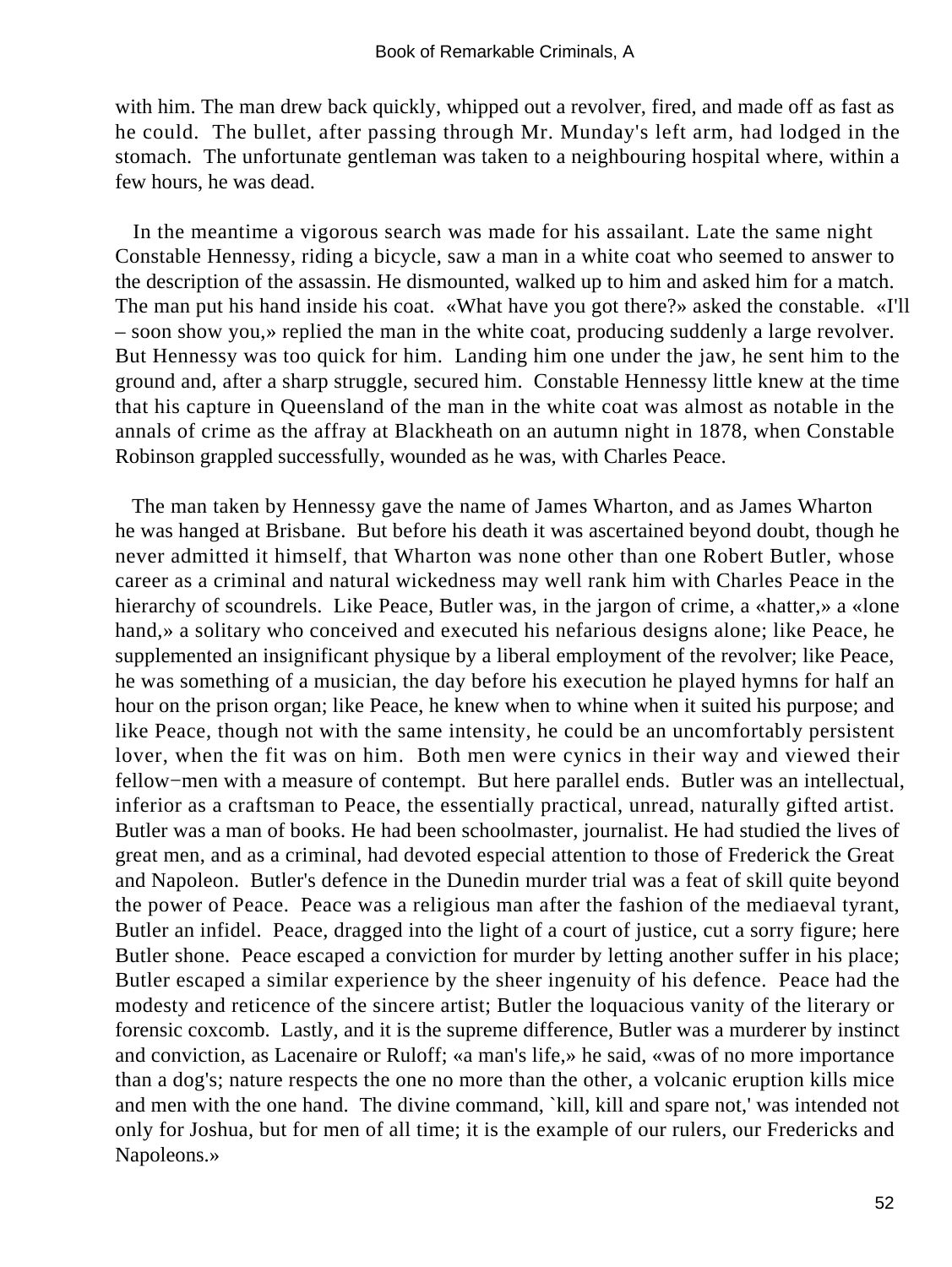Butler was of the true Prussian mould. «In crime,» he would say, «as in war, no half measures. Let us follow the example of our rulers whose orders in war run, `Kill, burn and sink,' and what you cannot carry away, destroy.'» Here is the gospel of frightfulness applied almost prophetically to crime. To Butler murder is a principle of warfare; to Peace it was never more than a desperate resort or an act the outcome of ungovernable passion.

 Ireland can claim the honour of Butler's birth. It took place at Kilkenny about 1845. At an early age he left his native land for Australia, and commenced his professional career by being sentenced under the name of James Wilson – the same initials as those of James Wharton of Queensland – to twelve months' imprisonment for vagrancy. Of the sixteen years he passed in Victoria he spent thirteen in prison, first for stealing, then in steady progression for highway robbery and burglary. Side by side with the practical and efficient education in crime furnished by the Victorian prisons of that day, Butler availed himself of the opportunity to educate his mind. It was during this period that he found inspiration and encouragement in the study of the lives of Frederick and Napoleon, besides acquiring a knowledge of music and shorthand.

 When in 1876 Butler quitted Australia for New Zealand, he was sufficiently accomplished to obtain employment as a schoolmaster.

 At Cromwell, Otago, under the name of «C. J. Donelly, Esq.,» Butler opened a «Commercial and Preparatory Academy,» and in a prospectus that recalls Mr. Squeers' famous advertisement of Dotheboys Hall, announced that the programme of the Academy would include «reading, taught as an art and upon the most approved principles of elocution, writing, arithmetic, euclid, algebra, mensuration, trigonometry, book−keeping, geography, grammar, spelling and dictation) composition, logic and debate, French, Latin, shorthand, history, music, and general lectures on astronomy, natural philosophy, geology, and other subjects.» The simpler principles of these branches of learning were to be «rendered intelligible, and a firm foundation laid for the acquirement of future knowledge.» Unfortunately a suspicion of theft on Butler's part cut short the fulfilment of this really splendid programme, and Butler left Cromwell hurriedly for the ampler field of Dunedin. There, less than a fortnight after his arrivel{sic}, he was sentenced to four years' hard labour for several burglaries committed in and about that city.

 On the 18th of February, 1880, Butler was released from prison. With that consummate hypocrisy which was part of the man, he had contrived to enlist the sympathies of the Governor of the Dunedin Jail, who gave him, on his departure, a suit of clothes and a small sum of money. A detective of the name of Bain tried to find him employment. Butler wished to adopt a literary career. He acted as a reporter on the Dunedin Evening Star, and gave satisfaction to the editor of that newspaper. An attempt to do some original work, in the shape of «Prison Sketches,» for another newspaper, was less successful. Bain had arranged for the publication of the articles in the Sunday Advertiser, but when the time came to deliver his manuscript, Butler failed to appear. Bain, whose duty it was to keep an eye on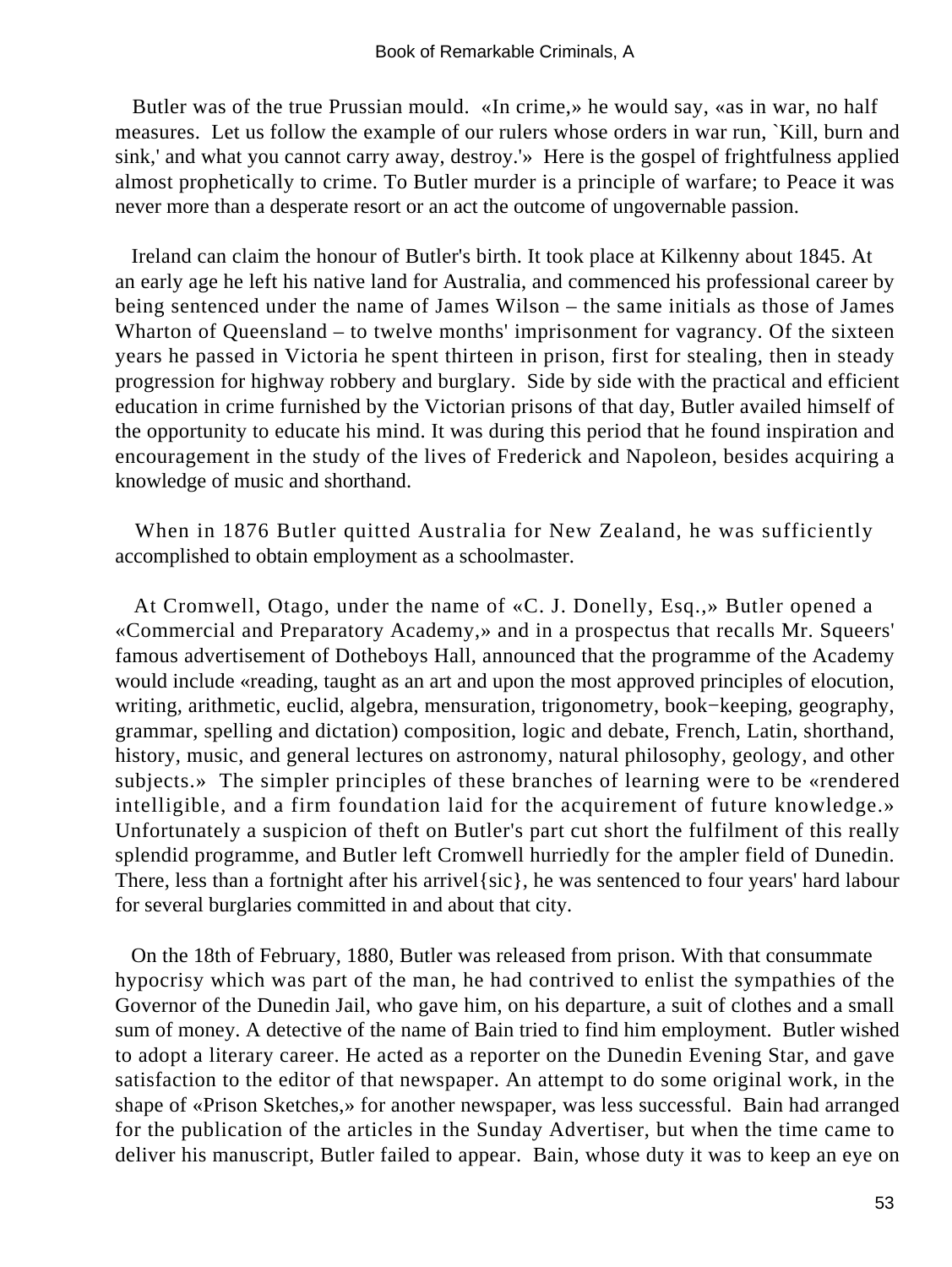Butler, found him in the street looking wild and haggard. He said that he had found the work «too much for his head,» that he had torn up what he had written, that he had nowhere to go, and had been to the end of the jetty with the intention of drowning himself. Bain replied somewhat caustically that he thought it a pity he had not done so, as nothing would have given him greater joy than going to the end of the jetty and identifying his body. «You speak very plainly,» said Butler. «Yes, and what is more, I mean what I say,» replied Bain. Butler justified Bain's candour by saying that if he broke out again, he would be worse than the most savage tiger ever let loose on the community. As a means of obviating such an outbreak, Butler suggested that, intellectual employment having failed, some form of manual labour should be found him. Bain complied with Butler's request, and got him a job at levelling reclaimed ground in the neighbourhood of Dunedin. On Wednesday, March 10, Butler started work, but after three hours of it relinquished the effort. Bain saw Butler again in Dunedin on the evening of Saturday, March 13, and made an appointment to meet him at half−past eight that night. Butler did not keep the appointment. Bain searched the town for him, but he was nowhere to be found.

 About the same time Butler had some talk with another member of the Dunedin police force, Inspector Mallard. They discussed the crimes of Charles Peace and other notable artists of that kind. Butler remarked to Mallard how easy it would be to destroy all traces of a murder by fire, and asked the inspector whether if he woke up one morning to find some brutal murder had been committed, he would not put it down to him. «No, Butler,» replied the inspector, «the first thing I should do would be to look for suspicious circumstances, and most undoubtedly, if they pointed to you, you would be looked after.»

 In the early morning of this Saturday, March 13, the house of a Mr. Stamper, a solicitor of Dunedin, had been broken into, and some articles of value, among them a pair of opera glasses, stolen. The house had been set on fire, and burned to the ground. On the morning of the following day, Sunday, the 14th, Dunedin was horrified by the discovery of a far more terrible crime, tigerish certainly in its apparent ferocity. In a house in Cumberland Street, a young married couple and their little baby were cruelly murdered and un{sic}{an??} unsuccessful attempt made to fire the scene of the crime.

 About half−past six on Sunday morning a man of the name of Robb, a carpenter, on getting out of bed, noticed smoke coming from the house of a neighbor of his, Mr. J. M. Dewar, who occupied a small one−floored cottage standing by itself in Cumberland Street, a large and broad thoroughfare on the outskirts of the town. Dewar was a butcher by trade, a young man, some eighteen months married, and father of a baby girl. Robb, on seeing smoke coming from Dewar's house, woke his son, who was a member of the fire brigade. The latter got up, crossed the street, and going round to the back door, which he found wide open, entered the house. As he went along the passage that separated the two front rooms, a bedroom and sitting−room, he called to the inmates to get up. He received no answer, but as he neared the bedroom he heard a «gurgling» sound. Crawling on his hands and knees he reached the bedroom door, and two feet inside it his right hand touched something. It was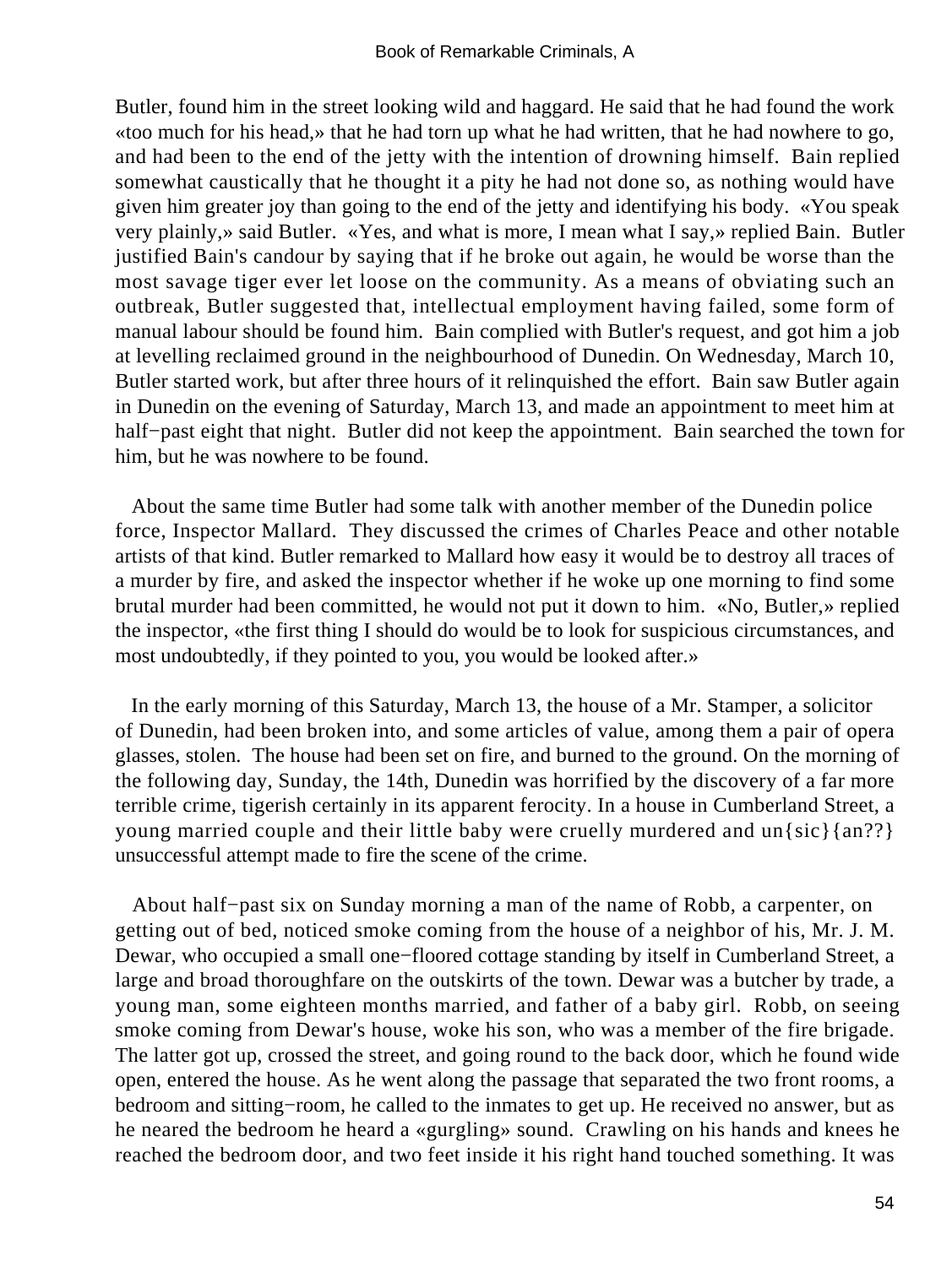the body of a woman; she was still alive, but in a dying condition. Robb dragged her across the passage into the sitting−room. He got some water, and extin− guished the fire in the bedroom. On the bed lay the body of Dewar. To all appearances he had been killed in his sleep. By his side was the body of the baby, suffocated by the smoke. Near the bed was an axe belonging to Dewar, stained with blood. It was with this weapon, apparently, that Mr. and Mrs. Dewar had been attacked. Under the bed was a candlestick belonging also to the Dewars, which had been used by the murderer in setting fire to the bed. The front window of the sitting−room was open, there were marks of boot nails on the sill, and on the grass in front of the window a knife was found. An attempt had been made to ransack a chest of drawers in the bedroom, but some articles of jewellery lying in one of the drawers, and a ring on the dressing−table had been left untouched. As far as was known, Mr. and Mrs. Dewar were a perfectly happy and united couple. Dewar had been last seen alive about ten o'clock on the Saturday night getting off a car near his home. At eleven a neighbour had noticed a light in the Dewars' house. About five o'clock on the Sunday morning another neighbour had been aroused from his sleep by the sound as of something falling heavily. It was a wild and boisterous night. Thinking the noise might be the slamming of his stable door, he got up and went out to see that it was secure. He then noticed that a light was burning in the bedroom window of the Dewars' cottage.

 Nothing more was known of what had occurred that morning until at half−past six Robb saw the smoke coming from Dewars' house. Mrs. Dewar, who alone could have told something, never recovered consciousness and died on the day following the crime. Three considerable wounds sufficient to cause death had been inflicted on the unfortunate woman's head, and five of a similar character on that of her husband. At the head of the bed, which stood in the corner of the room, there was a large smear of blood on the wall just above the door; there were spots of blood all over the top of the bed, and some smaller ones that had to all appearances spurted on to the panel of the door nearest to the bed.

 The investigation of this shocking crime was placed in the hands of Detective Bain, whose duty it had been to keep an eye on Robert Butler, but he did not at first associate his interesting charge with the commission of the murder. About half−past six on Sunday evening Bain happened to go to a place called the Scotia Hotel, where the landlord informed him that one of his servants, a girl named Sarah Gillespie, was very anxious to see him. Her story was this: On the morning of Thursday, March 11, Robert Butler had come to the hotel; he was wearing a dark lavender check suit and carried a top coat and parcel. Butler had stayed in the hotel all Thursday and slept there that night. He had not slept in the hotel on the Friday night, and Sarah Gillespie had not seen him again until he came into the house about five and twenty minutes to seven on Sunday morning. The girl noticed that he was pale and excited, seemed afraid and worried, as if someone were coming after him. After giving her some money for the landlord, he went upstairs, fetched his top coat, a muffler, and his parcel. Before leaving he said he would have a pint of beer, as he had not breakfasted. He then left, presumably to catch an early train.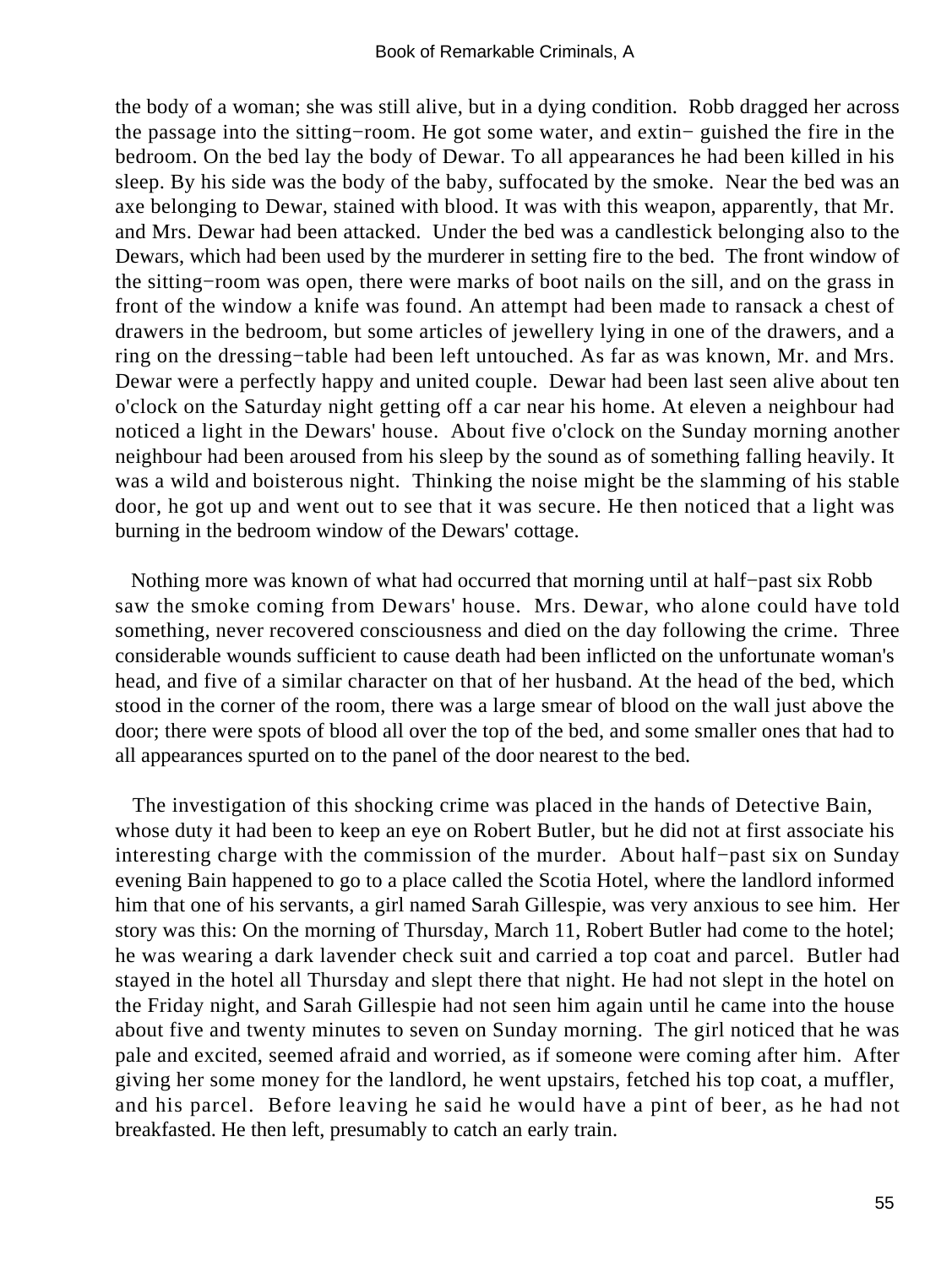Butler was next seen a few minutes later at a shop near the hotel, where he bought five tins of salmon, and about the same time a milk−boy saw him standing on the kerb in Cumberland Street in a stooping position, his head turned in the direction of Dewars' house. A little after ten the same night Butler entered a hotel at a place called Blueskin, some twelve miles distant from Dunedin. He was wearing an overcoat and a light muffler. He sat down at a table in the dining−room and seemed weary and sleepy. Someone standing at the bar said «What a shocking murder that was in Cumberland Street!» Butler started up, looked steadily from one to the other of the two men who happened to be in the room, then sat down again and, taking up a book, appeared to be reading. More than once he put down the book and kept shifting uneasily in his chair. After having some supper he got up, paid his reckoning, and left the hotel.

 At half−past three the following morning, about fifteen miles from Dunedin, on the road to Waikouaiti, two constables met a man whom they recognised as Butler from a description that had been circulated by the police. The constables arrested and searched him. They found on him a pair of opera glasses, the property of Mr. Stamper, whose house had been burgled and burned down on the morning of the 13th. Of this crime Butler acknowledged himself to be the perpetrator. Besides the opera glasses the constables took from Butler two tins of salmon, a purse containing four shillings and sixpence, a pocket knife, a box of matches, a piece of candle, and a revolver and cartridges. The prisoner was carrying a top coat, and was dressed in a dark coat and grey trousers, underneath which he was wearing a white shirt, an under flannel and a Rob Roy Crimean shirt. One of the constables noticed that there were marks of blood on his shirt. Another singular feature in Butler's attire was the fact that the outer soles of his boots had been recently removed. When last seen in Dunedin Butler had been wearing a moustache; he was now clean shaven.

 The same evening a remarkable interview took place in the lock−up at Waikouaiti between Butler and Inspector Mallard. Mallard, who had some reason for suspecting Butler, bearing in mind their recent conversation, told the prisoner that he would be charged with the murder in Cumberland Street. For a few seconds, according to Mallard, the prisoner seemed terribly agitated and appeared to be choking. Recovering himself somewhat, he said, «If for that, you can get no evidence against me; and if I am hanged for it, I shall be an innocent man, whatever other crimes I may have committed.» Mallard replied, «There is evidence to convict you – the fire was put out.» Butler than{sic} said that he would ask Mallard a question, but, after a pause, decided not to do so. Mallard, after examining Butler's clothes, told him that those were not the clothes in which he had left the Scotia Hotel. Butler admitted it, and said he had thrown those away in the North East Valley. Mallard alluded to the disappearance of the prisoner's moustache. Butler replied that he had cut it off on the road. Mallard noticed then the backs of Butler's hands were scratched, as if by contact with bushes. Butler seemed often on the point of asking questions, but would then stop and say «No, I won't ask you anything.» To the constables who had arrested him Butler remarked, «You ought to remember me, because I could have shot you if I had wished.» When Mallard later in the evening visited Butler again, the prisoner who was then lying down said, «I want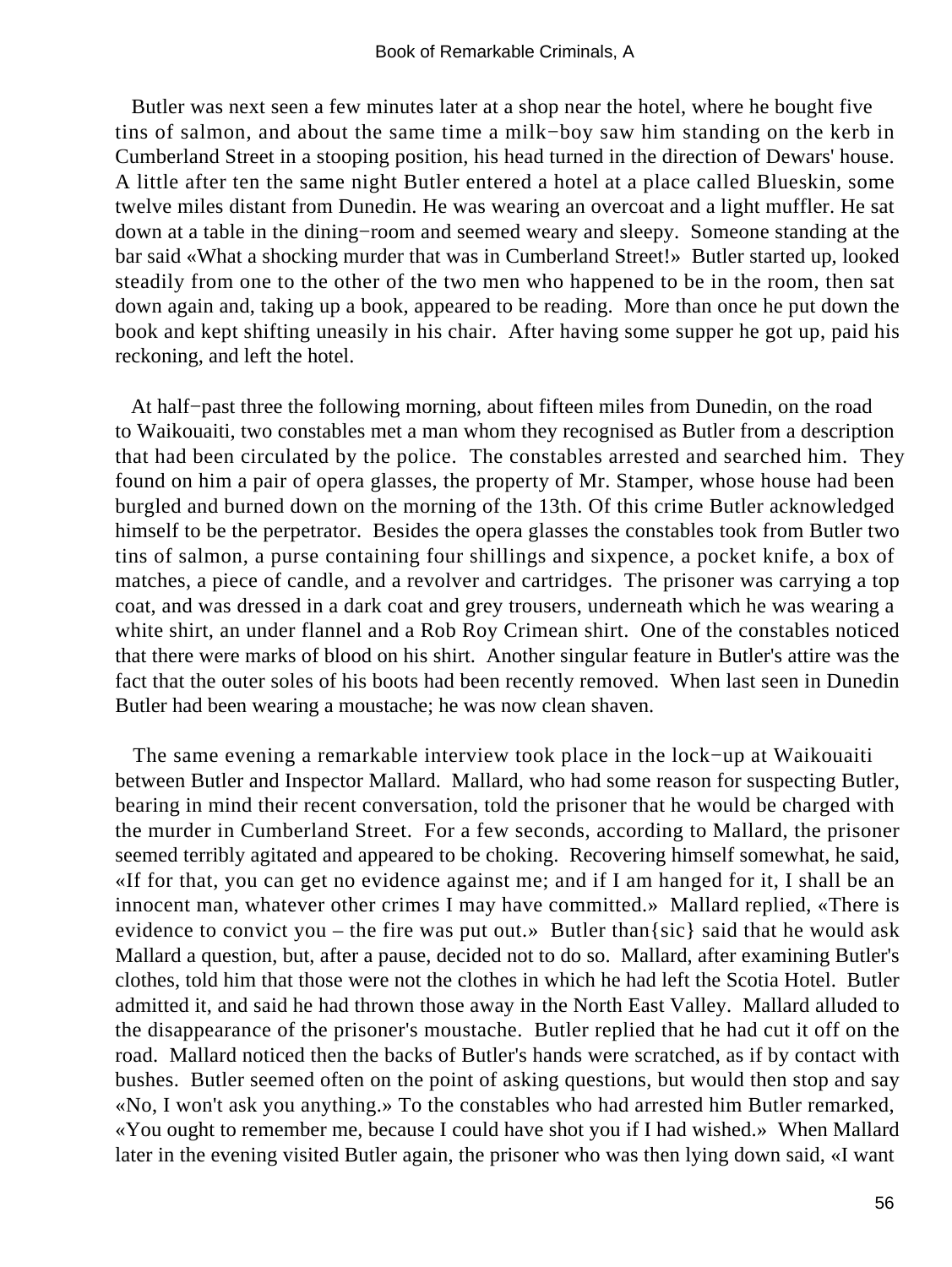to speak to you. I want to ask the press not to publish my career. Give me fair play. I suppose I shall be convicted and you will see I can die like a man.»

 A few days after Butler's arrest a ranger on the Town Belt, a hill overlooking Dunedin, found a coat, a hat and silk striped cravat, and a few days later a pair of trousers folded up and placed under a bush. These articles of clothing were identified as those which Butler had been seen wearing on the Saturday and Sunday morning. They were examined. There were a number of bloodstains on them, not one of them larger in size than a pea, some almost invisible. On the front of the trousers about the level of the groin there were blood spots on both sides. There was blood on the fold of the left breast of the coat and on the lining of the cuff of the right arm. The shirt Butler was wearing at the time of his arrest was examined also. There were small spots of blood, about fourteen altogether, on the neck and shoulder bands, the right armpit, the left sleeve, and on both wristbands. Besides the clothes, a salmon tin was found on the Town Belt, and behind a seat in the Botanical Gardens, from which a partial view of the Dewars' house in Cumberland Street could be obtained, two more salmon tins were found, all three similar to the five purchased by Butler on the Sunday morning, two of which had been in his possession at the time of his arrest.

 Such were the main facts of the case which Butler had to answer when, a few weeks later, he was put on his trial before the Supreme Court at Dunedin. The presiding judge was Mr. Justice Williams, afterwards Sir Joshua Williams and a member of the Privy Council. The Crown Prosecutor, Mr. Haggitt, conducted the case for the Crown, and Butler defended himself.

II

# THE **TRIAL OF BUTLER**

 To a man of Butler's egregious vanity his trial was a glorious opportunity for displaying his intellectual gifts, such as they were. One who had known him in prison about this time describes him as a strange compound of vanity and envy, blind to his own faults and envious of the material advantages enjoyed by others. Self−willed and arrogant, he could bully or whine with equal effect. Despising men, he believed that if a man did not possess some requisite quality, he had only to ape it, as few would distinguish between the real and the sham.

 But with all these advantages in the struggle for life, it is certain that Butler's defence would have been far less effective had be{sic} been denied all professional aid. As a matter of fact, throughout his trial Butler was being advised by three distinguished members of the New Zealand bar, now judges of the Supreme Court, who though not appearing for him in court, gave him the full benefit of their assistance outside it. At the same time Butler carried off the thing well. Where imagination was required, Butler broke down; he could not write sketches of life in prison; that was too much for his pedestrian intellect. But given the facts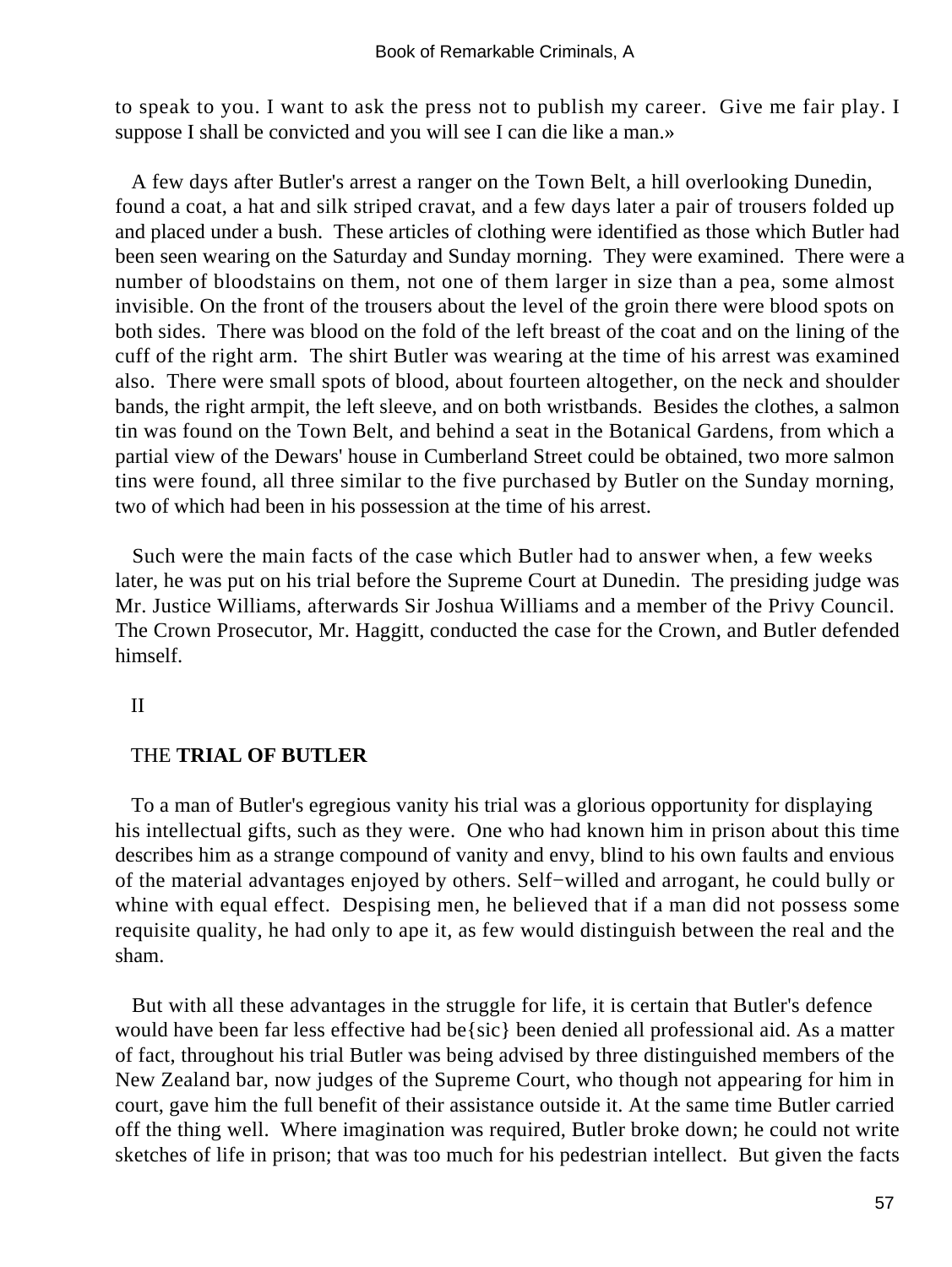of a case, dealing with a transaction of which he alone knew the real truth, and aided by the advice and guidance of trained intellects, Butler was unquestionably clever and shrewd enough to make the best use of such advantages in meeting the case against him.

 Thus equipped for the coming struggle, this high−browed ruffian, with his semi−intellectual cast of countenance, his jerky restless posturing, his splay−footed waddle, «like a lame Muscovy duck,» in the graphic words of his gaol companion, stood up to plead for his life before the Supreme Court at Dunedin.

 It may be said at the outset that Butler profited greatly by the scrupulous fairness shown by the Crown Prosecutor. Mr. Haggitt extended to the prisoner a degree of consideration and forbearance, justified undoubtedly towards an undefended prisoner. But, as we have seen, Butler was not in reality undefended. At every moment of the trial he was in communication with his legal advisers, and being instructed by them how to meet the evidence given against him. Under these circumstances the unfailing consideration shown him by the Crown Prosecutor seems almost excessive. From the first moment of the trial Butler was fully alive to the necessities of his situation. He refrained from including in his challenges of the jury the gentleman who was afterwards foreman; he knew he was all right, he said, because he parted his hair in the middle, a «softy,» in fact. He did not know in all probability that one gentleman on the jury had a rooted conviction that the murder of the Dewars was the work of a criminal lunatic. There was certainly nothing in Butler's demeanour or behaviour to suggest homicidal mania.

The case against Butler rested on purely circumstantial evidence.

 No new facts of importance were adduced at the trial. The stealing of Dewar's wages, which had been paid to him on the Saturday, was the motive for the murder suggested by the Crown. The chief facts pointing to Butler's guilt were: his conversation with Mallard and Bain previous to the crime; his demeanour after it; his departure from Dunedin; the removal of his moustache and the soles of his boots; his change of clothes and the bloodstains found upon them, added to which was his apparent inability to account for his movements on the night in question.

 Such as the evidence was, Butler did little to shake it in cross− examination. His questions were many of them skilful and pointed, but on more than one occasion the judge intervened to save him from the danger common to all amateur cross−examiners, of not knowing when to stop. He was most successful in dealing with the medical witnesses. Butler had explained the bloodstains on his clothes as smears that had come from scratches on his hands, caused by contact with bushes. This explanation the medical gentlemen with good reason rejected. But they went further, and said that these stains might well have been caused by the spurting and spraying of blood on to the murderer as he struck his victims. Butler was able to show by the position of the bloodstains on the clothes that such an explanation was open to considerable doubt.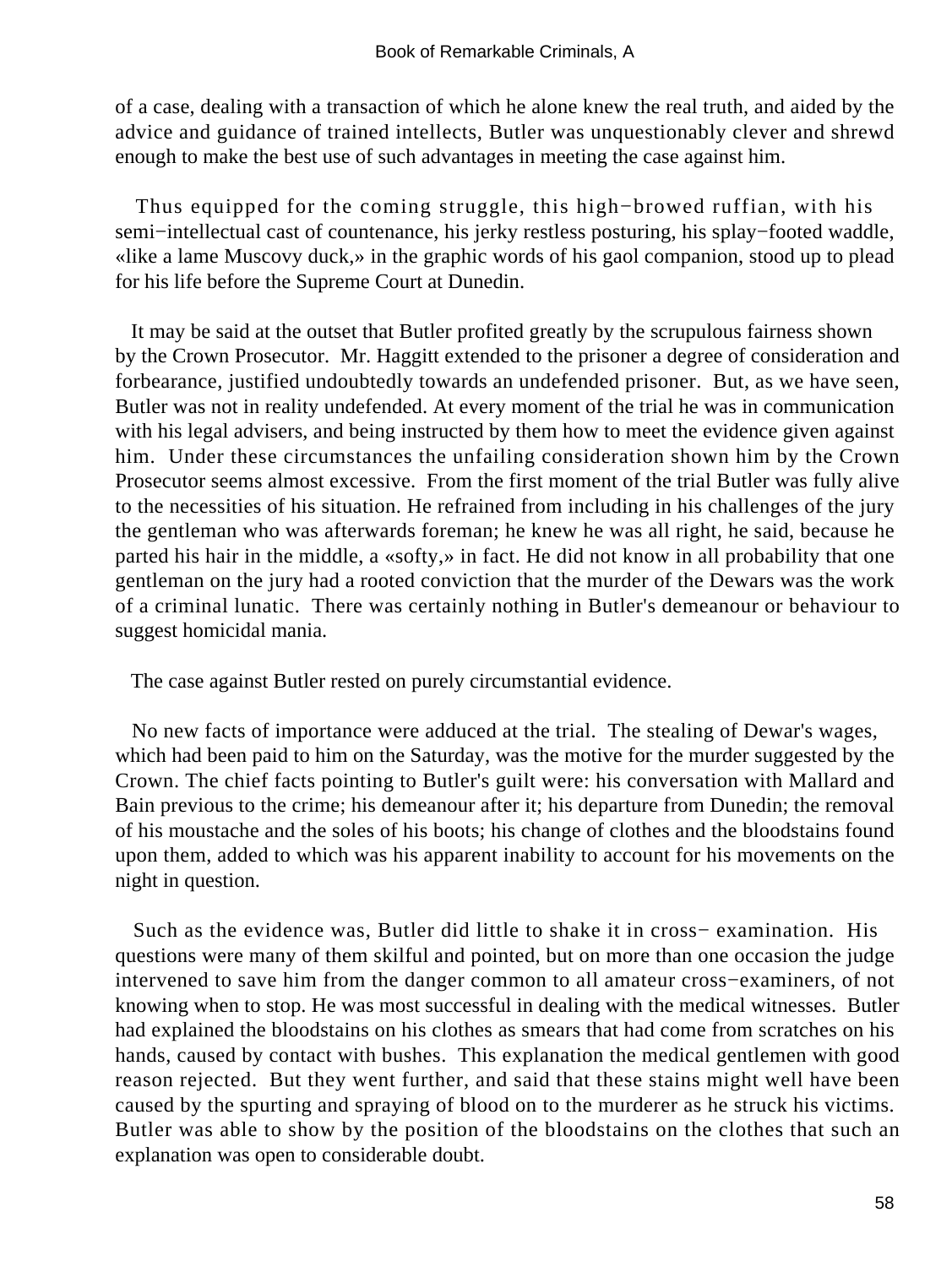Butler's speech in his defence lasted six hours, and was a creditable performance. Its arrangement is somewhat confused and repetitious, some points are over−elaborated, but on the whole he deals very successfully with most of the evidence given against him and exposes the unquestionable weakness of the Crown case. At the outset he declared that he had taken his innocence for his defence. «I was not willing,» he said, "to leave my life in the hands of a stranger. I was willing to incur all the disadvantages which the knowledge of the law might bring upon me.

 I was willing, also, to enter on this case without any experience whatever of that peculiarly acquired art of cross−examination. I fear I have done wrong. If I had had the assistance of able counsel, much more light would have been thrown on this case than has been." As we have seen, Butler enjoyed throughout his trial the informal assistance of three of the most able counsel in New Zealand, so that this heroic attitude of conscious innocence braving all dangers loses most of its force. Without such assistance his danger might have been very real.

 A great deal of the evidence as to his conduct and demeanour at the time of the murder Butler met by acknowledging that it was he who had broken into Mr. Stamper's house on the Saturday morning, burgled it and set it on fire. His consciousness of guilt in this respect was, he said, quite sufficient to account for anything strange or furtive in his manner at that time. He was already known to the police; meeting Bain on the Saturday night, he felt more than ever sure that he was susspected{sic} of the robbery at Mr. Stamper's; he therefore decided to leave Dunedin as soon as possible. That night, he said, he spent wandering about the streets half drunk, taking occasional shelter from the pouring rain, until six o'clock on the Sunday morning, when he went to the Scotia Hotel. A more detailed account of his movements on the night of the Dewars' murder he did not, or would not, give.

 When he comes to the facts of the murder and his theories as to the nature and motive of the crime – theories which he developed at rather unnecessary length for the purpose of his own defence – his speech is interesting. It will be recollected that on the discovery of the murder, a knife was found on the grass outside the house. This knife was not the property of the Dewars. In Butler's speech he emphasised the opinion that this knife had been brought there by the murderer: «Horrible though it may be, my conclusion is that he brought it with the intention of cutting the throats of his victims, and that, finding they lay in rather an untoward position, he changed his mind, and, having carried out the object with which he entered the house, left the knife and, going back, brought the axe with which he effected his purpose. What was the purpose of the murderer? Was it the robbery of Dewar's paltry wages? Was it the act of a tiger broken loose on the community? An act of pure wanton devilry? or was there some more reasonable explanation of this most atrocious crime?»

 Butler rejected altogether the theory of ordinary theft. No thief of ambitious views, he said, would pitch upon the house of a poor journeyman butcher. The killing of the family appeared to him to be the motive: «an enemy hath done this.» The murderer seems to have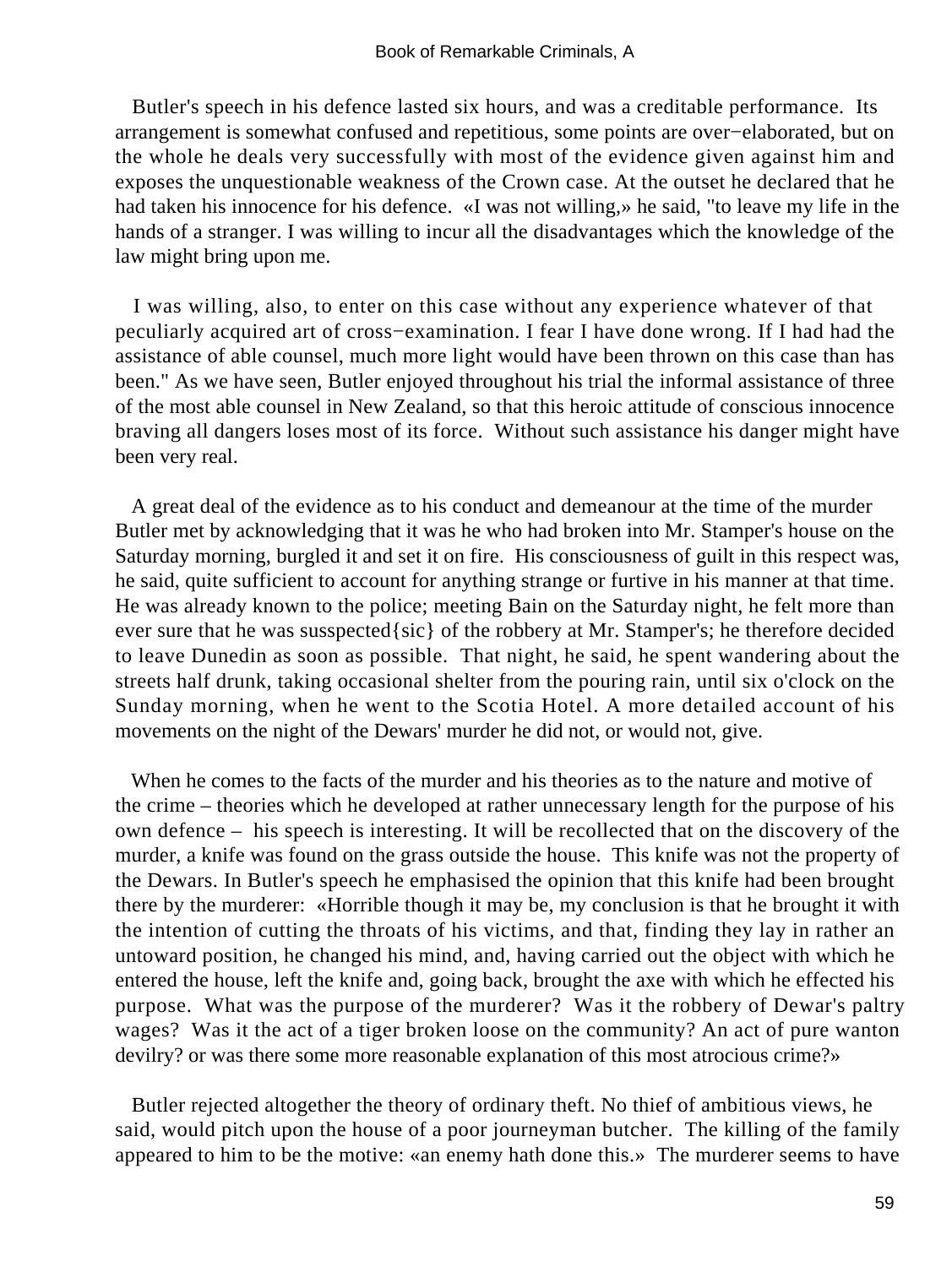had a knowledge of the premises; he enters the house and does his work swiftly and promptly, and is gone. «We cannot know,» Butler continues, "all the passages in the lives of the murdered man or woman. What can we know of the hundred spites and jealousies or other causes of malice which might have caused the crime? If you say some obscure quarrel, some spite or jealousy is not likely to have been the cause of so dreadful a murder, you cannot revert to the robbery theory without admitting a motive much weaker in all its utter needlessness and vagueness.

 The prominent feature of the murder, indeed the only feature, is its ruthless, unrelenting, determined vindictiveness. Every blow seemed to say, `You shall die you shall not live.'"

 Whether Butler were the murderer of the Dewars or not, the theory that represented them as having been killed for the purpose of robbery has its weak side all the weaker if Butler, a practical and ambitious criminal, were the guilty man.

 In 1882, two years after Butler's trial, there appeared in a New Zealand newspaper, Society, published in Christchurch, a series of Prison «Portraits,» written evidently by one who had himself undergone a term of imprisonment. One of the «Portraits» was devoted to an account of Butler. The writer had known Butler in prison. According to the story told him by Butler, the latter had arrived in Dunedin with a quantity of jewellery he had stolen in Australia. This jewellery he entrusted to a young woman for safe keeping. After serving his first term of two years' imprisonment in Dunedin, Butler found on his release that the young woman had married a man of the name of Dewar. Butler went to Mrs. Dewar and asked for the return of his jewellery; she refused to give it up. On the night of the murder he called at the house in Cumberland Street and made a last appeal to her, but in vain. He determined on revenge. During his visit to Mrs. Dewar he had had an opportunity of seeing the axe and observing the best way to break into the house. He watched the husband's return, and decided to kill him as well as his wife on the chance of obtaining his week's wages. With the help of the knife which he had found in the backyard of a hotel he opened the window. The husband he killed in his sleep, the woman waked with the first blow he struck her. He found the jewellery in a drawer rolled up in a pair of stockings. He afterwards hid it in a well−marked spot some half−hour before his arrest.

 A few years after its appearance in Society, this account of Butler was reproduced in an Auckland newspaper. Bain, the detective, wrote a letter questioning the truth of the writer's statements. He pointed out that when Butler first came to Dunedin he had been at liberty only a fortnight before serving his first term of imprisonment, very little time in which to make the acquaintance of a woman and dispose of the stolen jewellery. He asked why, if Butler had hidden the jewellery just before his arrest, he had not also hidden the opera−glasses which he had stolen from Mr. Stamper's house. Neither of these comments is very convincing. A fortnight seems time enough in which a man of Butler's character might get to know a woman and dispose of some jewellery; while, if Butler were the murderer of Mr. Dewar as well as the burglar who had broken into Stamper's house, it was part of his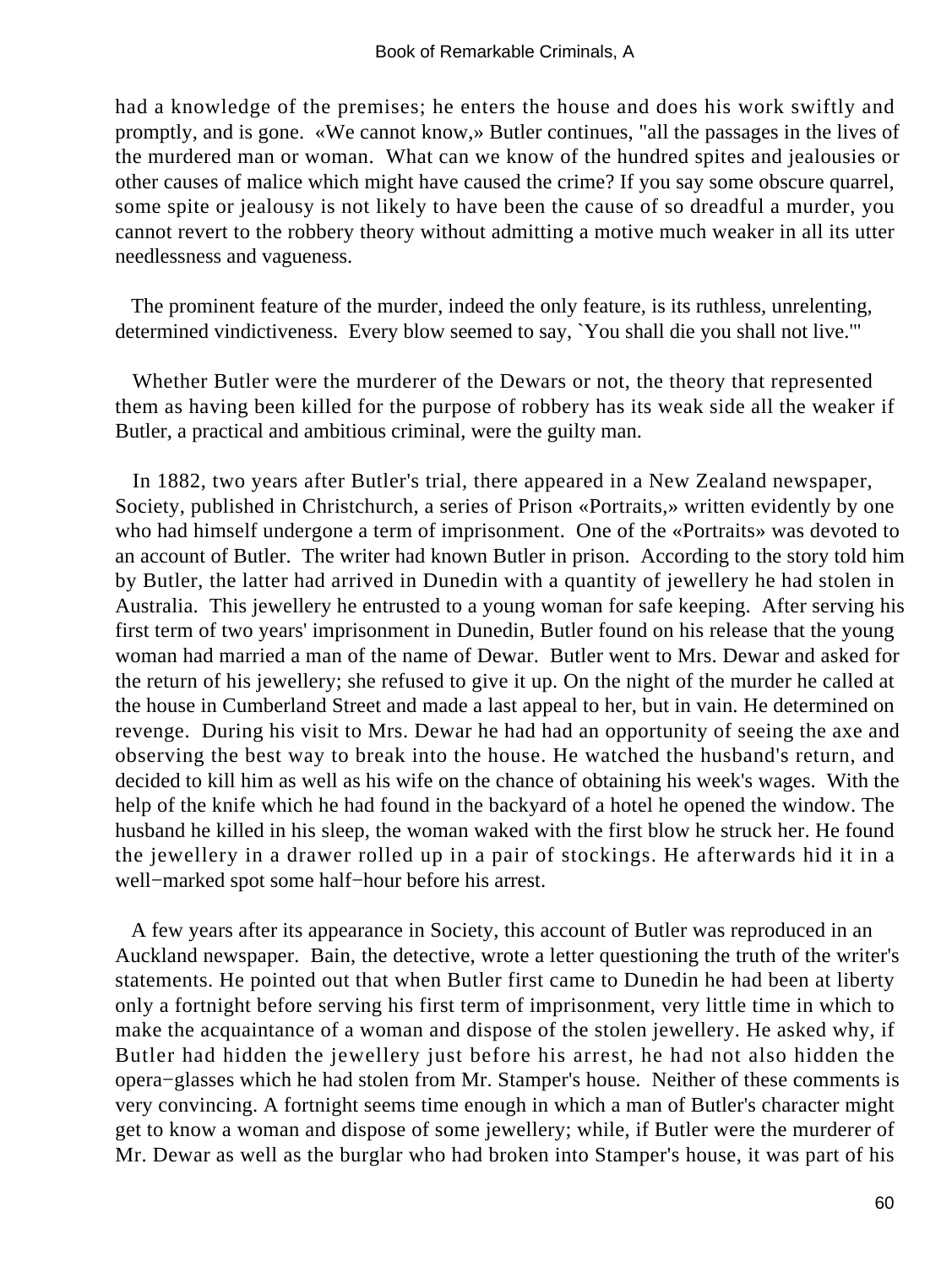plan to acknowledge himself guilty of the latter crime and use it to justify his movements before and after the murder. Bain is more convincing when he states at the conclusion of his letter that he had known Mrs. Dewar from childhood as a «thoroughly good and true woman,» who, as far as he knew, had never in her life had any acquaintance with Butler.

 At the same time, the account given by Butler's fellow−prisoner, in which the conduct of the murdered woman is represented as constituting the provocation for the subsequent crime, explains one peculiar circumstance in connection with the tragedy, the selection of this journeyman butcher and his wife as the victims of the murderer. It explains the theory, urged so persistently by Butler in his speech to the jury, that the crime was the work of an enemy of the Dewars, the outcome of some hidden spite, or obscure quarrel; it explains the apparent ferocity of the murder, and the improbability of a practical thief selecting such an unprofitable couple as his prey. The rummaged chest of drawers and the fact that some trifling articles of jewellery were left untouched on the top of them, are consistent with an eager search by the murderer for some particular object. Against this theory of revenge is the fact that Butler was a malignant ruffian and liar in any case, that, having realised very little in cash by the burglary at Stamper's house, he would not be particular as to where he might get a few shillings more, that he had threatened to do a tigerish deed, and that it is characteristic of his vanity to try to impute to his crime a higher motive than mere greed or necessity.

 Butler showed himself not averse to speaking of the murder in Cumberland Street to at least one of those, with whom he came in contact in his later years. After he had left New Zealand and returned to Australia, he was walking in a street in Melbourne with a friend when they passed a lady dressed in black, carrying a baby in her arms. The baby looked at the two men and laughed. Butler frowned and walked rapidly away. His companion chaffed him, and asked whether it was the widow or the baby that he was afraid of. Butler was silent, but after a time asked his companion to come into some gardens and sit down on one of the seats, as he had something serious to say to him. For a while Butler sat silent. Then he asked the other if he had ever been in Dunedin. «Yes,» was the reply. «Look here,» said Butler, «you are the only man I ever made any kind of confidant of. You are a good scholar, though I could teach you a lot.» After this gracious compliment he went on: «I was once tried in Dunedin on the charge of killing a man, woman and child, and although innocent, the crime was nearly brought home to me. It was my own ability that pulled me through. Had I employed a professional advocate, I should not have been here to−day talking to you.» After describing the murder, Butler said: «Trying to fire the house was unnecessary, and killing the baby was unnecessary and cruel. I respect no man's life, for no man respects mine. A lot of men I have never injured have tried to put a rope round my neck more than once. I hate society in general, and one or two individuals in particular. The man who did that murder in Dunedin has, if anything, my sympathy, but it seems to me he need not have killed that child.» His companion was about to speak. Butler stopped him. «Now, don't ever ask me such a silly question as that,» he said. «What?» asked his friend. «You were about to ask me if I did that deed,» replied Butler, «and you know perfectly well that, guilty or innocent, that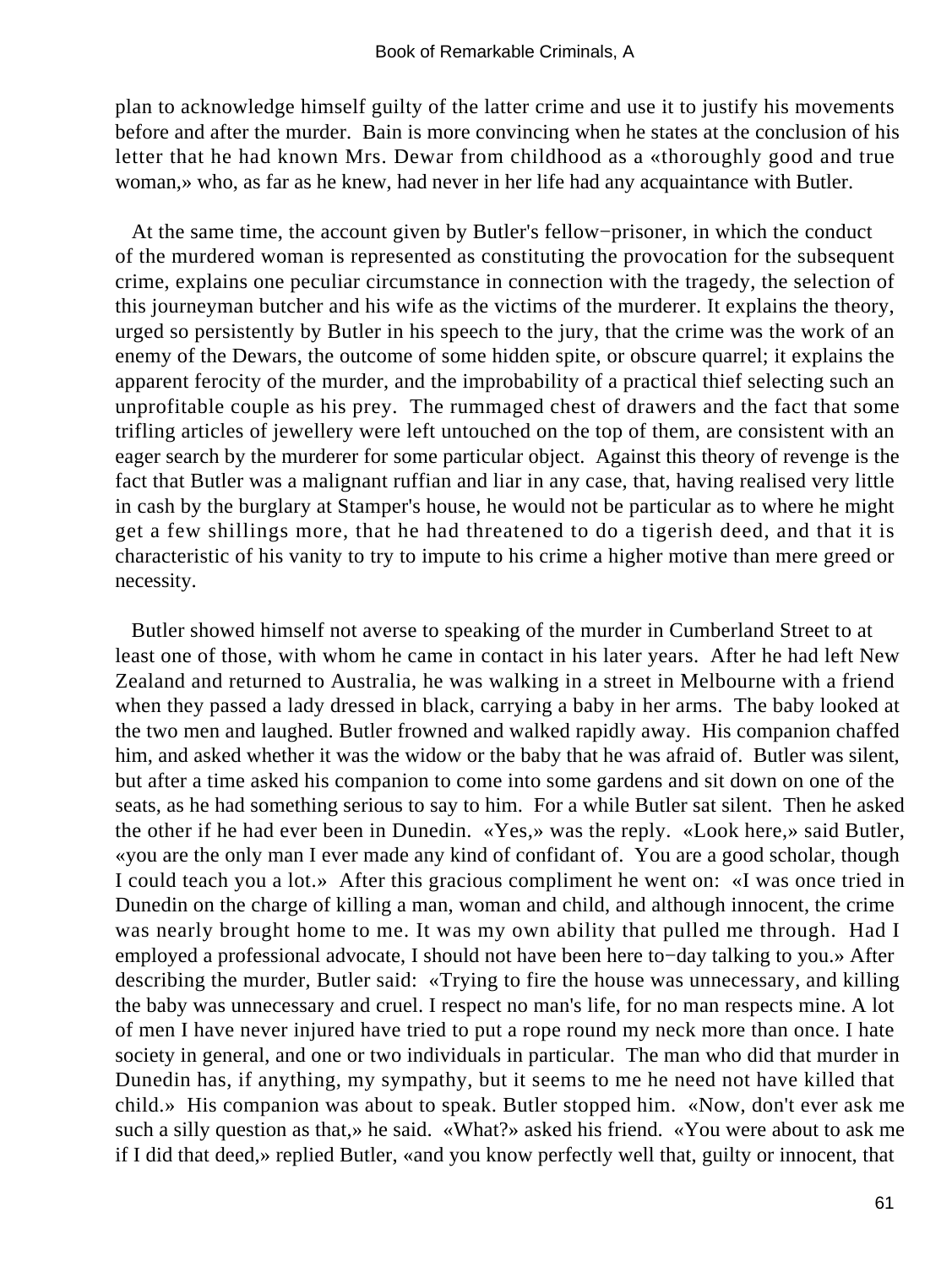question would only be answered in one way.» «I was about to ask nothing of the kind,» said the other, «for you have already told me that you were innocent.» «Good!» said Butler, «then let that be the end of the subject, and never refer to it again, except, perhaps, in your own mind, when you can, if you like, remember that I said the killing of the child was unnecessary and cruel.»

 Having developed to the jury his theory of why the crime was committed, Butler told them that, as far as he was concerned, there were four points against him on which the Crown relied to prove his guilt. Firstly, there was the fact of his being in the neighbourhood of the crime on the Sunday morning; that, he said, applied to scores of other people besides himself. Then there was his alleged disturbed appearance and guilty demeanour. The evidence of that was, he contended, doubtful in any case, and referable to another cause; as also his leaving Dunedin in the way and at the time he did. He scouted the idea that murderers are compelled by some invisible force to betray their guilt. «The doings of men,» he urged, «and their success are regulated by the amount of judgment that they possess, and, without impugning or denying the existence of Providence, I say this is a law that holds good in all cases, whether for evil or good. Murderers, if they have the sense and ability and discretion to cover up their crime, will escape, do escape, and have escaped. Many people, when they have gravely shaken their heads and said `Murder will out,' consider they have done a great deal and gone a long way towards settling the question. Well, this, like many other stock formulas of Old World wisdom, is not true. How many murders are there that the world has never heard of, and never will? How many a murdered man, for instance, lies among the gum−trees of Victoria, or in the old abandoned mining−shafts on the diggings, who is missed by nobody, perhaps, but a pining wife at home, or helpless children, or an old mother? But who were their murderers? Where are they? God knows, perhaps, but nobody else, and nobody ever will.» The fact, he said, that he was alleged to have walked up Cumberland Street on the Sunday morning and looked in the direction of the Dewars' house was, unless the causes of superstition and a vague and incomplete reasoning were to be accepted as proof, evidence rather of his innocence than his guilt. He had removed the soles of his boots, he said, in order to ease his feet in walking; the outer soles had become worn and ragged, and in lumps under his feet. He denied that he had told Bain, the detective, that he would break out as a desperate tiger let loose on the community; what he had said was that he was tired of living the life of a prairie dog or a tiger in the jungle.

 Butler was more successful when he came to deal with the bloodstains on his clothes. These, he said, were caused by the blood from the scratches on his hands, which had been observed at the time of his arrest. The doctors had rejected this theory, and said that the spots of blood had been impelled from the axe or from the heads of the victims as the murderer struck the fatal blow. Butler put on the clothes in court, and was successful in showing that the position and appearance of certain of the blood spots was not compatible with such a theory. «I think,» he said, «I am fairly warranted in saying that the evidence of these gentlemen is, not to put too fine a point on it, worth just nothing at all.»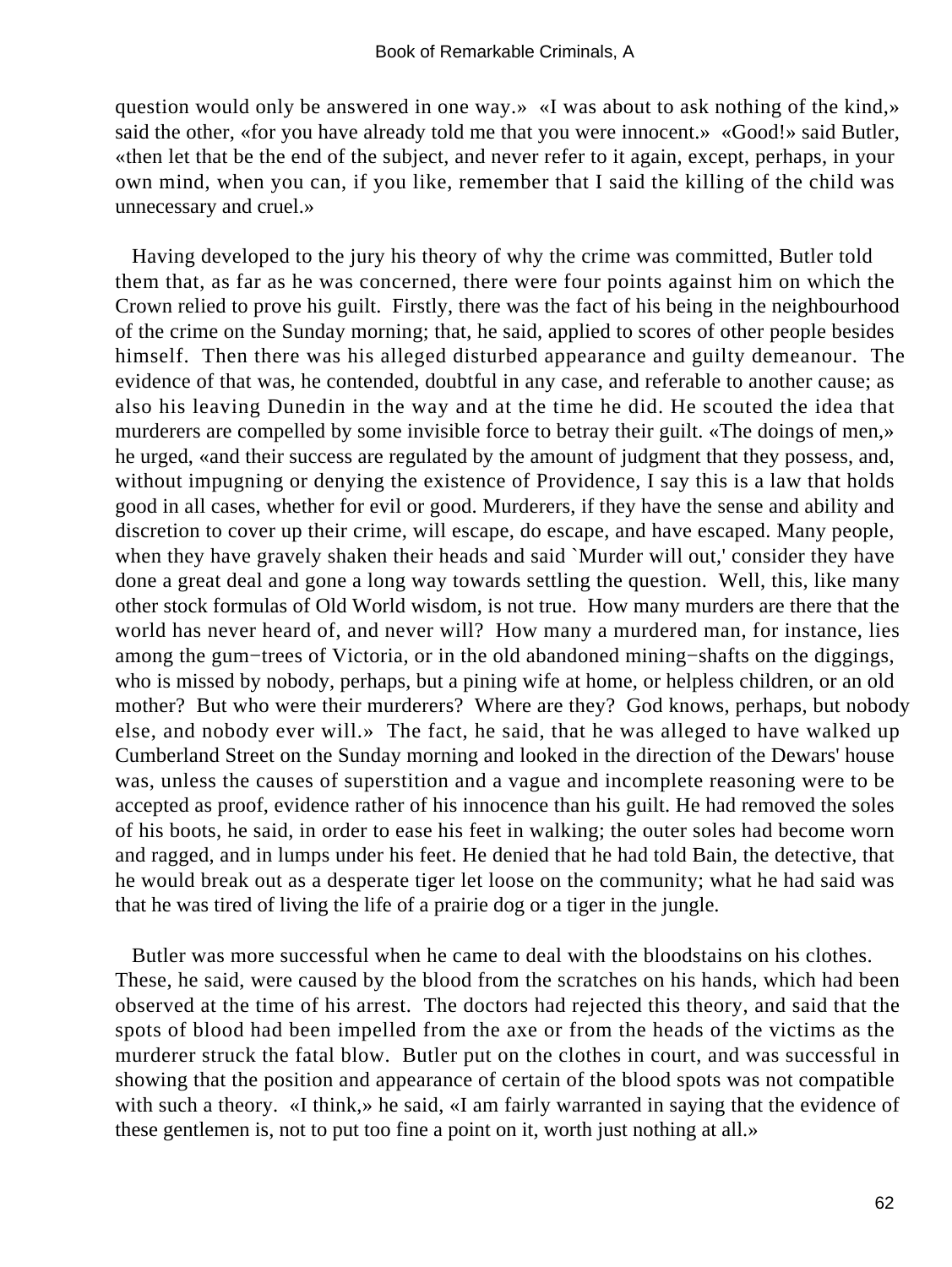Butler's concluding words to the jury were brief but emphatic: «I stand in a terrible position. So do you. See that in your way of disposing of me you deliver yourselves of your responsibilities.»

 In the exercise of his forbearance towards an undefended prisoner, Mr. Haggitt did not address the jury for the Crown. At four o'clock the judge commenced his summingDup. Mr. Justice Williams impressed on the jury that they must be satisfied, before they could convict the prisoner, that the circumstances of the crime and the prisoner's conduct were inconsistent with any other reasonable hypothesis than his guilt. There was little or no evidence that robbery was the motive of the crime. The circumstance of the prisoner being out all Saturday night and in the neighbourhood of the crime on Sunday morning only amounted to the fact that he had an opportunity shared by a great number of other persons of committing the murder. The evidence of his agitation and demeanour at the time of his arrest must be accepted with caution. The evidence of the blood spots was of crucial importance; there was nothing save this to connect him directly with the crime. The jury must be satisfied that the blood on the clothes corresponded with the blood marks which, in all probability, would be found on the person who committed the murder. In regard to the medical testimony some caution must be exercised. Where medical gentlemen had made observations, seen with their own eyes, the direct inference might be highly trustworthy, but, when they proceeded to draw further inferences, they might be in danger of looking at facts through the spectacles of theory; «we know that people do that in other things besides science – politics, religion, and so forth.» Taking the Crown evidence, at its strongest, there was a missing link; did the evidence of the bloodstains supply it? These bloodstains were almost invisible. Could a person be reasonably asked to explain how they came where they did? Could they be accounted for in no other reasonable way than that the clothes had been worn by the murderer of the Dewars?

 In spite of a summing−up distinctly favourable to the prisoner, the jury were out three hours. According to one account of their proceedings, told to the writer, there was at first a majority of the jurymen in favour of conviction. But it was Saturday night; if they could not come to a decision they were in danger of being locked up over Sunday. For this reason the gentleman who held an obstinate and unshaken belief that the crime was the work of a homicidal maniac found an unexpected ally in a prominent member of a church choir who was down to sing a solo in his church on Sunday, and was anxious not to lose such an opportunity for distinction. Whatever the cause, after three hours' deliberation the jury returned a verdict of «Not Guilty.» Later in the Session Butler pleaded guilty to the burglary at Mr. Stamper's house, and was sentenced to eighteen years' imprisonment. The severity of this sentence was not, the judge said, intended to mark the strong suspicion under which Butler laboured of being a murderer as well as a burglar.

 The ends of justice had been served by Butler's acquittal. But in the light of after events, it is perhaps unfortunate that the jury did not stretch a point and so save the life of Mr. Munday of Toowong. Butler underwent his term of imprisonment in Littleton Jail. There his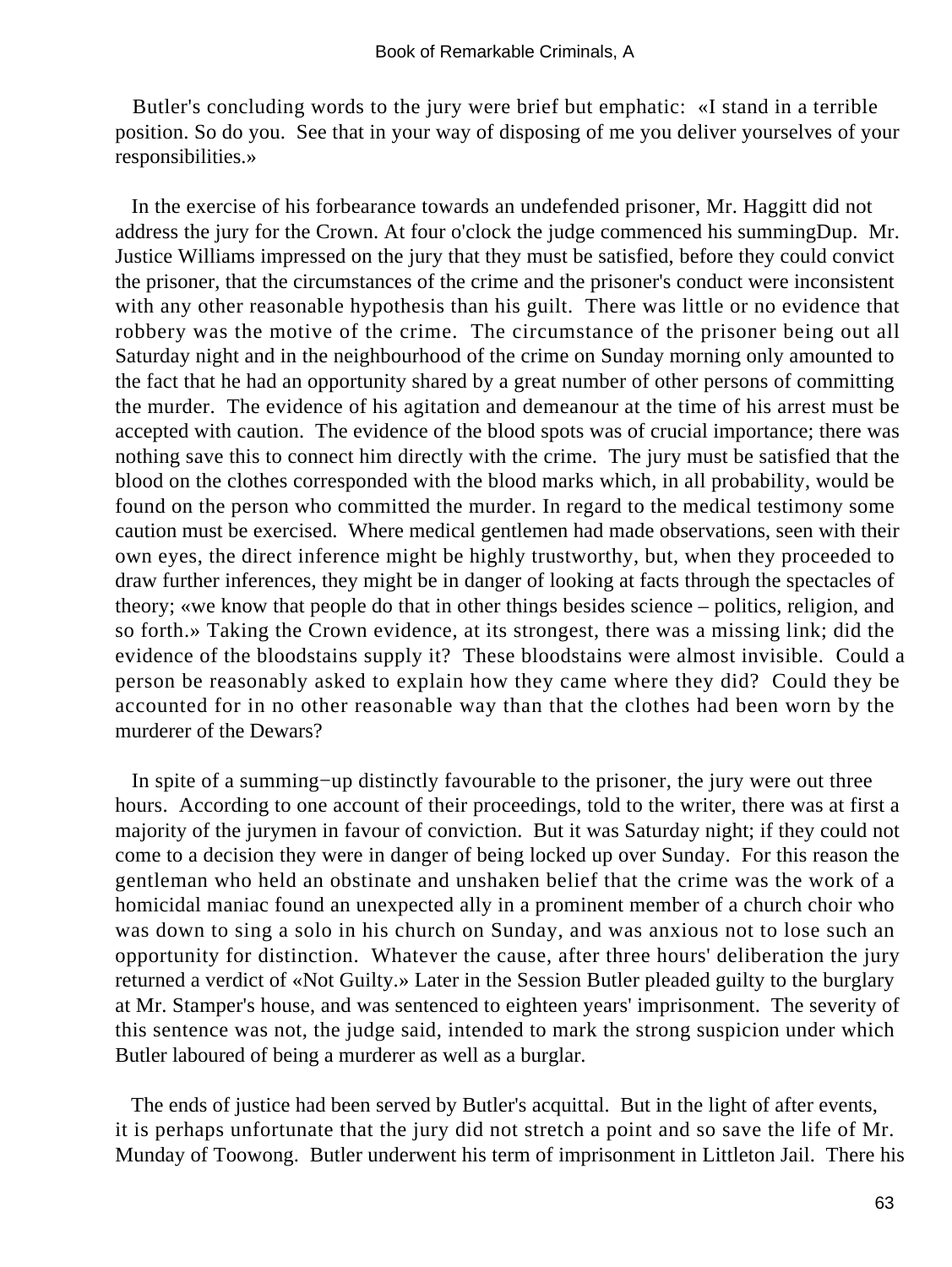reputation was most unenviable. He is described by a fellow prisoner as ill−tempered, malicious, destructive, but cowardly and treacherous. He seems to have done little or no work; he looked after the choir and the library, but was not above breaking up the one and smashing the other, if the fit seized him.

#### III

#### HIS **DECLINE AND FALL**

 In 1896 Butler was released from prison. The news of his release was described as falling like a bomb−shell among the peaceful inhabitants of Dunedin. In the colony of Victoria, where Butler had commenced his career, it was received with an apprehension that was justified by subsequent events. It was believed that on his release the New Zealand authorities had shipped Butler off to Rio. But it was not long before he made his way once more to Australia. From the moment of his arrival in Melbourne he was shadowed by the police. One or two mysterious occurrences soon led to his arrest. On June 5 he was sentenced to twelve months' imprisonment under the Criminal Influx Act, which makes it a penal offence for any convict to enter Victoria for three years after his release from prison. Not content with this, the authorities determined to put Butler on trial on two charges of burglary and one of highway robbery, committed since his return to the colony. To one charge of burglary, that of breaking into a hairdresser's shop and stealing a wig, some razors and a little money, Butler pleaded guilty.

 But the charge of highway robbery, which bore a singular resemblance to the final catastrophe in Queensland, he resisted to the utmost, and showed that his experience in the Supreme Court at Dunedin had not been lost on him. At half−past six one evening in a suburb of Melbourne an elderly gentleman found himself confronted by a bearded man, wearing a long overcoat and a boxer hat and flourishing a revolver, who told him abruptly to «turn out his pockets.» The old man did ashe was told. The robber then asked for his watch and chain, saying «Business must be done.» The old gentleman mildly urged that this was a dangerous business. On being assured that the watch was a gold one, the robber appeared willing to risk the danger, and departed thoroughly satisfied. The old gentleman afterwards identified Butler as the man who had taken his watch. Another elderly man swore that he had seen Butler at the time of the robbery in the possession of a fine gold watch, which he said had been sent him from home. But the watch had not been found in Butler's possession.

 On June 18 Butler was put on his trial in the Melbourne Criminal Court before Mr. Justice Holroyd, charged with robbery under arms. His appearance in the dock aroused very considerable interest. «It was the general verdict,» wrote one newspaper, "that his intellectual head and forehead compared not unfavour−

 ably with those of the judge." He was decently dressed and wore pince−nez, which he used in the best professional manner as he referred to the various documents that lay in front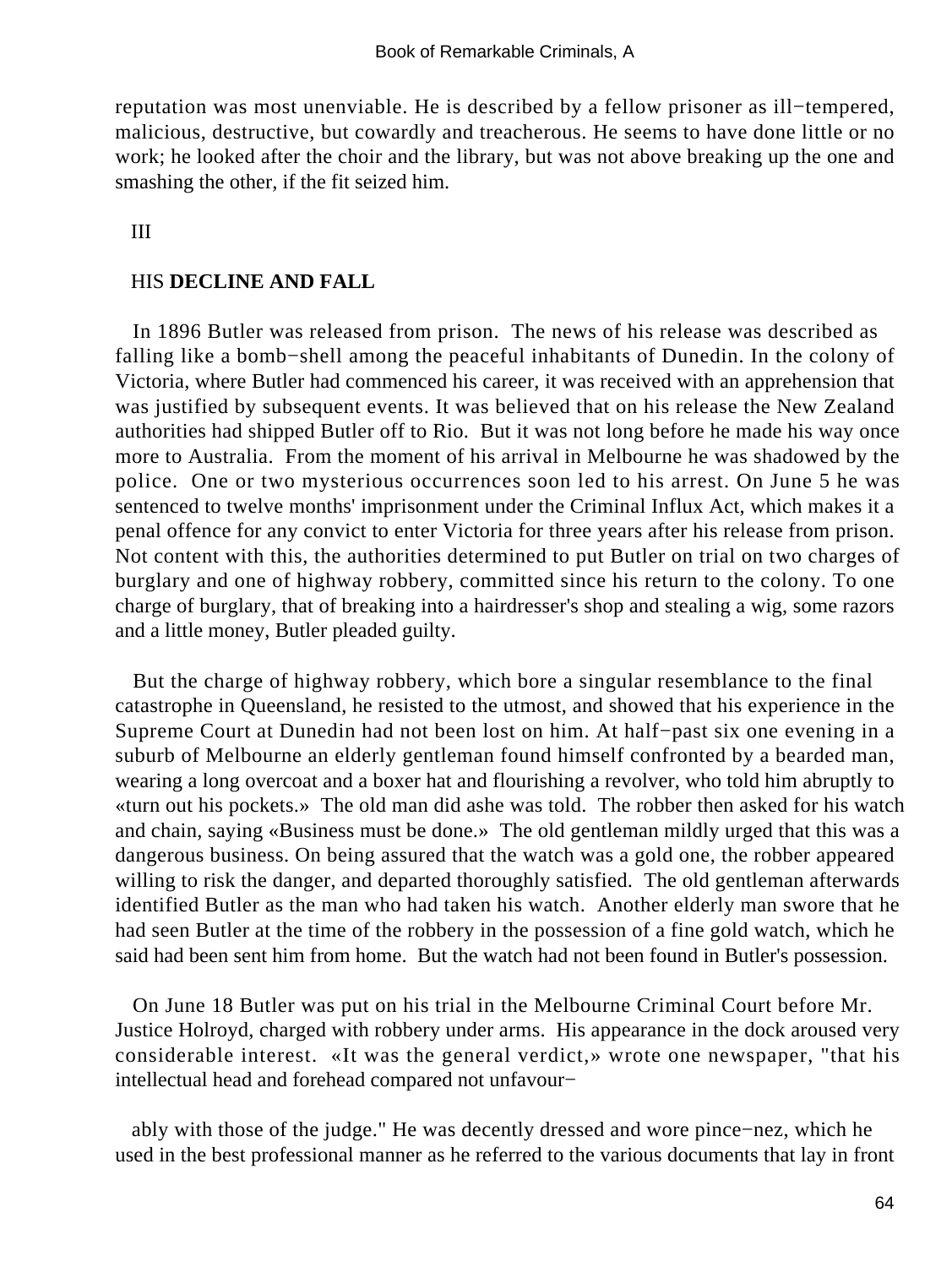of him. He went into the witness−box and stated that the evening of the crime he had spent according to his custom in the Public Library.

 For an hour and a half he addressed the jury. He disputed the possibility of his identification by his alleged victim. He was «an old gentleman of sedentary pursuits and not cast in the heroic mould.» Such a man would be naturally alarmed and confused at meeting suddenly an armed robber. Now, under these circumstances, could his recognition of a man whose face was hidden by a beard, his head by a boxer hat, and his body by a long overcoat, be considered trustworthy? And such recognition occurring in the course of a chance encounter in the darkness, that fruitful mother of error? The elderly gentleman had described his moustache as a slight one, but the jury could see that it was full and overhanging. He complained that he had been put up for identification singly, not with other men, according to the usual custom; the police had said to the prosecutor: «We have here a man that we think robbed you, and, if he is not the man, we shall be disappointed,» to which the prosecutor had replied: «Yes, and if he is not the man, I shall be disappointed too.» For the elderly person who had stated that he had seen a gold watch in Butler's possession the latter had nothing but scorn. He was a «lean and slippered pantaloon in Shakespeare's last stage»; and he, Butler, would have been a lunatic to have confided in such a man.

 The jury acquitted Butler, adding as a rider to their verdict that there was not sufficient evidence of identification. The third charge against Butler was not proceeded with. He was put up to receive sentence for the burglary at the hairdresser's shop. Butler handed to the judge a written statement which Mr. Justice Holroyd described as a narrative that might have been taken from those sensational newspapers written for nursery− maids, and from which, he said, he could not find that Butler had ever done one good thing in the whole course of his life. Of that life of fifty years Butler had spent thirty−five in prison. The judge expressed his regret that a man of Butler's knowledge, information, vanity, and utter recklessness of what evil will do, could not be put away somewhere for the rest of his life, and sentenced him to fifteen years' imprisonment with hard labour. «An iniquitous and brutal sentence!» exclaimed the prisoner. After a brief altercation with the judge, who said that he could hardly express the scorn he felt for such a man, Butler was removed. The judge subsequentty reduced the sentence to one of ten years. Chance or destiny would seem implacable in their pursuit of Mr. William Munday of Toowong.

 Butler after his trial admitted that it was he who had robbed the old gentleman of his watch, and described to the police the house in which it was hidden. When the police went there to search they found that the house had been pulled down, but among the debris they discovered a brown paper parcel containing the old gentleman's gold watch and chain, a five−chambered revolver, a keen−edged butcher's knife, and a mask.

 Butler served his term of imprisonment in Victoria, «an unmitigated nuisance» to his custodians. On his release in 1904, he made, as in Dunedin, an attempt to earn a living by his pen. He contributed some articles to a Melbourne evening paper on the inconveniences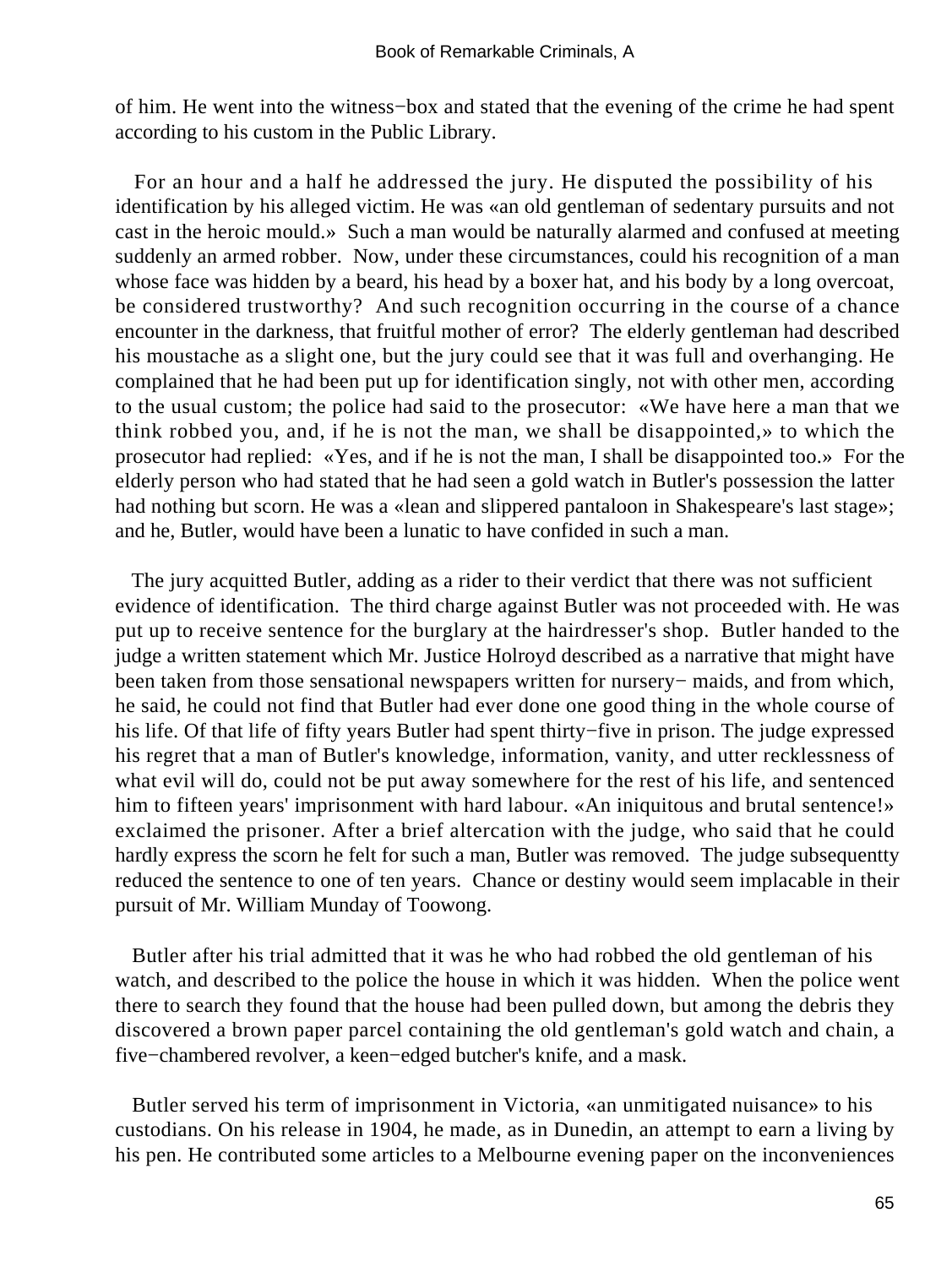of prison discipline, but he was quite unfitted for any sustained effort as a journalist. According to his own account, with the little money he had left he made his way to Sydney, thence to Brisbane. He was half−starved, bewildered, despairing; in his own words, «if a psychological camera could have been turned on me it would have shown me like a bird fascinated by a serpent, fascinated and bewildered by the fate in front, behind, and around me.» Months of suffering and privation passed, months of tramping hundreds of miles with occasional breakdowns, months of hunger and sickness; «my actions had become those of a fool; my mind and will had become a remnant guided or misguided by unreasoning impulse.»

 It was under the influence of such an impulse that on March 23 Butler had met and shot Mr. Munday at Toowong. On May 24 he was arraigned at Brisbane before the Supreme Court of Queensland. But the Butler who stood in the dock of the Brisbane Criminal Court was very different from the Butler who had successfully defended himself at Dunedin and Melbourne. The spirit had gone out of him; it was rather as a suppliant, represented by counsel, that he faced the charge of murder. His attitude was one of humble and appropriate penitence. In a weak and nervous voice he told the story of his hardships since his release from his Victorian prison; he would only urge that the shooting of Mr. Munday was accidental, caused by Munday picking up a stone and attacking him. When about to be sentenced to death he expressed great sorrow and contrition for his crime, for the poor wife and children of his unfortunate victim. His life, he said, was a poor thing, but he would gladly give it fifty times over.

 The sentence of death was confirmed by the Executive on June 30. To a Freethought advocate who visited him shortly before his execution, Butler wrote a final confession of faith: "I shall have to find my way across the harbour bar without the aid of any pilot. In these matters I have for many years carried an exempt flag, and, as it has not been carried through caprice or igno−

 rance, I am compelled to carry it to the last. There is an impassable bar of what I honestly believe to be the inexorable logic of philosophy and facts, history and experience of the nature of the world, the human race and myself, between me and the views of the communion of any religious organisation. So instead of the `depart Christian soul' of the priest, I only hope for the comfort and satisfaction of the last friendly good−bye of any who cares to give it."

 From this positive affirmation of unbelief Butler wilted somewhat at the approach of death. The day before his execution he spent half an hour playing hymns on the church organ in the prison; and on the scaffold, where his agitation rendered him almost speechless, he expressed his sorrow for what he had done, and the hope that, if there were a heaven, mercy would be shown him.

Story 3 − M. Derues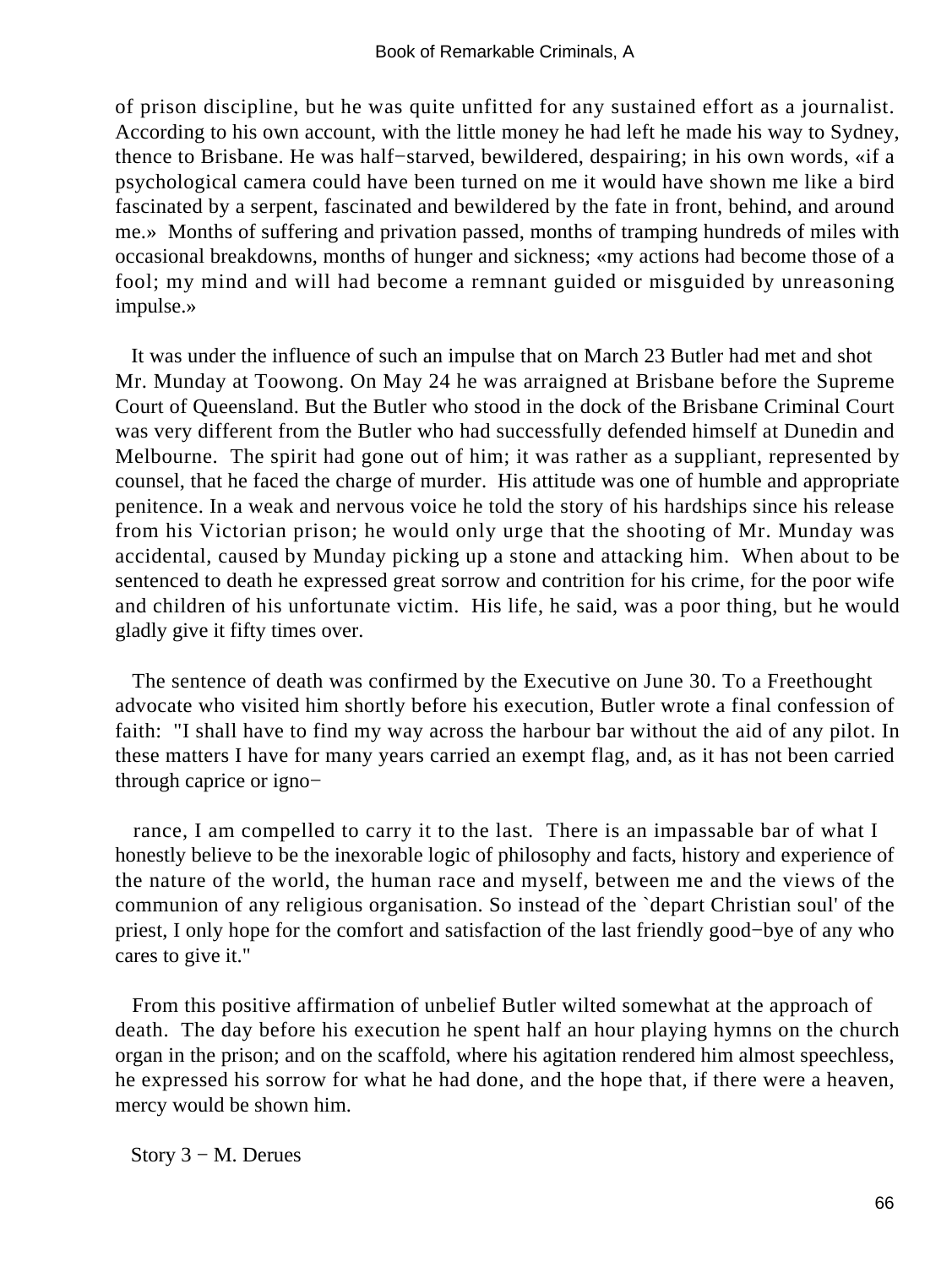The last word on Derues has been said by M. Georges Claretie in his excellent monograph, «Derues L'Empoisonneur,» Paris. 1907. There is a full account of the case in Vol. V. of Fouquier, «Causes Celebres.»

### I

### THE **CLIMBING LITTLE GROCER**

 M. Etienne Saint−Faust de Lamotte, a provincial nobleman of ancient lineage and moderate health, ex−equerry to the King, de−

 sired in the year 1774 to dispose of a property in the country, the estate of Buisson−Souef near Villeneuve−le−Roi, which he had purchased some ten years before out of money acquired by a prudent marriage.

 With an eye to the main chance M. de Lamotte had in 1760 ran away with the daughter of a wealthy citizen of Rheims, who was then staying with her sister in Paris. They lived together in the country for some time, and a son was born to them, whom the father legitimised by subsequently marrying the mother. For a few years M. and Mme. de Lamotte dwelt happily together at Buisson−Souef. But as their boy grew up they became anxious to leave the country and return to Paris, where M. de Lamotte hoped to be able to obtain for his son some position about the Court of Louis XVI. And so it was that in May, 1775, M. de Lamotte gave a power of attorney to his wife in order that she might go to Paris and negotiate for the sale of Buisson−Souef. The legal side of the transaction was placed in the hands of one Jolly, a proctor at the Chatelet in Paris.

 Now the proctor Jolly had a client with a great desire to acquire a place in the country, M. Derues de Cyrano de Bury, lord of Candeville, Herchies, and other places. Here was the very man to comply with the requirements of the de Lamottes, and such a pleasing, ready, accommodating gentleman into the bargain! Very delicate to all appearances, strangely pale, slight, fragile in build, with his beardless chin and feminine cast of feature, there was something cat–like in the soft insinuating smile of this seemingly most amiable, candid and pious of men. Always cheerful and optimistic, it was quite a pleasure to do business with M. Derues de Cyrano de Bury. The de Lamottes after one or two interviews were delighted with their prospective purchaser. Everything was speedily settled. M. Derues and his wife, a lady belonging to the distinguished family of Nicolai, visited Buisson−Souef. They were enchanted with what they saw, and their hosts were hardly less enchanted with their visitors. By the end of December, 1775, the purchase was concluded. M. Derues was to give 130,000 livres (about L20,000) for the estate, the payments to be made by instalments, the first of 12,000 livres to be paid on the actual signing of the contract of sale, which, it was agreed, was to be concluded not later than the first of June, 1776. In the meantime, as an earnest of good faith, M. Derues gave Mme. de Lamotte a bill for 4,200 livres to fall due on April 1, 1776.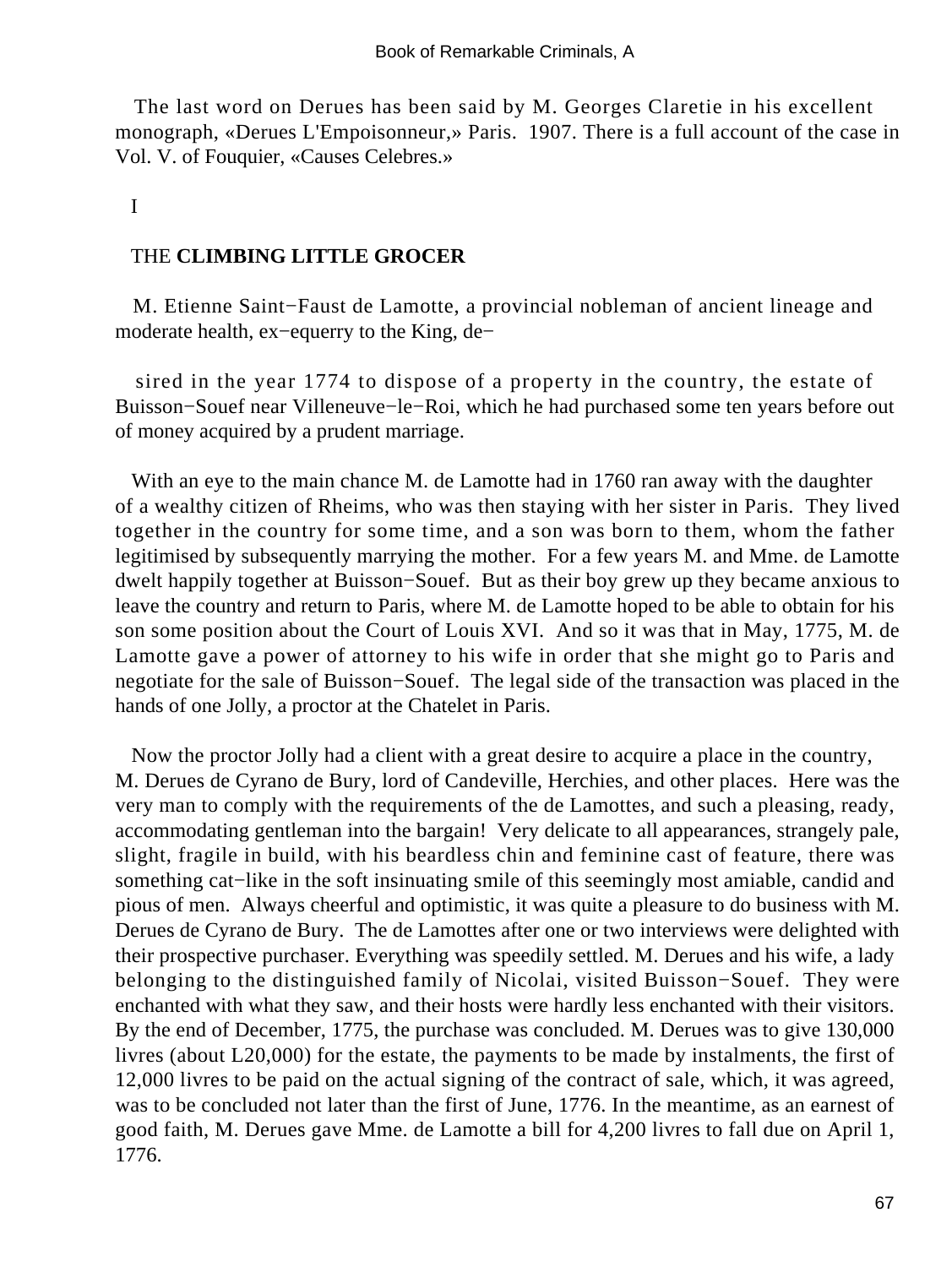What could be more satisfactory? That M. Derues was a substantial person there could be no doubt. Through his wife he was entitled to a sum of 250,000 livres as her share of the property of a wealthy kinsman, one Despeignes−Duplessis, a country gentleman, who some four years before had been found murdered in his house under mysterious circumstances. The liquidation of the Duplessis inheritance, as soon as the law's delay could be overcome, would place the Derues in a position of affluence fitting a Cyrano de Bury and a Nicolai.

 At this time M. Derues was in reality far from affluent. In point of fact he was insolvent. Nor was his lineage, nor that of his wife, in any way distinguished. He had no right to call himself de Cyrano de Bury or Lord of Candeville. His wife's name was Nicolais, not Nicolai – a very important difference from the genealogical point of view. The Duplessis inheritance, though certainly existent, would seem to have had little more chance of realisation than the mythical Crawford millions of Madame Humbert. And yet, crippled with debt, without a penny in the world, this daring grocer of the Rue Beaubourg, for such was M. Derues' present condition in life, could cheerfully and confidently engage in a transaction as considerable as the purchase of a large estate for 130,000 livres! The origin of so enterprising a gentleman is worthy of attention.

 Antoine Francois Derues was born at Chartres in 1744; his father was a corn merchant. His parents died when he was three years old. For some time after his birth he was assumed to be a girl; it was not until he was twelve years old that an operation determined his sex to be masculine. Apprenticed by his relatives to a grocer, Derues succeeded so well in the business that he was able in 1770 to set up on his own account in Paris, and in 1772 he married. Among the grocer's many friends and acquaintances this marriage created something of a sensation, for Derues let it be known that the lady of his choice was of noble birth and an heiress. The first statement was untrue. The lady was one Marie Louise Nicolais, daughter of a non−commissioned artillery officer, turned coachbuilder. But by suppressing the S at the end of her name, which Derues was careful also to erase in his marriage contract, the ambitious grocer was able to describe his wife as connected with the noble house of Nicolai, one of the most distinguished of the great French families.

 There was more truth in the statement that Mme. Derues was an heiress. A kinsman of her mother, Beraud by name, had become the heir to a certain Marquis Desprez. Beraud was the son of a small merchant. His mother had married a second time, the hus−

 band being the Marquis Desprez, and through her Beraud had inherited the Marquis' property. According to the custom of the time, Beraud, on coming into his inheritance, took a title from one of his estates and called himself thenceforth the lord of Despeignes−Duplessis. A rude, solitary, brutal man, devoted to sport, he lived alone in his castle of Candeville, hated by his neighbours, a terror to poachers. One day he was found lying dead in his bedroom; he had been shot in the chest; the assassin had escaped through an open window.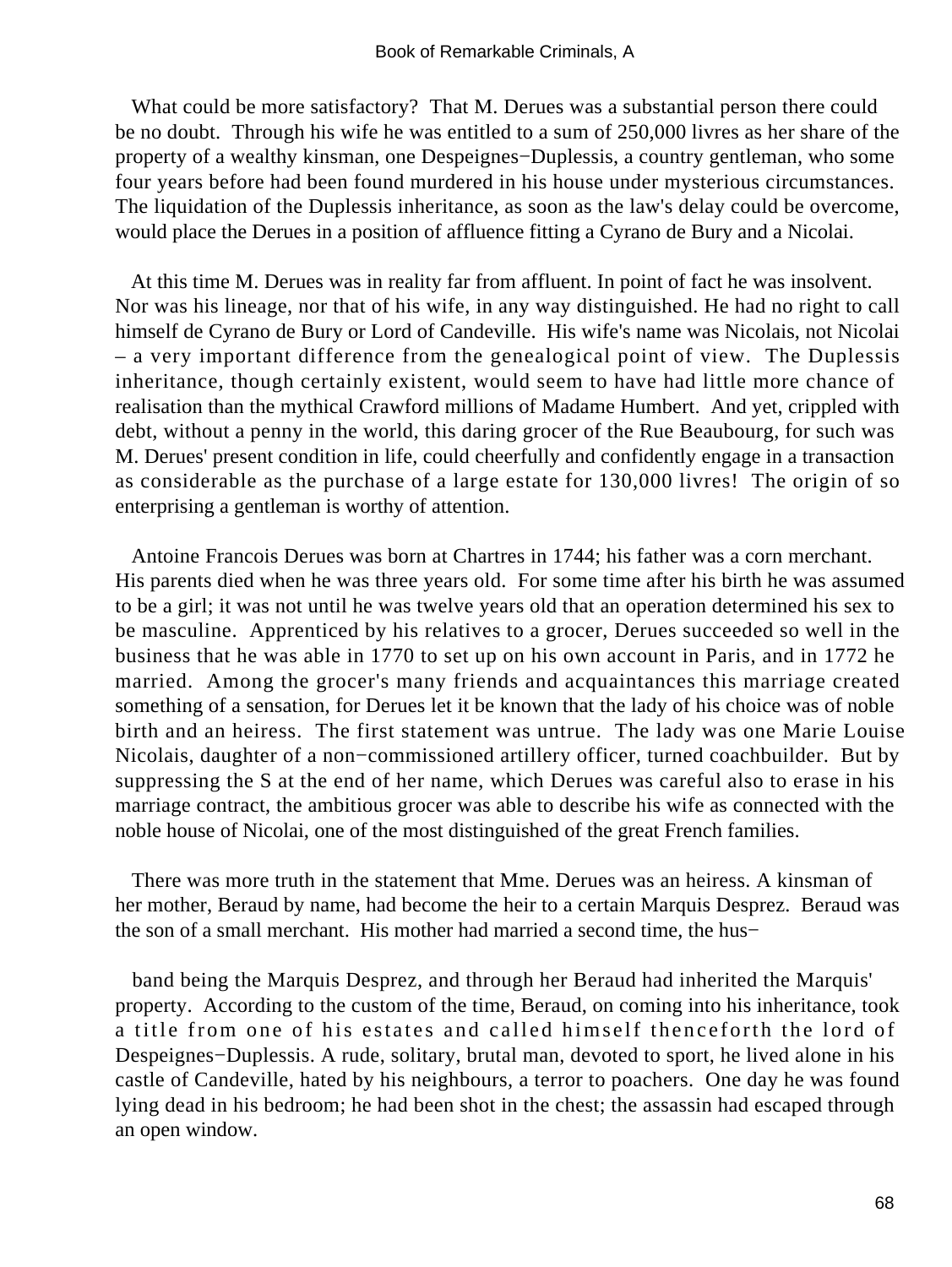The mystery of Beraud's murder was never solved. His estate of 200,000 livres was divided among three cousins, of whom the mother of Mme. Derues was one. Mme. Derues herself was entitled to a third of his mother's share of the estate, that is, one− ninth of the whole. But in 1775 Derues acquired the rest of the mother's share on condition that he paid her an annual income of 1,200 livres. Thus on the liquidation of the Duplessis inheritance Mme. Derues would be entitled nominally to some 66,500 livres, about L11,000 in English money. But five years had passed since the death of Despeignes−Duplessis, and the estate was still in the slow process of legal settlement. If Derues were to receive the full third of the Duplessis inheritance – a very unlikely supposition after four years of liquidation – 66,000 livres would not suffice to pay his ordinary debts quite apart from the purchase money of Buisson− Souef. His financial condition was in the last degree critical. Not content with the modest calling of a grocer, Derues had turned money−lender, a money−lender to spendthrift and embarrassed noblemen. Derues dearly loved a lord; he wanted to become one himself; it delighted him to receive dukes and marquises at the Rue Beaubourg, even if they came there with the avowed object of raising the wind. The smiling grocer, in his everlasting bonnet and flowered dressing−gown a la J. J. Rousseau, was ever ready to oblige the needy scion of a noble house. What he borrowed at moderate interest from his creditors he lent at enhanced interest to the quality. Duns and bailiffs jostled the dukes and marquises whose presence at the Rue Beaubourg so impressed the wondering neighbours of the facile grocer.

 This aristocratic money−lending proved a hopeless trade; it only plunged Derues deeper and deeper into the mire of financial disaster. The noblemen either forgot to pay while they were alive, or on their death were found to be insolvent. Derues was driven to ordering goods and merchandise on credit, and selling them at a lower price for ready money. Victims of this treatment began to press him seriously for their money or their goods. Desperately he continued to fence them off with the long expected windfall of the Duplessis inheritance.

 Paris was getting too hot for him. Gay and irrepressible as he was, the strain was severe. If he could only find some retreat in the country where he might enjoy at once refuge from his creditors and the rank and consequence of a country gentleman! Nothing – no fear, no disappointment, no disaster – could check the little grocer's ardent and overmastering desire to be a gentleman indeed, a landed proprietor, a lord or something or other. At the beginning of 1775 he had purchased a place near Rueil from a retired coffeehouse−keeper, paying 1,000 livres on account, but the non−payment of the rest of the purchase−money had resulted in the annulment of the contract. Undefeated, Derues only deter−

 mined to fly the higher. Having failed to pay 9,000 livres for a modest estate near Rueil, he had no hesitation in pledging himself to pay 130,000 livres for the lordly domain of Buisson− Souef. So great were his pride and joy on the conclusion of the latter bargain that he amused himself by rehearsing on paper his future style and title: «Antoine Francois de Cyrano Derues de Bury, Seigneur de Buisson−Souef et Valle Profonde.» He is worthy of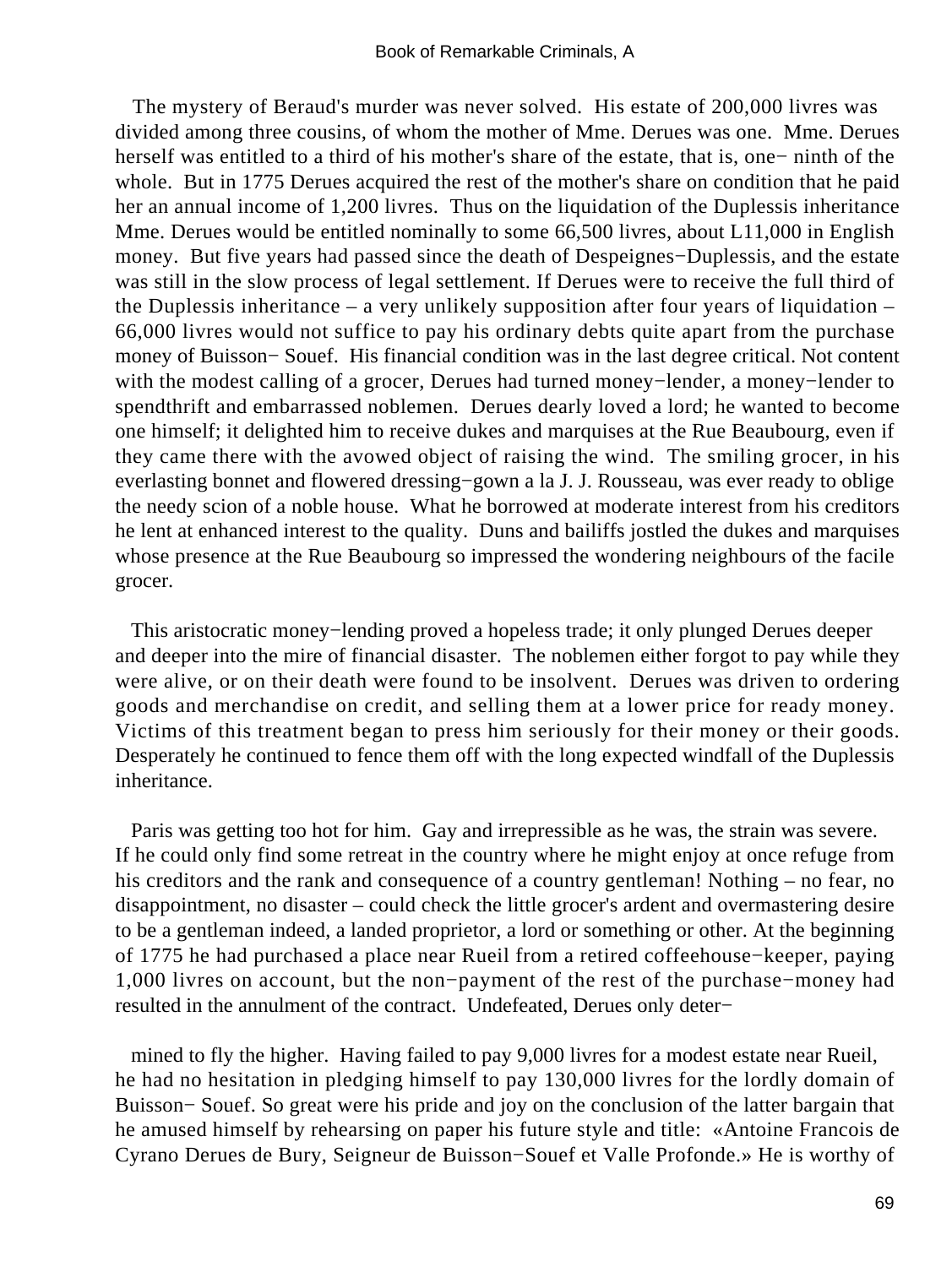Thackeray's pen, this little grocer−snob, with his grand and ruinous acquaintance with the noble and the great, his spurious titles, his unwearied climbing of the social ladder.

 The confiding, if willing, dupe of aristocratic impecuniosity, Derues was a past master of the art of duping others. From the moment of the purchase of Buisson−Souef all his art was employed in cajoling the trusting and simple de Lamottes. Legally Buisson−Souef was his from the signing of the agreement in December, 1775. His first payment was due in April, 1776. Instead of making it, Derues went down to Buisson−Souef with his little girl, and stayed there as the guests of the de Lamottes for six months. His good humour and piety won all hearts. The village priest especially derived great satisfaction from the society of so devout a companion. He entertained his good friends, the merry little man, by dressing up as a woman, a role his smooth face and effeminate features well fitted him to play. If business were alluded to, the merry gentleman railed at the delay and chicanery of lawyers; it was that alone that postponed the liquidation of the Duplessis inheritance; as soon as the lawyers could be got rid of, the purchase−money of his new estate would be promptly paid up. But as time went on and no payment was forthcoming the de Lamottes began to feel a little uneasy. As soon as Derues had departed in November M. de Lamotte decided to send his wife to Paris to make further inquiries and, if possible, bring their purchaser up to the scratch. Mme. de Lamotte had developed into a stout, indolent woman, of the Mrs. Bloss type, fond of staying in bed and taking heavy meals. Her son, a fat, lethargic youth of fourteen, accompanied his mother.

 On hearing of Mme. de Lamotte's contemplated visit to Paris, Derues was filled with alarm. If she were living free and independent in Paris she might find out the truth about the real state of his affairs, and then good−bye to Buisson−Souef and landed gentility! No, if Mme. de Lamotte were to come to Paris, she must come as the guest of the Derues, a pleasant return for the hospitality accorded to the grocer at Buisson−Souef. The invitation was given and readily accepted; M. de Lamotte still had enough confidence in and liking for the Derues to be glad of the opportunity of placing his wife under their roof. And so it was that on December 16, 1776, Mme. de Lamotte arrived at Paris and took up her abode at the house of the Derues in the Rue Beaubourg Her son she placed at a private school in a neighbouring street.

 To Derues there was now one pressing and immediate problem to be solved – how to keep Buisson−Souef as his own without paying for it? To one less sanguine, less daring, less impudent and desperate in his need, the problem would have appeared insoluble.

 But that was by no means the view of the cheery and resourceful grocer. He had a solution ready, well thought out and bearing to his mind the stamp of probability. He would make a fictitious payment of the purchase−money to Mme. de Lamotte. She would then disappear, taking her son with her. Her indiscretion in having been the mistress of de Lamotte before she became his wife, would lend colour to his story that she had gone off with a former lover, taking with her the money which Derues had paid her for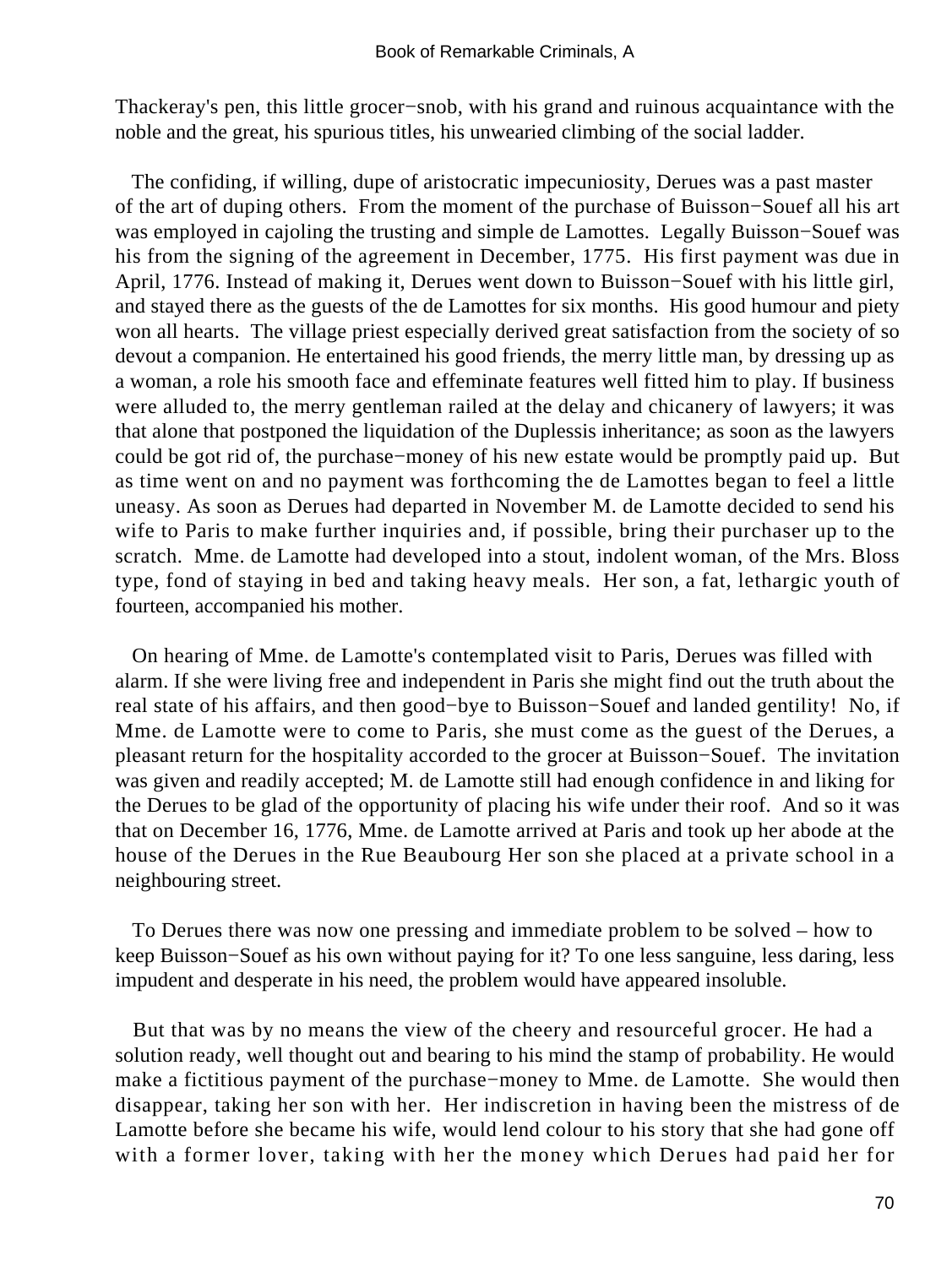Buisson−Souef. He would then produce the necessary documents proving the payment of the purchase−money, and Buisson−Souef would be his for good and all.

 The prime necessity to the success of this plan was the disappearance, willing or unwilling, of Mme. de Lamotte and her son. The former had settled down quite comfortably beneath the hospitable roof of the Derues, and under the soothing influence of her host showed little vigour in pressing him for the money due to herself and her husband. She had already spent a month in quietly enjoying Paris and the society of her friends when, towards the end of January, 1770, her health and that of her son began to fail. Mme. de Lamotte was seized with sickness and internal trouble. Though Derues wrote to her husband that his wife was well and their business was on the point of conclusion, by the 30th of January Mme. de Lamotte had taken to her bed, nursed and physicked by the ready Derues. On the 31st the servant at the Rue Beaubourg was told that she could go to her home at Montrouge, whither Derues had previously sent his two children. Mme. Derues, who was in an interesting condition, was sent out for an hour by her husband to do some shopping. Derues was alone with his patient.

 In the evening a friend, one Bertin, came to dine with Derues. Bertin was a short, hustling, credulous, breathless gentleman, always in a hurry, with a great belief in the abilities of M. Derues. He found the little man in excellent spirits. Bertin asked if he could see Mme. de Lamotte. Mme. Derues said that that was impossible, but that her husband had given her some medicine which was working splendidly. The young de Lamotte called to see his mother. Derues took him into her room; in the dim light the boy saw her sleeping, and crept out quietly for fear of disturbing her. The Derues and their friends sat down to dinner. Derues kept jumping up and running into the sick room, from which a horrible smell began to pervade the house. But Derues was radiant at the success of his medicine. «Was there ever such a nurse as I am?» he exclaimed. Bertin remarked that he thought it was a woman's and not a man's place to nurse a lady under such distressing circumstances. Derues protested that it was an occupation he had always liked. Next day, February 1, the servant was still at Montrouge; Mme. Derues was again sent out shopping; again Derues was alone with his patient. But she was a patient no longer; she had become a corpse. The highly successful medicine administered to the poor lady by her jolly and assiduous nurse had indeed worked wonders.

 Derues had bought a large leather trunk. It is possible that to Derues belongs the distinction of being the first murderer to put that harmless and necessary article of travel to a criminal use. He was engaged in his preparations for coffining Mme. de Lamotte, when a female creditor knocked insistently at the door. She would take no denial. Clad in his bonnet and gown, Derues was compelled to admit her. She saw the large trunk, and suspected a bolt on the part of her creditor. Derues reassured her; a lady, he said, who had been stopping with them was returning to the country. The creditor departed. Later in the day Derues came out of the house and summoned some porters. With their help the heavy trunk was taken to the house of a sculptor, a friend of Derues, who agreed to keep it in his studio until Derues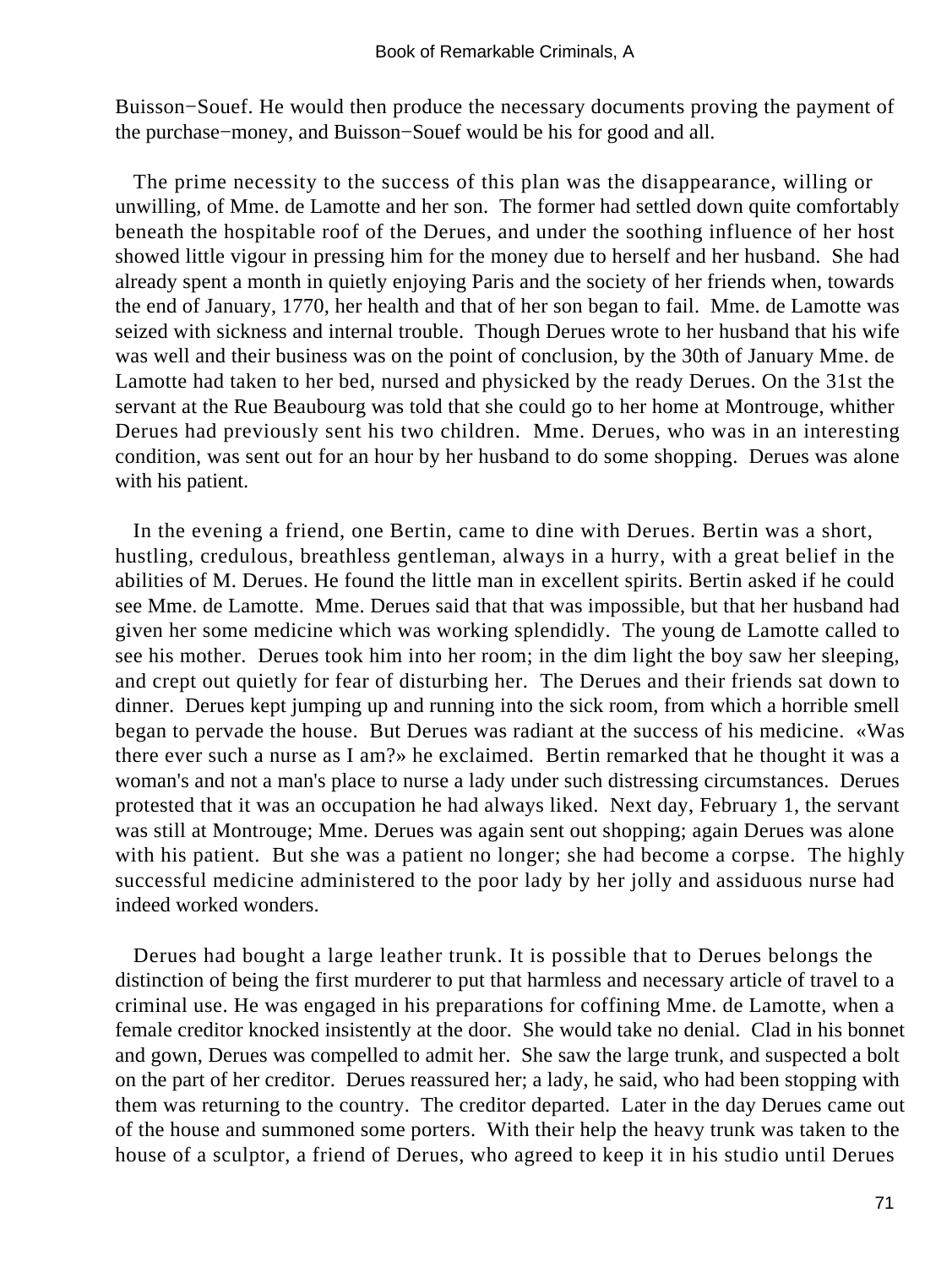could take it down to his place in the country. Bertin came in to dinner again that evening, and also the young de Lamotte. Derues was gayer than ever, laughing and joking with his guests. He told the boy that his mother had quite recovered and gone to Versailles to see about finding him some post at the Court. «We'll go and see her there in a day or two,» he said, «I'll let you know when.»

 On the following day a smartly dressed, dapper, but very pale little gentleman, giving the name of Ducoudray, hired a vacant cellar in a house in the Rue de la Mortellerie. He had, he said, some Spanish wine he wanted to store there, and three or four days later M. Ducoudray deposited in this cellar a large grey trunk. A few days after he employed a man to dig a large hole in the floor of the cellar, giving as his reason for such a proceeding that «there was no way of keeping wine like burying it.» While the man worked at the job, his genial employer beguiled his labours with merry quips and tales, which he illustrated with delightful mimicry. The hole dug, the man was sent about his business. «I will bury the wine myself,» said his employer, and on one or two occasions M. Ducoudray was seen by persons living in the house going in and out of his cellar, a lighted candle in his hand. One day the pale little gentleman was observed leaving the cellar, accompanied by a porter carrying a large trunk, and after that the dwellers in the Rue de la Mortellerie saw the pale little gentleman no more.

 A few days later M. Derues sent down to his place at Buisson− Souef a large trunk filled with china. It was received there by M. de Lamotte. Little did the trusting gentleman guess that it was in this very trunk that the body of his dear wife had been conveyed to its last resting place in the cellar of M. Ducoudray in the Rue de la Mortellerie. Nor had M. Mesvrel− Desvergers, importunate creditor of M. Derues, guessed the contents of the large trunk that he had met his debtor one day early in February conveying through the streets of Paris. Creditors were always interrupting Derues at inconvenient moments. M. Mesvrel−Desvergers had tapped Derues on the shoulder, reminded him forcibly of his liability towards him, and spoken darkly of possible imprisonment. Derues pointed to the trunk. It contained, he said, a sample of wine; he was going to order some more of it, and he would then be in a position to pay his debt. But the creditor, still doubting, had M. Derues followed, and ascertained that he had deposited his sample of wine at a house in the Rue de la Mortellerie.

 On Wednesday, February 12, a M. Beaupre of Commercy arrived at Versailles with his nephew, a fat boy, in reality some fourteen years of age, but given out as older. They hired a room at the house of a cooper named Pecquet. M. Beaupre was a very pale little gentleman, who seemed in excellent spirits, in spite of the fact that his nephew was clearly anything but well. Indeed, so sick and ailing did he appear to be that Mme. Pecquet suggested that his uncle should call in a doctor. But M. Beaupre said that that was quite unnecessary; he had no faith in doctors; he would give the boy a good purge. His illness was due, he said, to a venereal disorder and the drugs which he had been taking in order to cure it; it was a priest the boy needed rather than a doctor. On the Thursday and Friday the boy's condition showed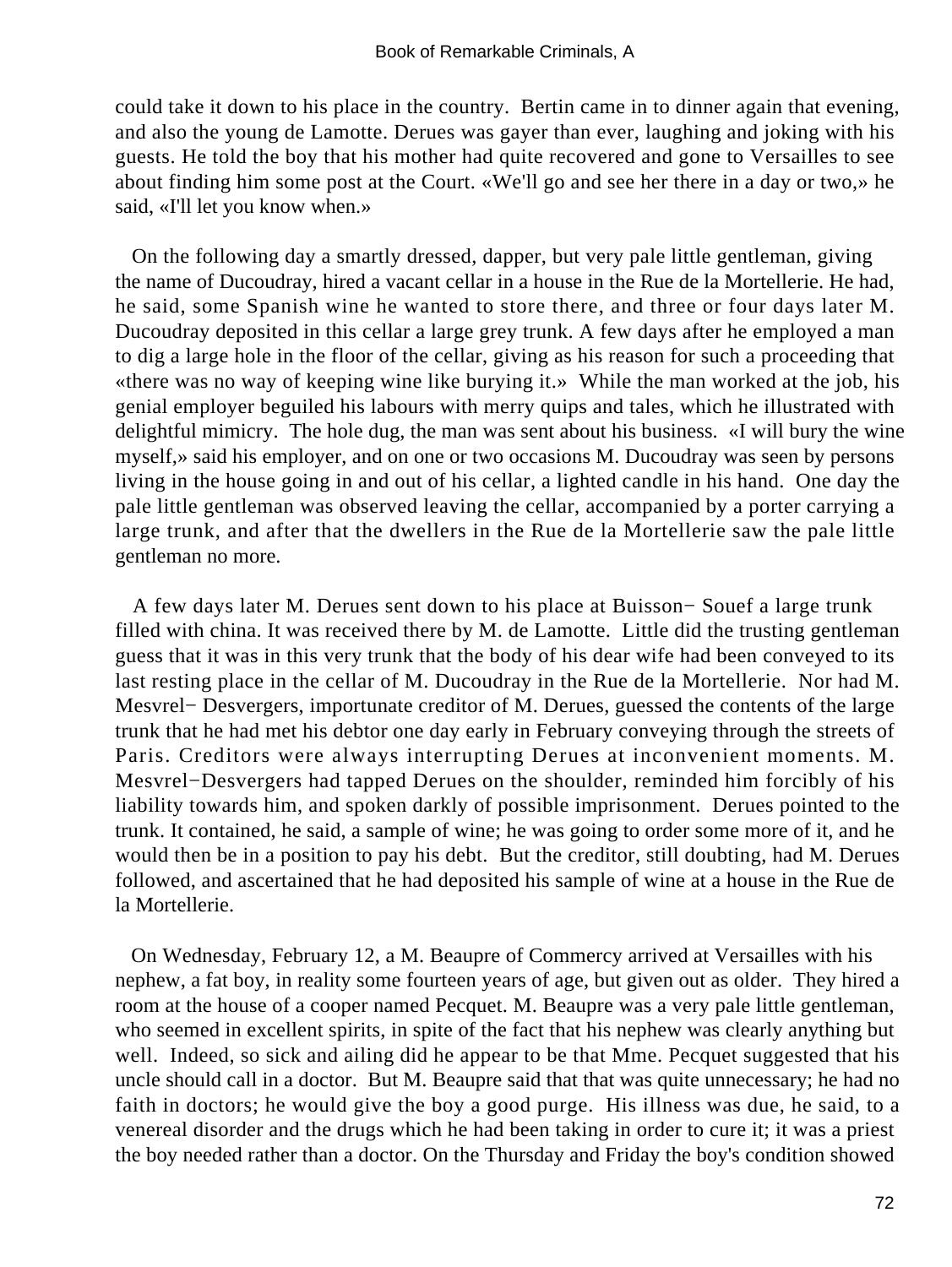little improvement; the vomiting continued. But on Saturday M. Beaupre declared himself as highly delighted with the success of his medicine. The same night the boy was dead. The priest, urgently sent for by his devout uncle, arrived to find a corpse. On the following day «Louis Anotine Beaupre, aged twenty−two and a half,» was buried at Versailles, his pious uncle leaving with the priest six livres to pay for masses for the repose of his erring nephew's soul.

 The same evening M. Derues who, according to his own account, had left Paris with the young de Lamotte in order to take the boy to his mother in Versailles, returned home to the Rue Beaubourg. As usual, Bertin dropped in to dinner. He found his host full of merriment, singing in the lightness of his heart. Indeed, he had reason to be pleased, for at last, he told his wife and his friend, Buisson−Souef was his. He had seen Mme. de Lamotte at Versailles and paid her the full purchase−money in good, sounding gold. And, best joke of all, Mme. de Lamotte had no sooner settled the business than she had gone off with a former lover, her son and her money, and would in all probability never be heard of again. The gay gentleman laughingly reminded his hearers that such an escapade on the part of Mme. de Lamotte was hardly to be wondered at, when they recollected that her son had been born out of wedlock

 To all appearances Mme. de Lamotte had undoubtedly concluded the sale of Buisson−Souef to Derues and received the price of it before disappearing with her lover. Derues had in his possession a deed of sale signed by Mme. de Lamotte and acknowledging the payment to her by Derues of 100,000 livres, which he had borrowed for that purpose from an advocate of the name of Duclos. As a fact the loan from Duclos to Derues was fictitious. A legal document proving the loan had been drawn up, but the cash which the notary had demanded to see before executing the document had been borrowed for a few hours. Duclos, a provincial advocate, had acted in good faith, in having been represented to him that such fictitious transactions were frequently used in Paris for the purpose of getting over some temporary financial difficulty. On the 15th of February the deed of the sale of Buisson−Souef had been brought by a woman to the office of a scrivener employed by Derues; it was already signed, but the woman asked that certain blanks should be filled in and that the document should be dated. She was told that the date should be that of the day on which the parties had signed it. She gave it as February 12. A few days later Derues called at the office and was told of the lady's visit. «Ah!» he said, «it was Mme. de Lamotte herself, the lady who sold me the estate.»

 In the meantime Derues, through his bustling and ubiquitous friend Bertin, took good care that the story of Mme. de Lamotte's sale of Buisson−Souef and subsequent elopement should be spread sedulously abroad. By Bertin it was told to M. Jolly, the proctor in whose hands the de Lamottes had placed the sale of Buisson−Souef. It was M. Jolly who had in the first instance recommended to them his client Derues as a possible purchaser. The proctor, who knew Mme. de Lamotte to be a woman devoted to her husband and her home, was astonished to hear of her infidelity, more especially as the story told by Derues represented her as saying in very coarse terms how little she cared for her husband's honour. He was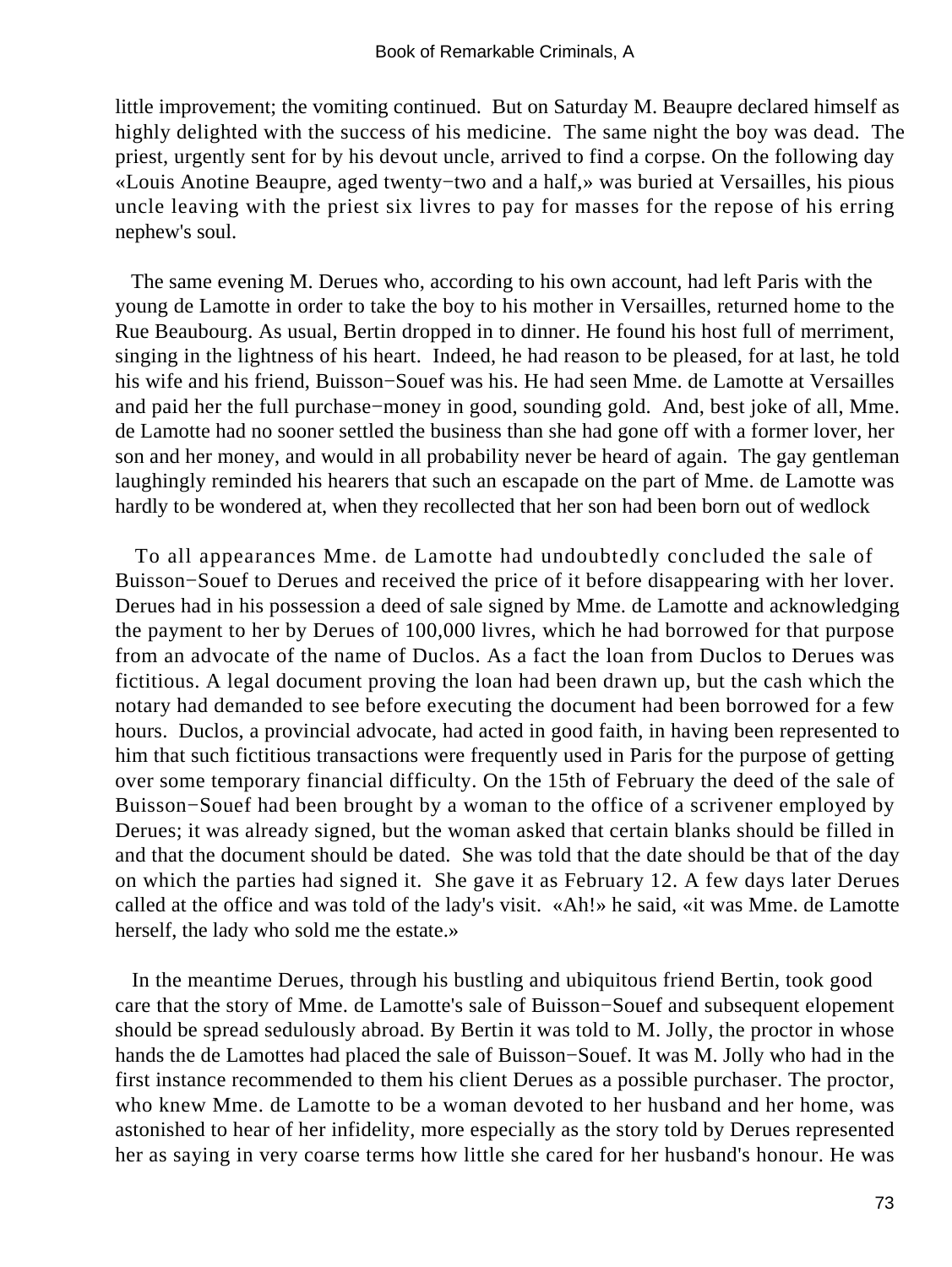surprised, too, that she should not have consulted him about the conclusion of the business with Derues, and that Derues himself should have been able to find so considerable a sum of money as 100,000 livres. But, said M. Jolly, if he were satisfied that Mme. de Lamotte had taken away the money with her, then he would deliver up to Derues the power of attorney which M. de Lamotte had left with him in 1775, giving his wife authority to carry out the sale of Buisson− Souef. Mme. de Lamotte, being a married woman, the sale of the property to Derues would be legally invalid if the husband's power of attorney were not in the hands of the purchaser.

II

## THE **GAME OF BLUFF**

 To Derues, on the eve of victory, the statement of Jolly in regard to the power of attorney was a serious reverse. He had never thought of such an instrument, or he would have persuaded Mme. de Lamotte to have gotten permission of it before her disappearance. Now he must try to get it from Jolly himself. On the 26th of February he once again raised from a friendly notary a few thousand livres on the Duplessis inheritance, and deposited the deed of sale of Buisson−Souef as further security. His pocket full of gold, he went straight to the office of Jolly. To the surprise of the proctor Derues announced that he had come to pay him 200 livres which he owed him, and apologised for the delay. Taking the gold coins from his pockets he filled his three−cornered hat with considerably more than the sum due, and held it out invitingly to M. Jolly. Then he proceeded to tell him of his dealings with Mme. de Lamotte. She had offered, he said, to get the power of attorney for him, but he, trusting in her good faith, had said that there was no occasion for hurry; and then, faithless, ungrateful woman that she was, she had gone off with his money and left him in the lurch. «But,» he added, «I trust you absolutely, M. Jolly, you have all my business in your hands, and I shall be a good client in the future. You have the power of attorney – you will give it to me?» and he rattled the coins in his hat. «I must have it,» he went on, «I must have it at any price at any price,» and again the coins danced in his hat, while his eyes looked knowingly at the proctor. M. Jolly saw his meaning, and his surprise turned to indignation. He told Derues bluntly that he did not believe his story, that until he was convinced of its truth he would not part with the power of attorney, and showed the confounded grocer the door.

 Derues hastened home filled with wrath, and took counsel with his friend Bertin. Bertin knew something of legal process; they would try whether the law could not be invoked to compel Jolly to surrender the power of attorney. Bertin went off to the Civil Lieutenant and applied for an order to oblige M. Jolly to give up the document in question. An order was made that Jolly must either surrender it into the hands of Derues or appear before a referee and show cause why he should not comply with the order. Jolly refused still to give it up or allow a copy of it to be made, and agreed to appear before the referee to justify his action. In the meantime Derues, greatly daring, had started for Buisson−Souef to try what «bluff» could do in this serious crisis in his adventure.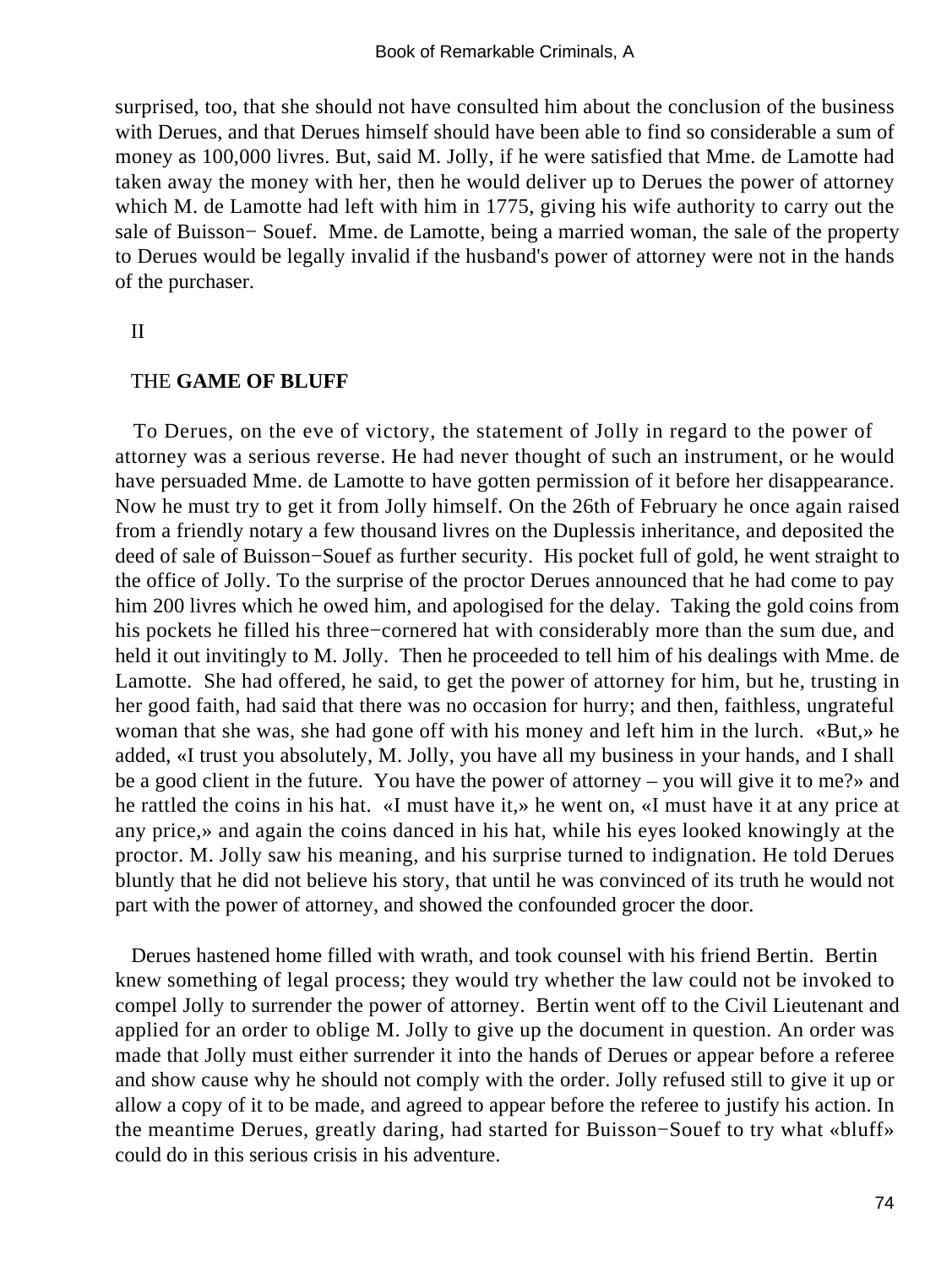At Buisson−Souef poor M. de Lamotte waited, puzzled and distressed, for news from his wife. On Saturday, 17th, the day after the return of Derues from Versailles, he heard from Mme. Derues that his wife had left Paris and gone with her son to Versailles. A second letter told him that she had completed the sale of Buisson−Souef to Derues, and was still at Versailles trying to obtain some post for the boy. On February 19 Mme. Derues wrote again expressing surprise that M. de Lamotte had not had any letter from his wife and asking if he had received some oysters which the Derues had sent him. The distracted husband was in no mood for oysters. «Do not send me oysters,» he writes, «I am too ill with worry. I thank you for all your kindness to my son. I love him better than myself, and God grant he will be good and grateful.» The only reply he received from the Derues was an assurance that he would see his wife again in a few days.

 The days passed, but Mme. de Lamotte made no sign. About four o'clock on the afternoon of February 28, Derues, accompanied by the parish priest of Villeneuvele−Roi, presented himself before M. de Lamotte at Buisson−Souef. For the moment M. de Lamotte was rejoiced to see the little man; at last he would get news of his wife. But he was disappointed. Derues could tell him only what he had been told already, that his wife had sold their estate and gone away with the money.

 M. de Lamotte was hardly convinced. How, he asked Derues, had he found the 100,000 livres to buy Buisson−Souef, he who had not a halfpenny a short time ago? Derues replied that he had borrowed it from a friend; that there was no use in talking about it; the place was his now, his alone, and M. de Lamotte had no longer a right to be there; he was very sorry, poor dear gentleman, that his wife had gone off and left him without a shilling, but personally he would always be a friend to him and would allow him 3,000 livres a year for the rest of his life. In the meantime, he said, he had already sold forty casks of the last year's vintage, and would be obliged if M. de Lamotte would see to their being sent off at once.

 By this time the anger and indignation of M. de Lamotte blazed forth. He told Derues that his story was a pack of lies, that he was still master at Buisson−Souef, and not a bottle of wine should leave it. «You are torturing me,» he exclaimed, «I know something has happened to my wife and child. I am coming to Paris myself, and if it is as I fear, you shall answer for it with your head!» Derues, undismayed by this outburst, re−

 asserted his ownership and departed in defiant mood, leaving on the premises a butcher of the neighbourhood to look after his property.

 But things were going ill with Derues. M. de Lamotte meant to show fight; he would have powerful friends to back him; class against class, the little grocer would be no match for him. It was immediate possession of Buisson−Souef that Derues wanted, not lawsuits; they were expensive and the results uncertain. He spoke freely to his friends of the difficulties of the situation.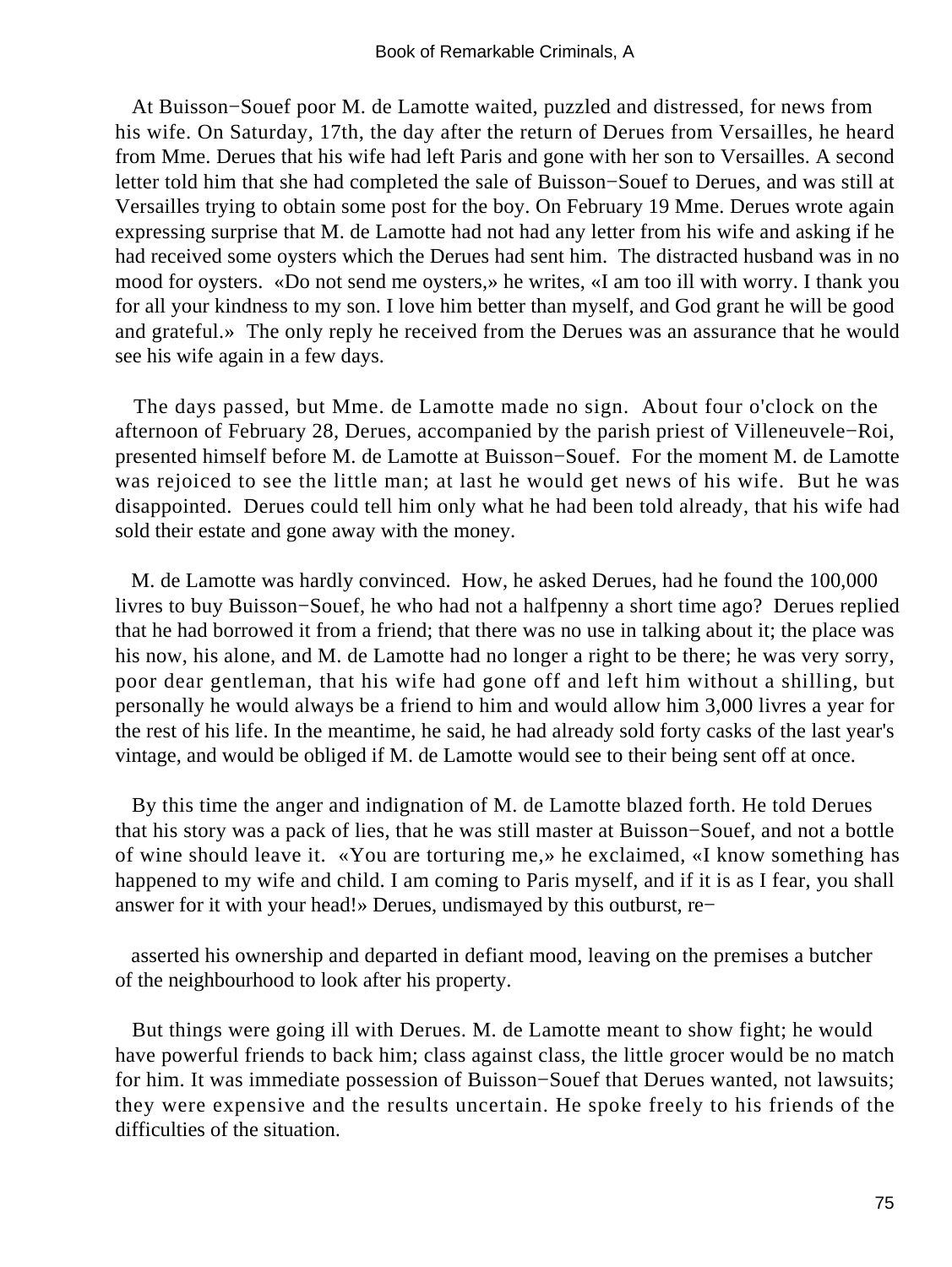What could he do? The general opinion seemed to be that some fresh news of Mme. de Lamotte – her reappearance, perhaps – would be the only effective settlement of the dispute. He had made Mme. de Lamotte disappear, why should he not make her reappear? He was not the man to stick at trifles. His powers of female impersonation, with which he had amused his good friends at Buisson−Souef, could now be turned to practical account. On March 5 he left Paris again.

 On the evening of March 7 a gentleman, M. Desportes of Paris, hired a room at the Hotel Blanc in Lyons. On the following day he went out early in the morning, leaving word that, should a lady whom he was expecting, call to see him, she was to be shown up to his room. The same morning a gentleman, resembling M. Desportes of Paris, bought two lady's dresses at a shop in Lyons.

 The same afternoon a lady dressed in black silk, with a hood well drawn over her eyes, called at the office of M. Pourra, a notary.

 The latter was not greatly attracted by his visitor, whose nose struck him as large for a woman. She said that she had spent her youth in Lyons, but her accent was distinctly Parisian. The lady gave her name as Madame de Lamotte, and asked for a power of attorney by which she could give her husband the interest due to her on a sum of 30,000 livres, part of the purchase−money of the estate of Buisson−Souef, which she had recently sold. As Mme. de Lamotte represented herself as having been sent to M. Pourra by a respectable merchant for whom he was in the habit of doing business, he agreed to draw up the necessary document, accepting her statement that she and her husband had separate estates. Mme. de Lamotte said that she would not have time to wait until the power of attorney was ready, and therefore asked M. Pourra to send it to the parish priest at Villeneuvele−Roi; this he promised to do. Mme. de−Lamotte had called twice during the day at the Hotel Blanc and asked for M. Desportes of Paris, but he was not at home. While Derues, alias Desportes, alias Mme. de Lamotte, was masquerading in Lyons, events had been moving swiftly and unfavourably in Paris. Sick with misgiving and anxiety, M. de Lamotte had come there to find, if possible, his wife and child. By a strange coincidence he alighted at an inn in the Rue de la Mortellerie, only a few yards from the wine−cellar in which the corpse of his ill−fated wife lay buried. He lost no time in putting his case before the Lieutenant of Police, who placed the affair in the hands of one of the magistrates of the Chatelet, then the criminal court of Paris. At first the magistrate believed that the case was one of fraud and that Mme. de Lamotte and her son were being kept somewhere in concealment by Derues. But as he investigated the circumstances further, the evidence of the illness of the mother and son, the date of the disappearance of Mme. de Lamotte, and her reputed signature to the deed of sale on February 12, led him to suspect that he was dealing with a case of murder.

 When Derues returned to Paris from Lyons, on March 11, he found that the police had already visited the house and questioned his wife, and that he himself was under close surveillance. A day or two later the advocate, Duclos, revealed to the magistrate the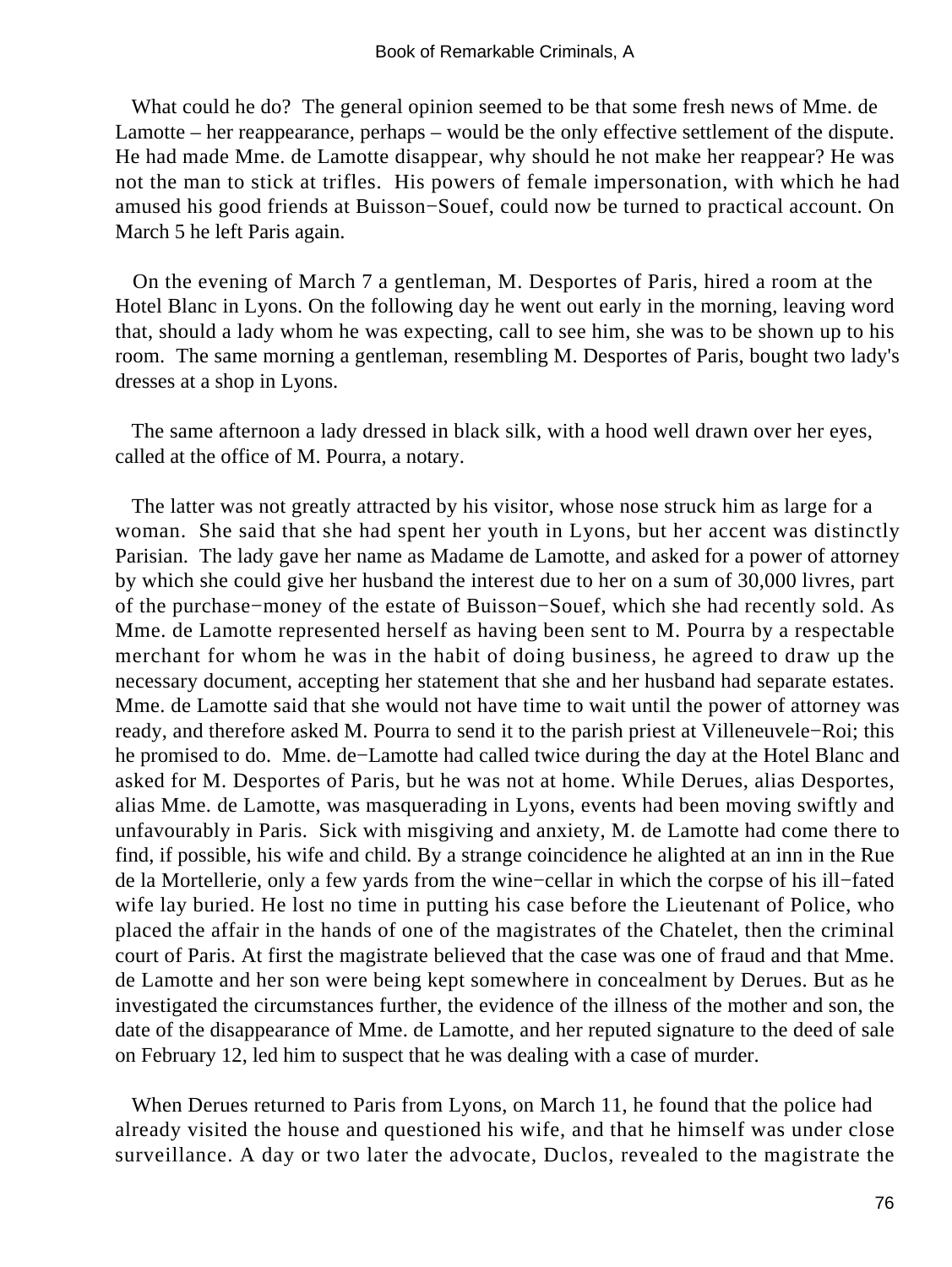fictitious character of the loan of 100,000 livres, which Derues alleged that he had paid to Mme. de Lamotte as the price of Buisson−Souef. When the new power of attorney purporting to be signed by Mme. de Lamotte arrived from Lyons, and the signature was compared with that on the deed of sale of Buisson− Souef to Derues, both were pronounced to be forgeries. Derues was arrested and lodged in the Prison of For l'Eveque.

 The approach of danger had not dashed the spirits of the little man, nor was he without partisans in Paris. Opinion in the city was divided as to the truth of his account of Mme. de Lamotte's elopement. The nobility were on the side of the injured de Lamotte, but the bourgeoisie accepted the grocer's story and made merry over the deceived husband. Interrogated, however, by the magistrate of the Chatelet, Derues' position became more difficult. Under the stress of close questioning the flimsy fabric of his financial statements fell to pieces like a house of cards. He had to admit that he had never paid Mme. de Lamotte 100,000 livres; he had paid her only 25,000 livres in gold; further pressed he said that the 25,000 livres had been made up partly in gold, partly in bills; but where the gold had come from, or on whom he had drawn the bills, he could not explain. Still his position was not desperate; and he knew it. In the absence of Mme. de Lamotte he could not be charged with fraud or forgery; and until her body was discovered, it would be impossible to charge him with murder.

 A month passed; Mme. Derues, who had made a belated attempt to follow her husband's example by impersonating Mme. de Lamotte in Paris, had been arrested and imprisoned in the Grand Chatelet; when, on April 18, information was received by the authorities which determined them to explore the wine−cellar in the Rue de la Mortellerie. Whether the woman who had let the cellar to Derues, or the creditor who had met him taking his cask of wine there, had informed the investigating magistrate, seems uncertain. In any case, the corpse of the unhappy lady was soon brought to light and Derues confronted with it. At first he said that he failed to recognise it as the remains of Mme. de Lamotte, but he soon abandoned that rather impossible attitude. He admitted that he had given some harmless medicine to Mme. de Lamotte during her illness, and then, to his horror, one morning had awakened to find her dead. A fear lest her husband would accuse him of having caused her death had led him to conceal the body, and also that of her son who, he now confessed, had died and been buried by him at Versailles. On April 23 the body of the young de Lamotte was exhumed. Both bodies were examined by doctors, and they declared themselves satisfied that mother and son had died «from a bitter and corrosive poison administered in some kind of drink.» What the poison was they did not venture to state, but one of their number, in the light of subsequent investigation, arrived at the conclusion that Derues had used in both cases corrosive sublimate. How or where he had obtained the poison was never discovered.

 Justice moved swiftly in Paris in those days. The preliminary investigation in Derues' case was ended on April 28. Two days later his trial commenced before the tribunal of the Chatelet.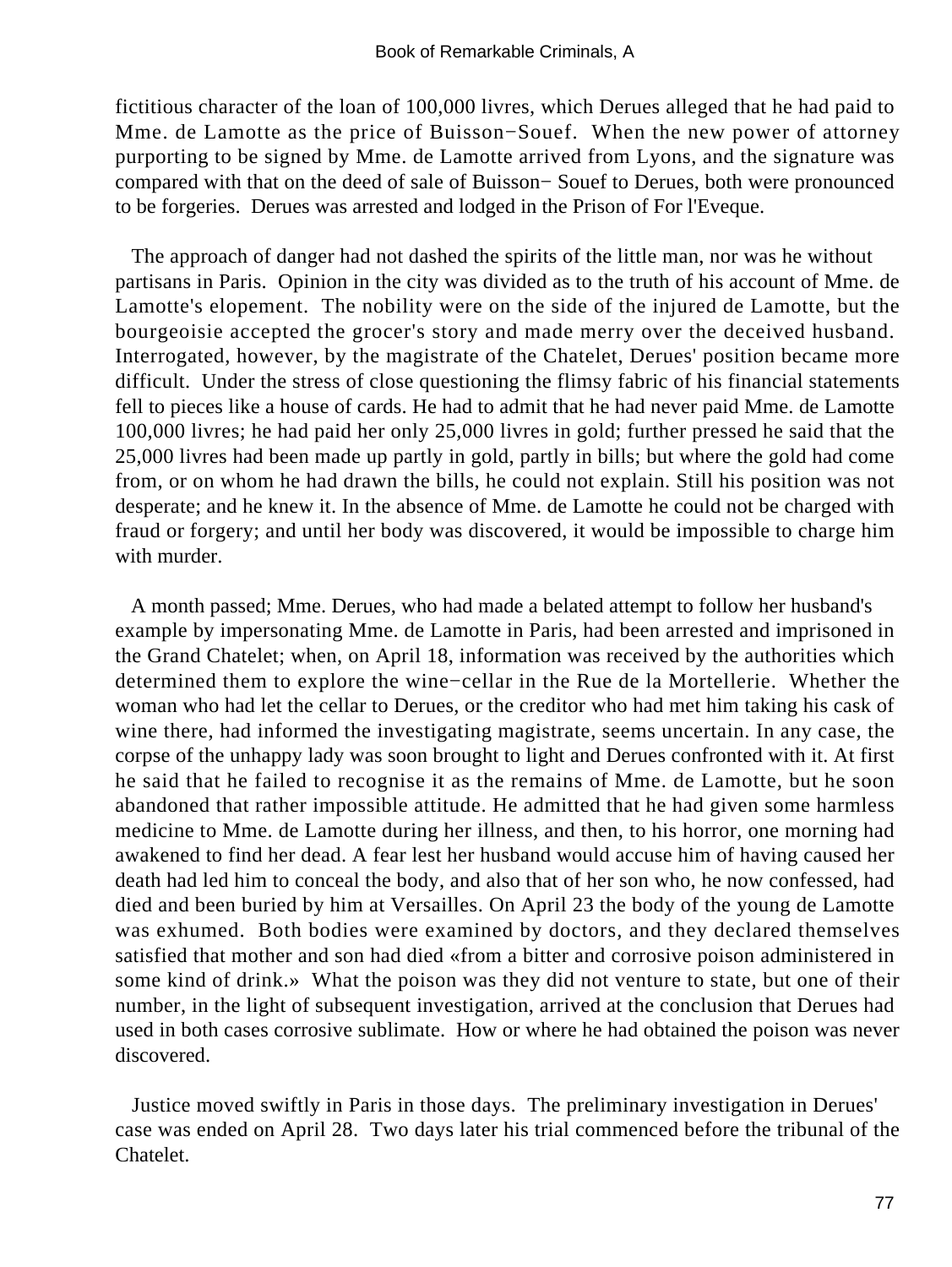It lasted one day. The judges had before them the depositions taken by the examining magistrate. Both Derues and his wife were interrogated. He maintained that he had not poisoned either Mme. de Lamotte or her son; his only crime, he said, lay in having concealed their deaths. Mme; Derues said: «It is Buisson−Souef that has ruined us! I always told my husband that he was mad to buy these properties – I am sure my husband is not a poisoner – I trusted my husband and believed every word he said.» The court condemned Derues to death, but deferred judgment in his wife's case on the ground of her pregnancy.

 And now the frail, cat−like little man had to brace himself to meet a cruel and protracted execution. But sanguine to the last, he still hoped. An appeal lay from the Chatelet to the Parliament of Paris. It was heard on March 5. Derues was brought to the Palais de Justice. The room in which he waited was filled with curious spectators, who marvelled at his coolness and impudence. He recognised among them a Benedictine monk of his acquaintance. «My case,» he called out to him, «will soon be over; we'll meet again yet and have a good time together.» One visitor, wishing not to appear too curious, pretended to be looking at a picture. «Come, sir,» said Derues, «you haven't come here to see the pictures, but to see me. Have a good look at me. Why study copies of nature when you can look at such a remarkable original as I?» But there were to be no more days of mirth and gaiety for the jesting grocer. His appeal was rejected, and he was ordered for execution on the morrow.

 At six o'clock on the morning of May 6 Derues returned to the Palais de Justice, there to submit to the superfluous torments of the question ordinary and extraordinary. Though condemned to death, torture was to be applied in the hope of wringing from the prisoner some sort of confession. The doctors declared him too delicate to undergo the torture of pouring cold water into him, which his illustrious predecessor, Mme. de Brinvilliers, had suffered; he was to endure the less severe torture of the «boot.»

 His legs were tightly encased in wood, and wedges were then hammered in until the flesh was crushed and the bones broken. But never a word of confession was wrung from the suffering creature. Four wedges constituting the ordinary torture he endured; at the third of the extraordinary he fainted away. Put in the front of a fire the warmth restored him. Again he was questioned, again he asserted his wife's innocence and his own.

 At two o'clock in the afternoon Derues was recovered sufficiently to be taken to Notre Dame. There, in front of the Cathedral, candle in hand and rope round his neck, he made the amende honorable. But as the sentence was read aloud to the people Derues reiterated the assertion of his innocence. From Notre Dame he was taken to the Hotel de Ville. A condemned man had the right to stop there on his way to execution, to make his will and last dying declarations. Derues availed himself of this opportunity to protest solemnly and emphatically his wife's absolute innocence of any complicity in whatever he had done. «I want above all,» he said, «to state that my wife is entirely innocent. She knew nothing. I used fifty cunning devices to hide everything from her. I am speaking nothing but the truth,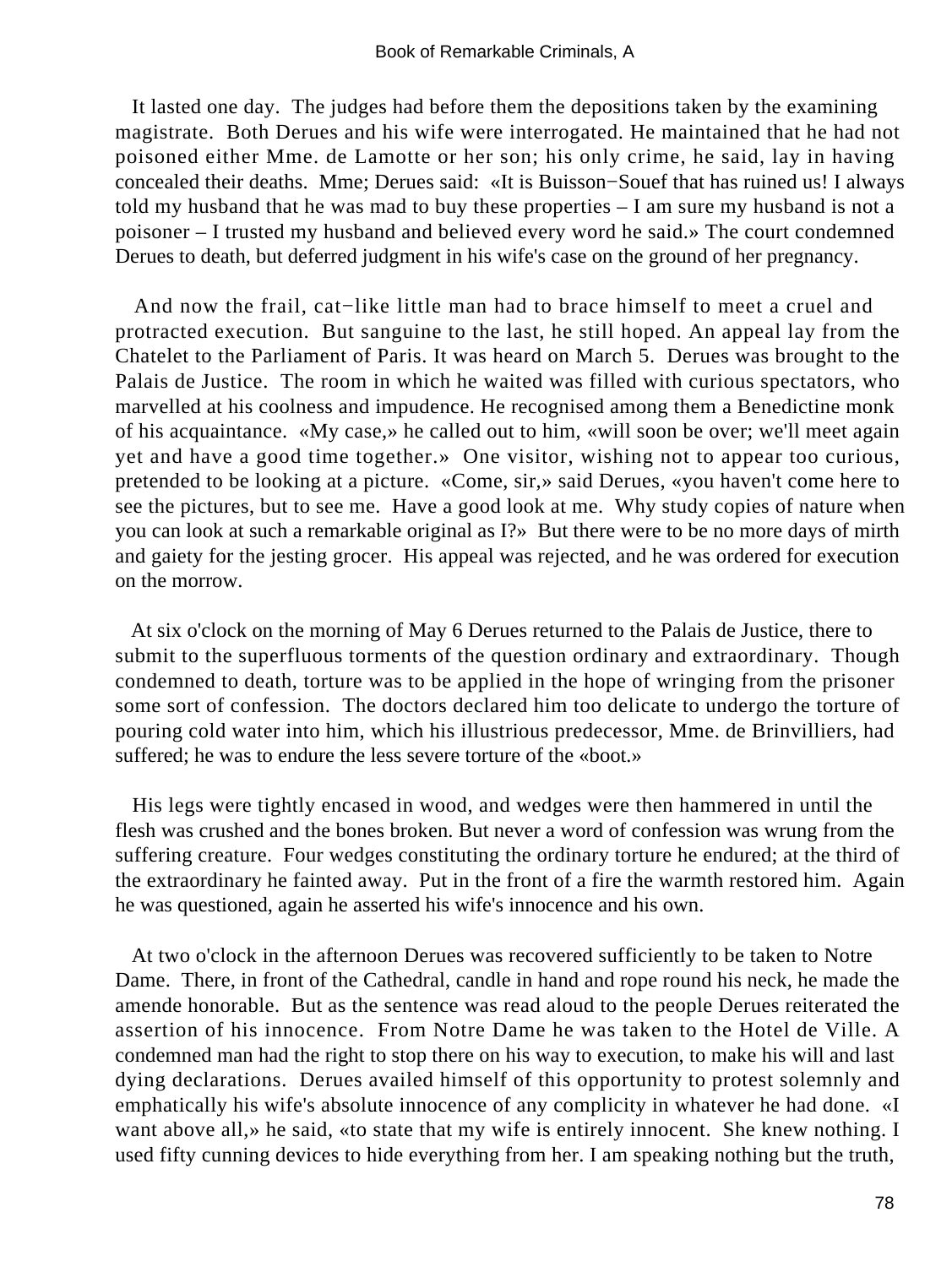she is wholly innocent – as for me, I am about to die.» His wife was allowed to see him; he enjoined her to bring up their children in the fear of God and love of duty, and to let them know how he had died. Once again, as he took up the pen to sign the record of his last words, he re−asserted her innocence.

 Of the last dreadful punishment the offending grocer was to be spared nothing. For an aristocrat like Mme. de Brinvilliers beheading was considered indignity enough. But Derues must go through with it all; he must be broken on the wheel and burnt alive and his ashes scattered to the four winds of heaven; there was to be no retentum for him, a clause sometimes inserted in the sentence permitting the executioner to strangle the broken victim before casting him on to the fire. He must endure all to the utmost agony the law could inflict. It was six o'clock when Derues arrived at the Place de Greve, crowded to its capacity, the square itself, the windows of the houses; places had been bought at high prices, stools, ladders, anything that would give a good view of the end of the now famous poisoner.

 Pale but calm, Derues faced his audience. He was stripped of all but his shirt; lying flat on the scaffold, his face looking up to the sky, his head resting on a stone, his limbs were fastened to the wheel. Then with a heavy bar of iron the executioner broke them one after another, and each time he struck a fearful cry came from the culprit. The customary three final blows on the stomach were inflicted, but still the little man lived. Alive and broken, he was thrown on to the fire. His burnt ashes, scattered to the winds, were picked up eagerly by the mob, reputed, as in England the pieces of the hangman's rope, talismans.

 Some two months after the execution of her husband Mme. Derues was delivered in the Conciergerie of a male child; it is hardly surprising, in face of her experiences during her pregnancy, that it was born an idiot. In January, 1778, the judges of the Parliament, by a majority of one, decided that she should remain a prisoner in the Conciergerie for another year, while judgment in her case was reserved. In the following August she was charged with having forged the signature of Mme. de Lamotte on the deeds of sale. In February, 1779, the two experts in handwriting to whom the question had been submitted decided in her favour, and the charge was abandoned.

 But Mme. Derues had a far sterner, more implacable and, be it added, more unscrupulous adversary than the law in M. de Lamotte.

 Not content with her husband's death, M. de Lamotte believed the wife to have been his partner in guilt, and thirsted for revenge.

 To accomplish it he even stooped to suborn witnesses, but the conspiracy was exposed, and so strong became the sympathy with the accused woman that a young proctor of the Parliament published a pamphlet in her defence, asking for an immediate inquiry into the charges made against her, charges that had in no instance been proved.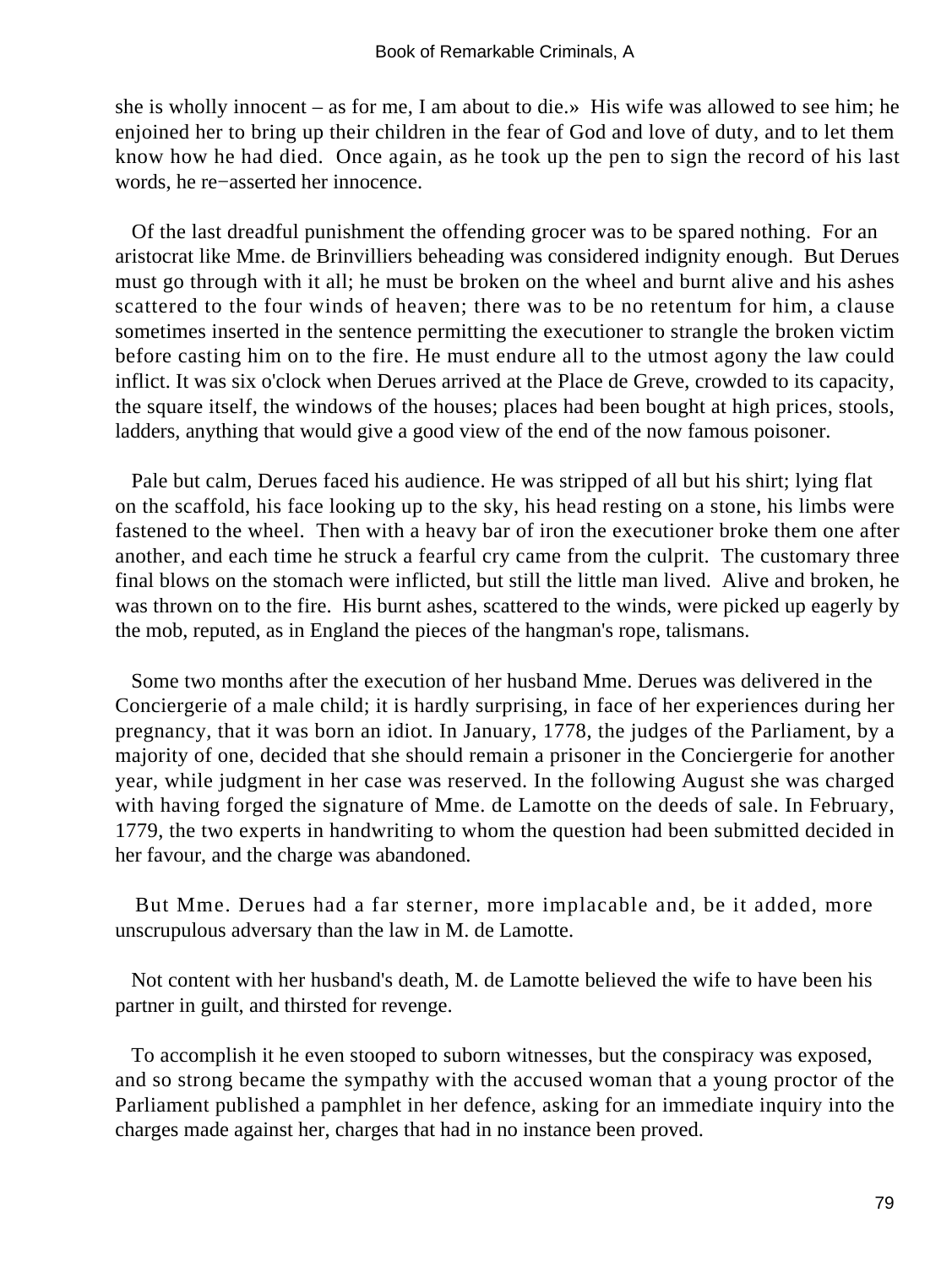At last, in March, 1779, the Parliament decided to finish with the affair. In secret session the judges met, examined once more all the documents in the case, listened to a report on it from one of their number, interrogated the now weary, hopeless prisoner, and, by a large majority, condemned her to a punishment that fell only just short of the supreme penalty. On the grounds that she had wilfully and knowingly participated with her husband in the fraudulent attempt to become possessed of the estate of Buisson−Souef, and was strongly suspected of having participated with him in his greater crime, she was sentenced to be publicly flogged, branded on both shoulders with the letter V (Voleuse) and imprisoned for life in the Salpetriere Prison. On March 13, in front of the Conciergerie Mme. Derues underwent the first part of her punishment. The same day her hair was cut short, and she was dressed in the uniform of the prison in which she was to pass the remainder of her days.

 Paris had just begun to forget Mme. Derues when a temporary interest was−excited in her fortunes by the astonishing intelligence that, two months after her condemnation, she had been delivered of a child in her new prison. Its fatherhood was never determined, and, taken from her mother, the child died in fifteen days. Was its birth the result of some passing love affair, or some act of drunken violence on the part of her jailors, or had the wretched woman, fearing a sentence of death, made an effort to avert once again the supreme penalty? History does not relate.

 Ten years passed. A fellow prisoner in the Salpetriere described Mme. Derues as «scheming, malicious, capable of anything.» She was accused of being violent, and of wishing to revenge herself by setting fire to Paris. At length the Revolution broke on France, the Bastille fell, and in that same year an old uncle of Mme. Derues, an ex−soldier of Louis XV., living in Brittany, petitioned for his niece's release. He protested her innocence, and begged that he might take her to his home and restore her to her children. For three years he persisted vainly in his efforts. At last, in the year 1792, it seemed as if they might be crowned with success. He was told that the case would be re−examined; that it was possible that the Parliament had judged unjustly. This good news came to him in March. But in September of that year there took place those shocking massacres in the Paris prisons, which rank high among the atrocities of the Revolution. At four o'clock on the afternoon of September 4, the slaughterers visited the Salpetriere Prison, and fifth among their victims fell the widow of Derues.

Story 4 − Dr. Castaing

 There are two reports of the trial of Castaing: «Proces Complet d'Edme Samuel Castaing,» Paris, 1823; «Affaire Castaing,» Paris, 1823.

I

## AN **UNHAPPY COINCIDENCE**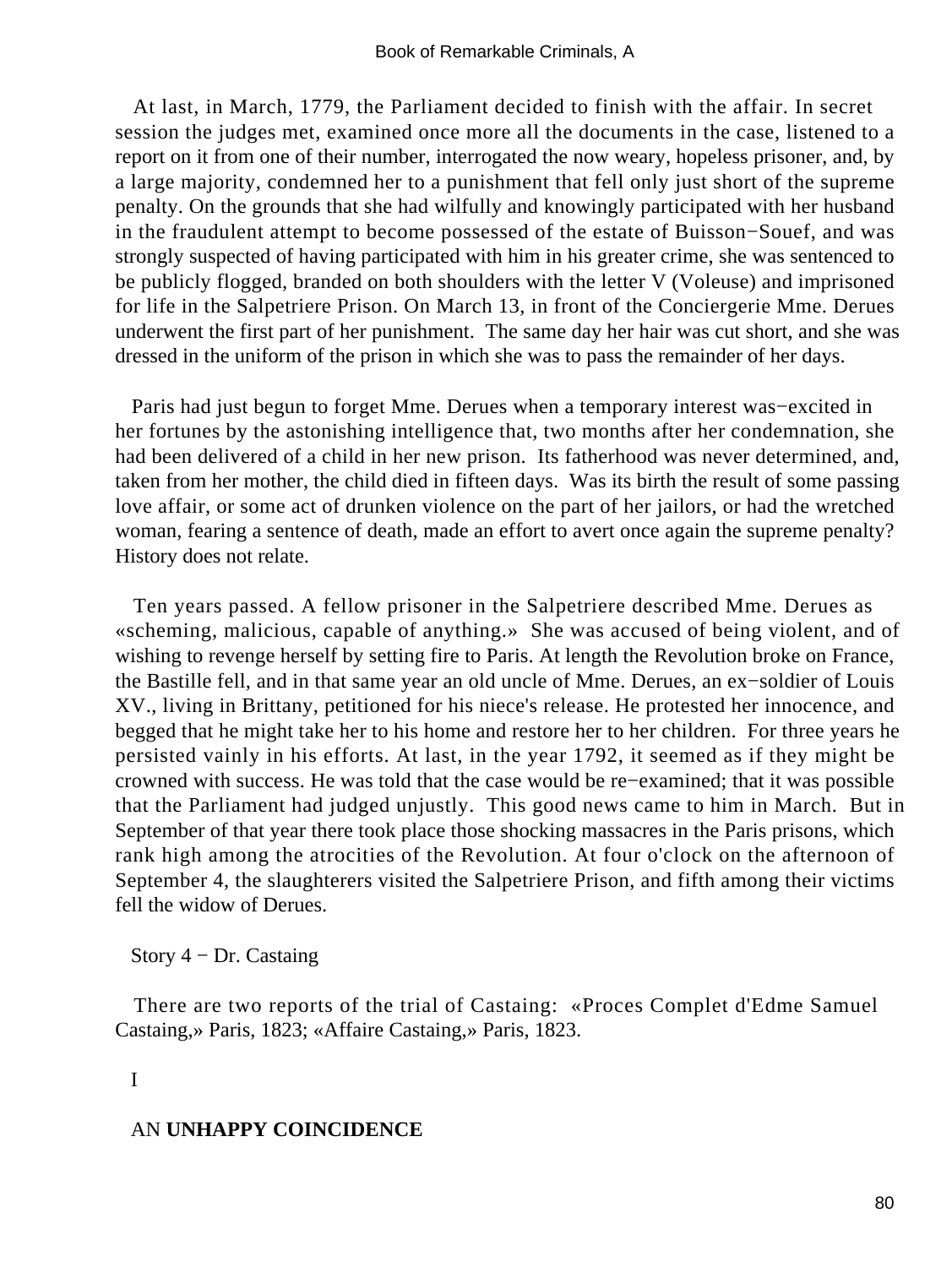Edme Castaing, born at Alencon in 1796, was the youngest of the three sons of an Inspector−General in the department of Woods and Forests. His elder brother had entered the same service as his father, the other brother was a staff−captain of engineers. Without being wealthy, the family, consisting of M. and Mme. Castaing and four children, was in comfortable circumstances. The young Edme was educated at the College of Angers – the Alma Mater of Barre and Lebiez – where, intelligent and hard working, he carried off many prizes. He decided to enter the medical profession, and at the age of nineteen commenced his studies at the School of Medicine in Paris. For two years he worked hard and well, living within the modest allowance made him by his father. At the end of that time this young man of two or three− and−twenty formed a passionate attachment for a lady, the widow of a judge, and the mother of three children. Of the genuine depth and sincerity of this passion for a woman who must have been considerably older than himself, there can be no doubt. Henceforth the one object in life to Castaing was to make money enough to relieve the comparative poverty of his adored mistress, and place her and her children beyond the reach of want. In 1821 Castaing became a duly qualified doctor, and by that time had added to the responsibilities of his mistress and himself by becoming the father of two children, whom she had brought into the world. The lady was exigent, and Castaing found it difficult to combine his work with a due regard to her claims on his society. Nor was work plentiful or lucrative. To add to his embarrassments Castaing, in 1818, had backed a bill for a friend for 600 francs. To meet it when it fell due two years later was impossible, and desperate were the efforts made by Castaing and his mother to put off the day of reckoning. His father, displeased with his son's conduct, would do nothing to help him. But his mother spared no effort to extricate him from his difficulties. She begged a highly placed official to plead with the insistent creditor, but all in vain. There seemed no hope of a further delay when suddenly, in the October of 1822, Castaing became the possessor of 100,000 francs. How he became possessed of this considerable sum of money forms part of a strange and mysterious story.

 Among the friends of Castaing were two young men of about his own age, Auguste and Hippolyte Ballet. Auguste, the elder, had the misfortune a few days after his birth to incur his mother's lasting dislike. The nurse had let the child fall from her arms in the mother's presence, and the shock had endangered Mme. Ballet's life. From that moment the mother took a strong aver−

 sion to her son; he was left to the charge of servants; his meals were taken in the kitchen. As soon as he was five years old he was put out to board elsewhere, while his brother Hippolyte and his sister were well cared for at home. The effect of this unjust neglect on the character of Auguste Ballet was, as may be imagined, had; he became indolent and dissipated. His brother Hippolyte, on the other hand, had justified the affectionate care bestowed on his upbringing; he had grown into a studious, intelligent youth of a refined and attractive temperament. Unhappily, early in his life he had developed consumption, a disease he inherited from his mother. As he grew older his health grew steadily worse until, in 1822, his friends were seriously alarmed at his condition. It became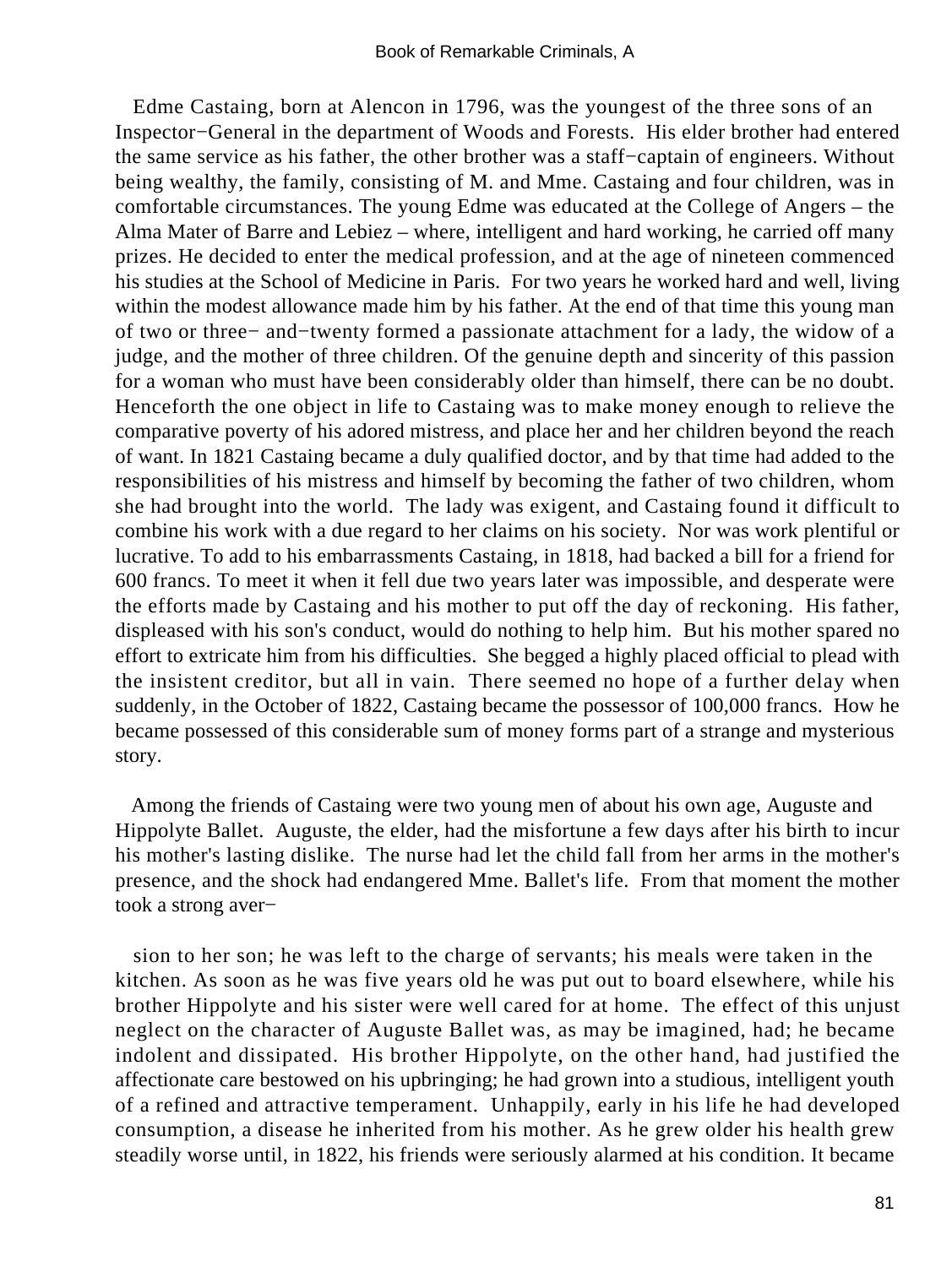so much graver that, in the August of that year, the doctors recommended him to take the waters at Enghien. In September he returned to Paris apparently much better, but on October 2 he was seized with sudden illness, and three days later he was dead.

 A few years before the death of Hippolyte his father and mother had died almost at the same time. M. Ballet had left to each of his sons a fortune of some 260,000 francs. Though called to the bar, both Auguste and Hippolyte Ballet were now men of independent means. After the death of their parents, whatever jealousy Auguste may have felt at the unfair preference which his mother had shown for her younger son, had died down. At the time of Hippolyte's death the brothers were on good terms, though the more prudent Hippolyte disapproved of his elder brother's extravagance.

 Of Hippolyte Ballet Dr. Castaing had become the fast friend. Apart from his personal liking for Castaing, it was a source of comfort to Hippolyte, in his critical state of health, to have as his friend one whose medical knowledge was always at his service.

 About the middle of August, 1822, Hippolyte, on the advice of his doctors, went to Enghien to take the waters. There Castaing paid him frequent visits. He returned to Paris on September 22, and seemed to have benefited greatly by the cure. On Tuesday, October 1, he saw his sister, Mme. Martignon, and her husband; he seemed well, but said that he was having leeches applied to him by his friend Castaing. On the Wednesday evening his sister saw him again, and found him well and with a good appetite. On the Thursday, after a night disturbed by severe attacks of vomiting, his condition seemed serious. His brother−in−law, who visited him, found that he had taken to his bed, his face was swollen, his eyes were red. His sister called in the evening, but could not see him. The servants told her that her brother was a little better but resting, and that he did not wish to be disturbed; they said that Dr. Castaing had been with him all day.

 On Friday Castaing himself called on the Martignons, and told them that Hippolyte had passed a shockingly bad night. Madame Martignon insisted on going to nurse her brother herself, but Castaing refused positively to let her see him; the sight of her, he said, would be too agitating to the patient. Later in the day Mme. Martignon went to her brother's house. In order to obey Dr. Castaing's injunctions, she dressed herself in some of the clothes of the servant Victoire, in the hope that if she went into his bedroom thus disguised, Hippolyte would not recognise her. But even this subterfuge was forbidden by Castaing, and Mme. Martignon had to content herself with listening in an adjoining room for the sound of her brother's voice. At eight o'clock that evening the Martignons learnt that Hippolyte was better, but at ten o'clock they received a message that he was dying, and that his brother Auguste had been sent for. Mme. Martignon was prostrated with grief, but her husband hastened to his brother−in−law's house. There he found Castaing, who said that the death agony of his friend was so dreadful that he had not the strength to remain in the room with the dying man. Another doctor was sent for, but at ten o'clock the following morning, after protracted suffering, Hippolyte Ballet passed away.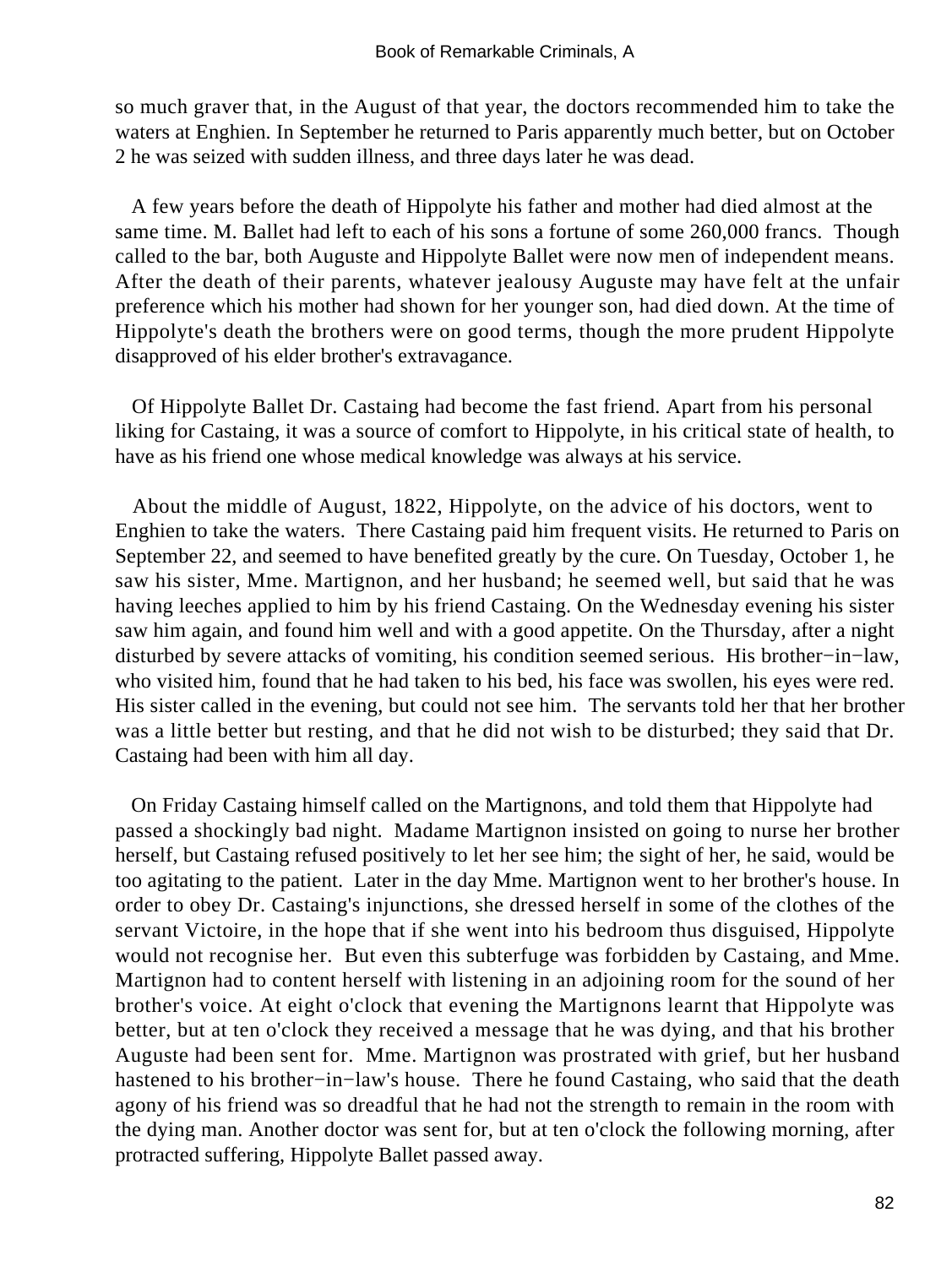A post−mortem was held on his body. It was made by Drs. Segalas and Castaing. They stated that death was due to pleurisy aggravated by the consumptive condition of the deceased, which, however serious, was not of itself likely to have been so rapidly fatal in its consequences.

 Hippolyte had died, leaving a fortune of some 240,000 francs. In the previous September he had spoken to the notary Lebret, a former clerk of his father's, of his intention of making a will. He had seen that his brother Auguste was squandering his share of their inheritance; he told Lebret that whatever he might leave to Auguste should not be placed at his absolute disposal. To his servant Victoire, during his last illness, Hippolyte had spoken of a will he had made which he wished to destroy. If Hippolyte had made such a will, did he destroy it before his death? In any case, no trace of it was ever found after his death. He was presumed to have died intestate, and his fortune was divided, three−quarters of it going to his brother Auguste, the remaining quarter to his sister, Mme. Martignon.

 On the day of Hippolyte's death Auguste Ballet wrote from his brother's house to one Prignon: «With great grief I have to tell you that I have just lost my brother; I write at the same time to say that I must have 100,000 francs to−day if possible. I have the greatest need of it. Destroy my letter, and reply at once. M. Sandrie will, I am sure, accommodate me. I am at my poor brother's house, from which I am writing.» Prignon did as he was asked, but it was two days before the stockbroker, Sandrie, could raise the necessary sum. On October 7 he sold out sufficient of Auguste's stock to realise 100,000 francs, and the following day gave Prignon an order on the Bank of France for that amount. The same day Prignon took the order to Auguste. Accompanied by Castaing and Jean, Auguste's black servant, Auguste and Prignon drove to the bank. There the order was cashed. Prignon's part of the business was at an end. He said good−bye to Auguste outside the bank. As the latter got into his cabriolet, carrying the bundle of notes, Prignon heard him say to Castaing: «There are the 100,000 francs.»

 Why had Auguste Ballet, after his brother's death, such urgent need of 100,000 francs? If the statements of Auguste made to other persons are to be believed, he had paid the 100,000 francs which he had raised through Prignon to Lebret, his father's former clerk, who would seem to have acted as legal and financial adviser to his old master's children. According to Auguste's story, his sister, Mme. Martignon, had offered Lebret 80,000 francs to preserve a copy of a will made by Hippolyte, leaving her the bulk of his fortune. Castaing, however, had ascertained that Lebret would be willing, if Auguste would outbid his sister and pay 100,000 francs, to destroy the will so that, Hippolyte dying intestate, Auguste would take the greater part of his brother's fortune. Auguste agreed to accept Lebret's terms, raised the necessary sum, and handed over the money to Castaing, who, in turn, gave it to Lebret, who had thereupon destroyed the copy of the will. Castaing, according to the evidence of Auguste's mistress, an actress of the name of Percillie, had spoken in her presence of having himself destroyed one copy of Hippolyte's will before his death, and admitted having arranged with Lebret after Hippolyte's death for the destruction of the other copy.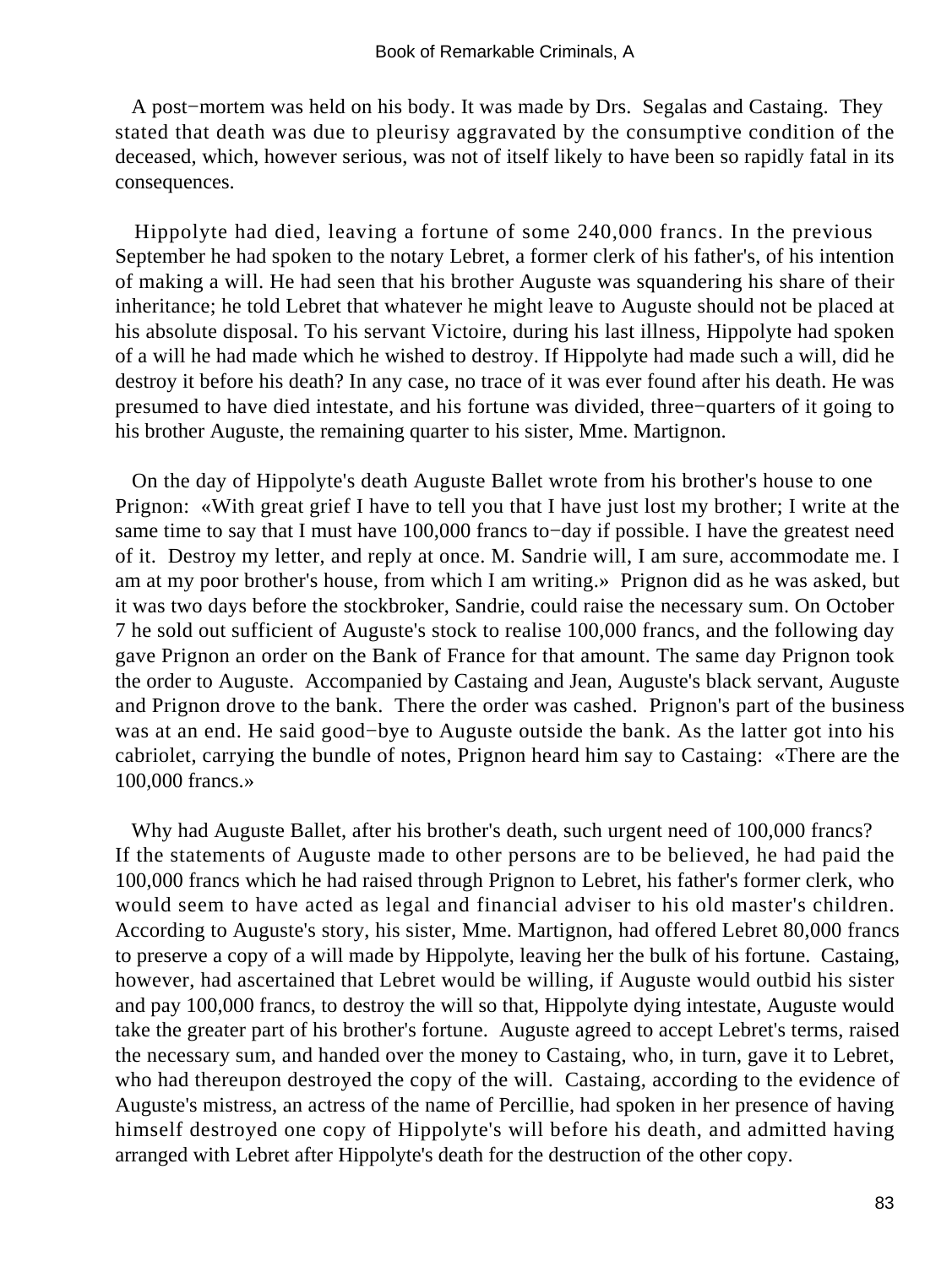How far was the story told by Auguste, and repeated in somewhat different shape by Castaing to other persons, true? There is no doubt that after the visit to the Bank of France with Prignon on October 8, Auguste and Castaing drove together to Lebret's office. The negro servant said that on arriving there one of them got out of the cab and went up to Lebret's house, but which of the two he would not at first say positively. Later he swore that it was Auguste Ballet. Whatever happened on that visit to Lebret's – and it was the theory of the prosecution that Castaing and not Auguste had gone up to the office – the same afternoon Auguste Ballet showed his mistress the seals of the copy of his brother's will which Lebret had destroyed, and told her that Lebret, all through the business, had refused to deal directly with him, and would only act through the intermediary of Castaing.

 Did Lebret, as a fact, receive the 100,000 francs? A close examination of his finances showed no trace of such a sum. Castaing, on the other hand, on October 10, 1822, had given a stockbroker a sum of 66,000 francs to invest in securities; on the 11th of the same month he had lent his mother 30,000 francs; and on the 14th had given his mistress 4,000 francs. Of how this large sum of money had come to Castaing at a time when he was practically insolvent he gave various accounts. His final version was that in the will destroyed by Auguste, Hippolyte Ballet had left him an income for life equivalent to a capital of 100,000 francs, and that Auguste had given him that sum out of respect for his brother's wishes. If that explanation were true, it was certainly strange that shortly after his brother's death Auguste Ballet should have expressed surprise and suspicion to a friend on hearing that Castaing had been buying stock to the value of 8,000 francs. If he had given Castaing 100,000 francs for himself, there was no occasion for surprise or suspicion at his investing 8,000. That Auguste had paid out 100,000 francs to some one in October the state of his finances at his death clearly proved. According to the theory of the prosecution, Auguste believed that he had paid that money to Lebret through the intermediary of Castaing, and not to Castaing himself. Hence his surprise at hearing that Castaing, whom he knew to be impecunious, was investing such a sum as 8,000 francs.

 No money had ever reached Lebret. His honesty and good faith were demonstrated beyond any shadow of a doubt; no copy of any will of Hippolyte Ballet had ever been in his possession. But Castaing had shown Auguste Ballet a copy of his brother's will, the seals of which Auguste had shown to his mistress. In all probability, and possibly at the instigation of Castaing, Hip−

 polyte Ballet had made a will, leaving the greater part of his property to his sister. Somehow or other Castaing had got possession of this will. On his death Castaing had invented the story of Mme. Martignon's bribe to Lebret, and so persuaded Auguste to outbid her. He had ingeniously kept Auguste and Lebret apart by representing Lebret as refusing to deal direct with Auguste, and by these means had secured to his own use the sum of 100,000 francs, which Auguste believed was being paid to Lebret as the price of his alleged destruction of his brother's will. The plot was ingenious and successful. To Lebret and the Martignons Castaing said that Hippolyte had made a will in Mme. Martignon's favour, but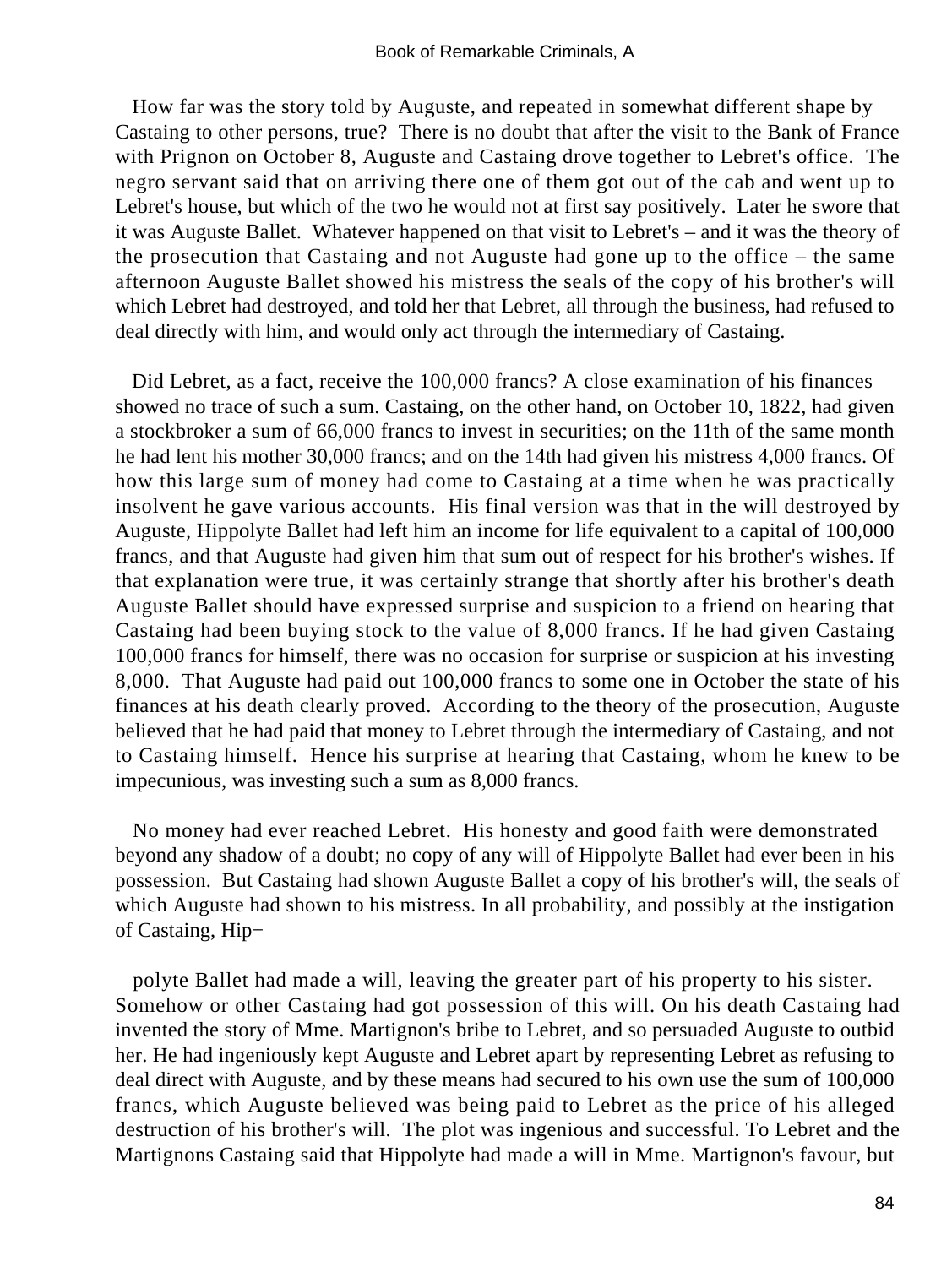had destroyed it himself some days before his death. The Martignons expressed themselves as glad that Hip−

 polyte had done so, for they feared lest such a will should have provoked resentment against them on the part of Auguste. By keeping Auguste and Lebret apart, Castaing prevented awkward explanations. The only possible danger of discovery lay in Auguste's incautious admissions to his mistress and friends; but even had the fact of the destruction of the will come to the ears of the Martignons, it is unlikely that they would have taken any steps involving the disgrace of Auguste.

 Castaing had enriched himself considerably by the opportune death of his friend Hippolyte. It might be made a matter of unfriendly comment that, on the first day of May preceding that sad event, Castaing had purchased ten grains of acetate of morphia from a chemist in Paris, and on September 18, less than a month before Hippolyte's death, he had purchased another ten grains of acetate of morphia from the same chemist. The subject of poisons had always been a favourite branch of Castaing's medical studies, especially vegetable poisons; morphia is a vegetable poison.

 Castaing's position relative to Auguste Ballet was now a strong one. They were accomplices in the unlawful destruction of Hippolyte's will. Auguste believed it to be in his friend's power to ruin him at any time by revealing his dealings with Lebret. But, more than that, to Auguste, who believed that his 100,000 francs had gone into Lebret's pocket, Castaing could represent himself as so far unrewarded for his share in the business; Lebret had taken all the money, while he had received no recompense of any kind for the trouble he had taken and the risk he was encountering on his friend's behalf. Whatever the motive, from fear or gratitude, Auguste Ballet was persuaded to make a will leaving Dr. Edme Samuel Castaing the whole of his fortune, subject to a few trifling legacies. But Auguste's feelings towards his sole legatee were no longer cordial. To one or two of his friends he expressed his growing distaste for Cas−

taing's society.

 Dr. Castaing can hardly have failed to observe this change. He knew Auguste to be reckless and extravagant with his money; he learnt that he had realised another 100,000 francs out of his securities, and that he kept the money locked up in a drawer in his desk. If Auguste's fortune were dissipated by extravagance, or he revoked his will, Castaing stood to lose heavily. As time went on Castaing felt less and less sure that he could place much reliance on the favourable disposition or thrift of Auguste. The latter had fallen in love with a new mistress; he began to entertain expensively; even if he should not change his mind and leave his money away from Castaing, there might very soon be no money to leave. At the end of May, 1823, Castaing consulted a cousin of his, Malassis, a notary's clerk, as to the validity of a will made by a sick man in favour of his medical attendant. He said that he had a patient gravely ill who, not wishing to leave his money to his sister, whom he disliked,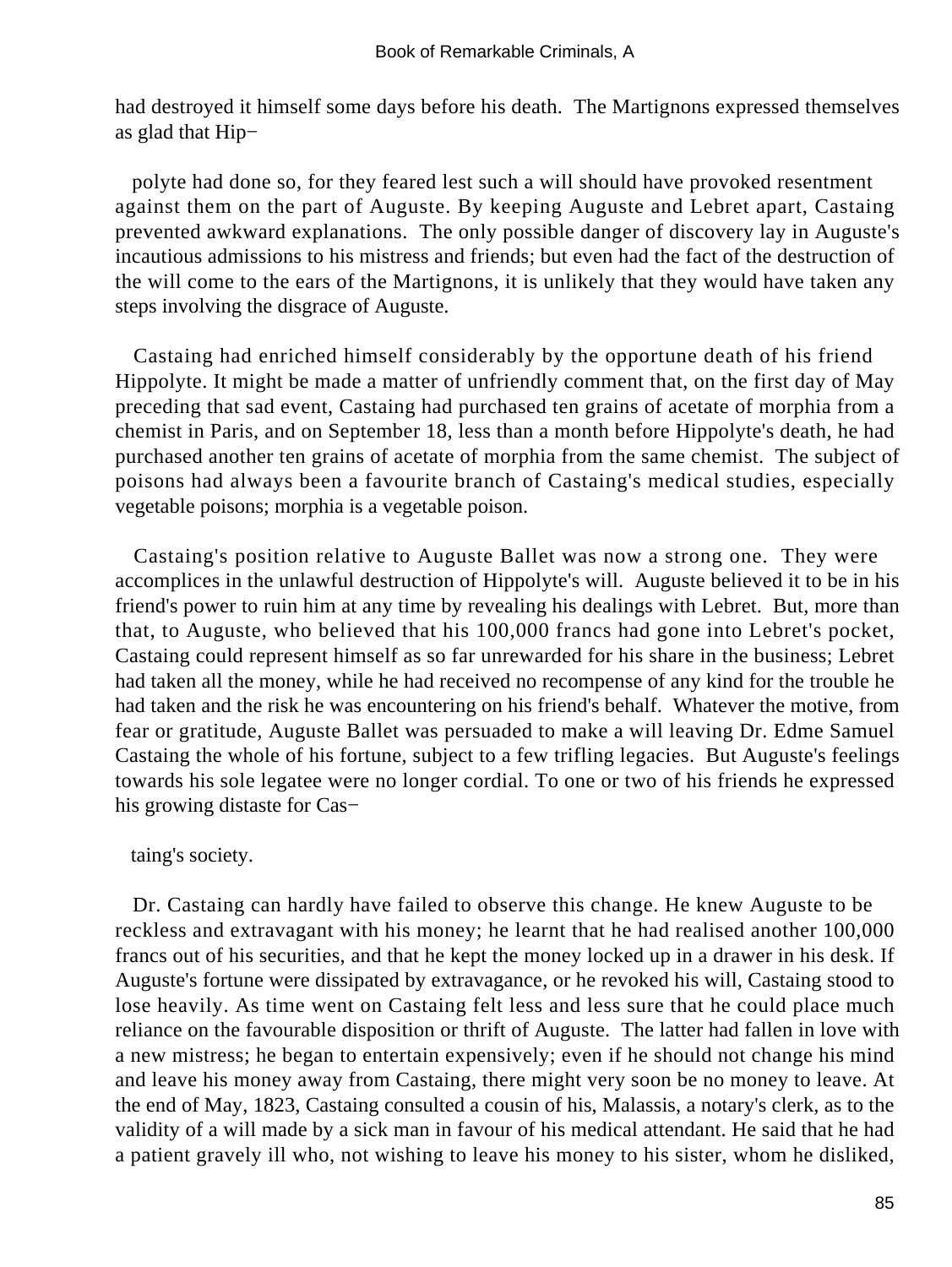intended to leave it to him. Malassis reassured him as to the validity of such a will, and gave him the necessary instructions for preparing it. On May 29 Castaing sent Malassis the will of Auguste Ballet with the following note, «I send you the will of M. Ballets examine it and keep it as his representative.» The will was dated December 1, 1822, and made Castaing sole legatee. On the same day that the will was deposited with Malassis, Castaing and Auguste Ballet started to−

 gether on a little two days' trip into the country. To his friends Auguste seemed in the best of health and spirits; so much so that his housekeeper remarked as he left how well he was looking, and Castaing echoed her remark, saying that he looked like a prince!

 During the afternoon the two friends visited Saint Germain, then returned to Paris, and at seven o'clock in the evening arrived at the Tete Noire Hotel at Saint Cloud, where they took a double− bedded room, Castaing paying five francs in advance. They spent the following day, Friday, May 30, in walking about the neighbourhood, dined at the hotel at seven, went out again and returned about nine o'clock. Soon after their return Castaing ordered some warmed wine to be sent up to the bedroom. It was taken up by one of the maid−servants. Two glasses were mixed with lemon and sugar which Castaing had brought with him. Both the young men drank of the beverage. Auguste complained that it was sour, and thought that he had put too much lemon in it. He gave his glass to the servant to taste, who also found the drink sour. Shortly after she left the room and went upstairs to the bedside of one of her fellow−servants who was ill. Castaing, for no apparent reason, followed her up and stayed in the room for about five minutes. Auguste spent a bad night, suffering from internal pains, and in the morning his legs were so swollen that he could not put on his boots.

 Castaing got up at four o'clock that morning and asked one of the servants to let him out. Two hours later he drove up in a cabriolet to the door of a chemist in Paris, and asked for twelve grains of tartar emetic, which he wanted to mix in a wash according to a prescription of Dr. Castaing. But he did not tell the chemist that he was Dr. Castaing himself. An hour later Cas− taing arrived at the shop of another chemist, Chevalier, with whom he had already some acquaintance; he had bought acetate of morphia from him some months before, and had discussed with him then the effects of vegetable poisons. On this particular morning he bought of his assistant thirty−six grains of acetate of morphia, paying, as a medical man, three francs fifty centimes for it instead of the usual price of four francs. Later in the morning Castaing returned to Saint Cloud, a distance of ten miles from Paris, and said that he had been out for a long walk. He found Auguste ill in bed. Castaing asked for some cold milk, which was taken up to the bedroom by one of the servants. Shortly after this Castaing went out again. During his absence Auguste was seized with violent pains and sickness. When Castaing returned he found his friend in the care of the people of the hotel. He told them to throw away the matter that had been vomited, as the smell was offensive, and Auguste told them to do as his friend directed. Castaing proposed to send for a doctor from Paris, but Auguste insisted that a local doctor should be called in at once.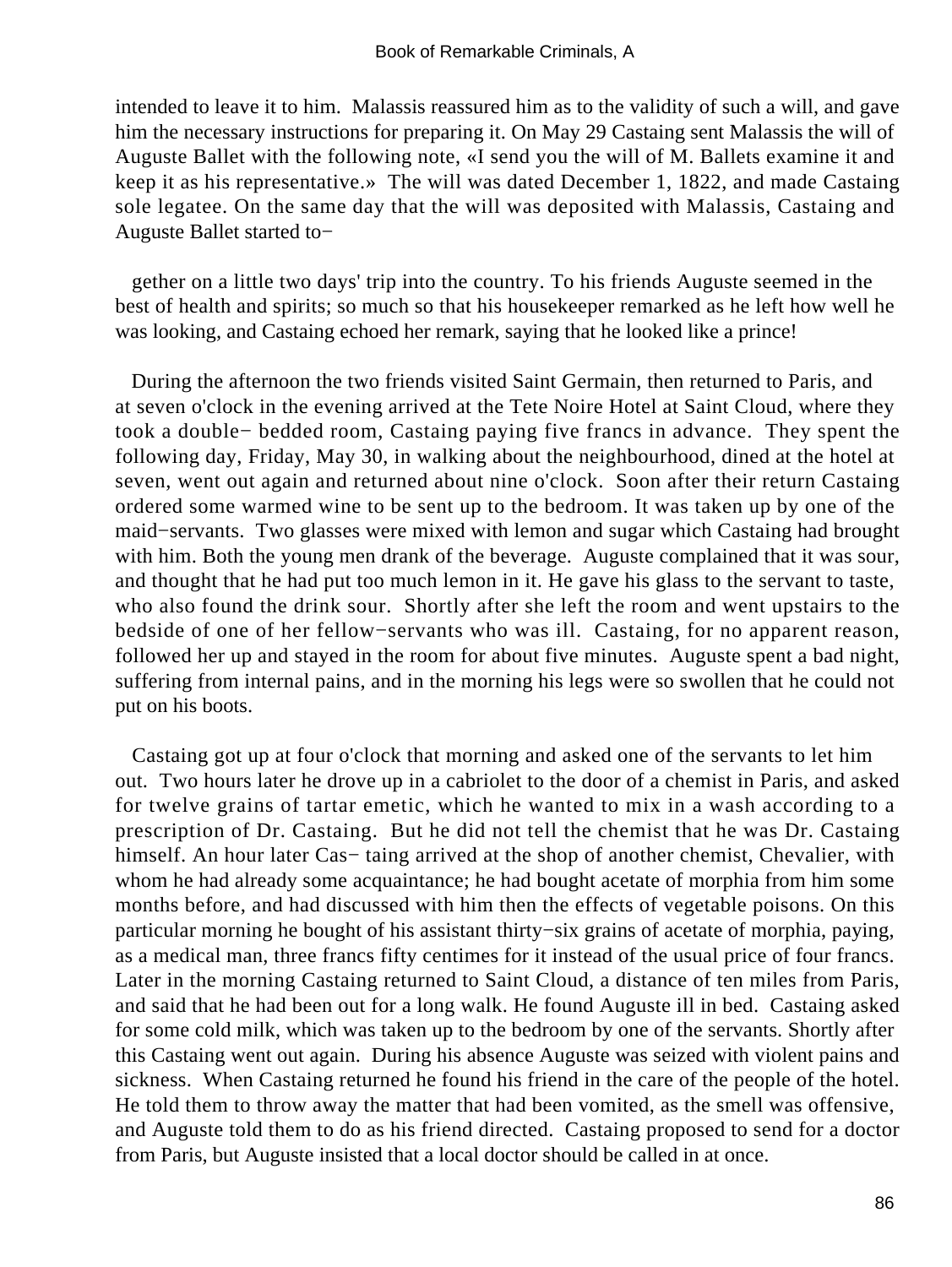Accordingly Dr. Pigache of Saint Cloud was summoned. He arrived at the hotel about eleven o'clock. Before seeing the patient Castaing told the doctor that he believed him to be suffering from cholera. Pigache asked to see the matter vomited but was told that it had been thrown away. He prescribed a careful diet, lemonade and a soothing draught.

 Dr. Pigache returned at three o'clock, when he found that the patient had taken some lemonade, but, according to Castaing, had refused to take the draught. He called again that afternoon. Ballet was much better; he said that he would be quite well if he could get some sleep, and expressed a wish to return to Paris. Dr. Pigache dissuaded him from this and left, saying that he would come again in the evening. Castaing said that that would be unnecessary, and it was agreed that Pigache should see the patient again at eight o'clock the next morning. During the afternoon Castaing sent a letter to Paris to Jean, Auguste's negro servant, telling him to take the two keys of his master's desk to his cousin Malassis. But the negro distrusted Castaing. He knew of the will which his master had made in the doctor's favour. Rather than compromise himself by any injudicious act, he brought the keys to Saint Cloud and there handed them over to Castaing.

 When Jean arrived his master complained to him of feeling very ill. Jean said that he hoped he would be well enough to go back to Paris the following day, to which Auguste replied, «I don't think so. But if I am lucky enough to get away to−morrow, I shall leave fifty francs for the poor here.» About eleven o'clock that night Castaing, in Jean's presence, gave the sick man a spoonful of the draught prescribed by Dr. Pigache. Four or five minutes later Auguste was seized with terrible convulsions, followed by unconsciousness. Dr. Pigache was sent for. He found Ballet lying on his back unconscious, his throat strained, his mouth shut and his eyes fixed; the pulse was weak, his body covered with cold sweat; and every now and then he was seized with strong convulsions. The doctor asked Castaing the cause of the sudden change in Ballet's condition. Castaing replied that it had commenced shortly after he had taken a spoonful of the draught which the doctor had prescribed for him. Dr. Pigache bled the patient and applied twenty leeches. He returned about six; Ballet was sinking, and Castaing appeared to be greatly upset. He told the doctor what an unhappy coincidence it was that he should have been present at the deathbeds of both Hippolyte and his brother Auguste; and that the position was the more distressing for him as he was the sole heir to Auguste's fortune. To M. Pelletan, a professor of medicine, who had been sent for to St. Cloud in the early hours of Sunday morning, Castaing appeared to be in a state of great grief and agitation; he was shedding tears. Pelletan was from the first impressed by the suspicious nature of the case, and pointed out to Castaing the awkwardness of his situation as heir to the dying man. «You're right,» replied Castaing, «my position is dreadful, horrible. In my great grief I had never thought of it till now, but now you make me see it clearly. Do you think there will be an investigation?» Pelletan answered that he should be compelled to ask for a post−mortem. «Ah! You will be doing me the greatest service,» said Castaing, «I beg you to insist on a post−mortem. You will be acting as a second father to me in doing so.» The parish priest was sent for to administer extreme unction to the dying man. To the parish clerk who accompanied the priest Castaing said, «I am losing a friend of my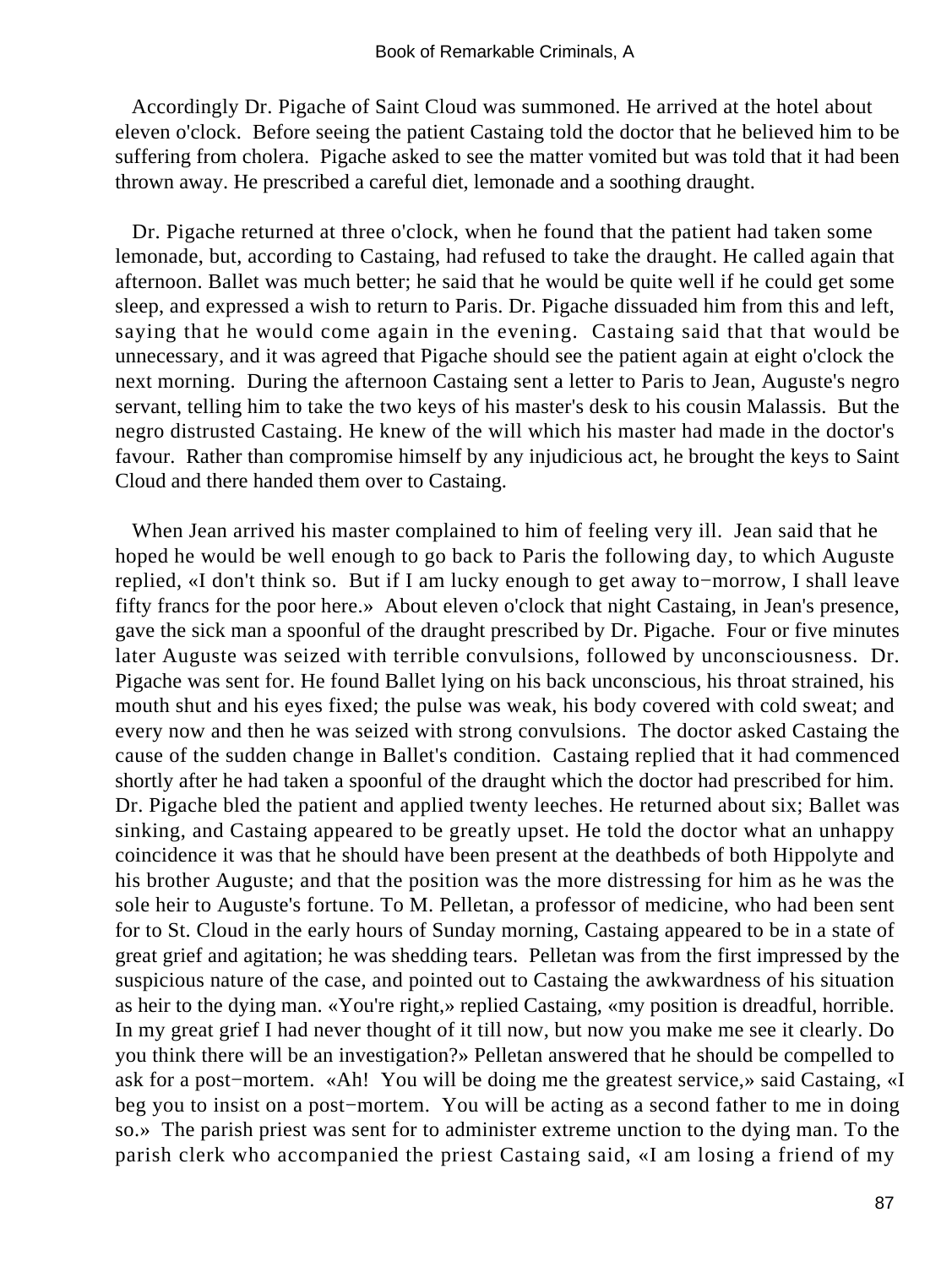childhood,» and both priest and clerk went away greatly edified by the sincere sorrow and pious demeanour of the young doctor. About mid−day on Sunday, June 1, Auguste Ballet died.

 During the afternoon Castaing left the hotel for some hours, and that same afternoon a young man about twenty−five years of age, short and fair, left a letter at the house of Malassis. The letter was from Castaing and said, «My dear friend, Ballet has just died, but do nothing before to−morrow, Monday. I will see you and tell you, yes or no, whether it is time to act. I expect that his brother−in−law, M. Martignon, whose face is pock−marked and who carries a decoration, will call and see you. I have said that I did not know what dispositions Ballet may have made, but that before his death he had told me to give you two little keys which I am going to deliver to you myself to−morrow, Monday. I have not said that we are cousins, but only that I had seen you once or twice at Ballet's, with whom you were friendly. So say nothing till I have seen you, but whatever you do, don't say you are a relative of mine.» When he returned to the hotel Castaing found Martignon, Lebret, and one or two friends of Auguste already assembled. It was only that morning that Martignon had received from Castaing any intimation of his brother−in−law's critical condition. From the first Castaing was regarded with suspicion; the nature of the illness, the secrecy maintained about it by Castaing, the coincidence of some of the circumstances with those of the death of Hippolyte, all combined to excite suspicion. Asked if Auguste had left a will Castaing said no; but the next day he admitted its existence, and said that it was in the hands of Malassis.

 Monday, June 2, was the day fixed for the post−mortem; it was performed in the hotel at Saint Cloud. Castaing was still in the hotel under provisional arrest. While the post−mortem was going on his agitation was extreme; he kept opening the door of the room in which he was confined, to hear if possible some news of the result. At last M. Pelletan obtained permission to inform him of the verdict of the doctors. It was favourable to Castaing; no trace of death by violence or poison had been discovered.

 The medical men declared death to be due to an inflammation of the stomach, which could be attributed to natural causes; that the inflammation had subsided; that it had been succeeded by cerebral inflammation, which frequently follows inflammation of the stomach, and may have been aggravated in this case by exposure to the sun or by over−indulgence of any kind.

II

## THE **TRIAL OF DR. CASTAING**

 Castaing expected, as a result of the doctors' report, immediate release. In this he was disappointed; he was placed under stricter arrest and taken to Paris, where a preliminary investigation commenced, lasting five months. During the early part of his imprisonment Castaing feigned insanity, going to disgusting lengths in the hope of convincing those about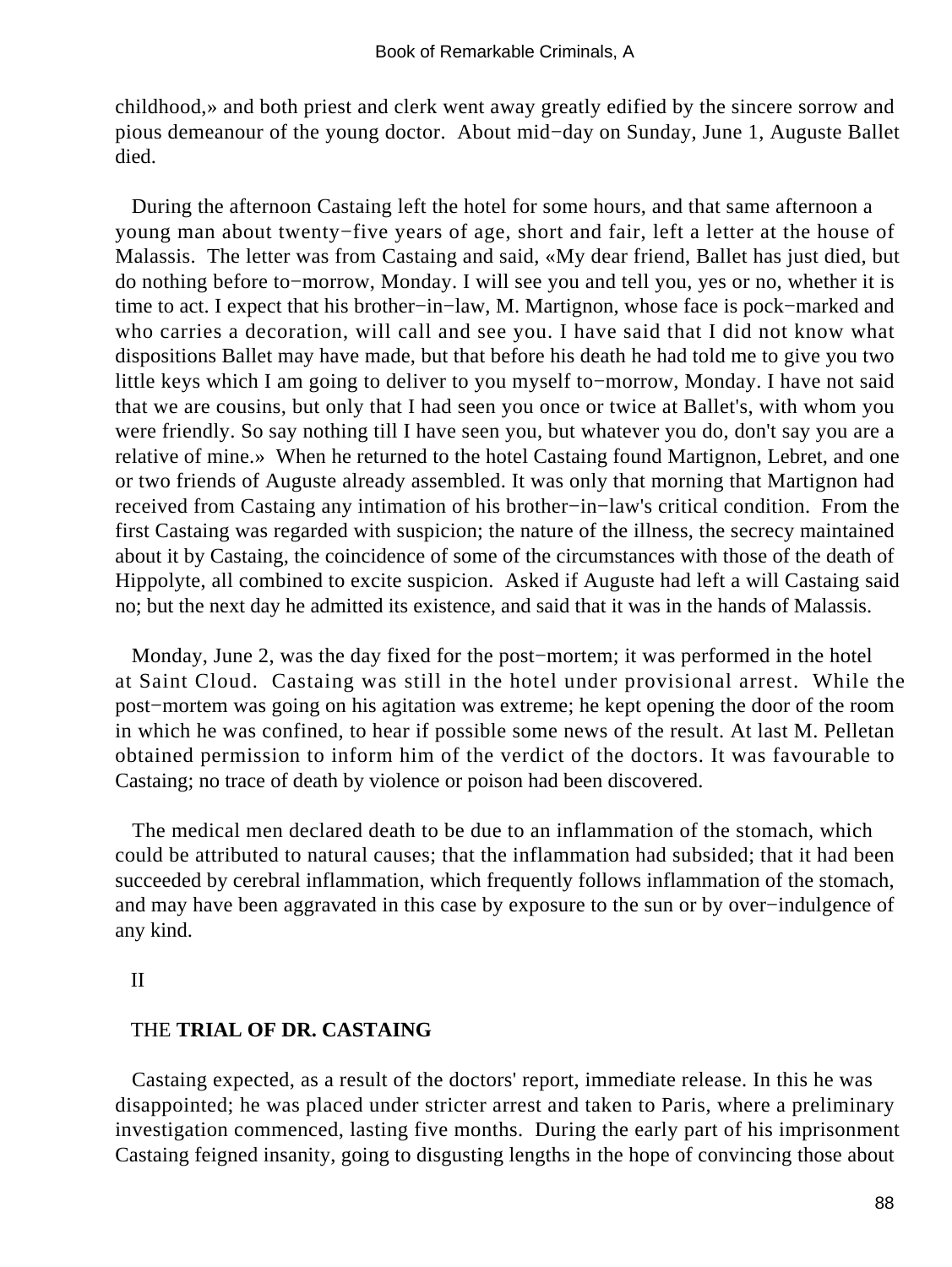him of the reality of his madness. But after three days of futile effort he gave up the attempt, and turned his attention to more practical means of defence. In the prison at Versailles, whither he had been removed from Paris, he got on friendly terms with a prisoner, one Goupil, who was awaiting trial for some unimportant offence. To Goupil Castaing described the cruelty of his position and the causes that had led to his wrongful arrest. He admitted his unfortunate possession of the poison, and said that the 100,000 francs which he had invested he had inherited from an uncle. Through Goupil he succeeded in communicating with his mother in the hope that she would use her influence to stifle some of the more serious evidence against him. Through other prisoners he tried to get at the chemists from whom he had bought acetate of morphia, and persuade them to say that the preparation of morphia which he had purchased was harmless.

 The trial of Castaing commenced before the Paris Assize Court on November 10, 1823. He was charged with the murder of Hippolyte Ballet, the destruction of a document containing the final dispositions of Hippolyte's property, and with the murder of Auguste Ballet. The three charges were to be tried simultaneously. The Act of Accusation in Castaing's case is a remarkable document, covering a hundred closely−printed pages. It is a well−reasoned, graphic and unfair statement of the case for the prosecution. It tells the whole story of the crime, and inserts everything that can possibly prejudice the prisoner in the eyes of the jury. As an example, it quotes against Castaing a letter of his mistress in which, in the course of some quarrel, she had written to him saying that his mother had said some «horrible things» (des horreurs) of him; but what those «horrible things» were was not revealed, nor were they ever alluded to again in the course of the trial, nor was his mistress called as a witness, though payments of money by Castaing to her formed an important part of the evidence against him. Again, the evidence of Goupil, his fellow prisoner, as to the incriminating statements made to him by Castaing is given in the Act of Accusation, but Goupil himself was not called at the trial.

 During the reading of the Act of Accusation by the Clerk of the Court Castaing listened calmly. Only when some allusion was made to his mistress and their children did he betray any sign of emotion. As soon as the actual facts of the case were set out he was all attention, making notes busily. He is described as rather attractive in appearance, his face long, his features regular, his forehead high, his hair, fair in colour, brushed back from the brows; he wore rather large side−whiskers. One of the witnesses at Saint Cloud said that Castaing looked more like a priest than a doctor; his downcast eyes, gentle voice, quiet and unassuming demeanour, lent him an air of patience and humility.

 The interrogatory of Castaing by the presiding judge lasted all the afternoon of the first day of the trial and the morning of the second. The opening part of it dealt with the murder of Hippolyte Ballet, and elicited little or nothing that was fresh. Beyond the purchase of acetate of morphia previous to Hippolyte's death, which Castaing reluctantly admitted, there was no serious evidence against him, and before the end of the trial the prosecution abandoned that part of the charge.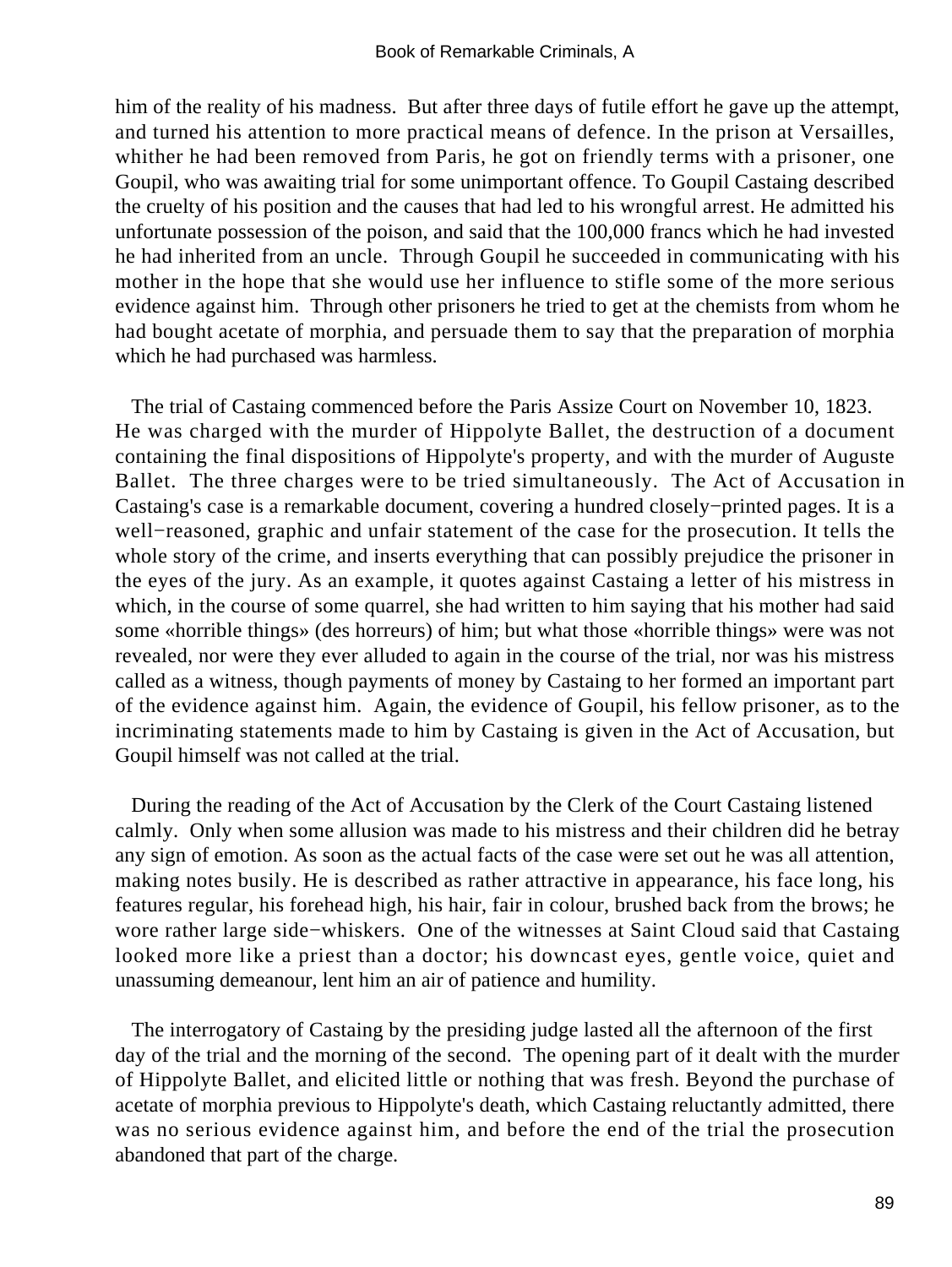Questioned by the President as to the destruction of Hippolyte Ballet's will, Castaing admitted that he had seen a draft of a will executed by Hippolyte in favour of his sister, but he denied having told Auguste that Lebret had in his possession a copy which he was prepared to destroy for 100,000 francs. Asked to explain the assertion of Mlle. Percillie, Auguste's mistress, that statements to this effect had been made in her presence by both Auguste Ballet and himself, he said that it was not true; that he had never been to her house. «What motive,» he was asked, «could Mlle. Percillie have for accusing you?» «She hated me,» was the reply, «because I had tried to separate Auguste from her.» Castaing denied that he had driven with Auguste to Lebret's office on October 8. Asked to explain his sudden possession of 100,000 francs at a moment when he was apparently without a penny, he repeated his statement that Auguste had given him the capital sum as an equivalent for an income of 4,000 francs which his brother had intended to leave him. «Why, when first asked if you had received anything from Auguste, did you say you had received nothing?» was the question.

 «It was a thoughtless statement,» was the answer. «Why,» pursued the President, «should you not have admitted at once a fact that went to prove your own good faith? If, however, this fact be true, it does not explain the mysterious way in which Auguste asked Prignon to raise for him 100,000 francs; and unless those 100,000 francs were given to you, it is impossible to account for them. It is important to your case that you should give the jury a satisfactory explanation on this point.» Castaing could only repeat his previous explanations.

 The interrogatory was then directed to the death of Auguste Ballet. Castaing said that Auguste Ballet had left him all his fortune on account of a disagreement with his sister. Asked why, after Auguste's death, he had at first denied all knowledge of the will made in his favour and deposited by him with Malassis, he could give no satisfactory reason. Coming to the facts of the alleged poisoning of Auguste Ballet, the President asked Castaing why, shortly after the warm wine was brought up on the night of May 30, he went up to the room where one of the servants of the hotel was lying sick. Castaing replied that he was sent for by the wife of the hotel−keeper. This the woman denied; she said that she did not even know that he was a doctor. «According to the prosecution,» said the judge, «you left the room in order to avoid drinking your share of the wine.» Castaing said that he had drunk half a cupful of it. The judge reminded him that to one of the witnesses Castaing had said that he had drunk only a little.

 A ridiculous statement made by Castaing to explain the purchase of morphia and antimony in Paris on May 31 was brought up against him. Shortly after his arrest Castaing had said that the cats and dogs about the hotel had made such a noise on the night of May 30 that they had disturbed the rest of Auguste, who, in the early morning, had asked Castaing to get some poison to kill them. He had accordingly gone all the way, about ten miles, to Paris at four in the morning to purchase antimony and morphia to kill cats and dogs. All the people of the hotel denied that there had been any such disturbance on the night in question.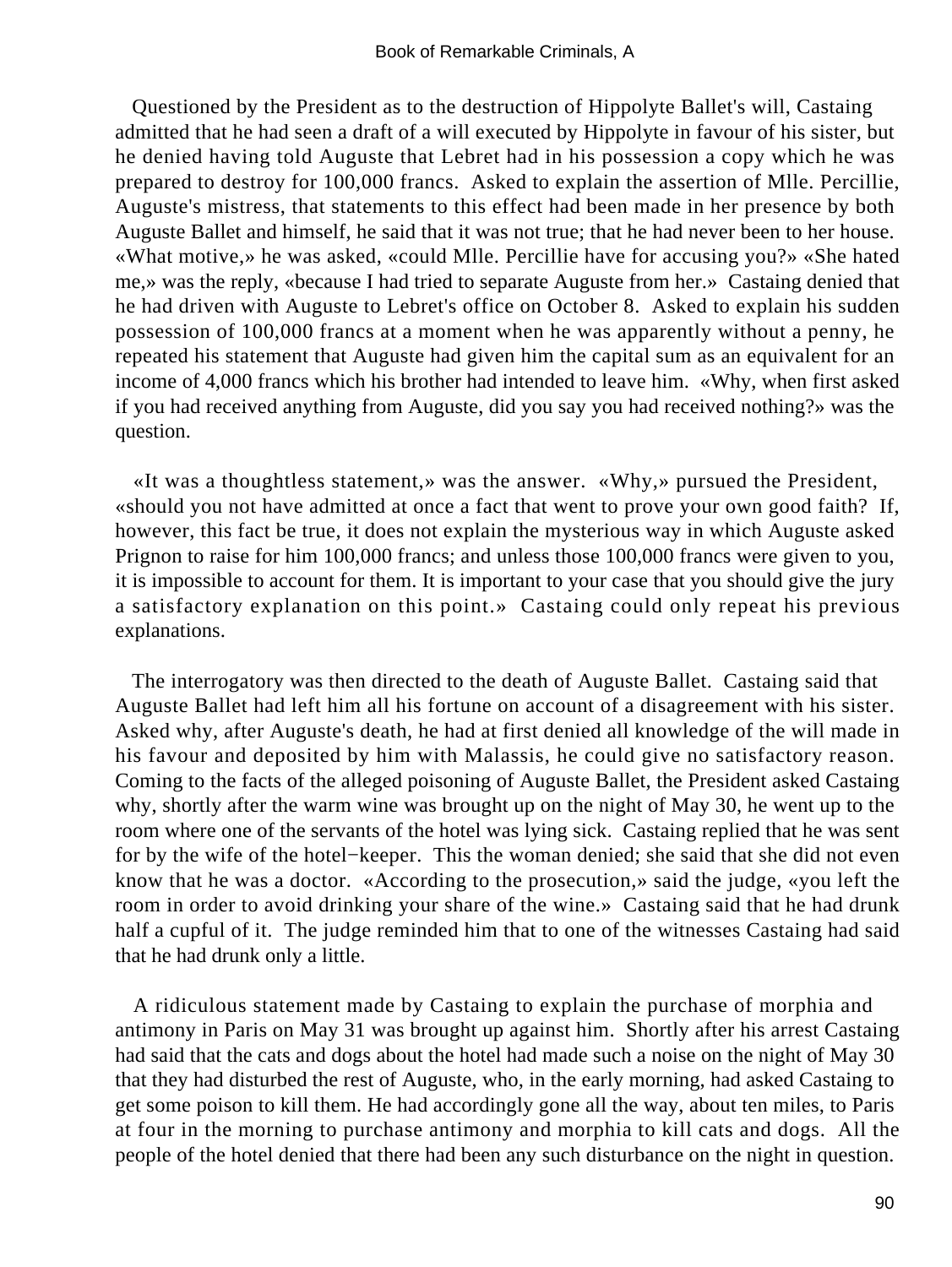Castaing now said that he had bought the poisons at Auguste's request, partly to kill the noisy cats and dogs, and partly for the purpose of their making experiments on animals. Asked why he had not given this second reason before, he said that as Auguste was not a medical man it would have been damaging to his reputation to divulge the fact of his wishing to make unauthorised experiments on animals. «Why go to Paris for the poison?» asked the judge, «there was a chemist a few yards from the hotel. And when in Paris, why go to two chemists?» To all these questions Castaing's answers were such as to lead the President to express a doubt as to whether they were likely to convince the jury. Castaing was obliged to admit that he had allowed, if not ordered, the evacuations of the sick man to be thrown away. He stated that he had thrown away the morphia and antimony, which he had bought in Paris, in the closets of the hotel, because, owing to the concatenation of circumstances, he thought that he would be suspected of murder. In reply to a question from one of the jury, Castaing said that he had mixed the acetate of morphia and tartar emetic together before reaching Saint Cloud, but why he had done so he could not explain.

 The medical evidence at the trial was favourable to the accused. Orfila, the famous chemist of that day, said that, though the symptoms in Auguste Ballet's case might be attributed to poisoning by acetate of morphia or some other vegetable poison, at the same time they could be equally well attributed to sudden illness of a natural kind. The liquids, taken from the stomach of Ballet, had yielded on analysis no trace of poison of any sort. The convulsive symptoms present in Ballet's case were un−

doubtedly a characteristic result of a severe dose of acetate of morphia. [14] Castaing said that he had mixed the acetate of morphia and tartar emetic together, but in any case no trace of either poison was found in Auguste's body, and his illness might, from all appearances, have been occasioned by natural causes. Some attempt was made by the prosecution to prove that the apoplexy to which Hippolyte Ballet had finally succumbed, might be attributed to a vegetable poison; one of the doctors expressed an opinion favourable to that conclusion «as a man but not as a physician.» But the evidence did not go further.

[14] It was asserted some years later by one medical authority in Palmer's case that it might have been morphia and not strychnine that had caused the tetanic symptoms which preceded Cook's death.

 To the young priest−like doctor the ordeal of his trial was a severe one. It lasted eight days. It was only at midday on the sixth day that the evidence was concluded. Not only was Castaing compelled to submit to a long interrogatory by the President, but, after each witness had given his or her evidence, the prisoner was called on to refute or explain any points unfavourable to him. This he did briefly, with varying success; as the trial went on, with increasing embarrassment. A great deal of the evidence given against Castaing was hearsay, and would have been inadmissible in an English court of justice. Statements made by Auguste to other persons about Castaing were freely admitted. But more serious was the evidence of Mlle. Percillie, Auguste's mistress. She swore that on one occasion in her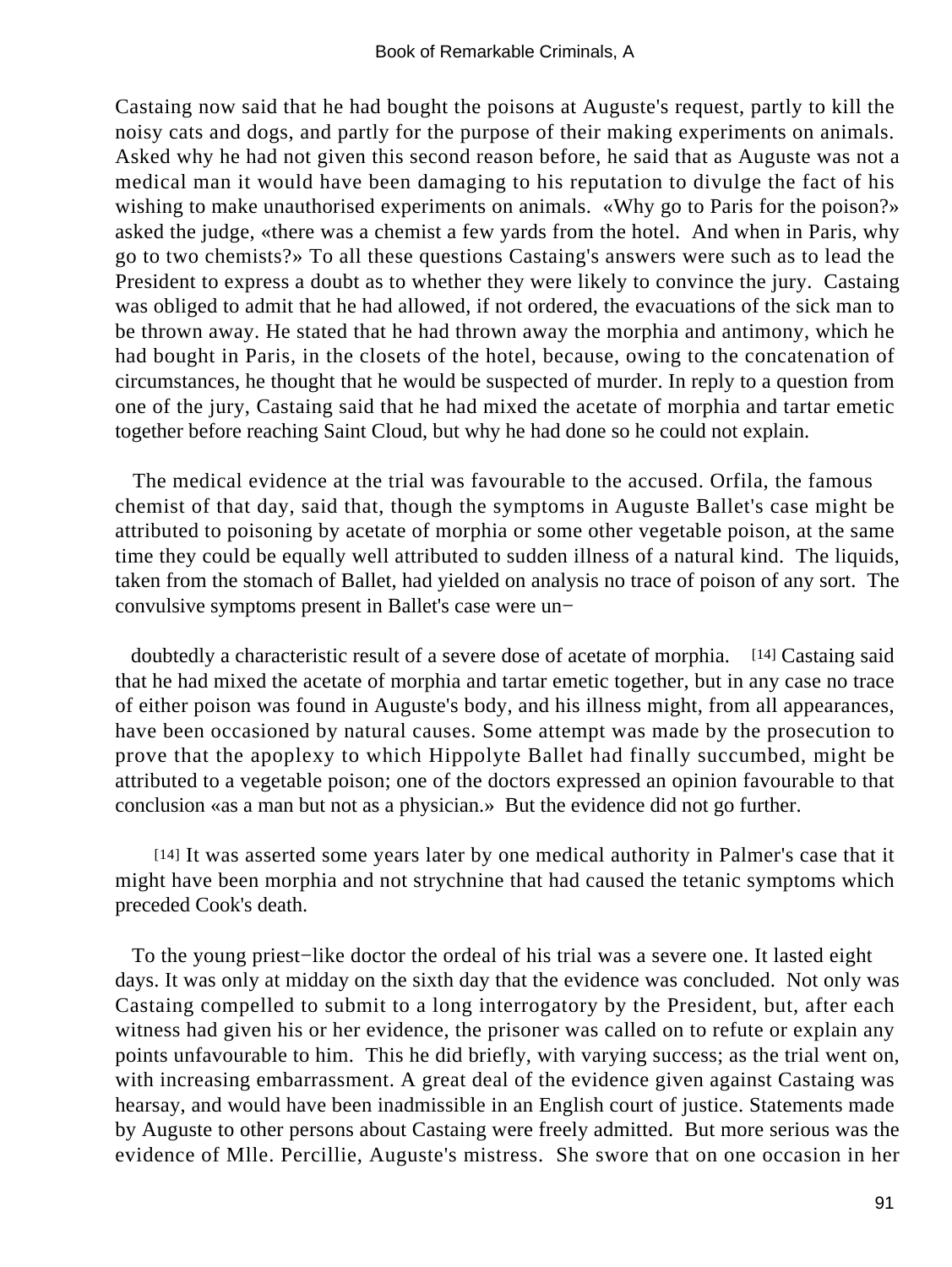presence Castaing had reproached Auguste with ingratitude; he had complained that he had destroyed one copy of Hippolyte Ballet's will, and for Auguste's sake had procured the destruction of the other, and that yet, in spite of all this, Auguste hesitated to entrust him with 100,000 francs. Asked what he had to say to this statement Castaing denied its truth. He had, he said, only been in Mlle. Percillie's house once, and then not with Auguste Ballet. Mlle. Percillie adhered to the truth of her evidence, and the President left it to the jury to decide between them.

 A Mme. Durand, a patient of Castaing, gave some curious evidence as to a story told her by the young doctor. He said that a friend of his, suffering from lung disease, had been persuaded into making a will in his sister's favour. The sister had offered a bribe of 80,000 francs to her brother's lawyer to persuade him to make such a will, and paid one of his clerks 3,000 francs for drawing it up. Castaing, in his friend's interest, and in order to expose the fraud, invited the clerk to come and see him. His friend, hidden in an alcove in the room, overheard the conversation between Castaing and the clerk, and so learnt the details of his sister's intrigue. He at once destroyed the will and became reconciled with his brother, whom he had been about to disinherit. After his death the brother, out of gratitude, had given Castaing 100,000 francs.

President: Castaing, did you tell this story to Mme. Durand?

Castaing: I don't recollect.

Avocat−General: But Mme. Durand says that you did.

Castaing: I don't recollect.

 President: You always say that you don't recollect; that is no answer. Have you, yes or no, made such a statement to Mme. Durand?

Castaing: I don't recollect; if I had said it, I should recollect it.

 Another lady whom Castaing had attended free of charge swore, with a good deal of reluctance, that Castaing had told her a somewhat similar story as accounting for his possession of 100,000 francs.

 Witnesses were called for the defence who spoke to the diligence and good conduct of Castaing as a medical student; and eighteen, whom he had treated free of expense, testified to his kindness and generosity. «All these witnesses,» said the President, «speak to your generosity; but, for that very reason, you must have made little profit out of your profession, and had little opportunity for saving anything,» to which Castaing replied: «These are not the only patients I attended; I have not called those who paid me for my services.» At the same time Castaing found it impossible to prove that he had ever made a substantial living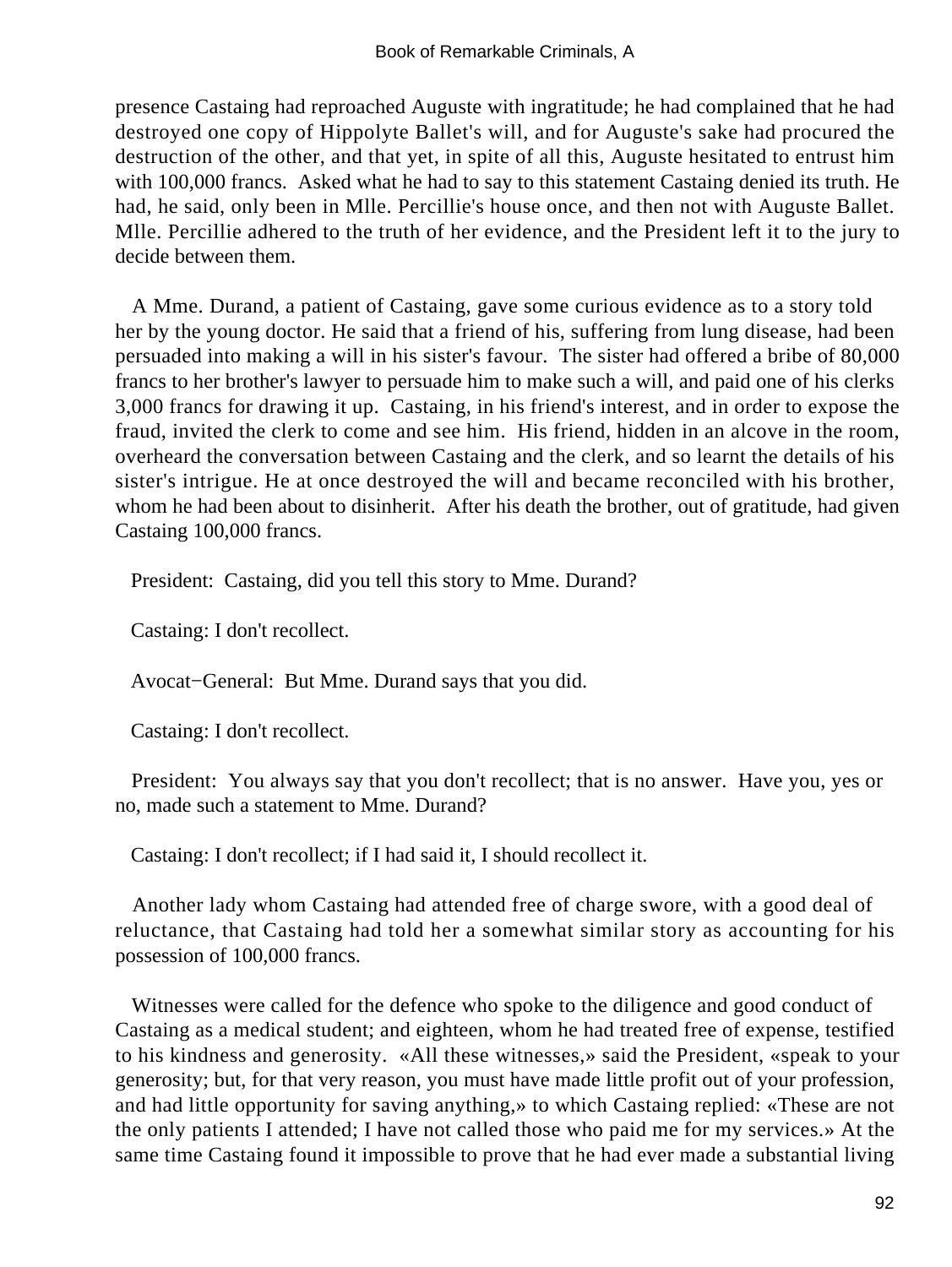by the exercise of his profession.

 One of the medical witnesses called for the defence, M. Chaussier, had volunteered the remark that the absence of any trace of poison in the portions of Auguste Ballet's body submitted to analysis, constituted an absence of the corpus delicti. To this the President replied that that was a question of criminal law, and no concern of his. But in his speech for the prosecution the Avocat−General dealt with the point raised at some length – a point which, if it had held good as a principle of English law, would have secured the acquittal of so wicked a poisoner as Palmer. He quoted from the famous French lawyer d'Aguesseau: «The corpus delicti is no other thing than the delictum itself; but the proofs of the delictum are infinitely variable according to the nature of things; they may be general or special, principal or accessory, direct or indirect; in a word, they form that general effect (ensemble) which goes to determine the conviction of an honest man.» If such a contention as M. Chaussier's were correct, said the Avocat−General, then it would be impossible in a case of poisoning to convict a prisoner after his victim's death, or, if his victim survived, to convict him of the attempt to poison. He reminded the jury of that paragraph in the Code of Criminal Procedure which instructed them as to their duties: «The Law does not ask you to give the reasons that have convinced you; it lays down no rules by which you are to decide as to the fullness or sufficiency of proof . . . it only asks you one question: `Have you an inward conviction?'» «If,» he said, «the actual traces of poison are a material proof of murder by poison, then a new paragraph must be added to the Criminal Code – `Since, however, vegetable poisons leave no trace, poisoning by such means may be committed with impunity.'» To poisoners he would say in future: «Bunglers that you are, don't use arsenic or any mineral poison; they leave traces; you will be found out. Use vegetable poisons; poison your fathers, poison your mothers, poison all your families, and their inheritance will be yours – fear nothing; you will go unpunished! You have committed murder by poisoning, it is true; but the corpus delicti will not be there because it can't be there!» This was a case, he urged, of circumstantial evidence. «We have,» he said, «gone through a large number of facts. Of these there is not one that does not go directly to the proof of poisoning, and that can only be explained on the supposition of poisoning; whereas, if the theory of the defence be admitted, all these facts, from the first to the last, become meaningless and absurd. They can only be refuted by arguments or explanations that are childish and ridiculous.»

 Castaing was defended by two advocates – Roussel, a schoolfellow of his, and the famous Berryer, reckoned by some the greatest French orator since Mirabeau. Both advocates were allowed to address the jury. Roussel insisted on the importance of the corpus delicti. «The delictum,» he said, «is the effect, the guilty man merely the cause; it is useless to deal with the cause if the effect is uncertain,» and he cited a case in which a woman had been sent for trial, charged with murdering her husband; the moral proof of her guilt seemed conclusive, when suddenly her husband appeared in court alive and well. The advocate made a good deal of the fact that the remains of the draught prescribed by Dr. Pigache, a spoonful of which Castaing had given to Auguste Ballet, had been analysed and showed no trace of poison. Against this the prosecution set the evidence of the chemist at Saint Cloud,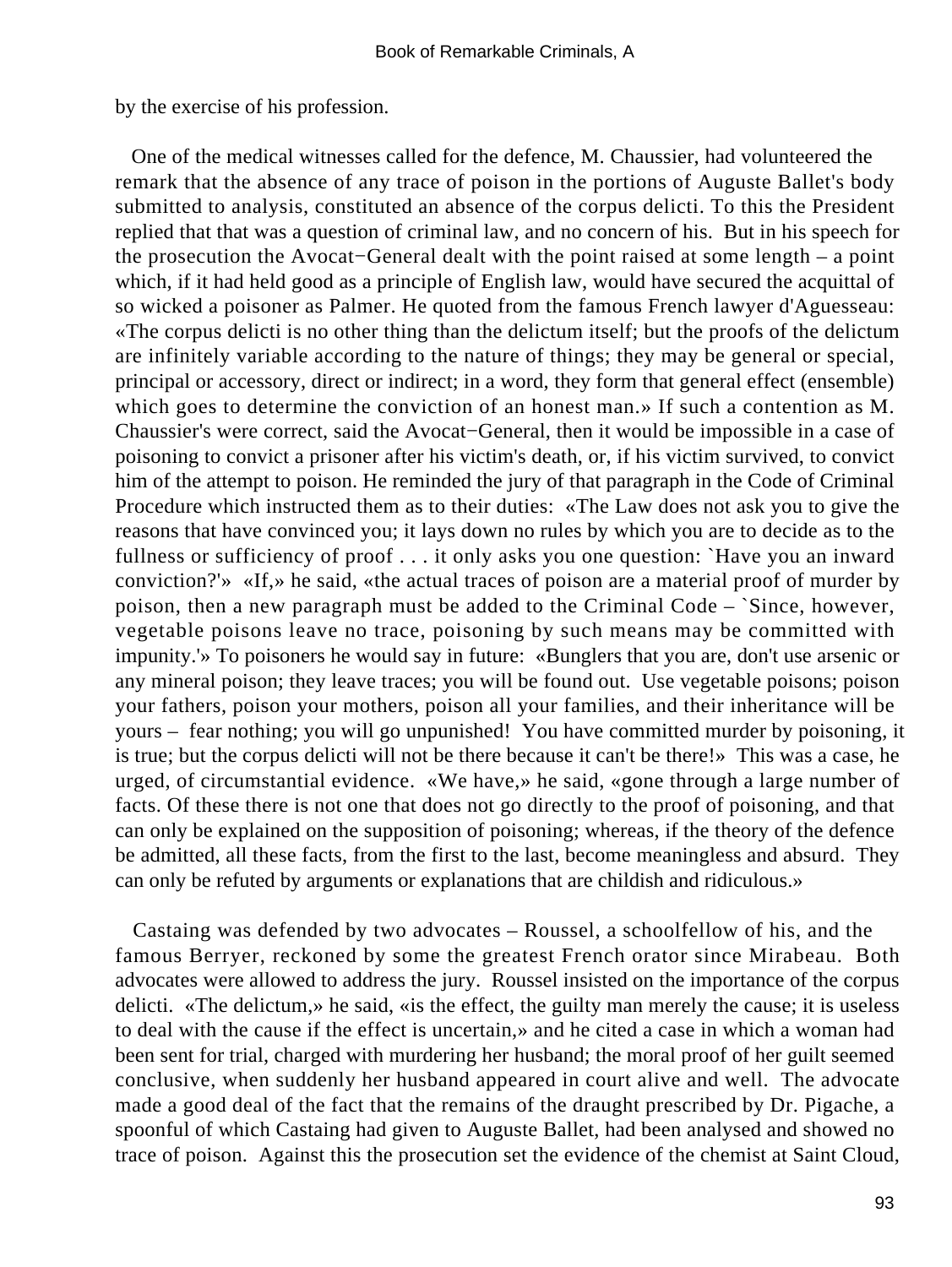who had made up the prescription. He said that the same day he had made up a second prescription similar to that of Dr. Pigache, but not made out for Auguste Ballet, which contained, in addition to the other ingredients, acetate of morphia. The original of this prescription he had given to a friend of Castaing, who had come to his shop and asked him for it a few days after Ballet's death. It would seem therefore that there had been two bottles of medicine, one of which containing morphia had disappeared.

 M. Roussel combatted the suggestion that the family of Castaing were in a state of indigence. He showed that his father had an income of 10,000 francs, while his two brothers were holding good positions, one as an officer in the army, the other as a government official. The mistress of Castaing he represented as enjoying an income of 5,000 francs. He protested against the quantity of hearsay evidence that had been admitted into the case. «In England,» he said, «when a witness is called, he is asked `What have you seen?' If he can only testify to mere talk, and hearsay, he is not heard.» He quoted the concluding paragraph of the will of Auguste Ballet as showing his friendly feeling towards Castaing: «It is only after careful reflection that I have made this final disposition of my property, in order to mark the sincere friendship which I have never for one moment ceased to feel for MM. Castaing, Briant and Leuchere, in order to recognise the faithful loyalty of my servants, and deprive M. and Mme. Martignon, my brother−in−law and sister, of all rights to which they might be legally entitled on my death, fully persuaded in soul and conscience that, in doing so, I am giving to each their just and proper due.» «Is this,» asked M. Roussel, «a document wrested by surprise from a weak man, extorted by trickery? Is he not acting in the full exercise of his faculties? He forgets no one, and justifies his conduct.»

 When M. Roussel came to the incident of the noisy cats and dogs at Saint Cloud, he was as ingenious as the circumstances permitted: "A serious charge engrosses public attention; men's minds are concentrated on the large, broad aspects of the case; they are in a state of unnatural excitement. They see only the greatness, the solemnity of the accusation, and then, suddenly, in the midst of all that is of such tragic and surpassing interest, comes this trivial fact about cats and dogs.

 It makes an unfavourable impression, because it is dramatically out of keeping with the tragedy of the story. But we are not here to construct a drama. No, gentlemen, look at it merely as a trivial incident of ordinary, everyday life, and you will see it in its proper light.« M. Roussel concluded by saying that Castaing's most eloquent advocate, if he could have been present, would have been Auguste Ballet. »If Providence had permitted him to enter this court, he would cry out to you, `Save my friend's life! His heart is undefiled! He is innocent!'"

 M. Roussel concluded his speech at ten o'clock on Sunday night, November 16. The next morning Berryer addressed the jury. His speech in defence of Castaing is not considered one of his most successful efforts. He gave personal testimony as to the taste of acetate of morphia. He said that with the help of his own chemist he had put a quarter of a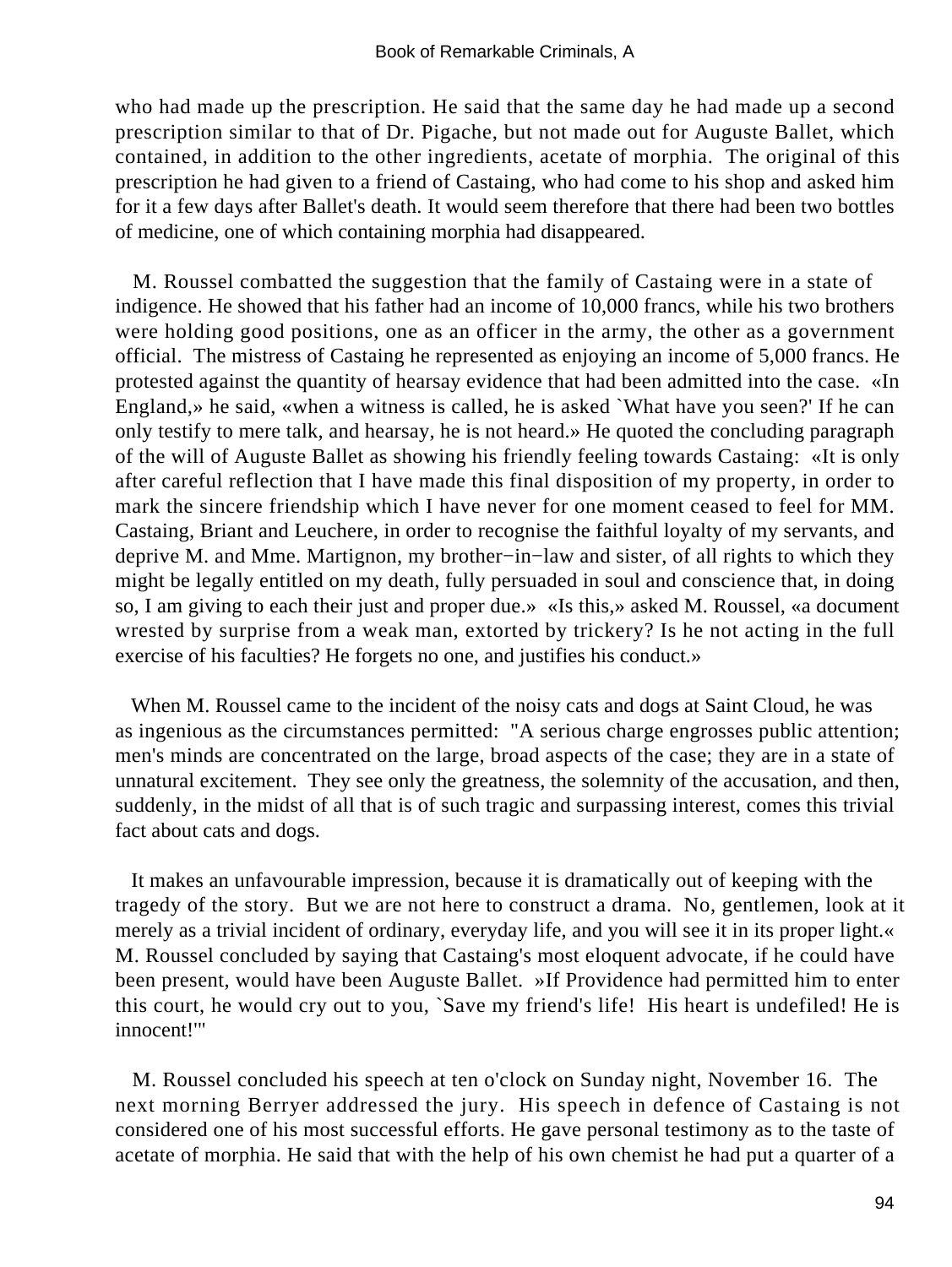grain of the acetate into a large spoonful of milk, and had found it so insupportably bitter to the taste that he could not keep it in his mouth. If, he contended, Ballet had been poisoned by tartar emetic, then twelve grains given in milk would have given it an insipid taste, and vomiting immediately after would have got rid of the poison. Later investigations have shown that, in cases of antimonial poisoning, vomiting does not necessarily get rid of all the poison, and the convulsions in which Auguste Ballet died are symptomatic of poisoning either by morphia or antimony. In conclusion, Berryer quoted the words addressed by one of the Kings of France to his judges: «When God has not vouchsafed clear proof of a crime, it is a sign that He does not wish that man should determine it, but leaves its judgment to a higher tribunal.»

 The Avocat−General, in reply, made a telling answer to M. Roussel's attempt to minimise the importance of the cats and dogs: «He has spoken of the drama of life, and of its ordinary everyday incidents. If there is drama in this case, it is of Castaing's making. As to the ordinary incidents of everyday life, a man buys poison, brings it to the bedside of his sick friend, saying it is for experiments on cats and dogs, the friend dies, the other, his sole heir, after foretelling his death, takes possession of his keys, and proceeds to gather up the spoils – are these ordinary incidents of every–day life?»

 It was nine o'clock at night when the jury retired to consider their verdict. They returned into court after two hours' deliberation. They found the prisoner «Not Guilty» of the murder of Hippolyte Ballet, «Guilty» of destroying his will, and «Guilty» by seven votes to five of the murder of Auguste Ballet. Asked if he had anything to say before judgment was given, Castaing, in a very loud voice, said "No; but I shall know how to die, though I am the victim of ill−fortune, of fatal circum−

 stance. I shall go to meet my two friends. I am accused of having treacherously murdered them. There is a Providence above us! If there is such a thing as an immortal soul, I shall see Hippolyte and Auguste Ballet again. This is no empty declamation; I don't ask for human pity« (raising his hands to heaven), »I look to God's mercy, and shall go joyfully to the scaffold. My conscience is clear. It will not reproach me even when I feel« (putting his hands to his neck). »Alas! It is easier to feel what I am feeling than to express what I dare not express.« (In a feeble voice): »You have desired my death; you have it!« The judges retired to consider the sentence. The candles were guttering, the light of the lamps was beginning to fade; the aspect of the court grim and terrible. M. Roussel broke down and burst into tears. Castaing leant over to his old schoolfellow: »Courage, Roussel,« he said; »you have always believed me innocent, and I am innocent. Embrace for me my father, my mother, my brothers, my child.« He turned to a group of young advocates standing near: »And you, young people, who have listened to my trial, attend also my execution; I shall be as firm then as I am now. All I ask is to die soon. I should be ashamed to plead for mercy." The judges returned. Castaing was condemned to death, and ordered to pay 100,000 francs damages to the family of Auguste Ballet.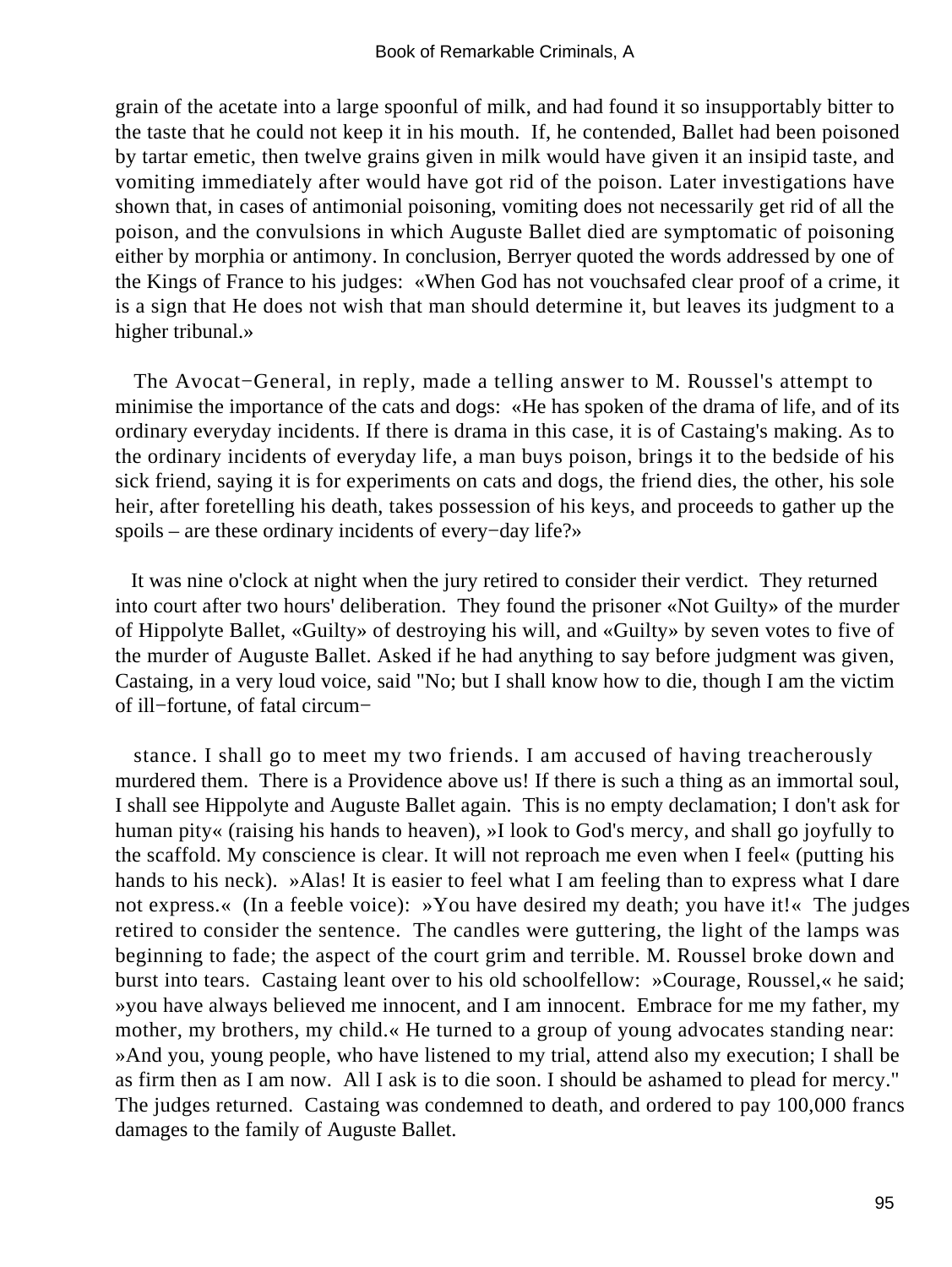Castaing was not ashamed to appeal to the Court of Cassation for a revision of his trial, but on December 4 his appeal was rejected. Two days later he was executed. He had attempted suicide by means of poison, which one of his friends had brought to him in prison, concealed inside a watch. His courage failed him at the last, and he met his death in a state of collapse.

 It is not often, happily, that a young man of gentle birth and good education is a double murderer at twenty−six. And such a soft, humble, insinuating young man too! – good to his mother, good to his mistress, fond of his children, kind to his patients.

Yet this gentle creature can deliberately poison his two friends.

Was ever such a contradictory fellow?

Story 5 − Professor Webster

 The best report of Webster's trial is that edited by Bemis. The following tracts in the British Museum have been consulted by the writer: «Appendix to the Webster Trial,» Boston, 1850: «Thoughts on the Conviction of Webster»; «The Boston Tragedy,» by W. E. Bigelow.

 It is not often that the gaunt spectre of murder invades the cloistered calm of academic life. Yet such a strange and unwonted tragedy befell Harvard University in the year 1849, when John W. Webster, Professor of Chemistry, took the life of Dr. George Parkman, a distinguished citizen of Boston. The scene of the crime, the old Medical School, now a Dental Hospital, is still standing, or was when the present writer visited Boston in 1907. It is a large and rather dreary red−brick, three−storied building, situated in the lower part of the city, flanked on its west side by the mud flats leading down to the Charles River. The first floor consists of two large rooms, separated from each other by the main entrance hall, which is approached by a flight of steps leading up from the street level. Of these two rooms, the left, as you face the building, is fitted up as a lecture− room. In the year 1849 it was the lecture−room of Professor Webster. Behind the lecture−room is a laboratory, known as the upper laboratory, communicating by a private staircase with the lower laboratory, which occupies the left wing of the ground floor. A small passage, entered by a door on the left−hand side of the front of the building, separated this lower laboratory from the dissecting−room, an out−house built on to the west wall of the college, but now demolished. From this description it will be seen that any person, provided with the necessary keys, could enter the college by the side−door near the dissecting room on the ground floor, and pass up through the lower and upper laboratory into Professor Webster's lecture−room without entering any other part of the building. The Professor of Chemistry, by locking the doors of his lecture−rooms and the lower laboratory, could, if he wished, make himself perfectly secure against intrusion, and come and go by the side−door without attracting much attention. These rooms are little altered at the present time from their arrangement in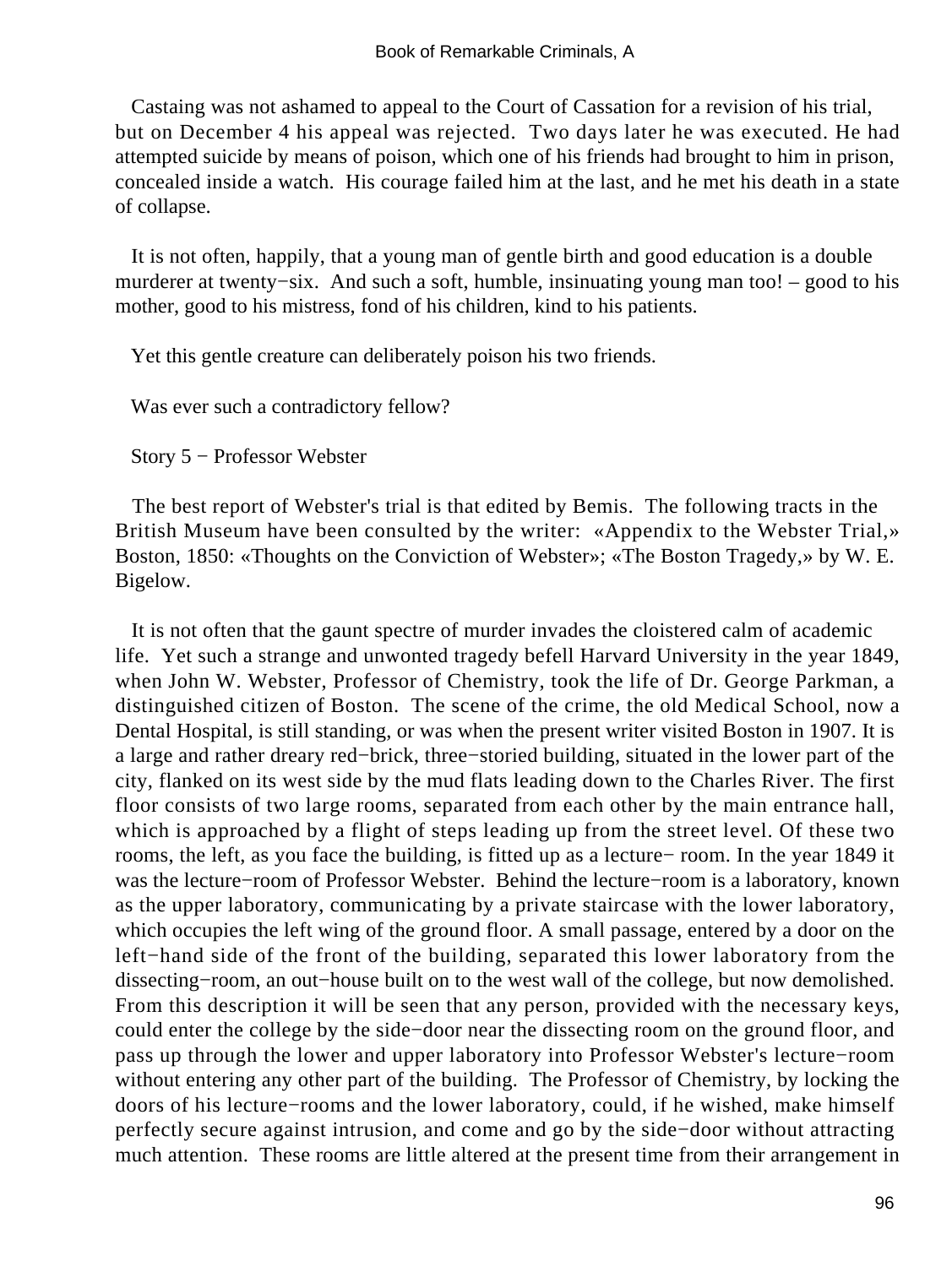1849. The lecture−room and laboratory are used for the same purposes to− day; the lower laboratory, a dismal chamber, now disused and somewhat rearranged, is still recognisable as the scene of the Professor's chemical experiments.

 On the second floor of the hospital is a museum, once anatomical, now dental. One of the principal objects of interest in this museum is a plaster cast of the jaws of Dr. George Parkman, made by a well−known dentist of Boston, Dr. Keep, in the year 1846. In that year the new medical college was formally opened. Dr. Parkman, a wealthy and public−spirited citizen of Boston, had given the piece of land, on which the college had been erected. He had been invited to be present at the opening ceremony. In anticipation of being asked to make a speech on this occasion Dr. Parkman, whose teeth were few and far between, had himself fitted by Dr. Keep with a complete set of false teeth. Oliver Wendell Holmes, then Professor of Anatomy at Harvard, who was present at the opening of the college, noticed how very nice and white the doctor's teeth appeared to be. It was the discovery of the remains of these same admirable teeth three years later in the furnace in Professor Webster's lower laboratory that led to the conviction of Dr. Parkman's murderer. By a strange coincidence the doctor met his death in the very college which his generosity had helped to build. Though to−day the state of the college has declined from the medical to the dental, his memory still lives within its walls by the cast of his jaws preserved in the dental museum as a relic of a case, in which the art of dentistry did signal service to the cause of justice.

 In his lifetime Dr. Parkman was a well−known figure in the streets of Boston. His peculiar personal appearance and eccentric habits combined to make him something of a character. As he walked through the streets he presented a remarkable appearance. He was exceptionally tall, longer in the body than the legs; his lower jaw protruded some half an inch beyond the upper; he carried his body bent forward from the small of his back. He seemed to be always in a hurry; so impetuous was he that, if his horse did not travel fast enough to please him, he would get off its back, and, leaving the steed in the middle of the street, hasten on his way on foot. A just and generous man, he was extremely punctilious in matters of business, and uncom−

 promising in his resentment of any form of falsehood or deceit. It was the force of his resentment in such a case that cost him his life.

 The doctor was unfailingly punctual in taking his meals. Dr. Kingsley, during the fourteen years he had acted as his agent, had always been able to make sure of finding him at home at his dinner hour, half−past two o'clock. But on Friday, November 23, 1849, to his surprise and that of his family, Dr. Parkman did not come home to dinner; and their anxiety was increased when the day passed, and there was still no sign of the doctor's return. Inquiries were made. From these it appeared that Dr. Parkman had been last seen alive between one and two o'clock on the Friday afternoon. About half−past one he had visited a grocer's shop in Bridge Street, made some purchases, and left behind him a paper bag containing a lettuce, which, he said, he would call for on his way home. Shortly before two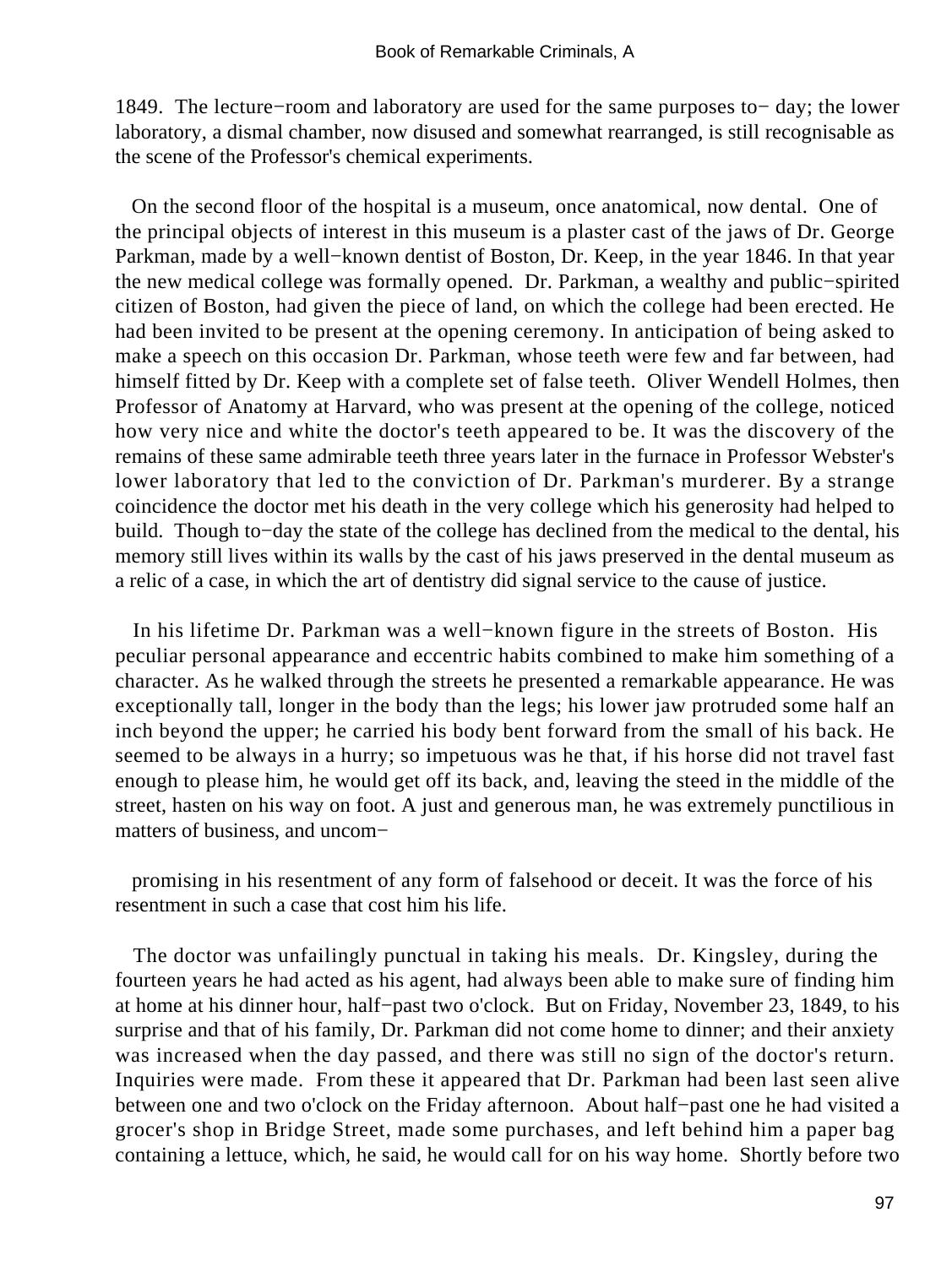o'clock he was seen by a workman, at a distance of forty or fifty feet from the Medical College, going in that direction. From that moment all certain trace of him was lost. His family knew that he had made an appointment for half−past one that day, but where and with whom they did not know. As a matter of fact, Professor John W. Webster had appointed that hour to receive Dr. Parkman in his lecture−room in the Medical College.

 John W. Webster was at this time Professor of Chemistry and Mineralogy in Harvard University, a Doctor of Medicine and a Member of the American Academy of Arts and Sciences, the London Geological Society and the St. Petersburg Mineralogical Society. He was the author of several works on geology and chemistry, a man now close on sixty years of age. His countenance was genial, his manner mild and unassuming; he was clean shaven, wore spectacles, and looked younger than his years.

 Professor Webster was popular with a large circle of friends. To those who liked him he was a man of pleasing and attractive manners, artistic in his tastes – he was especially fond of music – not a very profound or remarkable chemist, but a pleasant social companion. His temper was hasty and irritable. Spoilt in his boyhood as an only child, he was self−willed and self− indulgent. His wife and daughters were better liked than he. By unfriendly criticics{sic} the Professor was thought to be selfish, fonder of the good things of the table and a good cigar than was consistent with his duty to his family or the smallness of his income. His father, a successful apothecary at Boston, had died in 1833, leaving John, his only son, a fortune of some L10,000. In rather less than ten years Webster had run through the whole of his inheritance. He had built himself a costly mansion in Cambridge, spent a large sum of money in collecting minerals, and delighted to exercise lavish hospitality. By living consistently beyond his means he found himself at length entirely dependent on his professional earnings. These were small. His salary as Professor was fixed at L240 a year;[15] the rest of his income he derived from the sale of tickets for his lectures at the Medical College. That income was insufficient to meet his wants.

[15] I have given these sums of money in their English equivalents in order to give the reader an idea of the smallness of the sum which brought about the tragedy.

 As early as 1842 he had borrowed L80 from his friend Dr. Parkman. It was to Parkman's good offices that he owed his appointment as a Professor at Harvard; they had entered the University as under−graduates in the same year. Up to 1847 Webster had repaid Parkman twenty pounds of his debt; but, in that year he found it necessary to raise a further loan of L490, which was subscribed by a few friends, among them Parkman himself. As a security for the repayment of this loan, the professor executed a mortgage on his valuable collection of minerals in favour of Parkman. In the April of 1848 the Professor's financial difficulties became so serious that he was threatened with an execution in his house. In this predicament he went to a Mr. Shaw, Dr. Parkman's brother−in−law, and begged a loan of L240, offering him as security a bill of sale on the collection of minerals, which he had already mortgaged to Parkman. Shaw accepted the security, and lent the money. Shaw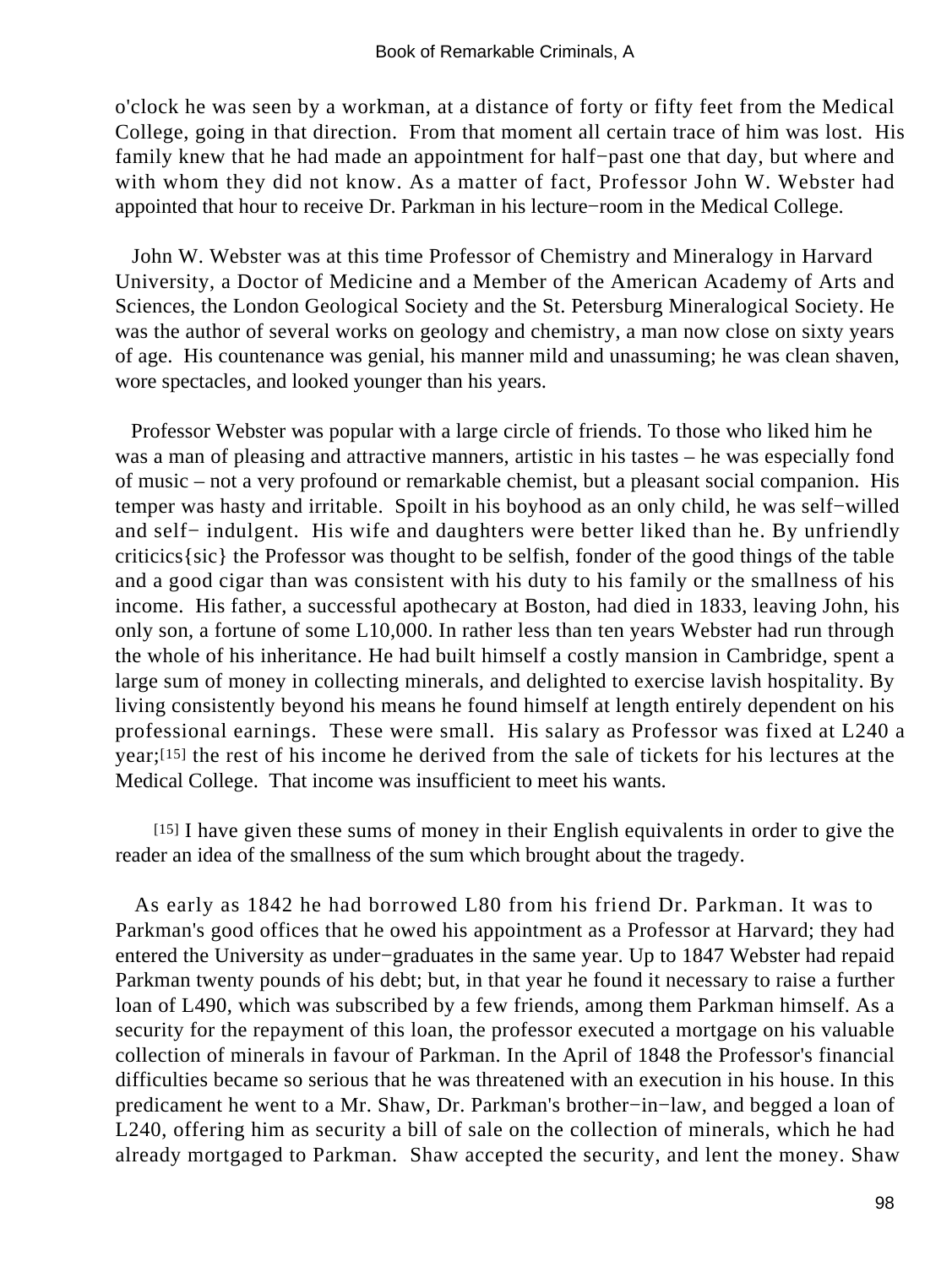would seem to have had a good deal of sympathy with Webster's embarrassments; he considered the Professor's income very inadequate to his position, and showed himself quite ready at a later period to waive his debt altogether.

 Dr. Parkman was a less easy−going creditor. Forbearing and patient as long as he was dealt with fairly, he was merciless where he thought he detected trickery or evasion. His forbearance and his patience were utterly exhausted, his anger and indignation strongly aroused, when he learnt from Shaw that Webster had given him as security for his debt a bill of sale on the collection of minerals, already mortgaged to himself. From the moment of the discovery of this act of dishonesty on the part of Webster, Parkman pursued his debtor with unrelenting severity.

 He threatened him with an action at law; he said openly that he was neither an honourable, honest, nor upright man; he tried to appropriate to the payment of his debt the fees for lectures which Mr. Pettee, Webster's agent, collected on the Professor's behalf. He even visited Webster in his lecture−room and sat glaring at him in the front row of seats, while the Professor was striving under these somewhat unfavourable conditions to impart instruction to his pupils – a proceeding which the Doctor's odd cast of features must have aggravated in no small degree.

 It was early in November that Parkman adopted these aggressive tactics. On the 19th of that month Webster and the janitor of the College, Ephraim Littlefield, were working in the upper laboratory. It was dark; they had lit candles. Webster was reading a chemical book. As he looked up from the book he saw Parkman standing in the doorway leading from the lecture−room. «Dr. Webster, are you ready for me to−night?» asked Parkman. «No,» replied the other, «I am not ready to−night.» After a little further conversation in regard to the mortgage, Parkman departed with the ominous remark, «Doctor, something must be done to−morrow.»

Unfortunately the Professor was not in a position to do anything.

 He had no means sufficient to meet his creditor's demands; and that creditor was unrelenting. On the 22nd Parkman rode into Cambridge, where Webster lived, to press him further, but failed to find him. Webster's patience, none too great at any time, was being sorely tried. To whom could he turn? What further resource was open to him? There was none. He determined to see his creditor once more. At 8 o'clock on the morning of Friday the 23rd, Webster called at Dr. Parkman's house and made the appointment for their meeting at the Medical College at half−past one, to which the Doctor had been seen hastening just before his disappearance. At nine o'clock the same morning Pettee, the agent, had called on the Professor at the College and paid him by cheque a balance of L28 due on his lecture tickets, informing him at the same time that, owing to the trouble with Dr. Parkman, he must decline to receive any further sums of money on his behalf. Webster replied that Parkman was a nervous, excitable man, subject to mental aberrations, but he added, «You will have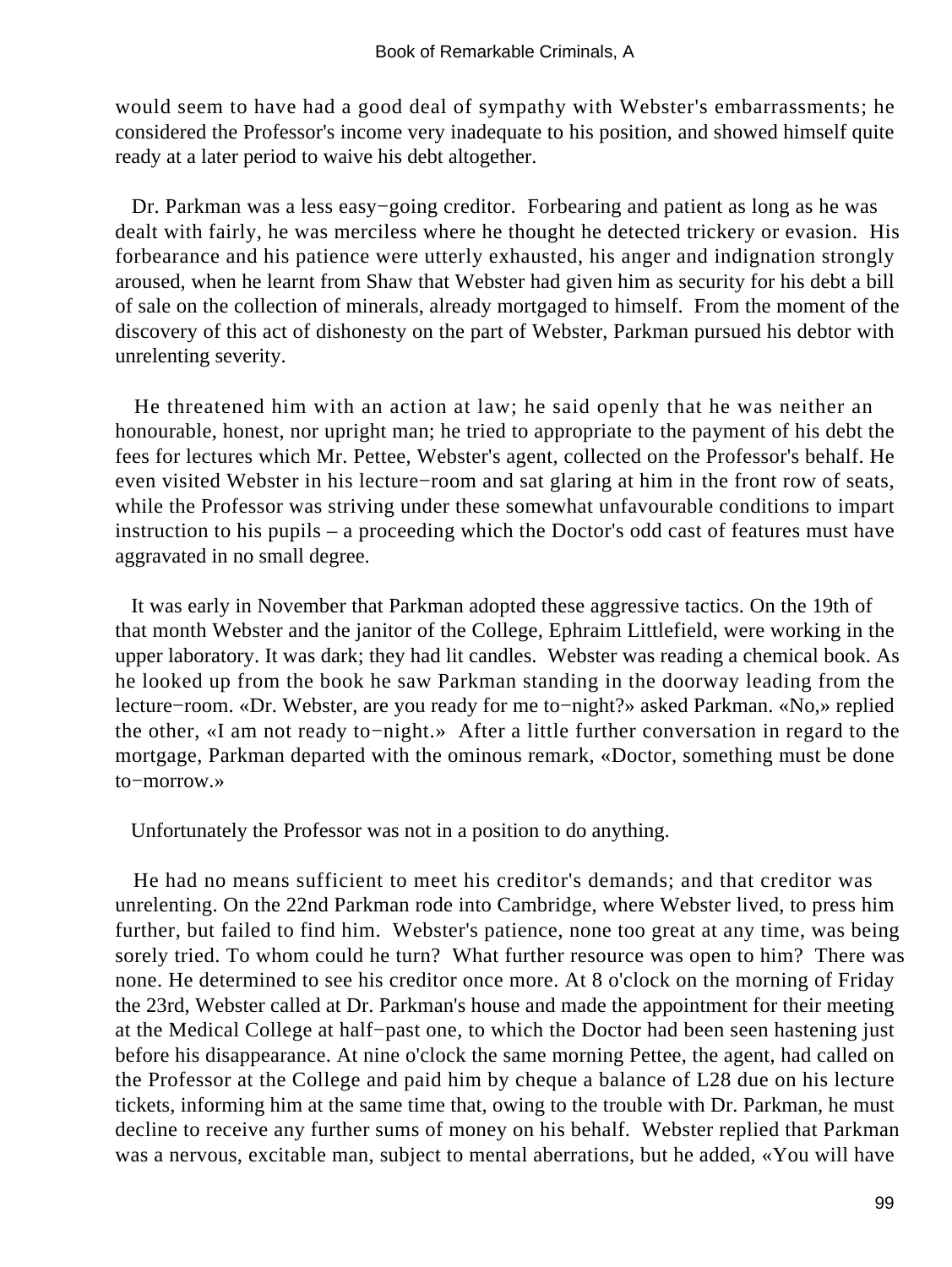no further trouble with Dr. Parkman, for I have settled with him.» It is difficult to see how the Professor could have settled, or proposed to settle, with his creditor on that day. A balance of L28 at his bank, and the L18 which Mr. Pettee had paid to him that morning, represented the sum of Professor Webster's fortune on Friday, November 23, 1849.

 Since the afternoon of that day the search for the missing Parkman had been unremitting. On the Saturday his friends communicated with the police. On Sunday hand−bills were issued stating the fact of the Doctor's disappearance, and on Monday, the 26th, a description and the offer of a considerable reward for the discovery of his body were circulated both in and out of the city. Two days later a further reward was offered. But these efforts were fruitless. The only person who gave any information beyond that afforded by those who had seen the Doctor in the streets on the morning of his disappearance, was Professor Webster. About four o'clock on the Sunday afternoon the Professor called at the house of the Revd. Francis Parkman, the Doctor's brother. They were intimate friends. Webster had for a time attended Parkman's chapel; and Mr. Parkman had baptised the Professor's grand−daughter. On this Sunday afternoon Mr. Parkman could not help remarking Webster's peculiar manner. With a bare greeting and no expression of condolence with the family's distress, his visitor entered abruptly and nervously on the object of his errand. He had called, he said, to tell Mr. Parkman that he had seen his brother at the Medical College on Friday afternoon, that he had paid him L90 which he owed him, and that the Doctor had in the course of their interview taken out a paper and dashed his pen through it, presumably as an acknowledgment of the liquidation of the Professor's debt. Having communicated this intelligence to the somewhat astonished gentleman, Webster left him as abruptly as he had come.

 Another relative of Dr. Parkman, his nephew, Mr. Parkman Blake, in the course of inquiries as to his uncle's fate, thought it right to see Webster. Accordingly he went to the college on Monday, the 26th, about eleven o'clock in the morning. Though not one of his lecture days, the janitor Littlefield informed him that the Professor was in his room. The door of the lecture –

 room, however, was found to be locked, and it was only after considerable delay that Mr. Blake gained admittance. As he descended the steps to the floor of the lecture−room Webster, dressed in a working suit of blue overalls and wearing on his head a smoking cap, came in from the back door. Instead of advancing to greet his visitor, he stood fixed to the spot, and waited, as if defensively, for Mr. Blake to speak. In answer to Mr. Blake's questions Webster described his interview with Dr. Parkman on the Friday afternoon. He gave a very similar account of it to that he had already given to Mr. Francis Parkman. He added that at the end of their interview he had asked the Doctor for the return of the mortgage, to which the latter had replied, «I haven't it with me, but I will see it is properly cancelled.» Mr. Blake asked Webster if he could recollect in what form of money it was that he had paid Dr. Parkman. Webster answered that he could only recollect a bill of L20 on the New Zealand Bank: pressed on this point, he seemed to rather avoid any further inquiries.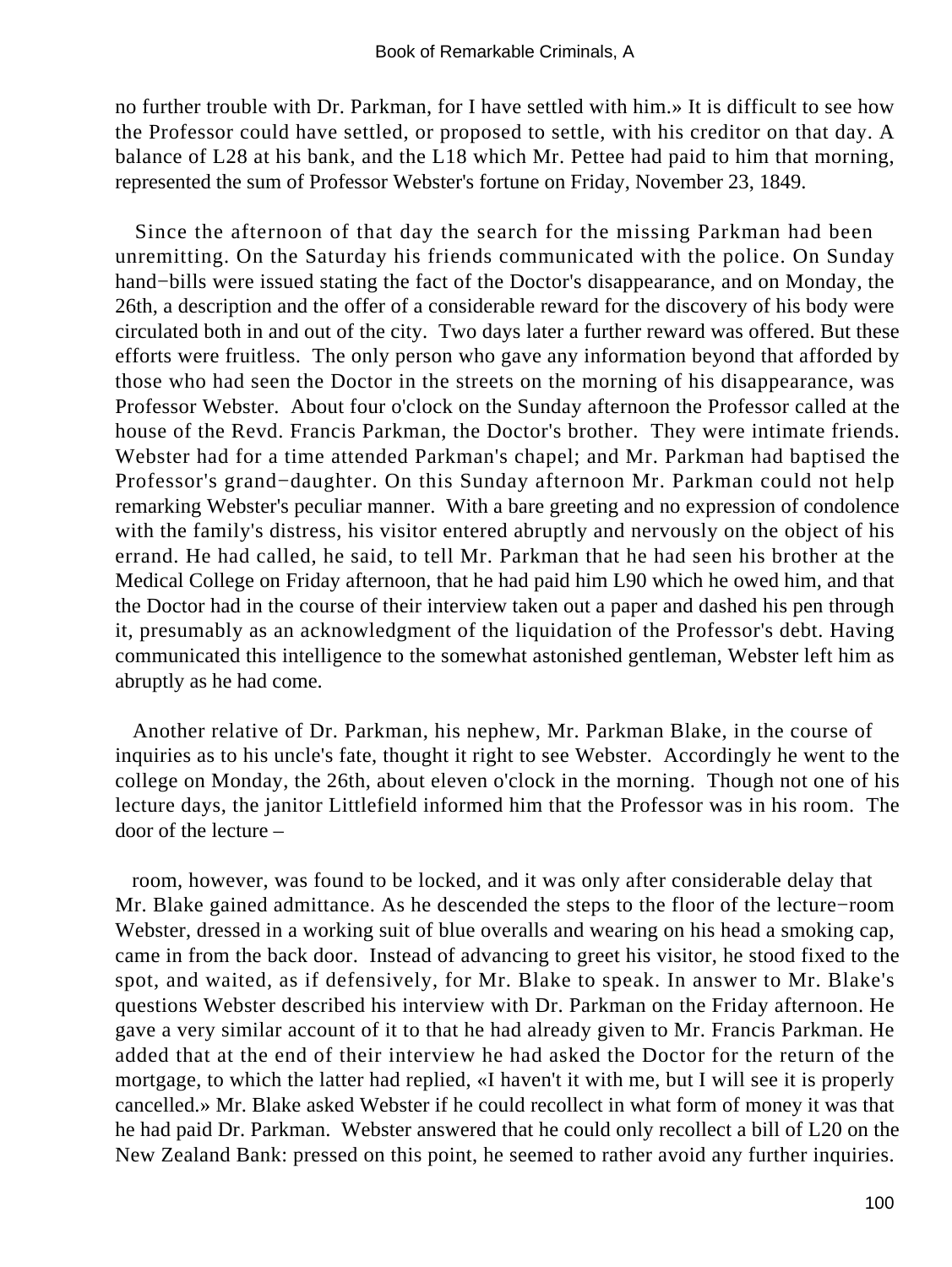Mr. Blake left him, dissatisfied with the result of his visit.

 One particular in Webster's statement was unquestionably strange, if not incredible. He had, he said, paid Parkman a sum of L90, which he had given him personally, and represented the Doctor as having at their interview promised to cancel the mortgage on the collection of minerals which Webster had given as security for the loan of L490 that had been subscribed by Parkman and four of his friends. Now L120 of this loan was still owing. If Webster's statement were true, Parkman had a perfect right to cancel Webster's personal debt to himself; but he had no right to cancel entirely the mortgage on the minerals, so long as money due to others on that mortgage was yet unpaid. Was it conceivable that one so strict and scrupulous in all monetary transactions as Parkman would have settled his own personal claim, and then sacrificed in so discreditable a manner the claims of others, for the satisfaction of which he had made himself responsible?

 There was yet another singular circumstance. On Saturday, the 24th, the day after his settlement with Parkman, Webster paid into his own account at the Charles River Bank the cheque for L18, lecture fees, handed over to him by the agent Pettee just before Dr. Parkman's visit on the Friday. This sum had not ap−

 parently gone towards the making up of the L90, which Webster said that he had paid to Parkman that day. The means by which Webster had been enabled to settle this debt became more mysterious than ever.

 On Tuesday, November 27, the Professor received three other visitors in his lecture−room. These were police officers who, in the course of their search for the missing man, felt it their duty to examine, however perfunctorily, the Medical College. With apologies to the Professor, they passed through his lecture room to the laboratory at the back, and from thence, down the private stairs, past a privy, into the lower laboratory. As they passed the privy one of the officers asked what place it was. «Dr. Webster's private lavatory,» replied the janitor, who was conducting them. At that moment Webster's voice called them away to examine the store−room in the lower laboratory, and after a cursory examination the officers departed.

 The janitor, Ephraim Littlefield, did not take the opportunity afforded him by the visit of the police officers to impart to them the feelings of uneasiness; which the conduct of Professor Webster during the last three days had excited in his breast. There were circumstances in the Professor's behaviour which could not fail to attract the attention of a man, whose business throughout the day was to dust and sweep the College, light the fires and overlook generally the order and cleanliness of the building.

 Littlefield, it will be remembered, had seen Dr. Parkman on the Monday before his disappearance, when he visited Webster at the College, and been present at the interview, in the course of which the Doctor told Webster that «something must be done.» That Monday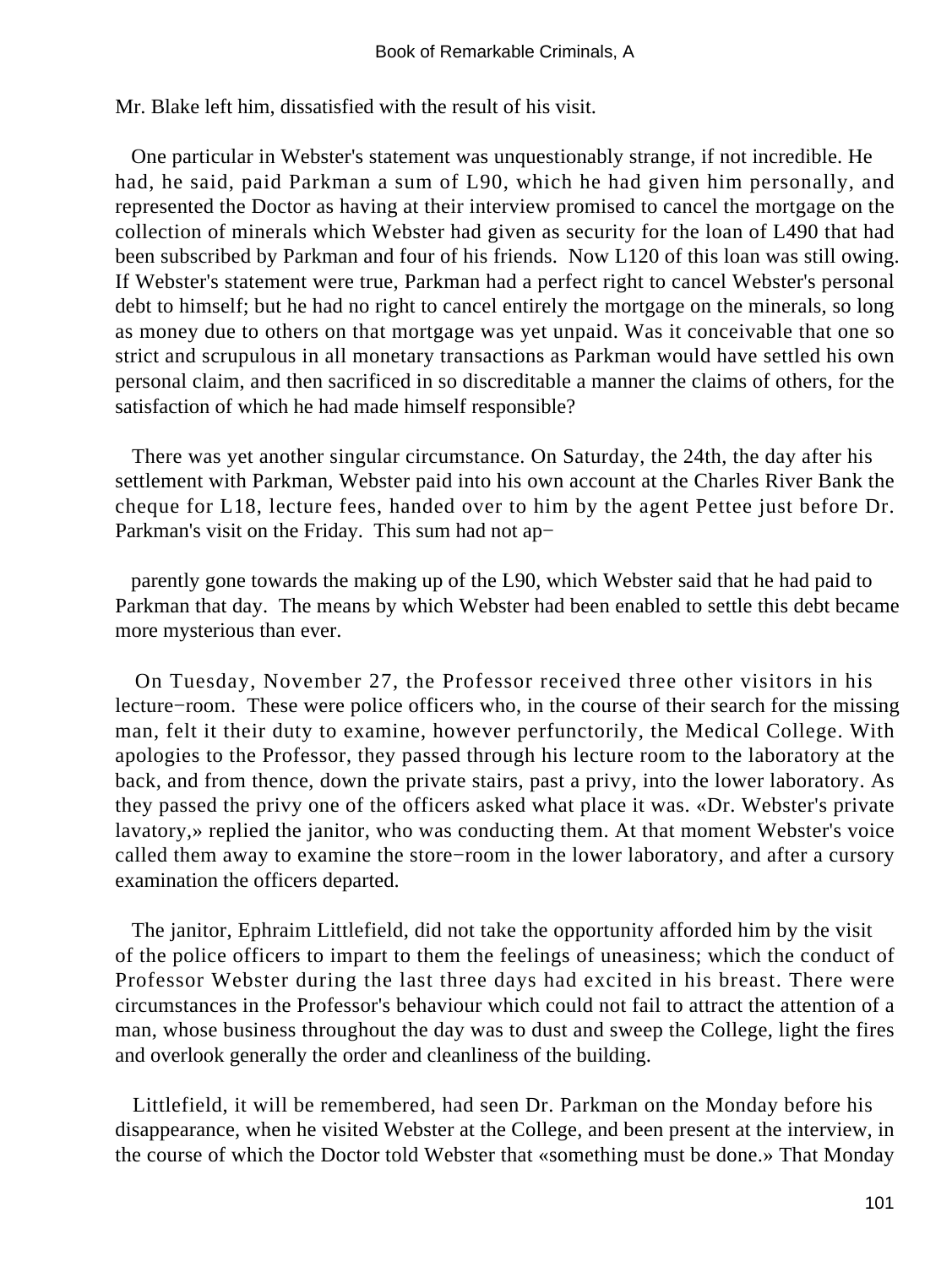morning Webster asked Littlefield a number of questions about the dissecting−room vault, which was situated just outside the door of the lower laboratory. He asked how it was built, whether a light could be put into it, and how it was reached for the purpose of repair. On the following Thursday, the day before Parkman's disappearance, the Professor told Littlefield to get him a pint of blood from the Massachusetts Hospital; he said that he wanted it for an experiment. On the morning of Friday, the day of Parkman's disappearance, Littlefield informed the Professor that he had been unsuccessful in his efforts to get the blood, as they had not been bleeding anyone lately at the hospital. The same morning Littlefield found to his surprise a sledge−hammer behind the door of the Professor's back room; he presumed that it had been left there by masons, and took it down to the lower laboratory. This sledge− hammer Littlefield never saw again. About a quarter to two that afternoon Littlefield, standing at the front door, after his dinner, saw Dr. Parkman coming towards the College. At two o'clock Littlefield went up to Dr. Oliver Wendell Holmes' room, immediately above Professor Webster's, to help the Doctor to clear his table after his lecture, which was the last delivered that day. About a quarter of an hour later he let Dr. Holmes out, locked the front door and began to clear out the stoves in the other lecture−rooms. When he reached Webster's he was surprised to find that both doors, that of the lecture room and that of the lower laboratory, were either locked or bolted. He could hear nothing but the running of water in one of the sinks. About half−past five Littlefield saw the Professor coming down the back stairs with a lighted candle in his hand. Webster blew out the candle and left the building. Late that night Littlefield again tried the Professor's doors; they were still fastened. The janitor was surprised at this, as he had never known such a thing to happen before.

 On Saturday, the 24th, though not lecturing that day, the Professor came to the College in the morning. He told Littlefield to light the stove in the lower laboratory. When Littlefield made to pass from the lecture−room into the Professor's private room at the back, and so down by the private stairs to the lower laboratory, the Professor stopped him and told him to go round by the door in front of the building. The whole of that day and Sunday, the Professor's doors remained fast. On Sunday evening at sunset Littlefield, who was talking with a friend in North Grove Street, the street that faces the College, was accosted by Webster. The Professor asked him if he recollected Parkman's visit to the College on Friday, the 23rd, and, on his replying in the affirmative, the Professor described to him their interview and the repayment of his debt. Littlefield was struck during their conversation by the uneasiness of the Professor's bearing; contrary to his habit he seemed unable to look him in the face, his manner was confused, his face pale.

 During the whole of Monday, except for a visit from Mr. Parkman Blake, Professor Webster was again locked alone in his laboratory. Neither that night, nor early Tuesday morning, could Littlefield get into the Professor's rooms to perform his customary duties. On Tuesday the Professor lectured at twelve o'clock, and later received the visit of the police officers that has been described already. At four o'clock that afternoon, the Professor's bell rang. Littlefield answered it. The Pro−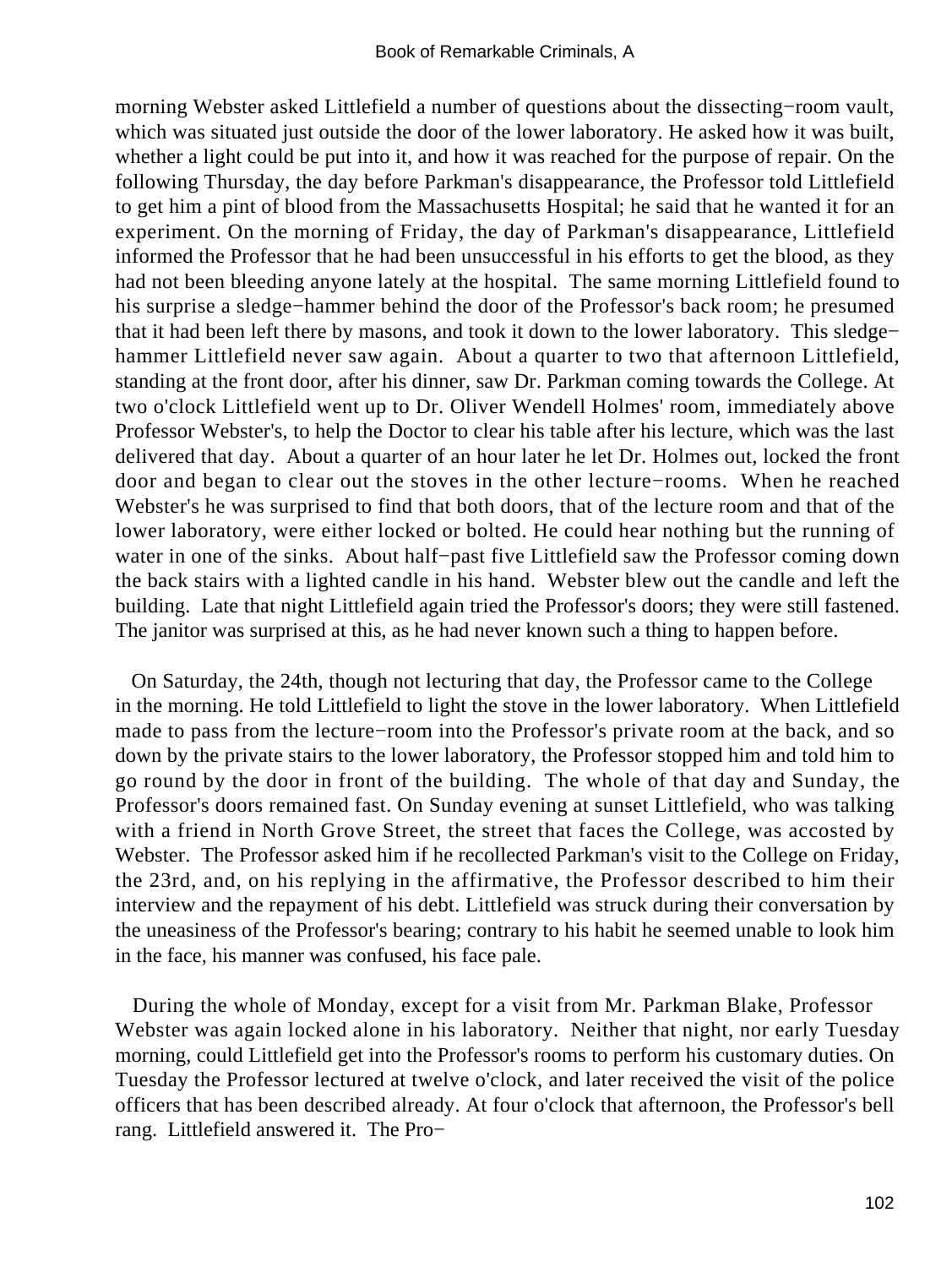fessor asked the janitor whether he had bought his turkey for Thanksgiving Day, which was on the following Thursday. Littlefield said that he had not done so yet. Webster then handed him an order on his provision dealer. «Take that,» he said, «and get a nice turkey; perhaps I shall want you to do some odd jobs for me.» Littlefield thanked him, and said that he would be glad to do anything for him that he could. The janitor was the more surprised at Webster's generosity on this occasion, as this turkey was the first present he had received at the Professor's hands during the seven years he had worked in the College. Littlefield saw the Professor again about half−past six that evening as the latter was leaving the College. The janitor asked him if he wanted any more fires lighted in his rooms, because owing to the holidays there were to be no further lectures that week. Webster said that he did not, and asked Lit−

tlefield whether he were a freemason. The janitor said «Yes,» and with that they parted.

 Littlefield was curious. The mysterious activity of the Professor of Chemistry seemed to him more than unusual. His perplexity was increased on the following day. Though on account of the holidays all work had been suspended at the College for the remainder of the week, Webster was again busy in his room early Wednesday morning. Littlefield could hear him moving about. In vain did the janitor look through the keyhole, bore a hole in the door, peep under it; all he could get was a sight of the Professor's feet moving about the laboratory. Perplexity gave way to apprehension when in the course of the afternoon Littlefield discovered that the outer wall of the lower laboratory was so hot that he could hardly bear to place his hand on it. On the outer side of this wall was a furnace sometimes used by the Professor in his chemical experiments. How came it to be so heated? The Professor had told Littlefield on Tuesday that he should not be requiring any fires during the remainder of the week.

 The janitor determined to resolve his suspicions. He climbed up to the back windows of the lower laboratory, found one of them unfastened, and let himself in. But, beyond evidences of the considerable fires that had been kept burning during the last few days, Littlefield saw nothing to excite peculiar attention. Still he was uneasy. Those he met in the street kept on telling him that Dr. Parkman would be found in the Medical College. He felt that he himself was beginning to be suspected of having some share in the mystery, whilst in his own mind he became more certain every day that the real solution lay within the walls of Professor Webster's laboratory. His attention had fixed itself particularly on the lavatory at the foot of the stairs connecting the upper and lower laboratories. This room he found to be locked and the key, a large one, had disappeared. He recollected that when the police officers had paid their visit to the col−

 lege, the Professor had diverted their attention as they were about to inspect this room. The only method by which, unknown to the Professor and without breaking open the door, Littlefield could examine the vault of this retiring room was by going down to the basement floor of the college and digging a hole through the wall into the vault itself. This he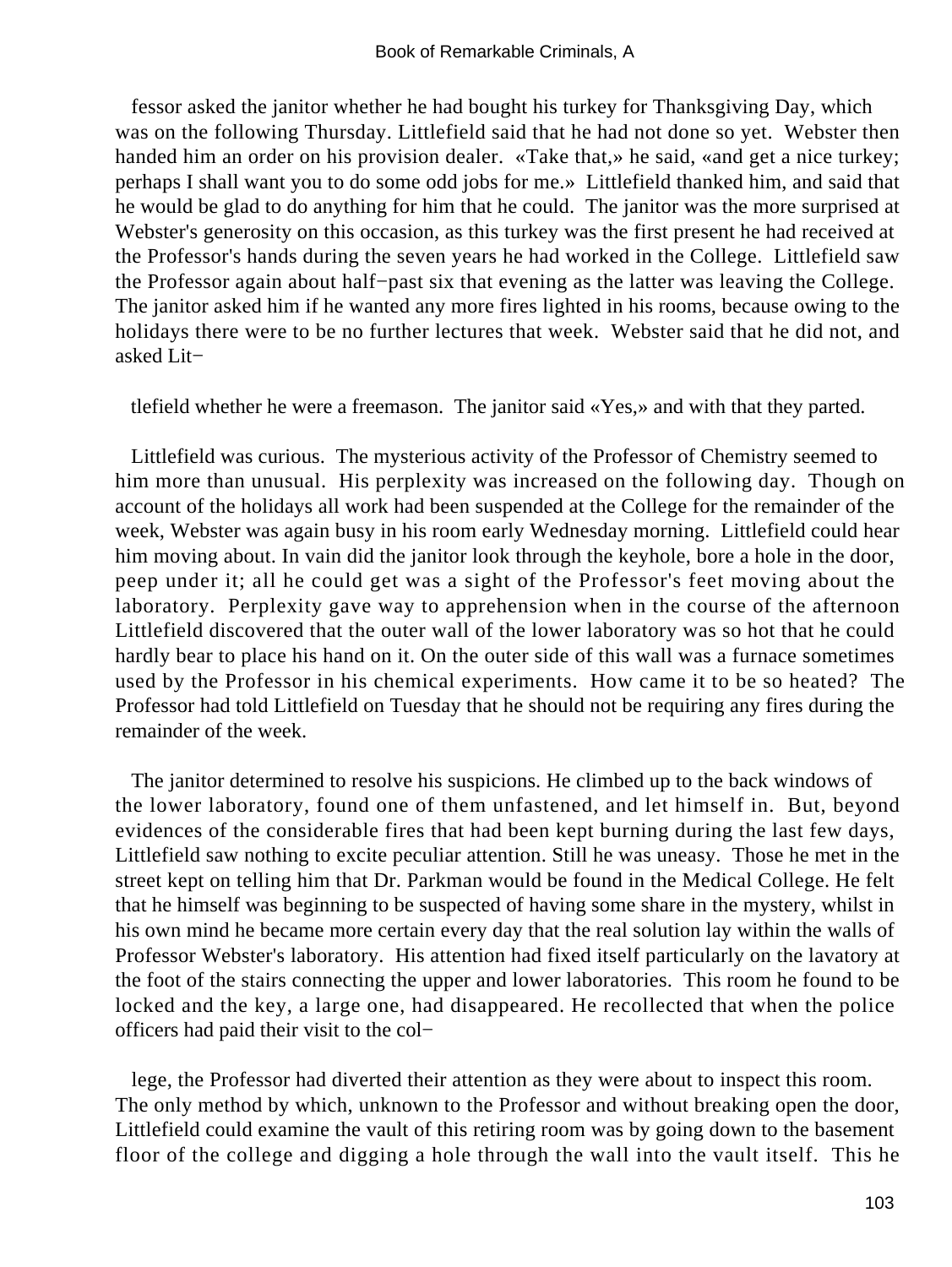determined to do.

 On Thursday, Thanksgiving Day, Littlefield commenced operations with a hatchet and a chisel. Progress was slow, as that evening he had been invited to attend a festal gathering. On Friday the janitor, before resuming work, acquainted two of the Professors of the college with his proposed investigation, and received their sanction. As Webster, however, was going constantly in and out of his rooms, he could make little further progress that day. The Professor had come into town early in the morning.

 Before going to the college he purchased some fish−hooks and gave orders for the making of a strong tin box with firm handles, a foot and a half square and a little more than a foot in depth; during the rest of the day he had been busy in his rooms until he left the college about four o'clock. Not till then was the watchful janitor able to resume his labours. Armed with a crow−

 bar, he worked vigorously until he succeeded in penetrating the wall sufficiently to admit a light into the vault of the lavatory. The first objects which the light revealed to his eyes, were the pelvis of a man and two parts of a human leg.

 Leaving his wife in charge of the remains, Littlefield went immediately to the house of Professor Bigelow, and informed him of the result of his search. They returned to the college some twenty minutes later, accompanied by the City Marshal. The human remains – a pelvis, a thigh and a leg – were taken out of the vault, and on a further search some pieces of bone were removed from one of the furnaces in the lower laboratory. The City Marshal at once dispatched three of his officers to Cambridge, to the house of Professor Webster.

 To his immediate circle of friends and relations the conduct of the Professor during this eventful week had betrayed no unwonted discomposure or disturbance of mind. His evenings had been spent either at the house of friends, or at his own, playing whist, or reading Milton's «Allegro» and «Penseroso» to his wife and daugh−

 ters. On Friday evening, about eight o'clock, as the Professor was saying good−bye to a friend on the steps of his house at Cambridge, the three police officers drove up to the door and asked him to accompany them to the Medical College. It was proposed, they said, to make a further search there that evening, and his presence was considered advisable. Webster assented immediately, put on his boots, his hat and coat, and got into the hired coach. As they drove towards the city, Webster spoke to the officers of Parkman's disappearance, and suggested that they should stop at the house of a lady who, he said, could give them some peculiar information on that subject. As they entered Boston, he remarked that they were taking the wrong direction for reaching the college. One of the officers replied that the driver might be «green,» but that he would find his way to the college in time. At length the coach stopped. One of the offi−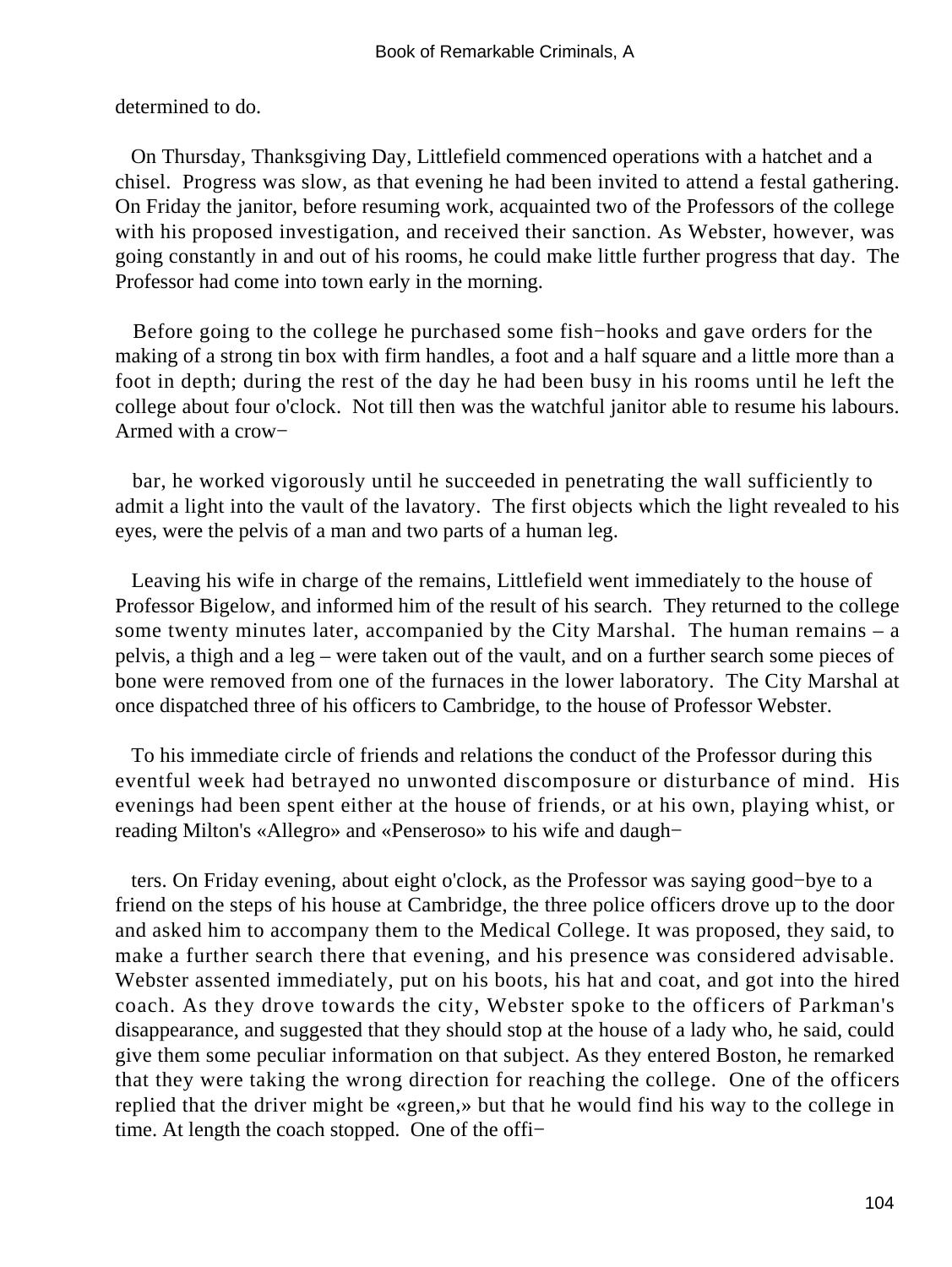cers alighted, and invited his companions to follow him into the office of the Leverett Street Jail. They obeyed. The Professor asked what it all meant; he was informed that he must consider himself in custody, charged with the murder of Dr. George Parkman. Webster, somewhat taken aback, desired that word should be sent to his family, but was dissuaded from his purpose for the time being. He was searched, and among other articles taken from him was a key some four or five inches long; it was the missing lavatory key. Whilst one of the officers withdrew to make out a mittimus, the Professor asked one of the others if they had found Dr. Parkman. The officer begged him not to question him. «You might tell me something about it,» pleaded Webster. «Where did they find him? Did they find the whole body? Oh, my children! What will they do? What will they think of me? Where did you get the information?» The officers asked him if anybody had access to his apartments but himself. «Nobody,» he replied, «but the porter who makes the fire.» Then, after a pause, he ex−

 claimed: «That villain! I am a ruined man.» He was walking up and down wringing his hands, when one of the officers saw him put one hand into his waistcoat pocket, and raise it to his lips. A few moments later the unhappy man was seized with violent spasms. He was unable to stand, and was laid down in one of the cells. From this distressing state he was roused shortly before eleven, to be taken to the college. He was quite incapable of walking, and had to be supported by two of the officers. He was present there while his rooms were searched; but his state was painful in the extreme. He asked for water, but trembled so convulsively that he could only snap at the tumbler like a dog; his limbs were rigid; tears and sweat poured down his cheeks. On the way back to the jail, one of the officers, moved by his condition, expressed his pity for him. «Do you pity me? Are you sorry for me? What for?» asked Webster. «To see you so excited,» replied the officer. «Oh! that's it,» said the Professor.

 The whole night through the prisoner lay without moving, and not until the following afternoon were his limbs relaxed sufficiently to allow of his sitting up. As his condition improved, he grew more confident. «That is no more Dr. Parkman's body,» he said, «than mine. How in the world it came there I don't know,» and he added: «I never liked the looks of Littlefield the janitor; I opposed his coming there all I could.»

 In the meantime a further examination of the Professor's rooms on Saturday had resulted in the discovery, in a tea−chest in the lower laboratory, of a thorax, the left thigh of a leg, and a hunting knife embedded in tan and covered over with minerals; some portions of bone and teeth were found mixed with the slag and cinders of one of the furnaces; also some fish−hooks and a quantity of twine, the latter identical with a piece of twine that had been tied round the thigh found in the chest.

 Two days later the Professor furnished unwittingly some additional evidence against himself. On the Monday evening after his arrest he wrote from prison to one of his daughters the following letter: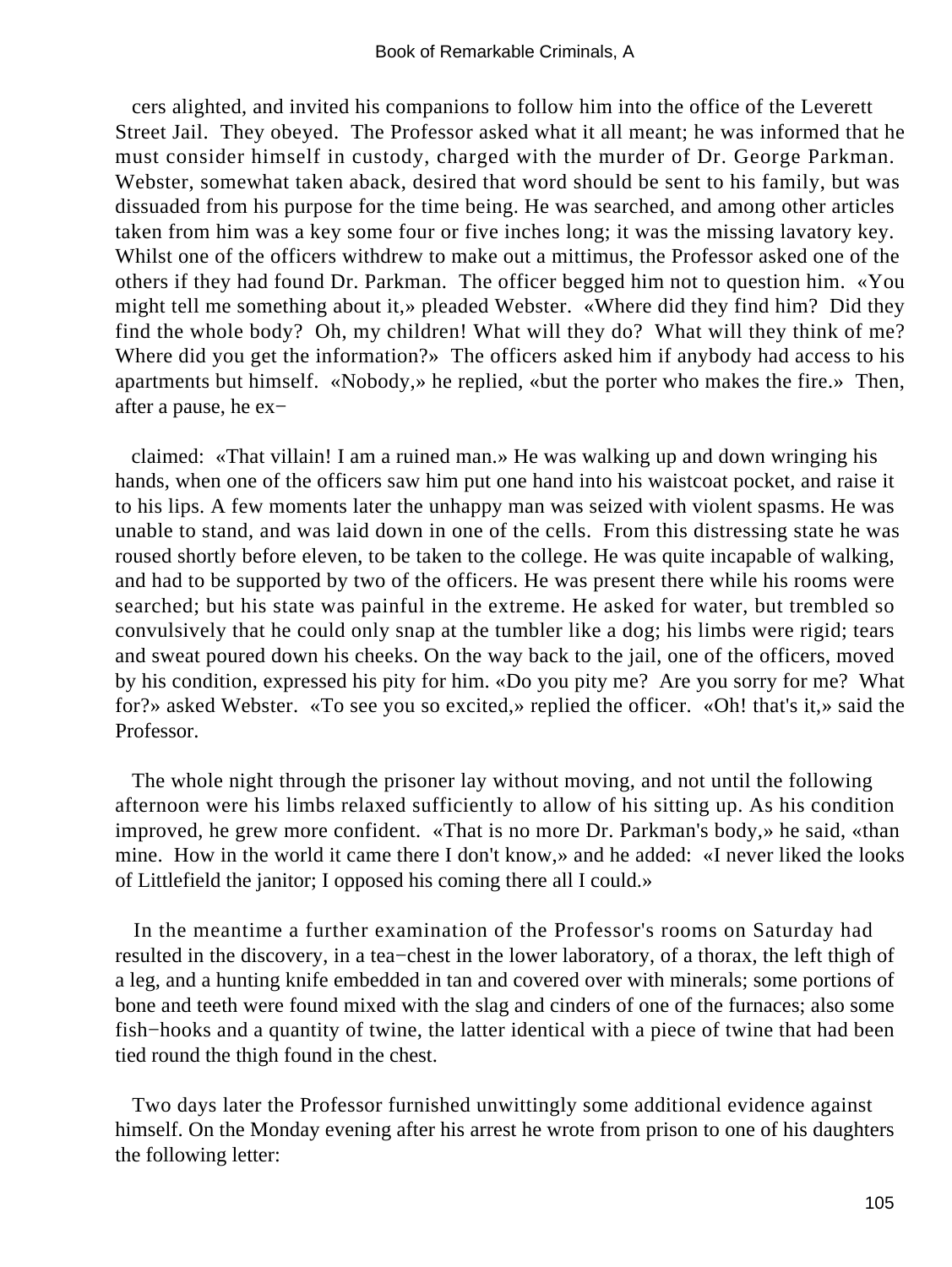"MY **DEAREST MARIANNE,** – I wrote Mama yesterday; I had a good sleep last night, and dreamt of you all. I got my clothes off, for the first time, and awoke in the morning quite hungry. It was a long time before my first breakfast from Parker's came; and it was relished, I can assure you. At one o'clock I was notified that I must appear at the court room. All was arranged with great regard to my comfort, and went off better than I had anticipated.

 On my return I had a bit of turkey and rice from Parker's. They send much more than I can eat, and I have directed the steward to distribute the surplus to any poor ones here.

 "If you will send me a small canister of tea, I can make my own. A little pepper I may want some day. I would send the dirty clothes, but they were taken to dry. Tell Mama **NOT TO OPEN** the little bundle I gave her the other day, but to keep it just as she received it. With many kisses to you all. Good night! – From your affectionate

## «FATHER.»

 $\alpha$ P.S. – My tongue troubles me yet very much, and I must have bitten it in my distress the other night; it is painful and swollen, affecting my speech. Had Mama better send for Nancy? I think so; or Aunt Amelia.»

«Couple of coloured neck handkerchiefs, one Madras.»

 This letter, which shows an anxiety about his personal comfort singular in one so tragically situated, passed through the hands of the keeper of the jail. He was struck by the words underlined,« **NOT TO** OPEN,» in regard to the small bundle confided to Mrs. Webster. He called the attention of the police to this phrase. They sent immediately an officer armed with a search warrant to the Professor's house. He received from Mrs. Webster among other papers a package which, on being opened, was found to contain the two notes given by Webster to Parkman as acknowledgments of his indebtedness to him in 1842 and 1847, and a paper showing the amount of his debts to Parkman in 1847. There were daubs and erasures made across these documents, and across one was written twice over the word «paid.» All these evidences of payments and cancellations appeared on examination to be in the handwriting of the Professor.

 After an inquest lasting nine days the coroner's jury declared the remains found in the college to be those of Dr. George Parkman, and that the deceased had met his death at the hands of Professor J. W. Webster. The prisoner waived his right to a magisterial investigation, and on January 26, 1850, the Grand Jury returned a true bill. But it was not until March 17 that the Professor's trial opened before the Supreme Court of Massachusetts. The proceedings were conducted with that dignity and propriety which we look for in the courts of that State. The principal features in the defence were an attempt to impugn the testimony of the janitor Littlefield, and to question the possibility of the identification of the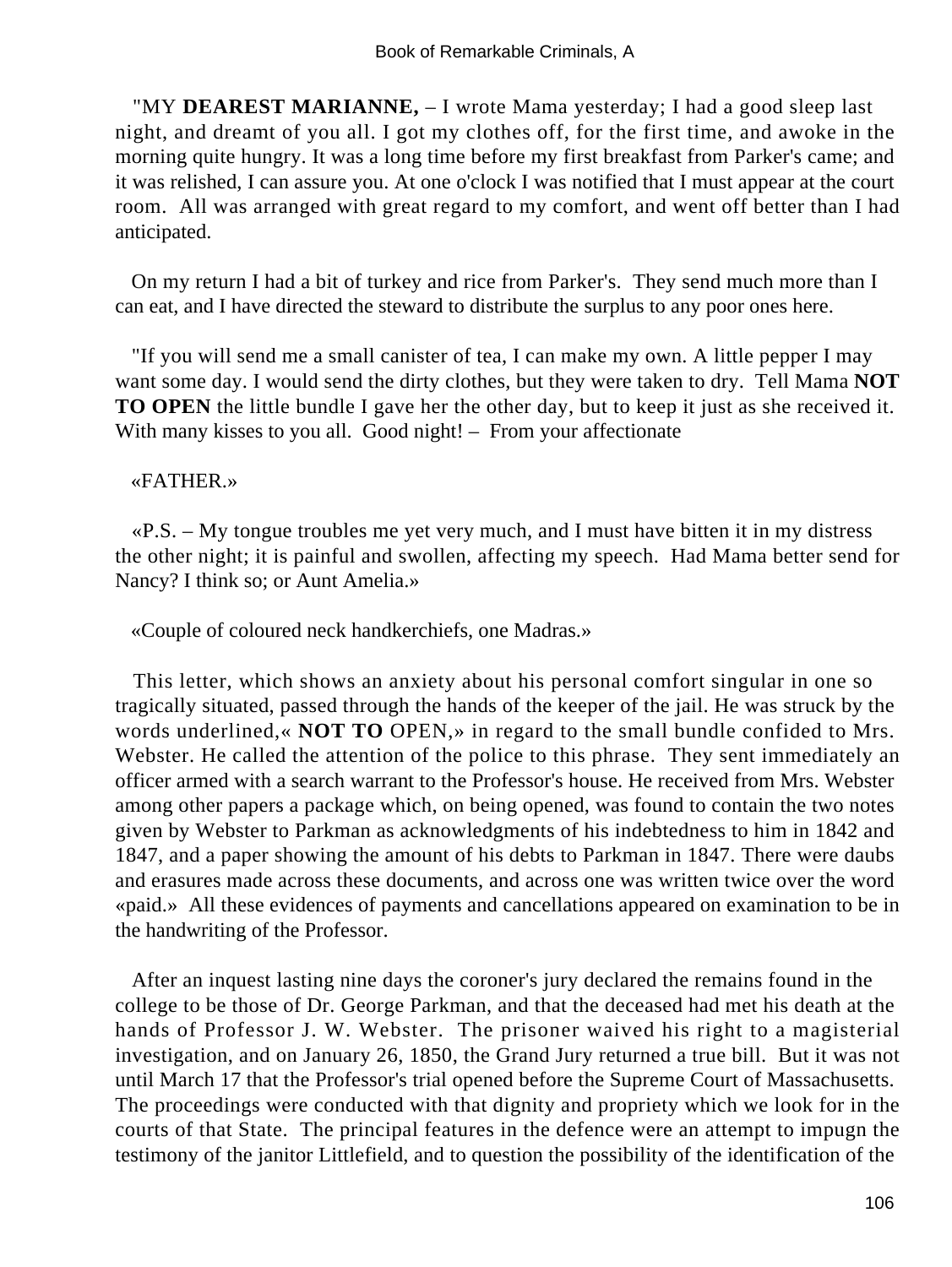remains of Parkman's teeth. There was a further attempt to prove that the deceased had been seen by a number of persons in the streets of Boston on the Friday afternoon, after his visit to the Medical College. The witness Littlefield was unshaken by a severe cross− examination. The very reluctance with which Dr. Keep gave his fatal evidence, and the support given to his conclusions by distinguished testimony told strongly in favour of the absolute trustworthiness of his statements. The evidence called to prove that the murdered man had been seen alive late on Friday afternoon was highly inconclusive.

 Contrary to the advice of his counsel, Webster addressed the jury himself. He complained of the conduct of his case, and enumerated various points that his counsel had omitted to make, which he conceived to be in his favour. The value of his statements may be judged by the fact that he called God to witness that he had not written any one of the anonymous letters, purporting to give a true account of the doctor's fate, which had been received by the police at the time of Parkman's disap−

 pearance. After his condemnation Webster confessed to the authorship of at least one of them.

 The jury retired at eight o'clock on the eleventh day of the trial. They would seem to have approached their duty in a most solemn and devout spirit, and it was with the greatest reluctance and after some searching of heart that they brought themselves to find the prisoner guilty of wilful murder. On hearing their verdict, the Professor sank into a seat, and, dropping his head, rubbed his eyes behind his spectacles as if wiping away tears. On the following morning the Chief Justice sentenced him to death after a well−meaning speech of quite unnecessary length and elaboration, at the conclusion of which the condemned man wept freely.

 A petition for a writ of error having been dismissed, the Professor in July addressed a petition for clemency to the Council of the State. Dr. Putnam, who had been attending Webster in the jail, read to the Council a confession which he had persuaded the prisoner to make. According to this statement Webster had, on the Friday afternoon, struck Parkman on the head with a heavy wooden stick in a wild moment of rage, induced by the violent taunts and threats of his creditor. Appalled by his deed, he had in panic locked himself in his room, and proceeded with desperate haste to dismember the body; he had placed it for that purpose in the sink in his back room, through which was running a constant stream of water that carried away the blood. Some portions of the body he had burnt in the furnace; those in the lavatory and the tea−chest he had concealed there, until he should have had an opportunity of getting rid of them.

 In this statement Professor Webster denied all premeditation. Dr. Putnam asked him solemnly whether he had not, immediately before the crime, meditated at any time on the advantages that would accrue to him from Parkman's death. Webster replied «Never, before God!» He had, he protested, no idea of doing Parkman an injury until the bitter tongue of the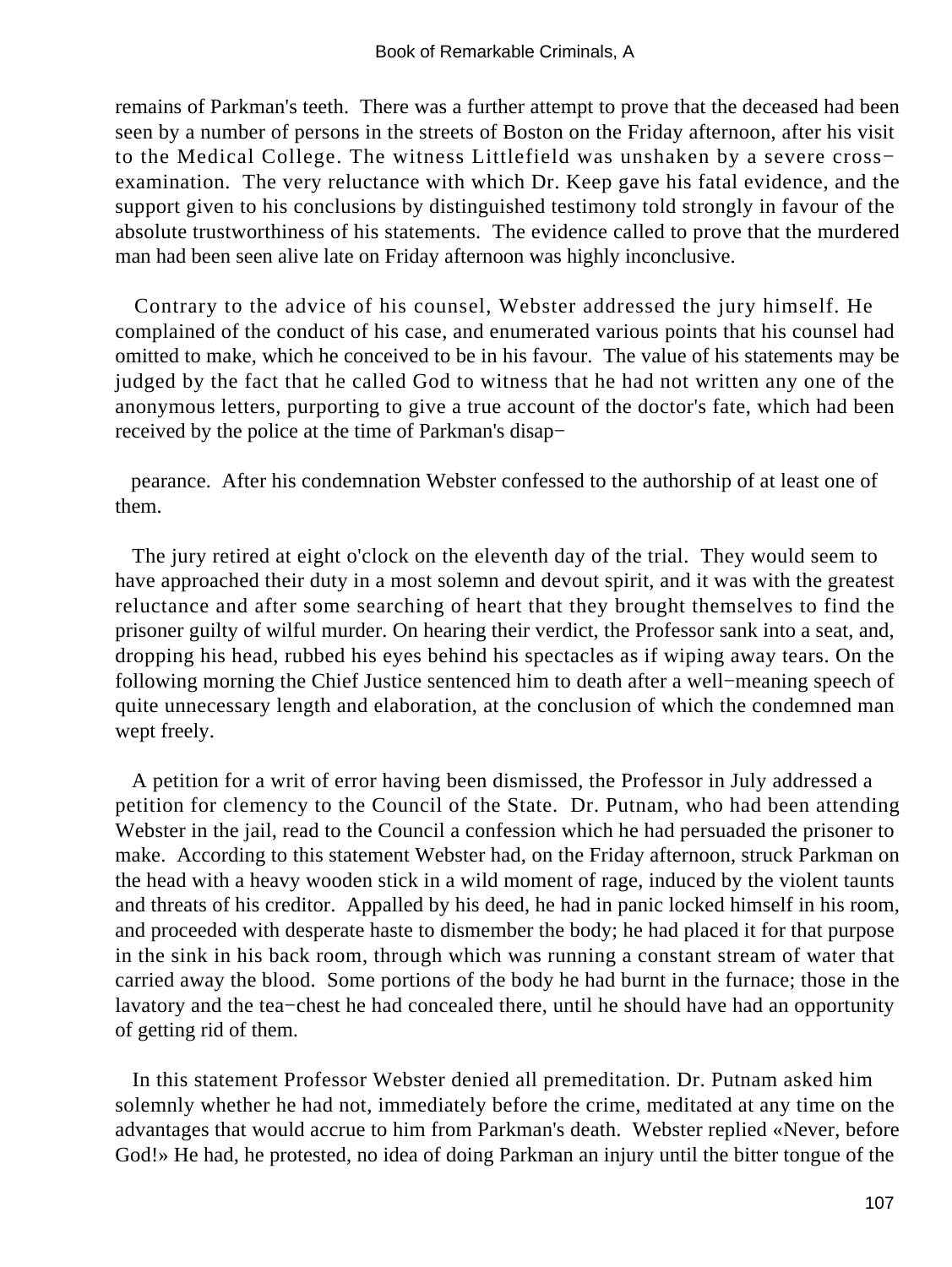latter provoked him. «I am irritable and violent,» he said, «a quickness and brief violence of temper has been the besetting sin of my life. I was an only child, much indulged, and I have never secured the control over my passions that I ought to have acquired early; and the consequence is – all this!» He denied having told Parkman that he was going to settle with him that afternoon, and said that he had asked him to come to the college with the sole object of pleading with him for further indulgence. He explained his convulsive seizure at the time of his arrest by his having taken a dose of strychnine, which he had carried in his pocket since the crime. In spite of these statements and the prayers of the unfortunate man's wife and daughters, who, until his confession to Dr. Putnam, had believed implicity in his innocence, the Council decided that the law must take its course, and fixed August 30 as the day of execution.

 The Professor resigned himself to his fate. He sent for Littlefield and his wife, and expressed his regret for any injustice he had done them: «All you said was true. You have misrepresented nothing.» Asked by the sheriff whether he was to understand from some of his expressions that he contemplated an attempt at suicide, «Why should I?» he replied, «all the proceedings in my case have been just . . . and it is just that I should die upon the scaffold in accordance with that sentence.» «Everybody is right,» he said to the keeper of the jail, «and I am wrong. And I feel that, if the yielding up of my life to the injured law will atone, even in part, for the crime I have committed, that is a consolation.»

 In a letter to the Reverend Francis Parkman he expressed deep contrition for his guilt. He added one sentence which may perhaps fairly express the measure of premeditation that accompanied his crime. «I had never,» he wrote, «until the two or three last interviews with your brother, felt towards him anything but gratitude for his many acts of kindness and friendship.»

 Professor Webster met his death with fortitude and resignation. That he deserved his fate few will be inclined to deny. The attempt to procure blood, the questions about the dissecting−room vault, the appointment made with Parkman at the college, the statement to Pettee, all point to some degree of premeditation, or at least would make it appear that the murder of Parkman had been considered by him as a possible eventuality. His accusation of Littlefield deprives him of a good deal of sympathy. On the other hand, the age and position of Webster, the aggravating persistency of Parkman, his threats and denunciations, coupled with his own shortness of temper, make it conceivable that he may have killed his victim on a sudden and overmastering provocation, in which case he had better at once have acknowledged his crime instead of making a repulsive attempt to conceal it. But for the evidence of Dr. Keep he would possibly have escaped punishment altogether. Save for the portions of his false teeth, there was not sufficient evidence to identify the remains found in the college as those of Parkman. Without these teeth the proof of the corpus delicti would have been incomplete, and so afforded Webster a fair chance of acquittal.

Story 6 − The Mysterious Mr. Holmes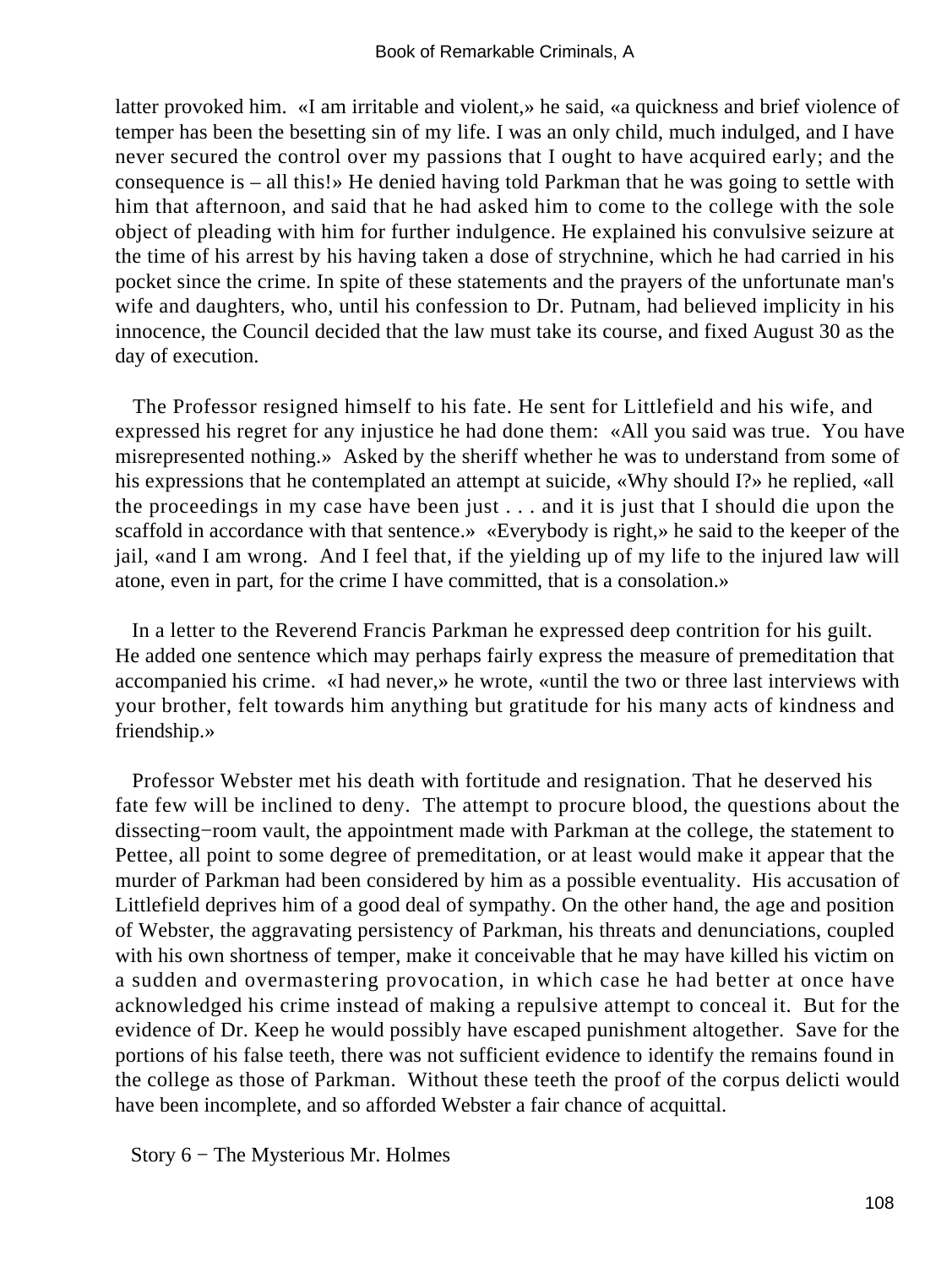«The Holmes−Pitezel Case,» by F. B. Geyer, 1896; «Holmes' Own Story,» Philadelphia, 1895; and «Celebrated Criminal Cases of America,» by T. S. Duke, San Francisco, are the authorities for this account of the case.

I

#### **HONOUR AMONGST THIEVES**

 In the year 1894 Mr. Smith, a carpenter, of Philadelphia, had patented a new saw−set. Wishing to make some money out of his invention, Mr. Smith was attracted by the sign:

## B. F. PERRY **PATENTS BOUGHT AND SOLD**

 which he saw stretched across the window of a two−storied house, 1,316 Callowhill Street. He entered the house and made the acquaintance of Mr. Perry, a tall, dark, bony man, to whom he explained the merits of his invention. Perry listened with interest, and asked for a model. In the meantime he suggested that Smith should do some carpenter's work for him in the house. Smith agreed, and on August 22, while at work there saw a man enter the house and go up with Perry to a room on the second story.

 A few days later Smith called at Callowhill Street to ask Perry about the sale of the patent. He waited half an hour in the shop below, called out to Perry who, he thought, might be in the rooms above, received no answer and went away. Next day, September 4, Smith returned, found the place just as he had left it the day before; called Perry again, but again got no answer. Surprised, he went upstairs, and in the back room of the second story the morning sunshine, streaming through the window, showed him the dead body of a man, his face charred beyond recognition, lying with his feet to the window and his head to the door. There was evidence of some sort of explosion: a broken bottle that had contained an inflammable substance, a broken pipe filled with tobacco, and a burnt match lay by the side of the body.

 The general appearance of the dead man answered to that of B. F. Perry. A medical examination of the body showed that death had been sudden, that there had been paralysis of the involuntary muscles, and that the stomach, besides showing symptoms of alcoholic irritation, emitted a strong odour of chloroform. An inquest was held, and a verdict returned that B. F. Perry had died of congestion of the lungs caused by the inhalation of flame or chloroform. After lying in the mortuary for eleven days the body was buried.

 In the meantime the Philadelphia branch of the Fidelity Mutual Life Association had received a letter from one Jephtha D. Howe, an attorney at St. Louis, stating that the deceased B. F. Perry was Benjamin F. Pitezel of that city, who had been insured in their office for a sum of ten thousand dollars. The insurance had been effected in Chicago in the November of 1893. Mr. Howe proposed to come to Philadelphia with some members of the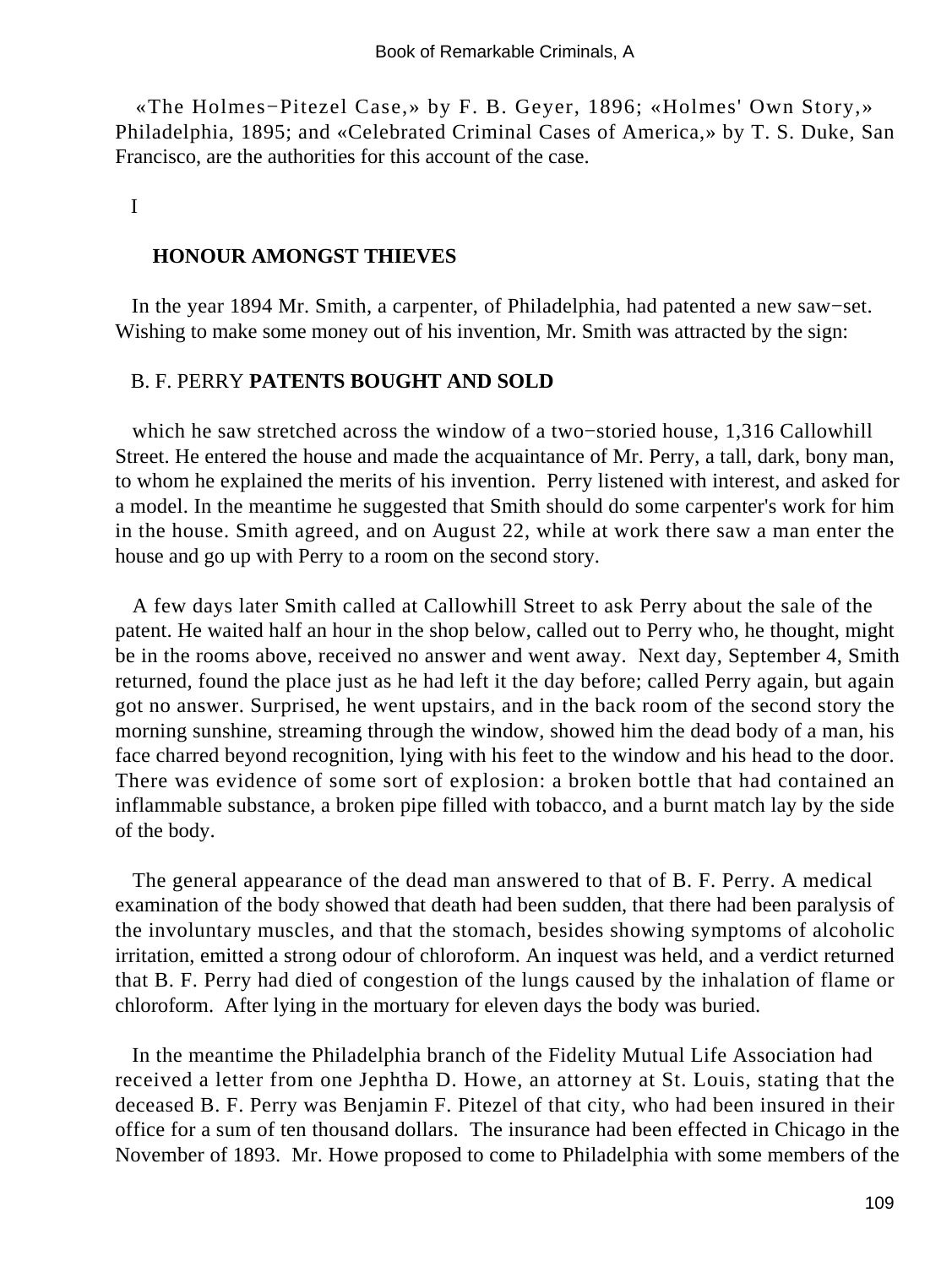Pitezel family to identify the remains. Referring to their Chicago branch, the insurance company found that the only person who would seem to have known Pitezel when in that city, was a certain H. H. Holmes, living at Wilmette, Illinois. They got into communication with Mr. Holmes, and forwarded to him a cutting from a newspaper, which stated erroneously that the death of B. F. Perry had taken place in Chicago.

 On September 18 they received a letter from Mr. Holmes, in which he offered what assistance he could toward the identification of B. F. Perry as B. F. Pitezel. He gave the name of a dentist in Chicago who would be able to recognise teeth which he had made for Pitezel, and himself furnished a description of the man, especially of a malformation of the knee and a warty growth on the back of the neck by which he could be further identified. Mr. Holmes offered, if his expenses were paid, to come to Chicago to view the body. Two days later he wrote again saying that he had seen by other papers that Perry's death had taken place in Philadelphia and not in Chicago, and that as he had to be in Baltimore in a day or two, he would run over to Philadelphia and visit the office of the Fidelity Life Association.

 On September 20 the assiduous Mr. Holmes called at the office of the Association in Philadelphia, inquired anxiously about the nature and cause of Perry's death, gave again a description of him and, on learning that Mr. Howe, the attorney from St. Louis, was about to come to Philadelphia to represent the widow, Mrs. Pitezel, and complete the identification, said that he would return to give the company any further help he could in the matter. The following day Mr. Jephtha D. Howe, attorney of St. Louis, arrived in Philadelphia, accompanied by Alice Pitezel, a daughter of the deceased. Howe explained that Pitezel had taken the name of Perry owing to financial difficulties. The company said that they accepted the fact that Perry and Pitezel were one and the same man, but were not convinced that the body was Pitezel's body. The visit of Holmes was mentioned. Howe said that he did not know Mr. Holmes, but would be willing to meet him. At this moment Holmes arrived at the office. He was introduced to Howe as a stranger, and recognised as a friend by Alice Pitezel, a shy, awkward girl of fourteen or fifteen years of age. It was then arranged that all the parties should meet again next day to identify, if possible, the body, which had been disinterred for that purpose.

 The unpleasant duty of identifying the rapidly decomposing remains was greatly curtailed by the readiness of Mr. Holmes. When the party met on the 22nd at the Potter's Field, where the body had been disinterred and laid out, the doctor present was unable to find the distinctive marks which would show Perry and Pitezel to have been the same man. Holmes at once stepped into the breach, took off his coat, rolled up his sleeves, put on the rubber gloves, and taking a surgeon's knife from his pocket, cut off the wart at the back of the neck, showed the injury to the leg, and revealed also a bruised thumb−nail which had been another distinctive mark of Pitezel. The body was then covered up all but the teeth; the girl Alice was brought in, and she said that the teeth appeared to be like those of her father. The insurance company declared themselves satisfied, and handed to Mr. Howe a cheque for 9,175 dollars, and to Mr. Holmes ten dollars for his expenses. Smith, the carpenter, had been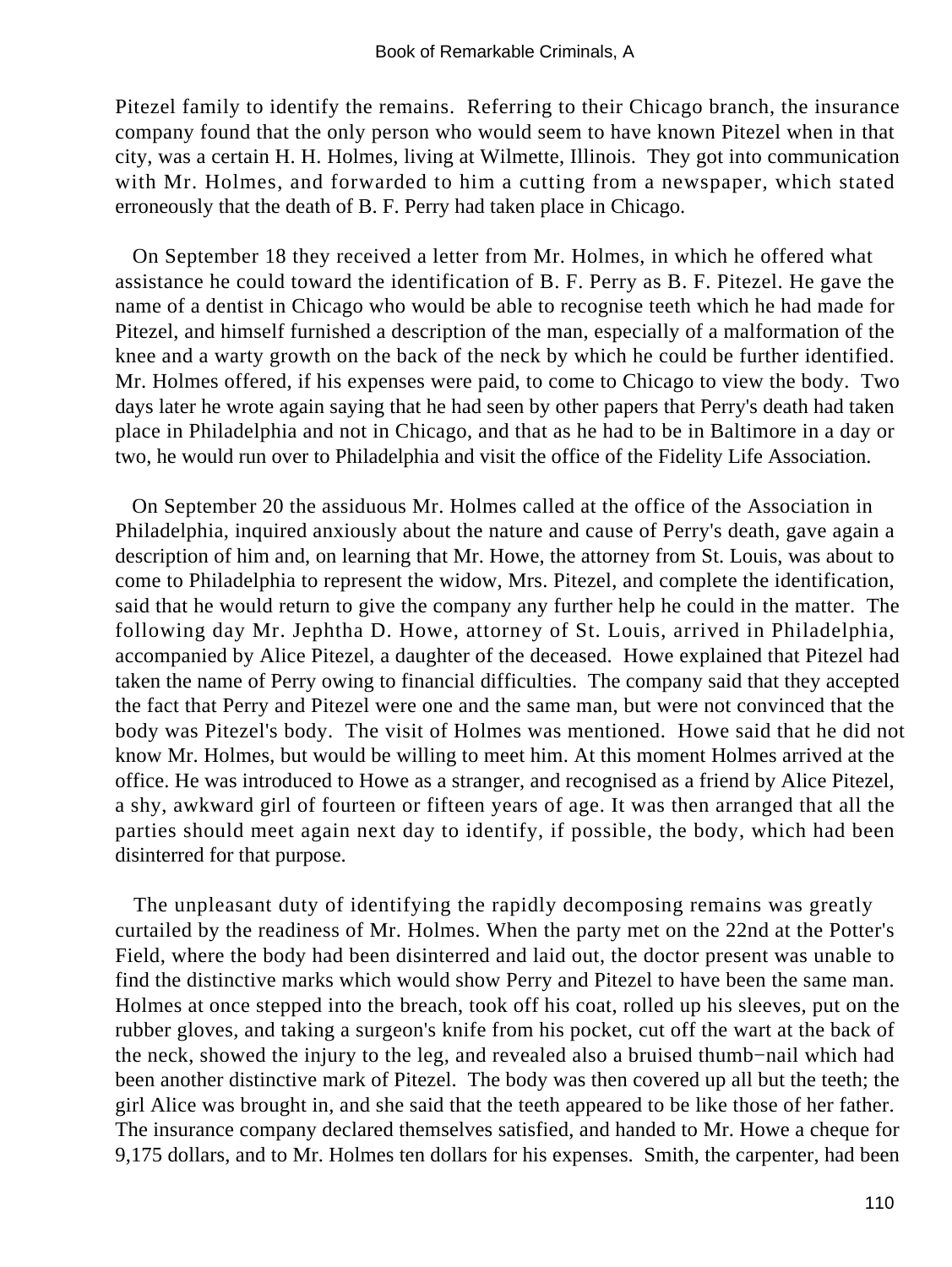present at the proceedings at the Potter's Field. For a moment he thought he detected a likeness in Mr. Holmes to the man who had visited Perry at Callowhill Street on August 22 and gone upstairs with him, but he did not feel sure enough of the fact to make any mention of it.

 In the prison at St. Louis there languished in the year 1894 one Marion Hedgspeth, serving a sentence of twenty years' imprisonment for an audacious train robbery. On the night of November 30, 1891, the «'Friscow express from St. Louis had been boarded by four ruffians, the express car blown open with dynamite, and 10,000 dollars carried off. Hedgspeth and another man were tried for the robbery, and sentenced to twenty years' imprisonment. On October 9, 1894, Hegspeth{sic} made a statement to the Governor of the St. Louis prison, which he said he wished to be communicated to the Fidelity Mutual Life Association. In the previous July Hedgspeth said that he had met in the prison a man of the name of H. M. Howard, who was charged with fraud, but had been released on bail later in the month. While in prison Howard told Hedgspeth that he had devised a scheme for swindling an insurance company of 10,000 dollars, and promised Hedgspeth that, if he would recommend him a lawyer suitable for such an enterprise, he should have 500 dollars as his share of the proceeds. Hedgspeth recommended Jephtha D. Howe. The latter entered with enthusiasm into the scheme, and told Hedgspeth that he thought Mr. Howard »one of the smoothest and slickest" men he had ever known. A corpse was to be found answering to Pitezel's description, and to be so treated as to appear to have been the victim of an accidental explosion, while Pitezel himself would disappear to Germany. From Howe Hedgspeth learnt that the swindle had been carried out successfully, but he had never received from Howard the 500 dollars promised him. Consequently, he had but little compunction in divulging the plot to the authorities.

 It was realised at once that H. M. Howard and H. H. Holmes were the same person, and that Jephtha D. Howe and Mr. Holmes were not the strangers to each other that they had affected to be when they met in Philadelphia. Though somewhat doubtful of the truth of Hedgspeth's statement, the insurance company decided to set Pinkerton's detectives on the track of Mr. H. H. Holmes. After more than a month's search he was traced to his father's house at Gilmanton, N. H., and arrested in Boston on November 17.

 Inquiry showed that, early in 1894, Holmes and Pitezel had acquired some real property at Fort Worth in Texas and commenced building operations, but had soon after left Texas under a cloud, arising from the theft of a horse and other dubious transactions.

 Holmes had obtained the property at Fort Worth from a Miss Minnie Williams, and transferred it to Pitezel. Pitezel was a drunken «crook,» of mean intelligence, a mesmeric subject entirely under the influence of Holmes, who claimed to have considerable hypnotic powers. Pitezel had a wife living at St. Louis and five children, three girls – Dessie, Alice, and Nellie – a boy, Howard, and a baby in arms. At the time of Holmes' arrest Mrs. Pitezel, with her eldest daughter, Dessie, and her little baby, was living at a house rented by Holmes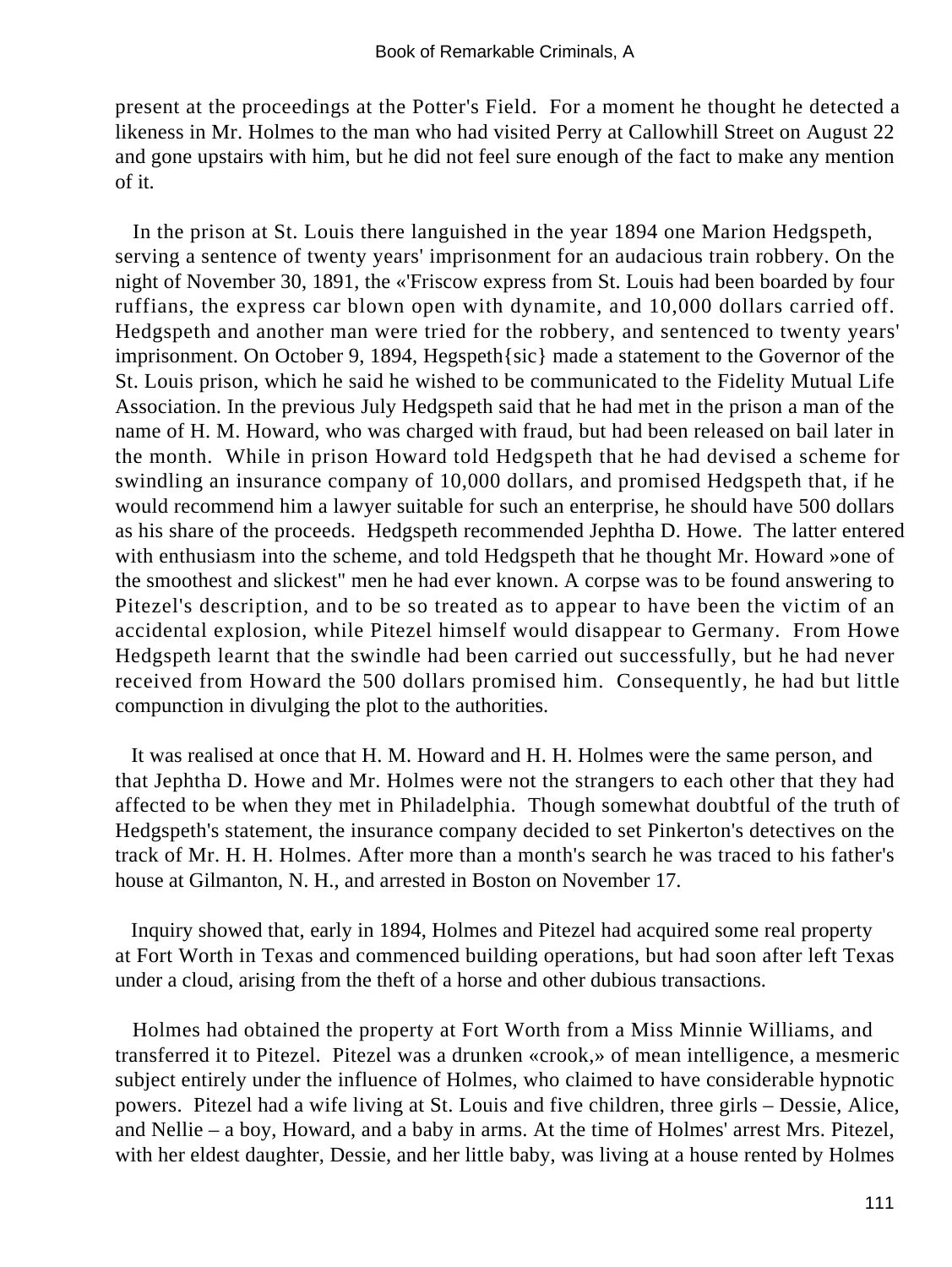at Burlington, Vermont. She also was arrested on a charge of complicity in the insurance fraud and brought to Boston.

 Two days after his arrest Holmes, who dreaded being sent back to Texas on a charge of horse−stealing, for which in that State the punishment is apt to be rough and ready, made a statement to the police, in which he acknowledged the fraud practised by him and Pitezel on the insurance company. The body substituted for Pitezel had been obtained, said Holmes, from a doctor in New York, packed in a trunk and sent to Philadelphia, but he declined for the present to give the doctor's name. Pitezel, he said, had gone with three of his children – Alice, Nellie and Howard – to South America. This fact, however, Holmes had not communicated to Mrs. Pitezel. When she arrived at Boston, the poor woman was in great distress of mind. Questioned by the officers, she attempted to deny any complicity in the fraud, but her real anxiety was to get news of her husband and her three children. Alice she had not seen since the girl had gone to Philadelphia to identify the supposed remains of her father. Shortly after this Holmes had come to Mrs. Pitezel at St. Louis, and taken away Nellie and Howard to join Alice, who, he said, was in the care of a widow lady at Ovington, Kentucky. Since then Mrs. Pitezel had seen nothing of the children or her husband. At Holmes' direction she had gone to Detroit, Toronto, Ogdensberg and, lastly, to Burlington in the hope of meeting either Pitezel or the children, but in vain. She believed that her husband had deserted her; her only desire was to recover her children.

 On November 20 Holmes and Mrs. Pitezel were transferred from Boston to Philadelphia, and there, along with Benjamin Pitezel and Jephtha D. Howe, were charged with defrauding the Fidelity Life Association of 10,000 dollars. Soon after his arrival in Philadelphia Holmes, who was never averse to talking, was asked by an inspector of the insurance company who it was that had helped him to double up the body sent from New York and pack it into the trunk. He replied that he had done it alone, having learned the trick when studying medicine in Michigan. The inspector recollected that the body when removed from Callowhill Street had been straight and rigid. He asked Holmes what trick he had learnt in the course of his medical studies by which it was possible to re−stiffen a body once the rigor mortis had been broken. To this Holmes made no reply. But he realised his mistake, and a few weeks later volunteered a second statement. He now said that Pitezel, in a fit of depression, aggravated by his drinking habits, had committed suicide on the third story of the house in Callowhill Street. There Holmes had found his body,carried it down on to the floor below, and arranged it in the manner agreed upon for deceiving the insurance company. Pitezel, he said, had taken his life by lying on the floor and allowing chloroform to run slowly into his mouth through a rubber tube placed on a chair. The three children, Holmes now stated, had gone to England with a friend of his, Miss Minnie Williams.

 Miss Minnie Williams was the lady, from whom Holmes was said to have acquired the property in Texas which he and Pitezel had set about developing. There was quite a tragedy, according to Holmes, connected with the life of Miss Williams. She had come to Holmes in 1893, as secretary, at a drug store which he was then keeping in Chicago. Their relations had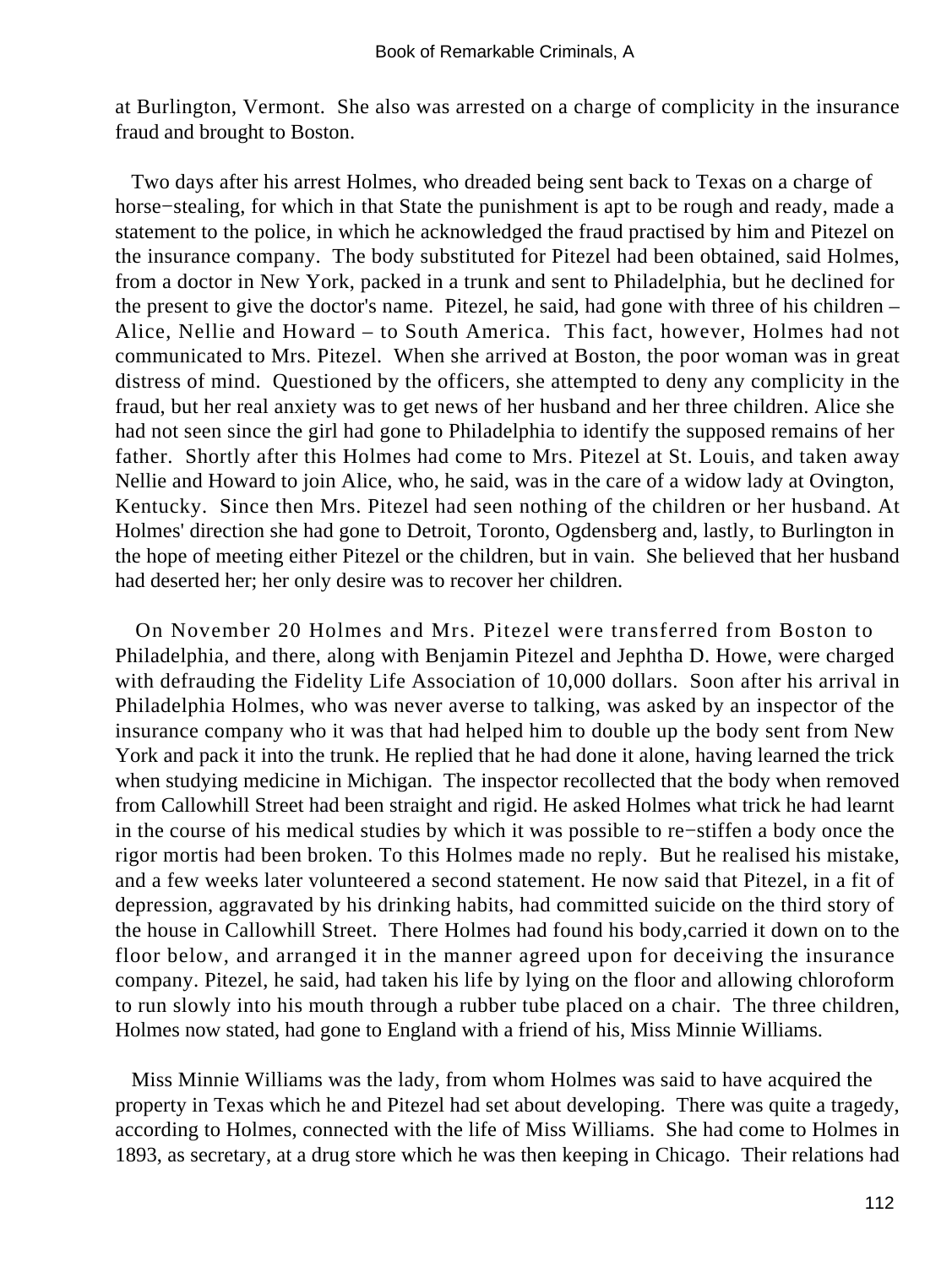become more intimate, and later in the year Miss Williams wrote to her sister, Nannie, saying that she was going to be married, and inviting her to the wedding. Nannie arrived, but unfortunately a violent quarrel broke out between the two sisters, and Holmes came home to find that Minnie in her rage had killed her sister. He had helped her out of the trouble by dropping Nannie's body into the Chicago lake. After such a distressing occurrence Miss Williams was only too glad of the opportunity of leaving America with the Pitezel children. In the meantime Holmes, under the name of Bond, and Pitezel, under that of Lyman, had proceeded to deal with Miss Williams' property in Texas.

 For women Holmes would always appear to have possessed some power of attraction, a power of which he availed himself generously. Holmes, whose real name was Herman W. Mudgett, was thirty−four years of age at the time of his arrest. As a boy he had spent his life farming in Vermont, after which he had taken up medicine and acquired some kind of medical degree. In the course of his training Holmes and a fellow student, finding a body that bore a striking resemblance to the latter; obtained 1,000 dollars from an insurance company by a fraud similar to that in which Holmes had engaged subsequently with Pitezel. After spending some time on the staff of a lunatic asylum in Pennsylvania, Holmes set up as a druggist in Chicago. His affairs in this city prospered, and he was enabled to erect, at the corner of Wallace and Sixty−Third Streets, the four−storied building known later as «Holmes Castle.» It was a singular structure. The lower part consisted of a shop and offices. Holmes occupied the second floor, and had a laboratory on the third. In his office was a vault, air proof and sound proof. In the bathroom a trap−door, covered by a rug, opened on to a secret staircase leading down to the cellar, and a similar staircase connected the cellar with the laboratory. In the cellar was a large grate. To this building Miss Minnie Williams had invited her sister to come for her wedding with Holmes, and it was in this building, according to Holmes, that the tragedy of Nannie's untimely death occurred.

 In hoping to become Holmes' wife, Miss Minnie Williams was not to enjoy an exclusive privilege. At the time of his arrest Holmes had three wives, each ignorant of the others' existence. He had married the first in 1878, under the name of Mudgett, and was visiting her at Burlington, Vermont, when the Pinkerton detectives first got on his track. The second he had married at Chicago, under the name of Howard, and the third at Denver as recently as January, 1894, under the name of Holmes. The third Mrs. Holmes had been with him when he came to Philadelphia to identify Pitezel's body. The appearance of Holmes was commonplace, but he was a man of plausible and ingratiating address, apparent candour, and able in case of necessity to «let loose,» as he phrased it, «the fount of emotion.»

 The year 1895 opened to find the much enduring Holmes still a prisoner in Philadelphia. The authorities seemed in no haste to indict him for fraud; their interest was concentrated rather in endeavouring to find the whereabouts of Miss Williams and her children, and of one Edward Hatch, whom Holmes had described as helping him in arranging for their departure. The «great humiliation» of being a prisoner was very distressing to Holmes.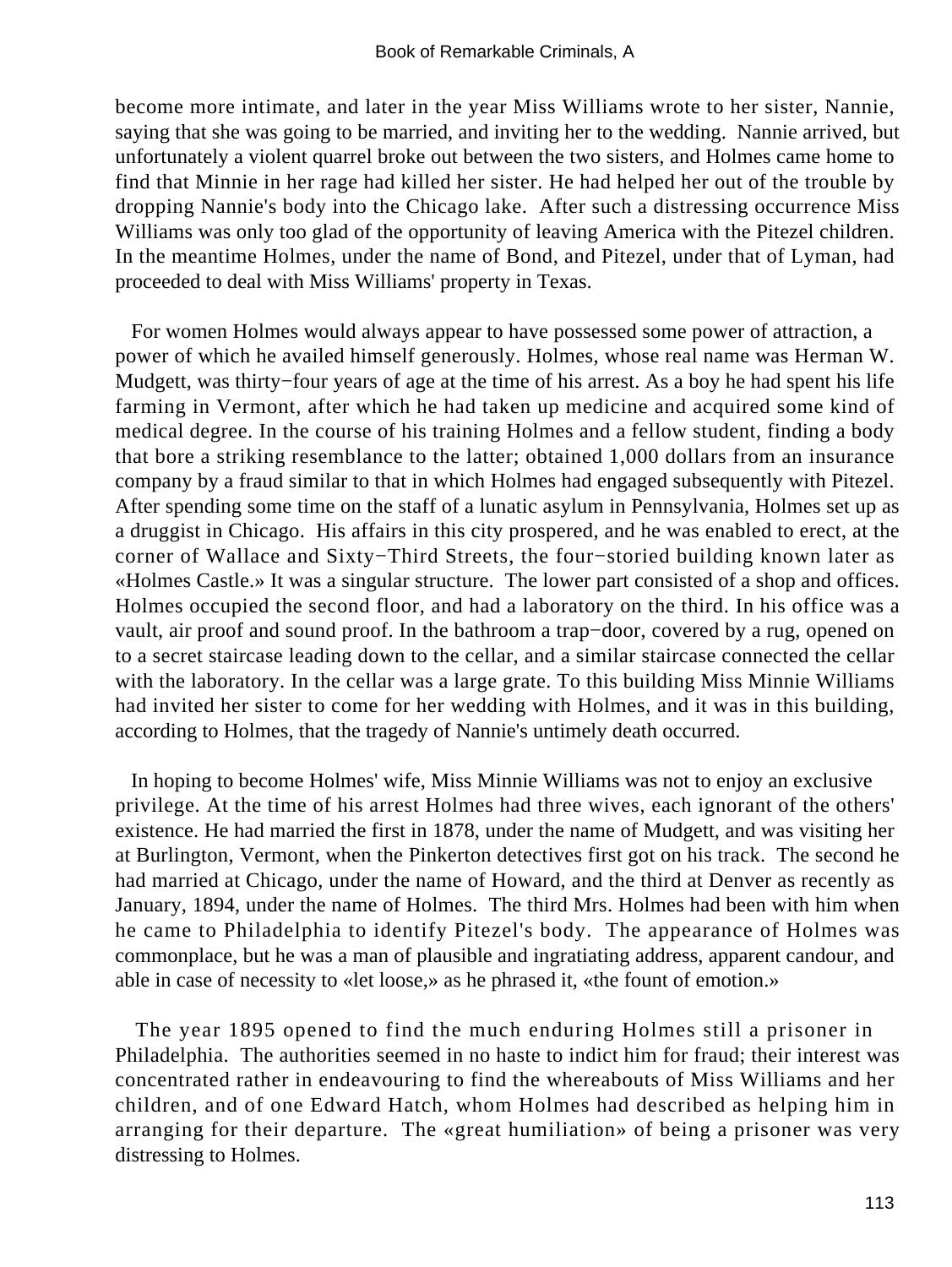«I only know the sky has lost its blue, The days are weary and the night is drear.»

 These struck him as two beautiful lines very appropriate to his situation. He made a New Year's resolve to give up meat during his close confinement. The visits of his third wife brought him some comfort. He was «agreeably surprised» to find that, as an unconvicted prisoner, he could order in his own meals and receive newspapers and periodicals. But he was hurt at an unfriendly suggestion on the part of the authorities that Pitezel had not died by his own hand, and that Edward Hatch was but a figment of his rich imagination. He would like to have been released on bail, but in the same unfriendly spirit was informed that, if he were, he would be detained on a charge of murder. And so the months dragged on. Holmes, studious, patient, injured, the authorities puzzled, suspicions, baffled – still no news of Miss Williams or the three children. It was not until June 3 that Holmes was put on his trial for fraud, and the following day pleaded guilty. Sentence was postponed.

 The same day Holmes was sent for to the office of the District Attorney, who thus addressed him: «It is strongly suspected, Holmes, that you have not only murdered Pitezel, but that you have killed the children. The best way to remove this suspicion is to produce the children at once. Now, where are they?» Unfriendly as was this approach, Holmes met it calmly, reiterated his previous statement that the children had gone with Miss Williams to England, and gave her address in London, 80 Veder or Vadar Street, where, he said, Miss Williams had opened a massage establishment. He offered to draw up and insert a cipher advertisement in the New York Herald, by means of which, he said, Miss Williams and he had agreed to communicate, and almost tearfully he added, «Why should I kill innocent children?»

 Asked to give the name of any person who had seen Miss Williams and the children in the course of their journeyings in America, he resented the disbelief implied in such a question, and strong was his manly indignation when one of the gentlemen present expressed his opinion that the story was a lie from beginning to end. This rude estimate of Holmes' veracity was, however, in some degree confirmed when a cipher advertisement published in the New York Herald according to Holmes' directions, produced no reply from Miss Williams, and inquiry showed that no such street as Veder or Vadar Street was to be found in London.

 In spite of these disappointments, Holmes' quiet confidence in his own good faith continued unshaken. When the hapless Mrs. Pitezel was released, he wrote her a long letter. «Knowing me as you do,» he said, «can you imagine me killing little and innocent children, especially without any motive?» But even Mrs. Pitezel was not wholly reassured. She recollected how Holmes had taken her just before his arrest to a house he had rented at Burlington, Vermont, how he had written asking her to carry a package of nitro−glycerine from the bottom to the top of the house, and how one day she had found him busily removing the boards in the cellar.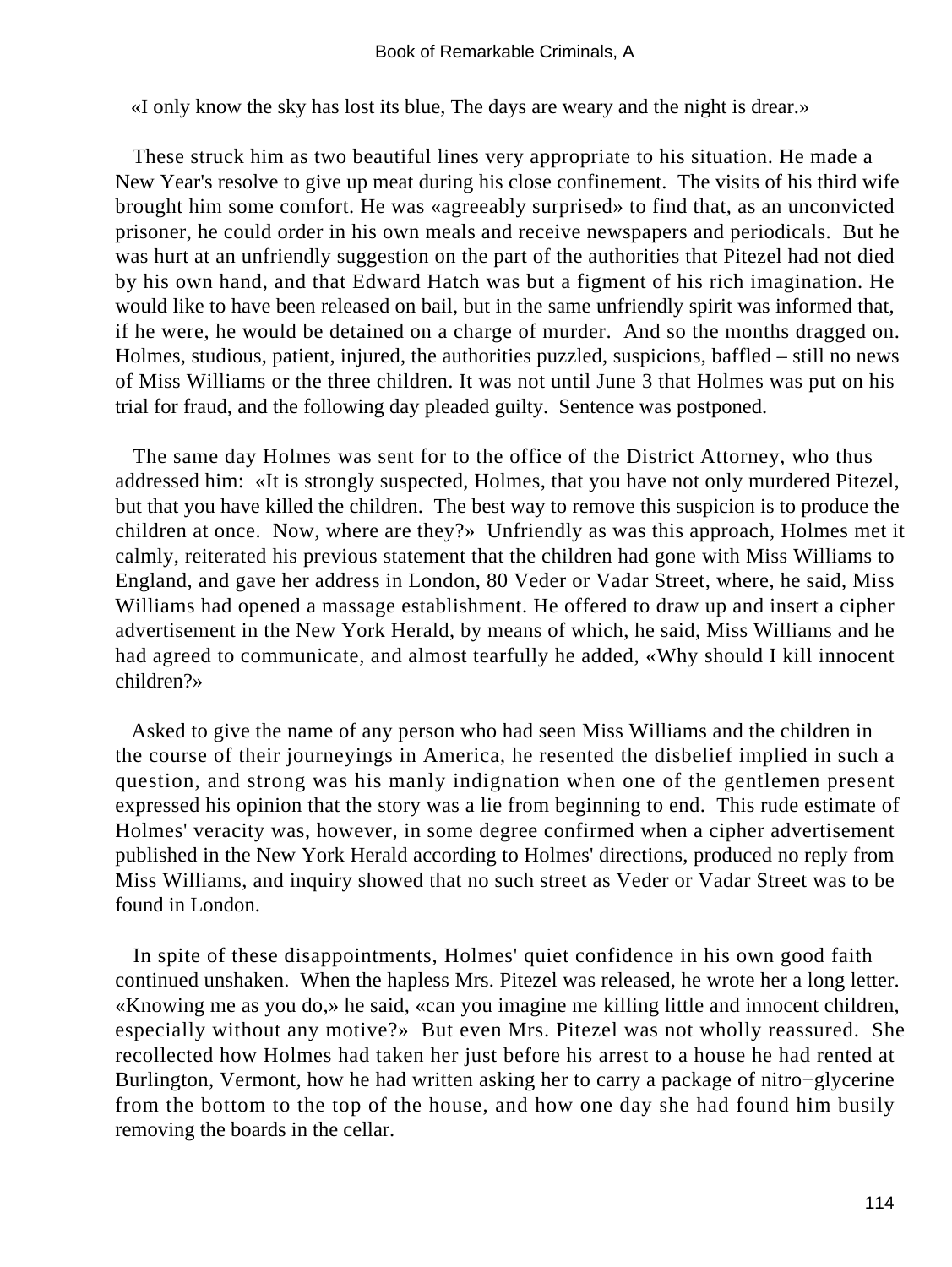## II **THE WANDERING ASSASSIN**

 The District Attorney and the Insurance Company were not in agreement as to the fate of the Pitezel children. The former still inclined to the hope and belief that they were in England with Miss Williams, but the insurance company took a more sinister view. No trace of them existed except a tin box found among Holmes' effects, containing letters they had written to their mother and grandparents from Cincinnati, Indianapolis, and Detroit, which had been given to Holmes to dispatch but had never reached their destination. The box contained letters from Mrs. Pitezel to her children, which Holmes had presumably intercepted.

 It was decided to make a final attempt to resolve all doubts by sending an experienced detective over the route taken by the children in America. He was to make exhaustive inquiries in each city with a view to tracing the visits of Holmes or the three children. For this purpose a detective of the name of Geyer was chosen. The record of his search is a remarkable story of patient and persistent investigation.

 Alice Pitezel had not seen her mother since she had gone with Holmes to identify her father's remains in Philadelphia. From there Holmes had taken her to Indianapolis. In the meantime he had visited Mrs. Pitezel at St. Louis, and taken away with him the girl, Nellie, and the boy, Howard, alleging as his reason for doing so that they and Alice were to join their father, whose temporary effacement was necessary to carry out successfully the fraud on the insurance company, to which Mrs. Pitezel had been from the first an unwilling party. Holmes, Nellie and Howard had joined Alice at Indianapolis, and from there all four were believed to have gone to Cincinnati. It was here, accordingly, on June 27, 1895, that Geyer commenced his search.

 After calling at a number of hotels, Geyer found that on Friday, September 28, 1894, a man, giving the name of Alexander E. Cook, and three children had stayed at a hotel called the Atlantic House. Geyer recollected that Holmes, when later on he had sent Mrs. Pitezel to the house in Burlington, had described her as Mrs. A. E. Cook and, though not positive, the hotel clerk thought that he recognised in the photographs of Holmes and he three children, which Geyer showed him, the four visitors to the hotel.

 They had left the Atlantic House the next day, and on that same day, the 29th, Geyer found that Mr. A. E. Cook and three children had registered at the Bristol Hotel, where they had stayed until Sunday the 30th.

 Knowing Holmes' habit of renting houses, Geyer did not confine his enquiries to the hotels. He visited a number of estate agents and learnt that a man and a boy, identified as Holmes and Howard Pitezel, had occupied a house No. 305 Poplar Street. The man had given the name of A. C. Hayes. He had taken the house on Friday the 28th, and on the 29th had driven up to it with the boy in a furniture wagon. A curious neighbour, interested in the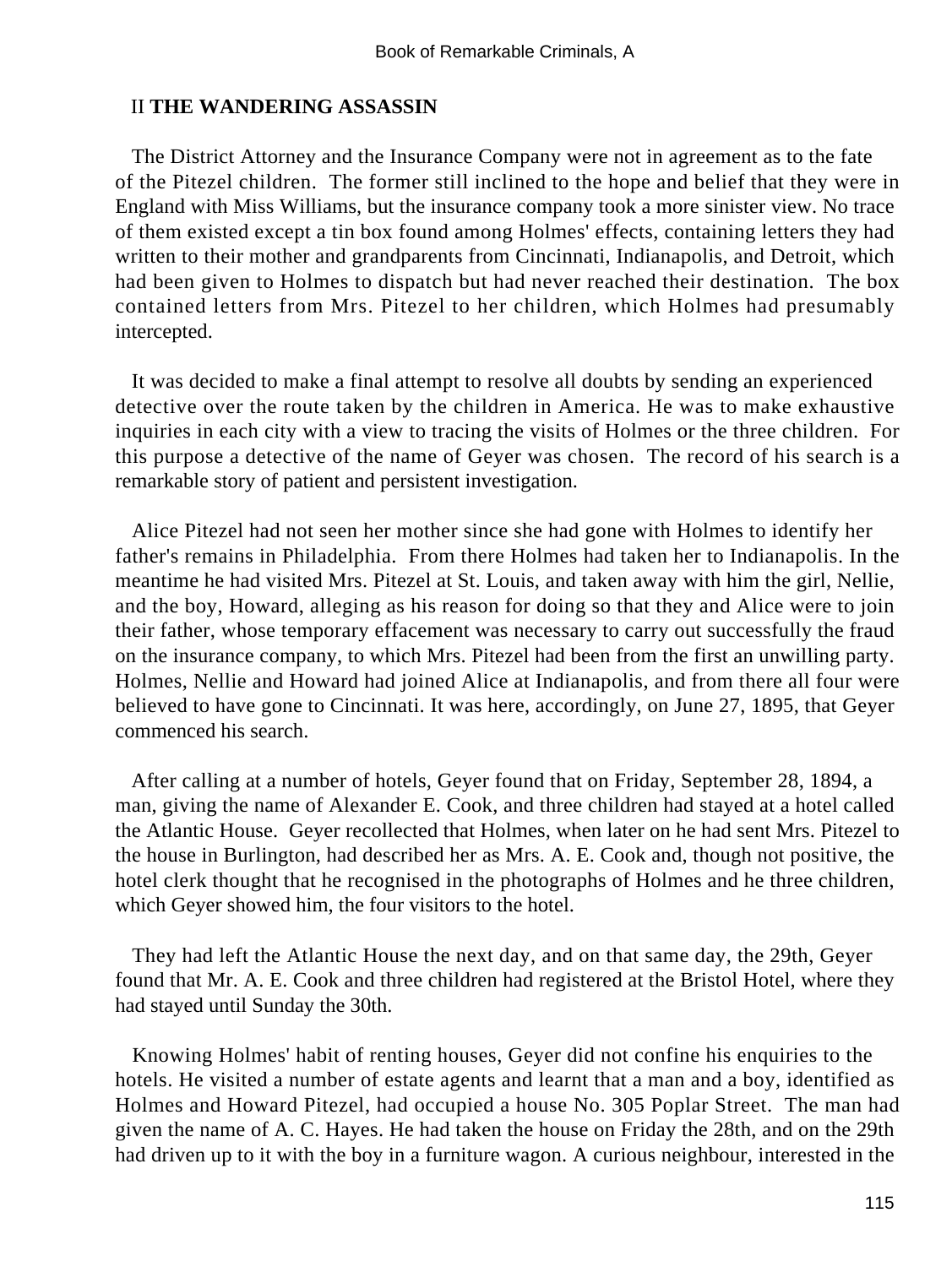advent of a newcomer, saw the wagon arrive, and was somewhat astonished to observe that the only furniture taken into the house was a large iron cylinder stove. She was still further surprised when, on the following day, Mr. Hayes told her that he was not going after all to occupy the house, and made her a pres−

ent of the cylinder stove.

 From Cincinnati Geyer went to Indianapolis. Here inquiry showed that on September 30 three children had been brought by a man identified as Holmes to the Hotel English, and registered in the name of Canning. This was the maiden name of Mrs. Pitezel. The children had stayed at the hotel one night. After that Geyer seemed to lose track of them until he was reminded of a hotel then closed, called the Circle House. With some difficulty he got a sight of the books of the hotel, and found that the three Canning children had arrived there on October 1 and stayed until the 10th. From the former proprietor of the hotel he learnt that Holmes had described himself as the children's uncle, and had said that Howard was a bad boy, whom he was trying to place in some institution. The children seldom went out; they would sit in their room drawing or writing, often they were found crying; they seemed homesick and unhappy.

 There are letters of the children written from Indianapolis to their mothers, letters found in Holmes' possession, which had never reached her. In these letters they ask their mother why she does not write to them. She had written, but her letters were in Holmes' possession. Alice writes that she is reading «Uncle Tom's Cabin.» She has read so much that her eyes hurt; they have bought a crystal pen for five cents which gives them some amusement; they had been to the Zoo in Cincinnati the Sunday before: «I expect this Sunday will pass away slower than I don't know – Howard is two (sic) dirty to be seen out on the street to−day.» Sometimes they go and watch a man who paints «genuine oil paintings» in a shoe store, which are given away with every dollar purchase of shoes – «he can paint a picture in one and a half minutes, ain't that quick!» Howard was getting a little troublesome. «I don't like to tell you,» writes Alice, «but you ask me, so I will have to. Howard won't mind me at all. He wanted a book and I got `Life of General Sheridan,' and it is awful nice, but now he don't read it at all hardly.» Poor Howard! One morning, says Alice, Mr. Holmes told him to stay in and wait for him, as he was coming to take him out, but Howard was disobedient, and when Mr. Holmes arrived he had gone out. Better for Howard had he never returned! «We have written two or three letters to you,» Alice tells her mother, "and I guess you will begin to get them now. She will not get them. Mr. Holmes is so very particular that the insurance company shall get no clue to the whereabouts of any member of the Pitezel family.

 Geyer knew that from Indianapolis Holmes had gone to Detroit. He ascertained that two girls, «Etta and Nellie Canning,» had registered on October 12 at the New Western Hotel in that city, and from there had moved on the 15th to a boarding−house in Congress Street. From Detroit Alice had written to her grandparents. It was cold and wet, she wrote; she and Etta had colds and chapped hands: «We have to stay in all the time. All that Nell and I can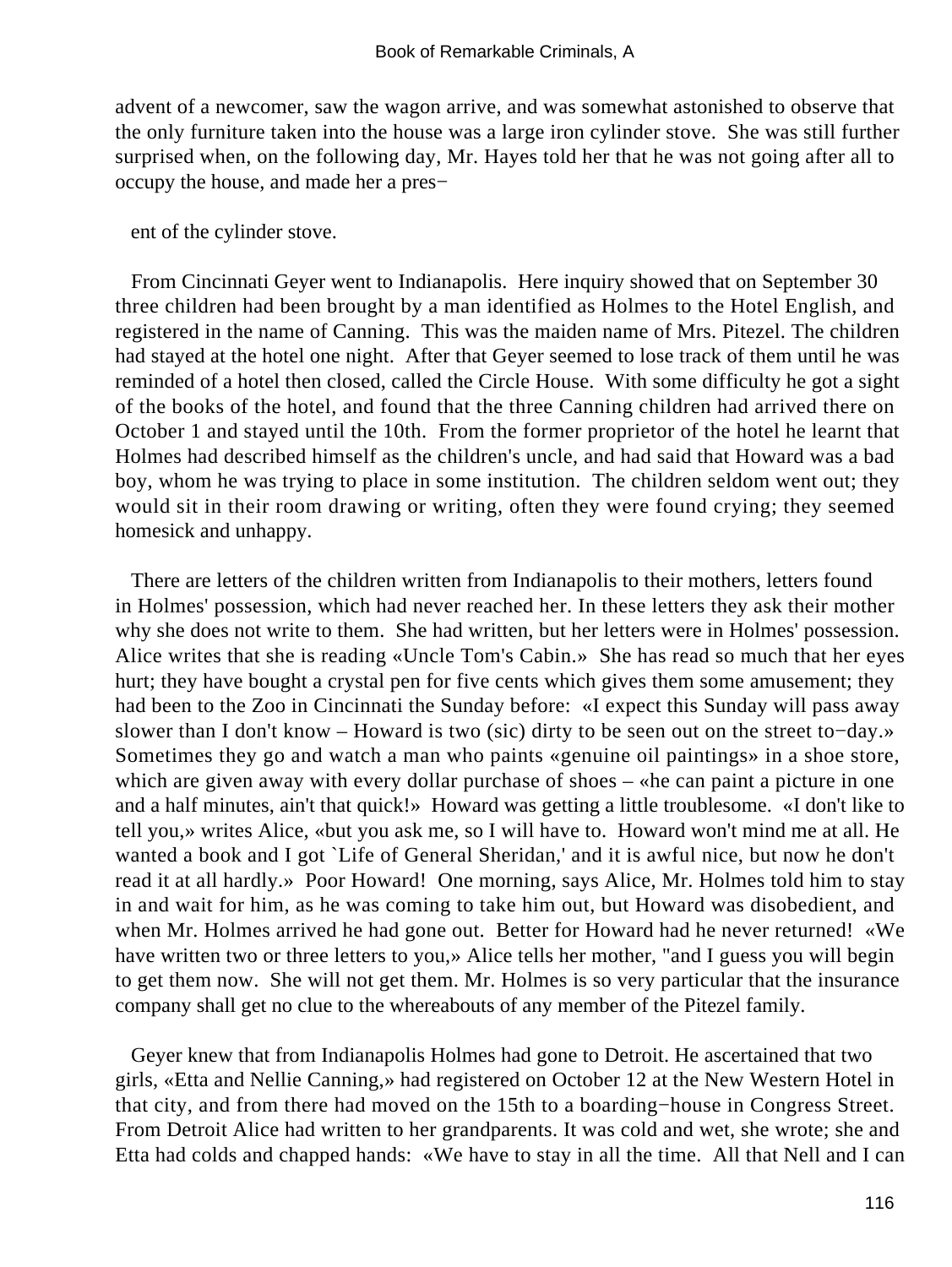do is to draw, and I get so tired sitting that I could get up and fly almost. I wish I could see you all. I am getting so homesick that I don't know what to do. I suppose Wharton (their baby brother) walks by this time, don't he? I would like to have him here, he would pass away the time a good deal.» As a fact little Wharton, his mother and sister Dessie, were at this very moment in Detroit, within ten minutes' walk of the hotel at which Holmes had registered «Etta and Nellie Canning.»

 On October 14 there had arrived in that city a weary, anxious− looking woman, with a girl and a little baby. They took a room at Geis's Hotel, registering as Mrs. Adams and daughter. Mrs. Adams seemed in great distress of mind, and never left her room.

 The housekeeper, being shown their photographs, identified the woman and the girl as Mrs. Pitezel and her eldest daughter Dessie. As the same time there had been staying at another hotel in Detroit a Mr. and Mrs. Holmes, whose photographs showed them to be the Mr. Holmes in question and his third wife. These three parties – the two children, Mrs. Pitezel and her baby, and the third Mrs. Holmes – were all ignorant of each other's presence in Detroit; and under the secret guidance of Mr. Holmes the three parties (still unaware of their proximity to each other, left Detroit for Canada, arriving in Toronto on or about October 18, and registering at three separate hotels. The only one who had not to all appearances reached Toronto was the boy Howard.

In Toronto «Alice and Nellie Canning» stayed at the Albion Hotel.

 They arrived there on October 19, and left on the 25th. During their stay a man, identified as Holmes, had called every morning for the two children, and taken them out; but they had come back alone, usually in time for supper. On the 25th he had called and taken them out, but they had not returned to supper. After that date Geyer could find no trace of them. Bearing in mind Holmes' custom of renting houses, he compiled a list of all the house agents in Toronto, and laboriously applied to each one for information. The process was a slow one, and the result seemed likely to be disappointing.

 To aid his search Geyer decided to call in the assistance of the Press. The newspapers readily published long accounts of the case and portraits of Holmes and the children. At last, after eight days of patient and untiring investigation, after following up more than one false clue, Geyer received a report that there was a house – No. 16 St. Vincent Street – which had been rented in the previous October by a man answering to the description of Holmes. The information came from an old Scottish gentleman living next door. Geyer hastened to see him. The old gentleman said that the man who had occupied No. 16 in October had told him that he had taken the house for his widowed sister, and he recognised the photograph of Alice Pitezel as one of the two girls accompanying him. The only furniture the man had taken into the house was a bed, a mattress and a trunk. During his stay at No. 16 this man had called on his neighbour about four o'clock one afternoon and borrowed a spade, saying that he wanted to dig a place in the cellar where his widowed sister could keep potatoes; he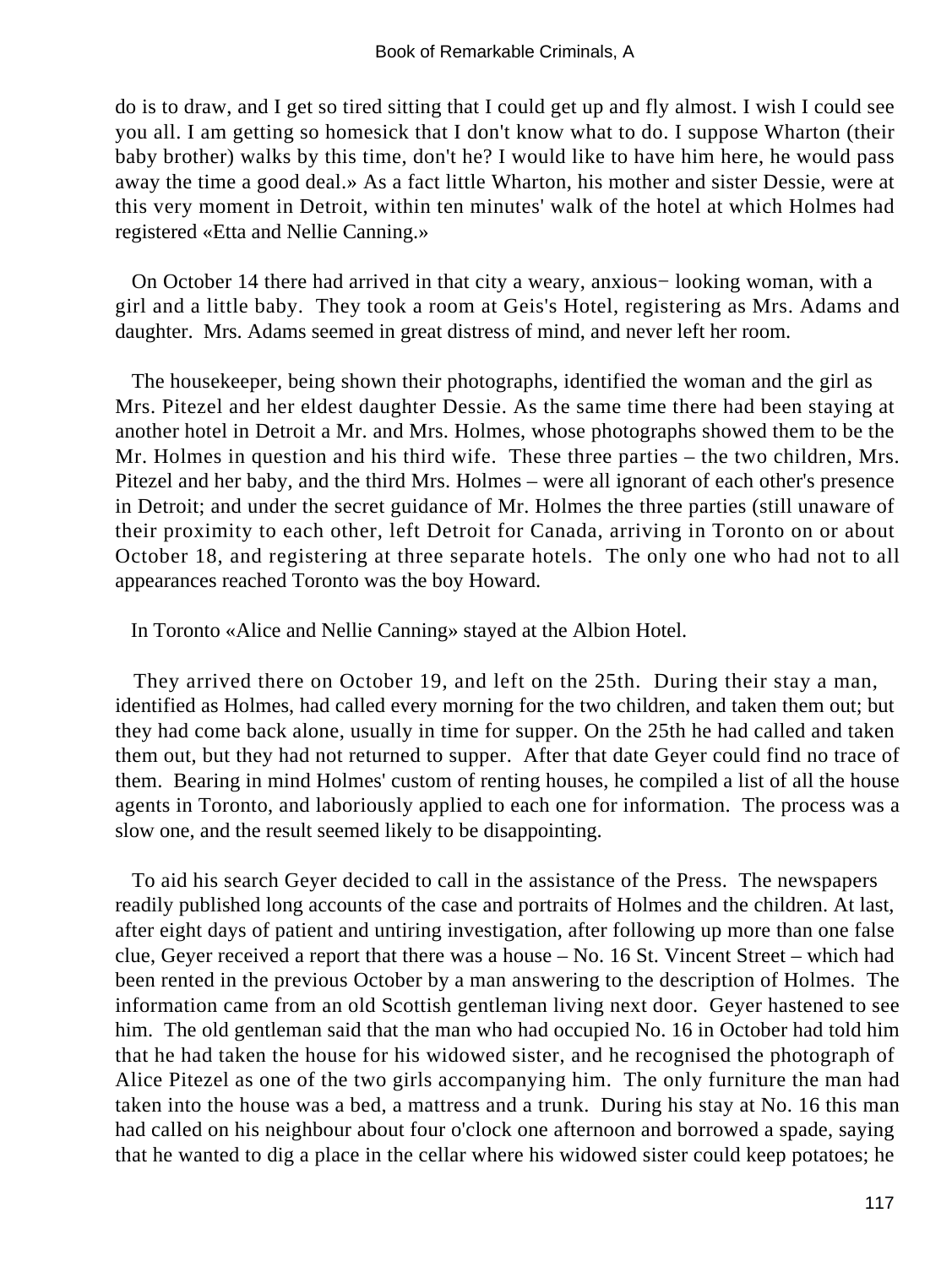had returned the spade the following morning. The lady to whom the house belonged recognised Holmes' portrait as that of the man to whom she had let No. 16.

 At last Geyer seemed to be on the right track. He hurried back to St. Vincent Street, borrowed from the old gentleman at No. 18 the very spade which he had lent to Holmes in the previous October, and got the permission of the present occupier of No. 16 to make a search. In the centre of the kitchen Geyer found a trap−door leading down into a small cellar. In one corner of the cellar he saw that the earth had been recently dug up. With the help of the spade the loose earth was removed, and at a depth of some three feet, in a state of advanced decomposition, lay the remains of what appeared to be two children. A little toy wooden egg with a snake inside it, belonging to the Pitezel children, had been found by the tenant who had taken the house after Holmes; a later tenant had found stuffed into the chimney, but not burnt, some clothing that answered the description of that worn by Alice and Etta Pitezel; and by the teeth and hair of the two corpses Mrs. Pitezel was able to identify them as those of her two daughters. The very day that Alice and Etta had met their deaths at St. Vincent Street, their mother had been staying near them at a hotel in the same city, and later on the same day Holmes had persuaded her to leave Toronto for Ogdensburg. He said that they were being watched by detectives, and so it would be impossible for her husband to come to see her there.

 But the problem was not yet wholly solved. What had become of Howard? So far Geyer's search had shown that Holmes had rented three houses, one in Cincinnati, one in Detroit, and one in Toronto. Howard had been with his sisters at the hotels in Indianapolis, and in Detroit the house agents had said that, when Holmes had rented a house there, he had been accompanied by a boy. Yet an exhaustive search of that house had revealed no trace of him. Geyer returned to Detroit and again questioned the house agents; on being pressed their recollection of the boy who had accompanied Holmes seemed very vague and uncertain. This served only to justify a conclusion at which Geyer had already arrived, that Howard had never reached Detroit, but had disappeared in Indianapolis. Alice's letters, written from there, had described how Holmes had wanted to take Howard out one day and how the boy had refused to stay in and wait for him. In the same way Holmes had called for the two girls at the Albion Hotel in Toronto on October 25 and taken them out with him, after which they had never been seen alive except by the old gentleman at No. 18 St. Vincent Street.

 If Geyer could discover that Holmes had not departed in Indianapolis from his usual custom of renting houses, he might be on the high way to solving the mystery of Howard's fate. Accordingly he returned to Indianapolis.

 In the meantime, Holmes, in his prison at Philadelphia, learnt of the discovery at Toronto. «On the morning of the 16th of July,» he writes in his journal, «my newspaper was delivered to me about 8.30 a.m., and I had hardly opened it before I saw in large headlines the announcement of the finding of the children in Toronto. For the moment it seemed so impossible that I was inclined to think it was one of the frequent newspaper excitements that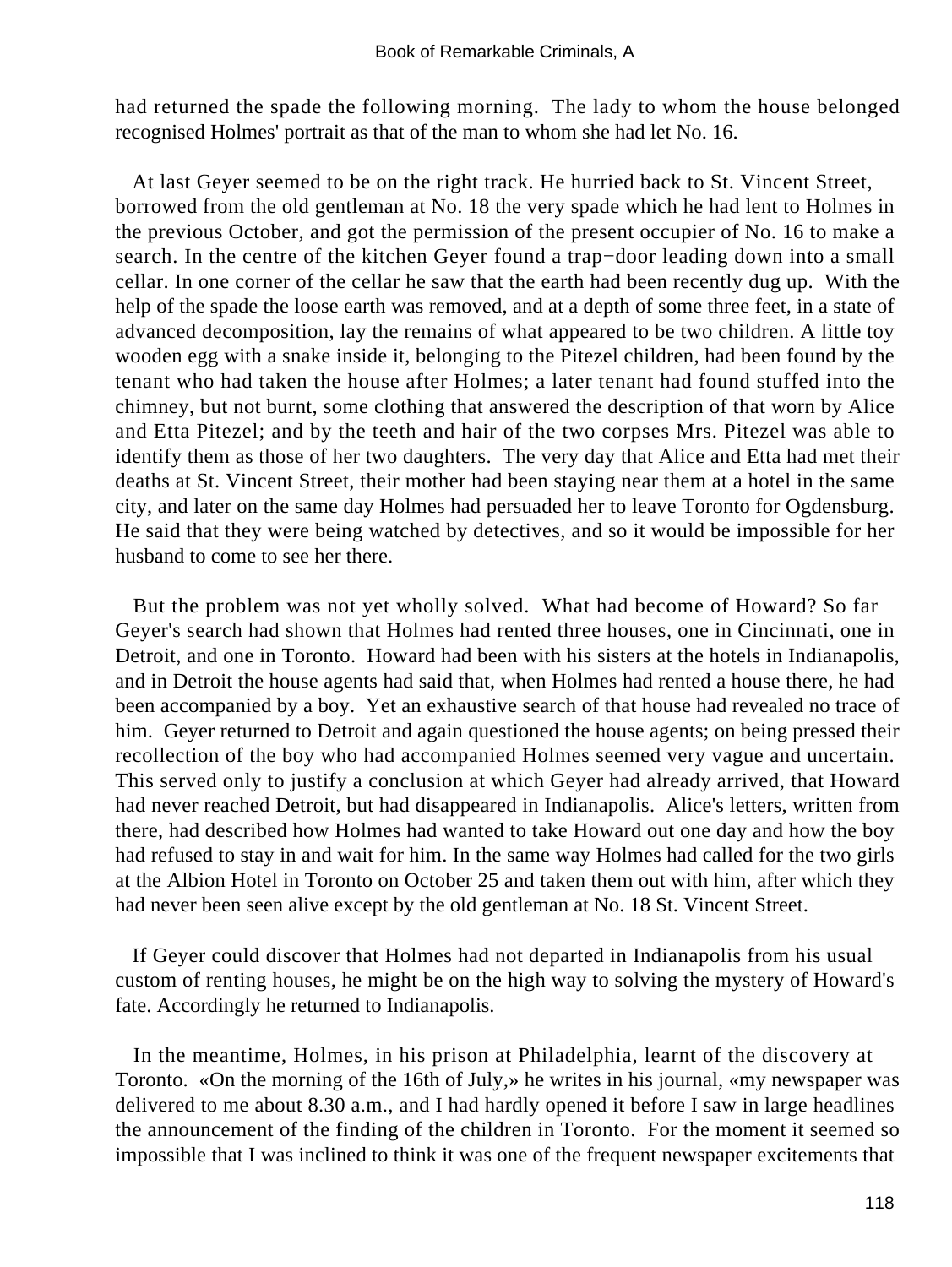had attended the earlier part of the case, but, in attempting to gain some accurate comprehension of what was stated in the article, I became convinced that at least certain bodies had been found there, and upon comparing the date when the house was hired I knew it to be the same as when the children had been in Toronto; and thus being forced to realise the awfulness of what had probably happened, I gave up trying to read the article, and saw instead the two little faces as they had looked when I hurriedly left them – felt the innocent child's kiss so timidly given, and heard again their earnest words of farewell, and realised that I had received another burden to carry to my grave with me, equal, if not worse, than the horrors of Nannie Williams' death.»

 Questioned by the district attorney, Holmes met this fresh evidence by evoking once again the mythical Edward Hatch and suggesting that Miss Minnie Williams, in a «hellish wish for vengeance» because of Holmes' fancied desertion, and in order to make it appear probable that he, and not she, had murdered her sister, had prompted Hatch to commit the horrid deed. Holmes asked to be allowed to go to Toronto that he might collect any evidence which he could find there in his favour. The district attorney refused his request; he had determined to try Holmes in Philadelphia. «What more could, be said?» writes Holmes. Indeed, under the circumstances, and in the unaccountable absence of Edward Hatch and Minnie Williams, there was little more to be said.

 Detective Geyer reopened his search in Indianapolis by obtaining a list of advertisements of houses to let in the city in 1894. Nine hundred of these were followed up in vain. He then turned his attention to the small towns lying around Indianapolis with no happier result. Geyer wrote in something of despair to his superiors: «By Monday we will have searched every outlying town except Irvington. After Irvington, I scarcely know where we shall go.» Thither he went on August 27, exactly two months from the day on which his quest had begun. As he entered the town he noticed the advertisement of an estate agent. He called at the office and found a «pleasant−faced old gentleman,» who greeted him amiably. Once again Geyer opened his now soiled and ragged packet of photographs, and asked the gentleman if in October, 1894, he had let a house to a man who said that he wanted one for a widowed sister. He showed him the portrait of Holmes.

 The old man put on his glasses and looked at the photograph for some time. Yes, he said, he did remember that he had given the keys of a cottage in October, 1894, to a man of Holmes' appearance, and he recollected the man the more distinctly for the uncivil abruptness with which he had asked for the keys; «I felt,» he said, «he should have had more respect for my grey hairs.»

 From the old gentleman's office Geyer hastened to the cottage, and made at once for the cellar. There he could find no sign of recent disturbance. But beneath the floor of a piazza adjoining the house he found the remains of a trunk, answering to the description of that which the Pitezel children had had with them, and in an outhouse he discovered the inevitable stove, Holmes' one indispensable piece of furniture. It was stained with blood on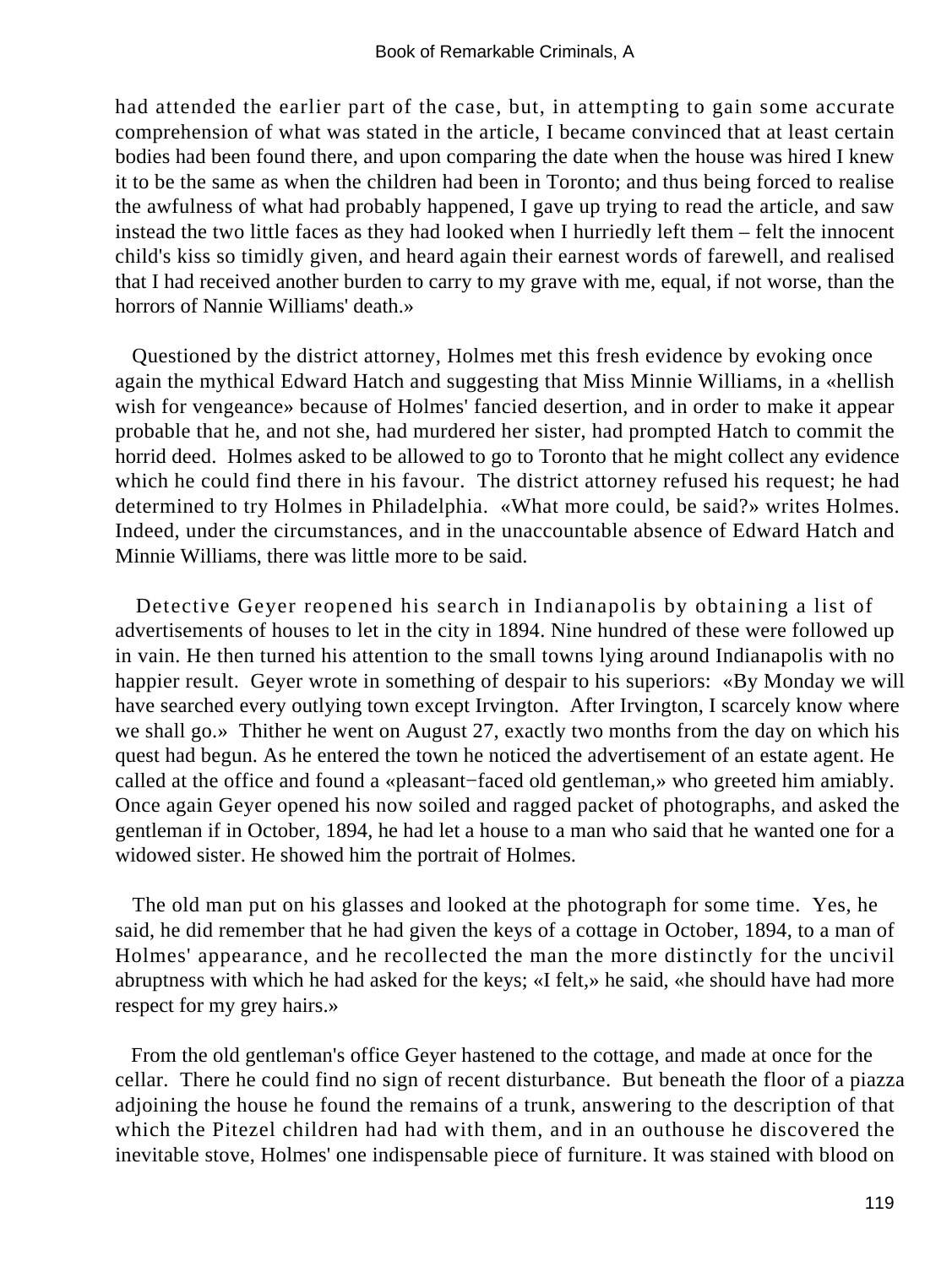the top. A neighbour had seen Holmes in the same October drive up to the house in the furniture wagon accompanied by a boy, and later in the day Holmes had asked him to come over to the cottage and help him to put up a stove. The neighbour asked him why he did not use gas; Holmes replied that he did not think gas was healthy for children. While the two men were putting up the stove, the little boy stood by and watched them. After further search there were discovered in the cellar chimney some bones, teeth, a pelvis and the baked remains of a stomach, liver and spleen.

 Medical examination showed them to be the remains of a child between seven and ten years of age. A spinning top, a scarf−pin, a pair of shoes and some articles of clothing that had belonged to the little Pitezels, had been found in the house at different times, and were handed over to Geyer.

His search was ended. On September 1 he returned to Philadelphia.

 Holmes was put on his trial on October 28, 1895, before the Court of Oyer and Terminer in Philadelphia, charged with the murder of Benjamin Pitezel. In the course of the trial the district attorney offered to put in evidence showing that Holmes had also murdered the three children of Pitezel, contending that such evidence was admissible on the ground that the murders of the children and their father were parts of the same transaction. The judge refused to admit the evidence, though expressing a doubt as to its inadmissibility. The defence did not dispute the identity of the body found in Callowhill Street, but contended that Pitezel had committed suicide. The medical evidence negatived such a theory. The position of the body, its condition when discovered, were entirely inconsistent with self− destruction, and the absence of irritation in the stomach showed that the chloroform found there must have been poured into it after death. In all probability, Holmes had chloroformed Pitezel when he was drunk or asleep. He had taken the chloroform to Callowhill Street as a proposed ingredient in a solution for cleaning clothes, which he and Pitezel were to patent. It was no doubt with the help of the same drug that he had done to death the little children, and failing the nitro−glycerine, with that drug he had intended to put Mrs. Pitezel and her two remaining children out of the way at the house in Burlington; for after his trial there was found there, hidden away in the cellar, a bottle containing eight or ten ounces of chloroform.

 Though assisted by counsel, Holmes took an active part in his defence. He betrayed no feeling at the sight of Mrs. Pitezel, the greater part of whose family he had destroyed, but the appearance of his third wife as a witness he made an opportunity for «letting loose the fount of emotion,» taking care to inform his counsel beforehand that he intended to perform this touching feat. He was convicted and sentenced to death on November 2.

 Previous to the trial of Holmes the police had made an exhaustive investigation of the mysterious building in Chicago known as «Holmes' Castle.» The result was sufficiently sinister. In the stove in the cellar charred human bones were found, and in the middle of the room stood a large dissecting table stained with blood. On digging up the cellar floor some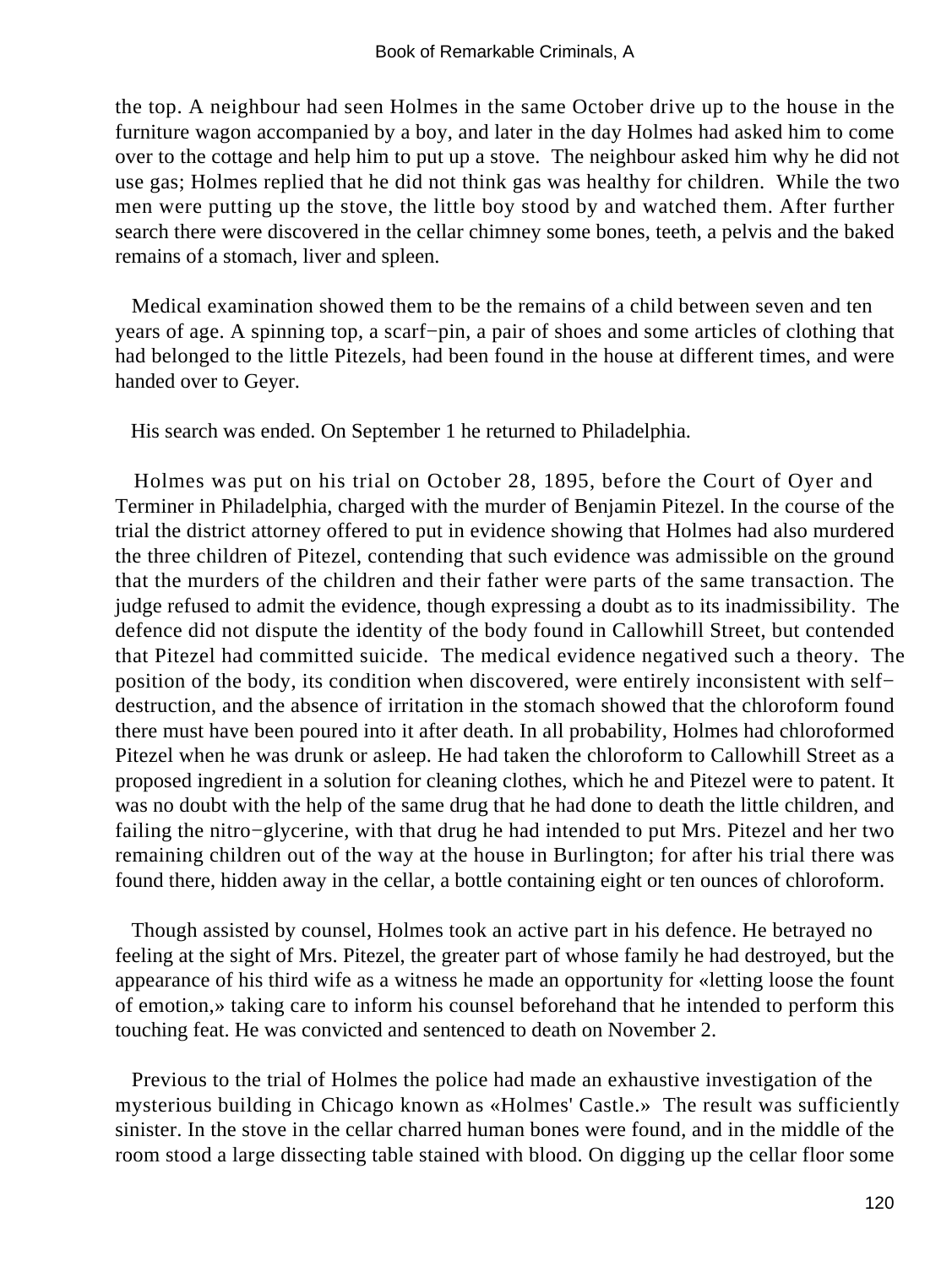human ribs, sections of vertebrae and teeth were discovered buried in quicklime, and in other parts of the «castle» the police found more charred bones, some metal buttons, a trunk, and a piece of a watch chain.

 The trunk and piece of watch chain were identified as having belonged to Miss Minnie Williams.

 Inquiry showed that Miss Williams had entered Holmes' employment as a typist in 1893, and had lived with him at the castle. In the latter part of the year she had invited her sister, Nannie, to be present at her wedding with Holmes. Nannie had come to Chicago for that purpose, and since then the two sisters had never been seen alive. In February in the following year Pitezel, under the name of Lyman, had deposited at Fort Worth, Texas, a deed according to which a man named Bond had transferred to him property in that city which had belonged to Miss Williams, and shortly after, Holmes, under the name of Pratt, joined him at Fort Worth, whereupon the two commenced building on Miss Williams' land.

 Other mysterious cases besides those of the Williams sisters revealed the Bluebeard−like character of this latterday castle of Mr. Holmes. In 1887 a man of the name of Connor entered Holmes' employment. He brought with him to the castle a handsome, intelligent wife and a little girl of eight or nine years of age.

 After a short time Connor quarrelled with his wife and went away, leaving Mrs. Connor and the little girl with Holmes. After 1892 Mrs. Connor and her daughter had disappeared, but in August, 1895, the police found in the castle some clothes identified as theirs, and the janitor, Quinlan, admitted having seen the dead body of Mrs. Connor in the castle. Holmes, questioned in his prison in Philadelphia, said that Mrs. Connor had died under an operation, but that he did not know what had become of the little girl.

 In the year of Mrs. Connor's disappearance, a typist named Emily Cigrand, who had been employed in a hospital in which Benjamin Pitezel had been a patient, was recommended by the latter to Holmes. She entered his employment, and she and Holmes soon became intimate, passing as «Mr. and Mrs. Gordon.» Emily Cigrand had been in the habit of writing regularly to her parents in Indiana, but after December 6, 1892, they had never heard from her again, nor could any further trace of her be found.

 A man who worked for Holmes as a handy man at the castle stated to the police that in 1892 Holmes had given him a skeleton of a man to mount, and in January, 1893, showed him in the laboratory another male skeleton with some flesh still on it, which also he asked him to mount. As there was a set of surgical instruments in the laboratory and also a tank filled with a fluid preparation for removing flesh, the handy man thought that Holmes was engaged in some kind of surgical work.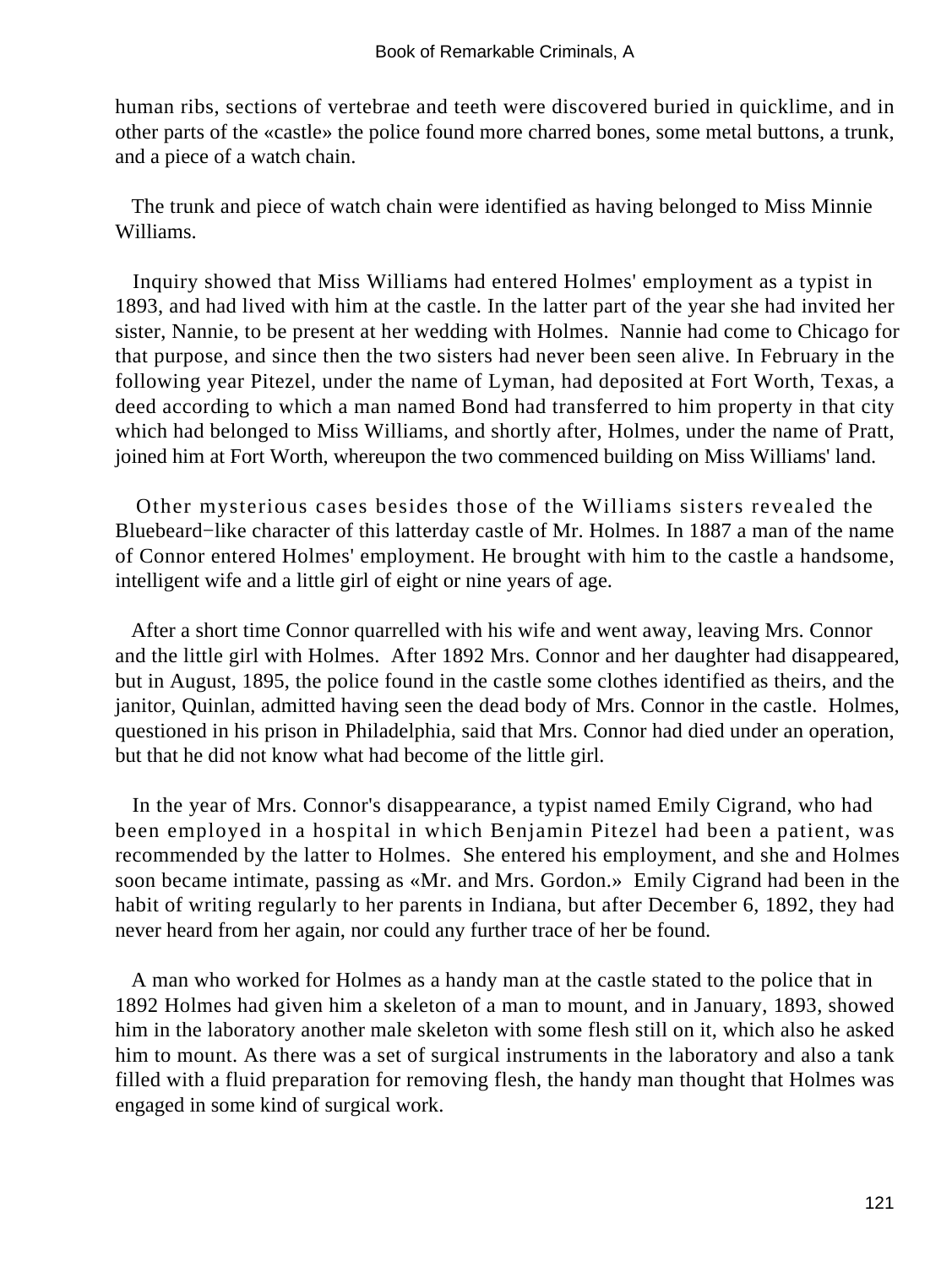About a month before his execution, when Holmes' appeals from his sentence had failed and death appeared imminent, he sold to the newspapers for 7,500 dollars a confession in which he claimed to have committed twenty−seven murders in the course of his career. The day after it appeared he declared the whole confession to be a «fake.» He was tired, he said, of being accused by the newspapers of having committed every mysterious murder that had occurred during the last ten years. When it was pointed out to him that the account given in his confession of the murder of the Pitezel children was clearly untrue, he replied, «Of course, it is not true, but the newspapers wanted a sensation and they have got it.» The confession was certainly sensational enough to satisfy the most exacting of penny−a−liners, and a lasting tribute to Holmes' undoubted power of extravagant romancing.

 According to his story, some of his twenty−seven victims had met their death by poison, some by more violent methods, some had died a lingering death in the air−tight and sound−proof vault of the castle. Most of these he mentioned by name, but some of these were proved afterwards to be alive. Holmes had actually perpetrated, in all probability, about ten murders. But, given further time and opportunity, there is no reason why this peri−

 patetic assassin should not have attained to the considerable figure with which he credited himself in his bogus confession.

 Holmes was executed in Philadelphia on May 7, 1896. He seemed to meet his fate with indifference.

 The motive of Holmes in murdering Pitezel and three of his children and in planning to murder his wife and remaining children, originated in all probability in a quarrel that occurred between Pitezel and himself in the July of 1894. Pitezel had tired apparently of Holmes and his doings, and wanted to break off the connection. But he must have known enough of Holmes' past to make him a dangerous enemy. It was Pitezel who had introduced to Holmes Emily Cigrand, the typist, who had disappeared so mysteriously in the castle; Pitezel had been his partner in the fraudulent appropriation of Miss Minnie Williams' property in Texas; it is more than likely, therefore, that Pitezel knew something of the fate of Miss Williams and her sister. By reviving, with Pitezel's help, his old plan for defrauding insurance companies, Holmes saw the opportunity of making 10,000 dollars, which he needed sorely, and at the same time removing his inconvenient and now lukewarm associate. Having killed Pitezel and received the insurance money, Holmes appropriated to his own use the greater part of the 10,000 dollars, giving Mrs. Pitezel in return for her share of the plunder a bogus bill for 5,000 dollars. Having robbed Mrs. Pitezel of both her husband and her money, to this thoroughgoing criminal there seemed only one satisfactory way of escaping detection, and that was to exterminate her and the whole of her family.

 Had Holmes not confided his scheme of the insurance fraud to Hedgspeth in St. Louis prison and then broken faith with him, there is no reason why the fraud should ever have been discovered. The subsequent murders had been so cunningly contrived that, had the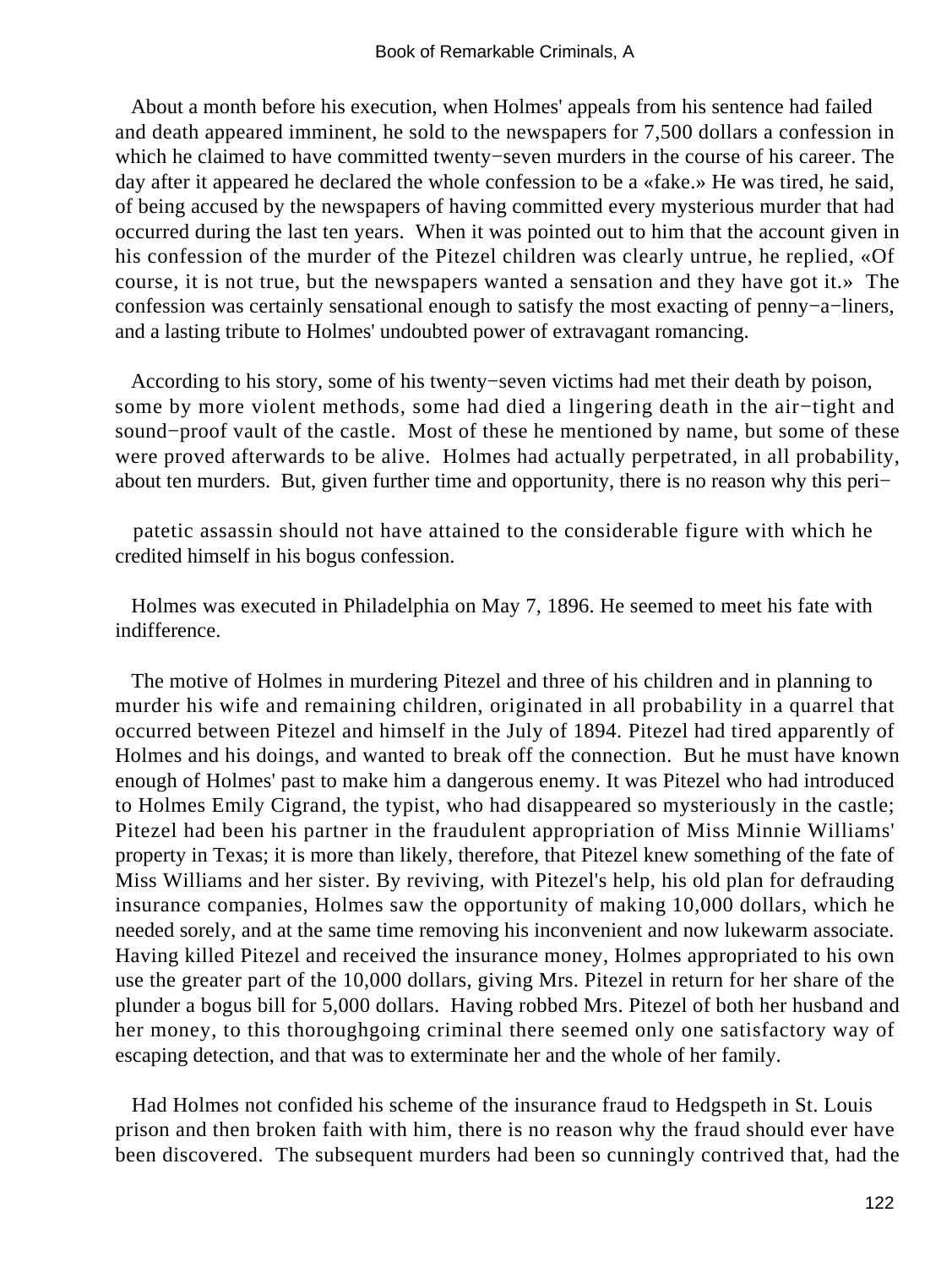Insurance Company not put the Pinkerton detectives on his track, Holmes would in all probability have ended by successfully disposing of Mrs. Pitezel, Dessie, and the baby at the house in Burlington, Vermont, and the entire Pitezel family would have disappeared as completely as his other victims.

 Holmes admitted afterwards that his one mistake had been his confiding to Hedgspeth his plans for defrauding an insurance company – a mistake, the unfortunate results of which might have been avoided, if he had kept faith with the train robber and given him the 500 dollars which he had promised.

 The case of Holmes illustrates the practical as well as the purely ethical value of «honour among thieves,» and shows how a comparatively insignificant misdeed may ruin a great and comprehensive plan of crime. To dare to attempt the extermination of a family of seven persons, and to succeed so nearly in effecting it, could be the work of no tyro, no beginner like J. B. Troppmann. It was the act of one who having already succeeded in putting out of the way a number of other persons un−

 detected, might well and justifiably believe that he was born for greater and more compendious achievements in robbery and murder than any who had gone before him. One can almost subscribe to America's claim that Holmes is the «greatest criminal» of a century boasting no mean record in such persons.

 In the remarkable character of his achievements as an assassin we are apt to lose sight of Holmes' singular skill and daring as a liar and a bigamist. As an instance of the former may be cited his audacious explanation to his family, when they heard of his having married a second time. He said that he had met with a serious accident to his head, and that when he left the hospital, found that he had entirely lost his memory; that, while in this state of oblivion, he had married again and then, when his memory returned, realised to his horror his unfortunate position. Plausibility would seem to have been one of Holmes' most useful gifts; men and women alike – particularly the latter – he seems to have deceived with ease. His appearance was commonplace, in no way suggesting the conventional criminal, his manner courteous, ingratiating and seemingly candid, and like so many scoundrels, he could play consummately the man of sentiment.

 The weak spot in Holmes' armour as an enemy of society was a dangerous tendency to loquacity, the defect no doubt of his qualities of plausible and insinuating address and ever ready mendacity.

Story 7 − The Widow Gras

 Report of the trial of the woman Gras and Gaudry in the Gazette des Tribunaux. The case is dealt with also by Mace in his «Femmes Criminelles.»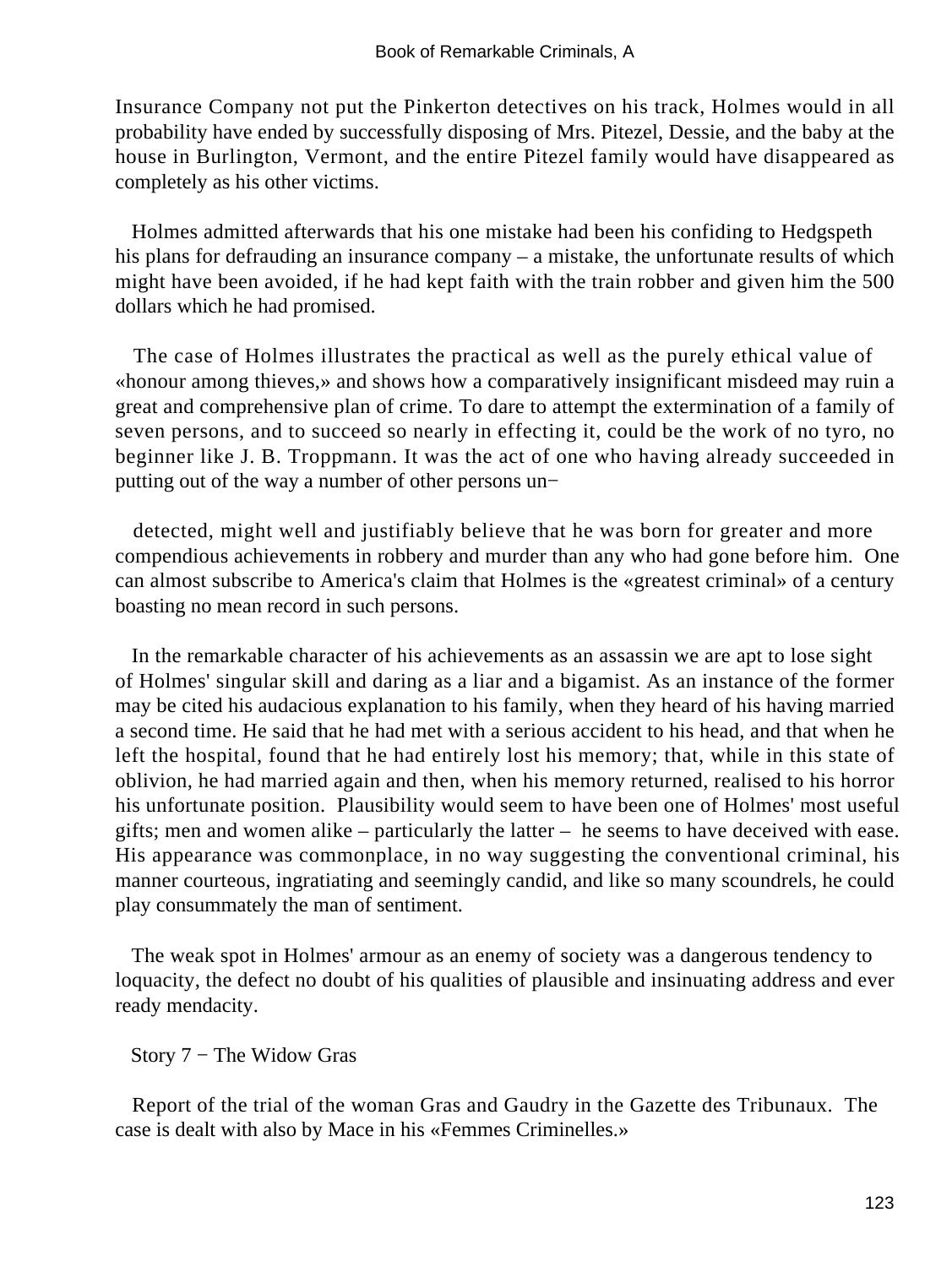#### I

#### THE **CHARMER**

 Jenny Amenaide Brecourt was born in Paris in the year 1837. Her father was a printer, her mother sold vegetables. The parents neglected the child, but a lady of title took pity on her, and when she was five years old adopted her. Even as a little girl she was haughty and imperious. At the age of eight she refused to play with another child on the ground of her companion's social inferiority. «The daughter of a Baroness,» she said, «cannot play with the daughter of a wine−merchant.» When she was eleven years old, her parents took her away from her protectress and sent her into the streets to sell gingerbread – a dangerous experience for a child of tender years. After six years of street life, Amenaide sought out her benefactress and begged her to take her back. The Baroness consented, and found her employment in a silk manufactory. One day the girl, now eighteen years old, attended the wedding of one of her companions in the factory. She returned home after the ceremony thoughtful.

 She said that she wanted to get married. The Baroness did not take her statement seriously, and on the grocer calling one day, said in jest to Amenaide, «You want a husband, there's one.»

 But Amenaide was in earnest. She accepted the suggestion and, to the Baroness' surprise, insisted on taking the grocer as her husband. Reluctantly the good lady gave her consent, and in 1855 Amenaide Brecourt became the wife of the grocer Gras.

 A union, so hasty and ill−considered, was not likely to be of long duration. With the help of the worthy Baroness the newly married couple started a grocery business. But Amenaide was too economical for her husband and mother−in−law. Quarrels ensued, recriminations. In a spirit of unamiable prophecy husband and wife foretold each other's future. «You will die in a hospital,» said the wife. «You will land your carcase in prison,» retorted the husband. In both instances they were correct in their anticipations. One day the husband disappeared. For a short time Amenaide returned to her long−suffering protectress, and then she too disappeared.

 When she is heard of again, Amenaide Brecourt has become Jeanne de la Cour. Jeanne de la Cour is a courtesan. She has tried commerce, acting, literature, journalism, and failed at them all. Henceforth men are to make her fortune for her. Such charms as she may possess, such allurements as she can offer, she is ready to employ without heart or feeling to accomplish her end. Without real passion, she has an almost abnormal, erotic sensibility, which serves in its stead. She cares only for one person, her sister. To her Jeanne de la Cour unfolded her philosophy of life. While pretending to love men, she is going to make them suffer. They are to be her playthings, she knows how to snare them: «All is dust and lies. So much the worse for the men who get in my way. Men are mere stepping−stones to me. As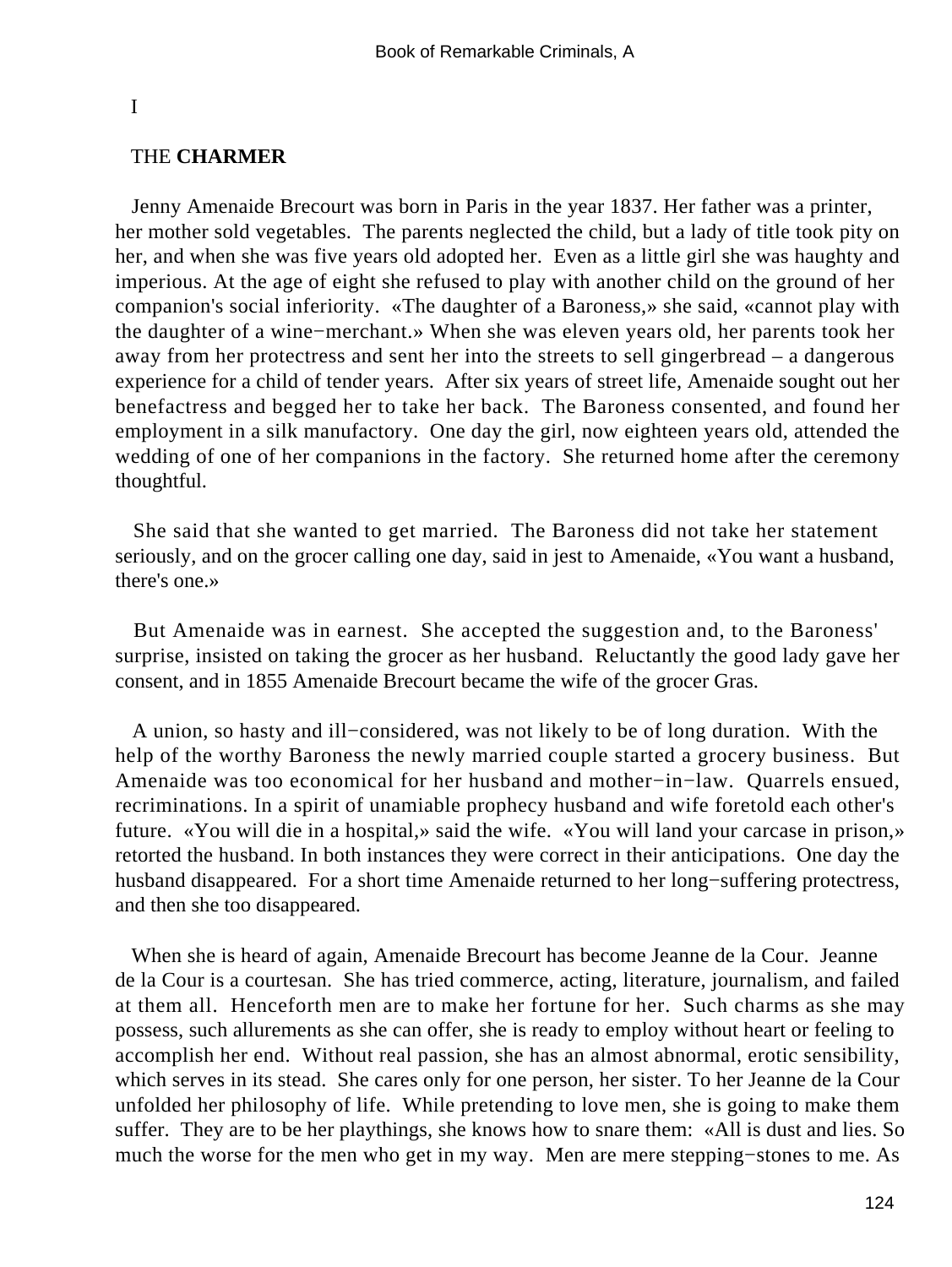soon as they begin to fail or are played out, I put them scornfully aside. Society is a vast chess−board, men the pawns, some white, some black; I move them as I please, and break them when they bore me.»

 The early years of Jeanne de la Cour's career as a Phryne were hardly more successful than her attempts at literature, acting and journalism. True to her philosophy, she had driven one lover, a German, to suicide, and brought another to his death by over−doses of cantharides. On learning of the death of the first, she reflected patriotically, «One German the less in Paris!» That of the second elicited the matter−of−fact comment, «It was bound to happen; he had no moderation.» A third admirer, who died in a hospital, was dismissed as «a fool who, in spite of all, still respects women.» But, in ruining her lovers, she had ruined her own health. In 1865 she was compelled to enter a private asylum. There she is described as «dark in complexion, with dark expressive eyes, very pale, and of a nervous temperament, agreeable, and pretty.» She was suffering at the time of her admission from hysterical seizures, accompanied by insane exaltation, convulsions and loss of speech. In speaking of her humble parents she said, «I don't know such people»; her manner was bombastic, and she was fond of posing as a fine lady.

 After a few months Jeanne de la Cour was discharged from the asylum as cured, and on the advice of her doctors went to Vittel.

 There she assumed the rank of Baroness and recommenced her career, but this time in a more reasonable and businesslike manner. Her comments, written to her sister, on her fellow guests at the hotel are caustic. She mocks at some respectable married women who are trying to convert her to Catholicism. To others who refuse her recognition, she makes herself so mischievous and objectionable that in self−defence they are frightened into acknowledging her. Admirers among men she has many, ex−ministers, prefects. It was at Vittel that occurred the incident of the wounded pigeon. There had been some pigeon−shooting. One of the wounded birds flew into the room of the Baroness de la Cour. She took pity on it, tended it, taught it not to be afraid of her and to stay in her room. So touching was her conduct considered by some of those who heard it, that she was nicknamed «the Charmer.» But she is well aware, she writes to her sister, that with the true ingratitude of the male, the pigeon will leave her as soon as it needs her help no longer.

 However, for the moment, «disfigured as it is, beautiful or ugly,» she loves it. «Don't forget,» she writes, «that a woman who is practical and foreseeing, she too enjoys her pigeon shooting, but the birds are her lovers.»

 Shortly after she left Vittel an event occurred which afforded Jeanne de la Cour the prospect of acquiring that settled position in life which, «practical and foreseeing,» she now regarded as indispensable to her future welfare. Her husband, Gras, died, as she had foretold, in the Charity Hospital. The widow was free. If she could bring down her bird, it was now in her power to make it hers for life. Henceforth all her efforts were directed to that end. She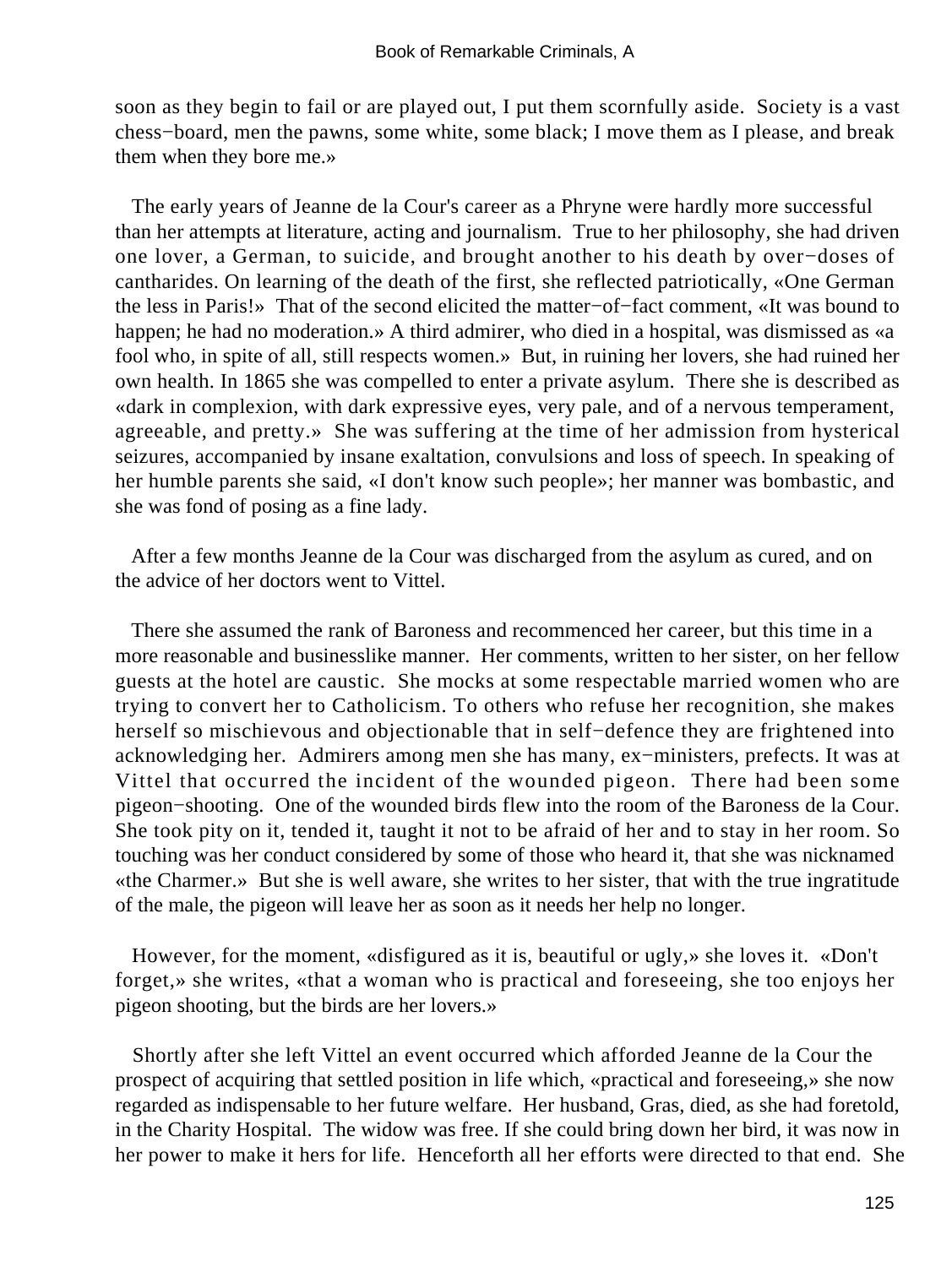was reaching her fortieth year, her hair was turning grey, her charms were waning. Poverty, degradation, a miserable old age, a return to the wretched surroundings of her childhood, such she knew to be the fate of many of her kind. There was nothing to be hoped for from the generosity of men. Her lovers were leaving her. Blackmail, speculation on the Bourse, even the desperate expedient of a supposititious child, all these she tried as means of acquiring a competence. But for−

 tune was shy of the widow. There was need for dispatch. The time was drawing near when it might be man's unkind privilege to put her scornfully aside as a thing spent and done with. She must bring down her bird, and that quickly. It was at this critical point in the widow's career, in the year 1873, that she met at a public ball for the first time Georges de Saint Pierre.[16]

[16] For obvious reasons I have suppressed the real name of the widow's lover.

 Georges de Saint Pierre was twenty years of age when he made the acquaintance of the Widow Gras. He had lost his mother at an early age, and since then lived with relatives in the country. He was a young man of independent means, idle, of a simple, confiding and affectionate disposition. Four months after his first meeting with the widow they met again. The end of the year 1873 saw the commencement of an intimacy, which to all appearances was characterised by a more lasting and sincere affection than is usually associated with unions of this kind. There can be no doubt that during the three years the Widow Gras was the mistress of Georges de Saint Pierre, she had succeeded in subjugating entirely the senses and the affection of her young lover. In spite of the twenty years between them, Georges de Saint Pierre idolised his middle−aged mistress. She was astute enough to play not only the lover, but the mother to this motherless youth. After three years of intimacy he writes to her: «It is enough for me that you love me, because I don't weary you, and I, I love you with all my heart. I cannot bear to leave you. We will live happily together. You will always love me truly, and as for me, my loving care will ever protect you. I don't know what would become of me if I did not feel that your love watched over me.» The confidence of Georges in the widow was absolute. When, in 1876, he spent six months in Egypt, he made her free of his rooms in Paris, she was at liberty to go there when she liked; he trusted her entirely, idolised her. Whatever her faults, he was blind to them. «Your form,» he writes, «is ever before my eyes; I wish I could enshrine your pure heart in gold and crystal.»

 The widow's conquest, to all appearances, was complete. But Georges was very young. He had a family anxious for his future; they knew of his liaison; they would be hopeful, no doubt, of one day breaking it off and of marrying him to some desirable young person. From the widow's point of view the situation lacked finality. How was that to be secured?

 One day, toward the end of the year 1876, after the return of Georges from Egypt, the widow happened to be at the house of a friend, a ballet dancer. She saw her friend lead into the room a young man; he was sightless, and her friend with tender care guided him to a seat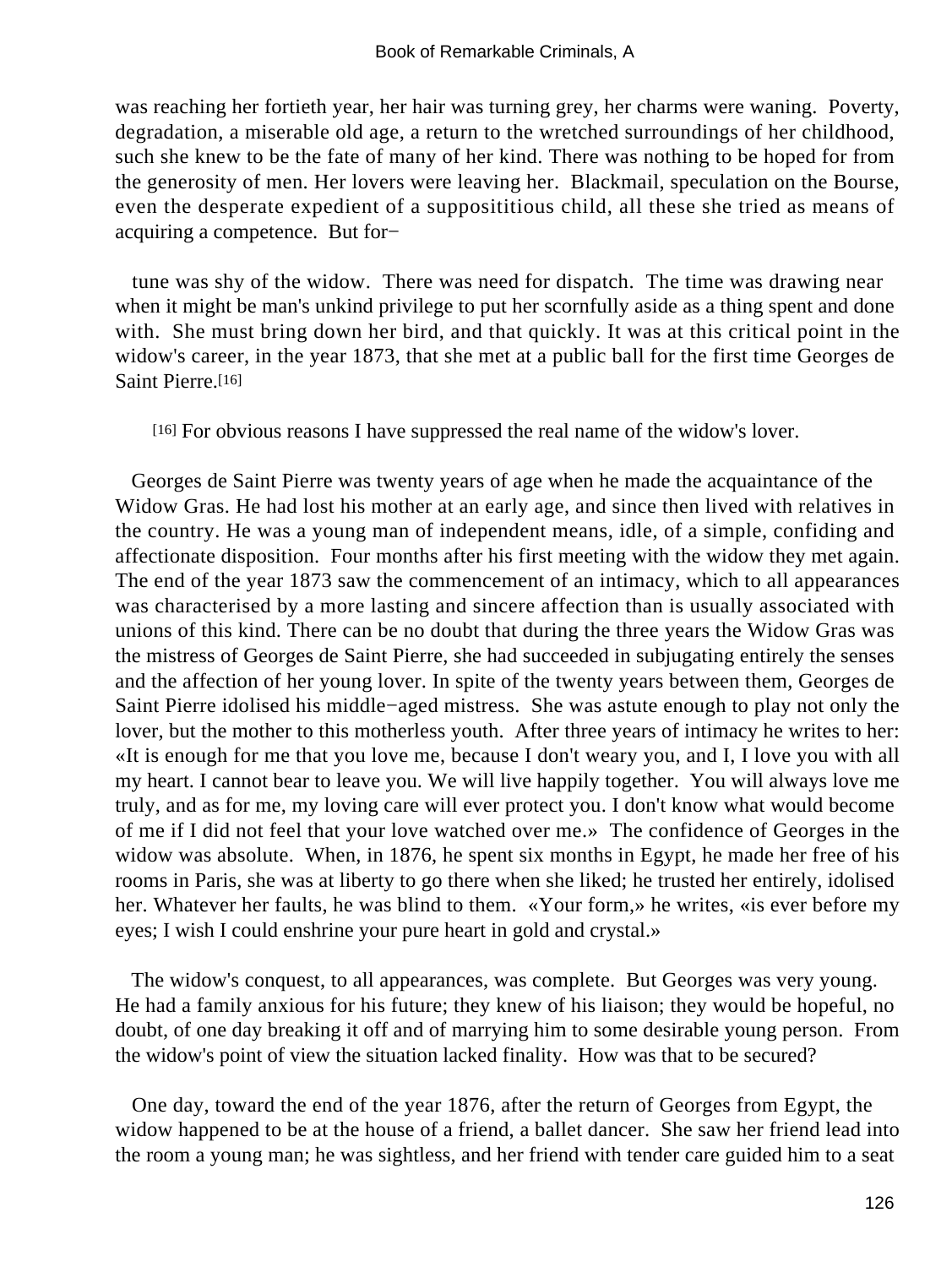on the sofa. The widow was touched by the spectacle. When they were alone, she inquired of her friend the reason of her solicitude for the young man. «I love this victim of nature,» she replied, «and look after him with every care. He is young, rich, without family, and is going to marry me. Like you, I am just on forty; my hair is turning grey, my youth vanishing. I shall soon be cast adrift on the sea, a wreck. This boy is the providential spar to which I am going to cling that I may reach land in safety.» «You mean, then,» said the widow, «that you will soon be beyond the reach of want?» «Yes,» answered the friend, «I needn't worry any more about the future.»

 «I congratulate you,» said the widow, «and what is more, your lover will never see you grow old.»

 To be cast adrift on the sea and to have found a providential spar! The widow was greatly impressed by her friend's rare good fortune. Indeed, her experience gave the widow furiously to think, as she revolved in her brain various expedients by which Georges de Saint Pierre might become the «providential spar» in her own impending wreck. The picture of the blind young man tenderly cared for, dependent utterly on the ministrations of his devoted wife, fixed itself in the widow's mind; there was something inexpressibly pathetic in the picture, whilst its practical significance had its sinister appeal to one in her situation.

 At this point in the story there appears on the scene a character as remarkable in his way as the widow herself, remarkable at least for his share in the drama that is to follow. Nathalis Gaudry, of humble parentage, rude and uncultivated, had been a playmate of the widow when she was a child in her parents' house.

 They had grown up together, but, after Gaudry entered the army, had lost sight of each other. Gaudry served through the Italian war of 1859, gaining a medal for valour. In 1864 he had married.

 Eleven years later his wife died, leaving him with two children. He came to Paris and obtained employment in an oil refinery at Saint Denis. His character was excellent; he was a good workman, honest, hard−working, his record unblemished. When he returned to Paris, Gaudry renewed his friendship with the companion of his youth. But Jeanne Brecourt was now Jeanne de la Cour, living in refinement and some luxury, moving in a sphere altogether remote from and unapproachable by the humble workman in an oil refinery. He could do no more than worship from afar this strange being, to him wonderfully seductive in her charm and distinction.

 On her side the widow was quite friendly toward her homely admirer. She refused to marry him, as he would have wished, but she did her best without success to marry him to others of her acquaintance. Neither a sempstress nor an inferior actress could she persuade, for all her zeal, to unite themselves with a hand in an oil mill, a widower with two children. It is typical of the widow's nervous energy that she should have undertaken so hopeless a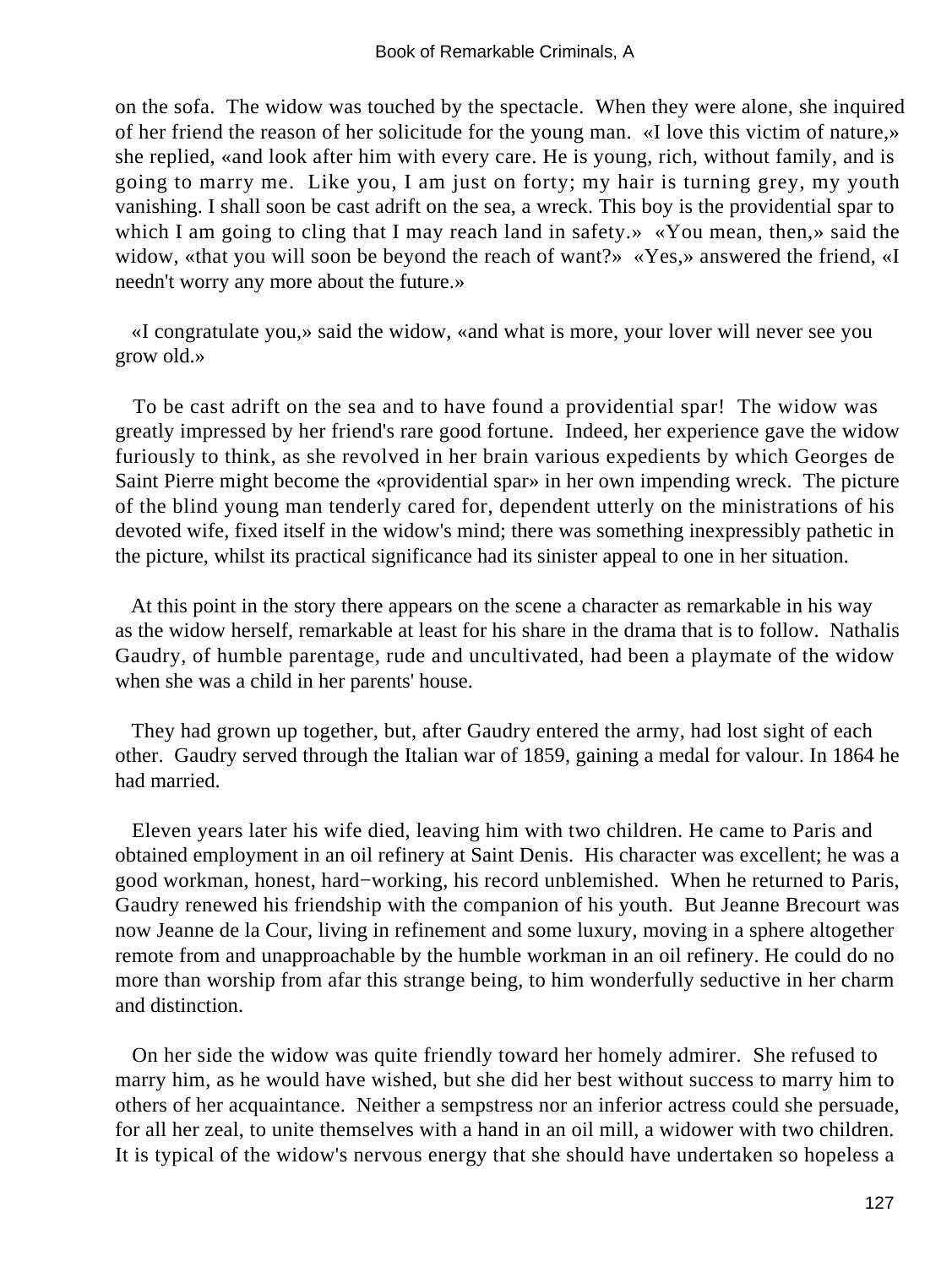task. In the meantime she made use of her admirer. On Sundays he helped her in her apartment, carried coals, bottled wine, scrubbed the floors, and made himself generally useful. He was supposed by those about the house to be her brother. Occasionally, in the absence of a maid, the widow allowed him to attend on her personally, even to assist her in her toilette and perform for her such offices as one woman would perform for another. The man soon came to be madly in love with the woman; his passion, excited but not gratified, enslaved and consumed him. To some of his fellow−workmen who saw him moody and pre−occupied, he confessed that he ardently desired to marry a friend of his childhood, not a working woman but a lady.

 Such was the situation and state of mind of Nathalis Gaudry when, in November, 1876, he received a letter from the widow, in which she wrote, «Come at once. I want you on a matter of business. Tell your employer it is a family affair; I will make up your wages.» In obedience to this message Gaudry was absent from the distillery from the 17th to the 23rd of November.

 The «matter of business» about which the widow wished to consult with Gaudry turned out to be a scheme of revenge. She told him that she had been basely defrauded by a man to whom she had entrusted money. She desired to be revenged on him, and could think of no better way than to strike at his dearest affections by seriously injuring his son. This she proposed to do with the help of a knuckle−duster, which she produced and gave to Gaudry. Armed with this formidable weapon, Gaudry was to strike her enemy's son so forcibly in the pit of the stomach as to disable him for life. The widow offered to point out to Gaudry the young man whom he was to attack. She took him outside the young man's club and showed him his victim. He was Georges de Saint Pierre.

 The good fortune of her friend, the ballet−dancer, had proved a veritable toxin in the intellectual system of the Widow Gras. The poison of envy, disappointment, suspicion, apprehension had entered into her soul. Of what use to her was a lover, however generous and faithful, who was free to take her up and lay her aside at will? But such was her situation relative to Georges de Saint Pierre. She remembered that the wounded pigeon, as long as it was dependent on her kind offices, had been−compelled to stay by her side; recovered, it had flown away. Only a pigeon, maimed beyond hope of recovery, could she be sure of compelling to be hers for all time, tied to her by its helpless infirmity, too suffering and disfigured to be lured from its captivity. And so, in accordance with her philosophy of life, the widow, by a blow in the pit of the stomach with a knuckle−duster, was to bring down her bird which henceforth would be tended and cared for by «the Charmer» to her own satisfaction and the admiration of all beholders.

 For some reason, the natural reluctance of Gaudry, or perhaps a feeling of compunction in the heart of the widow, this plan was not put into immediate execution. Possibly she hesitated before adopting a plan more cruel, more efficacious. Her hesitation did not last long.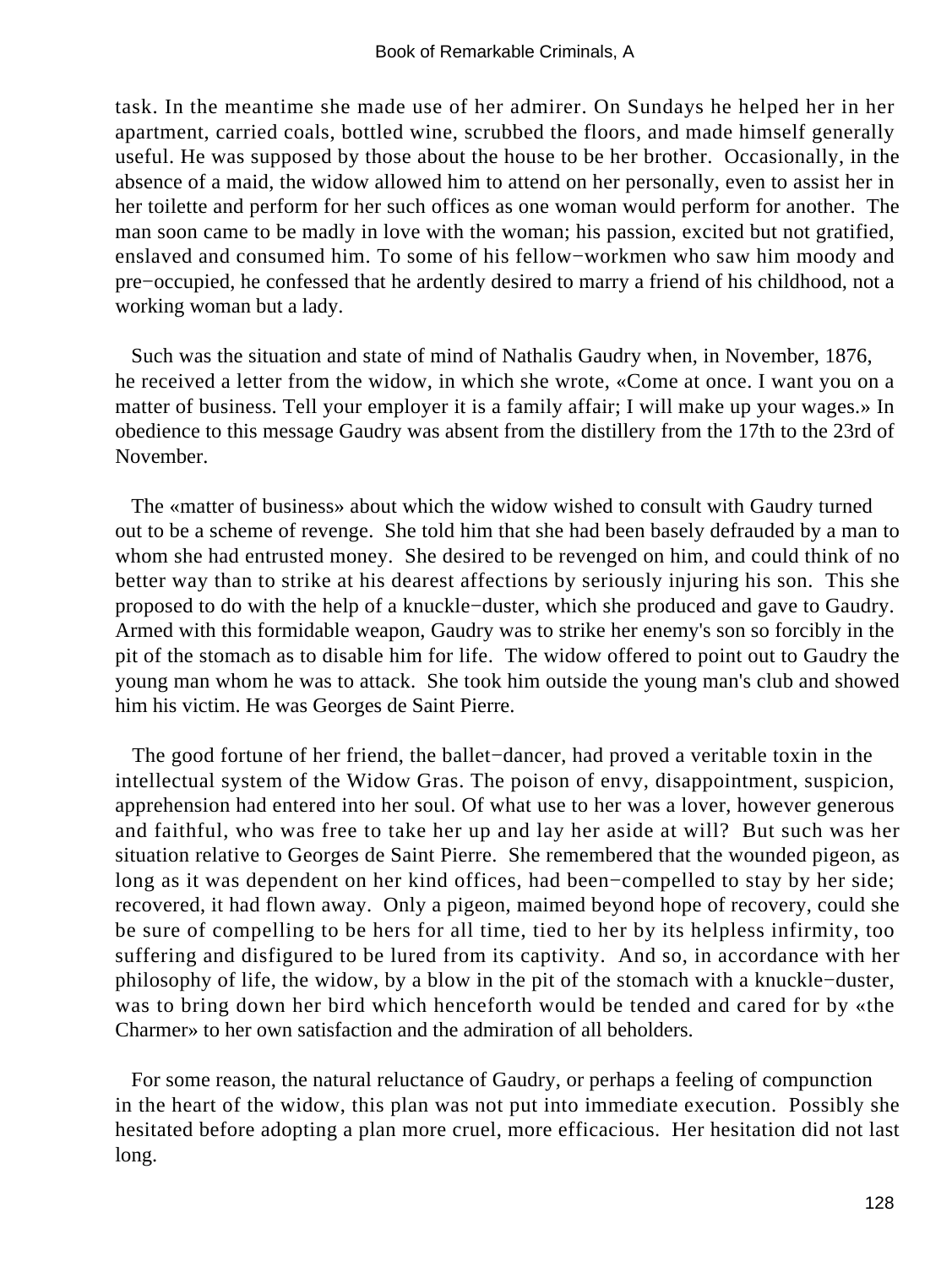With the dawn of the year 1877 the vigilant apprehension of the widow was roused by the tone of M. de Saint Pierre's letters. He wrote from his home in the country, «I cannot bear leaving you, and I don't mean to. We will live together.» But he adds that he is depressed by difficulties with his family, «not about money or business but of a kind he can only communicate to her verbally.» To the widow it was clear that these difficulties must relate to the subject of marriage. The character of Georges was not a strong one; sooner or later he might yield to the importunities of his family; her reign would be ended, a modest and insufficient pension the utmost she could hope for. She had passed the meridian of her life as a charmer of men, her health was giving way, she was greedy, ambitious, acquisitive. In January she asked her nephew, who worked as a gilder, to get her some vitriol for cleaning her copper. He complied with her request.

 During Jeanne de la Cour's brief and unsuccessful appearance as an actress she had taken part in a play with the rather cumbrous title, Who Puts out the Eyes must Pay for Them. The widow may have forgotten this event; its occurrence so many years before may have been merely a sinister coincidence. But the incident of the ballet−dancer and her sightless lover was fresh in her mind.

 Early in January the widow wrote to Georges, who was in the country, and asked him to take her to the masked ball at the Opera on the 13th. Her lover was rather surprised at her request, nor did he wish to appear with her at so public a gathering. «I don't understand,» he writes, «why you are so anxious to go to the Opera. I can't see any real reason for your wanting to tire yourself out at such a disreputable gathering. However, if you are happy and well, and promise to be careful, I will take you. I would be the last person, my dear little wife, to deny you anything that would give you pleasure.» But for some reason Georges was unhappy, depressed. Some undefined presentiment of evil seems to have oppressed him. His brother noticed his pre−occupation.

 He himself alludes to it in writing to his mistress: «I am depressed this evening. For a very little I could break down altogether and give way to tears. You can't imagine what horrid thoughts possess me. If I felt your love close to me, I should be less sad.» Against his better inclination Georges promised to take the widow to the ball on the 13th. He was to come to Paris on the night of the 12th.

## II

# THE **WOUNDED PIGEON**

 On the afternoon of January 11, Gaudry called to see the widow. There had been an accident at the distillery that morning, and work was suspended for three days. The widow showed Gaudry the bottle containing the vitriol which her nephew had procured for her use. She was ill, suffering, she said; the only thing that could make her well again would be the execution of her revenge on the son of the man who had defrauded her so wickedly: «Make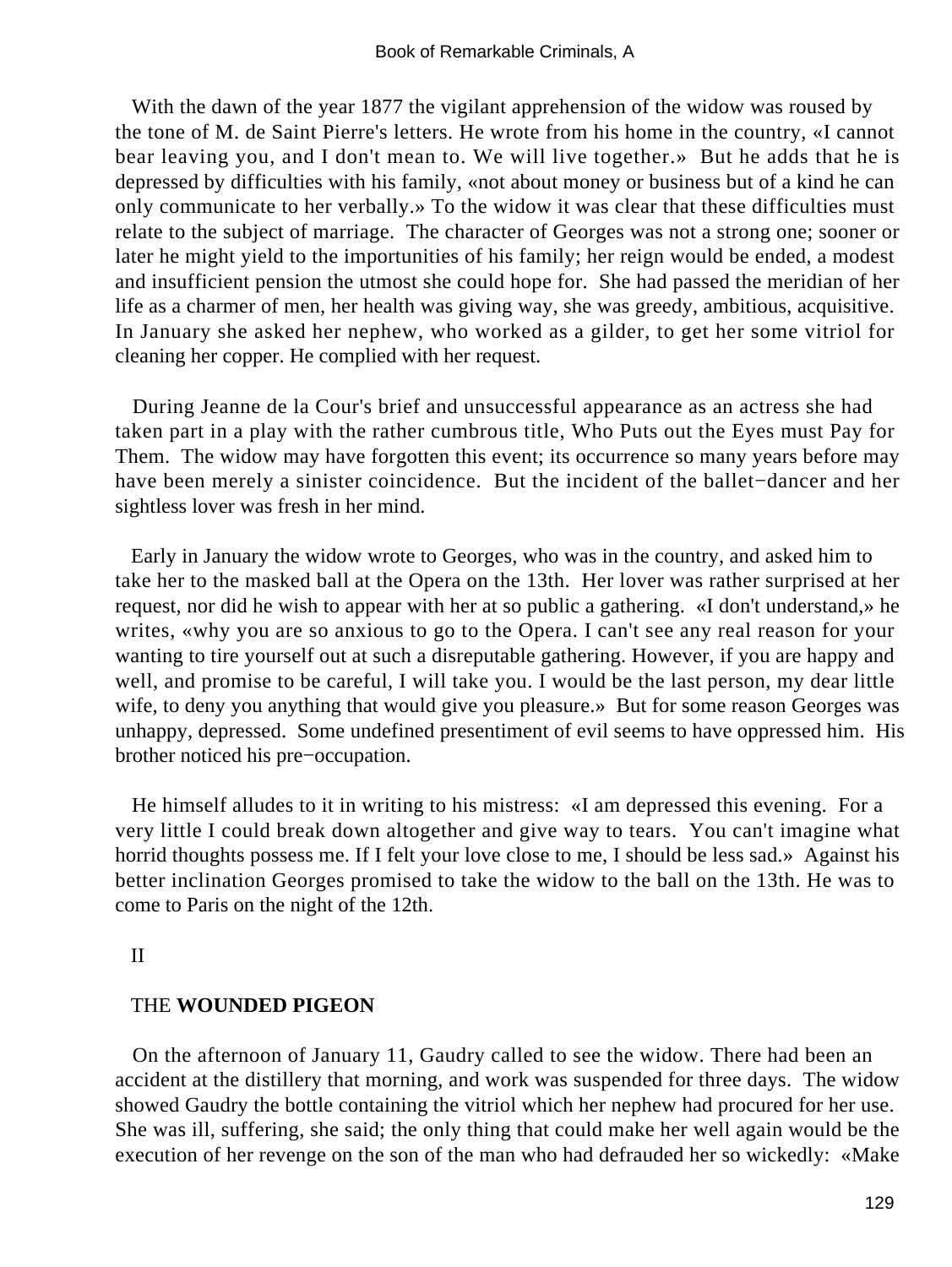him suffer, here are the means, and I swear I will be yours.» She dropped a little of the vitriol on to the floor to show its virulent effect. At first Gaudry was shocked, horrified. He protested that he was a soldier, that he could not do such a deed; he suggested that he should provoke the young man to a duel and kill him. «That is no use,» said the widow, always sensitive to social distinctions; «he is not of your class, he would refuse to fight with you.» Mad with desire for the woman, his senses irritated and excited, the ultimate gratification of his passion held alluringly before him, the honest soldier consented to play the cowardly ruffian. The trick was done. The widow explained to her accomplice his method of proceeding. The building in the Rue de Boulogne, in which the widow had her apartment, stood at the end of a drive some twenty−seven and a half yards long and five and a half yards wide. About half−way up the drive, on either side, there were two small houses, or pavilions, standing by themselves and occupied by single gentlemen. The whole was shut off from the street by a large gate, generally kept closed, in which a smaller gate served to admit persons going in or out. According to the widow's plan, the young man, her enemy's son, was to take her to the ball at the Opera on the night of January 13. Gaudry was to wait in her apartment until their return. When he heard the bell ring, which communicated with the outer gate, he was to come down, take his place in the shadow of one of the pavilions on either side of the drive, and from the cover of this position fling in the face of the young man the vitriol which she had given him. The widow herself, under the pretence of closing the smaller gate, would be well behind the victim, and take care to leave the gate open so that Gaudry could make his escape.

 In spite of his reluctance, his sense of foreboding, Georges de Saint Pierre came to Paris on the night of the 12th, which he spent at the widow's apartment. He went to his own rooms on the morning of the 13th.

 This eventful day, which, to quote Iago, was either to «make or fordo quite» the widow, found her as calm, cool and deliberate in the execution of her purpose as the Ancient himself. Gaudry came to her apartment about five o'clock in the afternoon. The widow showed him the vitriol and gave him final directions. She would, she said, return from the ball about three o'clock in the morning. Gaudry was then sent away till ten o'clock, as Georges was dining with her. He returned at half−past ten and found the widow dressing, arraying herself in a pink domino and a blonde wig. She was in excellent spirits. When Georges came to fetch her, she put Gaudry into an alcove in the drawing−room which was curtained off from the rest of the room. Always thoughtful, she had placed a stool there that he might rest himself. Gaudry could hear her laughing and joking with her lover. She reproached him playfully with hindering her in her dressing. To keep him quiet, she gave him a book to read, Montaigne's «Essays.» Georges opened it and read the thirty−fifth chapter of the second book, the essay on «Three Good Women,» which tells how three brave women of antiquity endured death or suffering in order to share their husbands' fate. Curiously enough, the essay concludes with these words, almost prophetic for the unhappy reader: «I am enforced to live, and sometimes to live is magnanimity.» Whilst Georges went to fetch a cab, the widow released Gaudry from his place of concealment, exhorted him to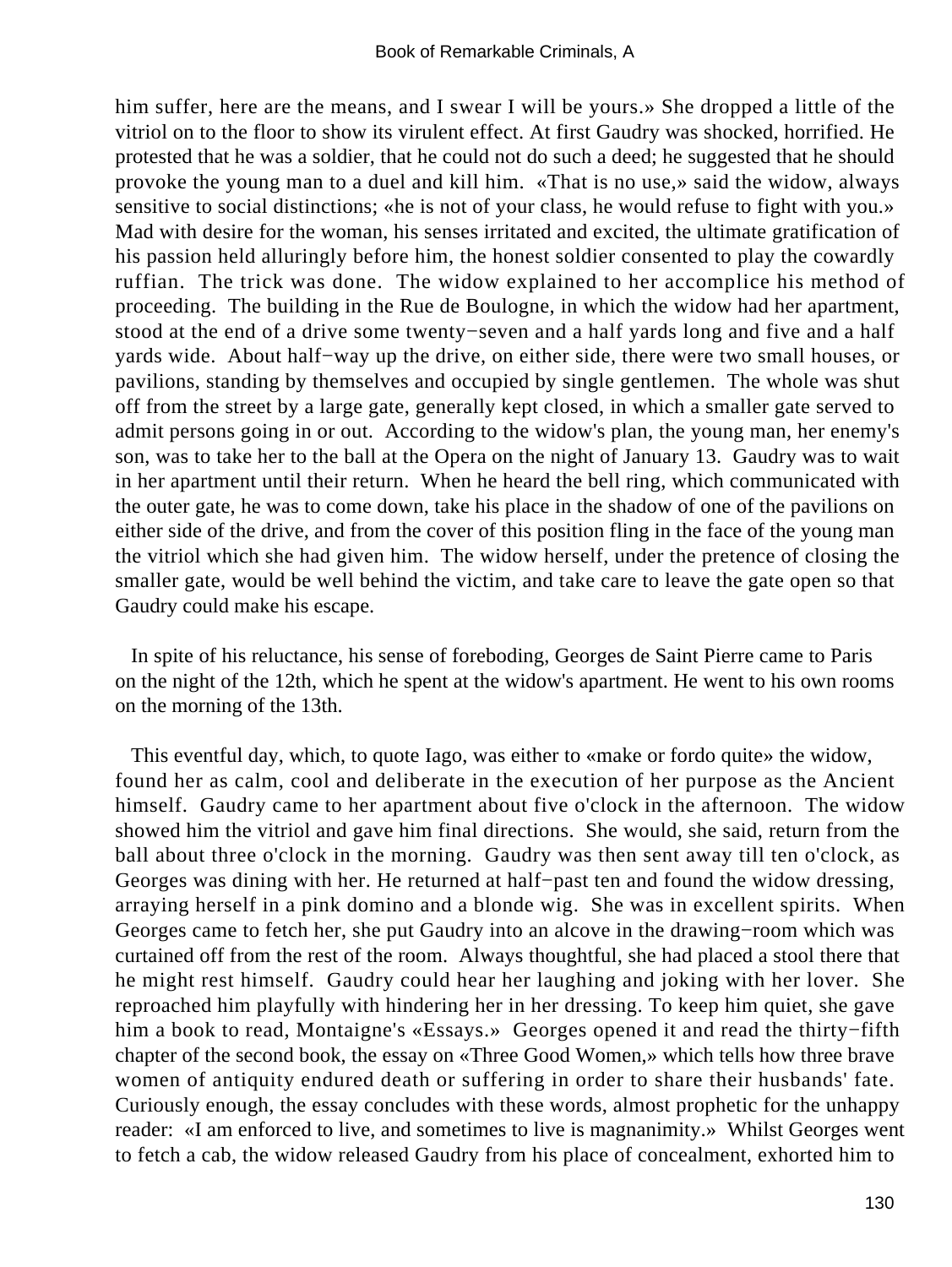have courage, and promised him, if he succeeded, the accomplishment of his desire. And so the gay couple departed for the ball. There the widow's high spirits, her complete enjoyment, were remarked by more than one of her acquaintances; she danced one dance with her lover, and with another young man made an engagement for the following week.

 Meanwhile, at the Rue de Boulogne, Gaudry sat and waited in the widow's bedroom. From the window he could see the gate and the lights of the cab that was to bring the revellers home. The hours passed slowly. He tried to read the volume of Montaigne where Georges had left it open, but the words conveyed little to him, and he fell asleep. Between two and three o'clock in the morning he was waked by the noise of wheels. They had returned. He hurried downstairs and took up his position in the shadow of one of the pavilions. As Georges de Saint Pierre walked up the drive alone, for the widow had stayed behind to fasten the gate, he thought he saw the figure of a man in the darkness. The next moment he was blinded by the burning liquid flung in his face. The widow had brought down her pigeon.

 At first she would seem to have succeeded perfectly in her attempt. Georges was injured for life, the sight of one eye gone, that of the other threatened, his face sadly disfigured. Neither he nor anyone else suspected the real author of the crime. It was believed that the unfortunate man had been mistaken for some other person, and made by accident the victim of an act of vengeance directed against another. Georges was indeed all the widow's now, lodged in her own house to nurse and care for. She undertook the duty with every appearance of affectionate devotion. The unhappy patient was consumed with gratitude for her untiring solicitude; thirty nights she spent by his bedside. His belief in her was absolute. It was his own wish that she alone should nurse him. His family were kept away, any attempts his relatives or friends made to see or communicate with him frustrated by the zealous widow.

 It was this uncompromising attitude on her part toward the friends of Georges, and a rumour which reached the ears of one of them that she intended as soon as possible to take her patient away to Italy, that sounded the first note of danger to her peace of mind. This friend happened to be acquainted with the son of one of the Deputy Public Prosecutors in Paris. To that official he confided his belief that there were suspicious circumstances in the case of Georges de Saint Pierre. The judicial authorities were informed and the case placed in the hands of an examining magistrate. On February 2, nearly a month after the crime, the magistrate, accompanied by Mace, then a commissary of police, afterwards head of the Detective Department, paid a visit to the Rue de Boulogne. Their reception was not cordial. It was only after they had made known their official character that they got audience of the widow. She entered the room, carrying in her hand a surgical spray, with which she played nervously while the men of the law asked to see her charge. She replied that it was impossible. Mace placed himself in front of the door by which she had entered, and told her that her attitude was not seemly. «Leave that spray alone,» he said; «it might shoot over us, and then perhaps we should be sprinkled as M. de Saint Pierre was.» From that moment,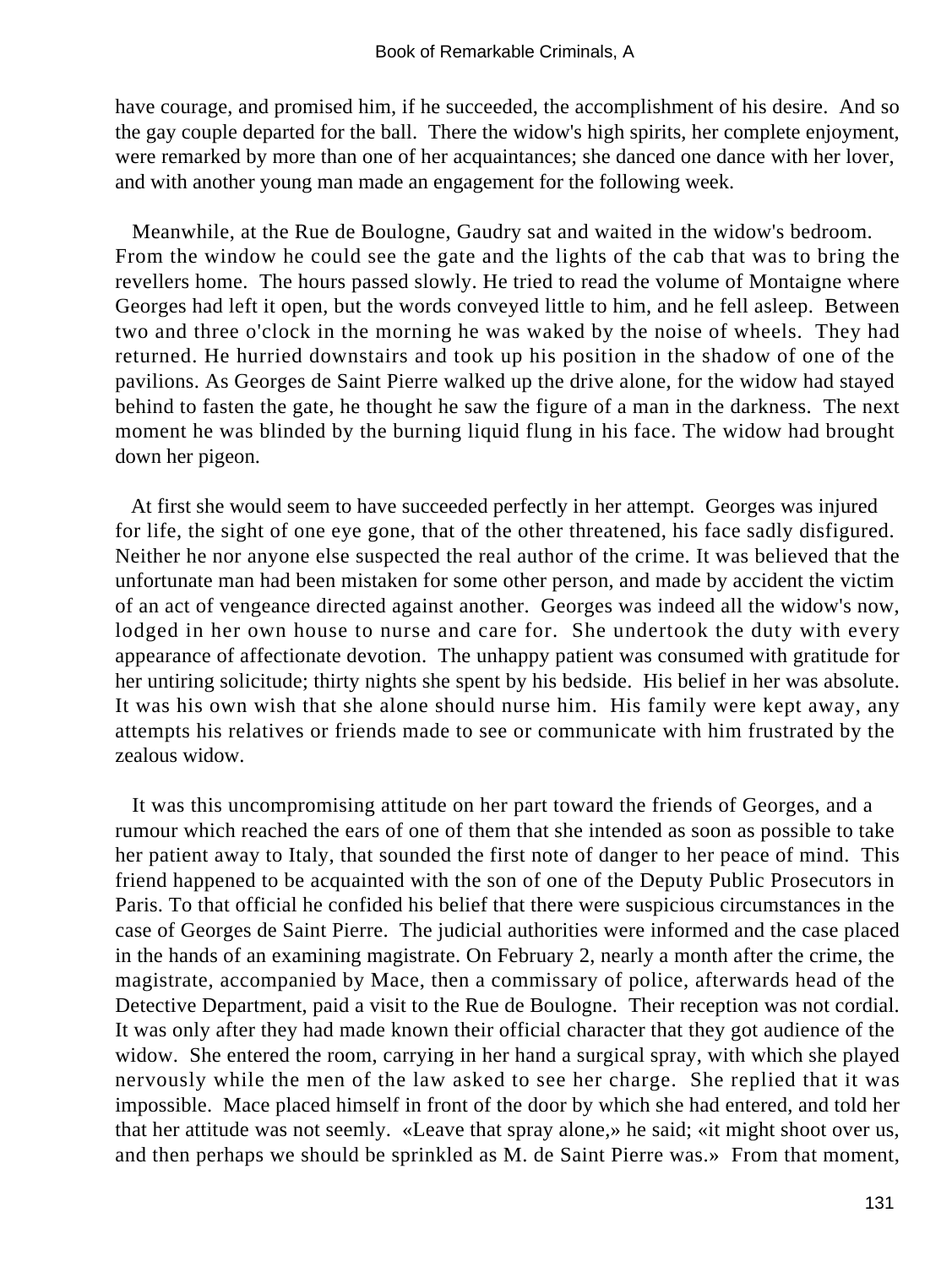writes Mace, issue was joined between the widow and himself.

 The magistrate insisted on seeing the patient. He sat by his bedside. M. de Saint Pierre told him that, having no enemies, he was sure he had been the victim of some mistake, and that, as he claimed no damages for his injuries, he did not wish his misfortune to be made public. He wanted to be left alone with his brave and devoted nurse, and to be spared the nervous excitement of a meeting with his family. He intended, he added, to leave Paris shortly for change of scene and air. The widow cut short the interview on the ground that her patient was tired.

 It was inhuman, she said, to make him suffer so. The magistrate, before leaving, asked her whither she intended taking her patient. She replied, «To Italy.» That, said the magistrate, would be impossible until his inquiry was closed. In the meantime she might take him to any place within the Department of the Seine; but she must be prepared to be under the surveillance of M. Mace, who would have the right to enter her house whenever he should think it expedient. With this disconcerting intelligence the men of the law took leave of the widow.

 She was no longer to be left in undisturbed possession of her prize. Her movements were watched by two detectives. She was seen to go to the bachelor lodgings of Georges and take away a portable desk, which contained money and correspondence. More mysterious, however, was a visit she paid to the Charonne Cemetery, where she had an interview with an unknown, who was dressed in the clothes of a workman. She left the cemetery alone, and the detectives lost track of her companion. This meeting took place on February 11. Shortly after the widow left Paris with Georges de Saint Pierre for the suburb of Courbevoie.

 Mace had elicited certain facts from the porter at the Rue de Boulogne and other witnesses, which confirmed his suspicion that the widow had played a sinister part in her lover's misfortune. Her insistence that he should take her to the ball on January 13; the fact that, contrary to the ordinary politeness of a gentleman, he was walking in front of her at the time of the attack; and that someone must have been holding the gate open to enable the assailant to escape it was a heavy gate, which, if left to itself after being opened, would swing too quickly on its hinges and shut of its own accord – these facts were sufficient to excite suspicion. The disappearance, too, of the man calling himself her brother, who had been seen at her apartment on the afternoon of the 13th, coupled with the mysterious interview in the cemetery, suggested the possibility of a crime in which the widow had had the help of an accomplice. To facilitate investigation it was necessary to separate the widow from her lover. The examining magistrate, having ascertained from a medical report that such a separation would not be hurtful to the patient, ordered the widow to be sent back to Paris, and the family of M. de Saint Pierre to take her place. The change was made on March 6. On leaving Courbevoie the widow was taken to the office of Mace. There the commissary informed her that she must consider herself under provisional arrest. «But who,» she asked indignantly, «is to look after my Georges?» «His family,» was the curt reply. The widow,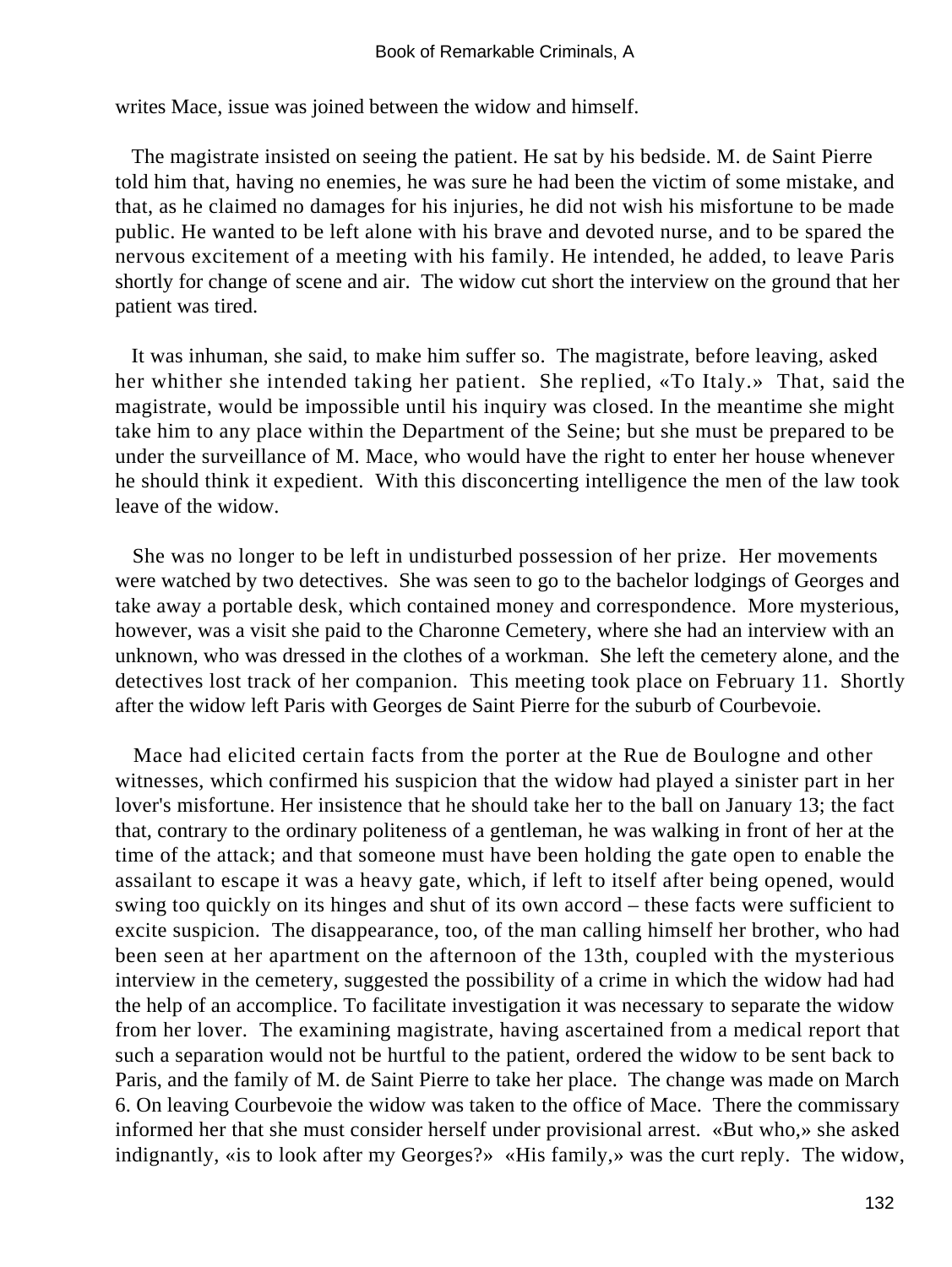walking up and down the room like a panther, stormed and threatened. When she had in some degree recovered herself, Mace asked her certain questions. Why had she insisted on her lover going to the ball? She had done nothing of the kind. How was it his assailant had got away so quickly by the open gate? She did not know. What was the name and address of her reputed brother? She was not going to deliver an honest father of a family into the clutches of the police. What was the meaning of her visit to the Charonne Cemetery? She went there to pray, not to keep assignations. «And if you want to know,» she exclaimed, «I have had typhoid fever, which makes me often forget things. So I shall say nothing more – nothing – nothing.»

 Taken before the examining magistrate, her attitude continued to be defiant and arrogant. «Your cleverest policemen,» she told the magistrate, «will never find any evidence against me. Think well before you send me to prison. I am not the woman to live long among thieves and prostitutes.» Before deciding finally whether the widow should be thrown into such uncongenial society, the magistrate ordered Mace to search her apartment in the Rue de Boulogne.

 On entering the apartment the widow asked that all the windows should be opened. «Let in the air,» she said; «the police are coming in; they make a nasty smell.» She was invited to sit−down while the officers made their search. Her letters and papers were carefully examined; they presented a strange mixture of order and disorder. Carefully kept account books of her personal expenses were mixed up with billets dous, paints and pomades, moneylenders' circulars, bella−donna and cantharides. But most astounding of all were the contents of the widows' prie−Dieu. In this devotional article of furniture were stored all the inmost secrets of her profligate career. Affectionate letters from the elderly gentleman on whom she had imposed a supposititious child lay side by side with a black−edged card, on which was written the last message of a young lover who had killed himself on her account. «Jeanne, in the flush of my youth I die because of you, but I forgive you.  $-M.$ » With these genuine outpourings of misplaced affection were mingled the indecent verses of a more vulgar admirer, and little jars of hashish. The widow, unmoved by this rude exposure of her way of life, only broke her silence to ask Mace the current prices on the Stock Exchange.

 One discovery, however, disturbed her equanimity. In the drawer of a cupboard, hidden under some linen, Mace found a leather case containing a sheaf of partially−burnt letters. As he was about to open it the widow protested that it was the property of M. de Saint Pierre. Regardless of her protest, Mace opened the case, and, looking through the letters, saw that they were addressed to M. de Saint Pierre and were plainly of an intimate character. «I found them on the floor near the stove in the dining−room,» said the widow, «and I kept them. I admit it was a wrong thing to do, but Georges will forgive me when he knows why I did it.» From his better acquaintance with her character Mace surmised that an action admitted by the widow to be «wrong» was in all probability something worse. Without delay he took the prisoner back to his office, and himself left for Courbevoie, there to enlighten, if possible, her unhappy victim as to the real character of his enchantress.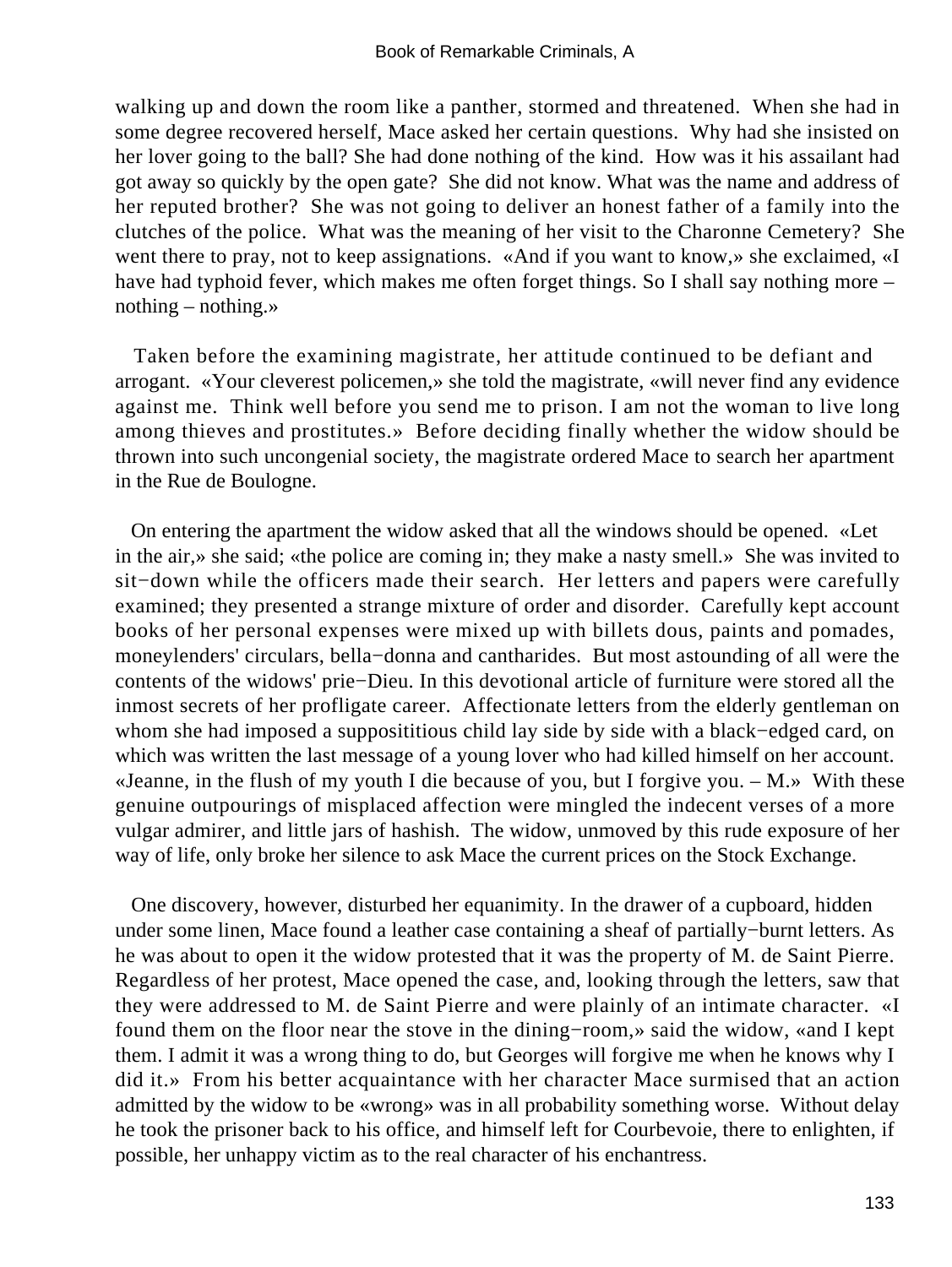The interview was a painful one. The lover refused to hear a word against his mistress. «Jeanne is my Antigone,» he said. «She has lavished on me all her care, her tenderness, her love, and she believes in God.» Mace told him of her past, of the revelations contained in the prie−Dieu of this true believer, but he could make no impression. «I forgive her past, I accept her present, and please understand me, no one has the power to separate me from her.» It was only when Mace placed in his hands the bundle of burnt letters, that he might feel what he could not see, and read him some passages from them, that the unhappy man realised the full extent of his mistress' treachery. Feeling himself dangerously ill, dying perhaps, M. de Saint Pierre had told the widow to bring from his rooms to the Rue de Boulogne the contents of his private desk. It contained some letters compromising to a woman's honour. These he was anxious to destroy before it was too late. As he went through the papers, his eyes bandaged, he gave them to the widow to throw into the stove. He could hear the fire burning and feel its warmth. He heard the widow take up the tongs. He asked her why she did so. She answered that it was to keep the burning papers inside the stove. Now from Mace he learnt the real truth. She had used the tongs to take out some of the letters half burnt, letters which in her possession might be one day useful instruments for levying blackmail on her lover. «To blind me,» exclaimed M. de Saint Pierre, «to torture me, and then profit by my condition to lie to me, to betray me – it's infamous – infamous!» His dream was shattered. Mace had succeeded in his task; the disenchantment of M. de Saint Pierre was complete. That night the fastidious widow joined the thieves and prostitutes in the St. Lazare Prison.

 It was all very well to imprison the widow, but her participation in the outrage on M. de Saint Pierre was by no means established.

 The reputed brother, who had been in the habit of attending on her at the Rue de Boulogne, still eluded the searches of the police. In silence lay the widow's only hope of baffling her enemies. Unfortunately for the widow, confinement told on her nerves. She became anxious, excited. Her very ignorance of what was going on around her, her lover's silence made her apprehensive; she began to fear the worst. At length – the widow always had an itch for writing – she determined to communicate at all costs with Gaudry and invoke his aid. She wrote appealing to him to come forward and admit that he was the man the police were seeking, for sheltering whom she had been thrown into prison. She drew a harrowing picture of her sufferings in jail. She had refused food and been forcibly fed; she would like to dash her head against the walls. If any misfortune overtake Gaudry, she promises to adopt his son and leave him a third of her property. She persuaded a fellow−prisoner; an Italian dancer undergoing six months' imprisonment for theft, who was on the point of being released, to take the letter and promise to deliver it to Gaudry at Saint Denis. On her release the dancer told her lover of her promise. He refused to allow her to mix herself up in such a case, and destroyed the letter. Then the dancer blabbed to others, until her story reached the ears of the police. Mace sent for her. At first she could remember only that the name Nathalis occurred in the letter, but after visiting accidentally the Cathedral at Saint Denis, she recollected that this Nathalis lived there, and worked in an oil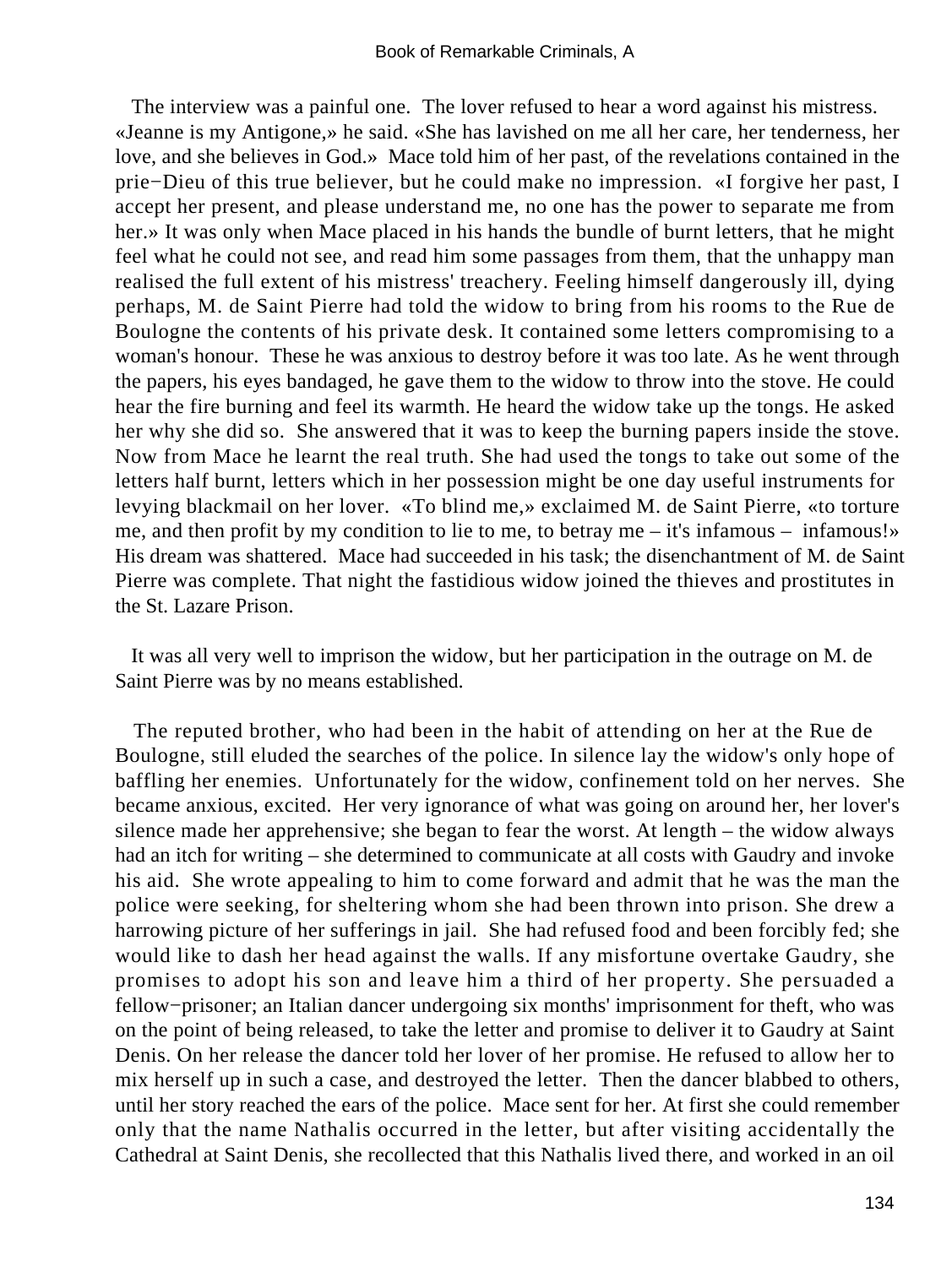factory. It was easy after this for the police to trace Gaudry. He was arrested. At his house, letters from the widow were found, warning him not to come to her apartment, and appointing to meet him in Charonne Cemetery. Gaudry made a full confession. It was his passion for the widow, and a promise on her part to marry him, which, he said, had induced him to perpetrate so abominable a crime. He was sent to the Mazas Prison.

 In the meantime the Widow Gras was getting more and more desperate. Her complete ignorance tormented her. At last she gave up all hope, and twice attempted suicide with powdered glass and verdigris. On May 12 the examining magistrate confronted her with Gaudry. The man told his story, the widow feigned surprise that the «friend of her childhood» should malign her so cruelly. But to her desperate appeals Gaudry would only reply, «It is too late!» They were sent for trial.

 The trial of the widow and her accomplice opened before the Paris Assize Court on July 23, 1877, and lasted three days. The widow was defended by Lachaud, one of the greatest criminal advocates of France, the defender of Madame Lafarge, La Pommerais, Tropp−

 mann, and Marshal Bazaine. M. Demange (famous later for his defence of Dreyfus) appeared for Gaudry. The case had aroused considerable interest. Among those present at the trial were Halevy, the dramatist, and Mounet−Sully and Coquelin, from the Comedie Francaise. Fernand Rodays thus described the widow in the Figaro: «She looks more than her age, of moderate height, well made, neither blatant nor ill at ease, with nothing of the air of a woman of the town. Her hands are small. Her bust is flat, and her back round, her hair quite white. Beneath her brows glitter two jet−black eyes – the eyes of a tigress, that seem to breathe hatred and revenge.»

 Gaudry was interrogated first. Asked by the President the motive of his crime, he answered, «I was mad for Madame Gras; I would have done anything she told me. I had known her as a child, I had been brought up with her. Then I saw her again. I loved her, I was mad for her, I couldn't resist it. Her wish was law to me.»

 Asked if Gaudry had spoken the truth, the widow said that he lied. The President asked what could be his motive for accusing her unjustly. The widow was silent. Lachaud begged her to answer. «I cannot,» she faltered. The President invited her to sit down. After a pause the widow seemed to recover her nerve.

President: Was Gaudry at your house while you were at the ball?

Widow: No, no! He daren't look me in the face and say so.

President: But he is looking at you now.

Widow: No, he daren't! (She fixes her eyes on Gaudry, who lowers his head.)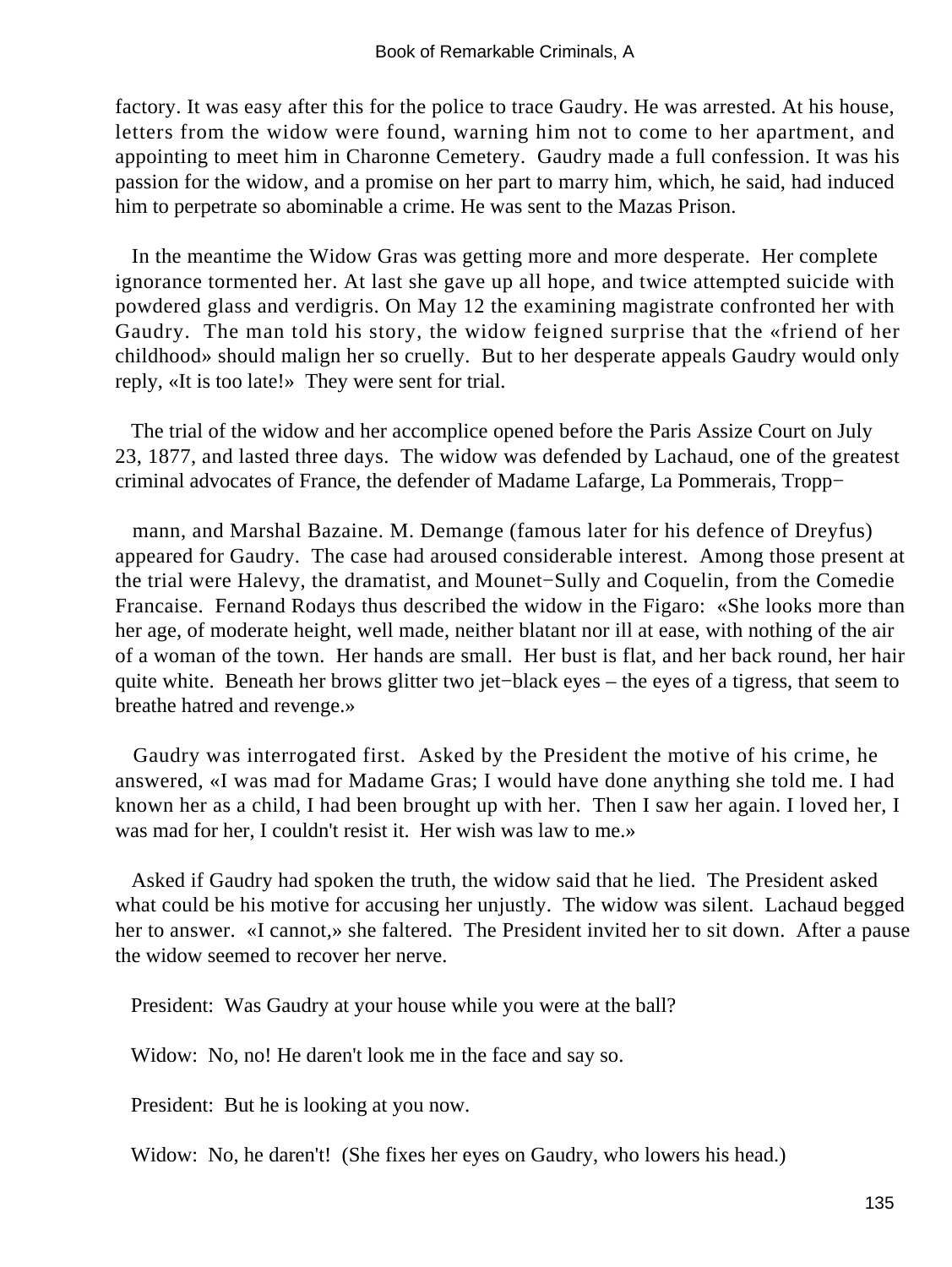President: I, whose duty it is to interrogate you, look you in the face and repeat my question: Was Gaudry at your house at half–past ten that night?

Widow: No.

President: You hear her, Gaudry?

Gaudry: Yes, Monsieur, but I was there.

Widow: It is absolutely impossible! Can anyone believe me guilty of such a thing.

 President: Woman Gras, you prefer to feign indignation and deny everything. You have the right. I will read your examination before the examining magistrate. I see M. Lachaud makes a gesture, but I must beg the counsel for the defence not to impart unnecessary passion into these proceedings.

 Lachaud: My gesture was merely meant to express that the woman Gras is on her trial, and that under the circumstances her indignation is natural.

President: Very good.

 The appearance in the witness box of the widow's unhappy victim evoked sympathy. He gave his evidence quietly, without resentment or indignation. As he told his story the widow, whose eyes were fixed on him all the time, murmured: «Georges! Georges! Defend me! Defend me!» «I state the facts,» he replied.

 The prisoners could only defend themselves by trying to throw on each other the guilt of the crime. M. Demange represented Gaudry as acting under the influence of his passion for the Widow Gras. Lachaud, on the other hand, attributed the crime solely to Gaudry's jealousy of the widow's lover, and contended that he was the sole author of the outrage.

 The jury by their verdict assigned to the widow the greater share of responsibility. She was found guilty in the full degree, but to Gaudry were accorded extenuating circumstances. The widow was condemned to fifteen years' penal servitude, her accomplice to five years' imprisonment.

 It is dreadful to think how very near the Widow Gras came to accomplishing successfully her diabolical crime. A little less percipitancy on her part, and she might have secured the fruits of her cruelty. Her undoubted powers of fascination, in spite of the fiendishness of her real character, are doubly proved by the devotion of her lover and the guilt of her accomplice. At the same time, with that strange contradiction inherent in human nature, the Jekyll and Hyde elements which, in varying degree, are present in all men and women, the Widow Gras had a genuine love for her young sister. Her hatred of men was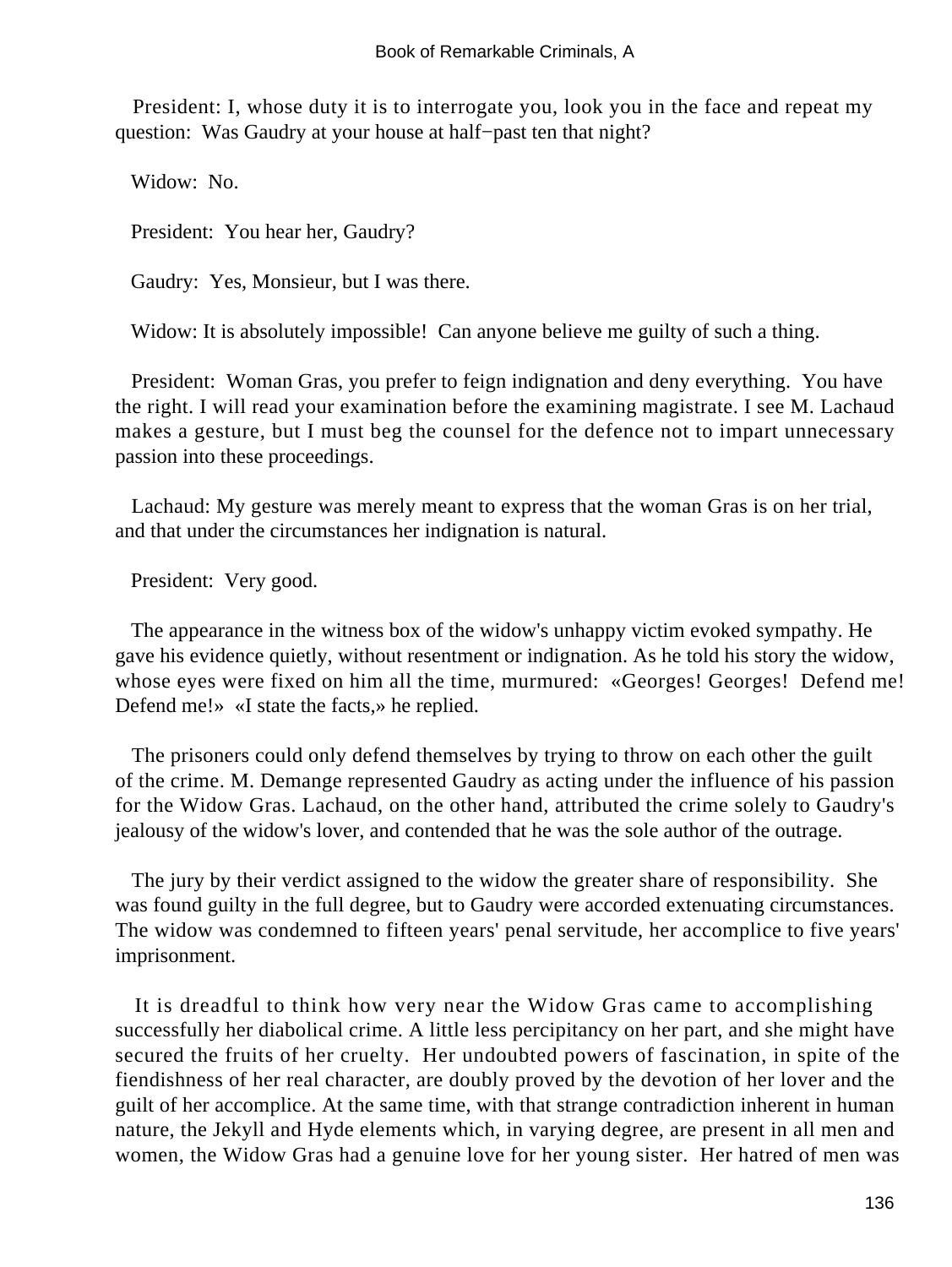reasoned, deliberate, merciless and implacable. There is something almost sadic in the combination in her character of erotic sensibility with extreme cruelty.

Vitalis and Marie Boyer

 I found the story of this case in a brochure published in Paris as one of a series of modern causes celebres. I have compared it with the reports of the trial in the Gazette des Tribunaux.

**I In** the May of 1874, in the town of Montpellier, M. Boyer, a retired merchant, some forty−six years of age, lay dying. For some months previous to his death he had been confined to his bed, crippled by rheumatic gout. As the hour of his death drew near, M. Boyer was filled with a great longing to see his daughter, Marie, a girl of fifteen, and embrace her for the last time. The girl was being educated in a convent at Marseilles. One of M. Boyer's friends offered to go there to fetch her. On arriving at the convent, he was told that Marie had become greatly attracted by the prospect of a religious life. «You are happy,» the Mother Superior had written to her mother, «very happy never to have allowed the impure breath of the world to have soiled this little flower. She loves you and her father more than one can say.» Her father's friend found the girl dressed in the costume of a novice, and was told that she had expressed her desire to take, one day, her final vows. He informed Marie of her father's dying state, of his earnest wish to see her for the last time, and told her that he had come to take her to his bedside. «Take me away from here?» she exclaimed. The Mother Superior, surprised at her apparent reluctance to go, impressed on her the duty of acceding to her father's wish. To the astonishment of both, Marie refused to leave the convent. If she could save her father's life, she said, she would go, but, as that was impossible and she dreaded going out into the world again, she would stay and pray for her father in the chapel of the convent, where her prayers would be quite as effective as by his bedside. In vain the friend and the Mother Superior tried to bend her resolution.

 Happily M. Boyer died before he could learn of his daughter's singular refusal. But it had made an unfavourable impression on the friend's mind. He looked on Marie as a girl without real feeling, an egoist, her religion purely superficial, hiding a cold and selfish disposition; he felt some doubt as to the future development of her character.

M. Boyer left a widow, a dark handsome woman, forty years of age.

 Some twenty years before his death, Marie Salat had come to live with M. Boyer as a domestic servant. He fell in love with her, she became his mistress, and a few months before the birth of Marie, M. Boyer made her his wife. Madame Boyer was at heart a woman of ardent and voluptuous passions that only wanted opportunity to become careless in their gratification. Her husband's long illness gave her such an opportunity. At the time of his death she was carrying on an intrigue with a bookseller's assistant, Leon Vitalis, a young man of twenty−one. Her bed− ridden husband, ignorant of her infidelity, accepted gratefully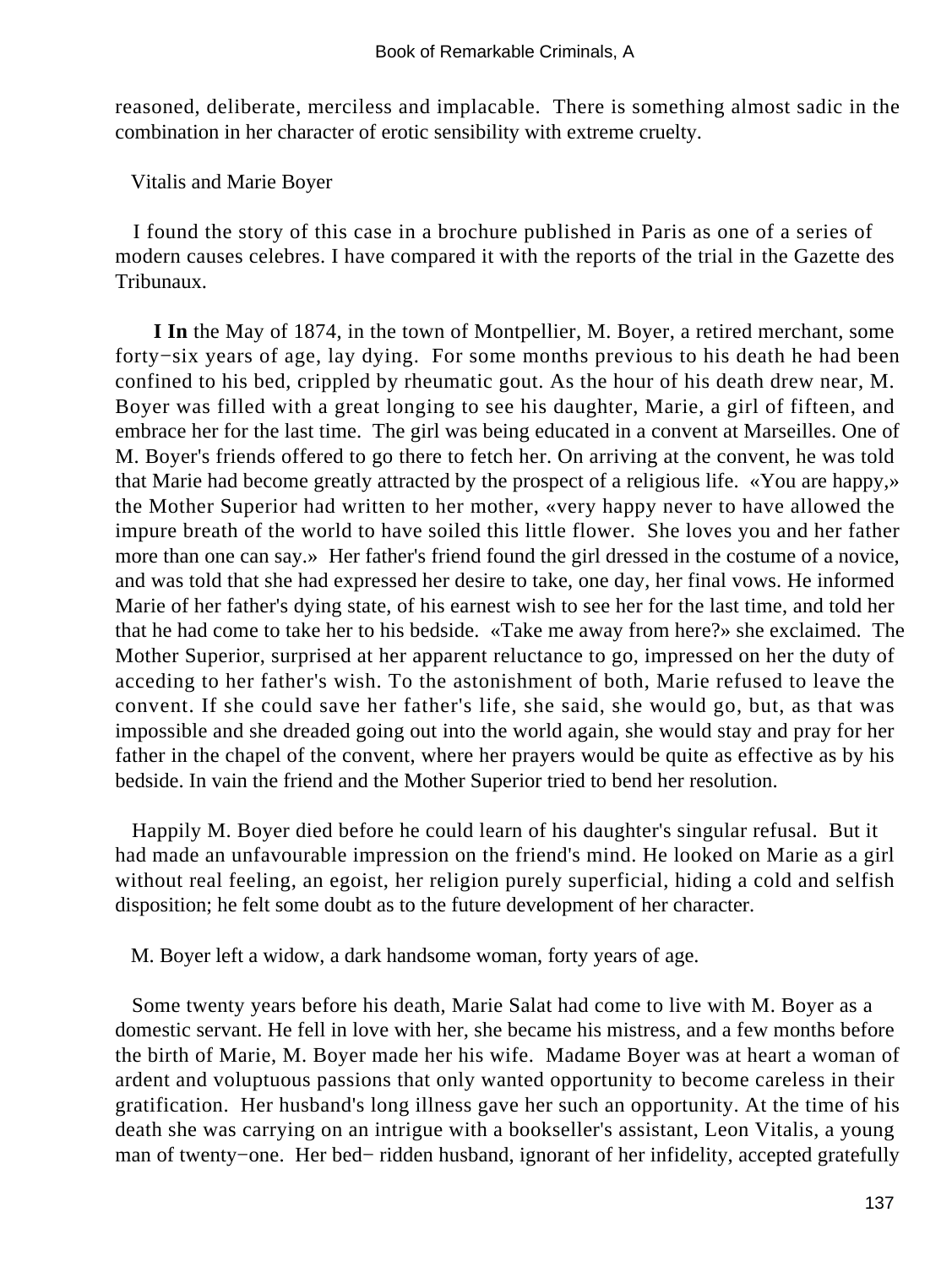the help of Vitalis, whom his wife described as a relative, in the regulation of his affairs. At length the unsuspecting Boyer died. The night of his death Madame Boyer spent with her lover.

The mother had never felt any great affection for her only child.

 During her husband's lifetime she was glad to have Marie out of the way at the convent. But the death of M. Boyer changed the situation. He had left almost the whole of his fortune, about 100,000 francs, to his daughter, appointing her mother her legal guardian with a right to the enjoyment of the income on the cap−

 ital until Marie should come of age. Madame Boyer had not hitherto taken her daughter's religious devotion very seriously. But now that the greater part of her husband's fortune was left to Marie, she realised that, should her daughter persist in her intention of taking the veil, that fortune would in a very few years pass into the hands of the sisterhood. Without delay Madame Boyer exercised her authority, and withdrew Marie from the convent. The girl quitted it with every demonstration of genuine regret.

 Marie Boyer when she left the convent was growing into a tall and attractive woman, her figure slight and elegant, her hair and eyes dark, dainty and charming in her manner. Removed from the influences of convent life, her religious devotion became a thing of the past. In her new surroundings she gave herself up to the enjoyments of music and the theatre. She realised that she was a pretty girl, whose beauty well repaid the hours she now spent in the adornment of her person. The charms of Marie were not lost on Leon Vitalis. Mean and significant in appearance, Vitalis would seem to have been one of those men who, without any great physical recommendation, have the knack of making themselves attractive to women. After her husband's death Madame Boyer had yielded herself completely to his influence and her own undoubted passion for him. She had given him the money with which to purchase a business of his own as a second−hand bookseller. This trade the enterprising and greedy young man combined with money− lending and he clandestine sale of improper books and photographs. To such a man the coming of Marie Boyer was a significant event. She was younger, more attractive than her mother; in a very few years the whole of her father's fortune would be hers. Slowly Vitalis set himself to win the girl's affections. The mother's suspicions were aroused; her jealousy was excited. She sent Marie to complete her education at a convent school in Lyons. This was in the April of 1875. By this time Marie and Vitalis had become friendly enough to arrange to correspond clandestinely during the girl's absence from home. Marie was so far ignorant of the relations of Vitalis with her mother.

 Her daughter sent away, Madame Boyer surrendered herself with complete abandonment to her passion for her lover. At Castelnau, close to Montpellier, she bought a small country house. There she could give full rein to her desire. To the scandal of the occasional passer−by she and her lover would bathe in a stream that passed through the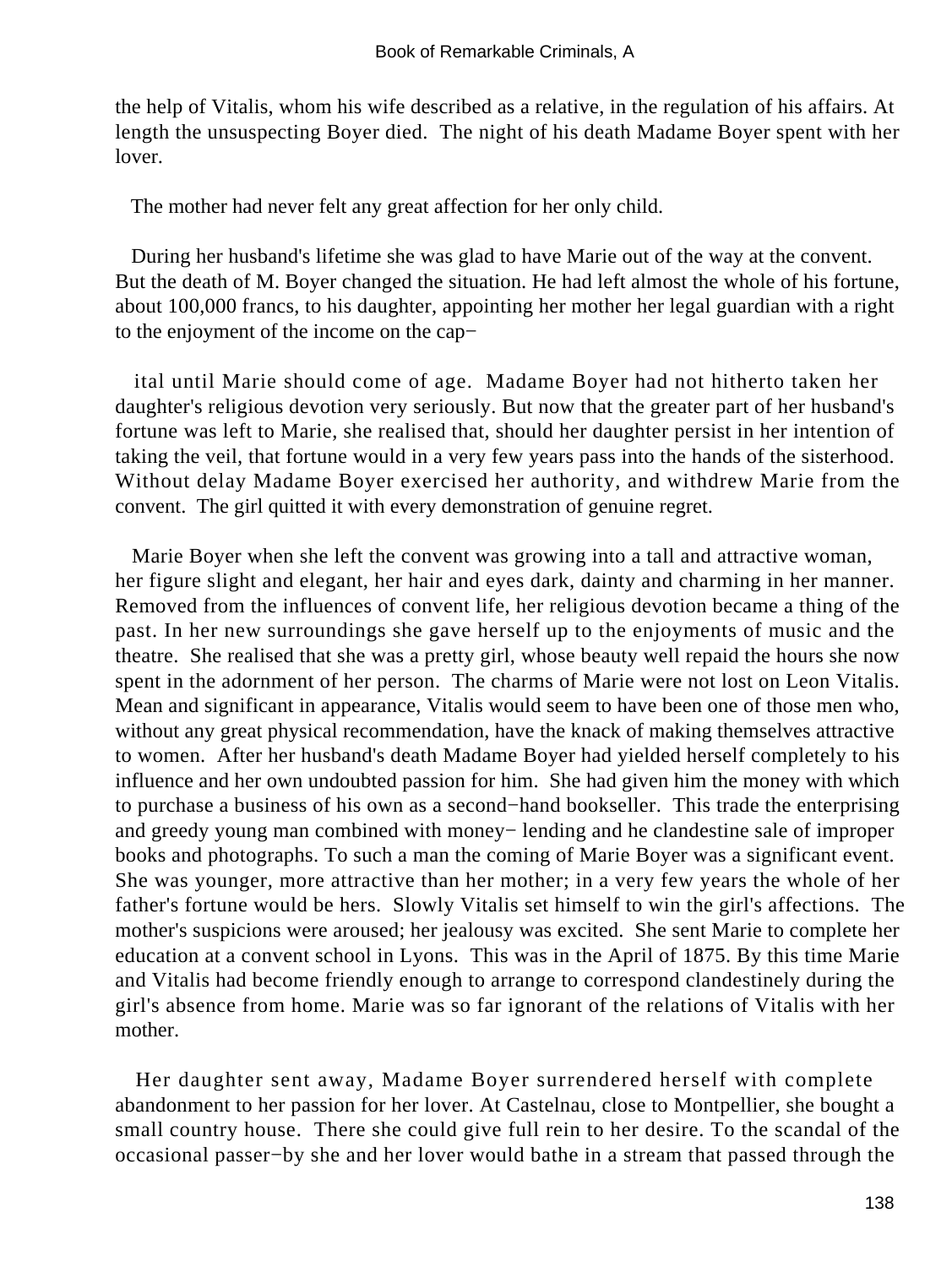property, and sport together on the grass. Indoors there were always books from Vitalis' collection to stimulate their lascivious appetites. This life of pastoral impropriety lasted until the middle of August, when Marie Boyer came home from Lyons.

 Vitalis would have concealed from the young girl as long as he could the nature of his relations with Madame Boyer, but his mistress by her own deliberate conduct made all concealment impossible. Whether from the utter recklessness of her passion for Vitalis, or a desire to kill in her daughter's heart any attachment which she may have felt towards her lover, the mother paraded openly before her daughter the intimacy of her relations with Vitalis, and with the help of the literature with which the young bookseller supplied her, set about corrupting her child's mind to her own depraved level. The effect of her extraordinary conduct was, however, the opposite to what she had intended. The mind of the young girl was corrupted; she was familiarised with vice. But in her heart she did not blame Vitalis for what she saw and suffered; she pitied, she excused him. It was her mother whom she grew to hate, with a hate all the more determined for the cold passionless exterior beneath which it was concealed.

 Madame Boyer's deliberate display of her passion for Vitalis served only to aggravate and intensify in Marie Boyer an unnatural jealousy that was fast growing up between mother and daughter.

 Marie did not return to the school at Lyons. In the winter of 1875, Madame Boyer gave up the country house and, with her daughter, settled in one of the suburbs of Montpellier. In the January of 1876 a theft occurred in her household which obliged Madame Boyer to communicate with the police. Spendthrift and incompetent in the management of her affairs, she was hoarding and suspicious about money itself. Cash and bonds she would hide away in unexpected places, such as books, dresses, even a soup tureen. One of her most ingenious hiding places was a portrait of her late husband, behind which she concealed some bearer bonds in landed security, amounting to about 11,000 francs. One day in January these bonds disappeared. She suspected a theft, and informed the police. Three days later she withdrew her complaint, and no more was heard of the matter. As Marie and Vitalis were the only persons who could have known her secret, the inference is obvious. When, later in the year, Vitalis announced his intention of going to Paris on business, his mistress expressed to him the hope that he would «have a good time» with her bonds. Vitalis left for Paris. But there was now a distinct understanding between Marie and himself. Vitalis had declared himself her lover and asked her to marry him. The following letter, written to him by Marie Boyer in the October of 1876, shows her attitude toward his proposal:

 «I thank you very sincerely for your letter, which has given me very great−pleasure, because it tells me that you are well. It sets my mind at rest, for my feelings towards you are the same as ever. I don't say they are those of love, for I don't know myself; I don't know what such feelings are. But I feel a real affection for you which may well turn to love. How should I not hold in affectionate remembrance one who has done everything for me? But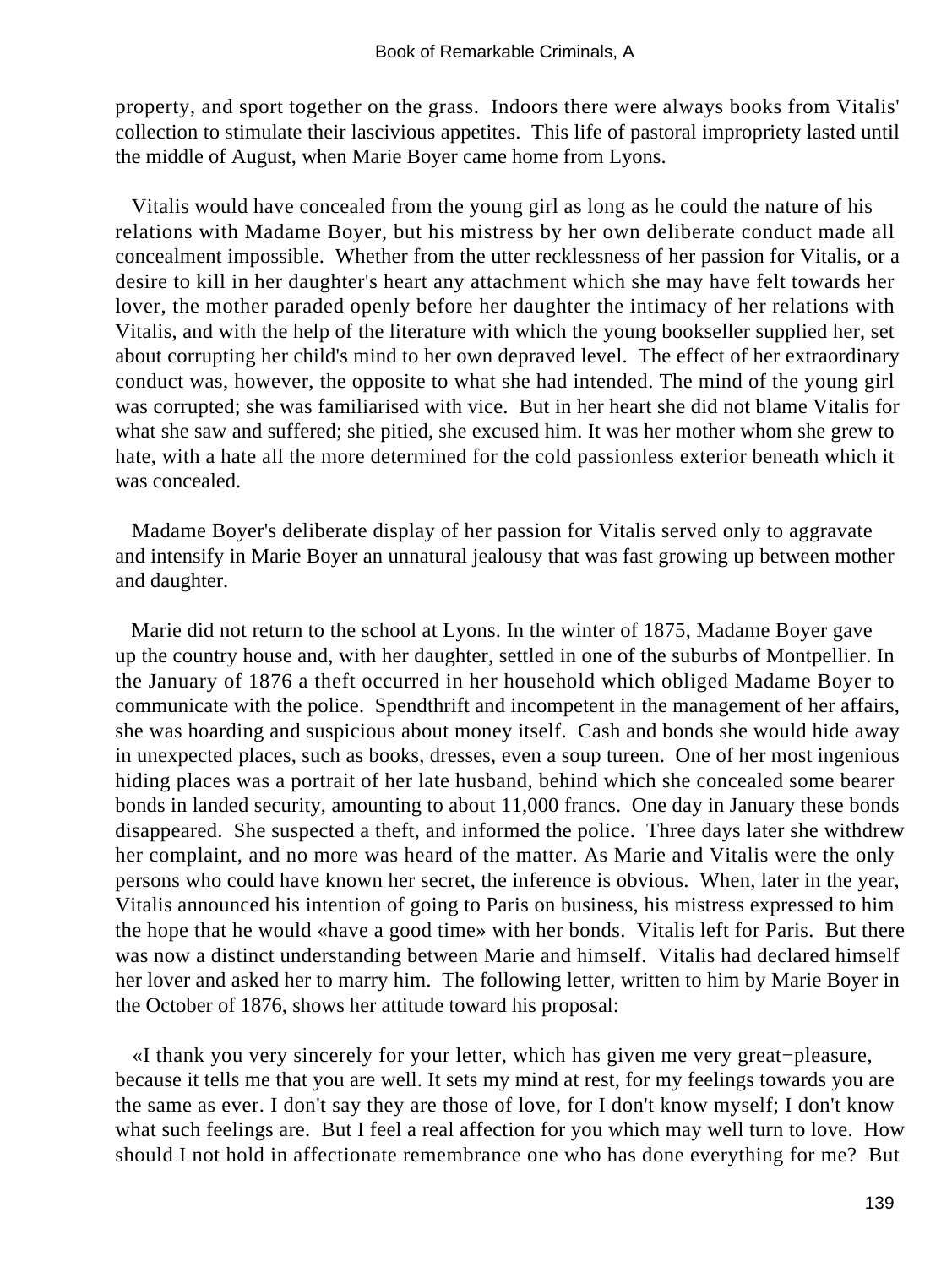love does not come to order. So I can't and don't wish to give any positive answer about our marriage – all depends on circumstances. I don't want any promise from you, I want you to be as free as I am. I am not fickle, you know me well enough for that. So don't ask me to give you any promise. You may find my letter a little cold. But I know too much of life to pledge myself lightly. I assure you I think on it often. Sometimes I blush when I think what marriage means.»

 Madame Boyer, displeased at the theft, had let her lover go without any great reluctance. No sooner had he gone than she began to miss him. Life seemed dull without him. Mother and daughter were united at least in their common regret at the absence of the young bookseller. To vary the monotony of existence, to find if possible a husband for her daughter, Madame Boyer decided to leave Montpellier for Marseilles, and there start some kind of business. The daughter, who foresaw greater amusement and pleasure in the life of a large city, assented willingly. On October 6, 1876, they arrived at Marseilles, and soon after Madame bought at a price considerably higher than their value, two shops adjoining one another in the Rue de la Republique. One was a cheese shop, the other a milliner's.

 The mother arranged that she should look after the cheese shop, while her daughter presided over the milliner's. The two shops were next door to one another. Behind the milliner's was a drawing−room, behind the cheese shop a kitchen; these two rooms communicated with each other by a large dark room at the back of the building. In the kitchen was a trap−door leading to a cellar. The two women shared a bedroom in an adjoining house.

 Vitalis had opposed the scheme of his mistress to start shop− keeping in Marseilles. He knew how unfitted she was to undertake a business of any kind. But neither mother nor daughter would relinquish the plan. It remained therefore to make the best of it. Vitalis saw that he must get the business into his own hands; and to do that, to obtain full control of Madame Boyer's affairs, he must continue to play the lover to her. To the satisfaction of the two women, he announced his intention of coming to Marseilles in the New Year of 1877. It was arranged that he should pass as a nephew of Madame Boyer, the cousin of Marie. He arrived at Marseilles on January 1, and received a cordial welcome. Of the domestic arrangements that ensued, it is sufficient to say that they were calculated to whet the jealousy and inflame the hatred that Marie felt towards her mother, who now persisted as before in parading before her daughter the intimacy of her relations with Vitalis.

 In these circumstances Vitalis succeeded in extracting from his mistress a power of attorney, giving him authority to deal with her affairs and sell the two businesses, which were turning out unprofitable. This done, he told Marie, whose growing attachment to him, strange as it may seem, had turned to love, that now at last they could be free. He would sell the two shops, and with the money released by the sale they could go away to−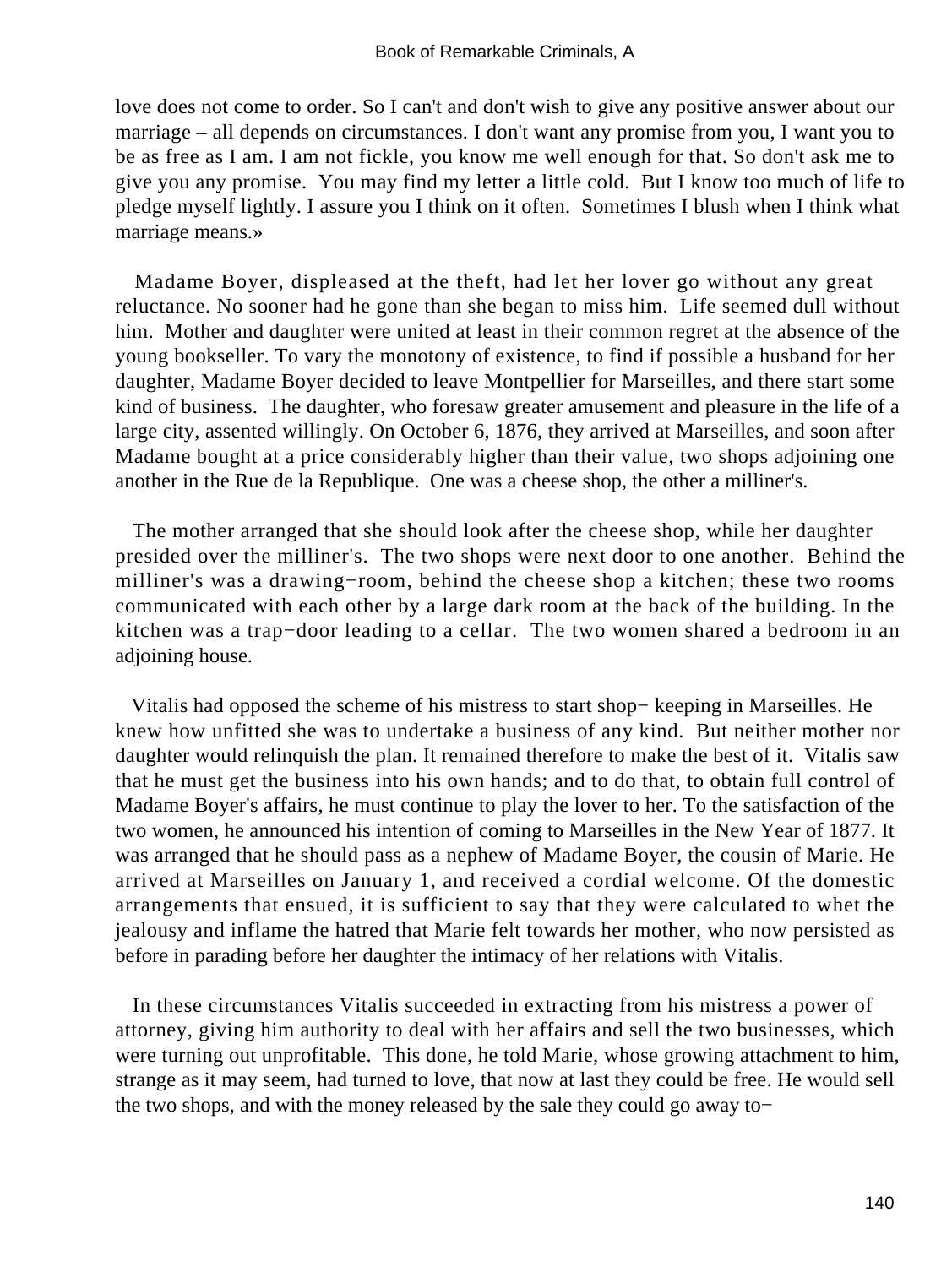gether. Suddenly Madame Boyer fell ill, and was confined to her bed. Left to themselves, the growing passion of Marie Boyer for Vitalis culminated in her surrender. But for the sick mother the happiness of the lovers was complete. If only her illness were more serious, more likely to be fatal in its result! «If only God would take her!» said Vitalis. «Yes,» replied her daughter, «she has caused us so much suffering!»

 To Madame Boyer her illness had brought hours of torment, and at last remorse. She realised the duplicity of her lover, she knew that he meant to desert her for her daughter, she saw what wrong she had done that daughter, she suspected even that Marie and Vitalis were poisoning her. Irreligious till now, her thoughts turned to religion. As soon as she could leave her bed she would go to Mass and make atonement for her sin; she would recover her power of attorney, get rid of Vitalis for good and all, and send her daughter back to a convent. But it was too late. Nemesis was swift to overtake the hapless woman. Try as he might, Vitalis had found it impossible to sell the shops at anything but a worthless figure. He had no money of his own, with which to take Marie away. He knew that her mother had resolved on his instant dismissal.

 As soon as Madame Boyer was recovered sufficiently to leave her bed, she turned on her former lover, denounced his treachery, accused him of robbing and swindling her, and bade him go without delay. To Vitalis dismissal meant ruin, to Marie it meant the loss of her lover. During her illness the two young people had wished Madame Boyer dead, but she had recovered. Providence or Nature having refused to assist Vitalis, he resolved to fall back on art. He gave up a whole night's rest to the consideration of the question. As a result of his deliberations he suggested to the girl of seventeen the murder of her mother. «This must end,» said Vitalis. «Yes, it must,» replied Marie. Vitalis asked her if she had any objection to such a crime. Marie hesitated, the victim was her mother. Vitalis reminded her what sort of a mother she had been to her. The girl said that she was terrified at the sight of blood; Vitalis promised that her mother should be strangled. At length Marie consented. That night on some slight pretext Madame Boyer broke out into violent reproaches against her daughter. She little knew that every reproach she uttered served only to harden in her daughter's heart her unnatural resolve.

On the morning of March 19 Madame Boyer rose early to go to Mass.

 Before she went out, she reminded Vitalis that this was his last day in her service, that when she returned she would expect to find him gone. It was after seven when she left the house. The lovers had no time to lose; the deed must be done immediately on the mother's return. They arranged that Vitalis should get rid of the shop−boy, and that, as soon as he had gone, Marie should shut and lock the front doors of the two shops. At one o'clock Madame Boyer came back. She expressed her astonishment and disgust that Vitalis still lingered, and threatened to send for the police to turn him out. Vitalis told the shop−boy that he could go away for a few hours; they had some family affairs to settle. The boy departed. Madame Boyer, tired after her long morning in the town, was resting on a sofa in the sitting−room, at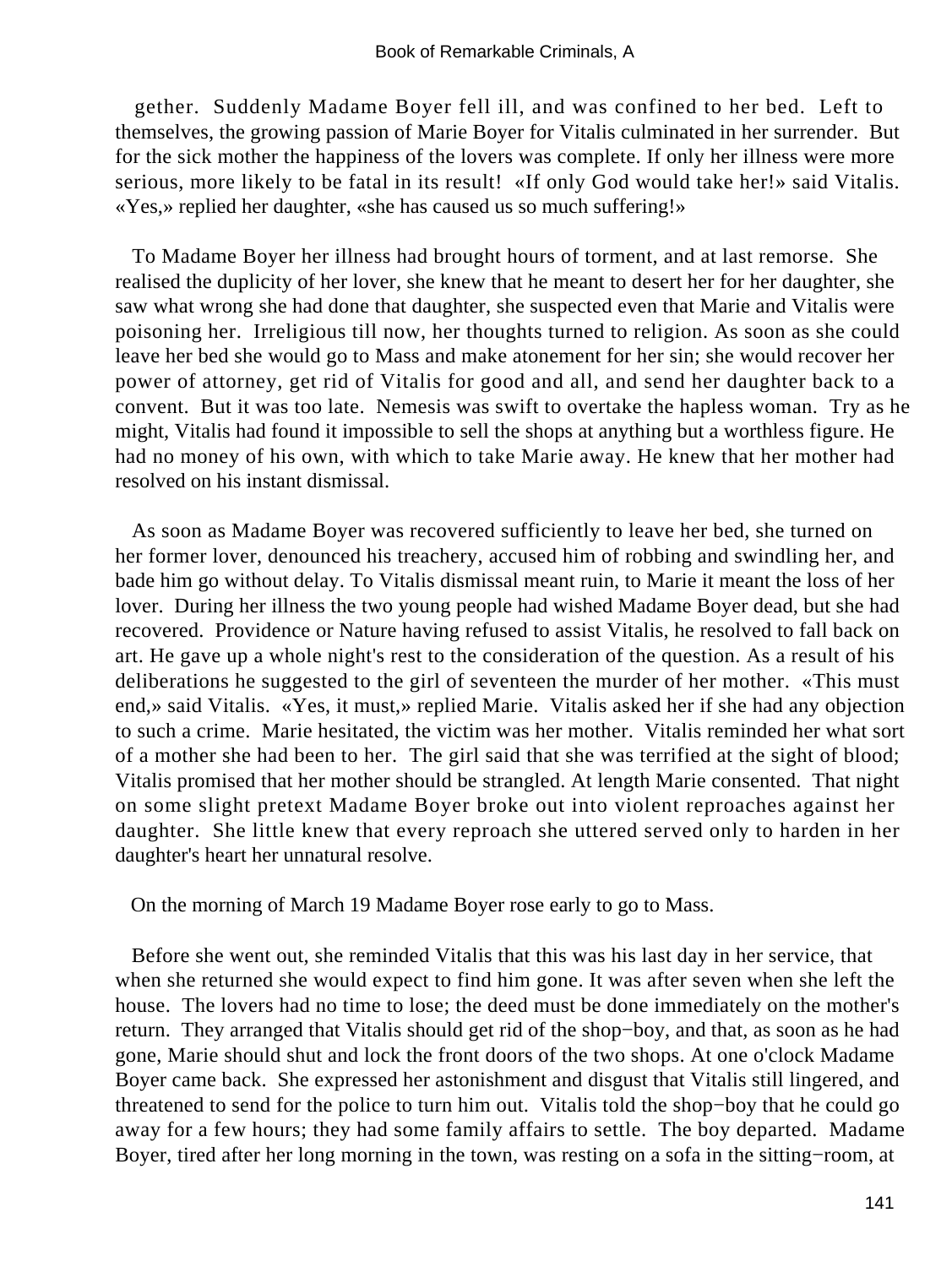the back of the milliner's shop. Vitalis entered the room, and after a few heated words, struck her a violent blow in the chest. She fell back on the sofa, calling to her daughter to come to her assistance. The daughter sought to drown her mother's cries by banging the doors, and opening and shutting drawers. Vitalis, who was now trying to throttle his victim, called to Marie to shut the front doors of the two shops.

 To do so Marie had to pass through the sitting−room, and was a witness to the unsuccessful efforts of Vitalis to strangle her mother. Having closed the doors, she retired into the milliner's shop to await the issue. After a few moments her lover called to her for the large cheese knife; he had caught up a kitchen knife, but in his struggles it had slipped from his grasp. Quickly Marie fetched the knife and returned to the sitting−room. There a desperate struggle was taking place between the man and woman. At one moment it seemed as if Madame Boyer would get the better of Vitalis, whom nature had not endowed greatly for work of this kind. Marie came to his aid. She kicked and beat her mother, until at last the wretched creature released her hold and sank back exhausted. With the cheese knife, which her daughter had fetched, Vitalis killed Madame Boyer.

 They were murderers now, the young lovers. What to do with the body? The boy would be coming back soon. The cellar under the kitchen seemed the obvious place of concealment. With the help of a cord the body was lowered into the cellar, and Marie washed the floor of the sitting−room. The boy came back. He asked where Madame Boyer was. Vitalis told him that she was getting ready to return to Montpellier the same evening, and that he had arranged to go with her, but that he had no intention of doing so; he would accompany her to the station, he said, and then at the last moment, just as the train was starting, slip away and let her go on her journey alone. To the boy, who knew enough of the inner history of the household to enjoy the piquancy of the situation, such a trick seemed quite amusing. He went away picturing in his mind the scene at the railway station and its humorous possibilities.

 At seven o'clock Vitalis and Marie Boyer were alone once more with the murdered woman. They had the whole night before them. Vitalis had already considered the matter of the disposal of the body. He had bought a pick and spade. He intended to bury his former mistress in the soil under the cellar. After that had been done, he and Marie would sell the business for what it would fetch, and go to Brussels – an admirable plan, which two unforeseen circumstances defeated. The Rue de la Republique was built on a rock, blasted out for the purpose. The shop−boy had gone to the station that evening to enjoy the joke which, he believed, was to be played on his mistress.

 When Vitalis tried to dig a grave into the ground beneath the cellar he realised the full horror of the disappointment. What was to be done? They must throw the body into the sea. But how to get it there? The crime of Billoir, an old soldier, who the year before in Paris had killed his mistress in a fit of anger and cut up her body, was fresh in the recollection of Vitalis. The guilty couple decided to dismember the body of Madame Boyer and so disfigure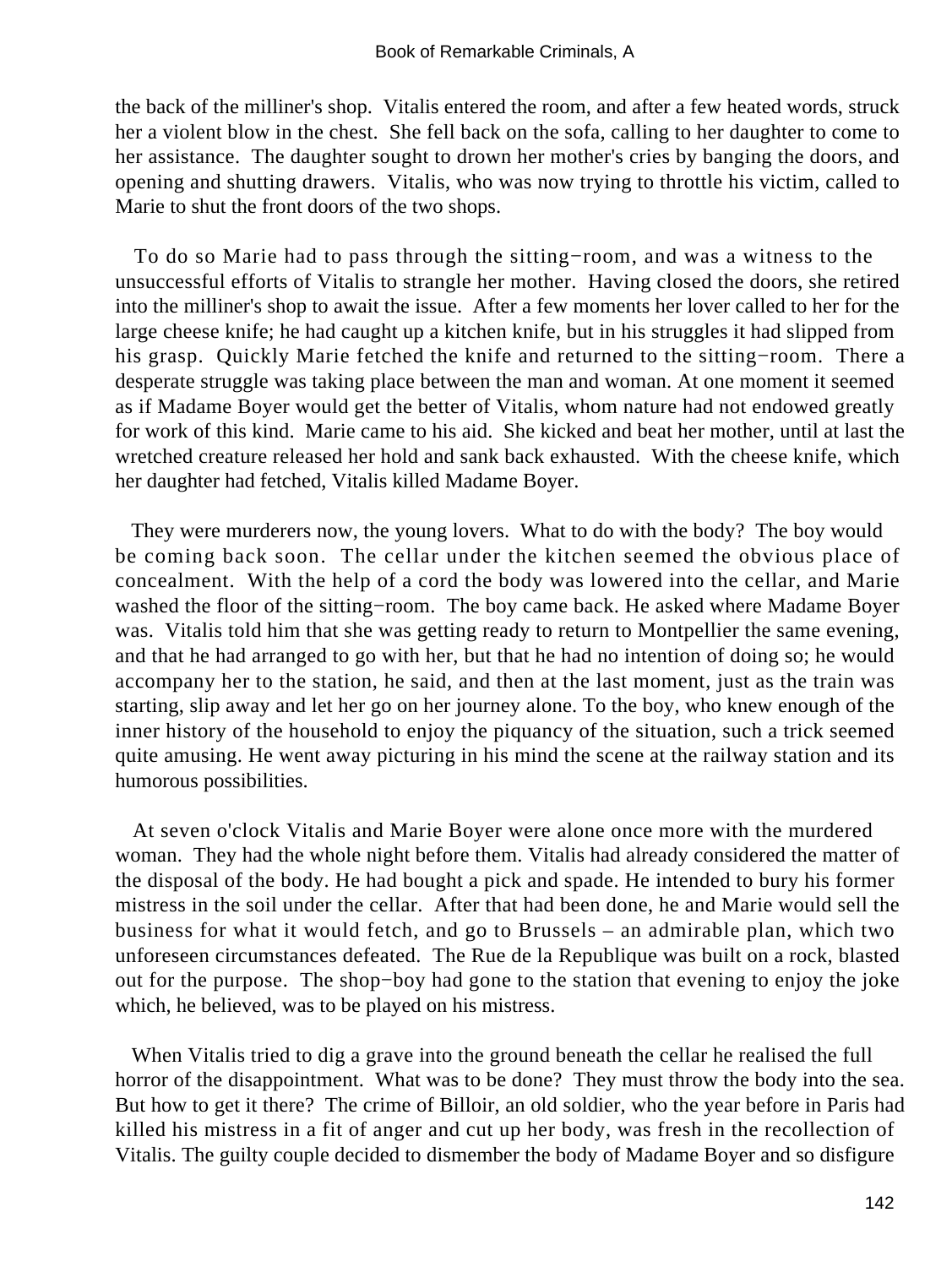her face as to render it unrecognisable. In the presence of Marie, Vitalis did this, and the two lovers set out at midnight to discover some place convenient for the reception of the remains. They found the harbour too busy for their purpose, and decided to wait until the morrow, when they would go farther afield. They returned home and retired for the night, occupying the bed in which Madame Boyer had slept the night before.

 On the morning of the 20th the lovers rose early, and a curious neighbour, looking through the keyhole, saw them counting joyously money and valuables, as they took them from Madame Boyer's cash−box. When the shop−boy arrived, he asked Vitalis for news of Madame Boyer. Vitalis told him that he had gone with her to the station, that she had taken the train to Montpellier, and that, in accordance with his plan, he had given her the slip just as the train was starting. This the boy knew to be false: he had been to the station himself to enjoy the fun, and had seen neither Vitalis nor Madame Boyer. He began to suspect some mystery. In the evening, when the shops had been closed, and he had been sent about his business, he waited and watched. In a short time he saw Vitalis and Marie Boyer leave the house, the former dragging a hand−cart containing two large parcels, while Marie walked by his side. They travelled some distance with their burden, leaving the city behind them, hoping to find some deserted spot along the coast where they could conceal the evidence of their crime. Their nerves were shaken by meeting with a custom−house officer, who asked them what it was they had in the cart. Vitalis answered that it was a traveller's luggage, and the officer let them pass on. But soon after, afraid to risk another such experience, the guilty couple turned out the parcels into a ditch, covered them with stones and sand, and hurried home.

The next day, the shop–boy and the inquisitive neighbour having consulted together, went to the Commissary of Police and told him of the mysterious disappearance of Madame Boyer. The Commissary promised to investigate the matter, and had just dismissed his informants when word was brought to him of the discovery, in a ditch outside Marseilles, of two parcels containing human remains. He called back the boy and took him to view the body at the Morgue. The boy was able, by the clothes, to identify the body as that of his late mistress. The Commissary went straight to the shops in the Rue de la Republique, where he found the young lovers preparing for flight. At first they denied all knowledge of the crime, and said that Madame Boyer had gone to Montpellier. They were arrested, and it was not long before they both confessed their guilt to the examining magistrate.

 Vitalis and Marie Boyer were tried before the Assize Court at Aix on July 2, 1877. Vitalis is described as mean and insignificant in appearance, thin, round−backed, of a bilious complexion; Marie Boyer as a pretty, dark girl, her features cold in expression, dainty and elegant. At her trial she seemed to be still so greatly under the influence of Vitalis that during her interrogatory the President sent him out of court. To the examining magistrate Marie Boyer, in describing her mother's mur− der, had written, «I cannot think how I came to take part in it. I, who wouldn't have stayed in the presence of a corpse for all the money in the world.» Vitalis was condemned to death, and was executed on August 17. He died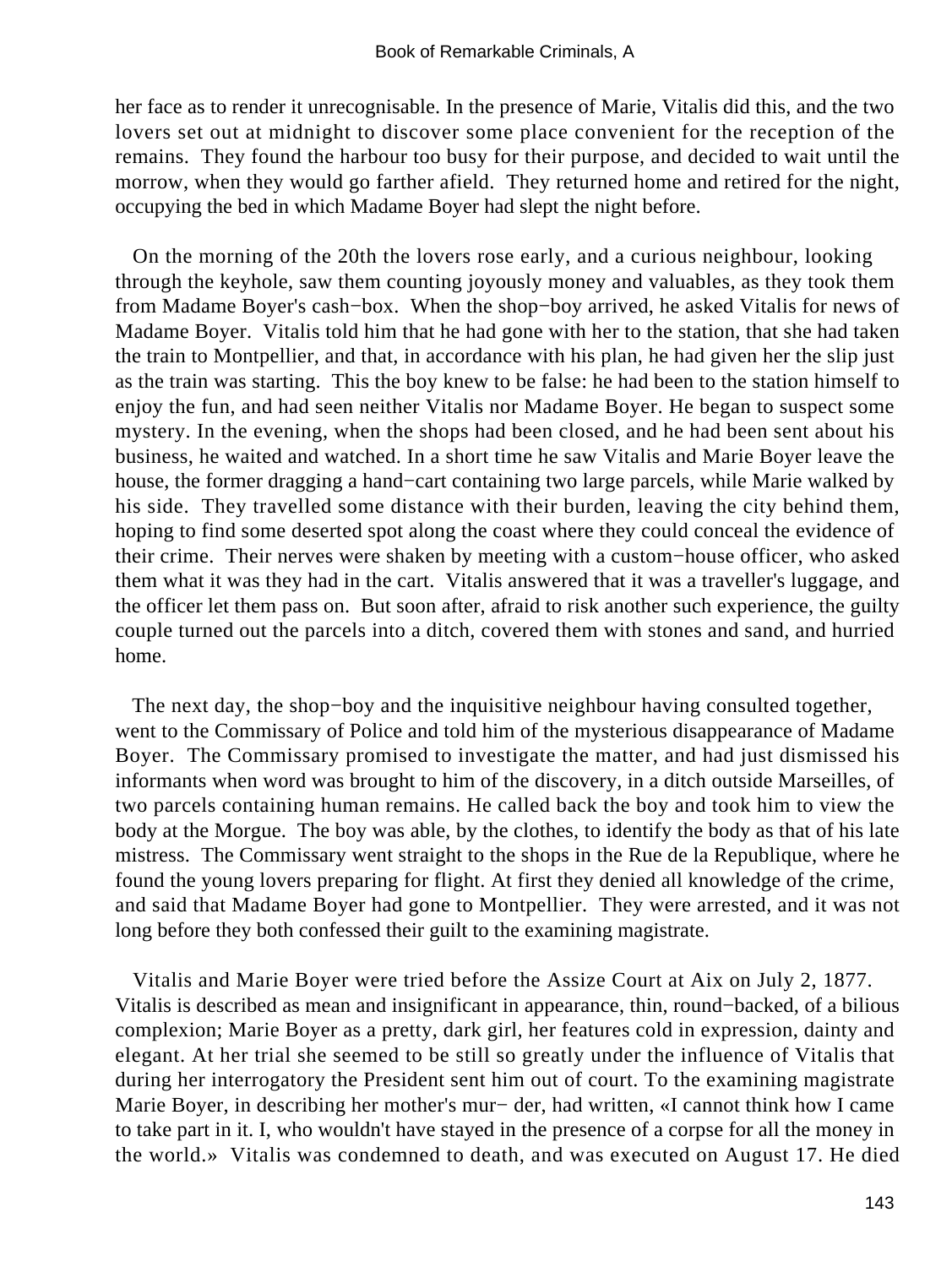fearful and penitent, acknowledging his miserable career to be a warning to misguided youth. Extenuating circumstances were accorded to Marie Boyer, and she was sentenced to penal servitude for life. Her conduct in prison was so repentant and exemplary that she was released in 1892.

 M. Proal, a distinguished French judge, and the author of some important works on crime, acted as the examining magistrate in the case of Vitalis and Marie Boyer. He thus sums up his impression of the two criminals: «Here is an instance of how greed and baseness on the one side, lust and jealousy on the other, bring about by degrees a change in the characters of criminals, and, after some hesitation, the suggestion and accomplishment of parricide, Is it necessary to seek an explanation of the crime in any psychic abnormality which is negatived to all appearances by the antecedents of the guilty pair? Is it necessary to ask it of anatomy or physiology? Is not the crime the result of moral degradation gradually asserting itself in two individuals, whose moral and intellectual faculties are the same as those of other men, but who fall, step by step, into vice and crime? It is by a succession of wrongful acts that a man first reaches the frontier of crime and then at length crosses it.»

## The Fenayrou Case

 There is an account of this case in Bataille «Causes Criminelles et Mondaines» (1882), and in Mace's book, «Femmes Criminelles.» It is alluded to in «Souvenirs d'un President d'Assises,» by Berard des Glajeux. The murder of the chemist Aubert by Marin Fenayrou and his wife Gabrielle was perpetrated near Paris in the year 1882. In its beginning the story is commonplace enough. Fenayrou was the son of a small chemist in the South of France, and had come to Paris from the Aveyron Department to follow his father's vocation. He obtained a situation as apprentice in the Rue de la Ferme des Mathurins in the shop of a M. Gibon. On the death of M. Gibon his widow thought she saw in Fenayrou a man capable of carrying on her late husband's business. She gave her daughter in marriage to her apprentice, and installed him in the shop. The ungrateful son−in−law, sure of his wife and his business and contrary to his express promise, turned the old lady out of the house. This occurred in the year 1870, Fenayrou being then thirty years of age, his wife, Gabrielle, seventeen.

 They were an ill−assorted and unattractive couple. The man, a compound of coarse brutality and shrewd cunning, was at heart lazy and selfish, the woman a spoilt child, in whom a real want of feeling was supplied by a shallow sentimentalism. Vain of the superior refinement conferred on her by a good middle−class education, she despised and soon came to loathe her coarse husband, and lapsed into a condition of disappointment and discontent that was only relieved superficially by an extravagant devotion to religious exercises.

 It was in 1875, when the disillusionment of Mme. Fenayrou was complete, that her husband received into his shop a pupil, a youth of twenty−one, Louis Aubert. He was the son of a Norman tradesman. The ambitious father had wished his son to enter the church, but the son preferred to be a chemist. He was a shrewd, hard−working fellow, with an eye to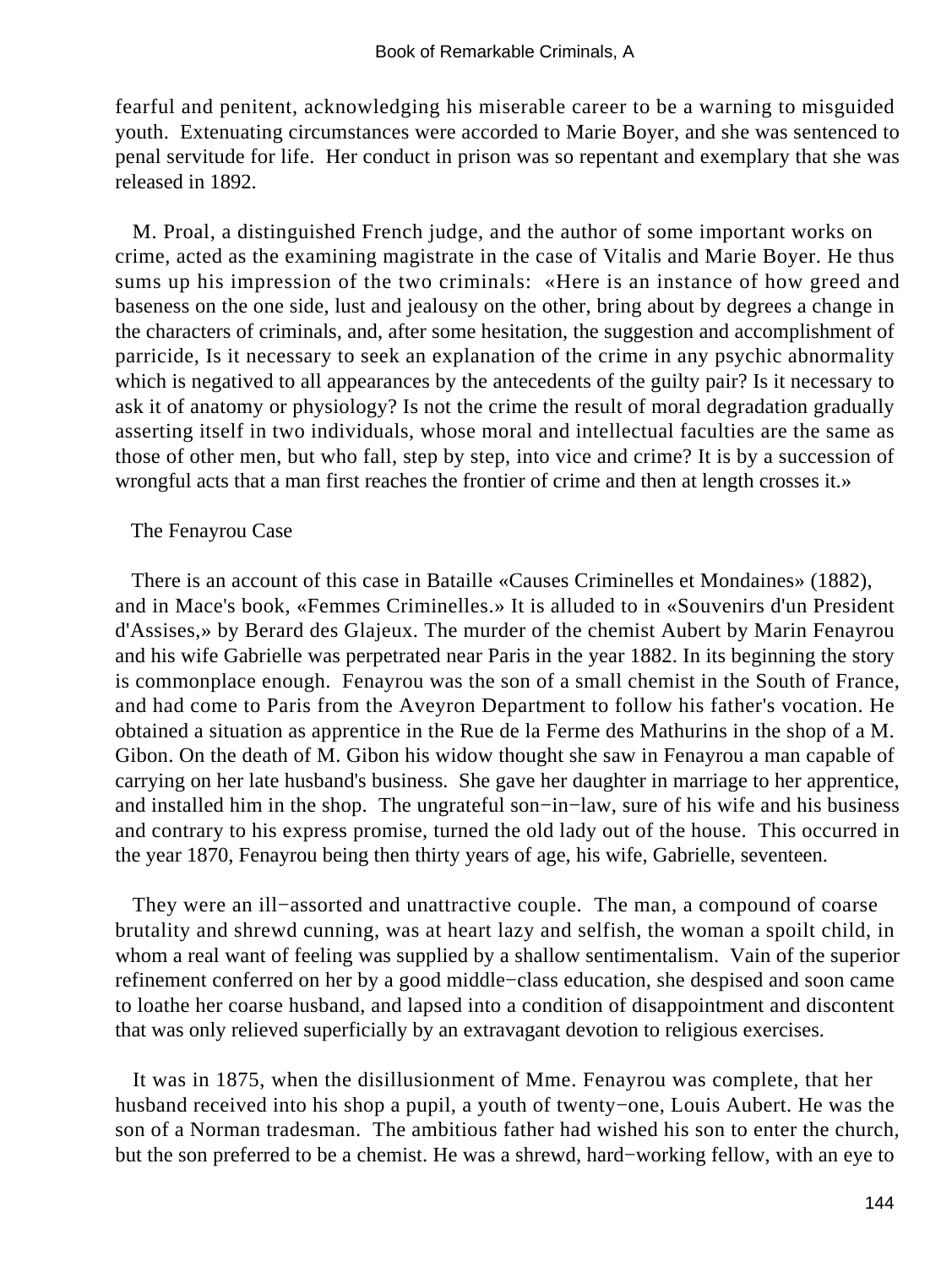the main chance and a taste for pleasures that cost him nothing, jovial, but vulgar and self− satisfied, the kind of man who, having enjoyed the favours of woman, treats her with arrogance and contempt, till from loving she comes to loathe him – a characteristic example, according to M. Bourget, of le faux homme a femmes. Such was Aubert, Fenayrou's pupil. He was soon to become something more than pupil.

 Fenayrou as chemist had not answered to the expectations of his mother−in−law. His innate laziness and love of coarse pleasures had asserted themselves. At first his wife had shared in the enjoyments, but as time went on and after the birth of their two children, things became less prosperous. She was left at home while Fenayrou spent his time in drinking bocks of beer, betting and attending race−meetings. It was necessary, under these circumstances, that someone should attend to the business of the shop. In Aubert Fenayrou found a ready and willing assistant.

 From 1876 to 1880, save for an occasional absence for military service, Aubert lived with the Fenayrous, managing the business and making love to the bored and neglected wife, who after a few months became his mistress. Did Fenayrou know of this intrigue or not? That is a crucial question in the case. If he did not, it was not for want of warning from certain of his friends and neighbours, to whom the intrigue was a matter of common knowledge. Did he refuse to believe in his wife's guilt? or, dependent as he was for his living on the exertions of his assistant, did he deliberately ignore it, relying on his wife's attractions to keep the assiduous Aubert at work in the shop? In any case Aubert's arrogance, which had increased with the consciousness of his importance to the husband and his conquest of the wife, led in August of 1880, to a rupture. Aubert left the Fenayrous and bought a business of his own on the Boulevard Malesherbes.

 Before his departure Aubert had tried to persuade Mme. Gibon to sell up her son−in−law by claiming from him the unpaid purchase− money for her husband's shop. He represented Fenayrou as an idle gambler, and hinted that he would find her a new purchaser. Such an underhand proceeding was likely to provoke resentment if it should come to the ears of Fenayrou. During the two years that elapsed between his departure from Fenayrou's house and his murder, Aubert had prospered in his shop on the Boulevard Malesherbes, whilst the fortunes of the Fenayrous had steadily deteriorated.

 At the end of the year 1881 Fenayrou sold his shop and went with his family to live on one of the outer boulevards, that of Gouvion−Saint−Cyr. He had obtained a post in a shady mining company, in which he had persuaded his mother−in−law to invest 20,000 francs. He had attempted also to make money by selling fradulent imitations of a famous table−water. For this offence, at the beginning of 1882, he was condemned by the Correctional Tribunal of Paris to three months' imprisonment and 1,000 francs costs.

 In March of 1882 the situation of the Fenayrous was parlous, that of Aubert still prosperous.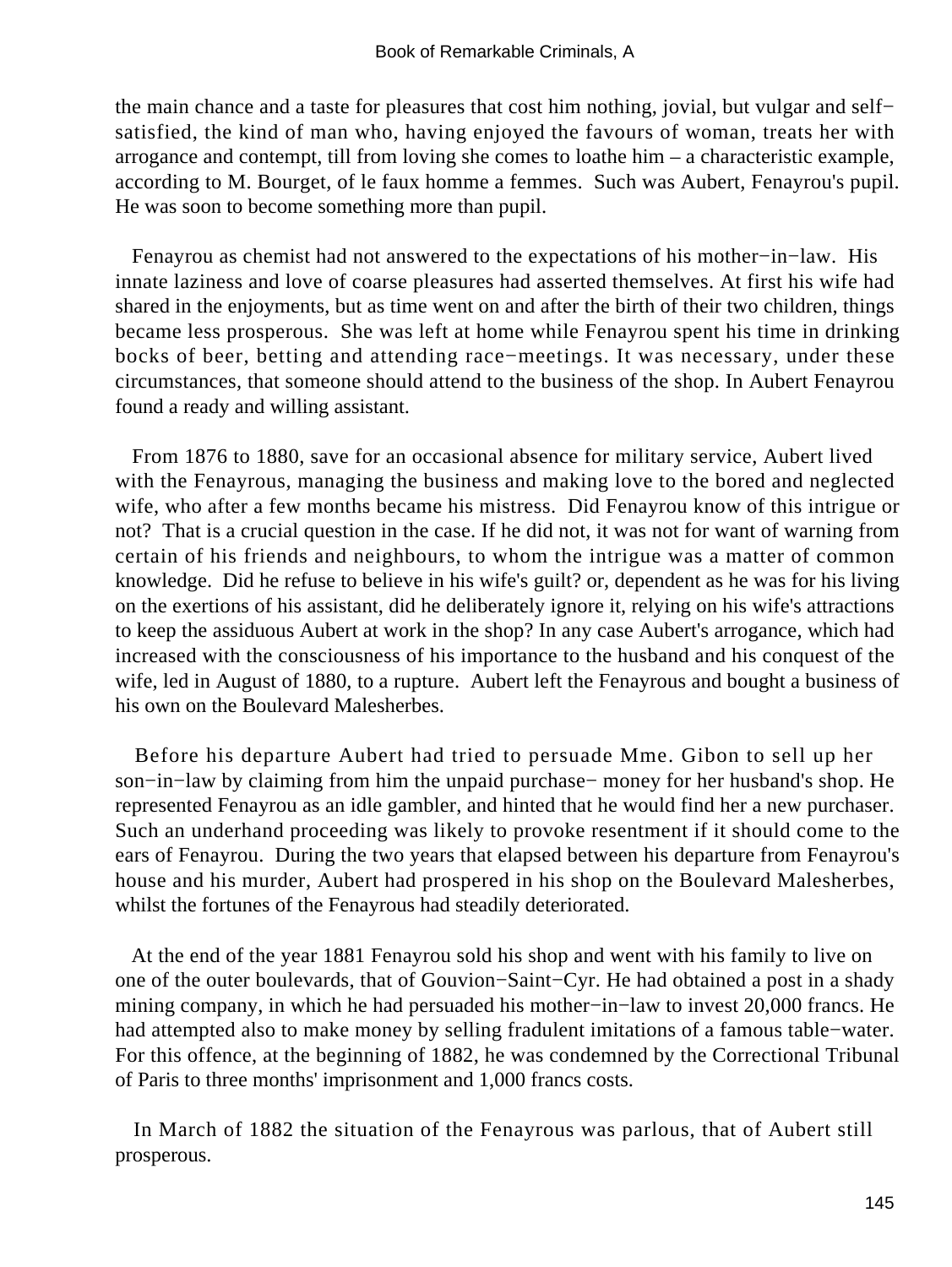Since Aubert's departure Mme. Fenayrou had entertained another lover, a gentleman on the staff of a sporting newspaper, one of Fenayrou's turf acquaintances. This gentleman had found her a cold mistress, preferring the ideal to the real. As a murderess Madame Fenayrou overcame this weakness.

 If we are to believe Fenayrou's story, the most critical day in his life was March 22, 1882, for it was on that day, according to his account, that he learnt for the first time of his wife's intrigue with Aubert. Horrified and enraged at the discovery, he took from her her nuptial wreath, her wedding−ring, her jewellery, removed from its frame her picture in charcoal which hung in the drawing−room, and told her, paralysed with terror, that the only means of saving her life was to help him to murder her lover.

 Two months later, with her assistance, this outraged husband accomplished his purpose with diabolical deliberation. He must have been well aware that, had he acted on the natural impulse of the moment and revenged himself then and there on Aubert, he would have committed what is regarded by a French jury as the most venial of crimes, and would have escaped with little or no punishment. He preferred, for reasons of his own, to set about the commission of a deliberate and cold−blooded murder that bears the stamp of a more sinister motive than the vengeance of a wronged husband.

 The only step he took after the alleged confession of his wife on March 22 was to go to a commissary of police and ask him to recover from Aubert certain letters of his wife's that were in his possession. This the commissary refused to do. Mme. Gibon, the mother–in–law, was sent to Aubert to try to recover the letters, but Aubert declined to give them up, and wrote to Mme. Fenayrou:

 «Madame, to my displeasure I have had a visit this morning from your mother, who has come to my home and made a most unnecessary scene and reproached me with facts so serious that I must beg you to see me without delay. It concerns your honour and mine.... I have no fear of being confronted with your husband and yourself. I am ready, when you wish, to justify myself. . . . Please do all you can to prevent a repetition of your mother's visit or I shall have to call in the police.»

 It is clear that the Fenayrous attached the utmost importance to the recovery of this correspondence, which disappeared with Aubert's death. Was the prime motive of the murder the recovery and destruction of these letters? Was Aubert possessed of some knowledge concerning the Fenayrous that placed them at his mercy?

 It would seem so. To a friend who had warned him of the danger to which his intimacy with Gabrielle Fenayrou exposed him, Aubert had replied, «Bah! I've nothing to fear. I hold them in my power.» The nature of the hold which Aubert boasted that he possessed over these two persons remains the unsolved mystery of the case, «that limit of investigation,» in the words of a French judge, «one finds in most great cases, beyond which justice strays into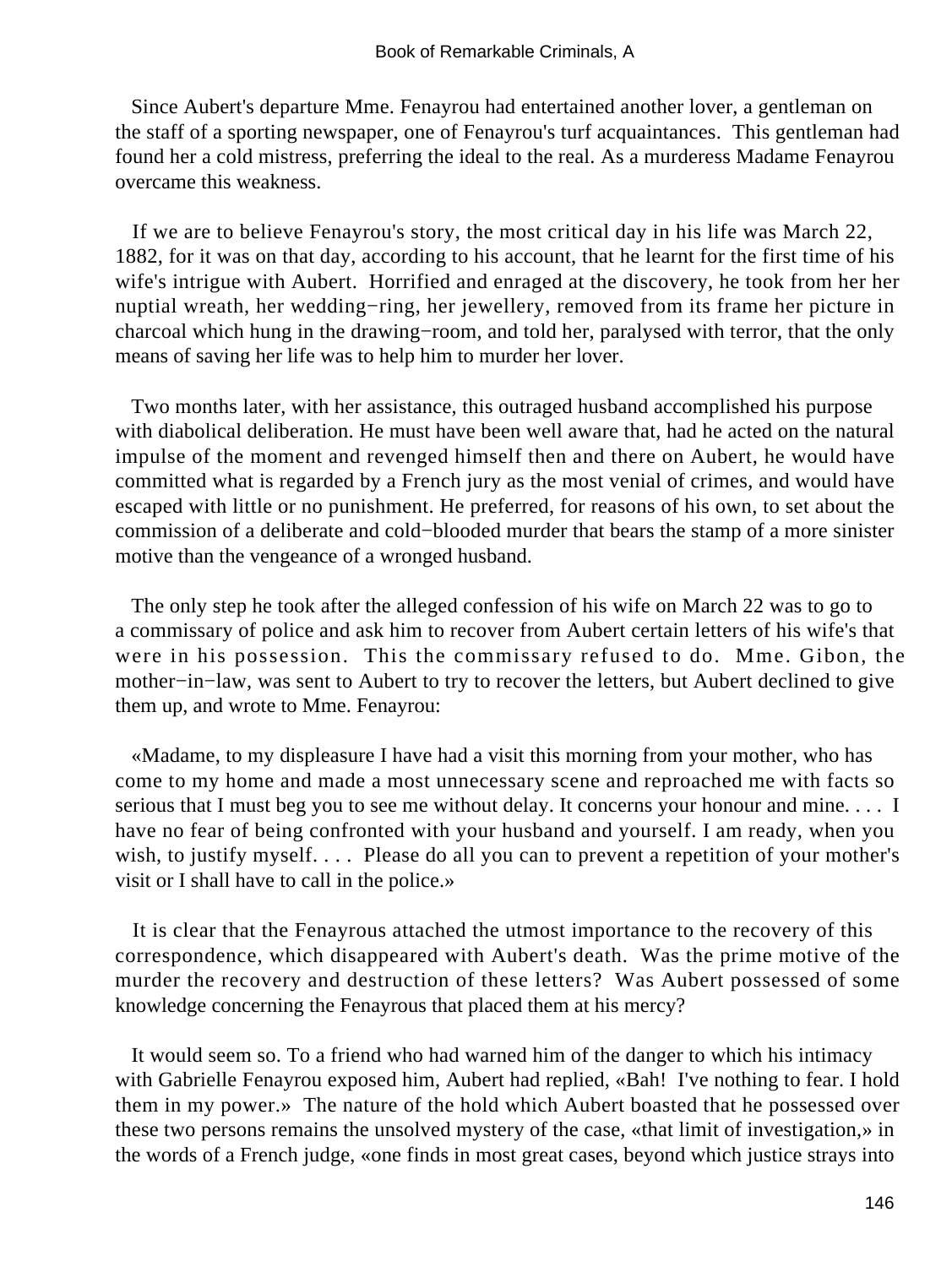## the unknown.»

 That such a hold existed, Aubert's own statement and the desperate attempts made by the Fenayrous to get back these letters, would seem to prove beyond question. Had Aubert consented to return them, would he have saved his life? It seems probable. As it was, he was doomed. Fenayrou hated him. They had had a row on a race−course, in the course of which Aubert had humiliated his former master. More than this, Aubert had boasted openly of his relations with Mme. Fenayrou, and the fact had reached the ears of the husband. Fenayrou believed also, though erroneously, that Aubert had informed against him in the matter of the table−water fraud. Whether his knowledge of Aubert's relations with his wife was recent or of long standing, he had other grounds of hate against his former pupil. He himself had failed in life, but he saw his rival prosperous, arrogant in his prosperity, threatening, dangerous to his peace of mind; he envied and feared as well as hated him. Cruel, cunning and sinister, Fenayrou spent the next two months in the meditation of a revenge that was not only to remove the man he feared, but was to give him a truly fiendish opportunity of satisfying his ferocious hatred.

 And the wife what of her share in the business? Had she also come to hate Aubert? Or did she seek to expiate her guilt by assisting her husband in the punishment of her seducer? A witness at the trial described Mme. Fenayrou as «a soft paste» that could be moulded equally well to vice or virtue, a woman destitute of real feeling or strength of will, who, under the direction of her husband, carried out implicitly, precisely and carefully her part in an atrocious murder, whose only effort to prevent the commission of such a deed was to slip away into a church a few minutes before she was to meet the man she was decoying to his death, and pray that his murder might be averted.

 Her religious sense, like the images in the hat of Louis XI., was a source of comfort and consolation in the doing of evil, but powerless to restrain her from the act itself, in the presence of a will stronger than her own. At the time of his death Aubert contemplated marriage, and had advertised for a wife. If Mme. Fenayrou was aware of this, it may have served to stimulate her resentment against her lover, but there seems little reason to doubt that, left to herself, she would never have had the will or the energy to give that resentment practical expression. It required the dictation of the vindictive and malevolent Fenayrou to crystallise her hatred of Aubert into a deliberate participation in his murder.

 Eight or nine miles north−west of Paris lies the small town of Chatou, a pleasant country resort for tired Parisians. Here Madeleine Brohan, the famous actress, had inhabited a small villa, a two−storied building. At the beginning of 1882 it was to let. In the April of that year a person of the name of «Hess» agreed to take it at a quarterly rent of 1,200 francs, and paid 300 in advance. «Hess» was no other than Fenayrou – the villa that had belonged to Madeleine Brohan the scene chosen for Aubert's murder. Fenayrou was determined to spare no expense in the execution of his design: it was to cost him some 3,000 francs before he had finished with it.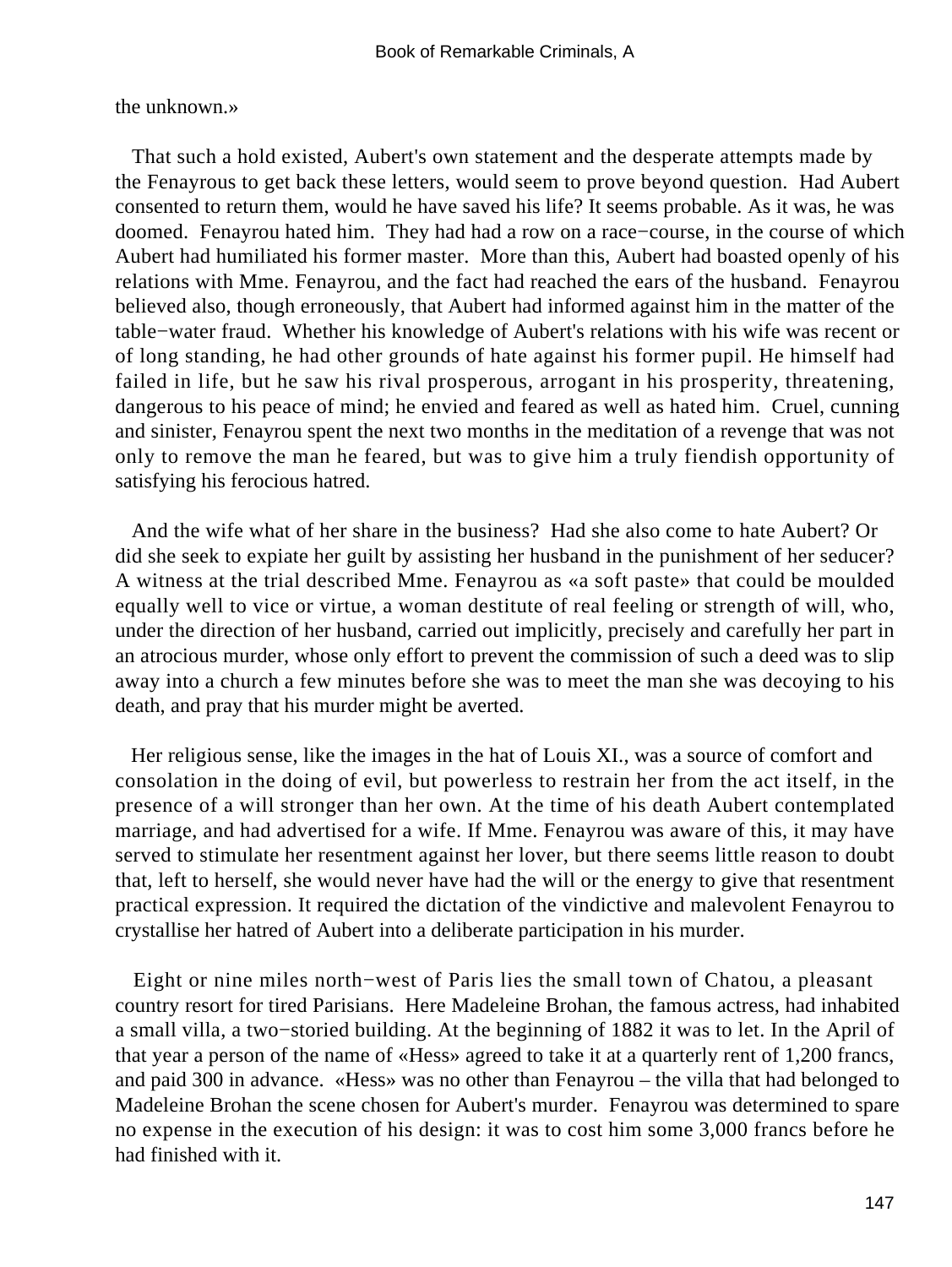As to the actual manner of his betrayer's death, the outraged husband found it difficult to make up his mind. It was not to be prompt, nor was unnecessary suffering to be avoided. At first he favoured a pair of «infernal» opera−glasses that concealed a couple of steel points which, by means of a spring, would dart out into the eyes of anyone using them and destroy their sight. This rather elaborate and uncertain machine was abandoned later in favour of a trap for catching wolves. This was to be placed under the table, and seize in its huge iron teeth the legs of the victim. In the end simplicity, in the shape of a hammer and sword−stick, won the day. An assistant was taken in the person of Lucien Fenayrou, a brother of Marin.

 This humble and obliging individual, a maker of children's toys, regarded his brother the chemist with something like veneration as the gentleman and man of education of the family. Fifty francs must have seemed to him an almost superfluous inducement to assist in the execution of what appeared to be an act of legitimate vengeance, an affair of family honour in which the wife and brother of the injured husband were in duty bound to participate. Mme. Fenayrou, with characteristic superstition, chose the day of her boy's first communion to broach the subject of the murder to Lucien. By what was perhaps more than coincidence, Ascension Day, May 18, was selected as the day for the crime itself. There were practical reasons also. It was a Thursday and a public holiday. On Thursdays the Fenayrou children spent the day with their grandmother, and at holiday time there was a special midnight train from Chatou to Paris that would enable the murderers to return to town after the commission of their crime. A goat chaise and twenty−six feet of gas piping had been purchased by Fenayrou and taken down to the villa.

 Nothing remained but to secure the presence of the victim. At the direction of her husband Mme. Fenayrou wrote to Aubert on May 14, a letter in which she protested her undying love for him, and expressed a desire to resume their previous relations. Aubert demurred at first, but, as she became more pressing, yielded at length to her suggestion. If it cost him nothing, Aubert was the last man to decline an invitation of the kind. A trip to Chatou was arranged for Ascension Day, May 18, by the train leaving Paris from the St. Lazare Station, at half−past eight in the evening.

 On the afternoon of that day Fenayrou, his wife and his brother sent the children to their grandmother and left Paris for Chatou at three o'clock. Arrived there, they went to the villa, Fenayrou carrying the twenty−six feet of gas−piping wound round him like some huge hunting−horn. He spent the afternoon in beating out the piping till it was flat, and in making a gag. He tried to take up the flooring in the kitchen, but this plan for the concealment of the body was abandoned in favour of the river. As soon as these preparations, in which he was assisted by his two relatives, had been completed, Fenayrou placed a candle, some matches and the sword−stick on the drawing−room table and returned to Paris.

 The three conspirators dined together heartily in the Avenue de Clichy – soup, fish, entree, sweet and cheese, washed down by a bottle of claret and a pint of burgundy, coffee to follow, with a glass of chartreuse for Madame. To the waiter the party seemed in the best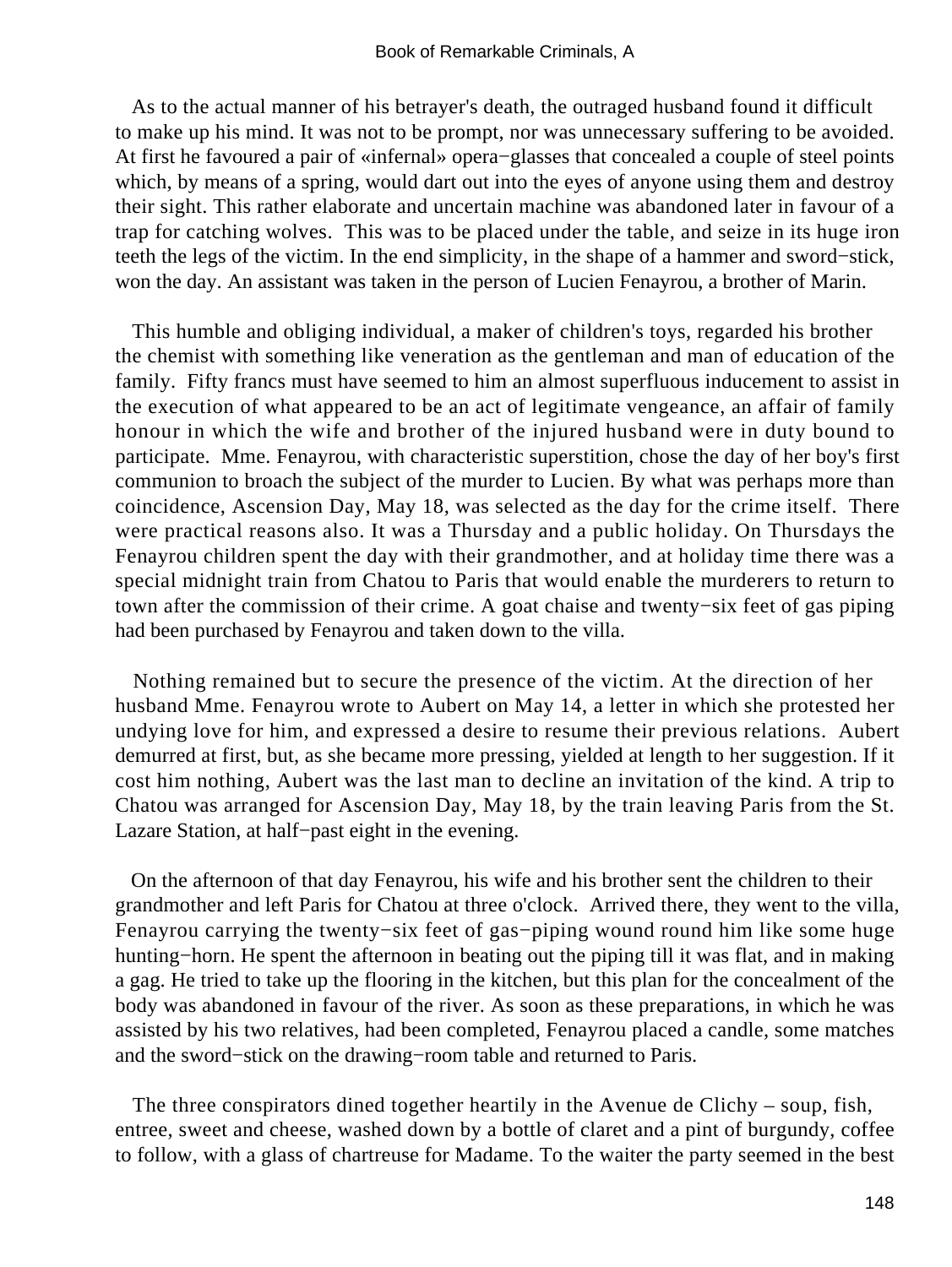of spirits. Dinner ended, the two men returned to Chatou by the 7.35 train, leaving Gabrielle to follow an hour later with Aubert. Fenayrou had taken three second−class return tickets for his wife, his brother and himself, and a single for their visitor. It was during the interval between the departure of her husband and her meeting with Aubert that Mme. Fenayrou went into the church of St. Louis d'Antin and prayed.

 At half−past eight she met Aubert at the St. Lazare Station, gave him his ticket and the two set out for Chatou – a strange journey Mme. Fenayrou was asked what they talked about in the railway carriage. «Mere nothings,» she replied. Aubert abused her mother; for her own part, she was very agitated – tres emotionnee. It was about half−past nine when they reached their destination. The sight of the little villa pleased Aubert.

 «Ah!» he said, «this is good. I should like a house like this and twenty thousand francs a year!» As he entered the hall, surprised at the darkness, he exclaimed: «The devil! it's precious dark! `tu sais, Gabrielle, que je ne suis pas un heros d'aventure.'» The woman pushed him into the drawing− room. He struck a match on his trousers. Fenayrou, who had been lurking in the darkness in his shirt sleeves, made a blow at him with the hammer, but it was ineffectual. A struggle ensued. The room was plunged in darkness. Gabrielle waited outside. After a little, her husband called for a light; she came in and lit a candle on the mantelpiece. Fenayrou was getting the worst of the encounter. She ran to his help, and dragged off his opponent. Fenayrou was free. He struck again with the hammer. Aubert fell, and for some ten minutes Fenayrou stood over the battered and bleeding man abusing and insulting him, exulting in his vengeance. Then he stabbed him twice with the sword−stick, and so ended the business.

 The murderers had to wait till past eleven to get rid of the body, as the streets were full of holiday−makers. When all was quiet they put it into the goat chaise, wrapped round with the gas−piping, and wheeled it on to the Chatou bridge. To prevent noise they let the body down by a rope into the water. It was heavier than they thought, and fell with a loud splash into the river. «Hullo!» exclaimed a night−fisherman, who was mending his tackle not far from the bridge, «there go those butchers again, chucking their filth into the Seine!»

 As soon as they had taken the chaise back to the villa, the three assassins hurried to the station to catch the last train. Arriving there a little before their time, they went into a neighbouring cafe. Fenayrou had three bocks, Lucien one, and Madame another glass of chartreuse. So home to Paris. Lucien reached his house about two in the morning. «Well,» asked his wife, «did you have a good day?» «Splendid,» was the reply.

 Eleven days passed. Fenayrou paid a visit to the villa to clean it and put it in order. Otherwise he went about his business as usual, attending race meetings, indulging in a picnic and a visit to the Salon. On May 27 a man named Bailly, who, by a strange coincidence, was known by the nickname of «the Chemist,» walking by the river, had his attention called by a bargeman to a corpse that was floating on the water. He fished it out. It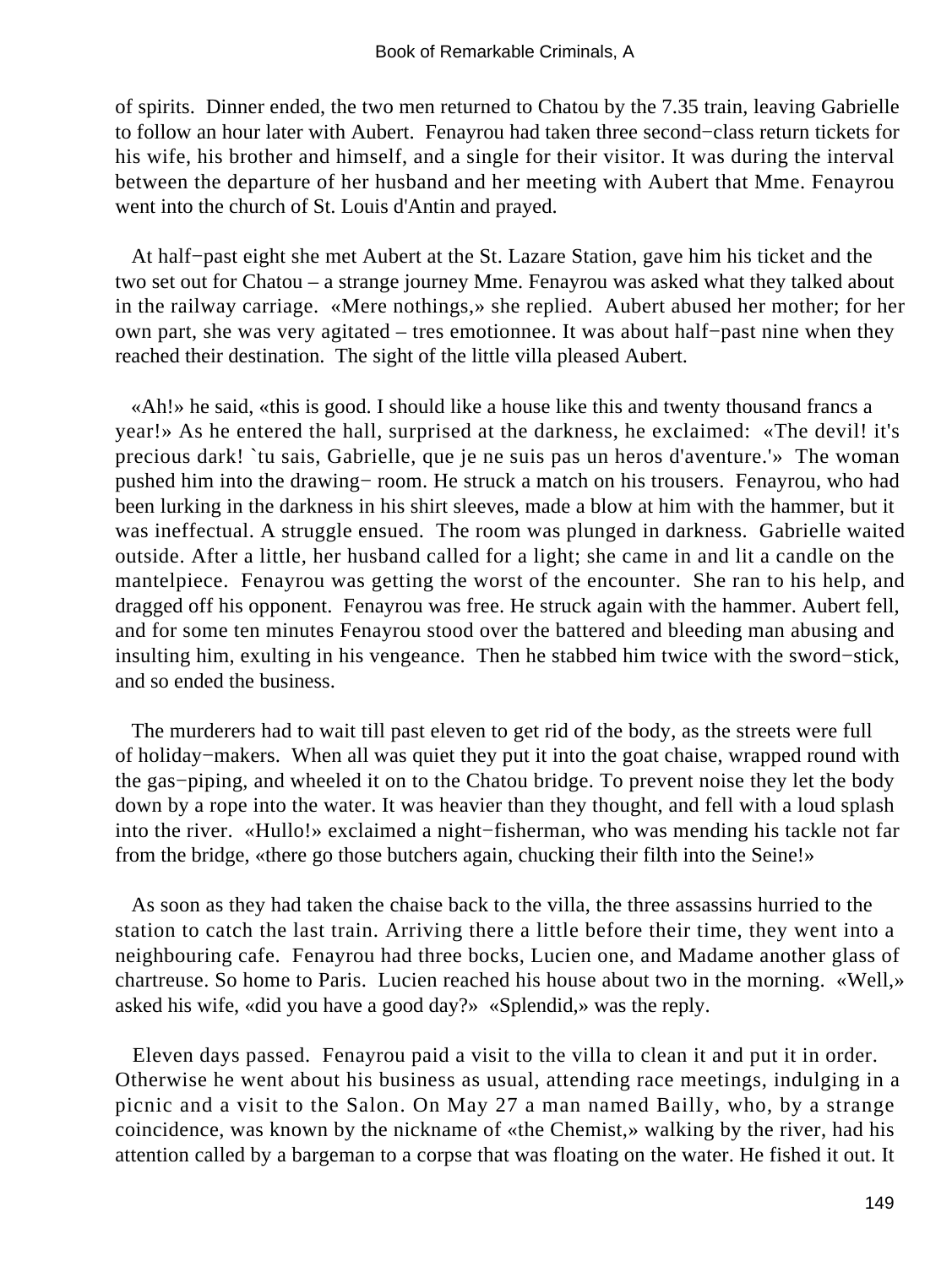was that of Aubert. In spite of a gag tired over his mouth the water had got into the body, and, notwithstanding the weight of the lead piping, it had risen to the surface.

 As soon as the police had been informed of the disappearance of Aubert, their suspicions had fallen on the Fenayrous in consequence of the request which Marin Fenayrou had made to the commissary of police to aid him in the recovery from Aubert of his wife's letters. But there had been nothing further in their conduct to provoke suspicion. When, however, the body was dis−

 covered and at the same time an anonymous letter received denouncing the Fenayrous as the murderers of Aubert, the police decided on their arrest. On the morning of June 8 M. Mace, then head of the Detective Department, called at their house. He found Fenayrou in a dressing−gown. This righteous avenger of his wife's seduction denied his guilt, like any common criminal, but M. Mace handed him over to one of his men, to be taken immediately to Versailles. He himself took charge of Madame, and, in the first−class carriage full of people, in which they travelled together to Versailles, she whispered to the detective a full confession of the crime.

 Mace has left us an account of this singular railway journey. It was two o'clock in the afternoon. In the carriage were five ladies and a young man who was reading La Vie Parisienne. Mme. Fenayrou was silent and thoughtful. «You're thinking of your present position?» asked the detective. «No, I'm thinking of my mother and my dear children.» «They don't seem to care much about their father,» remarked Mace. «Perhaps not.» «Why?» asked M. Mace. «Because of his violent temper,» was the reply. After some further conversation and the departure at Courbevoie of the young man with La Vie Parisienne, Mme. Fenayrou asked abruptly: «Do you think my husband guilty?» «I'm sure of it.» «So does Aubert's sister.» «Certainly,» an−

 swered M. Mace; «she looks on the crime as one of revenge.» «But my brother−in−law,» urged the woman, «could have had no motive for vengeance against Aubert.» Mace answered coldly that he would have to explain how he had employed his time on Ascension Day. «You see criminals everywhere,» answered Madame.

 After the train had left St. Cloud, where the other occupants of the carriage had alighted, the detective and his prisoner were alone, free of interruption till Versailles should be reached. Hitherto they had spoken in whispers; now Mace seized the opportunity to urge the woman to unbosom herself to him, to reveal her part in the crime. She burst into tears. There was an interval of silence; then she thanked Mace for the kindness and consideration he had shown her. «You wish me,» she asked, «to betray my husband?» «Without any design or intention on your part,» discreetly answered the detective; «but by the sole force of circumstances you are placed in such a position that you cannot help betraying him.»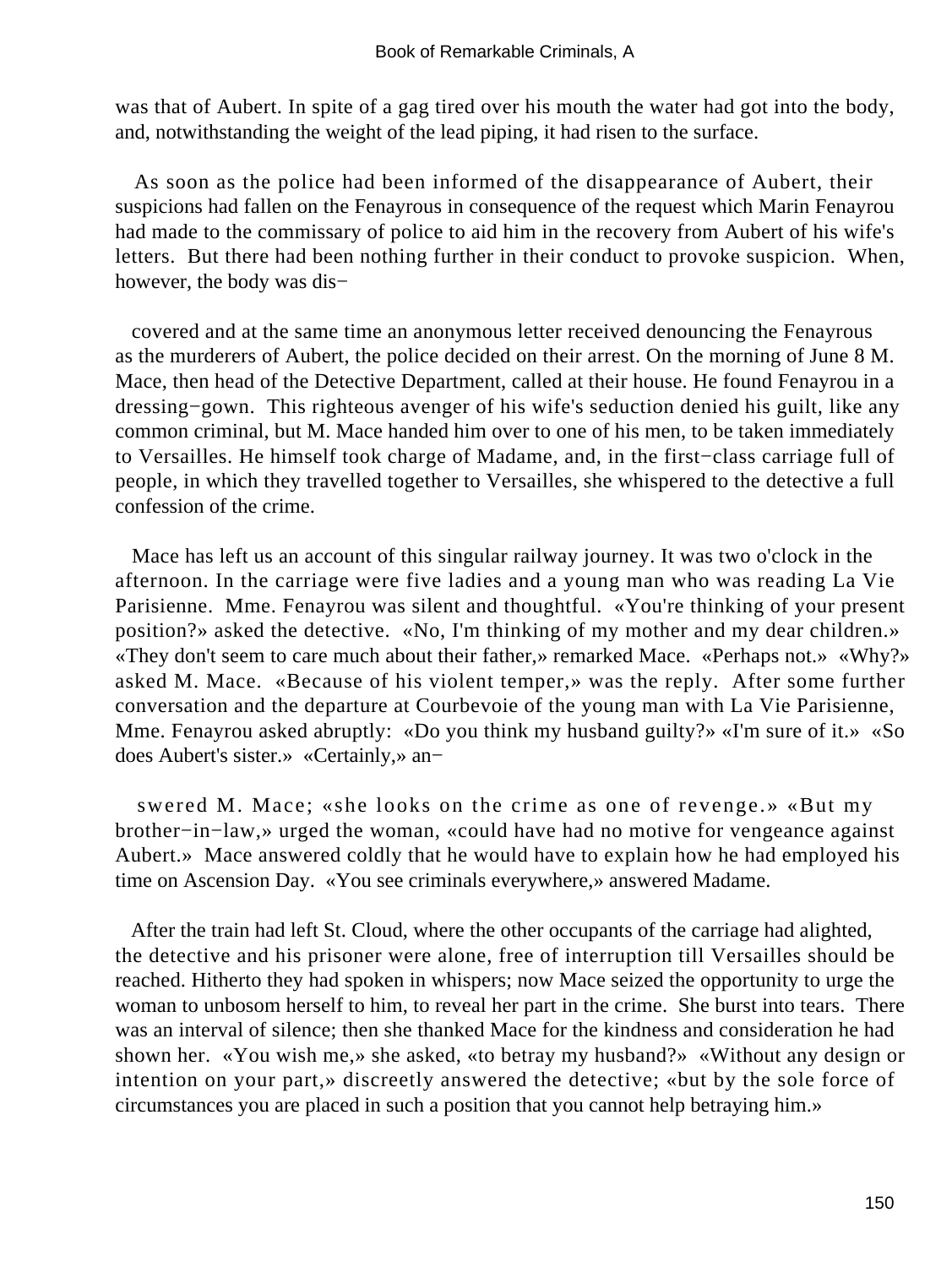Whether convinced or not of this tyranny of circumstance, Mme. Fenayrou obeyed her mentor, and calmly, coldly, without regret or remorse, told him the story of the assassination. Towards the end of her narration she softened a little. «I know I am a criminal,» she exclaimed. «Since this morning I have done nothing but lie. I am sick of it; it makes me suffer too much. Don't tell my husband until this evening that I have confessed; there's no need, for, after what I have told you, you can easily expose his falsehoods and so get at the truth.»

 That evening the three prisoners – Lucien had been arrested at the same time as the other two – were brought to Chatou. Identified by the gardener as the lessee of the villa, Fenayrou abandoned his protestations of innocence and admitted his guilt. The crime was then and there reconstituted in the presence of the examining magistrate. With the help of a gendarme, who imper−

 sonated Aubert, Fenayrou repeated the incidents of the murder. The goat−chaise was wheeled to the bridge, and there in the presence of an indignant crowd, the murderer showed how the body had been lowered into the river.

 After a magisterial investigation lasting two months, which failed to shed any new light on the more mysterious elements in the case, Fenayrou, his wife and brother were indicted on August 19 before the Assize Court for the Seine−et−Oise Department, sitting at Versailles.

 The attitude of the three culprits was hardly such as to provoke the sympathies of even a French jury. Fenayrou seemed to be giving a clumsy and unconvincing performance of the role of the wronged husband; his heavy figure clothed in an ill−fitting suit of «blue dittos,» his ill−kempt red beard and bock−stained moustache did not help him in his impersonation. Mme. Fenayrou, pale, colourless, insignificant, was cold and impenetrable. She described the murder of her lover «as if she were giving her cook a household recipe for making apricot Jam.» Lucien was humble and lachrymose.

 In his interrogatory of the husband the President, M. Berard des Glajeux, showed himself frankly sceptical as to the ingenuousness of Fenayrou's motives in assassinating Aubert. «Now, what was the motive of this horrible crime?» he asked. «Revenge,» answered Fenayrou.

 President: But consider the care you took to hide the body and destroy all trace of your guilt; that is not the way in which a husband sets out to avenge his honour; these are the methods of the assassin! With your wife's help you could have caught Aubert in flagrante delicto and killed him on the spot, and the law would have absolved you. Instead of which you decoy him into a hideous snare. Public opinion suggests that jealousy of your former assistant's success, and mortification at your own failure, were the real motives. Or was it not perhaps that you had been in the habit of rendering somewhat dubious services to some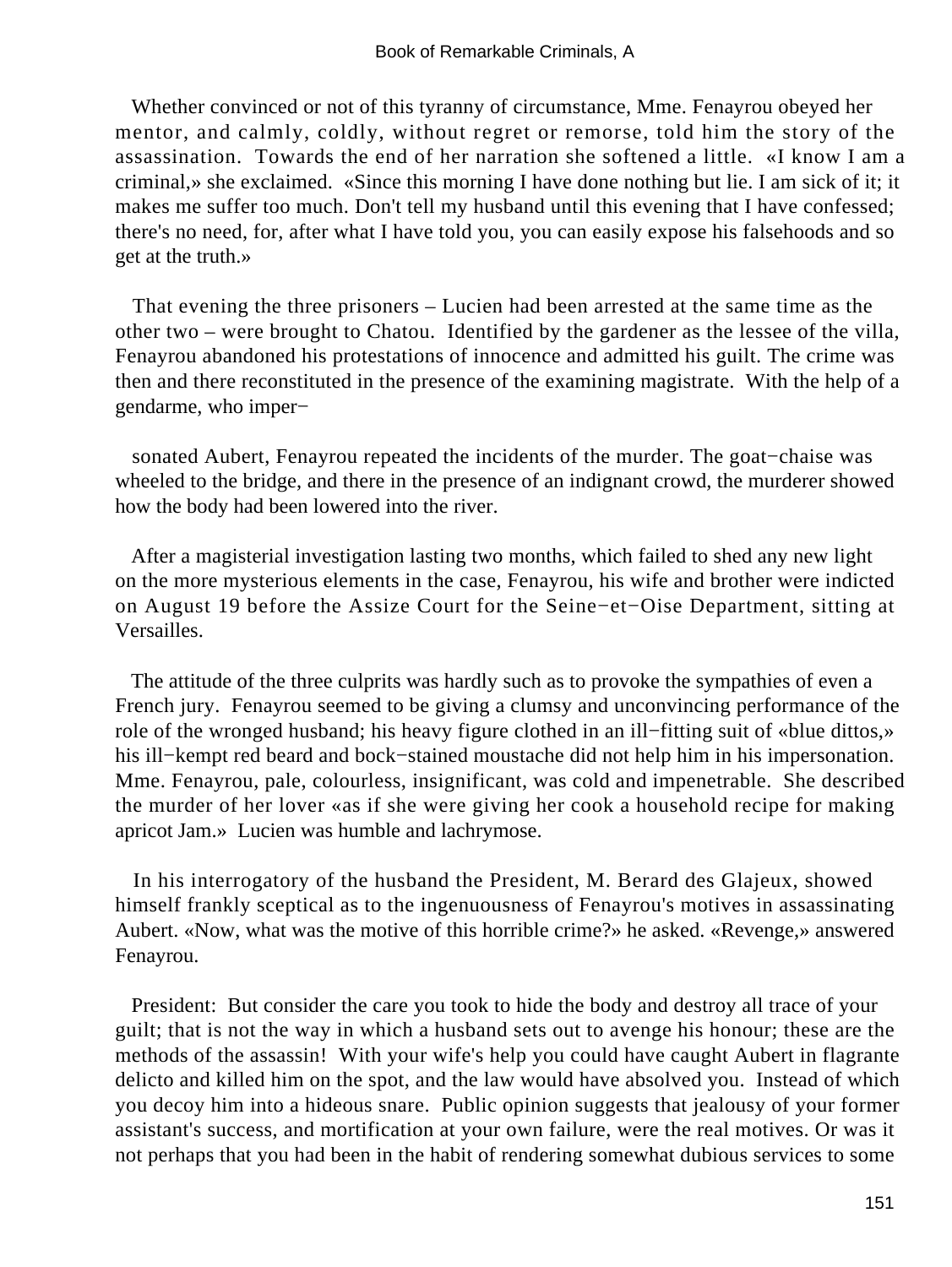of your promiscuous clients?

Fenayrou: Nothing of the kind, I swear it!

 President: Do not protest too much. Remember that among your acquaintances you were suspected of cheating at cards. As a chemist you had been convinced of fraud. Perhaps Aubert knew something against you. Some act of poisoning, or abortion, in which you had been concerned? Many witnesses have believed this.

Your mother−in−law is said to have remarked, «My son−in−law will end in jail.»

Fenayrou (bursting into tears): This is too dreadful.

 President: And Dr. Durand, an old friend of Aubert, remembers the deceased saying to him, «One has nothing to fear from people one holds in one's hands.»

Fenayrou: I don't know what he meant.

 President: Or, considering the cruelty, cowardice, the cold calculation displayed in the commission of the crime, shall we say this was a woman's not a man's revenge. You have said your wife acted as your slave – was it not the other way about?

Fenayrou: No; it was my revenge, mine alone.

 The view that regarded Mme. Fenayrou as a soft, malleable paste was not the view of the President.

 «Why,» he asked the woman, «did you commit this horrible murder, decoy your lover to his death?» «Because I had repented,» was the answer; «I had wronged my husband, and since he had been condemned for fraud, I loved him the more for being unfortunate. And then I feared for my children.»

President: Is that really the case?

Mme. Fenayrou: Certainly it is.

 President: Then your whole existence has been one of lies and hypocrisy. Whilst you were deceiving your husband and teaching your children to despise him you were covering him with caresses.

 You have played false to both husband and lover – to Aubert in decoying him to his death, to your husband by denouncing him directly you were arrested. You have betrayed everybody. The only person you have not betrayed is yourself. What sort of a woman are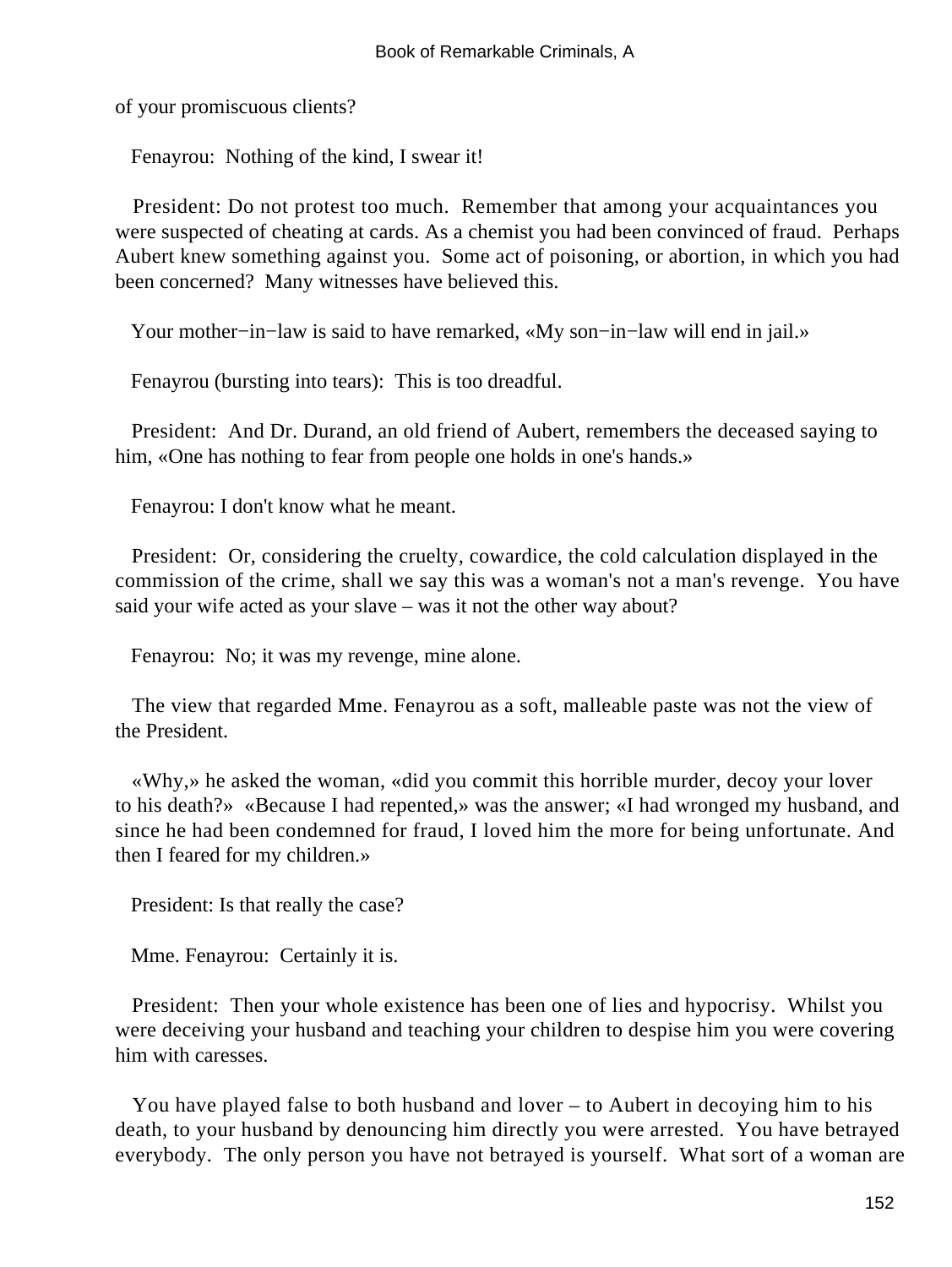you? As you and Aubert went into the drawing−room on the evening of the murder you said loudly, «This is the way,» so that your husband, hearing your voice outside, should not strike you by mistake in the darkness. If Lucien had not told us that you attacked Aubert whilst he was struggling with your husband, we should never have known it, for you would never have admitted it, and your husband has all along refused to implicate you. . . . You have said that you had ceased to care for your lover: he had ceased to care for you. He was prosperous, happy, about to marry: you hated him, and you showed your hate when, during the murder, you flung yourself upon him and cried, «Wretch!» Is that the behaviour of a woman who represents herself to have been the timid slave of her husband? No. This crime is the revenge of a cowardly and pitiless woman, who writes down in her account book the expenses of the trip to Chatou and, after the murder, picnics merrily in the green fields. It was you who steeled your husband to the task.

 How far the President was justified in thus inverting the parts played by the husband and wife in the crime must be a matter of opinion. In his volume of Souvenirs M. Berard des Glajeux modifies considerably the view which he perhaps felt it his duty to express in his interrogatory of Gabrielle Fenayrou. He describes her as soft and flexible by nature, the repentant slave of her husband, seeking to atone for her wrong to him by helping him in his revenge. The one feature in the character of Mme. Fenayrou that seems most clearly demonstrated is its absolute insensibility under any circumstances whatsoever.

 The submissive Lucien had little to say for himself, nor could any motive for joining in the murder beyond a readiness to oblige his brother be suggested. In his Souvenirs M. Berard des Glajeux states that to−day it would seem to be clearly established that Lucien acted blindly at the bidding of his sister−in−law, «qu'il avait beaucoup aimee et qui n'avait pas ete cruelle a son egard.»

 The evidence recapitulated for the most part the facts already set out. The description of Mme. Fenayrou by the gentleman on the sporting newspaper who had succeeded Aubert in her affections is, under the circumstances, interesting: «She was sad, melancholy; I questioned her, and she told me she was married to a coarse man who neglected her, failed to understand her, and had never loved her. I became her lover but, except on a few occasions, our relations were those of good friends. She was a woman with few material wants, affectionate, expansive, an idealist, one who had suffered much and sought from without a happiness her marriage had never brought her. I believe her to have been the blind tool of her husband.»

 From motives of delicacy the evidence of this gentleman was read in his presence; he was not examined orally. His eulogy of his mistress is loyal. Against it may be set the words of the Procureur de la Republique, M. Delegorgue: «Never has a more thorough−paced, a more hideous monster been seated in the dock of an assize court. This woman is the personification of falsehood, depravity, cowardice and treachery. She is worthy of the supreme penalty.» The jury were not of this opinion. They preferred to regard Mme.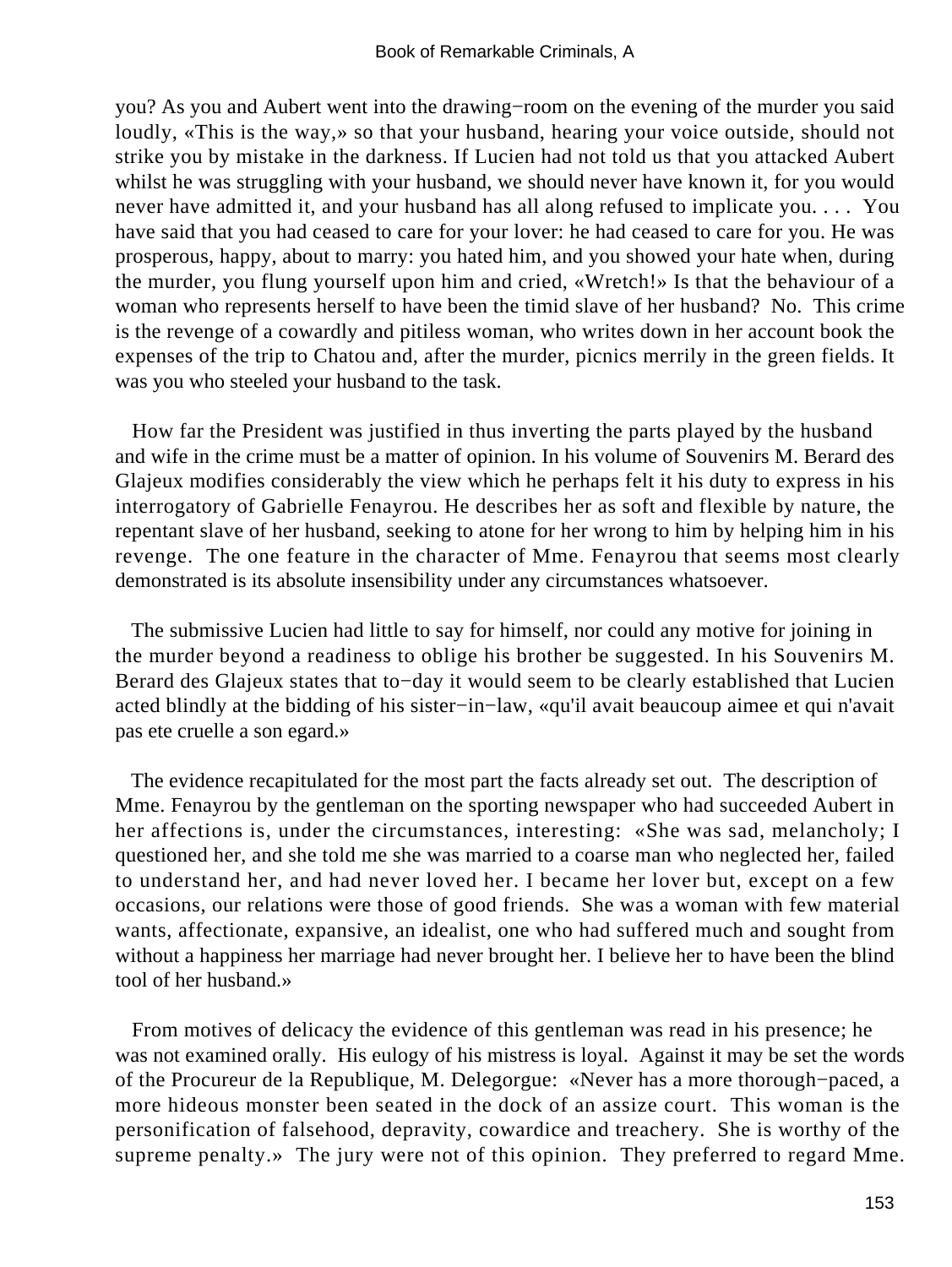Fenayrou as playing a secondary part to that of her husband. They accorded in both her case and that of Lucien ex−

 tenuating circumstances. The woman was sentenced to penal servitude for life, Lucien to seven years. Fenayrou, for whose conduct the jury could find no extenuation, was condemned to death.

 It is the custom in certain assize towns for the President, after pronouncing sentence, to visit a prisoner who had been ordered for execution. M. Berard des Glajeux describes his visit to Fenayrou at Versailles. He was already in prison dress, sobbing.

 His iron nature, which during five days had never flinched, had broken down; but it was not for himself he wept, but for his wife, his children, his brother; of his own fate he took no account. At the same moment his wife was in the lodge of the courthouse waiting for the cab that was to take her to her prison. Freed from the anxieties of the trial, knowing her life to be spared, without so much as a thought for the husband whom she had never loved, she had tidied herself up, and now, with all the ease of a woman, whose misfortunes have not destroyed her self−possession, was doing the honours of the jail. It was she who received her judge.

 But Fenayrou was not to die. The Court of Cassation, to which he had made the usual appeal after condemnation, decided that the proceedings at Versailles had been vitiated by the fact that the evidence of Gabrielle Fenayrou's second lover had not been taken **ORALLY**, within the requirements of the criminal code; consequently a new trial was ordered before the Paris Assize Court. This second trial, which commenced on October 12, saved Fenayrou's head. The Parisian jury showed themselves more lenient than their colleagues at Versailles. Not only was Fenayrou accorded extenuating circumstances, but Lucien was acquitted altogether. The only person to whom these new proceedings brought no benefit was Mme. Fenayrou, whose sentence remained unaltered.

Marin Fenayrou was sent to New Caledonia to serve his punishment.

 There he was allowed to open a dispensary, but, proving dishonest, he lost his license and became a ferryman – a very Charon for terrestrial passengers. He died in New Caledonia of cancer of the liver.

 Gabrielle Fenayrou made an exemplary prisoner, so exemplary that, owing to her good conduct and a certain ascendancy she exercised over her fellow−prisoners, she was made forewoman of one of the workshops. Whilst holding this position she had the honour of receiving, among those entrusted to her charge, another Gabrielle, murderess, Gabrielle Bompard, the history of whose crime is next to be related.

Eyraud and Bompard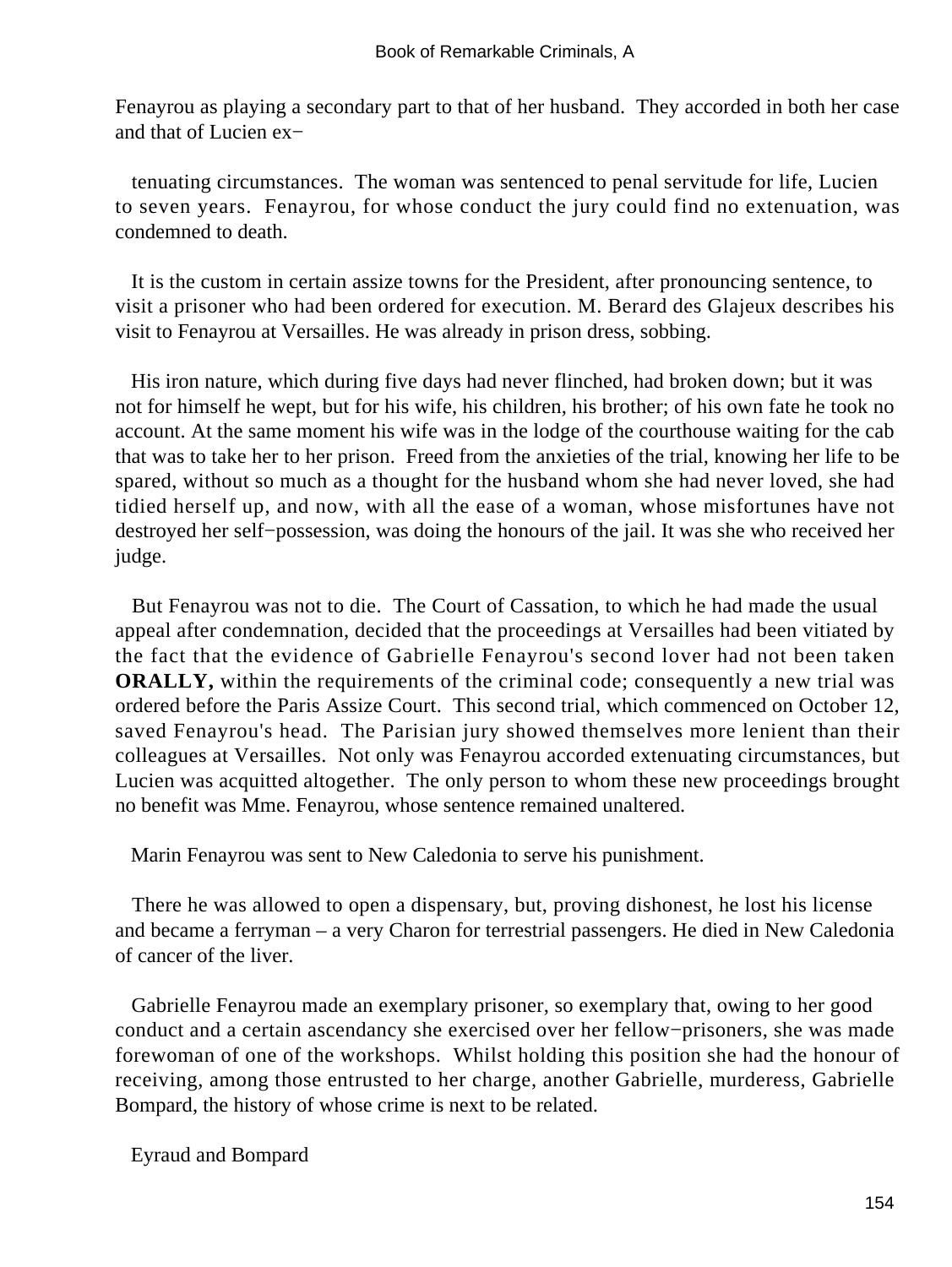There are accounts of this case in Bataille «Causes Criminelles et Mondaines,» 1890, and in Volume X. of Fouquier «Causes Celebres.» «L'Affaire Gouffe» by Dr. Lacassagne, Lyons, 1891, and Goron «L'Amour Criminel» may be consulted.

 ON July 27, in the year 1889, the Parisian police were informed of the disappearance of one Gouffe, a bailiff. He had been last seen by two friends on the Boulevard Montmartre at about ten minutes past seven on the evening of the 26th, a Friday. Since then nothing had been heard of him, either at his office in the Rue Montmartre, or at his private house in the Rue Rougemont. This was surprising in the case of a man of regular habits even in his irregularities, robust health, and cheerful spirits.

 Gouffe was a widower, forty−two years of age. He had three daughters who lived happily with him in the Rue Rougemont. He did a good trade as bailiff and process−server, and at times had considerable sums of money in his possession. These he would never leave behind him at his office, but carry home at the end of the day's work, except on Fridays. Friday nights Gouffe always spent away from home. As the society he sought on these nights was of a promiscuous character, he was in the habit of leaving at his office any large sum of money that had come into his hands during the day.

 About nine o'clock on this particular Friday night, July 26, the hall−porter at Gouffe's office in the Rue Montmartre heard someone, whom he had taken at first to be the bailiff himself, enter the hall and go upstairs to the office, where he remained a few minutes. As he descended the stairs the porter came out of his lodge and, seeing it was a stranger, accosted him. But the man hurried away without giving the porter time to see his face.

 When the office was examined the next day everything was found in perfect order, and a sum of 14,000 francs, hidden away behind some papers, untouched. The safe had not been tampered with; there was, in short, nothing unusual about the room except ten long matches that were lying half burnt on the floor.

 On hearing of the bailiff's disappearance and the mysterious visitor to his office, the police, who were convinced that Gouffe had been the victim of some criminal design, inquired closely into his habits, his friends, his associates, men and women. But the one man who could have breathed the name that would have set the police on the track of the real culprits was, for reasons of his own, silent. The police examined many persons, but without arriving at any useful result.

 However, on August 15, in a thicket at the foot of a slope running down from the road that passes through the district of Millery, about ten miles from Lyons, a roadmender, attracted by a peculiar smell, discovered the remains of what appeared to be a human body. They were wrapped in a cloth, but so decomposed as to make identification almost impossible. M. Goron, at that time head of the Parisian detective police, believed them to be the remains of Gouffe, but a relative of the missing man, whom he sent to Lyons, failed to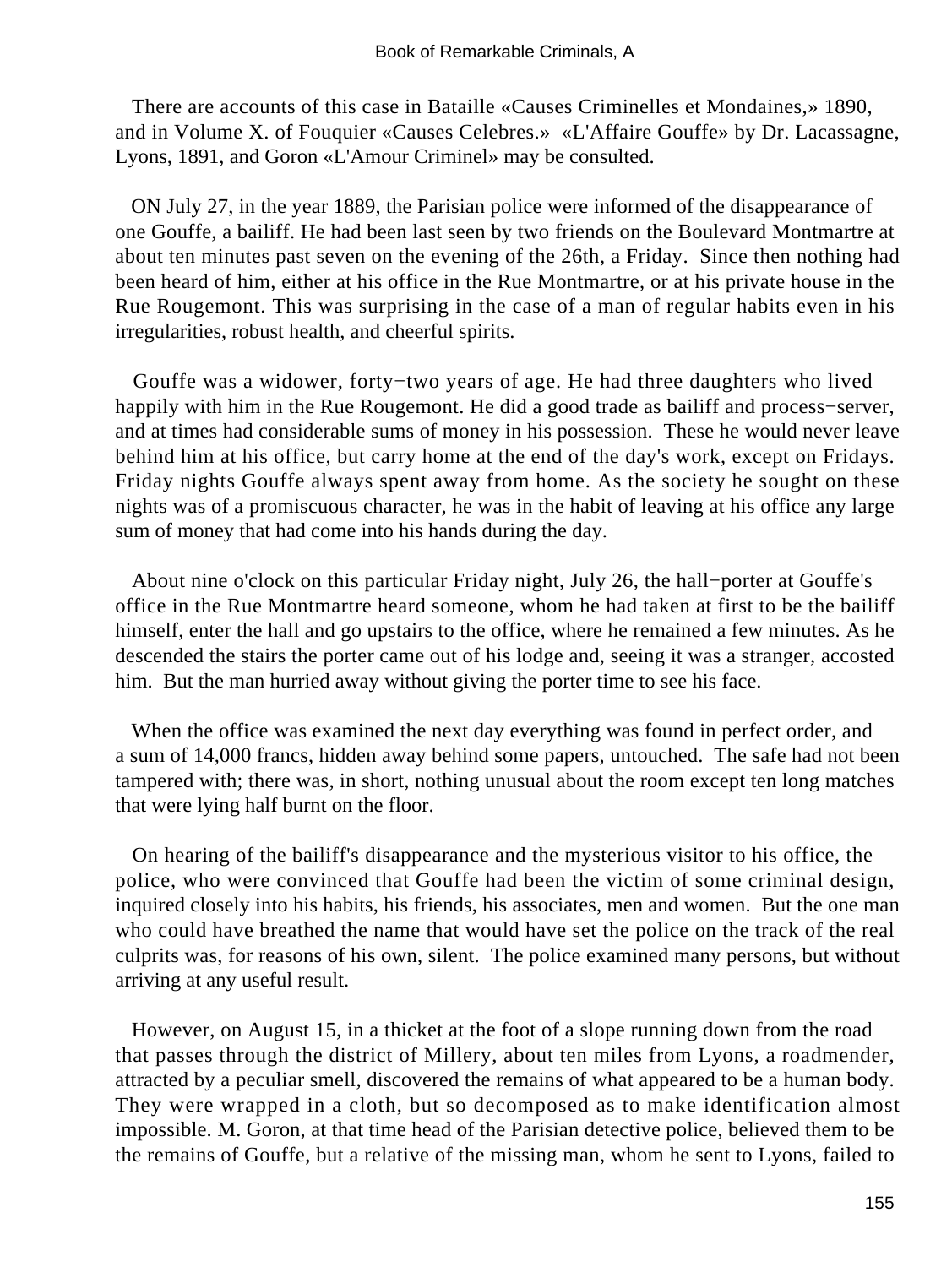identify them. Two days after the discovery of the corpse, there were found near Millery the broken fragments of a trunk, the lock of which fitted a key that had been picked up near the body. A label on the trunk showed that it had been dispatched from Paris to Lyons on July 27, 188 – , but the final figure of the date was obliterated. Reference to the books of the railway company showed that on July 27, 1889, the day following the disappearance of Gouffe, a trunk similar in size and weight to that found near Millery had been sent from Paris to Lyons.

 The judicial authorities at Lyons scouted the idea that either the corpse or the trunk found at Millery had any connection with the disappearance of Gouffe. When M. Goron, bent on following up what he believed to be important clues, went himself to Lyons he found that the remains, after being photographed, had been interred in the common burying−ground. The young doctor who had made the autopsy produced triumphantly some hair taken from the head of the corpse and showed M. Goron that whilst Gouffe's hair was admittedly auburn and cut short, this was black, and had evidently been worn long. M. Goron, after looking carefully at the hair, asked for some distilled water. He put the lock of hair into it and, after a few minutes' immersion, cleansed of the blood, grease and dust that had caked them together, the hairs appeared clearly to be short and auburn. The doctor admitted his error.

 Fortified by this success, Goron was able to procure the exhumation of the body. A fresh autopsy was performed by Dr. Lacassagne, the eminent medical jurist of the Lyons School of Medicine. He was able to pronounce with certainty that the remains were those of the bailiff, Gouffe. An injury to the right ankle, a weakness of the right leg, the absence of a particular tooth and other admitted peculiarities in Gouffe's physical conformation, were present in the corpse, placing its identity beyond question. This second post−mortem revealed furthermore an injury to the thyroid cartilage of the larynx that had been inflicted beyond any doubt whatever, declared Dr. Lacassagne, before death.

 There was little reason to doubt that Gouffe had been the victim of murder by strangulation.

 But by whom had the crime been committed? It was now the end of November. Four months had passed since the bailiff's murder, and the police had no clue to its perpetrators. At one time a friend of Gouffe's had been suspected and placed under arrest, but he was released for want of evidence.

 One day toward the close of November, in the course of a conversation with M. Goron, a witness who had known Gouffe surprised him by saying abruptly, «There's another man who disappeared about the same time as Gouffe.» M. Goron pricked up his ears. The witness explained that he had not mentioned the fact before, as he had not connected it with his friend's disappearance; the man's name, he said, was Eyraud, Michel Eyraud, M. Goron made some inquires as to this Michel Eyraud. He learnt that he was a married man, forty−six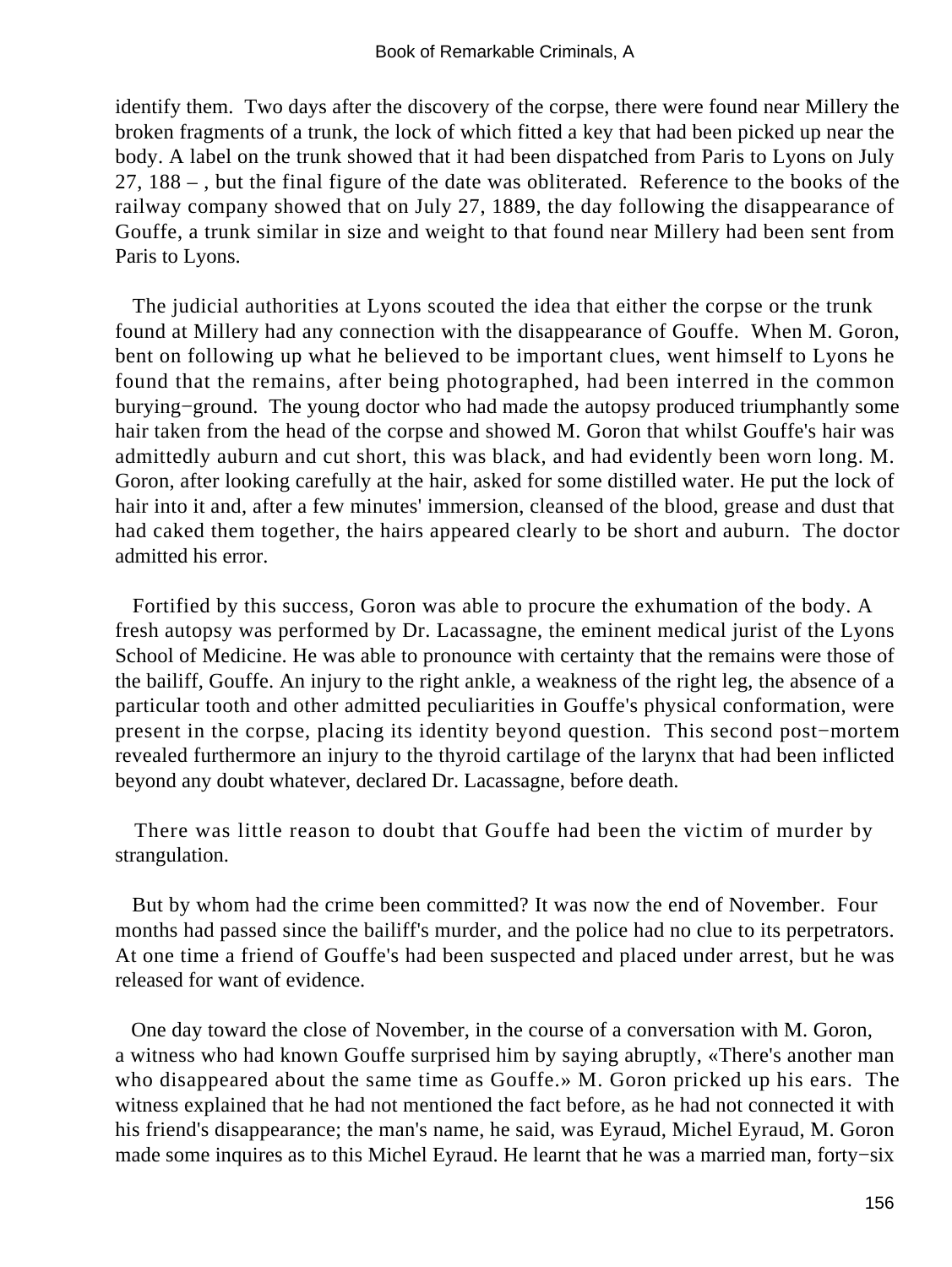years of age, once a distiller at Sevres, recently commission−agent to a bankrupt firm, that he had left France suddenly, about the time of the disappearance of Gouffe, and that he had a mistress, one Gabrielle Bompard, who had disappeared with him. Instinctively M. Goron connected this fugitive couple with the fate of the murdered bailiff.

 Confirmation of his suspicions was to come from London. The remains of the trunk found at Millery had been skilfully put together and exposed at the Morgue in Paris, whilst the Gouffe family had offered a reward of 500 francs to anybody who could in any way identify the trunk. Beyond producing a large crop of anonymous letters, in one of which the crime was attributed to General Boulanger, then in Jersey, these measures seemed likely to prove fruitless. But one day in December, from the keeper of a boarding−house in Gower Street, M. Goron received a letter informing him that the writer believed that Eyraud and Gabrielle Bompard had stayed recently at his house, and that on July 14 the woman, whom he knew only as «Gabrielle,» had left for France, crossing by Newhaven and Dieppe, and taking with her a large and almost empty trunk, which she had purchased in London. Inquires made by the French detectives established the correctness of this correspondent's information. An assistant at a trunk shop in the Euston Road was able to identify the trunk – brought over from Paris for the purpose – as one purchased in his shop on July 12 by a Frenchman answering to the description of Michel Eyraud. The wife of the boarding−house keeper recollected having expressed to Gabrielle her surprise that she should buy such an enormous piece of luggage when she had only one dress to put into it. «Oh that's all right,» answered Gabrielle smilingly, «we shall have plenty to fill it with in Paris!» Gabrielle had gone to Paris with the trunk on July 14, come back to London on the 17th, and on the 20th she and Eyraud returned together to Paris From these facts it seemed more than probable that these two were the assassins so eagerly sought for by the police, and it seemed clear also that the murder had been done in Paris. But what had become of this couple, in what street, in what house in Paris had the crime been committed? These were questions the police were powerless to answer.

 The year 1889 came to an end, the murderers were still at large. But on January 21, 1890, M. Goron found lying on his table a large letter bearing the New York postmark. He opened it, and to his astonishment read at the end the signature «Michel Eyraud.» It was a curious letter, but undoubtedly genuine. In it Eyraud protested against the suspicions directed against himself; they were, he wrote, merely unfortunate coincidences. Gouffe had been his friend; he had had no share whatever in his death; his only misfortune had been his association with «that serpent, Gabrielle Bompard.» He had certainly bought a large trunk for her, but she told him that she had sold it. They had gone to America together, he to avoid financial difficulties in which he had been involved by the dishonesty of the Jews. There Gabrielle had deserted him for another man. He concluded a very long letter by declaring his belief in Gabrielle's innocence – «the great trouble with her is that she is such a liar and also has a dozen lovers after her.» He promised that, as soon as he learnt that Gabrielle had returned to Paris, he would, of his own free will, place himself in the hands of M. Goron.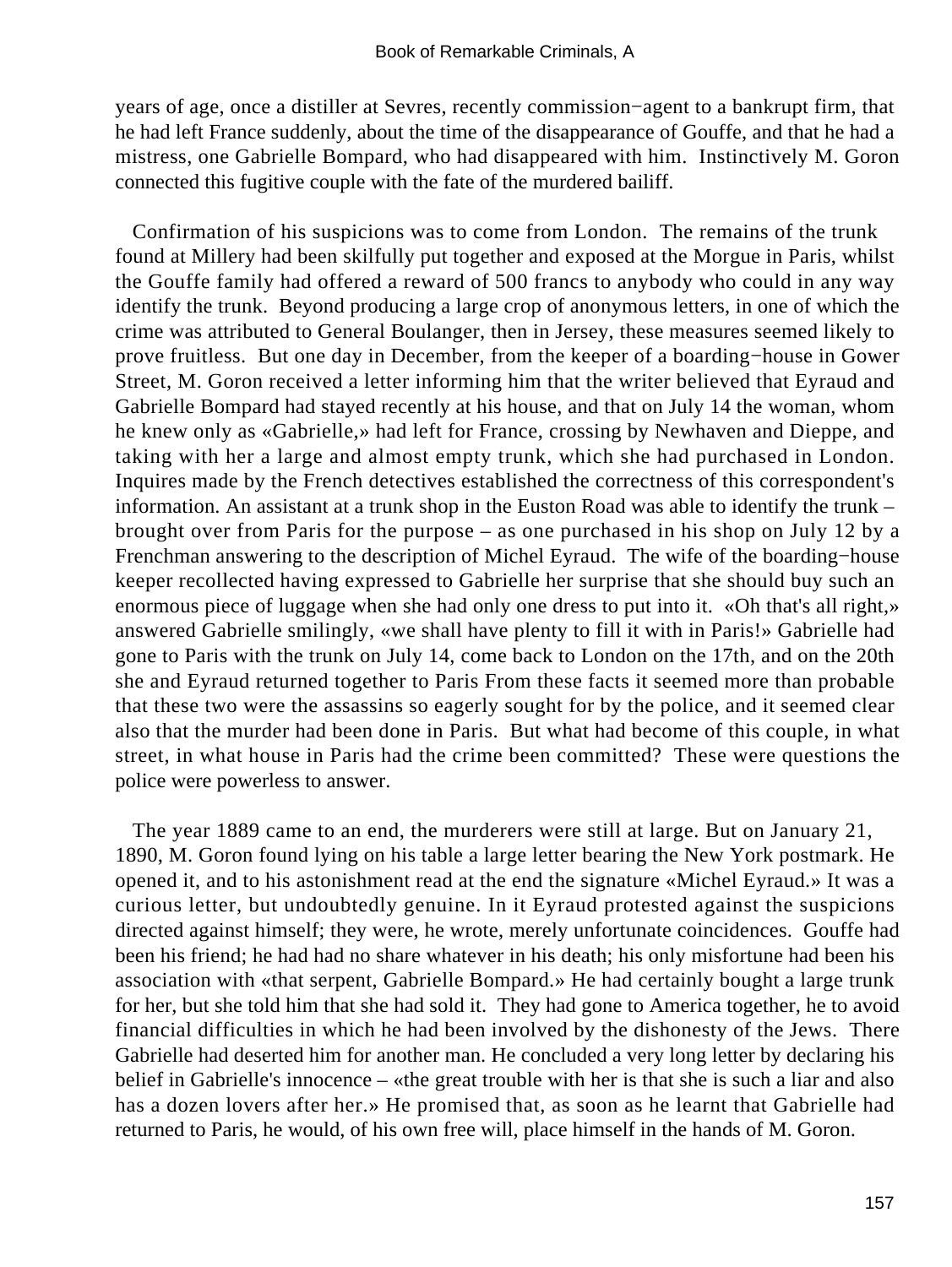He was to have an early opportunity of redeeming his pledge, for on the day following the receipt of his letter a short, well−made woman, dressed neatly in black, with dyed hair, greyish−blue eyes, good teeth, a disproportionately large head and a lively and intelligent expression of face, presented herself at the Prefecture of Police and asked for an interview with the Prefect.

 Requested to give her name, she replied, with a smile, «Gabrielle Bompard.» She was accompanied by a middle−aged gentleman, who appeared to be devoted to her. Gabrielle Bompard and her friend were taken to the private room of M. Loze, the Prefect of Police. There, in a half−amused way, without the least concern, sitting at times on the edge of the Prefect's writing−table, Gabrielle Bompard told how she had been the unwilling accomplice of her lover, Eyraud, in the murder of the bailiff, Gouffe. The crime, she stated, had been committed in No. 3 in the Rue Tronson−Ducoudray, but she had not been present; she knew nothing of it but what had been told her by Eyraud. After the murder she had accompanied him to America; there they had met the middle− aged gentleman, her companion. Eyraud had proposed that they should murder and rob him, but she had divulged the plot to the gentleman and asked him to take her away. It was acting on his advice that she had returned to France, determined to give her evidence to the judicial authorities in Paris. The middle− aged gentleman declared himself ready to vouch for the truth of a great part of this interesting narrative. There they both imagined apparently that the affair would be ended. They were extremely surprised when the Prefect, after listening to their statements, sent for a detective−inspector who showed Gabrielle Bompard a warrant for her arrest. After an affecting parting, at least on the part of the middle−aged gentleman, Gabrielle Bompard was taken to prison. There she soon recovered her spirits, which had at no time been very gravely depressed by her critical situ−

## ation.

 According to Eyraud's letters, if anyone knew anything about Gouffe's murder, it was Gabrielle Bompard; according to the woman's statement, it was Eyraud, and Eyraud alone, who had committed it. As they were both liars – the woman perhaps the greater liar of the two – their statements are not to be taken as other than forlorn attempts to shift the blame on to each other's shoulders.

 Before extracting from their various avowals, which grew more complete as time went on, the story of the crime, let us follow Eyraud in his flight from justice, which terminated in the May of 1890 by his arrest in Havana.

 Immediately after the arrest of Gabrielle, two French detectives set out for America to trace and run down if possible her deserted lover. For more than a month they traversed Canada and the United States in search of their prey. The track of the fugitive was marked from New York to San Francisco by acts of thieving and swindling. At the former city he had made the acquaintance of a wealthy Turk, from whom, under the pretence of wishing to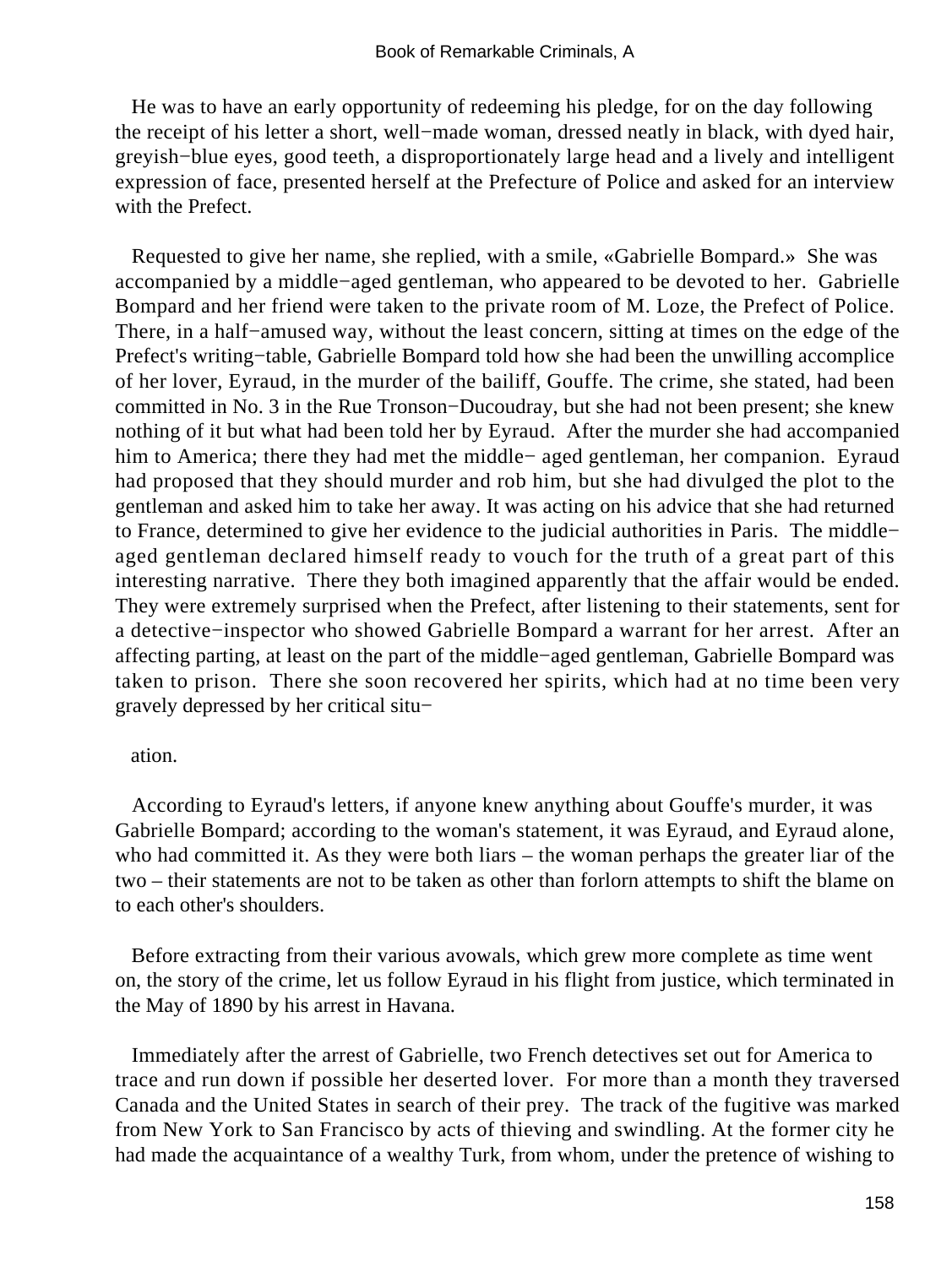be photographed in it, he had borrowed a magnificent oriental robe. The photograph was taken, but Eyraud forgot to return the costly robe.

 At another time he was lodging in the same house as a young American actor, called in the French accounts of the incident «Sir Stout.» To «Sir Stout» Eyraud would appear to have given a most convincing performance of the betrayed husband; his wife, he said, had deserted him for another man; he raved and stormed au−

 dibly in his bedroom, deploring his fate and vowing vengeance. These noisy representations so impressed «Sir Stout» that, on the outraged husband declaring himself to be a Mexican for the moment without funds, the benevolent comedian lent him eighty dollars, which, it is almost needless to add, he never saw again. In narrating this incident to the French detectives, «Sir Stout» describes Eyraud's performance as great, surpassing even those of Coquelin.

 Similar stories of theft and debauchery met the detectives at every turn, but, helped in a great measure by the publicity the American newspapers gave to the movements of his pursuers, Eyraud was able to elude them, and in March they returned to France to concert further plans for his capture.

 Eyraud had gone to Mexico. From there he had written a letter to M. Rochefort's newspaper, L'Intransigeant, in which he declared Gouffe to have been murdered by Gabrielle and an unknown. But, when official inquiries were made in Mexico as to his whereabouts, the bird had flown.

 At Havana, in Cuba, there lived a French dressmaker and clothes− merchant named Puchen. In the month of February a stranger, ragged and unkempt, but evidently a fellow−countryman, visited her shop and offered to sell her a superb Turkish costume. The contrast between the wretchedness of the vendor and the magnificence of his wares struck Madame Puchen at the time. But her surprise was converted into suspicion when she read in the American newspapers a description of the Turkish garment stolen by Michel Eyraud, the reputed assassin of the bailiff Gouffe. It was one morning in the middle of May that Mme. Puchen read the description of the robe that had been offered her in February by her strange visitor. To her astonishment, about two o'clock the same afternoon, she saw the stranger standing before her door. She beckoned to him, and asked him if he still had his Turkish robe with him; he seemed confused, and said that he had sold it. The conversation drifted on to ordinary topics; the stranger described some of his recent adventures in Mexico. «Oh!» exclaimed the dressmaker, «they say Eyraud, the murderer, is in Mexico! Did you come across him? Were you in Paris at the time of the murder?» The stranger answered in the negative, but his face betrayed his uneasiness. «Do you know you're rather like him?» said the woman, in a half−joking way. The stranger laughed, and shortly after went out, saying he would return. He did return on May 15, bringing with him a number of the Republique Illustree that contained an almost unrecognisable portrait of Eyraud. He said he had picked it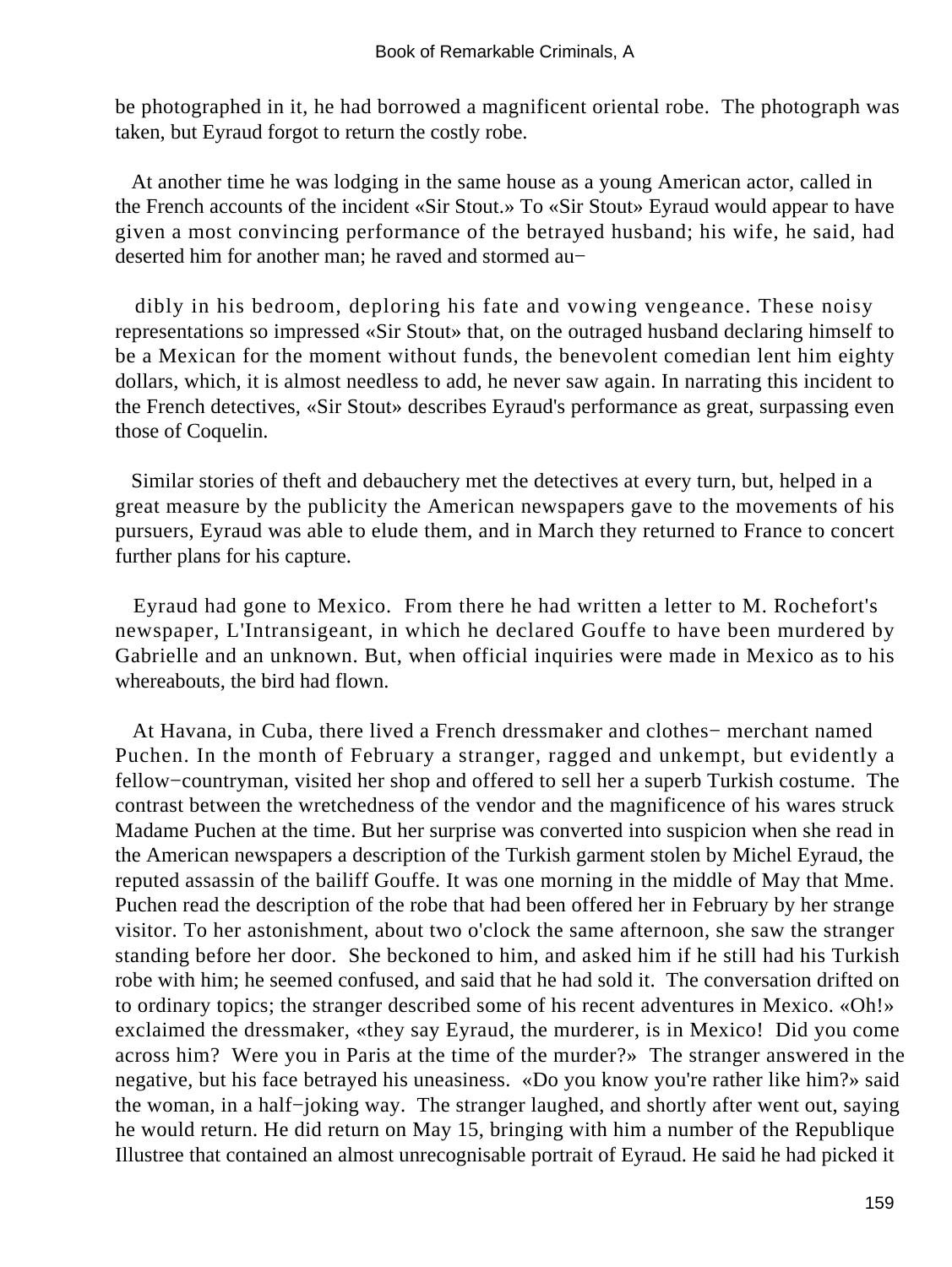up in a cafe. «What a blackguard he looks!» he exclaimed as he threw the paper on the table. But the dressmaker's suspicions were not allayed by the stranger's uncomplimentary reference to the murderer. As soon as he had gone, she went to the French Consul and told him her story.

 By one of those singular coincidences that are inadmissable in fiction or drama, but occur at times in real life, there happened to be in Havana, of all places, a man who had been employed by Eyraud at the time that he had owned a distillery at Sevres. The Consul, on hearing the statement of Mme. Puchen, sent for this man and told him that a person believed to be Eyraud was in Havana. As the man left the Consulate, whom should he meet in the street but Eyraud himself! The fugitive had been watching the movements of Mme. Puchen; he had suspected, after the interview, that the woman would denounce him to the authorities. He now saw that disguise was useless. He greeted his ex−employe, took him into a cafe, there admitted his identity and begged him not to betray him. It was midnight when they left the cafe. Eyraud, repenting of his confidence, and no doubt anxious to rid himself of a dangerous witness, took his friend into an ill−lighted and deserted street; but the friend, conscious of his delicate situation, hailed a passing cab and made off as quickly as he could.

 Next day, the 20th, the search for Eyraud was set about in earnest. The Spanish authorities, informed of his presence in Havana, directed the police to spare no effort to lay hands on him. The Hotel Roma, at which he had been staying, was visited; but Eyraud, scenting danger, had gone to an hotel opposite the railway station. His things were packed ready for flight on the following morning. How was he to pass the night? True to his instincts, a house of ill−fame, at which he had been entertained already, seemed the safest and most pleasant refuge; but, when, seedy and shabby, he presented himself at the door, he was sent back into the street. It was past one in the morning. The lonely murderer wandered aimlessly in the streets, restless, nervous, a prey to apprehension, not knowing where to go. Again the man from Sevres met him. «It's all up with me!» said Eyraud, and disappeared in the darkness. At two in the morning a police officer, who had been patrolling the town in search of the criminal, saw, in the distance, a man walking to and fro, seemingly uncertain which way to turn. Hearing footsteps the man turned round and walked resolutely past the policeman, saying good−night in Spanish. «Who are you? What's your address?» the officer asked abruptly. «Gorski, Hotel Roma!» was the answer. This was enough for the officer. Eyraud was know{sic} to have passed as «Gorski,» the Hotel Roma had already been searched as one of his hiding−places. To seize and handcuff «Gorski» was the work of a moment. An examination of the luggage left by the so− called Gorski at his last hotel and a determined attempt at suicide made by their prisoner during the night proved conclusively that to the Spanish police was the credit of having laid by the heels, ten months after the commission of the crime, Michel Eyraud, one of the assassins of the bailiff Gouffe.

 On June 16 Eyraud was delivered over to the French police. He reached France on the 20th, and on July 1 made his first appearance before the examining magistrate.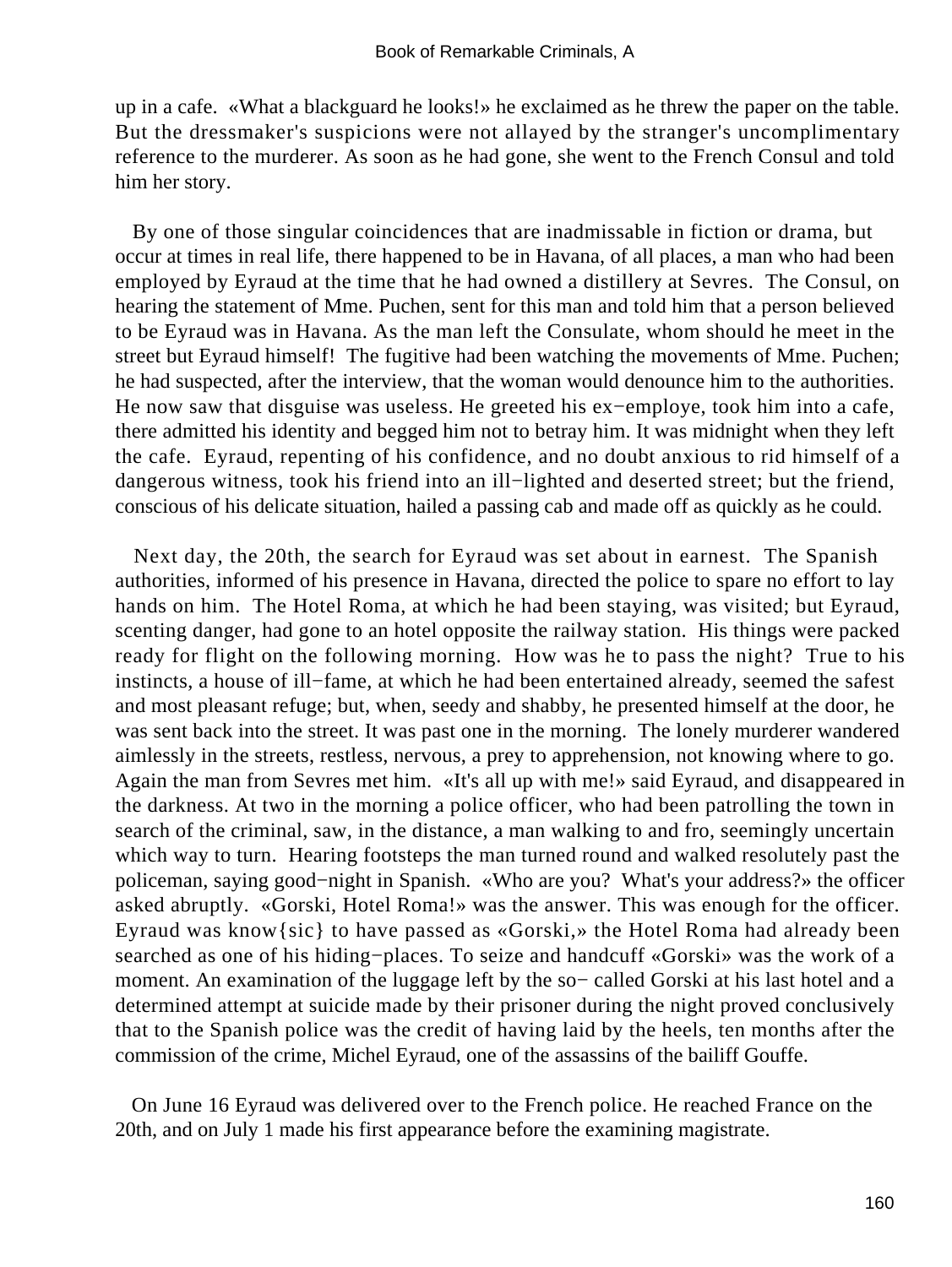It will be well at this point in the narrative to describe how Eyraud and Gabrielle Bompard came to be associated together in crime. Gabrielle Bompard was twenty−two years of age at the time of her arrest, the fourth child of a merchant of Lille, a strong, hardworking, respectable man. Her mother, a delicate woman, had died of lung disease when Gabrielle was thirteen. Even as a child lying and vicious, thinking only of men and clothes, Gabrielle, after being expelled as incorrigible from four educational establishments, stayed at a fifth for some three years. There she astonished those in authority over her by her precocious propensity for vice, her treacherous and lying disposition, and a lewdness of tongue rare in one of her age and comparative inexperience. At eighteen she returned to her father's house, only to quit it for a lover whom, she alleged, had hypnotised and then seduced her. Gabrielle was singularly susceptible to hypnotic suggestion. Her father implored the family doctor to endeavour to persuade her, while in the hypnotic state, to reform her deplorable conduct. The doctor did his best but with no success. He declared Gabrielle to be a neuropath, who had not found in her home such influences as would have tended to overcome her vicious instincts. Perhaps the doctor was inclined to sympathise rather too readily with his patient, if we are to accept the report of those distinguished medical gentlemen who, at a later date, examined carefully into the mental and physical characteristics of Gabrielle Bompard.

 This girl of twenty had developed into a supreme instance of the «unmoral» woman, the conscienceless egoist, morally colour−blind, vain, lewd, the intelligence quick and alert but having no influence whatever on conduct. One instance will suffice to show the sinister levity, the utter absence of all moral sense in this strange creature.

 After the murder of Gouffe, Gabrielle spent the night alone with the trunk containing the bailiff's corpse. Asked by M. Goron what were her sensations during this ghastly vigil, she replied with a smile, «You'd never guess what a funny idea come into my head! You see it was not very pleasant for me being thus tete−a−tete with a corpse, I couldn't sleep. So I thought what fun it would be to go into the street and pick up some respectable gentleman from the provinces. I'd bring him up to the room, and just as he was beginning to enjoy himself say, `Would you like to see a bailiff?' open the trunk suddenly and, before he could recover from his horror, run out into the street and fetch the police. Just think what a fool the respectable gentleman would have looked when the officers came!»

 Such callousness is almost unsurpassed in the annals of criminal insensibility. Nero fiddling over burning Rome, Thurtell fresh from the murder of Weare, inviting Hunt, the singer and his accomplice, to «tip them a stave» after supper, Edwards, the Camberwell murderer, reading with gusto to friends the report of a fashionable divorce case, post from the murder of a young married couple and their baby – even examples such as these pale before the levity of the «little demon,» as the French detectives christened Gabrielle.

 Such was Gabrielle Bompard when, on July 26, exactly one year to a day before the murder of Gouffe, she met in Paris Michel Eyraud. These two were made for each other. If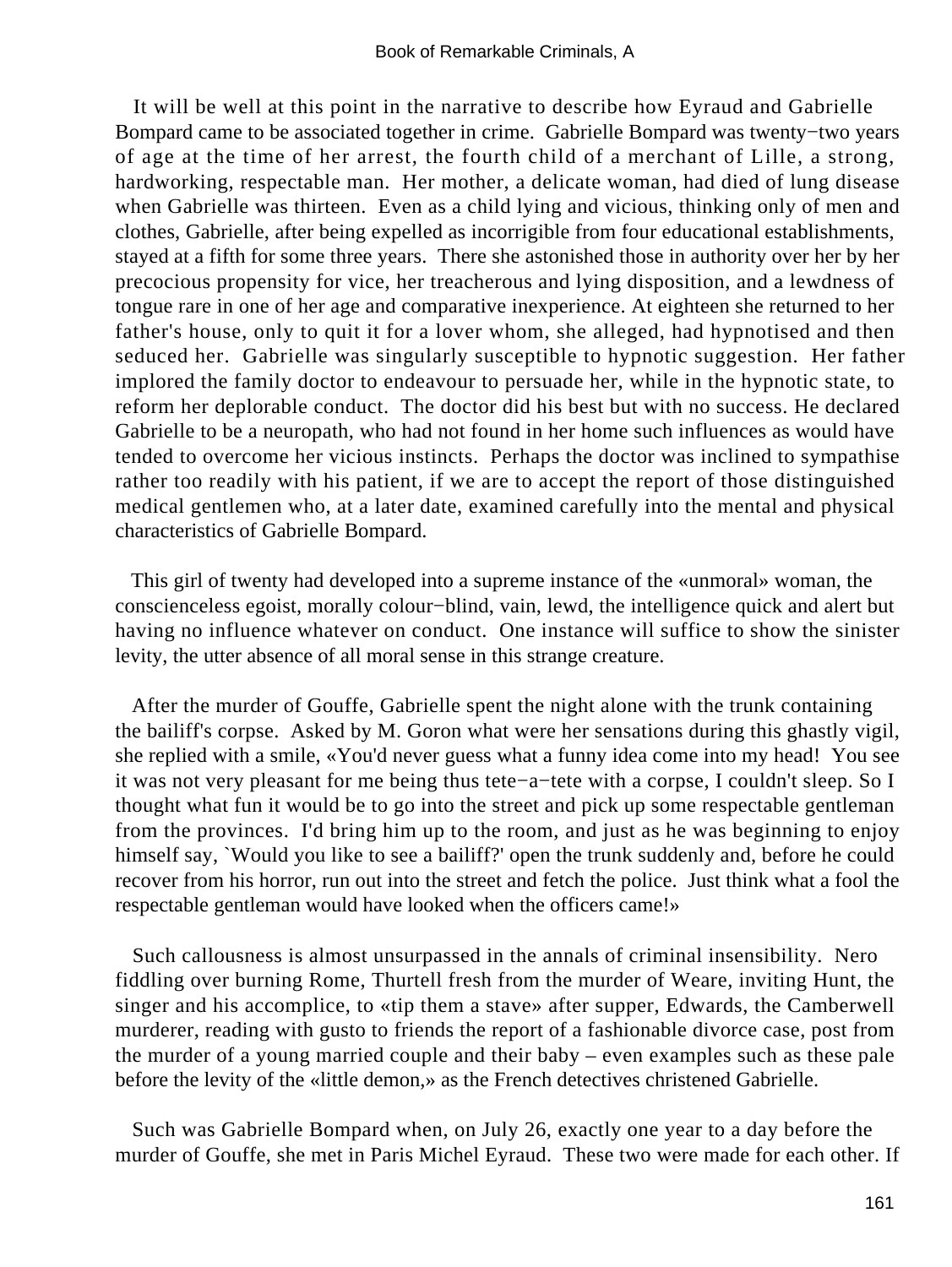Gabrielle were unmoral, Eyraud was immoral. Forty−six at the time of Gouffe's murder, he was sufficiently practised in vice to appreciate and enjoy the flagrantly vicious propensities of the young Gabrielle. All his life Eyraud had spent his substance in debauchery. His passions were violent and at times uncontrollable, but unlike many remarkable men of a similar temperament, this strong animalism was not in his case accompanied by a capacity for vigorous intellectual exertion or a great power of work. «Understand this,» said Eyraud to one of the detectives who brought him back to France, «I have never done any work, and I never will do any work.» To him work was derogatory; better anything than that. Unfortunately it could not be avoided altogether, but with Eyraud such work as he was compelled at different times to endure was only a means for procuring money for his degraded pleasures, and when honest work became too troublesome, dishonesty served in its stead. When he met Gabrielle he was almost at the end of his tether, bankrupt and discredited. At a pinch he might squeeze a little money out of his wife, with whom he continued to live in spite of his open infidelities.

 Save for such help as he could get from her small dowry, he was without resources. A deserter from the army during the Mexican war in 1869, he had since then engaged in various commercial enterprises, all of which had failed, chiefly through his own extravagance, violence and dishonesty. Gabrielle was quick to empty his pockets of what little remained in them. The proceeds of her own immorality, which Eyraud was quite ready to share, soon proved insufficient to replenish them. Confronted with ruin, Eyraud and Gompard hit on a plan by which the woman should decoy some would−be admirer to a convenient trysting−place. There, dead or alive, the victim was to be made the means of supplying their wants.

 On further reflection dead seemed more expedient than alive, extortion from a living victim too risky an enterprise. Their plans were carefully prepared. Gabrielle was to hire a ground− floor apartment, so that any noise, such as footsteps or the fall of a body, would not be heard by persons living underneath.

 At the beginning of July, 1889, Eyraud and Bompard were in London. There they bought at a West End draper's a red and white silk girdle, and at a shop in Gower Street a large travelling trunk. They bought, also in London, about thirteen feet of cording, a pulley and, on returning to Paris on July 20, some twenty feet of packing−cloth, which Gabrielle, sitting at her window on the fine summer evenings, sewed up into a large bag.

 The necessary ground−floor apartment had been found at No. 3 Rue Tronson−Ducoudray. Here Gabrielle installed herself on July 24. The bedroom was convenient for the assassins' purpose, the bed standing in an alcove separated by curtains from the rest of the room. To the beam forming the crosspiece at the entrance into the alcove Eyraud fixed a pulley. Through the pulley ran a rope, having at one end of it a swivel, so that a man, hiding behind the curtains could, by pulling the rope strongly, haul up anything that might be attached to the swivel at the other end. It was with the help of this simple piece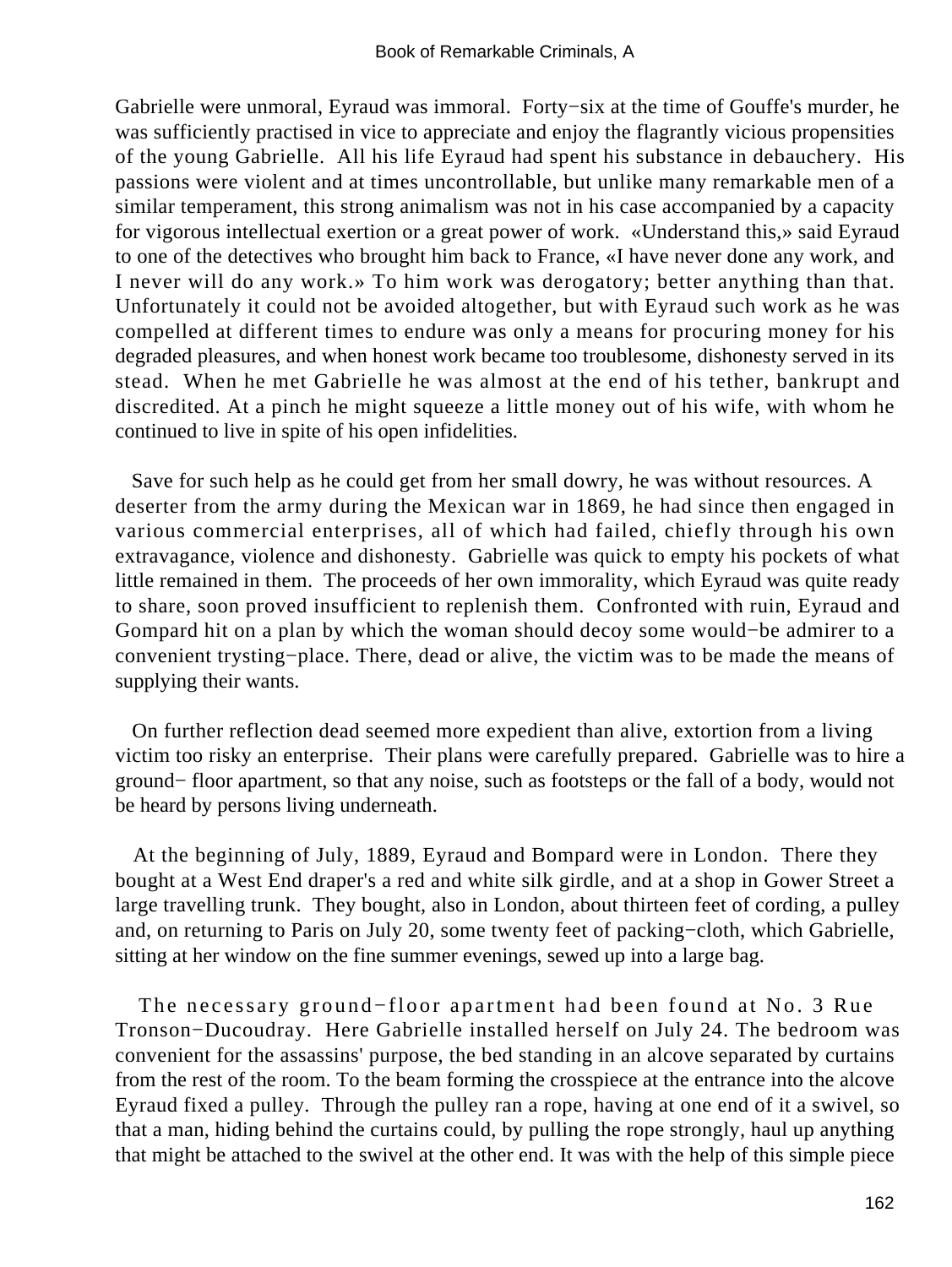of mechanism and a good long pull from Eyraud that the impecunious couple hoped to refill their pockets.

 The victim was chosen on the 25th. Eyraud had already known of Gouffe's existence, but on that day, Thursday, in a conversation with a common friend, Eyraud learnt that the bailiff Gouffe was rich, that he was in the habit of having considerable sums of money in his care, and that on Friday nights Gouffe made it his habit to sleep from home. There was no time to lose. The next day Gabrielle accosted Gouffe as he was going to his dejeuner and, after some little conversation agreed to meet him at eight o'clock that evening.

 The afternoon was spent in preparing for the bailiff's reception in the Rue Tronson−Ducoudray. A lounge−chair was so arranged that it stood with its back to the alcove, within which the pulley and rope had been fixed by Eyraud. Gouffe was to sit on the chair, Gabrielle on his knee. Gabrielle was then playfully to slip round his neck, in the form of a noose, the cord of her dressing gown and, unseen by him, attach one end of it to the swivel of the rope held by Eyraud. Her accomplice had only to give a strong pull and the bailiff's course was run.[17]

[17] One writer on the case has suggested that the story of the murder by rope and pulley was invented by Eyraud and Bompard to mitigate the full extent of their guilt, and that the bailiff was strangled while in bed with the woman. But the purchase of the necessary materials in London would seem to imply a more practical motive for the use of rope and pulley.

 At six o'clock Eyraud and Bompard dined together, after which Eyraud returned to the apartment, whilst Bompard went to meet Gouffe near the Madeline Church. What occurred afterwards at No. 3 Rue Tronson−Ducoudray is best described in the statement made by Eyraud at his trial.

 "At a quarter past eight there was a ring at the bell. I hid myself behind the curtain. Gouffe came in. `You've a nice little nest here,' he said. `Yes, a fancy of mine,' replied Gabrielle, `Eyraud knows nothing about it.' `Oh, you're tired of him,' asked Gouffe. `Yes,' she replied, `that's all over.' Gabrielle drew Gouffe down on to the chair. She showed him the cord of her dressing−gown and said that a wealthy admirer had given it to her. `Very elegant,' said Gouffe, `but I didn't come here to see that.'

 «She then sat on his knee and, as if in play, slipped the cord round his neck; then putting her hand behind him, she fixed the end of the cord into the swivel, and said to him laughingly, `What a nice necktie it makes!' That was the signal. Eyraud pulled the cord vigorously and, in two minutes, Gouffe had ceased to live.»

 Eyraud took from the dead man his watch and ring, 150 francs and his keys. With these he hurried to Gouffe's office and made a fevered search for money. It was fruitless. In his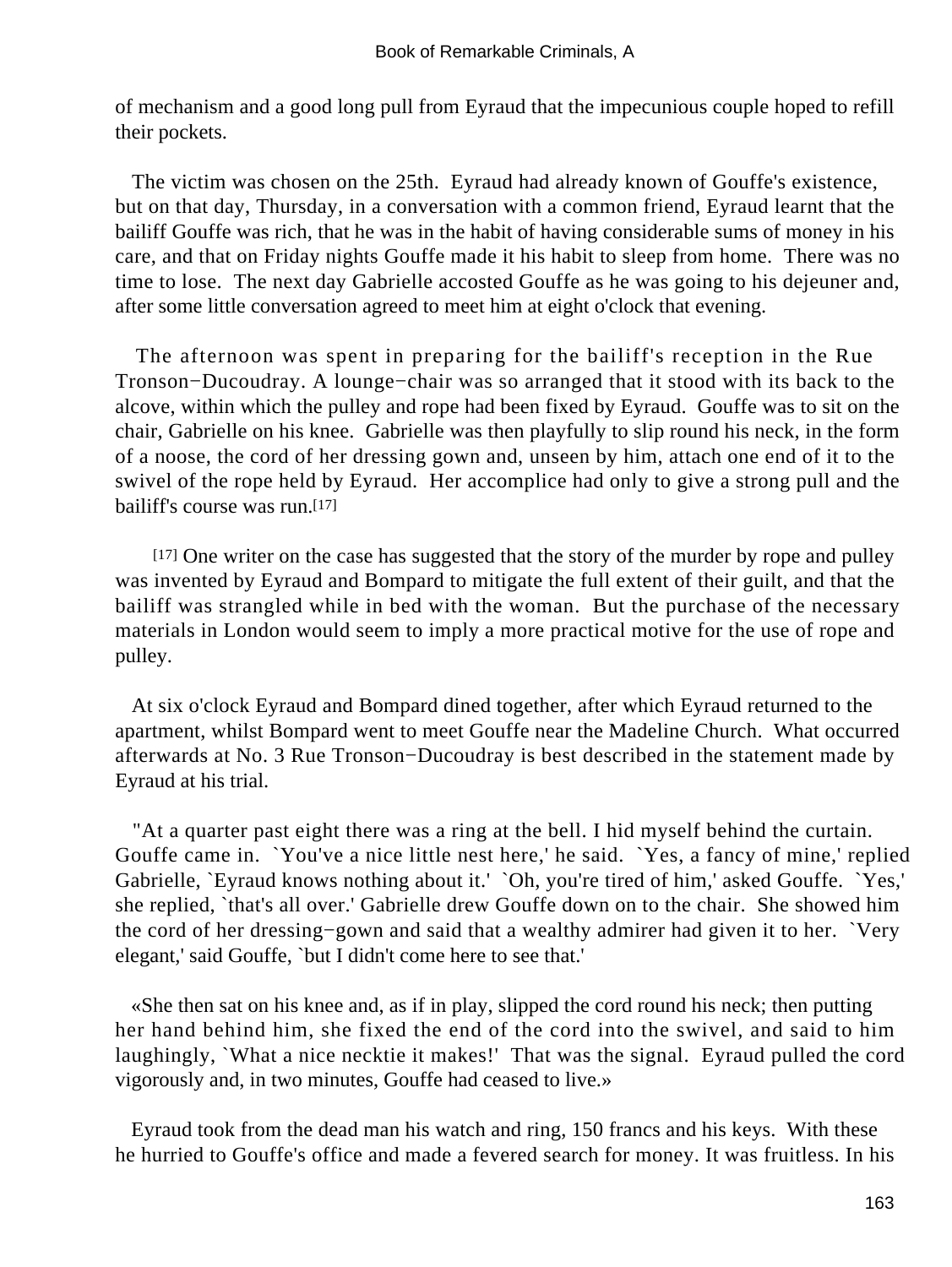trembling haste the murderer missed a sum of 14,000 francs that was lying behind some papers, and returned, baffled and despairing, to his mistress and the corpse. The crime had been a ghastly failure. Fortified by brandy and champagne, and with the help of the woman, Eyraud stripped the body, put it into the bag that had been sewn by Gabrielle, and pushed the bag into the trunk. Leaving his mistress to spend the night with their hateful luggage, Eyraud returned home and, in his own words, «worn out by the excitement of the day, slept heavily.»

 The next day Eyraud, after saying good−bye to his wife and daughter, left with Gabrielle for Lyons. On the 28th they got rid at Millery of the body of Gouffe and the trunk in which it had travelled; his boots and clothes they threw into the sea at Marseilles. There Eyraud borrowed 500 francs from his brother. Gabrielle raised 2,000 francs in Paris, where they spent August 18 and 19, after which they left for England, and from England sailed for America. During their short stay in Paris Eyraud had the audacity to call at the apartment in the Rue Tronson− Ducoudray for his hat, which he had left behind; in the hurry of the crime he had taken away Gouffe's by mistake.

 Eyraud had been brought back to Paris from Cuba at the end of June, 1890. Soon after his return, in the room in which Gouffe had been done to death and in the presence of the examining magistrate, M. Goron, and some fifteen other persons, Eyraud was confronted with his accomplice. Each denied vehemently, with hatred and passion, the other's story. Neither denied the murder, but each tried to represent the other as the more guilty of the two. Eyraud said that the suggestion and plan of the crime had come from Gabrielle; that she had placed around Gouffe's neck the cord that throttled him. Gabrielle attributed the inception of the murder to Eyraud, and said that he had strangled the bailiff with his own hands.

 Eyraud, since his return, had seemed indifferent to his own fate; whatever it might be, he wished that his mistress should share it. He had no objection to going to the guillotine as long as he was sure that Gabrielle would accompany him. She sought to escape such a consummation by representing herself as a mere instrument in Eyraud's hands. It was even urged in her defence that, in committing the crime, she had acted under the influence of hypnotic suggestion on the part of her accomplice. Three doctors appointed by the examining magistrate to report on her mental state came unanimously to the conclusion that, though undoubtedly susceptible to hypnotic suggestion, there was no ground for thinking that she had been acting under such influence when she participated in the murder of Gouffe. Intellectually the medical gentlemen found her alert and sane enough, but morally blind.

 The trial of Eyraud and Bompard took place before the Paris Assize Court on December 16, 1890. It had been delayed owing to the proceedings of an enterprising journalist. The names of the jurymen who were to be called on to serve at the assize had been published. The journalist conceived the brilliant idea of interviewing some of these gentlemen.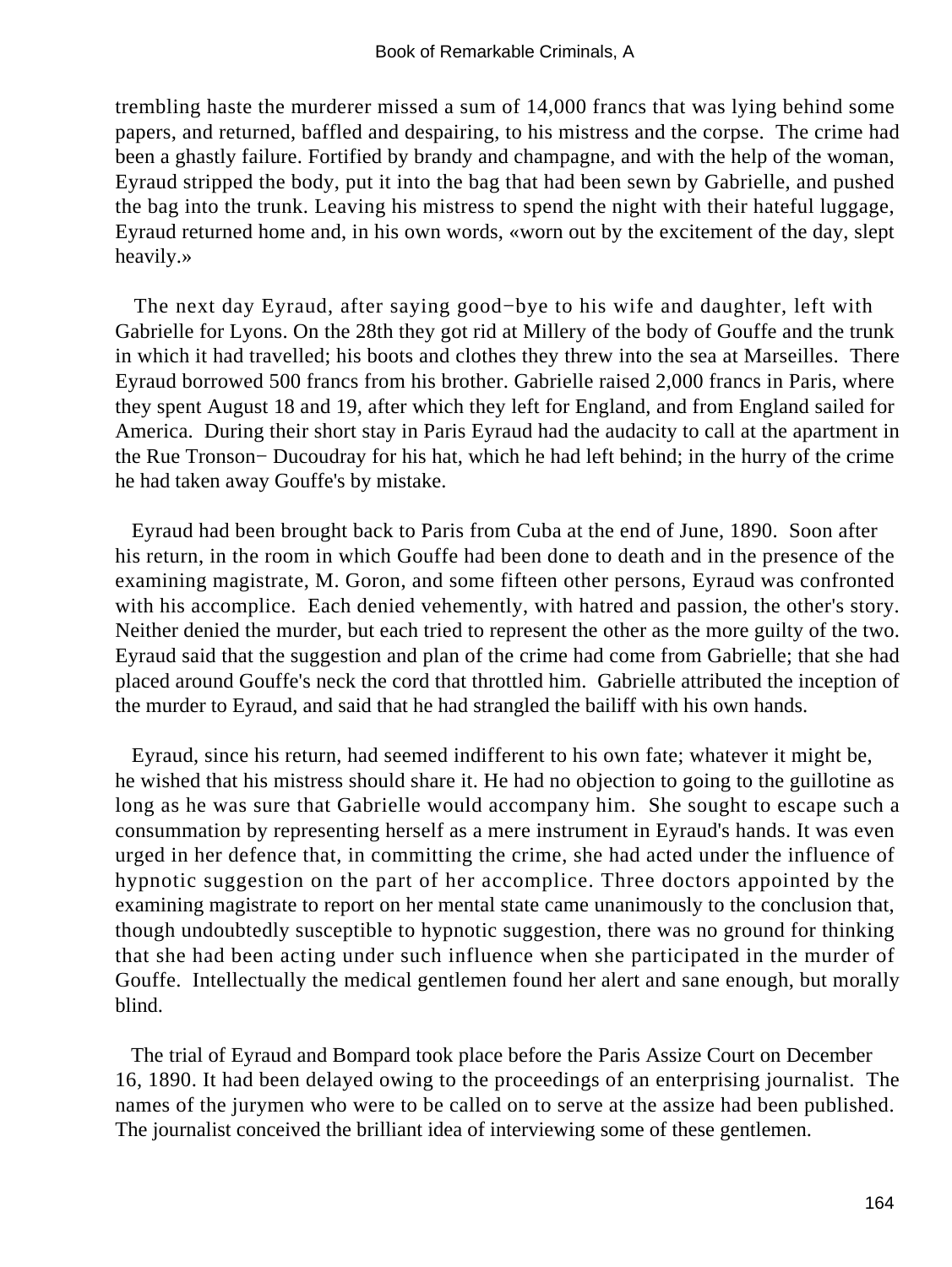He succeeded in seeing four of them, but in his article which appeared in the Matin newspaper said that he had seen twenty− one. Nine of them, he stated, had declared themselves in favour of Gabrielle Bompard, but in some of these he had discerned a certain «eroticism of the pupil of the eye» to which he attributed their leniency. A month's imprisonment was the reward of these flights of journalistic imagination.

 A further scandal in connection with the trial was caused by the lavish distribution of tickets of admission to all sorts and kinds of persons by the presiding judge, M. Robert, whose occasional levities in the course of the proceedings are melancholy reading. As a result of his indulgence a circular was issued shortly after the trial by M. Fallieres, then Minister of Justice, limiting the powers of presidents of assize in admitting visitors into the reserved part of the court.

 The proceedings at the trial added little to the known facts of the case. Both Eyraud and Bompard continued to endeavour to shift the blame on to each other's shoulders. A curious feature of the trial was the appearance for the defence of a M. Liegeois, a professor of law at Nancy. To the dismay of the Court, he took advantage of a clause in the Code of Criminal Instruction which permits a witness to give his evidence without interruption, to deliver an address lasting four hours on hypnotic suggestion. He undertook to prove that, not only Gabrielle Bompard, but Troppmann, Madame Weiss, and Gabrielle Fenayrou also, had committed murder under the influence of suggestion.[18] In replying to this rather fantastic defence, the Procureur−General, M. Quesnay de Beaurepaire, quoted a statement of Dr. Brouardel, the eminent medical jurist who had been called for the prosecution, that «there exists no instance of a crime, or attempted crime committed under the influence of hypnotic suggestion.» As to the influence of Eyraud over Bompard, M. de Beaurepaire said: "The one outstanding fact that has been eternally true for six thousand years is that the stronger will can possess the weaker: that is no peculiar part of the history of hypnotism; it belongs to the history of the world.

 Dr. Liegeois himself, in coming to this court to−day, has fallen a victim to the suggestion of the young advocate who has persuaded him to come here to air his theories." The Court wisely declined to allow an attempt to be made to hypnotise the woman Bompard in the presence of her judges, and M. Henri Robert, her advocate, in his appeal to the jury, threw over altogether any idea of hypnotic suggestion, resting his plea on the moral weakness and irresponsibility of his client.

[18] Moll in his «Hypnotism» (London, 1909) states that, after Gabrielle Bompard's release M. Liegeois succeeded in putting her into a hypnotic state, in which she re−acted the scene in which the crime was originally suggested to her. The value of such experiments with a woman as mischievous and untruthful as Gabrielle Bompard must be very doubtful. No trustworthy instance seems to be recorded in which a crime has been committed under, or brought about by, hypnotic or post−hypnotic suggestion, though, according to Moll, «the possibility of such a crime cannot be unconditionally denied.»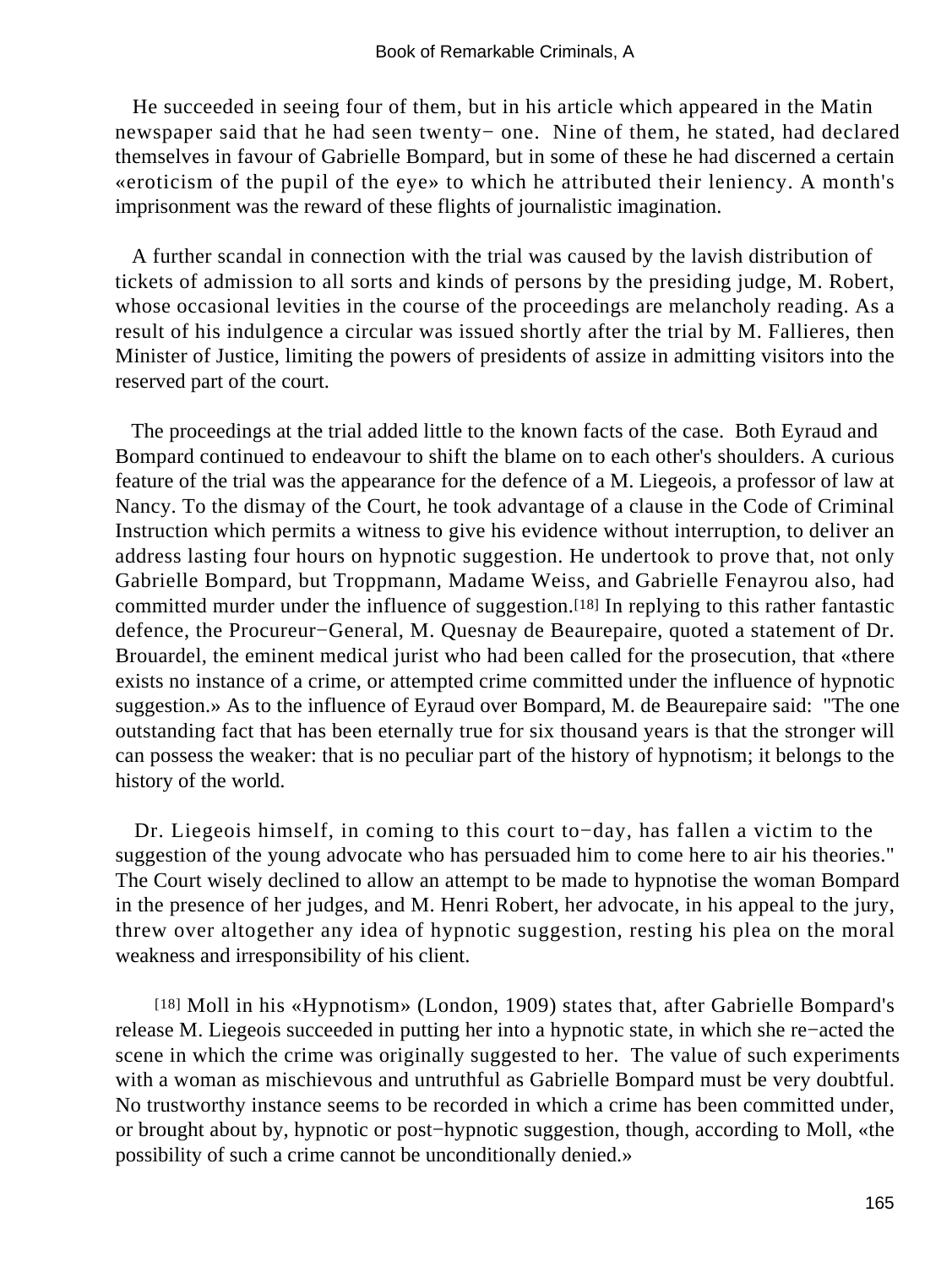In sheer wickedness there seems little enough to choose between Eyraud and Bompard. But, in asking a verdict without extenuating circumstances against the woman, the Procureur−General was by no means insistent. He could not, he said, ask for less, his duty would not permit it: «But I am ready to confess that my feelings as a man suffer by the duty imposed on me as a magistrate. On one occasion, at the outset of my career, it fell to my lot to ask from a jury the head of a woman. I felt then the same kind of distress of mind I feel to−day. The jury rejected my demand; they accorded extenuating circumstances; though defeated, I left the court a happier man. What are you going to do to−day, gentlemen? It rests with you. What I cannot ask of you, you have the right to accord. But when the supreme moment comes to return your verdict, remember that you have sworn to judge firmly and fearlessly.» The jury accorded extenuating circumstances to the woman, but refused them to the man. After a trial lasting four days Eyraud was sentenced to death, Bompard to twenty years penal servitude.

 At first Eyraud appeared to accept his fate with resignation. He wrote to his daughter that he was tired of life, and that his death was the best thing that could happen for her mother and herself. But, as time went on and the efforts of his advocate to obtain a commutation of his sentence held out some hope of reprieve, Eyraud became more reluctant to quit the world.

 «There are grounds for a successful appeal,» he wrote, «I am pretty certain that my sentence will be commuted. . . . You ask me what I do? Nothing much. I can't write; the pens are so bad. I read part of the time, smoke pipes, and sleep a great deal. Sometimes I play cards, and talk a little. I have a room as large as yours at Sevres. I walk up and down it, thinking of you all.»

 But his hopes were to be disappointed. The Court of Cassation rejected his appeal. A petition was addressed to President Carnot, but, with a firmness that has not characterised some of his successors in office, he refused to commute the sentence.

 On the morning of February 3, 1891, Eyraud noticed that the warders, who usually went off duty at six o'clock, remained at their posts. An hour later the Governor of the Roquette prison entered his cell, and informed him that the time had come for the execution of the sentence. Eyraud received the intelligence quietly. The only excitement he betrayed was a sudden outburst of violent animosity against M. Constans, then Minister of the Interior. Eyraud had been a Boulangist, and so may have nourished some resentment against the Minister who, by his adroitness, had helped to bring about the General's ruin. Whatever his precise motive, he suddenly exclaimed that M. Constans was his murderer: «It's he who is having me guillotined; he's got what he wanted; I suppose now he'll decorate Gabrielle!» He died with the name of the hated Minister on his lips.

**INDEX** {not ocr'd}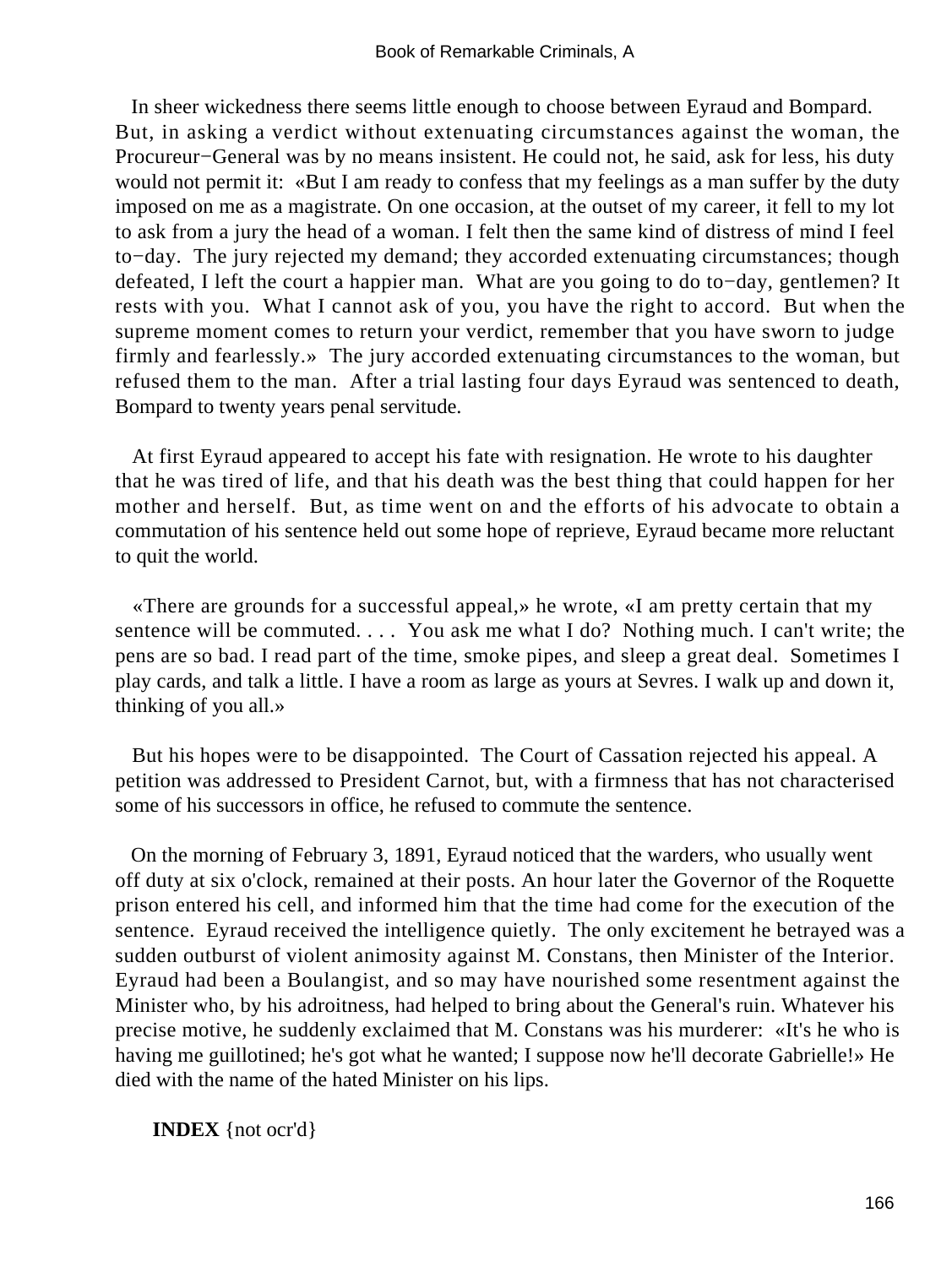Book of Remarkable Criminals, A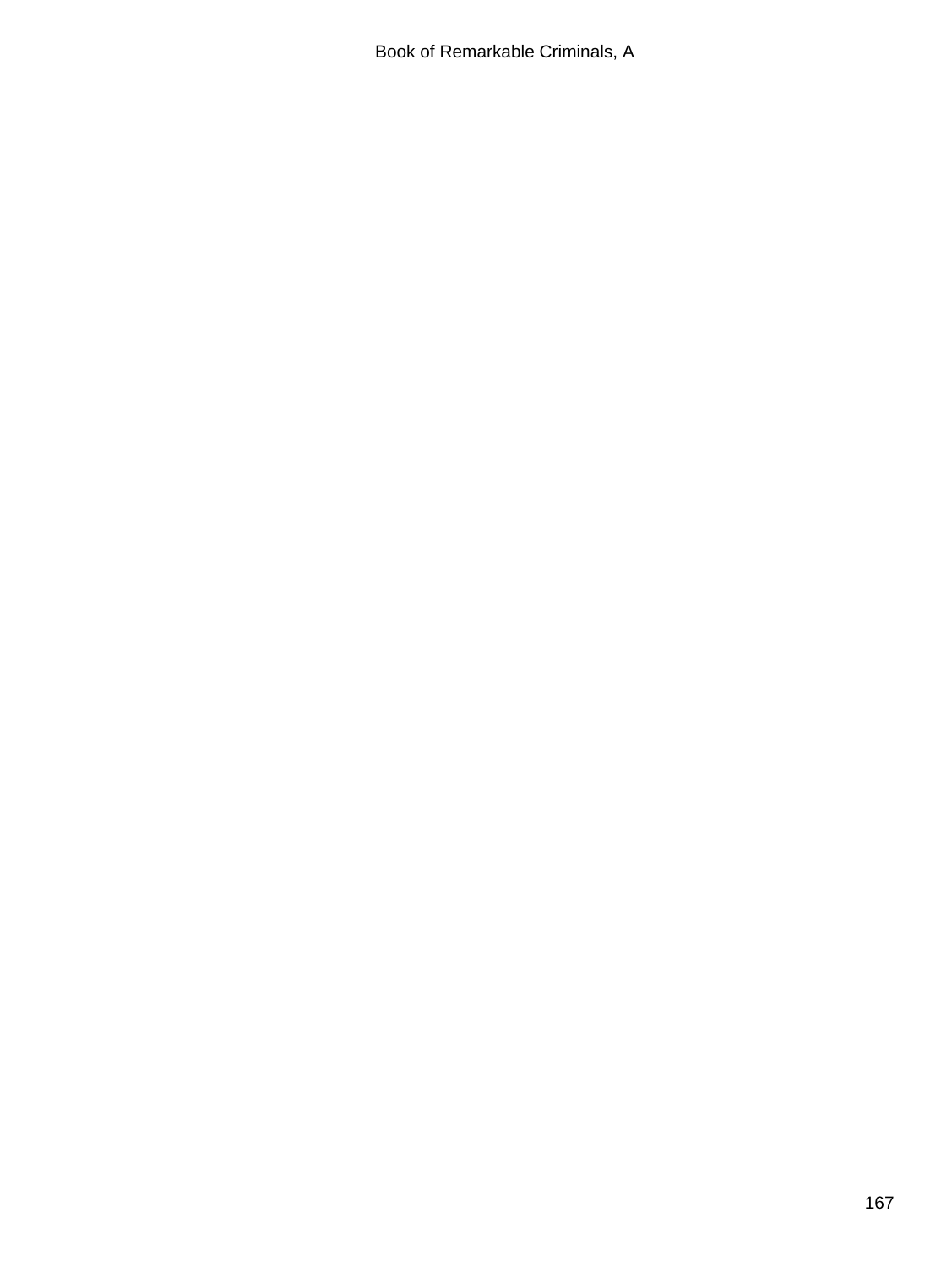## **You are reading a Phoenix Edition:**

It was converted from clean and standard xhtml/xml files. It uses metatags to identify content, and other data. The available resources specific to each ebook format were used to give the reader a pleasant reading experience.

More detais available at Phoenix−Library.org website.

Any suggestion that helps us to improve these editions are welcome.

**The Phoenix−Library Team**